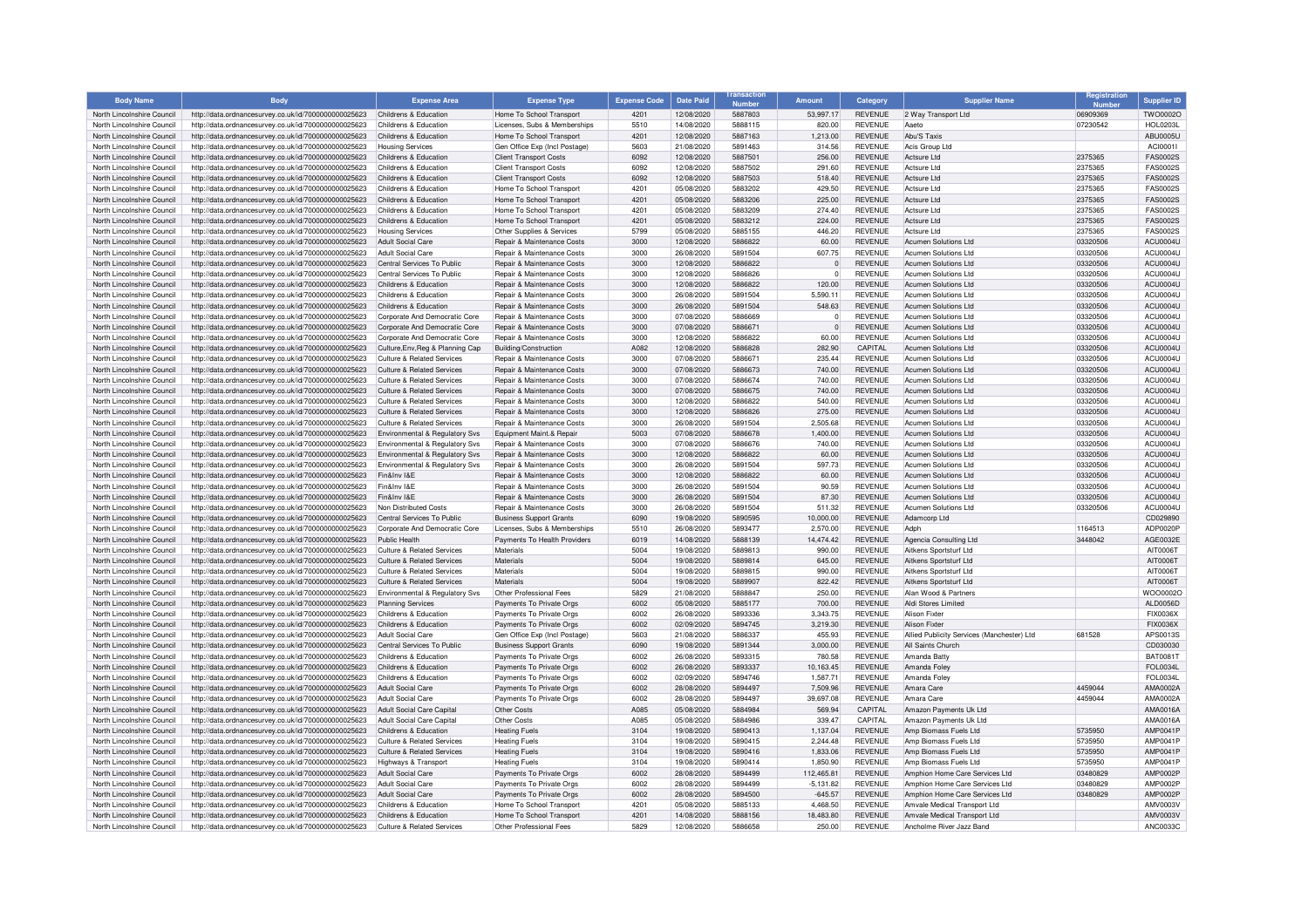| North Lincolnshire Council                               | http://data.ordnancesurvey.co.uk/id/7000000000025623                                                         | <b>Culture &amp; Related Services</b>               | Other Professional Fees                                             | 5829         | 26/08/2020               | 5893251            | 250.00            | <b>REVENUE</b>                   | Ancholme River Jazz Band                           |          | ANC0033C                           |
|----------------------------------------------------------|--------------------------------------------------------------------------------------------------------------|-----------------------------------------------------|---------------------------------------------------------------------|--------------|--------------------------|--------------------|-------------------|----------------------------------|----------------------------------------------------|----------|------------------------------------|
| North Lincolnshire Council                               | http://data.ordnancesurvey.co.uk/id/7000000000025623                                                         | Adult Social Care                                   | Payments To Health Providers                                        | 6019         | 12/08/2020               | 5887054            | 1.415.93          | <b>REVENUE</b>                   | Ancora Medical Practice                            |          | <b>KEN0064N</b>                    |
| North Lincolnshire Council                               | http://data.ordnancesurvey.co.uk/id/7000000000025623                                                         | Central Services To Public                          | <b>Business Support Grants</b>                                      | 6090         | 05/08/2020               | 5886270            | 1.500.00          | <b>REVENUE</b>                   | Anna Nicol Travel Counsellors                      |          | CD029230                           |
| North Lincolnshire Council                               | http://data.ordnancesurvey.co.uk/id/7000000000025623                                                         | Corporate And Democratic Core                       | It Software-Purchase                                                | 5051         | 26/09/2020               | 5894464            | 4,062.50          | <b>REVENUE</b>                   | Ans Group I td                                     | 03176761 | <b>ANS0020S</b>                    |
|                                                          |                                                                                                              |                                                     |                                                                     | 6090         |                          | 5891348            |                   |                                  |                                                    |          |                                    |
| North Lincolnshire Council                               | http://data.ordnancesurvey.co.uk/id/7000000000025623                                                         | Central Services To Public                          | <b>Business Support Grants</b>                                      |              | 19/08/2020               |                    | 5,500.00          | <b>REVENUE</b>                   | Appleby Frodingham Railway                         |          | CD030070                           |
| North Lincolnshire Council                               | http://data.ordnancesurvey.co.uk/id/7000000000025623                                                         | Central Services To Public                          | <b>Business Support Grants</b>                                      | 6090         | 19/08/2020               | 5891343            | 3,000.00          | <b>REVENUE</b>                   | Appleby St Bartholomew'S Church                    |          | CD030020                           |
| North Lincolnshire Council                               | http://data.ordnancesurvey.co.uk/id/7000000000025623                                                         | Childrens & Education                               | Payments To Private Orgs                                            | 6002         | 26/08/2020               | 589331             | 20,074.95         | <b>REVENUE</b>                   | Apple Tree Day Nursery Ltd                         |          | APP0007P                           |
| North Lincolnshire Council                               | http://data.ordnancesurvey.co.uk/id/7000000000025623                                                         | Childrens & Education                               | Payments To Private Orgs                                            | 6002         | 26/08/2020               | 5893312            | 25.651.70         | <b>REVENUE</b>                   | Apple Tree Day Nursery Ltd                         |          | APP0024P                           |
| North Lincolnshire Council                               | http://data.ordnancesurvey.co.uk/id/7000000000025623                                                         | Childrens & Education                               | Payments To Private Orgs                                            | 5002         | 02/09/2020               | 5894691            | 13,467.48         | <b>REVENUE</b>                   | Apple Tree Day Nursery Ltd                         |          | APP0024P                           |
| North Lincolnshire Council                               | http://data.ordnancesurvey.co.uk/id/7000000000025623                                                         | Corporate And Democratic Core                       | Course Fees/Training                                                | 2002         | 02/09/2020               | 5893279            | 249.00            | <b>REVENUE</b>                   | Apse                                               |          | APS0007S                           |
| North Lincolnshire Council                               | http://data.ordnancesurvey.co.uk/id/7000000000025623                                                         | Central Services To Public                          | Cleaning Costs/ Materials                                           | 3301         | 19/08/2020               | 5890417            | 2.520.00          | <b>REVENUE</b>                   | Arco Ltd                                           | 133804   | ARC0001C                           |
| North Lincolnshire Council                               | http://data.ordnancesurvey.co.uk/id/7000000000025623                                                         | Central Services To Public                          | Cleaning Costs/ Materials                                           | 3301         | 19/08/2020               | 5890418            | 1,400.00          | <b>REVENUE</b>                   | Arco Ltd                                           | 133804   | ARC0001C                           |
| North Lincolnshire Council                               | http://data.ordnancesurvey.co.uk/id/7000000000025623                                                         | Central Services To Public                          | Equipment Purchase                                                  | 5001         | 07/08/2020               | 5886260            | 6,860.00          | <b>REVENUE</b>                   | Arco I td                                          | 133804   | ARC0001C                           |
|                                                          |                                                                                                              |                                                     |                                                                     |              |                          |                    |                   |                                  |                                                    |          |                                    |
| North Lincolnshire Council                               | http://data.ordnancesurvey.co.uk/id/7000000000025623                                                         | Central Services To Public                          | <b>Foujoment Purchase</b>                                           | 5001         | 26/08/2020               | 5893738            | 11.200.00         | <b>REVENUE</b>                   | Arco I td                                          | 133804   | ARC0001C                           |
| North Lincolnshire Council                               | http://data.ordnancesurvey.co.uk/id/7000000000025623                                                         | Central Services To Public                          | Equipment Purchase                                                  | 5001         | 26/08/2020               | 5893739            | 21,252.00         | <b>REVENUE</b>                   | Arco Ltd                                           | 133804   | ARC0001C                           |
| North Lincolnshire Council                               | http://data.ordnancesurvey.co.uk/id/7000000000025623                                                         | Central Services To Public                          | Equipment Purchase                                                  | 5001         | 26/08/2020               | 5893740            | 960.00            | <b>REVENUE</b>                   | Arco Ltd                                           | 133804   | ARC0001C                           |
| North Lincolnshire Council                               | http://data.ordnancesurvey.co.uk/id/7000000000025623                                                         | Central Services To Public                          | <b>Equipment Purchase</b>                                           | 5001         | 26/08/2020               | 5893743            | 3,528.00          | <b>REVENUE</b>                   | Arco I td                                          | 133804   | ARC0001C                           |
| North Lincolnshire Council                               | http://data.ordnancesurvey.co.uk/id/7000000000025623                                                         | Central Services To Public                          | Other Supplies & Services                                           | 5799         | 07/08/2020               | 5883660            | 4.500.00          | <b>REVENUE</b>                   | Arcus Global Ltd                                   |          | ARC0132C                           |
| North Lincolnshire Council                               | http://data.ordnancesurvey.co.uk/id/7000000000025623                                                         | Fin&Inv I&F                                         | It Software-Maintenance                                             | 5053         | 07/08/2020               | 5883660            | 17,100.00         | <b>REVENUE</b>                   | Arcus Global Ltd                                   |          | ARC0132C                           |
| North Lincolnshire Council                               | http://data.ordnancesurvey.co.uk/id/7000000000025623                                                         | <b>Planning Services</b>                            | It Software-Maintenance                                             | 5053         | 07/08/2020               | 5883660            | 23,400.00         | <b>REVENUE</b>                   | Arcus Global Ltd                                   |          | ARC0132C                           |
|                                                          |                                                                                                              |                                                     |                                                                     |              |                          |                    |                   |                                  |                                                    |          |                                    |
| North Lincolnshire Council                               | http://data.ordnancesurvey.co.uk/id/7000000000025623                                                         | Childrens & Education                               | Home To School Transport                                            | 4201         | 05/08/2020               | 5882469            | 1.802.00          | <b>REVENUE</b>                   | Aria Cars                                          |          | ARI0002                            |
| North Lincolnshire Council                               | http://data.ordnancesurvey.co.uk/id/7000000000025623                                                         | <b>Housing Services</b>                             | Other Supplies & Services                                           | 5799         | 12/08/2020               | 5887046            | 2,543.14          | <b>REVENUE</b>                   | <b>Arties Mill</b>                                 |          | ART00281                           |
| North Lincolnshire Council                               | http://data.ordnancesurvey.co.uk/id/7000000000025623                                                         | <b>Housing Services</b>                             | Other Supplies & Services                                           | 5799         | 12/08/2020               | 5887076            | 2.460.50          | <b>REVENUE</b>                   | <b>Arties Mill</b>                                 |          | ART0028T                           |
| North Lincolnshire Council                               | http://data.ordnancesurvey.co.uk/id/7000000000025623                                                         | <b>Housing Services</b>                             | Other Supplies & Services                                           | 5799         | 12/08/2020               | 5887936            | 2,581.24          | <b>REVENUE</b>                   | <b>Arties Mill</b>                                 |          | ART00287                           |
| North Lincolnshire Council                               | http://data.ordnancesurvey.co.uk/id/7000000000025623                                                         | <b>Housing Services</b>                             | Other Supplies & Services                                           | 5799         | 26/08/2020               | 5892018            | 2,328.82          | <b>REVENUE</b>                   | <b>Arties Mill</b>                                 |          | ART00281                           |
| North Lincolnshire Council                               | http://data.ordnancesurvey.co.uk/id/7000000000025623                                                         | <b>Housing Services</b>                             | Other Supplies & Services                                           | 5799         | 26/08/2020               | 5893277            | 2,571.70          | <b>REVENUE</b>                   | <b>Arties Mill</b>                                 |          | ART0028T                           |
| North Lincolnshire Council                               | http://data.ordnancesurvey.co.uk/id/7000000000025623                                                         | Culture & Related Services                          | Other Supplies & Services                                           | 5799         | 12/08/2020               | 5884917            | 550.00            | <b>REVENUE</b>                   | Arts Professiona                                   | 3451166  | ART00671                           |
|                                                          |                                                                                                              |                                                     |                                                                     |              |                          |                    |                   |                                  |                                                    |          |                                    |
| North Lincolnshire Council                               | http://data.ordnancesurvey.co.uk/id/7000000000025623                                                         | Childrens & Education                               | Home To School Transport                                            | 4201         | 05/08/2020               | 5882471            | 12.903.71         | <b>REVENUE</b>                   | Ashhy Cars I td                                    |          | BOO0001C                           |
| North Lincolnshire Council                               | http://data.ordnancesurvey.co.uk/id/7000000000025623                                                         | Childrens & Education                               | Rents                                                               | 3201         | 12/08/2020               | 5887105            | 408.00            | <b>REVENUE</b>                   | Ashby Community Association                        |          | <b>ASH0114H</b>                    |
| North Lincolnshire Council                               | http://data.ordnancesurvey.co.uk/id/7000000000025623                                                         | Adult Social Care                                   | Payments To Private Orgs (Inv)                                      | 6026         | 26/08/2020               | 5893054            | 6,352.12          | <b>REVENUE</b>                   | Ashby Meadows (Hica)                               |          | <b>ISF0033F</b>                    |
| North Lincolnshire Council                               | http://data.ordnancesurvey.co.uk/id/7000000000025623                                                         | Childrens & Education                               | Home To School Transport                                            | 4201         | 05/08/2020               | 5882470            | 9,091.40          | <b>REVENUE</b>                   | Ash Taxis                                          |          | ASH0070H                           |
| North Lincolnshire Council                               | http://data.ordnancesurvey.co.uk/id/7000000000025623                                                         | Fin&Inv I&F                                         | Telephone Rent/Calls                                                | 5403         | 26/08/2020               | 5892007            | 1.600.00          | <b>REVENUE</b>                   | Ask4 Business Ltd                                  | 03614661 | <b>ASK0163K</b>                    |
| North Lincolnshire Council                               | http://data.ordnancesurvey.co.uk/id/7000000000025623                                                         | Fin&Inv I&F                                         | Telephone Rent/Calls                                                | 5403         | 26/08/2020               | 5892008            | 456.75            | <b>REVENUE</b>                   | Ask4 Business Ltd                                  | 03614661 | <b>ASK0163K</b>                    |
| North Lincolnshire Council                               |                                                                                                              | Fin&Inv I&F                                         |                                                                     | 5403         | 26/08/2020               | 5892012            | 1.600.00          | <b>REVENUE</b>                   | Ask4 Business Ltd                                  |          | ASK0163K                           |
|                                                          | http://data.ordnancesurvey.co.uk/id/7000000000025623                                                         |                                                     | Telephone Rent/Calls                                                |              |                          |                    |                   |                                  |                                                    | 03614661 |                                    |
| North Lincolnshire Council                               | http://data.ordnancesurvey.co.uk/id/7000000000025623                                                         | Fin&Inv I&F                                         | Telephone Rent/Calls                                                | 5403         | 26/08/2020               | 5892013            | 456.75            | <b>REVENUE</b>                   | Ask4 Business I td                                 | 03614661 | ASK0163K                           |
| North Lincolnshire Council                               | http://data.ordnancesurvey.co.uk/id/7000000000025623                                                         | Highways & Transport                                | Licenses, Subs & Memberships                                        | 5510         | 12/08/2020               | 5887983            | 341.00            | <b>REVENUE</b>                   | Association Of Drainage Authorities                | 8948603  | ASS0150S                           |
| North Lincolnshire Council                               | http://data.ordnancesurvey.co.uk/id/7000000000025623                                                         | Adult Social Care                                   | Payments To Private Orgs                                            | 6002         | 28/08/2020               | 5894503            | $-159.40$         | <b>REVENUE</b>                   | A.T.C.S. Ltd                                       | 05057212 | ATC0006C                           |
| North Lincolnshire Council                               | http://data.ordnancesurvey.co.uk/id/7000000000025623                                                         | <b>Adult Social Care</b>                            | Payments To Private Orgs                                            | 6002         | 28/08/2020               | 5894504            | 37,280,33         | <b>REVENUE</b>                   | A.T.C.S. Ltd                                       | 05057212 | ATC0006C                           |
|                                                          |                                                                                                              |                                                     |                                                                     |              |                          |                    |                   |                                  |                                                    |          |                                    |
| North Lincolnshire Council                               |                                                                                                              | Adult Social Care                                   |                                                                     |              | 28/08/2020               | 5894504            |                   |                                  |                                                    |          |                                    |
|                                                          | http://data.ordnancesurvey.co.uk/id/7000000000025623                                                         |                                                     | Payments To Private Orgs                                            | 6002         |                          |                    | 13,023.12         | <b>REVENUE</b>                   | A.T.C.S. Ltd                                       | 05057212 | ATC0006C                           |
| North Lincolnshire Council                               | http://data.ordnancesurvey.co.uk/id/7000000000025623                                                         | Central Services To Public                          | <b>Business Support Grants</b>                                      | 6090         | 19/08/2020               | 5891338            | 3,000.00          | <b>REVENUE</b>                   | <b>Atkinson Service Station</b>                    |          | CD029970                           |
| North Lincolnshire Council                               | http://data.ordnancesurvey.co.uk/id/7000000000025623                                                         | Central Services To Public                          | <b>Business Support Grants</b>                                      | 6090         | 21/08/2020               | 5892265            | 10,000.00         | <b>REVENUE</b>                   | <b>Atkinson Service Station</b>                    |          | CD029970                           |
| North Lincolnshire Council                               | http://data.ordnancesurvey.co.uk/id/7000000000025623                                                         | Adult Social Care                                   | Payments To Private Orgs                                            | 6002         | 28/08/2020               | 5894505            | 4,353.72          | <b>REVENUE</b>                   | Autism Plus Accounts                               |          | AUT0004T                           |
| North Lincolnshire Council                               | http://data.ordnancesurvey.co.uk/id/7000000000025623                                                         | Culture & Related Services                          | Other Professional Fees                                             | 5829         | 21/08/2020               | 5891532            | 11.800.00         | <b>REVENUE</b>                   | Axholme Heavy Horses                               |          | <b>AXH0007H</b>                    |
| North Lincolnshire Council                               | http://data.ordnancesurvey.co.uk/id/7000000000025623                                                         | <b>Culture &amp; Related Services</b>               | It Software-Maintenance                                             | 5053         | 28/08/2020               | 5890505            | 500.00            | <b>REVENUE</b>                   | ht I lleixA                                        |          | CAR0323R                           |
| North Lincolnshire Council                               | http://data.ordnancesurvey.co.uk/id/7000000000025623                                                         | Environmental & Regulatory Svs                      | Other Vehicle Costs                                                 | 4005         | 05/08/2020               | 5885048            | 426.00            | <b>REVENUE</b>                   | B A Bush & Sons Ltd                                |          | <b>BUS0283S</b>                    |
| North Lincolnshire Council                               |                                                                                                              |                                                     | Other Vehicle Costs                                                 | 4005         | 12/08/2020               | 5885032            | 254.85            | <b>REVENUE</b>                   | B A Bush & Sons Ltd                                |          | BUS02835                           |
|                                                          | http://data.ordnancesurvey.co.uk/id/7000000000025623                                                         | Environmental & Regulatory Svs                      |                                                                     | 4005         |                          | 5885034            |                   |                                  |                                                    |          |                                    |
| North Lincolnshire Council                               | http://data.ordnancesurvey.co.uk/id/7000000000025623                                                         | <b>Environmental &amp; Regulatory Svs</b>           | Other Vehicle Costs                                                 |              | 12/08/2020               |                    | 217.25            | <b>REVENUE</b>                   | B A Bush & Sons Ltd                                |          | <b>BUS0283S</b>                    |
| North Lincolnshire Council                               | http://data.ordnancesurvey.co.uk/id/7000000000025623                                                         | Environmental & Regulatory Svs                      | Other Vehicle Costs                                                 | 4005         | 14/08/2020               | 5888177            | 209.24            | <b>REVENUE</b>                   | B A Bush & Sons Ltd                                |          | <b>BUS0283S</b>                    |
| North Lincolnshire Council                               | http://data.ordnancesurvey.co.uk/id/7000000000025623                                                         | Environmental & Regulatory Svs                      | Other Vehicle Costs                                                 | 4005         | 14/08/2020               | 5888178            | 209.24            | <b>REVENUE</b>                   | B A Bush & Sons Ltd                                |          | <b>BUS0283S</b>                    |
| North Lincolnshire Council                               | http://data.ordnancesurvey.co.uk/id/7000000000025623                                                         | Environmental & Regulatory Svs                      | Other Vehicle Costs                                                 | 4005         | 26/08/2020               | 5893604            | 1,112.24          | <b>REVENUE</b>                   | B A Bush & Sons Ltd                                |          | <b>BUS0283S</b>                    |
| North Lincolnshire Council                               | http://data.ordnancesurvey.co.uk/id/7000000000025623                                                         | Environmental & Regulatory Svs                      | Other Vehicle Costs                                                 | 4005         | 26/08/2020               | 5893614            | 452.00            | <b>REVENUE</b>                   | B A Bush & Sons Ltd                                |          | <b>BUS0283S</b>                    |
| North Lincolnshire Council                               | http://data.ordnancesurvey.co.uk/id/7000000000025623                                                         | <b>Environmental &amp; Regulatory Sys.</b>          | Other Vehicle Costs                                                 | 4005         | 26/08/2020               | 5893617            | 209.24            | <b>REVENUE</b>                   | B A Bush & Sons Ltd                                |          | BUS0283S                           |
| North Lincolnshire Council                               | http://data.ordnancesurvey.co.uk/id/7000000000025623                                                         | Environmental & Regulatory Svs                      | Other Vehicle Costs                                                 | 4005         | 26/08/2020               | 5893628            | 454.00            | <b>REVENUE</b>                   | B A Bush & Sons Ltd                                |          | <b>BUS0283S</b>                    |
|                                                          |                                                                                                              |                                                     |                                                                     |              |                          |                    |                   | <b>REVENUE</b>                   | B A Bush & Sons Ltd                                |          |                                    |
| North Lincolnshire Council                               | http://data.ordnancesurvey.co.uk/id/7000000000025623                                                         | Environmental & Regulatory Svs                      | Other Vehicle Costs                                                 | 4005         | 28/08/2020               | 5893594            | 468.50            |                                  |                                                    |          | <b>BUS0283S</b>                    |
| North Lincolnshire Council                               | http://data.ordnancesurvey.co.uk/id/7000000000025623                                                         | <b>Environmental &amp; Regulatory Svs</b>           | Other Vehicle Costs                                                 | 4005         | 28/08/2020               | 5893596            | 454.00            | <b>REVENUE</b>                   | B A Bush & Sons Ltd                                |          | <b>BUS0283S</b>                    |
| North Lincolnshire Council                               | http://data.ordnancesurvey.co.uk/id/7000000000025623                                                         | Environmental & Regulatory Svs                      | Other Vehicle Costs                                                 | 4005         | 28/08/2020               | 5893636            | 380.55            | <b>REVENUE</b>                   | B A Bush & Sons Ltd                                |          | BUS02835                           |
| North Lincolnshire Council                               | http://data.ordnancesurvey.co.uk/id/7000000000025623                                                         | <b>Environmental &amp; Regulatory Svs</b>           | Other Vehicle Costs                                                 | 4005         | 28/08/2020               | 5893638            | 772.75            | <b>REVENUE</b>                   | B A Bush & Sons Ltd                                |          | <b>BUS0283S</b>                    |
| North Lincolnshire Council                               | http://data.ordnancesurvey.co.uk/id/7000000000025623                                                         | Environmental & Regulatory Svs                      | Other Vehicle Costs                                                 | 4005         | 28/08/2020               | 5893639            | 209.24            | <b>REVENUE</b>                   | <b>B A Rush &amp; Sons Ltd</b>                     |          | <b>BUS0283S</b>                    |
| North Lincolnshire Council                               | http://data.ordnancesurvey.co.uk/id/7000000000025623                                                         | Highways & Transport                                | Other Vehicle Costs                                                 | 4005         | 05/08/2020               | 5885041            | 921.50            | <b>REVENUE</b>                   | B A Bush & Sons Ltd                                |          | <b>BUS0283S</b>                    |
| North Lincolnshire Council                               | http://data.ordnancesurvey.co.uk/id/7000000000025623                                                         | <b>Highways &amp; Transport</b>                     | Other Vehicle Costs                                                 | 4005         | 12/08/2020               | 5885030            | 301.92            | <b>REVENUE</b>                   | B A Bush & Sons Ltd                                |          | <b>BUS0283S</b>                    |
|                                                          |                                                                                                              |                                                     |                                                                     | 4005         |                          | 5893611            | 209.24            | <b>REVENUE</b>                   | B A Bush & Sons Ltd                                |          |                                    |
| North Lincolnshire Council                               | http://data.ordnancesurvey.co.uk/id/7000000000025623                                                         | Highways & Transport                                | Other Vehicle Costs                                                 |              | 26/08/2020               |                    |                   |                                  |                                                    |          | <b>BUS0283S</b>                    |
| North Lincolnshire Council                               | http://data.ordnancesurvey.co.uk/id/7000000000025623                                                         | Highways & Transport                                | Other Vehicle Costs                                                 | 4005         | 26/08/2020               | 5893623            | 454.00            | <b>REVENUE</b>                   | B A Bush & Sons Ltd                                |          | <b>BUS0283S</b>                    |
| North Lincolnshire Council                               | http://data.ordnancesurvey.co.uk/id/7000000000025623                                                         | Highways & Transport                                | Other Vehicle Costs                                                 | 4005         | 26/08/2020               | 5893626            | 209.24            | <b>REVENUE</b>                   | R A Rush & Sons Ltd                                |          | <b>BUS0283S</b>                    |
| North Lincolnshire Council                               | http://data.ordnancesurvey.co.uk/id/7000000000025623                                                         | Highways & Transport                                | Other Vehicle Costs                                                 | 4005         | 28/08/2020               | 5893593            | 227.00            | <b>REVENUE</b>                   | B A Bush & Sons Ltd                                |          | <b>BUS0283S</b>                    |
| North Lincolnshire Council                               | http://data.ordnancesurvey.co.uk/id/7000000000025623                                                         | <b>Highways &amp; Transport</b>                     | Other Vehicle Costs                                                 | 4005         | 28/08/2020               | 5893635            | 209.24            | <b>REVENUE</b>                   | B A Bush & Sons Ltd                                |          | BUS02835                           |
| North Lincolnshire Council                               | http://data.ordnancesurvey.co.uk/id/7000000000025623                                                         | Corporate And Democratic Core                       | Licenses, Subs & Memberships                                        | 5510         | 28/08/2020               | 5894237            | 315.00            | <b>REVENUE</b>                   | Bacp                                               |          | <b>BRI0246I</b>                    |
| North Lincolnshire Council                               | http://data.ordnancesurvey.co.uk/id/7000000000025623                                                         | Childrens & Education                               | Other Professional Fees                                             | 5829         | 12/08/2020               | 5883344            | 2.000.00          | <b>REVENUE</b>                   | Barbara Starns                                     |          | <b>STA0199A</b>                    |
| North Lincolnshire Council                               | http://data.ordnancesurvey.co.uk/id/7000000000025623                                                         | Childrens & Education                               | Payments To Voluntary Orgs                                          | 6001         | 26/08/2020               | 5893314            | 17 268 71         | <b>REVENUE</b>                   | Barnetby Under Fives Playgroup                     |          | <b>BAR0021R</b>                    |
|                                                          |                                                                                                              |                                                     |                                                                     | 3000         |                          |                    | $\mathbf{0}$      | <b>REVENUE</b>                   |                                                    |          |                                    |
| North Lincolnshire Council                               | http://data.ordnancesurvey.co.uk/id/7000000000025623                                                         | Central Services To Public                          | Repair & Maintenance Costs                                          |              | 19/08/2020               | 5890419            |                   |                                  | <b>Barrier Security</b>                            |          | <b>BAR0421R</b>                    |
| North Lincolnshire Council<br>North Lincolnshire Council | http://data.ordnancesurvey.co.uk/id/7000000000025623<br>http://data.ordnancesurvey.co.uk/id/7000000000025623 | Central Services To Public<br>Childrens & Education | Repair & Maintenance Costs<br><b>Repair &amp; Maintenance Costs</b> | 3000<br>3000 | 19/08/2020<br>19/08/2020 | 5890430<br>5890430 | $-0.10$<br>304.95 | <b>REVENUE</b><br><b>REVENUE</b> | <b>Barrier Security</b><br><b>Barrier Security</b> |          | <b>BAR0421R</b><br><b>BAR0421R</b> |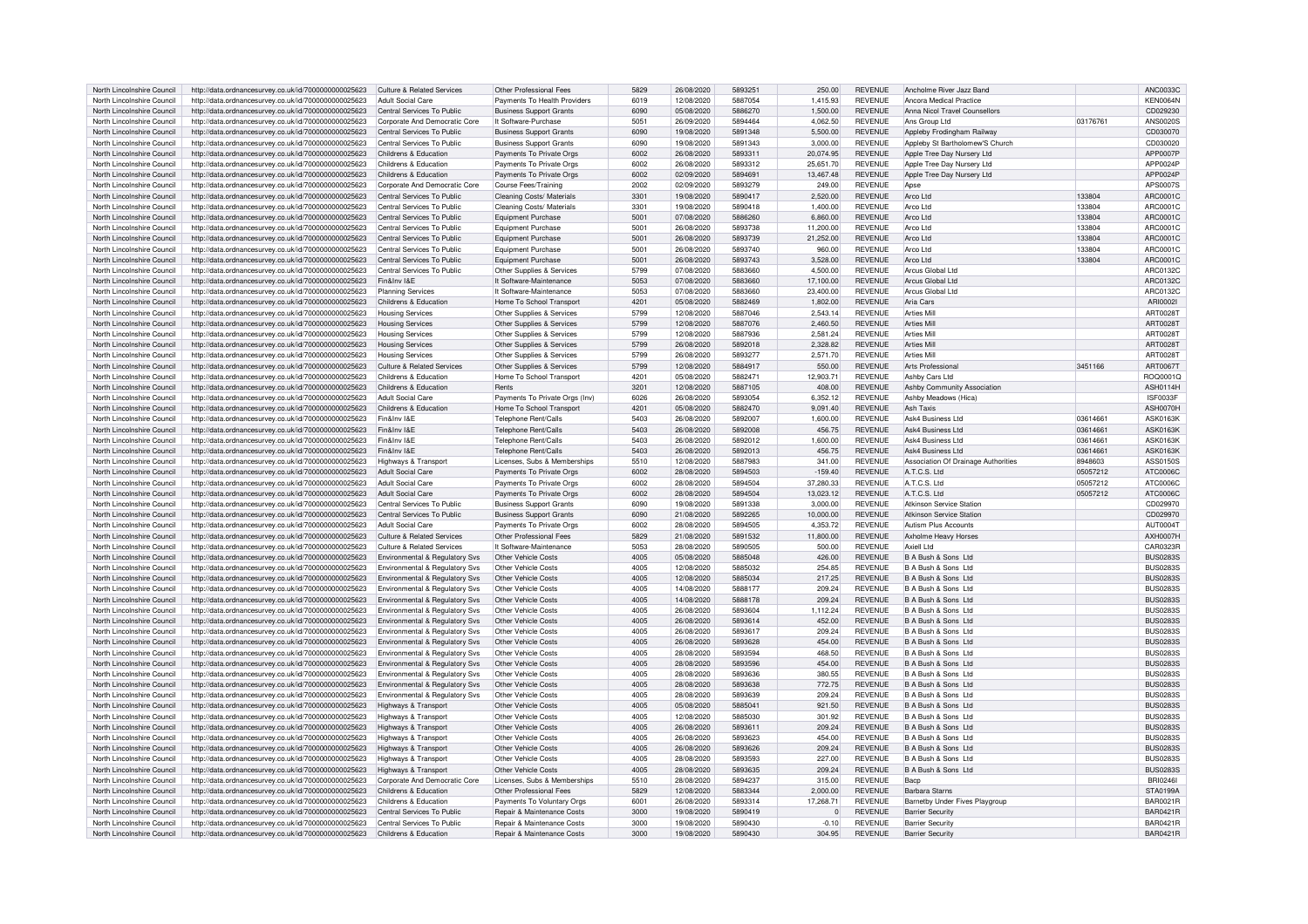| North Lincolnshire Council                               | http://data.ordnancesurvey.co.uk/id/7000000000025623                                                         | Cornorate And Democratic Core                          | <b>Benair &amp; Maintenance Costs</b>             | 3000         | 14/08/2020               | 5888662           | 225.99             | <b>REVENUE</b>                   | <b>Barrier Security</b>                        |          | <b>BAR0421R</b>      |
|----------------------------------------------------------|--------------------------------------------------------------------------------------------------------------|--------------------------------------------------------|---------------------------------------------------|--------------|--------------------------|-------------------|--------------------|----------------------------------|------------------------------------------------|----------|----------------------|
| North Lincolnshire Council                               | http://data.ordnancesurvey.co.uk/id/7000000000025623                                                         | Culture & Related Services                             | <b>Benair &amp; Maintenance Costs</b>             | 3000         | 19/08/2020               | 5890420           | 231.50             | REVENUE                          | <b>Barrier Security</b>                        |          | <b>BAR0421R</b>      |
| North Lincolnshire Council                               | http://data.ordnancesurvey.co.uk/id/7000000000025623                                                         | <b>Culture &amp; Related Services</b>                  | Repair & Maintenance Costs                        | 3000         | 19/08/2020               | 5890421           | 450.00             | REVENUE                          | <b>Barrier Security</b>                        |          | <b>BAR0421R</b>      |
|                                                          |                                                                                                              |                                                        |                                                   |              |                          |                   |                    |                                  |                                                |          |                      |
| North Lincolnshire Council                               | http://data.ordnancesurvey.co.uk/id/7000000000025623                                                         | <b>Planning Services</b>                               | <b>Benair &amp; Maintenance Costs</b>             | 3000         | 19/08/2020               | 5890419           | 315.69             | <b>REVENUE</b>                   | <b>Barrier Security</b>                        |          | <b>BAR0421R</b>      |
| North Lincolnshire Council                               | http://data.ordnancesurvey.co.uk/id/7000000000025623                                                         | Childrens & Education                                  | Payments To Voluntary Orgs                        | 6001         | 02/09/2020               | 5894693           | 19,725.91          | <b>REVENUE</b>                   | Barrow Preschool Playgroup                     |          | <b>BAR0072F</b>      |
| North Lincolnshire Council                               | http://data.ordnancesurvey.co.uk/id/7000000000025623                                                         | Childrens & Education                                  | <b>Client Transport Costs</b>                     | 6092         | 12/08/2020               | 5887945           | 8.583.40           | <b>REVENUE</b>                   | Barton Tt Taxis Ltd                            | 07405760 | <b>BAR0888R</b>      |
| North Lincolnshire Council                               | http://data.ordnancesurvey.co.uk/id/7000000000025623                                                         | Childrens & Education                                  | Home To School Transport                          | 4201         | 05/08/2020               | 5883669           | 384.00             | <b>REVENUE</b>                   | Barton Tt Taxis I td                           | 07405760 | <b>BAR0888R</b>      |
| North Lincolnshire Council                               | http://data.ordnancesurvey.co.uk/id/7000000000025623                                                         | Childrens & Education                                  | Home To School Transport                          | 4201         | 05/08/2020               | 5883670           | 520.00             | <b>REVENUE</b>                   | Barton Tt Taxis I td                           | 07405760 | <b>BAR0888F</b>      |
| North Lincolnshire Council                               | http://data.ordnancesurvey.co.uk/id/7000000000025623                                                         | Childrens & Education                                  | Home To School Transport                          | 4201         | 05/08/2020               | 5883671           | 884.00             | REVENUE                          | Barton Tt Taxis Ltd                            | 07405760 | <b>BAR0888R</b>      |
| North Lincolnshire Council                               | http://data.ordnancesurvey.co.uk/id/7000000000025623                                                         | Central Services To Public                             | <b>Business Support Grants</b>                    | 6090         | 12/08/2020               | 5888652           | 2,000.00           | <b>REVENUE</b>                   | <b>Be-Dazzled</b>                              |          | CD029700             |
| North Lincolnshire Council                               | http://data.ordnancesurvey.co.uk/id/7000000000025623                                                         | Childrens & Education                                  | Payments To Voluntary Orgs                        | 6001         | 26/08/2020               | 5893380           | 5,412.04           | <b>REVENUE</b>                   | <b>Belwood Plavgroup</b>                       |          | PI A0049A            |
| North Lincolnshire Council                               | http://data.ordnancesurvey.co.uk/id/7000000000025623                                                         | Childrens & Education                                  | Payments To Voluntary Orgs                        | 6001         | 02/09/2020               | 5894694           | 5,142.29           | <b>REVENUE</b>                   | <b>Belwood Plavgroup</b>                       |          | PI A0049A            |
| North Lincolnshire Council                               |                                                                                                              | Adult Social Care Capital                              | Other Costs                                       | A085         | 19/08/2020               | 5888899           | 284.00             | CAPITAL                          |                                                |          |                      |
|                                                          | http://data.ordnancesurvey.co.uk/id/7000000000025623                                                         |                                                        |                                                   |              |                          |                   |                    |                                  | Benmor Medical (Uk) Ltd                        |          | <b>BEN0294N</b>      |
| North Lincolnshire Council                               | http://data.ordnancesurvey.co.uk/id/7000000000025623                                                         | Central Services To Public                             | <b>Business Support Grants</b>                    | 6090         | 05/08/2020               | 5886303           | 3,000.00           | <b>REVENUE</b>                   | <b>Ben Russell Tattoos</b>                     |          | CD029560             |
| North Lincolnshire Council                               | http://data.ordnancesurvey.co.uk/id/7000000000025623                                                         | Central Services To Public                             | <b>Business Support Grants</b>                    | 6090         | 05/08/2020               | 5886267           | 3.500.00           | <b>REVENUE</b>                   | Be The Best Business Solutions Limited         |          | CD029200             |
| North Lincolnshire Council                               | http://data.ordnancesurvey.co.uk/id/7000000000025623                                                         | Cornorate And Democratic Core                          | <b>Legal Fees</b>                                 | 5823         | 05/08/2020               | 5883668           | 236.50             | <b>REVENUE</b>                   | Bevan Brittan Llp Client Account               |          | <b>BEV0120V</b>      |
| North Lincolnshire Council                               | http://data.ordnancesurvey.co.uk/id/7000000000025623                                                         | Culture & Related Services                             | It Hardware - Purchase                            | 5050         | 19/08/2020               | 5890506           | 625.00             | <b>REVENUE</b>                   | <b>Ribliotheca Ltd</b>                         |          | <b>INT0169T</b>      |
| North Lincolnshire Council                               | http://data.ordnancesurvey.co.uk/id/7000000000025623                                                         | Environmental & Regulatory Svs                         | Payments To Private Orgs                          | 6002         | 26/08/2020               | 5891915           | 9,974.50           | <b>REVENUE</b>                   | Biowise I td                                   | 04305295 | BIO0014O             |
| North Lincolnshire Council                               | http://data.ordnancesurvey.co.uk/id/7000000000025623                                                         | Central Services To Public                             | <b>Business Support Grants</b>                    | 6090         | 12/08/2020               | 5888656           | 25,000.00          | <b>REVENUE</b>                   | Birkdale Manufacturing Group Ltd               |          | CD029740             |
| North Lincolnshire Council                               | http://data.ordnancesurvey.co.uk/id/7000000000025623                                                         | Central Services To Public                             | <b>Business Support Grants</b>                    | 6090         | 19/08/2020               | 589134            | 3,000.00           | <b>REVENUE</b>                   | <b>Black Moorhen Limited</b>                   |          | CD030000             |
| North Lincolnshire Council                               | http://data.ordnancesurvey.co.uk/id/7000000000025623                                                         | Central Services To Public                             | <b>Business Support Grants</b>                    | 6090         | 26/08/2020               | 5894182           | 10.000.00          | <b>REVENUE</b>                   | <b>Black Moorhen Limited</b>                   |          | CD030000             |
| North Lincolnshire Council                               |                                                                                                              | Childrens & Education                                  |                                                   | 4201         | 05/08/2020               | 5882460           | 2,112.00           | <b>REVENUE</b>                   | <b>Black &amp; White Coaches</b>               |          | <b>BLA0209A</b>      |
|                                                          | http://data.ordnancesurvey.co.uk/id/7000000000025623                                                         |                                                        | Home To School Transport                          | 4201         |                          | 588246            |                    | <b>REVENUE</b>                   | <b>Black &amp; White Coaches</b>               |          |                      |
| North Lincolnshire Council                               | http://data.ordnancesurvey.co.uk/id/7000000000025623                                                         | Childrens & Education                                  | Home To School Transport                          |              | 05/08/2020               |                   | 1,692.77           |                                  |                                                |          | <b>BLA0209A</b>      |
| North Lincolnshire Council                               | http://data.ordnancesurvey.co.uk/id/7000000000025623                                                         | Childrens & Education                                  | Home To School Transport                          | 4201         | 05/08/2020               | 5882462           | 1,639.00           | <b>REVENUE</b>                   | <b>Black &amp; White Coaches</b>               |          | <b>BLA0209A</b>      |
| North Lincolnshire Council                               | http://data.ordnancesurvey.co.uk/id/7000000000025623                                                         | Highways & Transport                                   | Passenger Transport                               | 6011         | 19/08/2020               | 5889949           | 4.598.40           | <b>REVENUE</b>                   | <b>Black &amp; White Coaches</b>               |          | BLA0209A             |
| North Lincolnshire Council                               | http://data.ordnancesurvey.co.uk/id/7000000000025623                                                         | Highways & Transport                                   | Passenger Transport                               | 6011         | 19/08/2020               | 5889950           | 2.184.00           | <b>REVENUE</b>                   | <b>Black &amp; White Coaches</b>               |          | <b>BLA0209A</b>      |
| North Lincolnshire Council                               | http://data.ordnancesurvey.co.uk/id/7000000000025623                                                         | Highways & Transport                                   | Materials                                         | 5004         | 12/08/2020               | 5879489           | 353.52             | <b>REVENUE</b>                   | Blue Diamond S.T.I. Ltd.                       |          | <b>BLU0002U</b>      |
| North Lincolnshire Council                               | http://data.ordnancesurvey.co.uk/id/7000000000025623                                                         | Public Health                                          | Payments To Private Orgs                          | 6002         | 12/08/2020               | 5887087           | 20,133.33          | <b>REVENUE</b>                   | Blue Door Support Service Cic                  | 12409042 | <b>BLU0033U</b>      |
| North Lincolnshire Council                               | http://data.ordnancesurvey.co.uk/id/7000000000025623                                                         | Public Health                                          | Payments To Private Orgs (Inv)                    | 6026         | 12/08/2020               | 5887086           | 6,666.66           | <b>REVENUE</b>                   | Blue Door Support Service Cic                  | 12409042 | <b>BLU0033U</b>      |
| North Lincolnshire Council                               | http://data.ordnancesurvey.co.uk/id/7000000000025623                                                         | Culture & Related Services                             | Faujoment Hire/Rent                               | 5002         | 19/08/2020               | 5890502           | 1,137.49           | <b>REVENUE</b>                   | Bnp Paribas Lease Group (Rentals)              |          | <b>BNP0002P</b>      |
|                                                          |                                                                                                              |                                                        |                                                   | 5005         |                          |                   |                    |                                  |                                                |          |                      |
| North Lincolnshire Council                               | http://data.ordnancesurvey.co.uk/id/7000000000025623                                                         | <b>Culture &amp; Related Services</b>                  | Books (Libraries+Schools Only)                    |              | 26/08/2020               | 5890576           | 2,000.00           | <b>REVENUE</b>                   | Bolinda Uk Ltd                                 | 05086231 | <b>BOL0130L</b>      |
| North Lincolnshire Council                               | http://data.ordnancesurvey.co.uk/id/7000000000025623                                                         | Culture & Related Services                             | Books (Libraries+Schools Only)                    | 5005         | 26/08/2020               | 5890577           | 2,000.00           | <b>REVENUE</b>                   | Bolinda Uk Ltd                                 | 05086231 | <b>BOL0130L</b>      |
| North Lincolnshire Council                               | http://data.ordnancesurvey.co.uk/id/7000000000025623                                                         | Childrens & Education                                  | Payments To Voluntary Orgs                        | 6001         | 26/08/2020               | 5893316           | 4,311.76           | <b>REVENUE</b>                   | Bonby Pre-School                               |          | <b>BON0005N</b>      |
| North Lincolnshire Council                               | http://data.ordnancesurvey.co.uk/id/7000000000025623                                                         | Childrens & Education                                  | Payments To Voluntary Orgs                        | 6001         | 02/09/2020               | 5894695           | 4,426.88           | REVENUE                          | Bonby Pre-School                               |          | <b>BON0005N</b>      |
| North Lincolnshire Council                               | http://data.ordnancesurvey.co.uk/id/7000000000025623                                                         | Childrens & Education                                  | Payments To Private Orgs                          | 6002         | 26/08/2020               | 5893317           | 20,661.55          | <b>REVENUE</b>                   | <b>Bottesford Bunnies Ltd</b>                  |          | BOT02261             |
| North Lincolnshire Council                               | http://data.ordnancesurvey.co.uk/id/7000000000025623                                                         | Childrens & Education                                  | Payments To Private Orgs                          | 6002         | 02/09/2020               | 5894696           | 2,488.28           | <b>REVENUE</b>                   | <b>Bottesford Bunnies Ltd</b>                  |          | <b>BOT0226T</b>      |
| North Lincolnshire Council                               | http://data.ordnancesurvey.co.uk/id/7000000000025623                                                         | Cornorate And Democratic Core                          | It Software-Maintenance                           | 5053         | 12/08/2020               | 5887071           | 1.919.45           | <b>REVENUE</b>                   | Bottomline Technologies Ltd                    | 8098450  | CHE0020E             |
|                                                          |                                                                                                              |                                                        |                                                   |              |                          | 5888657           |                    | <b>REVENUE</b>                   |                                                |          |                      |
| North Lincolnshire Council                               | http://data.ordnancesurvey.co.uk/id/7000000000025623                                                         | Central Services To Public                             | <b>Business Support Grants</b>                    | 6090         | 12/08/2020               |                   | 10,000.00          |                                  | <b>Bouncyland Limited</b>                      |          | CD029750             |
| North Lincolnshire Council                               | http://data.ordnancesurvey.co.uk/id/7000000000025623                                                         | Central Services To Public                             | <b>Business Support Grants</b>                    | 6090         | 04/08/2020               | 5885127           | $-10,000.00$       | <b>REVENUE</b>                   | <b>Bps Services</b>                            |          | CD001190             |
| North Lincolnshire Council                               | http://data.ordnancesurvey.co.uk/id/7000000000025623                                                         | <b>Planning Services</b>                               | Payments To Private Orgs                          | 6002         | 12/08/2020               | 5887935           | 3,850.00           | <b>REVENUE</b>                   | <b>Bradshaw Communications Ltd</b>             |          | <b>BRA0349A</b>      |
| North Lincolnshire Council                               | http://data.ordnancesurvey.co.uk/id/7000000000025623                                                         | Central Services To Public                             | <b>Business Support Grants</b>                    | 6090         | 12/08/2020               | 5888654           | 8.000.00           | <b>REVENUE</b>                   | <b>Breffney Limited</b>                        |          | CD029720             |
| North Lincolnshire Council                               | http://data.ordnancesurvey.co.uk/id/7000000000025623                                                         | Environmental & Regulatory Svs                         | Repair & Maintenance Costs                        | 3000         | 23/07/2020               | 5891954           | $-1,620.00$        | <b>REVENUE</b>                   | Brendeck I td                                  |          | <b>BRE0027E</b>      |
| North Lincolnshire Council                               | http://data.ordnancesurvey.co.uk/id/7000000000025623                                                         | Environmental & Regulatory Sys                         | Repair & Maintenance Costs                        | 3000         | 12/08/2020               | 5886798           | 1,620.00           | <b>REVENUE</b>                   | Brendeck Ltd                                   |          | <b>BRE0027E</b>      |
| North Lincolnshire Council                               | http://data.ordnancesurvey.co.uk/id/7000000000025623                                                         | Environmental & Regulatory Sys                         | Repair & Maintenance Costs                        | 3000         | 12/08/2020               | 5887966           | 917.50             | <b>REVENUE</b>                   | <b>Brendeck Ltd</b>                            |          | <b>BRE0027E</b>      |
| North Lincolnshire Council                               | http://data.ordnancesurvey.co.uk/id/7000000000025623                                                         | Childrens & Education                                  | <b>Client Related Costs</b>                       | 5534         | 05/08/2020               | 5883403           | 404.17             | <b>REVENUE</b>                   | <b>Brigg Beds</b>                              |          | BRI0569              |
|                                                          |                                                                                                              |                                                        |                                                   | 6090         |                          | 5886295           |                    |                                  |                                                |          |                      |
| North Lincolnshire Council                               | http://data.ordnancesurvey.co.uk/id/7000000000025623                                                         | Central Services To Public                             | <b>Business Support Grants</b>                    |              | 05/08/2020               |                   | 25,000.00          | <b>REVENUE</b>                   | <b>Brigg Haulage Limited</b>                   |          | CD029480             |
| North Lincolnshire Council                               | http://data.ordnancesurvey.co.uk/id/7000000000025623                                                         | <b>Planning Services</b>                               | Payments To Voluntary Orgs                        | 6001         | 21/08/2020               | 5891420           | 250.00             | <b>REVENUE</b>                   | <b>Brigg Town Council</b>                      |          | <b>BRI0036I</b>      |
| North Lincolnshire Council                               | http://data.ordnancesurvey.co.uk/id/7000000000025623                                                         | <b>Planning Services</b>                               | Payments To Private Orgs                          | 6002         | 07/08/2020               | 5886558           | 110,932.25         | REVENUE                          | Britcon (Scunthorpe) Ltd                       |          | <b>BRI00321</b>      |
| North Lincolnshire Council                               | http://data.ordnancesurvey.co.uk/id/7000000000025623                                                         | <b>Culture &amp; Related Services</b>                  | <b>Course Fees/Training</b>                       | 2002         | 28/08/2020               | 5894198           | 252.00             | <b>REVENUE</b>                   | <b>British Red Cross Society</b>               |          | <b>BRI01321</b>      |
| North Lincolnshire Council                               | http://data.ordnancesurvey.co.uk/id/7000000000025623                                                         | Corporate And Democratic Core                          | Telephone Rent/Calls                              | 5403         | 28/08/2020               | 5892330           | 1.511.22           | <b>REVENUE</b>                   | British Telecom Plc                            | 1800000  | <b>BRI0020I</b>      |
| North Lincolnshire Council                               | http://data.ordnancesurvey.co.uk/id/7000000000025623                                                         | Culture & Related Services                             | Telephone Rent/Calls                              | 5403         | 02/09/2020               | 5894957           | 1,511.22           | <b>REVENUE</b>                   | <b>British Telecom Plc</b>                     | 1800000  | <b>BRI00201</b>      |
| North Lincolnshire Council                               | http://data.ordnancesurvey.co.uk/id/7000000000025623                                                         | Childrens & Education                                  | Repair & Maintenance Costs                        | 3000         | 12/08/2020               | 5886839           | 237.34             | <b>REVENUE</b>                   | Brook & Mayo Ltd                               | 4625674  | <b>BRO06860</b>      |
| North Lincolnshire Council                               | http://data.ordnancesurvey.co.uk/id/7000000000025623                                                         | Corporate And Democratic Core                          | Repair & Maintenance Costs                        | 3000         | 07/08/2020               | 5886626           | 223.42             | <b>REVENUE</b>                   | Brook & Mayo Ltd                               | 4625674  | <b>BRO06860</b>      |
|                                                          |                                                                                                              |                                                        |                                                   | 3000         |                          | 5886627           |                    |                                  |                                                |          |                      |
| North Lincolnshire Council                               | http://data.ordnancesurvey.co.uk/id/7000000000025623                                                         | <b>Culture &amp; Related Services</b>                  | Repair & Maintenance Costs                        |              | 07/08/2020               |                   | 343.23             | REVENUE                          | Brook & Mayo Ltd                               | 4625674  | <b>BRO06860</b>      |
| North Lincolnshire Council                               | http://data.ordnancesurvey.co.uk/id/7000000000025623                                                         | Culture & Related Services                             | Repair & Maintenance Costs                        | 3000         | 12/08/2020               | 5886834           | 511.80             | <b>REVENUE</b>                   | Brook & Mayo Ltd                               | 4625674  | <b>BRO0686C</b>      |
| North Lincolnshire Council                               | http://data.ordnancesurvey.co.uk/id/7000000000025623                                                         | Culture & Related Services                             | Repair & Maintenance Costs                        | 3000         | 12/08/2020               | 5886835           | 303.81             | <b>REVENUE</b>                   | Brook & Mayo Ltd                               | 4625674  | <b>BRO06860</b>      |
| North Lincolnshire Council                               | http://data.ordnancesurvey.co.uk/id/7000000000025623                                                         | Culture & Related Services                             | Repair & Maintenance Costs                        | 3000         | 26/08/2020               | 5891668           | 896.19             | <b>REVENUE</b>                   | Brook & Mavo Ltd                               | 4625674  | <b>BRO0686C</b>      |
| North Lincolnshire Council                               | http://data.ordnancesurvey.co.uk/id/7000000000025623                                                         | Central Services To Public                             | <b>Business Support Grants</b>                    | 6090         | 05/08/2020               | 5886288           | 2.000.00           | <b>REVENUE</b>                   | Broughton Amateur Dramatic Society             |          | CD029410             |
| North Lincolnshire Council                               | http://data.ordnancesurvey.co.uk/id/7000000000025623                                                         | Culture & Related Services                             | Other Supplies & Services                         | 5799         | 14/08/2020               | 5888637           | 5.595.00           | <b>REVENUE</b>                   | <b>Broughton Town Council</b>                  |          | BRO0451C             |
| North Lincolnshire Council                               | http://data.ordnancesurvey.co.uk/id/7000000000025623                                                         | Corporate And Democratic Core                          | Other Supplies & Services                         | 5799         | 21/08/2020               | 5891458           | 8,000.00           | <b>REVENUE</b>                   | Browne Jacobson Lip                            |          | <b>BRO0050C</b>      |
| North Lincolnshire Council                               | http://data.ordnancesurvey.co.uk/id/7000000000025623                                                         | Central Services To Public                             | <b>Business Support Grants</b>                    | 6090         | 05/08/2020               | 5886317           | 25,000.00          | <b>REVENUE</b>                   | <b>Builders Merchant Co Ltd</b>                |          | CD029680             |
| North Lincolnshire Council                               | http://data.ordnancesurvey.co.uk/id/7000000000025623                                                         | Childrens & Education                                  | Payments To Voluntary Orgs                        | 6001         | 26/08/2020               | 5893320           | 11.844.49          | <b>REVENUE</b>                   | <b>Burton Play</b>                             |          | <b>BUR0352R</b>      |
|                                                          |                                                                                                              | Childrens & Education                                  |                                                   | 6001         | 02/09/2020               | 5894697           | 10,474.65          | <b>REVENUE</b>                   |                                                |          | <b>BUR0352R</b>      |
| North Lincolnshire Council                               | http://data.ordnancesurvey.co.uk/id/7000000000025623                                                         |                                                        | Payments To Voluntary Orgs                        |              |                          |                   |                    |                                  | <b>Burton Play</b>                             |          |                      |
|                                                          |                                                                                                              |                                                        |                                                   |              | 26/08/2020               | 5893321           | 19,706.34          | <b>REVENUE</b>                   | <b>Busi Bodies Day Nurser</b>                  |          | <b>BUS0015S</b>      |
| North Lincolnshire Council                               | http://data.ordnancesurvey.co.uk/id/7000000000025623                                                         | Childrens & Education                                  | Payments To Private Orgs                          | 6002         |                          |                   |                    |                                  |                                                |          |                      |
| North Lincolnshire Council                               | http://data.ordnancesurvey.co.uk/id/7000000000025623                                                         | Childrens & Education                                  | Payments To Private Orgs                          | 6002         | 02/09/2020               | 5894698           | 4.027.04           | <b>REVENUE</b>                   | <b>Busi Bodies Day Nurser</b>                  |          | BUS0015S             |
| North Lincolnshire Council                               | http://data.ordnancesurvey.co.uk/id/7000000000025623                                                         | Childrens & Education                                  | <b>Client Related Costs</b>                       | 5534         | 26/08/2020               | 5893181           | 486.00             | <b>REVENUE</b>                   | <b>Busy Bea Childminding</b>                   |          | <b>BUS0165S</b>      |
| North Lincolnshire Council                               | http://data.ordnancesurvey.co.uk/id/7000000000025623                                                         | Childrens & Education                                  | Payments To Private Orgs                          | 6002         | 26/08/2020               | 5893322           | 1.300.96           | <b>REVENUE</b>                   | Busy Bea Childminding                          |          | <b>BUS0165S</b>      |
| North Lincolnshire Council                               | http://data.ordnancesurvey.co.uk/id/7000000000025623                                                         | Childrens & Education                                  | Payments To Private Orgs                          | 6002         | 02/09/2020               | 5894763           | 571.41             | REVENUE                          | <b>Busy Bea Childminding</b>                   |          | <b>BUS0165S</b>      |
|                                                          |                                                                                                              |                                                        |                                                   |              |                          |                   |                    |                                  |                                                |          |                      |
| North Lincolnshire Council                               | http://data.ordnancesurvey.co.uk/id/7000000000025623                                                         | Culture, Env, Reg & Planning Cap                       | Building/Construction                             | A082         | 07/05/2020               | 5893447           | $-3,055.27$        | CAPITAI                          | Cadent Gas Ltd                                 |          | CAD0136D             |
| North Lincolnshire Council<br>North Lincolnshire Council | http://data.ordnancesurvey.co.uk/id/7000000000025623<br>http://data.ordnancesurvey.co.uk/id/7000000000025623 | Culture & Related Services<br><b>Planning Services</b> | It Software-Purchase<br>Other Supplies & Services | 5051<br>5799 | 21/08/2020<br>26/08/2020 | 5890707<br>589353 | 900.00<br>6,270.50 | <b>REVENUE</b><br><b>REVENUE</b> | Capita Software Services<br>Capita Symonds Ltd |          | CAP0190P<br>SYM0008M |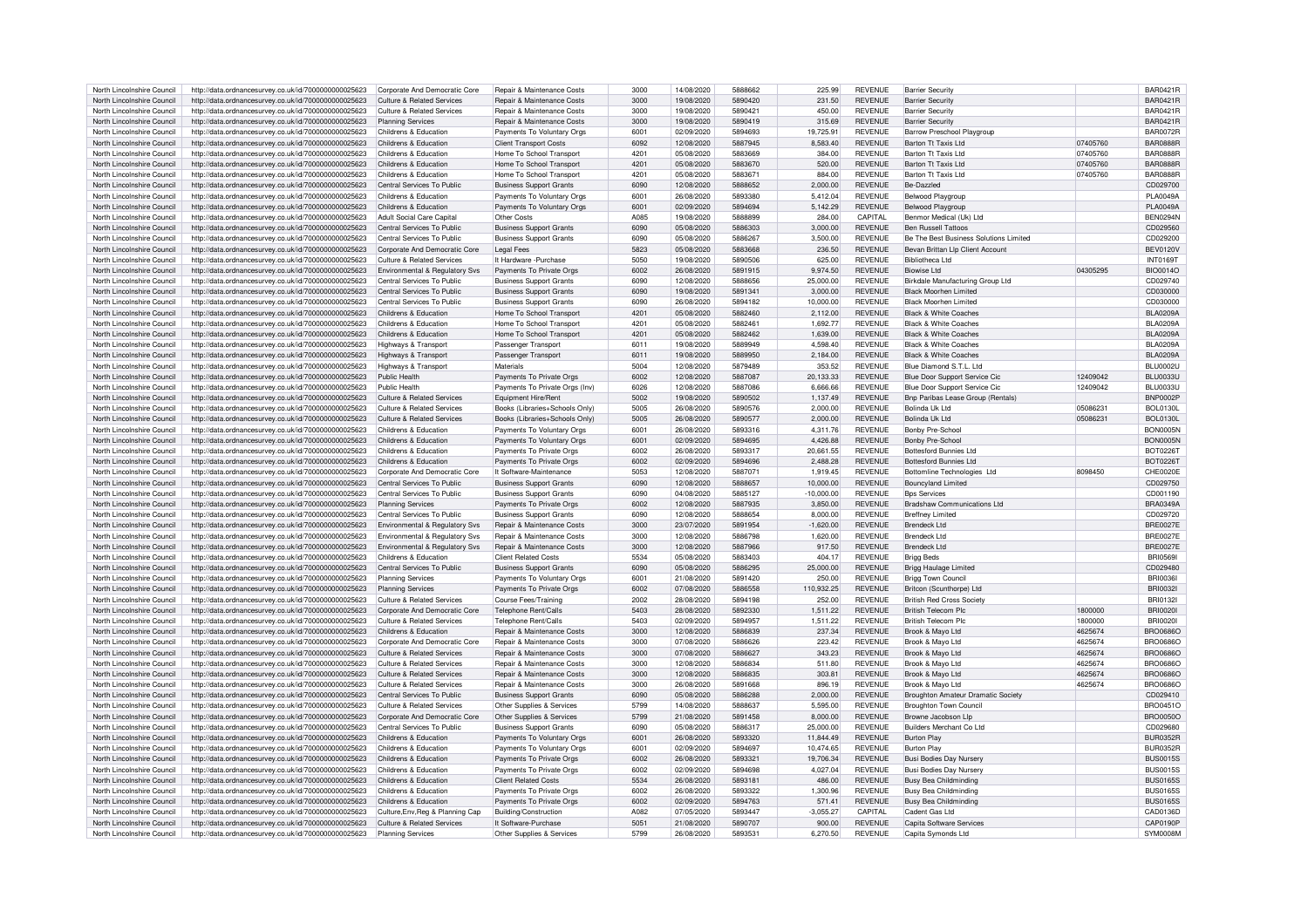| North Lincolnshire Council | http://data.ordnancesurvey.co.uk/id/7000000000025623 | Adult Social Care                     | Payments To Private Orgs       | 6002 | 28/08/2020 | 5894507 | 1.889.16       | <b>REVENUE</b> | Care Plus Care Ltd                   |          | CAR0337R        |
|----------------------------|------------------------------------------------------|---------------------------------------|--------------------------------|------|------------|---------|----------------|----------------|--------------------------------------|----------|-----------------|
| North Lincolnshire Council | http://data.ordnancesurvey.co.uk/id/7000000000025623 | Adult Social Care                     | Payments To Private Orgs       | 6002 | 27/08/2020 | 5894524 | 320.00         | <b>REVENUE</b> | Care Plus Care Uk Ltd                |          | <b>ISF0002F</b> |
| North Lincolnshire Council | http://data.ordnancesurvey.co.uk/id/7000000000025623 | <b>Adult Social Care</b>              | Payments To Private Orgs       | 6002 | 28/08/2020 | 5894508 | 2,730.00       | <b>REVENUE</b> | Care Plus Care (Uk) Ltd (Isle)       |          | CAR0542R        |
|                            |                                                      |                                       |                                |      |            |         |                |                |                                      |          |                 |
| North Lincolnshire Council | http://data.ordnancesurvey.co.uk/id/7000000000025623 | Adult Social Care                     | Payments To Private Oras       | 6002 | 27/08/2020 | 5894525 | 836.00         | <b>REVENUE</b> | Carers' Support Centre               |          | ISF0003F        |
| North Lincolnshire Council | http://data.ordnancesurvey.co.uk/id/7000000000025623 | <b>Adult Social Care</b>              | Payments To Private Oras       | 5002 | 28/08/2020 | 5894506 | 266.00         | <b>REVENUE</b> | Carers' Support Centre               |          | CAR0131R        |
| North Lincolnshire Council | http://data.ordnancesurvey.co.uk/id/7000000000025623 | Childrens & Education                 | Payments To Private Orgs       | 6002 | 26/08/2020 | 5893377 | 1,286.93       | <b>REVENUE</b> | Carlie Peake                         |          | <b>PEA0152A</b> |
| North Lincolnshire Council | http://data.ordnancesurvey.co.uk/id/7000000000025623 | Childrens & Education                 | Payments To Private Orgs       | 6002 | 02/09/2020 | 5894760 | 1.163.19       | <b>REVENUE</b> | Carlie Peak                          |          | <b>PEA0152A</b> |
| North Lincolnshire Council | http://data.ordnancesurvey.co.uk/id/7000000000025623 | Culture & Related Services            | Fuel                           | 4001 | 12/08/2020 | 5880196 | 432.20         | <b>REVENUE</b> | Carlton Fuels                        | 04168225 | CAR0127R        |
| North Lincolnshire Council | http://data.ordnancesurvey.co.uk/id/7000000000025623 | <b>Culture &amp; Related Services</b> | Fuel                           | 4001 | 12/08/2020 | 5884925 | 431.80         | <b>REVENUE</b> | <b>Carlton Fuels</b>                 | 04168225 | CAR0127R        |
| North Lincolnshire Council | http://data.ordnancesurvey.co.uk/id/7000000000025623 | Culture & Related Services            | Fuel                           | 4001 | 12/08/2020 | 5886224 | 431.80         | <b>REVENUE</b> | Carlton Fuels                        | 04168225 | CAR0127R        |
|                            |                                                      |                                       |                                |      |            |         |                |                |                                      |          |                 |
| North Lincolnshire Council | http://data.ordnancesurvey.co.uk/id/7000000000025623 | <b>Culture &amp; Related Services</b> | Fuel                           | 4001 | 26/08/2020 | 5888638 | 1,283.10       | <b>REVENUE</b> | Carlton Fuels                        | 04168225 | CAR0127R        |
| North Lincolnshire Council | http://data.ordnancesurvey.co.uk/id/7000000000025623 | Culture & Related Services            | Fuel                           | 4001 | 26/08/2020 | 5889818 | 855.40         | <b>REVENUE</b> | <b>Carlton Fuels</b>                 | 04168225 | CAR0127R        |
| North Lincolnshire Council | http://data.ordnancesurvey.co.uk/id/7000000000025623 | <b>Culture &amp; Related Services</b> | <b>Heating Fuels</b>           | 3104 | 21/08/2020 | 5890632 | 860.40         | <b>REVENUE</b> | Carlton Fuels                        | 04168225 | CAR0127R        |
| North Lincolnshire Council | http://data.ordnancesurvey.co.uk/id/7000000000025623 | Environmental & Regulatory Sys        | Fuel                           | 4001 | 05/08/2020 | 5884988 | 774.79         | <b>REVENUE</b> | <b>Carlton Fuels</b>                 | 04168225 | CAR0127R        |
| North Lincolnshire Council | http://data.ordnancesurvey.co.uk/id/7000000000025623 | Environmental & Regulatory Svs        | Fuel                           | 4001 | 26/08/2020 | 5891916 | 1,720.40       | <b>REVENUE</b> | Carlton Fuels                        | 04168225 | CAR0127R        |
| North Lincolnshire Council | http://data.ordnancesurvey.co.uk/id/7000000000025623 | Highways & Transport                  | Fuel                           | 4001 | 05/08/2020 | 5885059 | 30,877.00      | <b>REVENUE</b> | Carlton Fuels                        | 04168225 | CAR0127R        |
| North Lincolnshire Council | http://data.ordnancesurvey.co.uk/id/7000000000025623 | Highways & Transport                  | Fuel                           | 4001 | 05/08/2020 | 5885060 | 31.006.50      | <b>REVENUE</b> | <b>Carlton Fuels</b>                 | 04168225 | CAR0127F        |
|                            |                                                      |                                       |                                | 6002 | 05/08/2020 | 5882476 |                | <b>REVENUE</b> |                                      |          |                 |
| North Lincolnshire Council | http://data.ordnancesurvey.co.uk/id/7000000000025623 | <b>Adult Social Care</b>              | Payments To Private Orgs       |      |            |         | 2,320.00       |                | Carpenters Lodge                     |          | CAR0473R        |
| North Lincolnshire Council | http://data.ordnancesurvey.co.uk/id/7000000000025623 | <b>Adult Social Care</b>              | Payments To Private Oras       | 6002 | 12/08/2020 | 5887088 | 2.400.09       | <b>REVENUE</b> | Carpenters Lodge                     |          | CAR0473R        |
| North Lincolnshire Council | http://data.ordnancesurvey.co.uk/id/7000000000025623 | Adult Social Care                     | Payments To Private Orgs       | 6002 | 12/08/2020 | 5887146 | 13,890.00      | <b>REVENUE</b> | Carpenters Lodge                     |          | CAR0473R        |
| North Lincolnshire Council | http://data.ordnancesurvey.co.uk/id/7000000000025623 | Childrens & Education                 | Payments To Private Orgs       | 6002 | 26/08/2020 | 5893325 | 18,423.19      | <b>REVENUE</b> | Castledyke Ltd                       |          | CAS0095S        |
| North Lincolnshire Council | http://data.ordnancesurvey.co.uk/id/7000000000025623 | Childrens & Education                 | Payments To Private Orgs       | 6002 | 12/08/2020 | 5887067 | 10,500.10      | <b>REVENUE</b> | Castles Education I In               | OC415116 | CAS0042S        |
| North Lincolnshire Council | http://data.ordnancesurvey.co.uk/id/7000000000025623 | Childrens & Education                 | Payments To Private Orgs       | 6002 | 12/08/2020 | 5887068 | 10,500.10      | <b>REVENUE</b> | Castles Education I In               | OC415116 | CAS0042S        |
|                            |                                                      |                                       |                                | 6002 |            | 5887069 | 12.133.55      | <b>REVENUE</b> |                                      | OC415116 | CAS0042S        |
| North Lincolnshire Council | http://data.ordnancesurvey.co.uk/id/7000000000025623 | Childrens & Education                 | Payments To Private Orgs       |      | 12/08/2020 |         |                |                | Castles Education I In               |          |                 |
| North Lincolnshire Council | http://data.ordnancesurvey.co.uk/id/7000000000025623 | Childrens & Education                 | Payments To Private Orgs       | 6002 | 12/08/2020 | 5887073 | 12.783.55      | <b>REVENUE</b> | <b>Castles Education LIp</b>         | OC415116 | CAS0042S        |
| North Lincolnshire Council | http://data.ordnancesurvey.co.uk/id/7000000000025623 | Childrens & Education                 | Payments To Private Orgs       | 6002 | 12/08/2020 | 5887825 | 4,575.00       | <b>REVENUE</b> | <b>Castles Education Llp</b>         | OC415116 | CAS0042S        |
| North Lincolnshire Council | http://data.ordnancesurvey.co.uk/id/7000000000025623 | Childrens & Education                 | Payments To Private Orgs       | 6002 | 12/08/2020 | 5887827 | 4,575.00       | <b>REVENUE</b> | <b>Castles Education Llp</b>         | OC415116 | CAS0042S        |
| North Lincolnshire Council | http://data.ordnancesurvey.co.uk/id/7000000000025623 | Childrens & Education                 | Payments To Private Orgs       | 6002 | 12/08/2020 | 5887828 | 6.825.00       | <b>REVENUE</b> | <b>Castles Education Llp</b>         | OC415116 | CAS0042S        |
| North Lincolnshire Council | http://data.ordnancesurvey.co.uk/id/7000000000025623 | Childrens & Education                 | Payments To Private Orgs       | 6002 | 12/08/2020 | 5887829 | 6.825.00       | <b>REVENUE</b> | <b>Castles Education Llp</b>         | OC415116 | CAS0042S        |
| North Lincolnshire Council | http://data.ordnancesurvey.co.uk/id/7000000000025623 | Childrens & Education                 | Payments To Private Orgs       | 6002 | 12/08/2020 | 5887830 | 6.825.00       | <b>REVENUE</b> | <b>Castles Education Llp</b>         | OC415116 | CAS0042S        |
| North Lincolnshire Council | http://data.ordnancesurvey.co.uk/id/7000000000025623 | Childrens & Education                 | Payments To Private Orgs       | 6002 | 12/08/2020 | 5887832 | 6,825.00       | <b>REVENUE</b> | <b>Castles Education Llp</b>         | OC415116 | CAS0042S        |
|                            |                                                      |                                       |                                |      |            |         |                |                |                                      |          |                 |
| North Lincolnshire Council | http://data.ordnancesurvey.co.uk/id/7000000000025623 | Childrens & Education                 | Payments To Private Orgs       | 6002 | 12/08/2020 | 5887833 | 6,825.00       | <b>REVENUE</b> | <b>Castles Education Llp</b>         | OC415116 | CAS0042S        |
| North Lincolnshire Council | http://data.ordnancesurvey.co.uk/id/7000000000025623 | Adult Social Care                     | Equipment Purchase             | 5001 | 28/08/2020 | 5893722 | 139.50         | <b>REVENUE</b> | Cat Csh Card Imprest                 |          | <b>NOR0754R</b> |
| North Lincolnshire Council | http://data.ordnancesurvey.co.uk/id/7000000000025623 | Adult Social Care                     | Gen Office Exp (Incl Postage)  | 5603 | 28/08/2020 | 5893722 | 139.50         | <b>REVENUE</b> | Cat Csh Card Imprest                 |          | <b>NOR0754R</b> |
| North Lincolnshire Council | http://data.ordnancesurvey.co.uk/id/7000000000025623 | Adult Social Care                     | Payments To Private Orgs       | 6002 | 28/08/2020 | 5893722 | 20.00          | <b>REVENUE</b> | Cat Csh Card Imprest                 |          | <b>NOR0754R</b> |
| North Lincolnshire Council | http://data.ordnancesurvey.co.uk/id/7000000000025623 | Childrens & Education                 | Advertising & Publicity        | 5610 | 28/08/2020 | 5893722 | 141.93         | <b>REVENUE</b> | Cat Csh Card Impres                  |          | <b>NOR0754F</b> |
| North Lincolnshire Council | http://data.ordnancesurvey.co.uk/id/7000000000025623 | Childrens & Education                 | <b>Client Related Costs</b>    | 5534 | 28/08/2020 | 5893722 | 620.00         | <b>REVENUE</b> | Cat Csh Card Imprest                 |          | <b>NOR0754R</b> |
|                            |                                                      |                                       |                                |      |            |         |                |                |                                      |          |                 |
| North Lincolnshire Council | http://data.ordnancesurvey.co.uk/id/7000000000025623 | Childrens & Education                 | <b>Client Related Costs</b>    | 5534 | 28/08/2020 | 5893722 | 10.00          | <b>REVENUE</b> | Cat Csh Card Imprest                 |          | <b>NOR0754R</b> |
| North Lincolnshire Council | http://data.ordnancesurvey.co.uk/id/7000000000025623 | Childrens & Education                 | Equipment Purchase             | 5001 | 28/08/2020 | 5893722 | 60.20          | <b>REVENUE</b> | Cat Csh Card Imprest                 |          | <b>NOR0754R</b> |
| North Lincolnshire Council | http://data.ordnancesurvey.co.uk/id/7000000000025623 | Childrens & Education                 | Equipment Purchase             | 5001 | 28/08/2020 | 5893722 | 415.00         | <b>REVENUE</b> | Cat Csh Card Imprest                 |          | NOR0754R        |
| North Lincolnshire Council | http://data.ordnancesurvey.co.uk/id/7000000000025623 | Childrens & Education                 | Gen Office Exp (Incl Postage)  | 5603 | 28/08/2020 | 5893722 | 12.70          | <b>REVENUE</b> | Cat Csh Card Imprest                 |          | <b>NOR0754R</b> |
| North Lincolnshire Council | http://data.ordnancesurvey.co.uk/id/7000000000025623 | Childrens & Education                 | Gen Office Exp (Incl Postage)  | 5603 | 28/08/2020 | 5893722 | 553.90         | <b>REVENUE</b> | Cat Csh Card Imprest                 |          | NOR0754R        |
| North Lincolnshire Council | http://data.ordnancesurvey.co.uk/id/7000000000025623 | Childrens & Education                 | Gen Office Exp (Incl Postage)  | 5603 | 28/08/2020 | 5893722 | 36.00          | <b>REVENUE</b> | Cat Csh Card Imprest                 |          | <b>NOR0754R</b> |
| North Lincolnshire Council | http://data.ordnancesurvey.co.uk/id/7000000000025623 | Corporate And Democratic Core         |                                | 5001 | 28/08/2020 | 5893722 | 62.64          | <b>REVENUE</b> | Cat Csh Card Impres                  |          | <b>NOR0754R</b> |
|                            |                                                      |                                       | Equipment Purchase             |      |            |         |                |                |                                      |          |                 |
| North Lincolnshire Council | http://data.ordnancesurvey.co.uk/id/7000000000025623 | Corporate And Democratic Core         | Gen Office Exp (Incl Postage)  | 5603 | 28/08/2020 | 5893722 | 322.50         | <b>REVENUE</b> | Cat Csh Card Imprest                 |          | <b>NOR0754R</b> |
| North Lincolnshire Council | http://data.ordnancesurvey.co.uk/id/7000000000025623 | Corporate And Democratic Core         | I egal Fees                    | 5823 | 28/08/2020 | 5893722 | 226.00         | <b>REVENUE</b> | Cat Csh Card Impres                  |          | <b>NOR0754F</b> |
| North Lincolnshire Council | http://data.ordnancesurvey.co.uk/id/7000000000025623 | <b>Culture &amp; Related Services</b> | <b>Equipment Purchase</b>      | 5001 | 28/08/2020 | 5893722 | 127.48         | <b>REVENUE</b> | Cat Csh Card Imprest                 |          | <b>NOR0754R</b> |
| North Lincolnshire Council | http://data.ordnancesurvey.co.uk/id/7000000000025623 | Planning Services                     | Other Supplies & Services      | 5799 | 28/08/2020 | 5893722 | 30.00          | <b>REVENUE</b> | Cat Csh Card Imprest                 |          | <b>NOR0754R</b> |
| North Lincolnshire Council | http://data.ordnancesurvey.co.uk/id/7000000000025623 | Central Services To Public            | <b>Business Support Grants</b> | 6090 | 05/08/2020 | 5886276 | 8,000.00       | <b>REVENUE</b> | Cater Me Tasty                       |          | CD029290        |
| North Lincolnshire Council | http://data.ordnancesurvey.co.uk/id/7000000000025623 | Central Services To Public            | <b>Business Support Grants</b> | 6090 | 05/08/2020 | 5886304 | 1,500.00       | <b>REVENUE</b> | Cemex South Ferriby Bowls Club       |          | CD029570        |
| North Lincolnshire Council | http://data.ordnancesurvey.co.uk/id/7000000000025623 | Adult Social Care                     | Rents                          | 3201 | 05/08/2020 | 5884118 | 678.00         | <b>REVENUE</b> | Central Community Centre Association |          | <b>CEN0034N</b> |
|                            |                                                      |                                       |                                |      |            |         |                |                |                                      |          |                 |
| North Lincolnshire Council | http://data.ordnancesurvey.co.uk/id/7000000000025623 | Adult Social Care                     | Clothing, Uniforms & Laundry   | 5301 | 07/08/2020 | 5886246 | 1.098.50       | <b>REVENUE</b> | Central Laundry Ltd                  | 06765045 | <b>CEN0085N</b> |
| North Lincolnshire Council | http://data.ordnancesurvey.co.uk/id/7000000000025623 | Adult Social Care                     | Payments To Health Providers   | 6019 | 12/08/2020 | 5887050 | 920.72         | <b>REVENUE</b> | Central Surgery                      |          | DIC0005C        |
| North Lincolnshire Council | http://data.ordnancesurvey.co.uk/id/7000000000025623 | Corporate And Democratic Core         | Gen Office Exp (Incl Postage)  | 5603 | 12/08/2020 | 5883182 | 3,764.00       | <b>REVENUE</b> | Cq Advertising                       | 9703382  | CGA0001A        |
| North Lincolnshire Council | http://data.ordnancesurvey.co.uk/id/7000000000025623 | <b>Adult Social Care</b>              | Payments To Private Orgs       | 6002 | 28/08/2020 | 5894509 | 4,198.48       | <b>REVENUE</b> | Chestnut Homecare Ltd                |          | CHE0222E        |
| North Lincolnshire Council | http://data.ordnancesurvey.co.uk/id/7000000000025623 | Adult Social Care                     | Payments To Private Orgs       | 6002 | 28/08/2020 | 5894509 | 1,307.04       | <b>REVENUE</b> | Chestnut Homecare Ltd                |          | CHE0222E        |
| North Lincolnshire Council | http://data.ordnancesurvey.co.uk/id/7000000000025623 | Childrens & Education                 | Payments To Private Oras       | 6002 | 21/08/2020 | 5891637 | 12.639.00      | <b>REVENUE</b> | Children'S Links                     | 3484661  | CHI0281         |
| North Lincolnshire Council | http://data.ordnancesurvey.co.uk/id/7000000000025623 | Childrens & Education                 | Advertising & Publicity        | 5610 | 26/08/2020 | 5892260 | 315.00         | <b>REVENUE</b> | Chronicle Publications Limited       |          | CHR0026R        |
|                            |                                                      |                                       |                                | 6002 |            | 5887130 |                | <b>REVENUE</b> |                                      |          | CHR0024R        |
| North Lincolnshire Council | http://data.ordnancesurvey.co.uk/id/7000000000025623 | Childrens & Education                 | Payments To Private Orgs       |      | 12/08/2020 |         | 5,314.33       |                | Chrysalis Consortium                 |          |                 |
| North Lincolnshire Council | http://data.ordnancesurvey.co.uk/id/7000000000025623 | Highways & Transport                  | Leasing Charges - Controllable | 5798 | 26/08/2020 | 5893640 | 800.00         | <b>REVENUE</b> | Chrystal Consulting Ltd              | 3438042  | CHR0032R        |
| North Lincolnshire Council | http://data.ordnancesurvey.co.uk/id/7000000000025623 | Highways & Transport                  | Leasing Charges - Controllable | 5798 | 26/08/2020 | 5893641 | 960.00         | <b>REVENUE</b> | <b>Chrystal Consulting Ltd</b>       | 3438042  | CHR0032R        |
| North Lincolnshire Council | http://data.ordnancesurvev.co.uk/id/7000000000025623 | Highways & Transport                  | Leasing Charges - Controllable | 5798 | 26/08/2020 | 5893642 | 2.400.00       | <b>REVENUE</b> | Chrystal Consulting Ltd              | 3438042  | CHR0032R        |
| North Lincolnshire Council | http://data.ordnancesurvey.co.uk/id/7000000000025623 | Highways & Transport                  | Leasing Charges - Controllable | 5798 | 26/08/2020 | 5893643 | 800.00         | <b>REVENUE</b> | <b>Chrystal Consulting Ltd</b>       | 3438042  | CHR0032R        |
| North Lincolnshire Council | http://data.ordnancesurvey.co.uk/id/7000000000025623 | Highways & Transport                  | Leasing Charges - Controllable | 5798 | 26/08/2020 | 5893644 | 5,120.00       | <b>REVENUE</b> | <b>Chrystal Consulting Ltd</b>       | 3438042  | CHR0032R        |
| North Lincolnshire Council | http://data.ordnancesurvey.co.uk/id/7000000000025623 | Highways & Transport                  | Leasing Charges - Controllable | 5798 | 26/08/2020 | 5893645 | 6.720.00       | <b>REVENUE</b> | Chrystal Consulting Ltd              | 3438042  | CHR0032R        |
|                            |                                                      |                                       |                                | 5798 | 26/08/2020 | 5893646 |                | <b>REVENUE</b> |                                      | 3438042  | CHR0032F        |
| North Lincolnshire Council | http://data.ordnancesurvey.co.uk/id/7000000000025623 | <b>Highways &amp; Transport</b>       | Leasing Charges - Controllable |      |            |         | 3,200.00       |                | Chrystal Consulting Ltd              |          |                 |
| North Lincolnshire Council | http://data.ordnancesurvey.co.uk/id/7000000000025623 | Highways & Transport                  | Leasing Charges - Controllable | 5798 | 26/08/2020 | 5893647 | 960.00         | <b>REVENUE</b> | Chrystal Consulting Ltd              | 3438042  | CHR0032R        |
| North Lincolnshire Council | http://data.ordnancesurvey.co.uk/id/7000000000025623 | Corporate And Democratic Core         | Repair & Maintenance Costs     | 3000 | 21/08/2020 | 5890633 | $\overline{0}$ | <b>REVENUE</b> | Chubb Fire Limited                   | 524469   | CHU0021L        |
| North Lincolnshire Council | http://data.ordnancesurvey.co.uk/id/7000000000025623 | Corporate And Democratic Core         | Repair & Maintenance Costs     | 3000 | 26/08/2020 | 5893189 | $\Omega$       | <b>REVENUE</b> | Chubb Fire Limited                   | 524469   | CHU0021U        |
| North Lincolnshire Council | http://data.ordnancesurvey.co.uk/id/7000000000025623 | Fin&Inv I&F                           | Repair & Maintenance Costs     | 3000 | 21/08/2020 | 5890633 | 350.48         | <b>REVENUE</b> | Chubb Fire Limited                   | 524469   | CHU0021U        |
| North Lincolnshire Council | http://data.ordnancesurvey.co.uk/id/7000000000025623 | Fin&Inv I&F                           | Repair & Maintenance Costs     | 3000 | 26/08/2020 | 5893189 | 229.04         | <b>REVENUE</b> | Chubb Fire I imited                  | 524469   | CHU0021U        |
|                            |                                                      |                                       |                                |      |            |         |                |                |                                      |          |                 |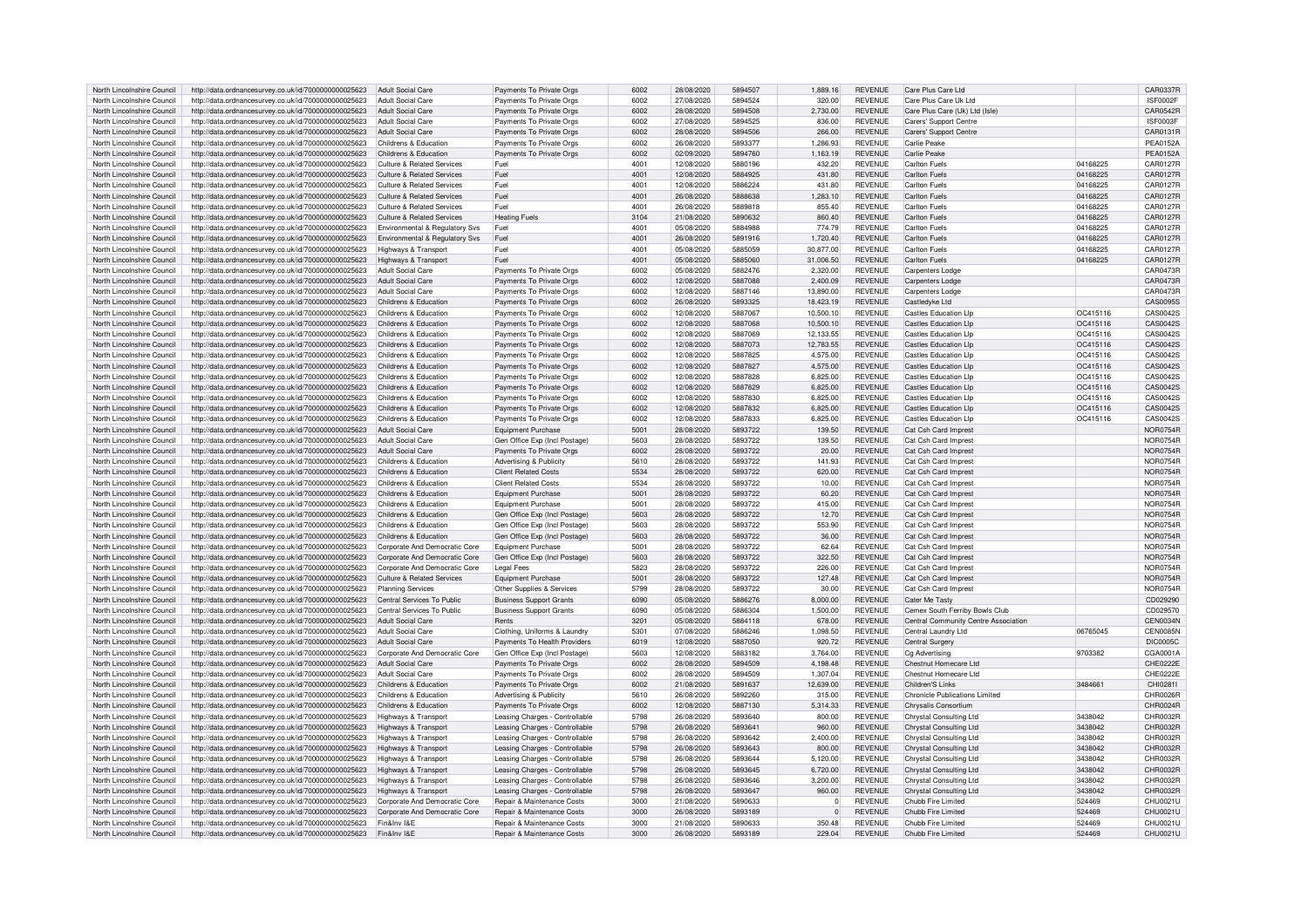| North Lincolnshire Council | http://data.ordnancesurvey.co.uk/id/7000000000025623 | Highways & Transport                  | Materials                     | 5004 | 12/08/2020 | 5879597 | 240.00    | <b>REVENUE</b> | Chubbmix Ltd                        | 12160687 | CHU0123U        |
|----------------------------|------------------------------------------------------|---------------------------------------|-------------------------------|------|------------|---------|-----------|----------------|-------------------------------------|----------|-----------------|
|                            |                                                      |                                       |                               |      |            | 5889024 |           |                |                                     |          |                 |
| North Lincolnshire Council | http://data.ordnancesurvey.co.uk/id/7000000000025623 | Environmental & Regulatory Svs        | Course Fees/Training          | 2002 | 26/08/2020 |         | 621.00    | <b>REVENUE</b> | CIEH                                |          | CHA0276A        |
| North Lincolnshire Council | http://data.ordnancesurvey.co.uk/id/7000000000025623 | Environmental & Regulatory Sys        | Course Fees/Training          | 2002 | 26/08/2020 | 5889025 | 621.00    | <b>REVENUE</b> | CIEH                                |          | CHA0276A        |
| North Lincolnshire Council | http://data.ordnancesurvey.co.uk/id/7000000000025623 | Environmental & Regulatory Svs        | Course Fees/Training          | 2002 | 26/08/2020 | 5889026 | 621.00    | <b>REVENUE</b> | CIFH                                |          | CHA0276A        |
| North Lincolnshire Council | http://data.ordnancesurvey.co.uk/id/7000000000025623 | Fin&Inv I&E                           | Course Fees/Training          | 2002 | 02/09/2020 | 5893278 | 1,645.00  | <b>REVENUE</b> | Cipfa Business Ltd                  |          | CIP0003P        |
|                            |                                                      |                                       |                               |      |            |         |           |                |                                     |          |                 |
| North Lincolnshire Council | http://data.ordnancesurvey.co.uk/id/7000000000025623 | Culture & Related Services            | Other Premises Costs          | 3390 | 21/08/2020 | 589153  | 402.62    | <b>REVENUE</b> | Citron Hygiene Ltd                  | 3056469  | CAN0001N        |
| North Lincolnshire Council | http://data.ordnancesurvey.co.uk/id/7000000000025623 | <b>Planning Services</b>              | Cleaning Services & Contracts | 3311 | 05/08/2020 | 5885003 | 254.76    | <b>REVENUE</b> | Citron Hygiene Ltd                  | 3056469  | <b>CAN0001N</b> |
| North Lincolnshire Council | http://data.ordnancesurvey.co.uk/id/7000000000025623 | Environmental & Regulatory Svs        | Licenses, Subs & Memberships  | 5510 | 05/08/2020 | 5883667 | 2.679.95  | <b>REVENUE</b> | City Of York Counc                  |          | <b>CIT0047T</b> |
|                            |                                                      |                                       |                               |      |            |         |           |                |                                     |          |                 |
| North Lincolnshire Council | http://data.ordnancesurvey.co.uk/id/7000000000025623 | Corporate And Democratic Core         | It Hardware-Maintenance       | 5052 | 28/08/2020 | 5890560 | 250.00    | <b>REVENUE</b> | Civica Uk Ltd                       | 1628868  | CIV0010V        |
| North Lincolnshire Council | http://data.ordnancesurvey.co.uk/id/7000000000025623 | Childrens & Education                 | Payments To Private Orgs      | 6002 | 26/08/2020 | 5893326 | 1,300.96  | <b>REVENUE</b> | Claire'S Childcare                  |          | <b>CLA0117A</b> |
| North Lincolnshire Council | http://data.ordnancesurvey.co.uk/id/7000000000025623 | <b>Housing Services</b>               | Other Supplies & Services     | 5799 | 26/08/2020 | 5892032 | 1.062.00  | <b>REVENUE</b> | Clamart Ltd                         |          | <b>CLA0599A</b> |
| North Lincolnshire Council |                                                      |                                       |                               | 5799 | 26/08/2020 | 5892033 | 413.00    | <b>REVENUE</b> | Clamart Ltd                         |          | <b>CLA0599A</b> |
|                            | http://data.ordnancesurvey.co.uk/id/7000000000025623 | <b>Housing Services</b>               | Other Supplies & Services     |      |            |         |           |                |                                     |          |                 |
| North Lincolnshire Council | http://data.ordnancesurvey.co.uk/id/7000000000025623 | <b>Housing Services</b>               | Other Supplies & Services     | 5799 | 26/08/2020 | 5892047 | 413.00    | <b>REVENUE</b> | Clamart Ltd                         |          | <b>CLA0599A</b> |
| North Lincolnshire Council | http://data.ordnancesurvey.co.uk/id/7000000000025623 | <b>Housing Services</b>               | Other Supplies & Services     | 5799 | 26/08/2020 | 5892049 | 413.00    | <b>REVENUE</b> | Clamart I td                        |          | <b>CLA0599A</b> |
| North Lincolnshire Council | http://data.ordnancesurvey.co.uk/id/7000000000025623 | <b>Housing Services</b>               | Other Supplies & Services     | 5799 | 26/08/2020 | 5892050 | 413.00    | <b>REVENUE</b> | Clamart Ltd                         |          | CLA0599A        |
|                            |                                                      |                                       |                               |      |            |         |           |                |                                     |          |                 |
| North Lincolnshire Council | http://data.ordnancesurvey.co.uk/id/7000000000025623 | <b>Housing Services</b>               | Other Supplies & Services     | 5799 | 26/08/2020 | 5892051 | 413.00    | <b>REVENUE</b> | Clamart I td                        |          | <b>CLA0599A</b> |
| North Lincolnshire Council | http://data.ordnancesurvey.co.uk/id/7000000000025623 | <b>Housing Services</b>               | Other Supplies & Services     | 5799 | 26/08/2020 | 5892053 | 413.00    | <b>REVENUE</b> | Clamart Ltd                         |          | <b>CLA0599A</b> |
| North Lincolnshire Council | http://data.ordnancesurvey.co.uk/id/7000000000025623 | <b>Housing Services</b>               | Other Supplies & Services     | 5799 | 26/08/2020 | 5892054 | 413.00    | <b>REVENUE</b> | Clamart I td                        |          | <b>CLA0599A</b> |
|                            |                                                      |                                       |                               | 6002 |            |         |           |                |                                     |          |                 |
| North Lincolnshire Council | http://data.ordnancesurvey.co.uk/id/7000000000025623 | <b>Adult Social Care</b>              | Payments To Private Orgs      |      | 28/08/2020 | 5894513 | 579.04    | <b>REVENUE</b> | Clarity Homecare Ltd                |          | <b>CLA0252A</b> |
| North Lincolnshire Council | http://data.ordnancesurvey.co.uk/id/7000000000025623 | <b>Adult Social Care</b>              | Payments To Private Orgs      | 6002 | 28/08/2020 | 5894513 | 19.427.87 | <b>REVENUE</b> | Clarity Homecare I td               |          | CLA0252A        |
| North Lincolnshire Council | http://data.ordnancesurvey.co.uk/id/7000000000025623 | Highways & Transport                  | Other Supplies & Services     | 5799 | 05/08/2020 | 5876948 | 3,652.00  | <b>REVENUE</b> | Clearway Environmental Services Ltd |          | CLE0018E        |
| North Lincolnshire Council | http://data.ordnancesurvey.co.uk/id/7000000000025623 | Highways & Transport                  | Other Supplies & Services     | 5799 | 12/08/2020 | 5881916 | 2.848.50  | <b>REVENUE</b> | Clearway Environmental Services Ltd |          | CLE0018E        |
|                            |                                                      |                                       |                               |      |            |         |           |                |                                     |          |                 |
| North Lincolnshire Council | http://data.ordnancesurvey.co.uk/id/7000000000025623 | Childrens & Education                 | Other Supplies & Services     | 5799 | 12/08/2020 | 5888073 | 4,750.00  | <b>REVENUE</b> | Click Cms I td                      |          | CI 101741       |
| North Lincolnshire Council | http://data.ordnancesurvey.co.uk/id/7000000000025623 | <b>Adult Social Care</b>              | <b>Client Transport Costs</b> | 6092 | 30/08/2020 | 5889904 | 1,225.77  | <b>REVENUE</b> | Click Travel Limited                | 03770815 | CLI0015         |
| North Lincolnshire Council | http://data.ordnancesurvey.co.uk/id/7000000000025623 | <b>Adult Social Care</b>              | Rail & Other Fares            | 4121 | 30/08/2020 | 5889909 | $-170.40$ | <b>REVENUE</b> | <b>Click Travel Limited</b>         | 03770815 | CLI0015         |
|                            |                                                      |                                       |                               |      |            |         |           |                |                                     |          |                 |
| North Lincolnshire Council | http://data.ordnancesurvey.co.uk/id/7000000000025623 | Childrens & Education                 | <b>Client Related Costs</b>   | 5534 | 30/08/2020 | 5889904 | 42.50     | <b>REVENUE</b> | Click Travel Limited                | 03770815 | CL10015         |
| North Lincolnshire Council | http://data.ordnancesurvey.co.uk/id/7000000000025623 | Childrens & Education                 | <b>Client Transport Costs</b> | 6092 | 30/08/2020 | 5889904 | 434.70    | <b>REVENUE</b> | <b>Click Travel Limited</b>         | 03770815 | CLI0015         |
| North Lincolnshire Council | http://data.ordnancesurvey.co.uk/id/7000000000025623 | Childrens & Education                 | Rail & Other Fares            | 4121 | 30/08/2020 | 5889904 | 26.10     | <b>REVENUE</b> | Click Travel Limited                | 03770815 | <b>CLI0015</b>  |
|                            |                                                      |                                       |                               |      |            |         |           |                |                                     |          |                 |
| North Lincolnshire Council | http://data.ordnancesurvey.co.uk/id/7000000000025623 | Childrens & Education                 | Rail & Other Fares            | 4121 | 30/08/2020 | 5889909 | $-107.70$ | <b>REVENUE</b> | Click Travel Limited                | 03770815 | CLI0015         |
| North Lincolnshire Council | http://data.ordnancesurvey.co.uk/id/7000000000025623 | Environmental & Regulatory Svs        | Vehicle Hire                  | 4101 | 05/08/2020 | 5885063 | 2,250.00  | <b>REVENUE</b> | Cms Hire Ltd                        |          | COO0073C        |
| North Lincolnshire Council | http://data.ordnancesurvey.co.uk/id/7000000000025623 | Environmental & Regulatory Svs        | Vehicle Hire                  | 4101 | 05/08/2020 | 5885064 | 3.300.00  | <b>REVENUE</b> | Cms Hire I td                       |          | COO0073C        |
| North Lincolnshire Council |                                                      |                                       | Vehicle Hire                  | 4101 |            | 5888188 |           | <b>REVENUE</b> | Cms Hire I td                       |          |                 |
|                            | http://data.ordnancesurvey.co.uk/id/7000000000025623 | Environmental & Regulatory Svs        |                               |      | 12/08/2020 |         | 3,450.00  |                |                                     |          | COO0073C        |
| North Lincolnshire Council | http://data.ordnancesurvey.co.uk/id/7000000000025623 | Environmental & Regulatory Svs        | Vehicle Hire                  | 4101 | 12/08/2020 | 5888189 | 3,450.00  | <b>REVENUE</b> | Cms Hire I td                       |          | COO0073C        |
| North Lincolnshire Council | http://data.ordnancesurvey.co.uk/id/7000000000025623 | <b>Housing Services</b>               | Other Supplies & Services     | 5799 | 19/08/2020 | 5887934 | 3,150.00  | <b>REVENUE</b> | Cog Community Ltd                   |          | COG0023G        |
| North Lincolnshire Council | http://data.ordnancesurvey.co.uk/id/7000000000025623 | Adult Social Care                     | Pay - Agency                  | 0131 | 05/08/2020 | 5884178 | 21,043.83 | <b>REVENUE</b> | Comensura Ltd                       | 04085767 | COM0313M        |
|                            |                                                      |                                       |                               |      |            |         |           |                |                                     |          |                 |
| North Lincolnshire Council | http://data.ordnancesurvey.co.uk/id/7000000000025623 | <b>Adult Social Care</b>              | Pay - Agency                  | 0131 | 05/08/2020 | 5884178 | 2,140.23  | <b>REVENUE</b> | Comensura Ltd                       | 04085767 | COM0313M        |
| North Lincolnshire Council | http://data.ordnancesurvey.co.uk/id/7000000000025623 | Adult Social Care                     | Pay - Agency                  | 0131 | 07/08/2020 | 5886233 | 3.766.29  | <b>REVENUE</b> | Comensura Ltd                       | 04085767 | COM0313M        |
| North Lincolnshire Council | http://data.ordnancesurvey.co.uk/id/7000000000025623 | <b>Adult Social Care</b>              | Pay - Agency                  | 0131 | 07/08/2020 | 5886233 | 24.391.53 | <b>REVENUE</b> | Comensura Ltd                       | 04085767 | COM0313M        |
|                            |                                                      |                                       |                               |      |            |         |           |                |                                     |          |                 |
| North Lincolnshire Council | http://data.ordnancesurvey.co.uk/id/7000000000025623 | Adult Social Care                     | Pay - Agency                  | 0131 | 14/08/2020 | 5888602 | 18,269.47 | <b>REVENUE</b> | Comensura Ltd                       | 0408576  | COM0313M        |
| North Lincolnshire Council | http://data.ordnancesurvey.co.uk/id/7000000000025623 | <b>Adult Social Care</b>              | Pay - Agency                  | 0131 | 14/08/2020 | 5888602 | 5.111.99  | <b>REVENUE</b> | Comensura Ltd                       | 04085767 | COM0313M        |
| North Lincolnshire Council | http://data.ordnancesurvey.co.uk/id/7000000000025623 | <b>Adult Social Care</b>              | Pay - Agency                  | 0131 | 21/08/2020 | 5891422 | 2,741.95  | <b>REVENUE</b> | Comensura Ltd                       | 04085767 | COM0313M        |
| North Lincolnshire Council | http://data.ordnancesurvey.co.uk/id/7000000000025623 | <b>Adult Social Care</b>              |                               | 0131 | 21/08/2020 | 5891422 | 18,712.29 | <b>REVENUE</b> | Comensura Ltd                       | 04085767 | COM0313M        |
|                            |                                                      |                                       | Pay - Agency                  |      |            |         |           |                |                                     |          |                 |
| North Lincolnshire Council | http://data.ordnancesurvey.co.uk/id/7000000000025623 | <b>Adult Social Care</b>              | Pay - Agency                  | 0131 | 28/08/2020 | 5894234 | 19,531.67 | <b>REVENUE</b> | Comensura Ltd                       | 04085767 | COM0313M        |
| North Lincolnshire Council | http://data.ordnancesurvey.co.uk/id/7000000000025623 | <b>Adult Social Care</b>              | Pav - Agency                  | 0131 | 28/08/2020 | 5894234 | 2,714.76  | <b>REVENUE</b> | Comensura Ltd                       | 04085767 | COM0313M        |
| North Lincolnshire Council | http://data.ordnancesurvey.co.uk/id/7000000000025623 | Childrens & Education                 | Pay - Agency                  | 0131 | 05/08/2020 | 5884178 | 668.32    | <b>REVENUE</b> | Comensura I to                      | 04085767 | COM0313M        |
|                            |                                                      |                                       |                               |      |            |         |           |                |                                     |          |                 |
| North Lincolnshire Council | http://data.ordnancesurvey.co.uk/id/7000000000025623 | Childrens & Education                 | Pay - Agency                  | 0131 | 05/08/2020 | 5884178 | 1,650.40  | <b>REVENUE</b> | Comensura Ltd                       | 04085767 | COM0313M        |
| North Lincolnshire Council | http://data.ordnancesurvey.co.uk/id/7000000000025623 | Childrens & Education                 | Pay - Agency                  | 0131 | 07/08/2020 | 5886233 | 1.650.40  | <b>REVENUE</b> | Comensura Ltd                       | 04085767 | COM0313M        |
| North Lincolnshire Council | http://data.ordnancesurvey.co.uk/id/7000000000025623 | Childrens & Education                 | Pay - Agency                  | 0131 | 14/08/2020 | 5888602 | 1,038.09  | <b>REVENUE</b> | Comensura Ltd                       | 04085767 | COM0313M        |
|                            |                                                      |                                       |                               |      |            |         |           |                |                                     |          |                 |
| North Lincolnshire Council | http://data.ordnancesurvey.co.uk/id/7000000000025623 | Childrens & Education                 | Pay - Agency                  | 0131 | 14/08/2020 | 5888602 | 1,650.40  | <b>REVENUE</b> | Comensura Ltd                       | 04085767 | COM0313M        |
| North Lincolnshire Council | http://data.ordnancesurvey.co.uk/id/7000000000025623 | Childrens & Education                 | Pay - Agency                  | 0131 | 21/08/2020 | 5891422 | 312.11    | <b>REVENUE</b> | Comensura Ltd                       | 04085767 | COM0313M        |
| North Lincolnshire Council | http://data.ordnancesurvey.co.uk/id/7000000000025623 | Childrens & Education                 | Pay - Agency                  | 0131 | 21/08/2020 | 5891422 | 1,650.40  | <b>REVENUE</b> | Comensura Ltd                       | 04085767 | COM0313M        |
| North Lincolnshire Council | http://data.ordnancesurvey.co.uk/id/7000000000025623 | Childrens & Education                 |                               | 0131 | 28/08/2020 | 5894234 | 203.55    | <b>REVENUE</b> | Comensura Ltd                       | 04085767 | COM0313M        |
|                            |                                                      |                                       | Pay - Agency                  |      |            |         |           |                |                                     |          |                 |
| North Lincolnshire Council | http://data.ordnancesurvey.co.uk/id/7000000000025623 | Childrens & Education                 | Pay - Agency                  | 0131 | 28/08/2020 | 5894234 | 1,650.40  | <b>REVENUE</b> | Comensura Ltd                       | 04085767 | COM0313M        |
| North Lincolnshire Council | http://data.ordnancesurvey.co.uk/id/7000000000025623 | Corporate And Democratic Core         | Pay - Agency                  | 0131 | 05/08/2020 | 5884178 | 1,952.88  | <b>REVENUE</b> | Comensura I td                      | 04085767 | COM0313M        |
| North Lincolnshire Council | http://data.ordnancesurvey.co.uk/id/7000000000025623 | Corporate And Democratic Core         | Pay - Agency                  | 0131 | 07/08/2020 | 5886233 | 2,700.30  | <b>REVENUE</b> | Comensura Ltd                       | 04085767 | COM0313M        |
|                            |                                                      |                                       |                               |      |            |         |           |                |                                     |          |                 |
| North Lincolnshire Council | http://data.ordnancesurvey.co.uk/id/7000000000025623 | Corporate And Democratic Core         | Pav - Agency                  | 0131 | 14/08/2020 | 5888602 | 2.638.30  | <b>REVENUE</b> | Comensura Ltd                       | 04085767 | COM0313M        |
| North Lincolnshire Council | http://data.ordnancesurvey.co.uk/id/7000000000025623 | Corporate And Democratic Core         | Pay - Agency                  | 0131 | 21/08/2020 | 5891422 | 1.994.60  | <b>REVENUE</b> | Comensura Ltd                       | 04085767 | COM0313M        |
| North Lincolnshire Council | http://data.ordnancesurvey.co.uk/id/7000000000025623 | Corporate And Democratic Core         | Pay - Agency                  | 0131 | 28/08/2020 | 5894234 | 2.044.74  | <b>REVENUE</b> | Comensura Ltd                       | 04085767 | COM0313M        |
|                            |                                                      |                                       |                               |      |            | 5884178 |           |                |                                     |          |                 |
| North Lincolnshire Council | http://data.ordnancesurvey.co.uk/id/7000000000025623 | Culture & Related Services            | Pay - Agency                  | 0131 | 05/08/2020 |         | 230.04    | <b>REVENUE</b> | Comensura Ltd                       | 0408576  | COM0313M        |
| North Lincolnshire Council | http://data.ordnancesurvey.co.uk/id/7000000000025623 | <b>Culture &amp; Related Services</b> | Pay - Agency                  | 0131 | 07/08/2020 | 5886233 | 207.68    | <b>REVENUE</b> | Comensura Ltd                       | 04085767 | COM0313M        |
| North Lincolnshire Council | http://data.ordnancesurvey.co.uk/id/7000000000025623 | <b>Culture &amp; Related Services</b> | Pay - Agency                  | 0131 | 14/08/2020 | 5888602 | 255.60    | <b>REVENUE</b> | Comensura Ltd                       | 04085767 | COM0313M        |
| North Lincolnshire Council | http://data.ordnancesurvey.co.uk/id/7000000000025623 | Culture & Related Services            |                               | 0131 | 21/08/2020 | 5891422 | 86.26     | <b>REVENUE</b> | Comensura Ltd                       | 04085767 | COM0313M        |
|                            |                                                      |                                       | Pay - Agency                  |      |            |         |           |                |                                     |          |                 |
| North Lincolnshire Council | http://data.ordnancesurvey.co.uk/id/7000000000025623 | Environmental & Regulatory Svs        | Pay - Agency                  | 0131 | 05/08/2020 | 5884178 | 1.380.72  | <b>REVENUE</b> | Comensura Ltd                       | 04085767 | COM0313M        |
| North Lincolnshire Council | http://data.ordnancesurvey.co.uk/id/7000000000025623 | Environmental & Regulatory Svs        | Pay<br>- Agenc                | 0131 | 05/08/2020 | 5884178 | 5,010.37  | <b>REVENUE</b> | Comensura Ltd                       | 04085767 | COM0313M        |
| North Lincolnshire Council | http://data.ordnancesurvey.co.uk/id/7000000000025623 | Environmental & Regulatory Svs        | Pay - Agency                  | 0131 | 07/08/2020 | 5886233 | 4.949.39  | <b>REVENUE</b> | Comensura Ltd                       | 04085767 | COM0313M        |
|                            |                                                      |                                       |                               |      |            |         |           |                |                                     |          |                 |
| North Lincolnshire Council | http://data.ordnancesurvey.co.uk/id/7000000000025623 | Environmental & Regulatory Svs        | Pay - Agency                  | 0131 | 07/08/2020 | 5886233 | 1,380.72  | <b>REVENUE</b> | Comensura Ltd                       | 04085767 | COM0313M        |
| North Lincolnshire Council | http://data.ordnancesurvey.co.uk/id/7000000000025623 | Environmental & Regulatory Sys        | Pay - Agency                  | 0131 | 14/08/2020 | 5888602 | 1.307.27  | <b>REVENUE</b> | Comensura Ltd                       | 04085767 | COM0313M        |
| North Lincolnshire Council | http://data.ordnancesurvey.co.uk/id/7000000000025623 | Environmental & Regulatory Svs        | Pay - Agency                  | 0131 | 14/08/2020 | 5888602 | 5.326.62  | <b>REVENUE</b> | Comensura Ltd                       | 04085767 | COM0313M        |
|                            |                                                      |                                       |                               |      |            | 5891422 |           | <b>REVENUE</b> |                                     |          | COM0313M        |
| North Lincolnshire Council | http://data.ordnancesurvey.co.uk/id/7000000000025623 | Environmental & Regulatory Svs        | Pav - Agency                  | 0131 | 21/08/2020 |         | 1,380.72  |                | Comensura Ltd                       | 04085767 |                 |
| North Lincolnshire Council | http://data.ordnancesurvey.co.uk/id/7000000000025623 | Environmental & Regulatory Svs        | Pay - Agency                  | 0131 | 21/08/2020 | 5891422 | 7.149.12  | <b>REVENUE</b> | Comensura Ltd                       | 04085767 | COM0313M        |
| North Lincolnshire Council | http://data.ordnancesurvey.co.uk/id/7000000000025623 | Environmental & Regulatory Svs        | Pay - Agency                  | 0131 | 28/08/2020 | 5894234 | 3.531.37  | <b>REVENUE</b> | Comensura Ltd                       | 04085767 | COM0313M        |
|                            |                                                      |                                       |                               |      |            |         |           |                |                                     |          |                 |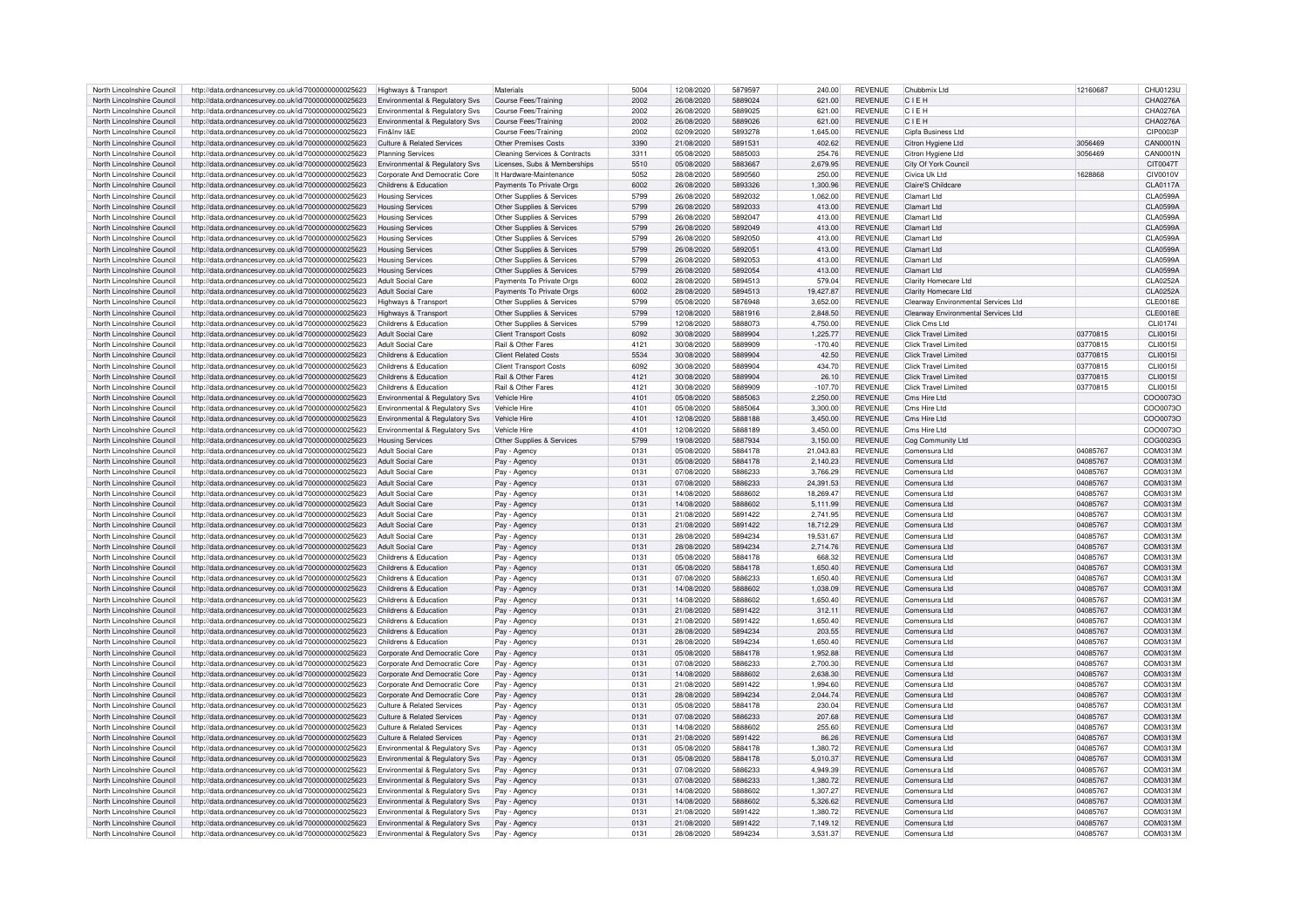| North Lincolnshire Council | http://data.ordnancesurvey.co.uk/id/7000000000025623 | Environmental & Regulatory Svs            | Pay - Agency                   | 0131             | 28/08/2020 | 5894234 | 3.116.97   | <b>REVENUE</b> | Comensura Ltd                      | 04085767 | COM0313M        |
|----------------------------|------------------------------------------------------|-------------------------------------------|--------------------------------|------------------|------------|---------|------------|----------------|------------------------------------|----------|-----------------|
| North Lincolnshire Council | http://data.ordnancesurvey.co.uk/id/7000000000025623 | Highways & Transport                      | Pay - Agency                   | 0131             | 05/08/2020 | 5884178 | 1,415.98   | <b>REVENUE</b> | Comensura Ltd                      | 04085767 | COM0313M        |
| North Lincolnshire Council | http://data.ordnancesurvey.co.uk/id/7000000000025623 | Highways & Transpor                       | Pav - Agency                   | 0131             | 05/08/2020 | 5884178 | 653.07     | <b>REVENUE</b> | Comensura Ltd                      | 04085767 | COM0313M        |
| North Lincolnshire Council | http://data.ordnancesurvey.co.uk/id/7000000000025623 |                                           |                                | 0131             | 07/08/2020 | 5886233 | 1.306.14   | <b>REVENUE</b> | Comensura I td                     | 04085767 | COM0313M        |
|                            |                                                      | <b>Highways &amp; Transport</b>           | Pay - Agency                   |                  |            |         |            |                |                                    |          |                 |
| North Lincolnshire Council | http://data.ordnancesurvey.co.uk/id/7000000000025623 | Highways & Transport                      | Pay - Agency                   | 0131             | 07/08/2020 | 5886233 | 1.439.32   | <b>REVENUE</b> | Comensura I td                     | 04085767 | COM0313M        |
| North Lincolnshire Council | http://data.ordnancesurvey.co.uk/id/7000000000025623 | Highways & Transport                      | Pay - Agency                   | 0131             | 14/08/2020 | 5888602 | 1,488.85   | <b>REVENUE</b> | Comensura Ltd                      | 04085767 | COM0313M        |
| North Lincolnshire Council | http://data.ordnancesurvey.co.uk/id/7000000000025623 | <b>Highways &amp; Transport</b>           | Pay - Agency                   | 013              | 21/08/2020 | 5891422 | 1.426.59   | <b>REVENUE</b> | Comensura I td                     | 04085767 | COM0313M        |
| North Lincolnshire Council | http://data.ordnancesurvey.co.uk/id/7000000000025623 | <b>Highways &amp; Transport</b>           | Pay - Agency                   | 013              | 21/08/2020 | 5891422 | 1,306.14   | REVENUE        | Comensura I to                     | 04085767 | COM0313M        |
| North Lincolnshire Council | http://data.ordnancesurvey.co.uk/id/7000000000025623 | Highways & Transport                      | Pay - Agency                   | 0131             | 28/08/2020 | 5894234 | 1.522.99   | <b>REVENUE</b> | Comensura I td                     | 04085767 | COM0313M        |
| North Lincolnshire Council | http://data.ordnancesurvey.co.uk/id/7000000000025623 | Non Distributed Costs                     | Pay - Agency                   | 0131             | 05/08/2020 | 5884178 | 1,437.18   | <b>REVENUE</b> | Comensura Ltd                      | 04085767 | COM0313M        |
| North Lincolnshire Council | http://data.ordnancesurvey.co.uk/id/7000000000025623 | Non Distributed Costs                     | Pay - Agency                   | 0131             | 07/08/2020 | 5886233 | 1,439.32   | <b>REVENUE</b> | Comensura Ltd                      | 04085767 | COM0313M        |
|                            |                                                      |                                           |                                |                  |            |         |            |                |                                    |          | COM0313M        |
| North Lincolnshire Council | http://data.ordnancesurvey.co.uk/id/7000000000025623 | Non Distributed Costs                     | Pay - Agency                   | 013              | 14/08/2020 | 5888602 | 1.428.79   | REVENUE        | Comensura Ltd                      | 04085767 |                 |
| North Lincolnshire Council | http://data.ordnancesurvey.co.uk/id/7000000000025623 | Non Distributed Costs                     | Pav - Agency                   | 0131             | 21/08/2020 | 5891422 | 1,257.15   | <b>REVENUE</b> | Comensura Ltd                      | 04085767 | COM0313M        |
| North Lincolnshire Council | http://data.ordnancesurvey.co.uk/id/7000000000025623 | Non Distributed Costs                     | Pay - Agency                   | 0131             | 28/08/2020 | 5894234 | 1.650.04   | <b>REVENUE</b> | Comensura Ltd                      | 04085767 | COM0313M        |
| North Lincolnshire Council | http://data.ordnancesurvey.co.uk/id/7000000000025623 | Public Health                             | Pay - Agency                   | 0131             | 05/08/2020 | 5884178 | 717.06     | <b>REVENUE</b> | Comensura Ltd                      | 04085767 | COM0313M        |
| North Lincolnshire Council | http://data.ordnancesurvey.co.uk/id/7000000000025623 | Public Health                             | Pay - Agency                   | 0131             | 07/08/2020 | 5886233 | 717.06     | REVENUE        | Comensura I td                     | 04085767 | COM0313M        |
| North Lincolnshire Council | http://data.ordnancesurvey.co.uk/id/7000000000025623 | Public Health                             | Pay - Agency                   | 0131             | 28/08/2020 | 5894234 | 717.06     | <b>REVENUE</b> | Comensura I td                     | 04085767 | COM0313M        |
| North Lincolnshire Council | http://data.ordnancesurvey.co.uk/id/7000000000025623 | Central Services To Public                | <b>Equipment Purchase</b>      | 5001             | 26/08/2020 | 5893742 | 3,915.00   | REVENUE        | Complete Office Solutions (Uk) Ltd | 3045607  | AQU0001U        |
| North Lincolnshire Council | http://data.ordnancesurvey.co.uk/id/7000000000025623 | Childrens & Education                     | Payments To Private Orgs       | 6002             | 26/08/2020 | 5893328 | 25.583.57  | <b>REVENUE</b> | Coneygarth Farm Day Nurser         |          | CON0013N        |
|                            |                                                      |                                           |                                | 6002             |            | 5894699 |            |                |                                    |          |                 |
| North Lincolnshire Council | http://data.ordnancesurvey.co.uk/id/7000000000025623 | Childrens & Education                     | Payments To Private Orgs       |                  | 02/09/2020 |         | 587.97     | <b>REVENUE</b> | Coneygarth Farm Day Nursery        |          | CON0013N        |
| North Lincolnshire Council | http://data.ordnancesurvey.co.uk/id/7000000000025623 | Childrens & Education                     | <b>Other Premises Costs</b>    | 3390             | 26/08/2020 | 5893459 | 1,188.00   | REVENUE        | Containerking Ltd                  | 3402386  | <b>CON0338N</b> |
| North Lincolnshire Council | http://data.ordnancesurvey.co.uk/id/7000000000025623 | Childrens & Education                     | Licenses, Subs & Memberships   | 5510             | 02/09/2020 | 5894229 | 3,103.86   | REVENUE        | Corambaaf                          | 09697712 | COR0183R        |
| North Lincolnshire Council | http://data.ordnancesurvey.co.uk/id/7000000000025623 | Adult Social Care                         | Gas                            | 3101             | 02/09/2020 | 5892446 | 340.58     | REVENUE        | Corona Energy Retail 4 Ltd         |          | COR0300R        |
| North Lincolnshire Council | http://data.ordnancesurvey.co.uk/id/7000000000025623 | Adult Social Care                         | Gas                            | 3101             | 02/09/2020 | 5892453 | 256.44     | <b>REVENUE</b> | Corona Energy Retail 4 Ltd         |          | COR0300R        |
| North Lincolnshire Council | http://data.ordnancesurvey.co.uk/id/7000000000025623 | <b>Adult Social Care</b>                  | Gas                            | 3101             | 02/09/2020 | 5892469 | 311.09     | <b>REVENUE</b> | Corona Energy Retail 4 Ltd         |          | COR0300R        |
| North Lincolnshire Council | http://data.ordnancesurvey.co.uk/id/7000000000025623 | Childrens & Education                     | Electricity                    | 3102             | 12/08/2020 | 5887854 | 587.63     | <b>REVENUE</b> | Corona Energy Retail 4 Ltd         |          | COR0300F        |
| North Lincolnshire Council | http://data.ordnancesurvey.co.uk/id/7000000000025623 | Childrens & Education                     | Electricit                     | 3102             | 12/08/2020 | 5887855 | 695.45     | REVENUE        | Corona Energy Retail 4 Ltd         |          | COR0300F        |
|                            |                                                      |                                           |                                |                  |            |         |            |                |                                    |          |                 |
| North Lincolnshire Council | http://data.ordnancesurvey.co.uk/id/7000000000025623 | Childrens & Education                     | Flectricit                     | 3102             | 12/08/2020 | 5887856 | 627.99     | <b>REVENUE</b> | Corona Energy Retail 4 I to        |          | COR0300R        |
| North Lincolnshire Council | http://data.ordnancesurvey.co.uk/id/7000000000025623 | Childrens & Education                     | Flectricity                    | 3102             | 12/08/2020 | 5887862 | 625.02     | <b>REVENUE</b> | Corona Energy Retail 4 Ltd         |          | COR0300E        |
| North Lincolnshire Council | http://data.ordnancesurvey.co.uk/id/7000000000025623 | Childrens & Education                     | Electricity                    | 3102             | 12/08/2020 | 5887864 | 649.92     | <b>REVENUE</b> | Corona Energy Retail 4 Ltd         |          | COR0300F        |
| North Lincolnshire Council | http://data.ordnancesurvey.co.uk/id/7000000000025623 | Childrens & Education                     | Electricity                    | 3102             | 12/08/2020 | 5887865 | 415.81     | <b>REVENUE</b> | Corona Energy Retail 4 Ltd         |          | COR0300R        |
| North Lincolnshire Council | http://data.ordnancesurvey.co.uk/id/7000000000025623 | Childrens & Education                     | Gas                            | 3101             | 02/09/2020 | 5892378 | 237.46     | <b>REVENUE</b> | Corona Energy Retail 4 Ltd         |          | COR0300R        |
| North Lincolnshire Council | http://data.ordnancesurvey.co.uk/id/7000000000025623 | Childrens & Education                     | Gas                            | 3101             | 02/09/2020 | 5892426 | 230.54     | <b>REVENUE</b> | Corona Energy Retail 4 Ltd         |          | COR0300R        |
| North Lincolnshire Council | http://data.ordnancesurvey.co.uk/id/7000000000025623 | Childrens & Education                     | Gas                            | 3101             | 02/09/2020 | 5892464 | 257.06     | <b>REVENUE</b> | Corona Energy Retail 4 Ltd         |          | COR0300R        |
|                            |                                                      |                                           |                                |                  |            | 5892429 |            |                |                                    |          |                 |
| North Lincolnshire Council | http://data.ordnancesurvey.co.uk/id/7000000000025623 | Corporate And Democratic Core             | Gas                            | 3101             | 02/09/2020 |         | 510.78     | REVENUE        | Corona Energy Retail 4 Ltd         |          | COR0300R        |
| North Lincolnshire Council | http://data.ordnancesurvey.co.uk/id/7000000000025623 | Corporate And Democratic Core             | Gas                            | 310 <sup>1</sup> | 02/09/2020 | 5892473 | 339.25     | <b>REVENUE</b> | Corona Energy Retail 4 Ltd         |          | COR0300F        |
| North Lincolnshire Council | http://data.ordnancesurvey.co.uk/id/7000000000025623 | <b>Culture &amp; Related Services</b>     | Gas                            | 3101             | 02/09/2020 | 5892402 | 741.07     | REVENUE        | Corona Energy Retail 4 Ltd         |          | COR0300R        |
| North Lincolnshire Council | http://data.ordnancesurvey.co.uk/id/7000000000025623 | Culture & Related Services                | Gas                            | 3101             | 02/09/2020 | 5892421 | 1.041.29   | REVENUE        | Corona Energy Retail 4 Ltd         |          | COR0300R        |
| North Lincolnshire Council | http://data.ordnancesurvey.co.uk/id/7000000000025623 | Culture & Related Services                | Gas                            | 3101             | 02/09/2020 | 589246  | 902.87     | <b>REVENUE</b> | Corona Energy Retail 4 Ltd         |          | COR0300R        |
| North Lincolnshire Council | http://data.ordnancesurvey.co.uk/id/7000000000025623 | Culture & Related Services                | Gas                            | 310 <sup>°</sup> | 02/09/2020 | 5892476 | 1,174.75   | REVENUE        | Corona Energy Retail 4 Ltd         |          | COR0300F        |
| North Lincolnshire Council | http://data.ordnancesurvey.co.uk/id/7000000000025623 | <b>Environmental &amp; Regulatory Sys</b> | Gas                            | 310 <sup>1</sup> | 02/09/2020 | 5892478 | 1.801.26   | <b>REVENUE</b> | Corona Energy Retail 4 Ltd         |          | COR0300F        |
| North Lincolnshire Council | http://data.ordnancesurvey.co.uk/id/7000000000025623 | Non Distributed Costs                     | Gas                            | 3101             | 02/09/2020 | 5892462 | 317.63     | <b>REVENUE</b> | Corona Energy Retail 4 Ltd         |          | COR0300F        |
| North Lincolnshire Council |                                                      | Culture & Related Services                | Materials                      | 5004             | 21/08/2020 | 5891679 | 250.00     | <b>REVENUE</b> |                                    |          | COU0170L        |
|                            | http://data.ordnancesurvey.co.uk/id/7000000000025623 |                                           |                                |                  |            |         |            |                | County Turf Ltd                    |          |                 |
| North Lincolnshire Council | http://data.ordnancesurvey.co.uk/id/7000000000025623 | <b>Culture &amp; Related Services</b>     | Materials                      | 5004             | 26/08/2020 | 5893250 | 366.00     | REVENUE        | County Turf Ltd                    |          | COU0170L        |
| North Lincolnshire Council | http://data.ordnancesurvey.co.uk/id/7000000000025623 | <b>Adult Social Care</b>                  | Payments To Private Orgs       | 6002             | 28/08/2020 | 5894516 | 110,104.55 | REVENUE        | <b>Creative Support</b>            |          | CRE0144E        |
| North Lincolnshire Council | http://data.ordnancesurvey.co.uk/id/7000000000025623 | Adult Social Care                         | Payments To Private Orgs       | 6002             | 28/08/2020 | 5894516 | 3.203.96   | REVENUE        | <b>Creative Support</b>            |          | CRE0144E        |
| North Lincolnshire Council | http://data.ordnancesurvey.co.uk/id/7000000000025623 | <b>Adult Social Care</b>                  | Payments To Private Orgs       | 6002             | 27/08/2020 | 5894528 | 4.338.88   | <b>REVENUE</b> | <b>Creative Support Ltd</b>        |          | ISF0013F        |
| North Lincolnshire Council | http://data.ordnancesurvey.co.uk/id/7000000000025623 | Environmental & Regulatory Svs            | <b>Other Premises Costs</b>    | 3390             | 26/08/2020 | 5891641 | 215.00     | <b>REVENUE</b> | Crestwood Environmental I to       | 06544898 | CRE0250E        |
| North Lincolnshire Council | http://data.ordnancesurvey.co.uk/id/7000000000025623 | Environmental & Regulatory Sys            | Materials                      | 5004             | 12/08/2020 | 5879578 | 691.20     | <b>REVENUE</b> | Cromwell Polythene Ltd             | 2230104  | CRO0048O        |
| North Lincolnshire Council | http://data.ordnancesurvey.co.uk/id/7000000000025623 | Adult Social Care                         | Fees & Charges Income          | 9002             | 19/08/2020 | 5890315 | $-122.56$  | <b>REVENUE</b> | <b>REDACTED</b>                    |          | REDACTED        |
|                            |                                                      |                                           |                                |                  |            |         |            |                |                                    |          |                 |
| North Lincolnshire Council | http://data.ordnancesurvey.co.uk/id/7000000000025623 | Childrens & Education                     | Home To School Transport       | 4201             | 05/08/2020 | 5882482 | 505.60     | <b>REVENUE</b> | <b>Crosby Cabz</b>                 |          | CRO0242O        |
| North Lincolnshire Council | http://data.ordnancesurvey.co.uk/id/7000000000025623 | Childrens & Education                     | Home To School Transport       | 4201             | 05/08/2020 | 5882483 | 450.00     | <b>REVENUE</b> | Crosby Cabz                        |          | CRO0242C        |
| North Lincolnshire Council | http://data.ordnancesurvey.co.uk/id/7000000000025623 | Childrens & Education                     | Home To School Transport       | 4201             | 05/08/2020 | 5882484 | 468.00     | <b>REVENUE</b> | Crosby Cabz                        |          | CRO0242O        |
| North Lincolnshire Council | http://data.ordnancesurvey.co.uk/id/7000000000025623 | Childrens & Education                     | Home To School Transport       | 4201             | 05/08/2020 | 5882485 | 546.00     | <b>REVENUE</b> | Crosby Cabz                        |          | CRO0242C        |
| North Lincolnshire Council | http://data.ordnancesurvey.co.uk/id/7000000000025623 | Childrens & Education                     | Home To School Transport       | $420^{\circ}$    | 05/08/2020 | 5882486 | 507.00     | REVENUE        | Crosby Cabz                        |          | CRO0242O        |
| North Lincolnshire Council | http://data.ordnancesurvey.co.uk/id/7000000000025623 | Childrens & Education                     | Home To School Transpor        | 4201             | 05/08/2020 | 5882488 | 780.00     | <b>REVENUE</b> | Crosby Cabz                        |          | CRO0242C        |
| North Lincolnshire Council | http://data.ordnancesurvey.co.uk/id/7000000000025623 | Childrens & Education                     | Home To School Transport       | 4201             | 05/08/2020 | 5882489 | 1.170.00   | <b>REVENUE</b> | Crosby Cabz                        |          | CRO0242O        |
| North Lincolnshire Council | http://data.ordnancesurvey.co.uk/id/7000000000025623 | Childrens & Education                     | Home To School Transpor        | $420^{\circ}$    | 05/08/2020 | 5882490 | 468.00     | <b>REVENUE</b> | Crosby Cabz                        |          | CRO0242O        |
| North Lincolnshire Council | http://data.ordnancesurvey.co.uk/id/7000000000025623 | Childrens & Education                     | Home To School Transport       | 4201             | 05/08/2020 | 5882491 | 702.00     | <b>REVENUE</b> | Crosby Cabz                        |          | CRO0242O        |
|                            |                                                      | Childrens & Education                     |                                | $420^{\circ}$    |            | 5882748 |            |                |                                    |          |                 |
| North Lincolnshire Council | http://data.ordnancesurvey.co.uk/id/7000000000025623 |                                           | Home To School Transport       |                  | 05/08/2020 |         | 585.00     | <b>REVENUE</b> | Crosby Cabz                        |          | CRO0242O        |
| North Lincolnshire Council | http://data.ordnancesurvey.co.uk/id/7000000000025623 | Childrens & Education                     | Home To School Transport       | $420^{\circ}$    | 05/08/2020 | 5882750 | 1,510.20   | REVENUE        | Crosby Cabz                        |          | CRO0242O        |
| North Lincolnshire Council | http://data.ordnancesurvey.co.uk/id/7000000000025623 | Childrens & Education                     | Home To School Transport       | 4201             | 05/08/2020 | 5882752 | 522.00     | <b>REVENUE</b> | Crosby Cabz                        |          | CRO0242O        |
| North Lincolnshire Council | http://data.ordnancesurvey.co.uk/id/7000000000025623 | Culture & Related Services                | Other Supplies & Services      | 5799             | 14/08/2020 | 5888893 | 328.66     | <b>REVENUE</b> | <b>Crowle Peatland Railway</b>     |          | CRO0463O        |
| North Lincolnshire Council | http://data.ordnancesurvey.co.uk/id/7000000000025623 | Central Services To Public                | <b>Business Support Grants</b> | 6090             | 05/08/2020 | 5886309 | 10,000.00  | <b>REVENUE</b> | <b>Crowle Town Council</b>         |          | CD029600        |
| North Lincolnshire Council | http://data.ordnancesurvey.co.uk/id/7000000000025623 | Highways & Transport                      | Other Vehicle Costs            | 4005             | 12/08/2020 | 5888191 | 2.318.25   | <b>REVENUE</b> | Ctrack I td                        | 04643588 | CTR0001R        |
| North Lincolnshire Council | http://data.ordnancesurvey.co.uk/id/7000000000025623 | Culture & Related Services                | Other Supplies & Services      | 5799             | 19/08/2020 | 5889816 | 2,280.00   | REVENUE        | Darren Benson Crop Spraying        |          | <b>BEN0169N</b> |
| North Lincolnshire Council | http://data.ordnancesurvey.co.uk/id/7000000000025623 | Central Services To Public                | <b>Business Support Grants</b> | 6090             | 12/08/2020 | 5888651 | 2.000.00   | <b>REVENUE</b> | Dean Foster T/A Df Construction    |          | CD029690        |
|                            |                                                      |                                           |                                | 3000             | 07/08/2020 | 5886629 |            | <b>REVENUE</b> |                                    | 06373017 | DEL0004         |
| North Lincolnshire Council | http://data.ordnancesurvey.co.uk/id/7000000000025623 | Environmental & Regulatory Svs            | Repair & Maintenance Costs     |                  |            |         | 360.00     |                | Delta Security Systems Ltd         |          |                 |
| North Lincolnshire Council | http://data.ordnancesurvey.co.uk/id/7000000000025623 | Childrens & Education                     | Payments To Private Orgs       | 6002             | 19/08/2020 | 5890528 | 10,800.00  | <b>REVENUE</b> | Demeter House (England) Ltd        | 5774107  | <b>DEM0021M</b> |
| North Lincolnshire Council | http://data.ordnancesurvey.co.uk/id/7000000000025623 | Childrens & Education                     | Payments To Private Orgs       | 6002             | 19/08/2020 | 5890529 | 11.383.33  | <b>REVENUE</b> | Demeter House (England) Ltd        | 5774107  | <b>DEM0021M</b> |
| North Lincolnshire Council | http://data.ordnancesurvey.co.uk/id/7000000000025623 | Childrens & Education                     | Payments To Private Orgs       | 6002             | 19/08/2020 | 5890530 | 10.800.00  | <b>REVENUE</b> | Demeter House (England) Ltd        | 5774107  | <b>DEM0021M</b> |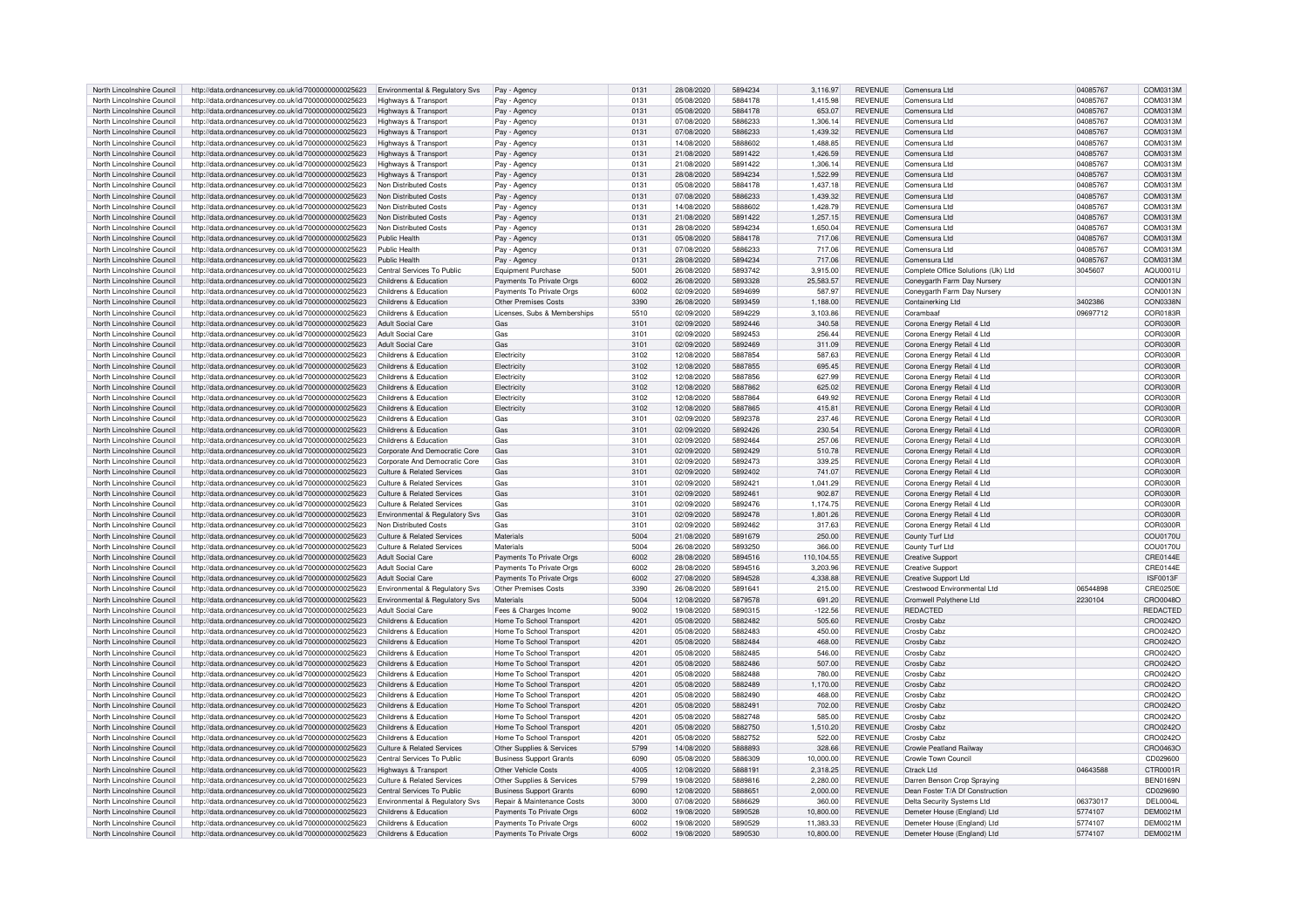| North Lincolnshire Council                               | http://data.ordnancesurvey.co.uk/id/7000000000025623                                                         | Childrens & Education                        | Payments To Private Orgs                                 | 6002         | 19/08/2020               | 5890531            | 11,383.33            | <b>REVENUE</b>                   | Demeter House (England) Ltd                                                   | 5774107          | <b>DEM0021M</b>             |
|----------------------------------------------------------|--------------------------------------------------------------------------------------------------------------|----------------------------------------------|----------------------------------------------------------|--------------|--------------------------|--------------------|----------------------|----------------------------------|-------------------------------------------------------------------------------|------------------|-----------------------------|
| North Lincolnshire Council                               | http://data.ordnancesurvey.co.uk/id/7000000000025623                                                         | Childrens & Education                        | Payments To Private Orgs                                 | 6002         | 19/08/2020               | 5890532            | 11.383.33            | <b>REVENUE</b>                   | Demeter House (England) Ltd                                                   | 5774107          | <b>DEM0021M</b>             |
| North Lincolnshire Council                               | http://data.ordnancesurvey.co.uk/id/7000000000025623                                                         | Childrens & Education                        | Payments To Private Orgs                                 | 6002         | 19/08/2020               | 5890534            | 16,800.00            | <b>REVENUE</b>                   | Demeter House (Fngland) I to                                                  | 5774107          | <b>DEM0021M</b>             |
|                                                          |                                                                                                              |                                              |                                                          |              |                          |                    |                      |                                  |                                                                               |                  |                             |
| North Lincolnshire Council                               | http://data.ordnancesurvey.co.uk/id/7000000000025623                                                         | Childrens & Education                        | Payments To Private Orgs                                 | 6002         | 19/08/2020               | 5890536            | 11,383.33            | <b>REVENUE</b>                   | Demeter House (England) Ltd                                                   | 5774107          | <b>DEM0021M</b>             |
| North Lincolnshire Council                               | http://data.ordnancesurvey.co.uk/id/7000000000025623                                                         | Childrens & Education                        | Payments To Private Orgs                                 | 6002         | 19/08/2020               | 5890538            | 22.766.66            | <b>REVENUE</b>                   | Demeter House (England) Ltd                                                   | 5774107          | DEM0021M                    |
| North Lincolnshire Council                               | http://data.ordnancesurvey.co.uk/id/7000000000025623                                                         | Childrens & Education                        | Payments To Private Orgs                                 | 6002         | 21/08/2020               | 5891436            | 16,133.33            | <b>REVENUE</b>                   | Demeter House (England) Ltd                                                   | 5774107          | DEM0021M                    |
| North Lincolnshire Council                               | http://data.ordnancesurvey.co.uk/id/7000000000025623                                                         | Childrens & Education                        | Payments To Private Orgs                                 | 6002         | 21/08/2020               | 5891437            | 10,800.00            | <b>REVENUE</b>                   | Demeter House (England) Ltd                                                   | 5774107          | DEM0021M                    |
| North Lincolnshire Council                               | http://data.ordnancesurvey.co.uk/id/7000000000025623                                                         | Childrens & Education                        | Payments To Private Orgs                                 | 6002         | 21/08/2020               | 5891438            | 10,800.00            | <b>REVENUE</b>                   | Demeter House (England) Ltd                                                   | 5774107          | <b>DEM0021M</b>             |
| North Lincolnshire Council                               | http://data.ordnancesurvey.co.uk/id/7000000000025623                                                         | Childrens & Education                        | Payments To Private Orgs                                 | 5002         | 21/08/2020               | 5891439            | 16,233,33            | <b>REVENUE</b>                   | Demeter House (England) Ltd                                                   | 5774107          | DEM0021M                    |
| North Lincolnshire Council                               | http://data.ordnancesurvey.co.uk/id/7000000000025623                                                         | Childrens & Education                        | Payments To Private Orgs                                 | 6002         | 21/08/2020               | 5891440            | 16,233.33            | <b>REVENUE</b>                   | Demeter House (England) Ltd                                                   | 5774107          | DEM0021M                    |
| North Lincolnshire Council                               |                                                                                                              | Childrens & Education                        |                                                          | 6002         | 21/08/2020               | 5891441            | 10.233.33            | <b>REVENUE</b>                   |                                                                               | 5774107          | <b>DEM0021M</b>             |
|                                                          | http://data.ordnancesurvey.co.uk/id/7000000000025623                                                         |                                              | Payments To Private Orgs                                 |              |                          |                    |                      |                                  | Demeter House (England) Ltd                                                   |                  |                             |
| North Lincolnshire Council                               | http://data.ordnancesurvey.co.uk/id/7000000000025623                                                         | Childrens & Education                        | Payments To Private Orgs                                 | 6002         | 21/08/2020               | 5891442            | 10,233.33            | <b>REVENUE</b>                   | Demeter House (England) Ltd                                                   | 5774107          | <b>DEM0021M</b>             |
| North Lincolnshire Council                               | http://data.ordnancesurvey.co.uk/id/7000000000025623                                                         | Childrens & Education                        | Payments To Private Orgs                                 | 6002         | 21/08/2020               | 5891443            | 11.383.33            | <b>REVENUE</b>                   | Demeter House (England) Ltd                                                   | 5774107          | <b>DEM0021M</b>             |
| North Lincolnshire Council                               | http://data.ordnancesurvey.co.uk/id/7000000000025623                                                         | Childrens & Education                        | Payments To Private Orgs                                 | 6002         | 21/08/2020               | 5891970            | 11.383.33            | <b>REVENUE</b>                   | Demeter House (England) Ltd                                                   | 5774107          | DEM0021M                    |
| North Lincolnshire Council                               | http://data.ordnancesurvey.co.uk/id/7000000000025623                                                         | Childrens & Education                        | Payments To Private Orgs                                 | 6002         | 21/08/2020               | 5891971            | 11,383.33            | <b>REVENUE</b>                   | Demeter House (England) Ltd                                                   | 5774107          | <b>DEM0021M</b>             |
| North Lincolnshire Council                               | http://data.ordnancesurvey.co.uk/id/7000000000025623                                                         | Childrens & Education                        | Payments To Private Orgs                                 | 6002         | 21/08/2020               | 5891972            | 10.233.33            | <b>REVENUE</b>                   | Demeter House (England) Ltd                                                   | 5774107          | <b>DEM0021M</b>             |
| North Lincolnshire Council                               | http://data.ordnancesurvey.co.uk/id/7000000000025623                                                         | Childrens & Education                        | Payments To Private Orgs                                 | 6002         | 21/08/2020               | 5891973            | 11,383.33            | <b>REVENUE</b>                   | Demeter House (England) Ltd                                                   | 5774107          | DEM0021M                    |
| North Lincolnshire Council                               | http://data.ordnancesurvey.co.uk/id/7000000000025623                                                         | Childrens & Education                        | Payments To Private Orgs                                 | 6002         | 21/08/2020               | 5891975            | 10.800.00            | <b>REVENUE</b>                   | Demeter House (England) Ltd                                                   | 5774107          | <b>DEM0021M</b>             |
| North Lincolnshire Council                               | http://data.ordnancesurvey.co.uk/id/7000000000025623                                                         | Childrens & Education                        |                                                          | 6002         | 21/08/2020               | 5891977            | 13,466.67            | <b>REVENUE</b>                   |                                                                               | 5774107          | <b>DEM0021M</b>             |
|                                                          |                                                                                                              |                                              | Payments To Private Orgs                                 |              |                          |                    |                      |                                  | Demeter House (England) Ltd                                                   |                  |                             |
| North Lincolnshire Council                               | http://data.ordnancesurvey.co.uk/id/7000000000025623                                                         | Childrens & Education                        | Payments To Private Orgs                                 | 6002         | 21/08/2020               | 5891978            | 16,800.00            | <b>REVENUE</b>                   | Demeter House (England) Ltd                                                   | 5774107          | DEM0021M                    |
| North Lincolnshire Council                               | http://data.ordnancesurvey.co.uk/id/7000000000025623                                                         | Childrens & Education                        | Payments To Private Orgs                                 | 6002         | 21/08/2020               | 5891979            | 11.383.33            | <b>REVENUE</b>                   | Demeter House (England) Ltd                                                   | 5774107          | DEM0021M                    |
| North Lincolnshire Council                               | http://data.ordnancesurvey.co.uk/id/7000000000025623                                                         | Childrens & Education                        | Payments To Private Orgs                                 | 6002         | 26/08/2020               | 5893223            | 10,800.00            | <b>REVENUE</b>                   | Demeter House (England) Ltd                                                   | 5774107          | <b>DEM0021M</b>             |
| North Lincolnshire Council                               | http://data.ordnancesurvey.co.uk/id/7000000000025623                                                         | Childrens & Education                        | Payments To Private Orgs                                 | 6002         | 26/08/2020               | 5893225            | 10.800.00            | <b>REVENUE</b>                   | Demeter House (Fngland) I to                                                  | 5774107          | <b>DEM0021M</b>             |
| North Lincolnshire Council                               | http://data.ordnancesurvey.co.uk/id/7000000000025623                                                         | Childrens & Education                        | Payments To Private Orgs                                 | 6002         | 26/08/2020               | 5893226            | 16,233.33            | <b>REVENUE</b>                   | Demeter House (England) Ltd                                                   | 5774107          | <b>DEM0021M</b>             |
| North Lincolnshire Council                               | http://data.ordnancesurvey.co.uk/id/7000000000025623                                                         | Childrens & Education                        | Payments To Private Orgs                                 | 6002         | 26/08/2020               | 5893228            | 10,800.00            | <b>REVENUE</b>                   | Demeter House (England) Ltd                                                   | 5774107          | DEM0021M                    |
| North Lincolnshire Council                               | http://data.ordnancesurvey.co.uk/id/7000000000025623                                                         | Childrens & Education                        | Payments To Private Orgs                                 | 6002         | 26/08/2020               | 5893229            | 10,800.00            | <b>REVENUE</b>                   | Demeter House (England) Ltd                                                   | 5774107          | DEM0021M                    |
|                                                          |                                                                                                              | Childrens & Education                        | Payments To Private Orgs                                 | 6002         | 26/08/2020               | 5893329            |                      | <b>REVENUE</b>                   |                                                                               | 5774107          | <b>DEM0021M</b>             |
| North Lincolnshire Council                               | http://data.ordnancesurvey.co.uk/id/7000000000025623                                                         |                                              |                                                          |              |                          |                    | 2,001.49             |                                  | Demeter House (England) Ltd                                                   |                  |                             |
| North Lincolnshire Council                               | http://data.ordnancesurvey.co.uk/id/7000000000025623                                                         | Childrens & Education                        | Payments To Private Orgs                                 | 5002         | 26/08/2020               | 5893440            | 10,233.33            | <b>REVENUE</b>                   | Demeter House (England) Ltd                                                   | 5774107          | DEM0021M                    |
| North Lincolnshire Council                               | http://data.ordnancesurvey.co.uk/id/7000000000025623                                                         | Childrens & Education                        | Payments To Private Orgs                                 | 6002         | 26/08/2020               | 5893442            | 11,383.33            | <b>REVENUE</b>                   | Demeter House (England) Ltd                                                   | 5774107          | <b>DEM0021M</b>             |
| North Lincolnshire Council                               | http://data.ordnancesurvey.co.uk/id/7000000000025623                                                         | Childrens & Education                        | Payments To Private Orgs                                 | 6002         | 26/08/2020               | 5893443            | 11,383.33            | <b>REVENUE</b>                   | Demeter House (England) Ltd                                                   | 5774107          | <b>DEM0021M</b>             |
| North Lincolnshire Council                               | http://data.ordnancesurvey.co.uk/id/7000000000025623                                                         | Childrens & Education                        | Payments To Private Orgs                                 | 6002         | 26/08/2020               | 5893444            | 16,233.33            | <b>REVENUE</b>                   | Demeter House (England) Ltd                                                   | 5774107          | DEM0021M                    |
| North Lincolnshire Council                               | http://data.ordnancesurvey.co.uk/id/7000000000025623                                                         | Childrens & Education                        | Payments To Private Orgs                                 | 6002         | 26/08/2020               | 5893445            | 11.383.33            | <b>REVENUE</b>                   | Demeter House (England) Ltd                                                   | 5774107          | <b>DEM0021M</b>             |
| North Lincolnshire Council                               | http://data.ordnancesurvey.co.uk/id/7000000000025623                                                         | Corporate And Democratic Core                | Other Professional Fees                                  | 5829         | 14/08/2020               | 5888895            | 19,500.00            | <b>REVENUE</b>                   | <b>Digital First Solutions Ltd</b>                                            | 09715905         | <b>DFS0003S</b>             |
| North Lincolnshire Council                               | http://data.ordnancesurvey.co.uk/id/7000000000025623                                                         | Fin&Inv I&F                                  | Grounds Maintenance                                      | 3010         | 26/08/2020               | 5890027            | 375.00               | <b>REVENUE</b>                   | <b>Dim Consultancy</b>                                                        | 4539626          | DJM0002M                    |
|                                                          |                                                                                                              |                                              |                                                          |              |                          |                    |                      |                                  |                                                                               |                  |                             |
| North Lincolnshire Council                               | http://data.ordnancesurvey.co.uk/id/7000000000025623                                                         | Childrens & Education                        | Payments To Private Orgs                                 | 6002         | 26/08/2020               | 5893351            | 5,045.70             | <b>REVENUE</b>                   | D <sub>Johns</sub>                                                            |                  | $-10880H$                   |
| North Lincolnshire Council                               | http://data.ordnancesurvey.co.uk/id/7000000000025623                                                         | Childrens & Education                        | Home To School Transport                                 | 4201         | 12/08/2020               | 5887162            | 4,212.00             | <b>REVENUE</b>                   | D J Taxis Scunthorpe                                                          |                  | DJT0001T                    |
| North Lincolnshire Council                               | http://data.ordnancesurvey.co.uk/id/7000000000025623                                                         | <b>Housing Services</b>                      | Other Supplies & Services                                | 5799         | 12/08/2020               | 5888080            | 6.543.50             | <b>REVENUE</b>                   | Dia Piper Uk Ltd                                                              |                  | <b>DLA0130A</b>             |
| North Lincolnshire Council                               | http://data.ordnancesurvey.co.uk/id/7000000000025623                                                         | <b>Housing Services</b>                      | Other Supplies & Services                                | 5799         | 12/08/2020               | 588808             | $-6,543.50$          | <b>REVENUE</b>                   | Dia Piner Uk Ltd                                                              |                  | <b>DLA0130A</b>             |
| North Lincolnshire Council                               | http://data.ordnancesurvey.co.uk/id/7000000000025623                                                         | Culture & Related Services                   | Other Supplies & Services                                | 5799         | 19/08/2020               | 5889998            | 15,881.34            | <b>REVENUE</b>                   | Dobson Uk Lin                                                                 | OC356055         | <b>DOB0130B</b>             |
| North Lincolnshire Council                               | http://data.ordnancesurvey.co.uk/id/7000000000025623                                                         | <b>Housing Services</b>                      | Fees & Charges Income                                    | 9002         | 14/08/2020               | 5888832            | $-641.25$            | <b>REVENUE</b>                   | Dolphin Mobility East Midlands Ltd                                            | 4175896          | <b>DOL0006L</b>             |
| North Lincolnshire Council                               | http://data.ordnancesurvey.co.uk/id/7000000000025623                                                         | <b>Housing Services</b>                      | Fees & Charges Income                                    | 9002         | 19/08/2020               | 5889223            | $-700.00$            | <b>REVENUE</b>                   | Dolphin Mobility East Midlands Ltd                                            | 4175896          | <b>DOL0006L</b>             |
| North Lincolnshire Council                               | http://data.ordnancesurvey.co.uk/id/7000000000025623                                                         | Childrens & Education                        | Payments To Private Orgs                                 | 6002         | 26/08/2020               | 5893330            | 1,387.69             | <b>REVENUE</b>                   | Donna Ducker Childminding                                                     |                  | <b>DUC0041C</b>             |
|                                                          |                                                                                                              |                                              |                                                          |              |                          |                    |                      |                                  |                                                                               |                  |                             |
| North Lincolnshire Council                               | http://data.ordnancesurvey.co.uk/id/7000000000025623                                                         | Childrens & Education                        | <b>Client Related Costs</b>                              | 5534         | 26/08/2020               | 5892253            | 360.00               | <b>REVENUE</b>                   | Do-Re-Mi Nursery                                                              |                  | <b>WIN0044N</b>             |
| North Lincolnshire Council                               | http://data.ordnancesurvey.co.uk/id/7000000000025623                                                         | Childrens & Education                        | Payments To Private Orgs                                 | 6002         | 26/08/2020               | 5893254            | 7,560.61             | <b>REVENUE</b>                   | Do-Re-Mi Nursery                                                              |                  | <b>WIN0044N</b>             |
| North Lincolnshire Council                               | http://data.ordnancesurvey.co.uk/id/7000000000025623                                                         | Childrens & Education                        | Payments To Private Orgs                                 | 6002         | 12/08/2020               | 5887789            | 19,999.34            | <b>REVENUE</b>                   | Dove Adolescent Care                                                          |                  | DOV0001V                    |
| North Lincolnshire Council                               | http://data.ordnancesurvey.co.uk/id/7000000000025623                                                         | Central Services To Public                   | <b>Business Support Grants</b>                           | 6090         | 05/08/2020               | 5886300            | 1.000.00             | <b>REVENUE</b>                   | <b>Dragonfly Beauty</b>                                                       |                  | CD029530                    |
| North Lincolnshire Council                               | http://data.ordnancesurvey.co.uk/id/7000000000025623                                                         | Childrens & Education                        | Materials                                                | 5004         | 05/08/2020               | 5885065            | 400.00               | <b>REVENUE</b>                   | Draytons Auto Centre                                                          |                  | <b>DRA0300A</b>             |
| North Lincolnshire Council                               | http://data.ordnancesurvey.co.uk/id/7000000000025623                                                         | Highways & Transport                         | Materials                                                | 5004         | 05/08/2020               | 5885066            | 400.00               | <b>REVENUE</b>                   | <b>Draytons Auto Centre</b>                                                   |                  | <b>DRA0300A</b>             |
| North Lincolnshire Council                               | http://data.ordnancesurvey.co.uk/id/7000000000025623                                                         | Adult Social Care                            | Other Professional Fees                                  | 5829         | 21/08/2020               | 5891933            | 364.00               | <b>REVENUE</b>                   | Dr Graham Haves                                                               |                  | <b>HAY0027Y</b>             |
| North Lincolnshire Council                               | http://data.ordnancesurvey.co.uk/id/7000000000025623                                                         | Adult Social Care                            | Other Professional Fees                                  | 5829         | 26/08/2020               | 5891935            | 540.00               | <b>REVENUE</b>                   | Dr Graham Hayes                                                               |                  | <b>HAY0027Y</b>             |
|                                                          |                                                                                                              | Adult Social Care Capital                    | Other Costs                                              | A085         | 19/08/2020               | 5888902            | 754.00               | CAPITAL                          | Drive Devilbiss Healthcare Limited                                            | 4301005          | <b>DRI00081</b>             |
| North Lincolnshire Council                               | http://data.ordnancesurvey.co.uk/id/7000000000025623                                                         |                                              |                                                          |              |                          |                    |                      |                                  |                                                                               |                  |                             |
| North Lincolnshire Council                               | http://data.ordnancesurvey.co.uk/id/7000000000025623                                                         | Adult Social Care Capital                    | Other Costs                                              | A085         | 19/08/2020               | 5888903            | 392.40               | CAPITAL                          | Drive Devilbiss Healthcare Limited                                            | 4301005          | <b>DRI0008</b>              |
| North Lincolnshire Council                               | http://data.ordnancesurvey.co.uk/id/7000000000025623                                                         | Highways & Transport                         | Other Supplies & Services                                | 5799         | 12/08/2020               | 5888192            | 242.60               | <b>REVENUE</b>                   | Drivercheck                                                                   | SC292381         | <b>DRI00781</b>             |
| North Lincolnshire Council                               | http://data.ordnancesurvey.co.uk/id/7000000000025623                                                         | Adult Social Care                            | Payments To Health Providers                             | 6019         | 14/08/2020               | 5887058            | 444.72               | <b>REVENUE</b>                   | Dr M J Dwyer & Partners                                                       |                  | DWY0001Y                    |
| North Lincolnshire Council                               | http://data.ordnancesurvey.co.uk/id/7000000000025623                                                         | Highways & Transpor                          | Other Supplies & Services                                | 5799         | 21/08/2020               | 5890581            | 2,318.40             | <b>REVENUE</b>                   | D Roberts                                                                     |                  | <b>ROB0139B</b>             |
| North Lincolnshire Council                               | http://data.ordnancesurvey.co.uk/id/7000000000025623                                                         | Environmental & Regulatory Svs               | Other Professional Fees                                  | 5829         | 12/08/2020               | 5887981            | 1.365.00             | <b>REVENUE</b>                   | Dr T Mahmood Anwar                                                            |                  | <b>MAH0003H</b>             |
| North Lincolnshire Council                               | http://data.ordnancesurvey.co.uk/id/7000000000025623                                                         | Highways & Transport                         | Equipment Maint.& Repair                                 | 5003         | 05/08/2020               | 5873031            | 16.405.84            | <b>REVENUE</b>                   | Dynnig Uk Ltd                                                                 |                  | <b>DYN0017N</b>             |
| North Lincolnshire Council                               | http://data.ordnancesurvey.co.uk/id/7000000000025623                                                         | Culture & Related Services                   | Other Supplies & Services                                | 5799         | 12/08/2020               | 5885171            | 18,750.00            | <b>REVENUE</b>                   | <b>E A Littlewood</b>                                                         |                  | <b>LIT0008T</b>             |
| North Lincolnshire Council                               | http://data.ordnancesurvey.co.uk/id/7000000000025623                                                         | Highways & Transport                         | Other Supplies & Services                                | 5799         | 12/08/2020               | 5885172            | 240.00               | <b>REVENUE</b>                   | F A Littlewood                                                                |                  | <b>LIT0008T</b>             |
|                                                          |                                                                                                              |                                              |                                                          |              |                          |                    |                      |                                  |                                                                               |                  |                             |
| North Lincolnshire Council                               | http://data.ordnancesurvey.co.uk/id/7000000000025623                                                         | Central Services To Public                   | <b>Business Support Grants</b>                           | 6090         | 05/08/2020               | 5886291            | 1,000.00             | <b>REVENUE</b>                   | Eastoft Little Legs                                                           |                  | CD029440                    |
| North Lincolnshire Council                               | http://data.ordnancesurvey.co.uk/id/7000000000025623                                                         | Childrens & Education                        | Payments To Private Orgs                                 | 6002         | 26/08/2020               | 589333             | 2,726.56             | <b>REVENUE</b>                   | Eastoft Little Legs                                                           |                  | <b>EAS0282S</b>             |
| North Lincolnshire Council                               | http://data.ordnancesurvey.co.uk/id/7000000000025623                                                         | Adult Social Care                            | <b>Retirement Additional Costs</b>                       | 2007         | 07/08/2020               | 5886231            | 20.832.99            | <b>REVENUE</b>                   | East Riding Of Yorkshire Council                                              |                  | EAS0126S                    |
| North Lincolnshire Council                               | http://data.ordnancesurvey.co.uk/id/7000000000025623                                                         | <b>Adult Social Care</b>                     | Retirement Additional Costs                              | 2007         | 07/08/2020               | 5886232            | 11,727.84            | <b>REVENUE</b>                   | East Riding Of Yorkshire Council                                              |                  | <b>EAS0126S</b>             |
| North Lincolnshire Council                               | http://data.ordnancesurvey.co.uk/id/7000000000025623                                                         | <b>Adult Social Care</b>                     | <b>Retirement Additional Costs</b>                       | 2007         | 12/08/2020               | 5887094            | 5,312.72             | <b>REVENUE</b>                   | East Riding Of Yorkshire Council                                              |                  | <b>EAS0126S</b>             |
|                                                          |                                                                                                              |                                              |                                                          |              | 12/08/2020               | 5887095            | 13.293.67            | <b>REVENUE</b>                   | East Riding Of Yorkshire Council                                              |                  | EAS0126S                    |
| North Lincolnshire Council                               |                                                                                                              | <b>Adult Social Care</b>                     | Retirement Additional Costs                              | 2007         |                          |                    |                      |                                  |                                                                               |                  |                             |
|                                                          | http://data.ordnancesurvey.co.uk/id/7000000000025623                                                         | Adult Social Care                            |                                                          | 2007         |                          | 5887096            |                      | <b>REVENUE</b>                   |                                                                               |                  |                             |
| North Lincolnshire Council                               | http://data.ordnancesurvey.co.uk/id/7000000000025623                                                         |                                              | <b>Retirement Additional Costs</b>                       |              | 12/08/2020               |                    | 5,715.76             |                                  | East Riding Of Yorkshire Council                                              |                  | <b>EAS0126S</b>             |
| North Lincolnshire Council                               | http://data.ordnancesurvey.co.uk/id/7000000000025623                                                         | Central Services To Public                   | Gen Office Exp (Incl Postage)                            | 5603         | 05/08/2020               | 5883184            | 365.27               | <b>REVENUE</b>                   | East Riding Of Yorkshire Council                                              |                  | EAS0126S                    |
| North Lincolnshire Council                               | http://data.ordnancesurvey.co.uk/id/7000000000025623                                                         | Corporate And Democratic Core                | Other Supplies & Services                                | 5799         | 12/08/2020               | 5887097            | 1,250.00             | <b>REVENUE</b>                   | East Riding Of Yorkshire Council                                              |                  | <b>EAS0126S</b>             |
| North Lincolnshire Council                               | http://data.ordnancesurvey.co.uk/id/7000000000025623                                                         | Culture & Related Services                   | <b>Retirement Additional Costs</b>                       | 2007         | 21/08/2020               | 5887101            | 7,732.08             | <b>REVENUE</b>                   | East Riding Of Yorkshire Council                                              |                  | <b>EAS0126S</b>             |
| North Lincolnshire Council<br>North Lincolnshire Council | http://data.ordnancesurvey.co.uk/id/7000000000025623<br>http://data.ordnancesurvey.co.uk/id/7000000000025623 | Highways & Transport<br>Highways & Transport | <b>Concessionary Fares</b><br><b>Concessionary Fares</b> | 6010<br>6010 | 05/08/2020<br>28/08/2020 | 5882479<br>5893844 | 4.000.00<br>4.000.00 | <b>REVENUE</b><br><b>REVENUE</b> | East Yorkshire Motor Services Ltd<br><b>Fast Yorkshire Motor Services Ltd</b> | 216628<br>216628 | EAS0120S<br><b>FAS0120S</b> |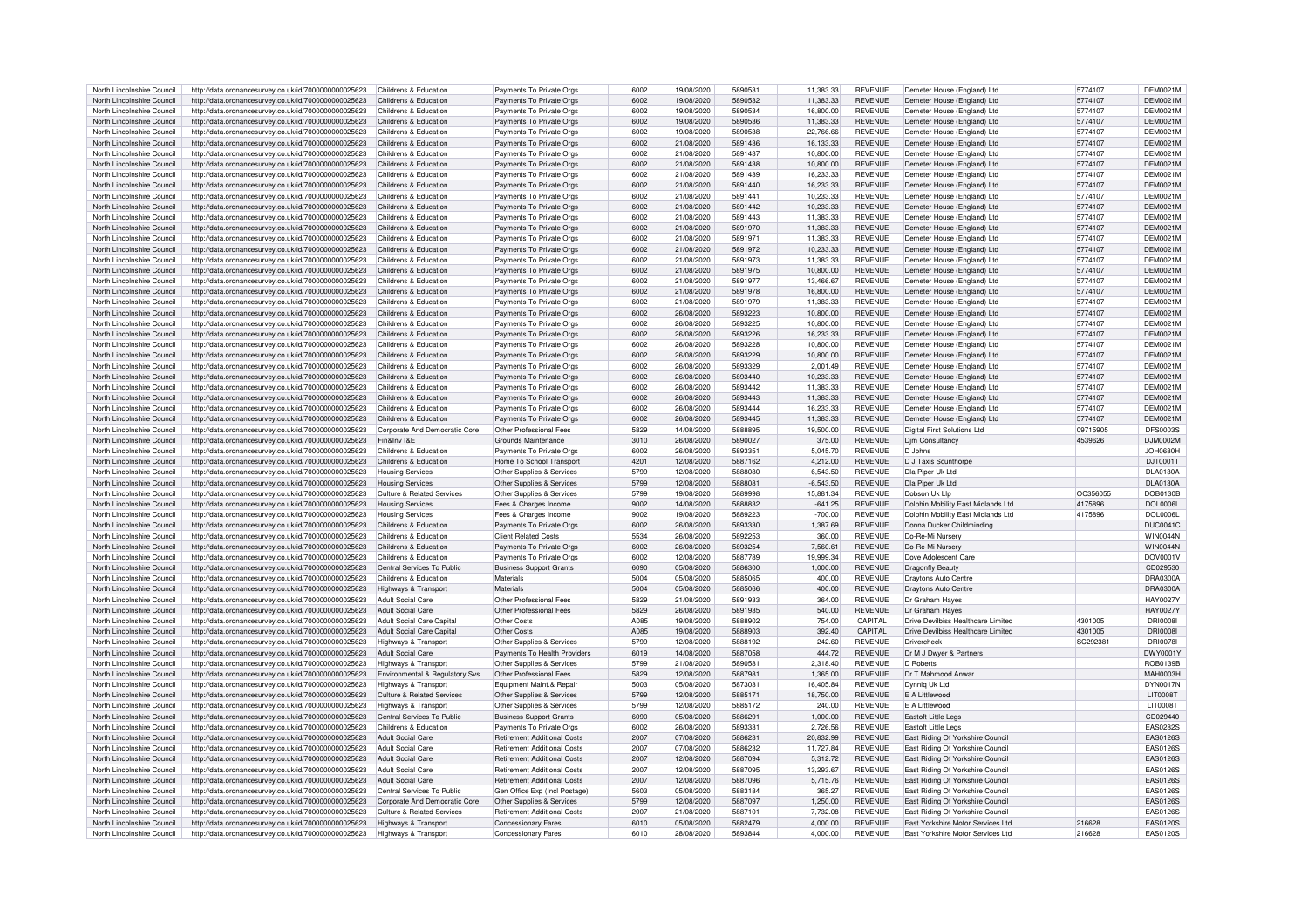| North Lincolnshire Council | http://data.ordnancesurvey.co.uk/id/7000000000025623 | Culture & Related Services                | <b>Repair &amp; Maintenance Costs</b>    | 3000 | 21/08/2020 | 5890637 | 15,510.79   | <b>REVENUE</b> | E C Surfacing Ltd                       | 07080098 | <b>ECS0006S</b>  |
|----------------------------|------------------------------------------------------|-------------------------------------------|------------------------------------------|------|------------|---------|-------------|----------------|-----------------------------------------|----------|------------------|
| North Lincolnshire Council |                                                      | Culture & Related Services                | Provisions                               | 5201 | 12/08/2020 | 5886638 | 357.30      | <b>REVENUE</b> |                                         |          | <b>EDE0050E</b>  |
|                            | http://data.ordnancesurvey.co.uk/id/7000000000025623 |                                           |                                          |      |            |         |             |                | Eden Farm Hulleys Ltd                   |          |                  |
| North Lincolnshire Council | http://data.ordnancesurvey.co.uk/id/7000000000025623 | <b>Culture &amp; Related Services</b>     | Provisions                               | 5201 | 21/08/2020 | 5890535 | 462.95      | <b>REVENUE</b> | Eden Farm Hulleys Ltd                   |          | <b>EDE0050E</b>  |
| North Lincolnshire Council | http://data.ordnancesurvey.co.uk/id/7000000000025623 | Culture & Related Services                | Provisions                               | 5201 | 02/09/2020 | 5894575 | 475.92      | <b>REVENUE</b> | Eden Farm Hullevs Ltd                   |          | EDE0050E         |
| North Lincolnshire Council | http://data.ordnancesurvey.co.uk/id/7000000000025623 | Childrens & Education                     | It Software-Purchase                     | 5051 | 05/08/2020 | 5883673 | 4,999.00    | <b>REVENUE</b> | <b>Edufocus Ltd</b>                     | 05987706 | <b>EDU0060U</b>  |
| North Lincolnshire Council | http://data.ordnancesurvey.co.uk/id/7000000000025623 | Childrens & Education                     | Home To School Transport                 | 4201 | 05/08/2020 | 5882464 | 396.00      | <b>REVENUE</b> | Ei'S Cars Ltd                           |          | EJC0001C         |
|                            |                                                      |                                           |                                          | 4201 |            | 5882465 |             | <b>REVENUE</b> |                                         |          |                  |
| North Lincolnshire Council | http://data.ordnancesurvey.co.uk/id/7000000000025623 | Childrens & Education                     | Home To School Transport                 |      | 05/08/2020 |         | 270.00      |                | Ej'S Cars Ltd                           |          | EJC0001C         |
| North Lincolnshire Council | http://data.ordnancesurvey.co.uk/id/7000000000025623 | Non Distributed Costs                     | Other Supplies & Services                | 5799 | 28/08/2020 | 5894181 | 7,964.00    | <b>REVENUE</b> | <b>Element Materials Technology</b>     | 11371415 | FL E0039E        |
| North Lincolnshire Council | http://data.ordnancesurvey.co.uk/id/7000000000025623 | Adult Social Care                         | Payments To Private Orgs                 | 6002 | 27/08/2020 | 5894526 | 2,447.20    | <b>REVENUE</b> | Elite Care Solutions Ltd                |          | ISF0009F         |
| North Lincolnshire Council | http://data.ordnancesurvey.co.uk/id/7000000000025623 | Adult Social Care                         | Payments To Private Orgs                 | 6002 | 27/08/2020 | 5894526 | 134.40      | <b>REVENUE</b> | Flite Care Solutions Ltd                |          | <b>ISF0009F</b>  |
| North Lincolnshire Council | http://data.ordnancesurvey.co.uk/id/7000000000025623 | <b>Culture &amp; Related Services</b>     | Skips/Sanitary Collections, Etc.         | 3321 | 28/08/2020 | 5894462 | 378.85      | <b>REVENUE</b> | Ellgia Ltd                              |          | <b>BEL0020L</b>  |
|                            |                                                      |                                           |                                          |      |            |         |             |                |                                         |          |                  |
| North Lincolnshire Council | http://data.ordnancesurvey.co.uk/id/7000000000025623 | Environmental & Regulatory Sys            | Other Professional Fees                  | 5829 | 26/08/2020 | 5893233 | 3,846.81    | <b>REVENUE</b> | Ellgia Scunthorpe                       | 860123   | BEL0170L         |
| North Lincolnshire Council | http://data.ordnancesurvey.co.uk/id/7000000000025623 | Environmental & Regulatory Svs            | Payments To Private Orgs                 | 6002 | 26/08/2020 | 5891662 | 899.46      | <b>REVENUE</b> | Ellgia Scunthorpe                       | 860123   | <b>BFI 0170L</b> |
| North Lincolnshire Council | http://data.ordnancesurvey.co.uk/id/7000000000025623 | Environmental & Regulatory Svs            | Payments To Private Orgs                 | 6002 | 26/08/2020 | 5891663 | 499.70      | <b>REVENUE</b> | Ellgia Scunthorpe                       | 860123   | <b>BEL0170L</b>  |
| North Lincolnshire Council | http://data.ordnancesurvey.co.uk/id/7000000000025623 | Environmental & Regulatory Svs            | Payments To Private Orgs                 | 6002 | 26/08/2020 | 5891681 | 15.080.24   | <b>REVENUE</b> | Ellgia Scunthorpe                       | 860123   | <b>BFI 0170L</b> |
| North Lincolnshire Council |                                                      |                                           |                                          | 6002 | 26/08/2020 | 5891946 | 1.331.92    | <b>REVENUE</b> | Fllgia Scunthorne                       | 860123   | <b>BEL0170L</b>  |
|                            | http://data.ordnancesurvey.co.uk/id/7000000000025623 | Environmental & Regulatory Svs            | Payments To Private Orgs                 |      |            |         |             |                |                                         |          |                  |
| North Lincolnshire Council | http://data.ordnancesurvey.co.uk/id/7000000000025623 | <b>Environmental &amp; Regulatory Svs</b> | Payments To Private Orgs                 | 6002 | 26/08/2020 | 5893232 | 1.868.78    | <b>REVENUE</b> | Filgia Scunthorne                       | 860123   | <b>BEL0170L</b>  |
| North Lincolnshire Council | http://data.ordnancesurvey.co.uk/id/7000000000025623 | Adult Social Care                         | Other Professional Fees                  | 5829 | 05/08/2020 | 5882475 | 2.271.75    | <b>REVENUE</b> | Emerald Care Services (North Lincs) Ltd | 08136830 | <b>EME0032E</b>  |
| North Lincolnshire Council | http://data.ordnancesurvey.co.uk/id/7000000000025623 | <b>Adult Social Care</b>                  | Payments To Private Orgs                 | 6002 | 28/08/2020 | 5894520 | 30,379.89   | <b>REVENUE</b> | Emerald Care Services (North Lincs) Ltd | 08136830 | <b>EME0032E</b>  |
| North Lincolnshire Council | http://data.ordnancesurvey.co.uk/id/7000000000025623 | <b>Adult Social Care</b>                  | Payments To Private Orgs                 | 6002 | 28/08/2020 | 5894520 | 1,824.00    | <b>REVENUE</b> | Emerald Care Services (North Lincs) Ltd | 08136830 | <b>EME0032E</b>  |
|                            |                                                      |                                           |                                          |      |            |         |             |                |                                         |          |                  |
| North Lincolnshire Council | http://data.ordnancesurvey.co.uk/id/7000000000025623 | Childrens & Education                     | Payments To Private Orgs                 | 6002 | 19/08/2020 | 5890011 | 456.00      | <b>REVENUE</b> | Emerald Care Services (North Lincs) Ltd | 08136830 | <b>EME0032E</b>  |
| North Lincolnshire Council | http://data.ordnancesurvey.co.uk/id/7000000000025623 | Childrens & Education                     | Payments To Private Orgs                 | 6002 | 19/08/2020 | 5890012 | 494.00      | <b>REVENUE</b> | Emerald Care Services (North Lincs) Ltd | 08136830 | <b>EME0032E</b>  |
| North Lincolnshire Council | http://data.ordnancesurvey.co.uk/id/7000000000025623 | Childrens & Education                     | Payments To Private Orgs                 | 6002 | 19/08/2020 | 5890013 | 522.50      | <b>REVENUE</b> | Emerald Care Services (North Lincs) Ltd | 08136830 | <b>EME0032E</b>  |
| North Lincolnshire Council |                                                      | Childrens & Education                     | Payments To Private Orgs                 | 6002 | 19/08/2020 | 5890014 | 874.00      | <b>REVENUE</b> | Emerald Care Services (North Lincs) Ltd | 08136830 | <b>EME0032E</b>  |
|                            | http://data.ordnancesurvey.co.uk/id/7000000000025623 |                                           |                                          |      |            |         |             |                |                                         |          |                  |
| North Lincolnshire Council | http://data.ordnancesurvey.co.uk/id/7000000000025623 | Childrens & Education                     | Payments To Private Orgs                 | 6002 | 26/08/2020 | 5893327 | 1.752.38    | <b>REVENUE</b> | Emma C. Cobb                            |          | COB0002B         |
| North Lincolnshire Council | http://data.ordnancesurvey.co.uk/id/7000000000025623 | Central Services To Public                | <b>Business Support Grants</b>           | 6090 | 05/08/2020 | 5886283 | 5.000.00    | <b>REVENUE</b> | Empire Taekwondo                        |          | CD029360         |
| North Lincolnshire Council | http://data.ordnancesurvey.co.uk/id/7000000000025623 | Environmental & Regulatory Svs            | Equipment Maint.& Repair                 | 5003 | 12/08/2020 | 5887794 | 2.094.08    | <b>REVENUE</b> | Enviro Technology Services Plc          |          | <b>ENV0009V</b>  |
| North Lincolnshire Council | http://data.ordnancesurvey.co.uk/id/7000000000025623 | Central Services To Public                | <b>Business Support Grants</b>           | 6090 | 05/08/2020 | 5886289 | 1,500.00    | <b>REVENUE</b> | <b>Enworth Bowls Club</b>               |          | CD029420         |
|                            |                                                      |                                           |                                          |      |            |         |             |                |                                         |          |                  |
| North Lincolnshire Council | http://data.ordnancesurvey.co.uk/id/7000000000025623 | Childrens & Education                     | Payments To Voluntary Orgs               | 6001 | 26/08/2020 | 5893332 | 5,432.56    | <b>REVENUE</b> | Epworth Thurlow Pre-School              |          | EPW0018W         |
| North Lincolnshire Council | http://data.ordnancesurvey.co.uk/id/7000000000025623 | Childrens & Education                     | Payments To Voluntary Orgs               | 6001 | 02/09/2020 | 5894700 | 4.562.40    | <b>REVENUE</b> | Foworth Thurlow Pre-School              |          | EPW0018W         |
| North Lincolnshire Council | http://data.ordnancesurvey.co.uk/id/7000000000025623 | Culture, Env, Reg & Planning Cap          | Building/Construction                    | A082 | 07/08/2020 | 5886561 | 400,064.69  | CAPITAL        | <b>Esh Construction Ltd</b>             | 2529939  | <b>ESH0002H</b>  |
| North Lincolnshire Council | http://data.ordnancesurvey.co.uk/id/7000000000025623 | Childrens & Education                     | It Software-Maintenance                  | 5053 | 12/08/2020 | 5886428 | 363.91      | <b>REVENUE</b> | <b>Fuclid Limited</b>                   |          | EUC0003C         |
|                            |                                                      |                                           |                                          |      |            | 5874910 |             |                |                                         |          |                  |
| North Lincolnshire Council | http://data.ordnancesurvey.co.uk/id/7000000000025623 | Highways & Transport                      | Stock Purchases & Adjustments            | 5030 | 05/08/2020 |         | 300.40      | <b>REVENUE</b> | Eurochem (Northern) Ltd                 | 4221160  | EUR0234R         |
| North Lincolnshire Council | http://data.ordnancesurvey.co.uk/id/7000000000025623 | <b>Culture &amp; Related Services</b>     | <b>Cleaning Services &amp; Contracts</b> | 3311 | 05/08/2020 | 5885004 | 1,080.00    | <b>REVENUE</b> | Extreme Clean Uk                        |          | EXT0030T         |
| North Lincolnshire Council | http://data.ordnancesurvey.co.uk/id/7000000000025623 | Environmental & Regulatory Svs            | Other Premises Costs                     | 3390 | 21/08/2020 | 5890639 | 2,440.00    | <b>REVENUE</b> | Eye Watch Security Ltd                  | 04480210 | EYE0006E         |
| North Lincolnshire Council | http://data.ordnancesurvey.co.uk/id/7000000000025623 | Environmental & Regulatory Svs            | Other Premises Costs                     | 3390 | 21/08/2020 | 5890641 | 600.00      | <b>REVENUE</b> | Eve Watch Security Ltd                  | 04480210 | <b>EYE0006E</b>  |
| North Lincolnshire Council |                                                      |                                           | Other Premises Costs                     | 3390 | 28/08/2020 | 5894463 | 2.440.00    | <b>REVENUE</b> |                                         | 04480210 | <b>EYE0006E</b>  |
|                            | http://data.ordnancesurvey.co.uk/id/7000000000025623 | Environmental & Regulatory Svs            |                                          |      |            |         |             |                | Eye Watch Security Ltd                  |          |                  |
| North Lincolnshire Council | http://data.ordnancesurvey.co.uk/id/7000000000025623 | Environmental & Regulatory Svs            | <b>Other Premises Costs</b>              | 3390 | 28/08/2020 | 5894465 | 600.00      | <b>REVENUE</b> | Eye Watch Security Ltd                  | 04480210 | EYE0006E         |
| North Lincolnshire Council | http://data.ordnancesurvey.co.uk/id/7000000000025623 | <b>Culture &amp; Related Services</b>     | Materials                                | 5004 | 02/09/2020 | 5894633 | 339.00      | <b>REVENUE</b> | Fidelity Crm Ltd                        |          | FID0005D         |
| North Lincolnshire Council | http://data.ordnancesurvey.co.uk/id/7000000000025623 | Childrens & Education                     | Payments To Private Orgs                 | 6002 | 26/08/2020 | 5893335 | 20,914.02   | <b>REVENUE</b> | <b>Fieldview Day Nursery</b>            |          | FIF0045F         |
| North Lincolnshire Council | http://data.ordnancesurvey.co.uk/id/7000000000025623 | Childrens & Education                     | Payments To Private Orgs                 | 6002 | 02/09/2020 | 5894701 | 13.859.66   | <b>REVENUE</b> | Fieldview Day Nursery                   |          | <b>FIE0045E</b>  |
| North Lincolnshire Council |                                                      | Childrens & Education                     |                                          | 6002 |            | 5884159 |             | <b>REVENUE</b> | First Class Tailored Solutions Ltd      | 07819183 | FIR0124R         |
|                            | http://data.ordnancesurvey.co.uk/id/7000000000025623 |                                           | Payments To Private Orgs                 |      | 05/08/2020 |         | 220.00      |                |                                         |          |                  |
| North Lincolnshire Council | http://data.ordnancesurvey.co.uk/id/7000000000025623 | Childrens & Education                     | Payments To Private Orgs                 | 6002 | 05/08/2020 | 5884160 | 320.00      | <b>REVENUE</b> | First Class Tailored Solutions Ltd      | 07819183 | FIR0124R         |
| North Lincolnshire Council | http://data.ordnancesurvey.co.uk/id/7000000000025623 | Highways & Transpor                       | Passenger Transport                      | 6011 | 26/08/2020 | 5893547 | 1,131.84    | <b>REVENUE</b> | First South Yorkshire Ltd               | 2332529  | FIR0041R         |
| North Lincolnshire Council | http://data.ordnancesurvey.co.uk/id/7000000000025623 | Childrens & Education                     | Payments To Private Orgs                 | 6002 | 12/08/2020 | 5887148 | 3,516.95    | <b>REVENUE</b> | Five Rivers Child Care I td             |          | FIV0006\         |
| North Lincolnshire Council | http://data.ordnancesurvey.co.uk/id/7000000000025623 | Highways & Transport                      | Equipment Hire/Rent                      | 5002 | 12/08/2020 | 5888198 | 368.25      | <b>REVENUE</b> | Fleetclean Ltd                          | 01381865 | <b>FLE0007E</b>  |
|                            |                                                      |                                           |                                          |      |            |         |             |                |                                         |          |                  |
| North Lincolnshire Council | http://data.ordnancesurvey.co.uk/id/7000000000025623 | Adult Social Care                         | Materials                                | 5004 | 26/08/2020 | 5893664 | 489.80      | <b>REVENUE</b> | <b>Fleet Factors Ltd</b>                | 01231325 | <b>FLE0026E</b>  |
| North Lincolnshire Council | http://data.ordnancesurvey.co.uk/id/7000000000025623 | Culture & Related Services                | Materials                                | 5004 | 12/08/2020 | 5888214 | 275.77      | <b>REVENUE</b> | Fleet Factors I td                      | 01231325 | <b>FLE0026E</b>  |
| North Lincolnshire Council | http://data.ordnancesurvey.co.uk/id/7000000000025623 | <b>Culture &amp; Related Services</b>     | Materials                                | 5004 | 12/08/2020 | 5888216 | 920.80      | <b>REVENUE</b> | Fleet Factors Ltd                       | 01231325 | <b>FLE0026E</b>  |
| North Lincolnshire Council | http://data.ordnancesurvey.co.uk/id/7000000000025623 | Culture & Related Services                | Materials                                | 5004 | 12/08/2020 | 5888229 | 215.19      | <b>REVENUE</b> | Fleet Factors I td                      | 01231325 | <b>FLE0026E</b>  |
| North Lincolnshire Council | http://data.ordnancesurvey.co.uk/id/7000000000025623 | <b>Culture &amp; Related Services</b>     | Materials                                | 5004 | 19/08/2020 | 5888249 | 208.55      | <b>REVENUE</b> | Fleet Factors Ltd                       | 01231325 | <b>FLE0026E</b>  |
|                            |                                                      |                                           |                                          |      |            |         |             |                |                                         |          |                  |
| North Lincolnshire Council | http://data.ordnancesurvey.co.uk/id/7000000000025623 | Environmental & Regulatory Svs            | Materials                                | 5004 | 05/08/2020 | 5885082 | 221.32      | <b>REVENUE</b> | <b>Fleet Factors Ltd</b>                | 01231325 | <b>FLE0026E</b>  |
| North Lincolnshire Council | http://data.ordnancesurvey.co.uk/id/7000000000025623 | Environmental & Regulatory Svs            | Materials                                | 5004 | 07/08/2020 | 5885087 | 398.13      | <b>REVENUE</b> | Fleet Factors Ltd                       | 01231325 | <b>FLE0026E</b>  |
| North Lincolnshire Council | http://data.ordnancesurvey.co.uk/id/7000000000025623 | Environmental & Regulatory Svs            | Materials                                | 5004 | 12/08/2020 | 5888210 | 367.88      | <b>REVENUE</b> | Fleet Factors Ltd                       | 01231325 | <b>FLE0026E</b>  |
| North Lincolnshire Council | http://data.ordnancesurvey.co.uk/id/7000000000025623 | Environmental & Regulatory Svs            | Materials                                | 5004 | 12/08/2020 | 5888215 | 1,222.71    | <b>REVENUE</b> | <b>Fleet Factors Ltd</b>                | 01231325 | <b>FLE0026E</b>  |
|                            |                                                      |                                           | Materials                                | 5004 | 12/08/2020 | 5888219 | 461.54      | <b>REVENUE</b> | Fleet Factors Ltd                       |          | FI F0026F        |
| North Lincolnshire Council | http://data.ordnancesurvey.co.uk/id/7000000000025623 | Environmental & Regulatory Svs            |                                          |      |            |         |             |                |                                         | 01231325 |                  |
| North Lincolnshire Council | http://data.ordnancesurvey.co.uk/id/7000000000025623 | Environmental & Regulatory Svs            | Materials                                | 5004 | 14/08/2020 | 5888235 | 265.00      | <b>REVENUE</b> | Fleet Factors Ltd                       | 01231325 | <b>FLE0026E</b>  |
| North Lincolnshire Council | http://data.ordnancesurvey.co.uk/id/7000000000025623 | Environmental & Regulatory Svs            | Materials                                | 5004 | 14/08/2020 | 5888236 | 660.38      | <b>REVENUE</b> | Fleet Factors Ltd                       | 01231325 | <b>FLE0026E</b>  |
| North Lincolnshire Council | http://data.ordnancesurvey.co.uk/id/7000000000025623 | Environmental & Regulatory Svs            | Materials                                | 5004 | 14/08/2020 | 5888238 | 291.80      | <b>REVENUE</b> | Fleet Factors I td                      | 01231325 | <b>FLE0026E</b>  |
| North Lincolnshire Council | http://data.ordnancesurvey.co.uk/id/7000000000025623 | Environmental & Regulatory Svs            | Materials                                | 5004 | 19/08/2020 | 5888250 | 330.42      | <b>REVENUE</b> | Fleet Factors Ltd                       | 01231325 | <b>FLE0026E</b>  |
|                            |                                                      |                                           |                                          |      |            |         |             |                |                                         |          |                  |
| North Lincolnshire Council | http://data.ordnancesurvey.co.uk/id/7000000000025623 | Environmental & Regulatory Sys            | Materials                                | 5004 | 19/08/2020 | 5888263 | 352.90      | <b>REVENUE</b> | Fleet Factors Ltd                       | 01231325 | <b>FLE0026E</b>  |
| North Lincolnshire Council | http://data.ordnancesurvey.co.uk/id/7000000000025623 | Environmental & Regulatory Sys            | Materials                                | 5004 | 19/08/2020 | 5888264 | 405.66      | <b>REVENUE</b> | Fleet Factors Ltd                       | 01231325 | <b>FLE0026E</b>  |
| North Lincolnshire Council | http://data.ordnancesurvey.co.uk/id/7000000000025623 | Environmental & Regulatory Sys            | Materials                                | 5004 | 26/08/2020 | 5893671 | 260.43      | <b>REVENUE</b> | Fleet Factors Ltd                       | 01231325 | <b>FLE0026E</b>  |
| North Lincolnshire Council | http://data.ordnancesurvey.co.uk/id/7000000000025623 | Environmental & Regulatory Svs            | Materials                                | 5004 | 26/08/2020 | 5893675 | 355.00      | <b>REVENUE</b> | <b>Fleet Factors Ltd</b>                | 01231325 | <b>FLE0026E</b>  |
|                            |                                                      |                                           |                                          |      |            |         |             |                |                                         |          |                  |
| North Lincolnshire Council | http://data.ordnancesurvey.co.uk/id/7000000000025623 | Environmental & Regulatory Svs            | Materials                                | 5004 | 26/08/2020 | 5893683 | 390.00      | <b>REVENUE</b> | Fleet Factors Ltd                       | 01231325 | <b>FLE0026E</b>  |
| North Lincolnshire Council | http://data.ordnancesurvey.co.uk/id/7000000000025623 | Environmental & Regulatory Svs            | Other Vehicle Costs                      | 4005 | 14/08/2020 | 5888237 | 381.66      | <b>REVENUE</b> | Fleet Factors Ltd                       | 01231325 | <b>FLE0026E</b>  |
| North Lincolnshire Council | http://data.ordnancesurvey.co.uk/id/7000000000025623 | Fin&Inv I&F                               | Other Vehicle Costs                      | 4005 | 14/08/2020 | 5888244 | 365.00      | <b>REVENUE</b> | Fleet Factors Ltd                       | 01231325 | <b>FLE0026E</b>  |
| North Lincolnshire Council | http://data.ordnancesurvey.co.uk/id/7000000000025623 | Highways & Transport                      | Fuel                                     | 4001 | 07/08/2020 | 5885085 | 638.00      | <b>REVENUE</b> | Fleet Factors Ltd                       | 01231325 | FL E0026E        |
| North Lincolnshire Council | http://data.ordnancesurvey.co.uk/id/7000000000025623 | Highways & Transpor                       | Materials                                | 5004 | 05/08/2020 | 5885095 | $-1,067.82$ | <b>REVENUE</b> | <b>Fleet Factors Ltd</b>                | 01231325 | <b>FLE0026E</b>  |
| North Lincolnshire Council |                                                      | Highways & Transpor                       | Materials                                | 5004 | 07/08/2020 | 5885086 | 239.67      |                | Fleet Factors I td                      | 01231325 |                  |
|                            | http://data.ordnancesurvey.co.uk/id/7000000000025623 |                                           |                                          |      |            |         |             | <b>REVENUE</b> |                                         |          | <b>FLE0026E</b>  |
| North Lincolnshire Council | http://data.ordnancesurvey.co.uk/id/7000000000025623 | Highways & Transport                      | Materials                                | 5004 | 07/08/2020 | 5885092 | 874.08      | <b>REVENUE</b> | Fleet Factors Ltd                       | 01231325 | <b>FLE0026E</b>  |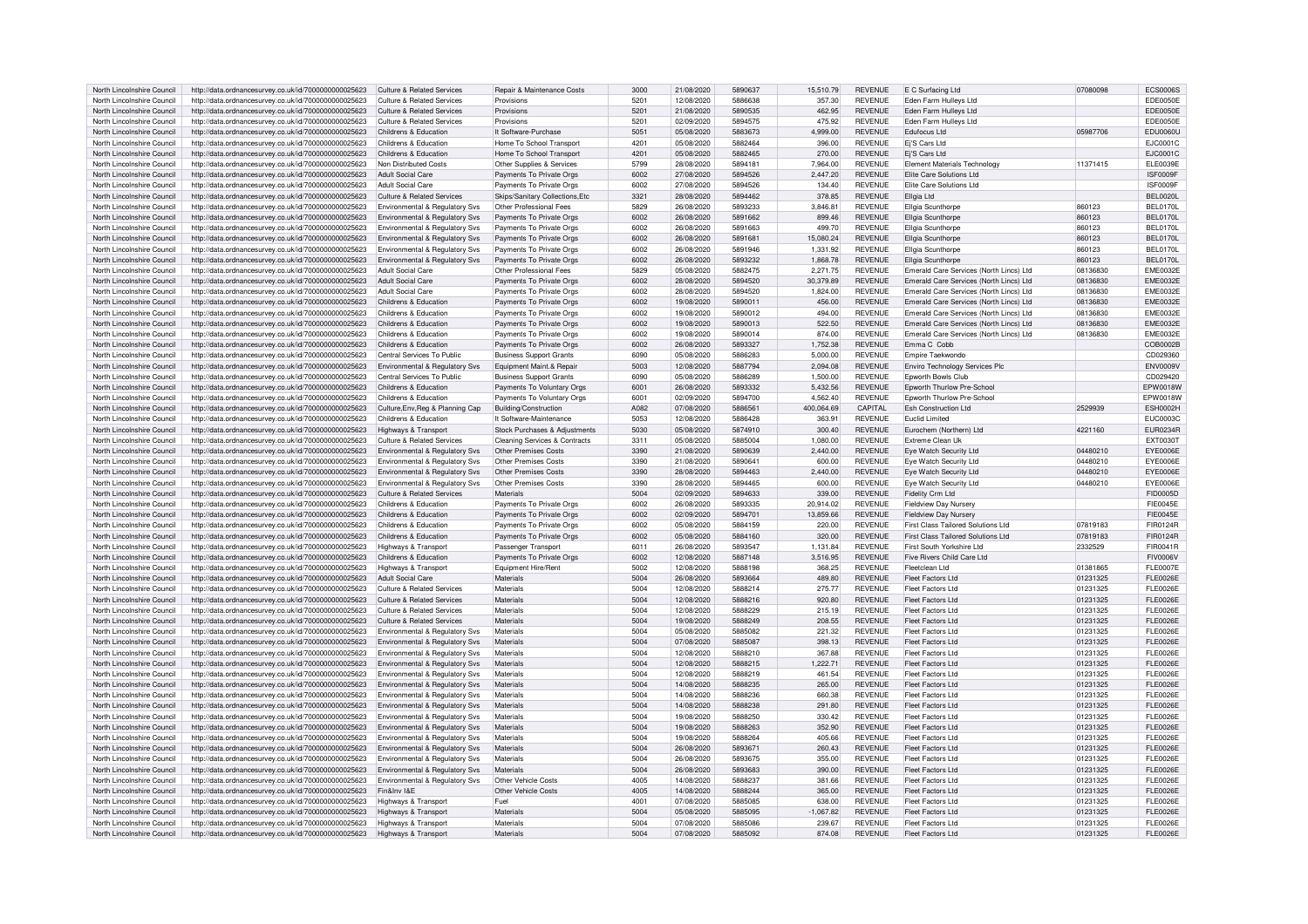| North Lincolnshire Council                               | http://data.ordnancesurvey.co.uk/id/7000000000025623 | Highways & Transport                  | Materials                      | 5004 | 07/08/2020 | 5885093 | 1,067.82     | REVENUE        | <b>Fleet Factors Ltd</b>                      | 01231325 | FI F0026F       |
|----------------------------------------------------------|------------------------------------------------------|---------------------------------------|--------------------------------|------|------------|---------|--------------|----------------|-----------------------------------------------|----------|-----------------|
|                                                          |                                                      |                                       |                                |      |            |         |              |                |                                               |          |                 |
| North Lincolnshire Council                               | http://data.ordnancesurvey.co.uk/id/7000000000025623 | <b>Highways &amp; Transport</b>       | Materials                      | 5004 | 07/08/2020 | 5885094 | 874.08       | <b>REVENUE</b> | <b>Fleet Factors Ltd</b>                      | 01231325 | <b>FLE0026E</b> |
| North Lincolnshire Council                               | http://data.ordnancesurvey.co.uk/id/7000000000025623 | Highways & Transport                  | Materials                      | 5004 | 12/08/2020 | 5888205 | 323.01       | <b>REVENUE</b> | Fleet Factors Ltd                             | 01231325 | <b>FLE0026E</b> |
| North Lincolnshire Council                               | http://data.ordnancesurvey.co.uk/id/7000000000025623 | Highways & Transport                  | Materials                      | 5004 | 26/08/2020 | 5893669 | 353.84       | <b>REVENUE</b> | Fleet Factors Ltd                             | 01231325 | <b>FLE0026E</b> |
| North Lincolnshire Council                               | http://data.ordnancesurvey.co.uk/id/7000000000025623 | Highways & Transport                  | Other Vehicle Costs            | 4005 | 12/08/2020 | 5888202 | 1.920.85     | <b>REVENUE</b> | Fleet Factors Ltd                             | 01231325 | <b>FLE0026E</b> |
|                                                          |                                                      |                                       |                                |      |            |         |              |                |                                               |          | <b>FLE0026E</b> |
| North Lincolnshire Council                               | http://data.ordnancesurvey.co.uk/id/7000000000025623 | Highways & Transport                  | <b>Other Vehicle Costs</b>     | 4005 | 26/08/2020 | 5893690 | 887.35       | REVENUE        | <b>Fleet Factors Ltd</b>                      | 01231325 |                 |
| North Lincolnshire Council                               | http://data.ordnancesurvey.co.uk/id/7000000000025623 | Highways & Transport                  | Stock Purchases & Adjustments  | 5030 | 05/08/2020 | 5885074 | 662.48       | <b>REVENUE</b> | Fleet Factors Ltd                             | 01231325 | <b>FLE0026E</b> |
| North Lincolnshire Council                               | http://data.ordnancesurvey.co.uk/id/7000000000025623 | Highways & Transport                  | Vehicle Repairs                | 4004 | 12/08/2020 | 5888218 | 329.54       | <b>REVENUE</b> | Fleet Factors Ltd                             | 01231325 | <b>FLE0026E</b> |
| North Lincolnshire Council                               | http://data.ordnancesurvey.co.uk/id/7000000000025623 | Public Health                         | Materials                      | 5004 | 12/08/2020 | 5888204 | 538.21       | <b>REVENUE</b> | Fleet Factors Ltd                             | 01231325 | <b>FLE0026E</b> |
| North Lincolnshire Council                               | http://data.ordnancesurvey.co.uk/id/7000000000025623 | Culture & Related Services            | Repair & Maintenance Costs     | 3000 | 12/08/2020 | 5886815 | 5.790.00     | <b>REVENUE</b> | Flow Mech Products Ltd                        | 2726033  | FLO0050O        |
|                                                          |                                                      |                                       |                                |      |            |         |              |                |                                               |          |                 |
| North Lincolnshire Council                               | http://data.ordnancesurvey.co.uk/id/7000000000025623 | Environmental & Regulatory Svs        | Licenses, Subs & Memberships   | 5510 | 05/08/2020 | 5882473 | 500.00       | <b>REVENUE</b> | Food And Farming Compliance                   | 07628958 | FOO0041O        |
| North Lincolnshire Council                               | http://data.ordnancesurvey.co.uk/id/7000000000025623 | N Lincs Gf Balance Shee               | Insurance-Combined Liability   | L493 | 05/08/2020 | 5884975 | $\Omega$     | CAPITAL        | <b>Forbes Solicitors</b>                      |          | <b>FOR0452R</b> |
| North Lincolnshire Council                               | http://data.ordnancesurvey.co.uk/id/7000000000025623 | N Lincs Gf Balance Sheet              | Insurance-Combined Liability   | 1493 | 21/08/2020 | 5891426 | $\Omega$     | CAPITAI        | <b>Forbes Solicitors</b>                      |          | <b>FOR0452R</b> |
| North Lincolnshire Council                               | http://data.ordnancesurvey.co.uk/id/7000000000025623 | Childrens & Education                 | Payments To Private Orgs       | 6002 | 12/08/2020 | 5887152 | 275.00       | <b>REVENUE</b> | <b>Forest Pines Hotel</b>                     | 10921354 | FOR0245R        |
| North Lincolnshire Council                               | http://data.ordnancesurvey.co.uk/id/7000000000025623 | Environmental & Regulatory Svs        | Vehicle Hire                   | 4101 | 05/08/2020 | 5885096 | 272.92       | <b>REVENUE</b> | Forktruck Solutions Ltd                       | 4032332  | FOR0059R        |
|                                                          |                                                      |                                       |                                |      |            | 5888272 |              | <b>REVENUE</b> | Forktruck Solutions Ltd                       | 4032332  | FOR0059R        |
| North Lincolnshire Council                               | http://data.ordnancesurvey.co.uk/id/7000000000025623 | Environmental & Regulatory Svs        | Vehicle Hire                   | 4101 | 12/08/2020 |         | 249.19       |                |                                               |          |                 |
| North Lincolnshire Council                               | http://data.ordnancesurvey.co.uk/id/7000000000025623 | Environmental & Regulatory Svs        | Vehicle Hire                   | 4101 | 12/08/2020 | 5888273 | 261.05       | REVENUE        | Forktruck Solutions Ltd                       | 4032332  | <b>FOR0059R</b> |
| North Lincolnshire Council                               | http://data.ordnancesurvey.co.uk/id/7000000000025623 | Childrens & Education                 | Payments To Private Orgs       | 6002 | 05/08/2020 | 5882458 | 9,893.40     | <b>REVENUE</b> | <b>Foster Care Associates Limited</b>         | 08273494 | FOS0030S        |
| North Lincolnshire Council                               | http://data.ordnancesurvey.co.uk/id/7000000000025623 | Childrens & Education                 | Payments To Private Orgs       | 6002 | 12/08/2020 | 5887133 | 10,223.18    | REVENUE        | Foster Care Associates Limited                | 08273494 | FOS0030S        |
| North Lincolnshire Council                               | http://data.ordnancesurvey.co.uk/id/7000000000025623 | Childrens & Education                 | Payments To Private Orgs       | 6002 | 12/08/2020 | 5887134 | 3,299.02     | <b>REVENUE</b> | <b>Foster Care Associates Limited</b>         | 08273494 | FOS0030S        |
|                                                          |                                                      |                                       |                                |      |            |         |              |                |                                               |          |                 |
| North Lincolnshire Council                               | http://data.ordnancesurvey.co.uk/id/7000000000025623 | Childrens & Education                 | Payments To Private Orgs       | 6002 | 12/08/2020 | 5887149 | 3,770.84     | <b>REVENUE</b> | Fostering People Ltd                          |          | FOS0214S        |
| North Lincolnshire Council                               | http://data.ordnancesurvey.co.uk/id/7000000000025623 | Childrens & Education                 | Payments To Private Orgs       | 6002 | 12/08/2020 | 5887150 | 2,800.85     | <b>REVENUE</b> | Fostering People Ltd                          |          | FOS0214S        |
| North Lincolnshire Council                               | http://data.ordnancesurvey.co.uk/id/7000000000025623 | Childrens & Education                 | Payments To Private Orgs       | 6002 | 12/08/2020 | 5887132 | 3,265.85     | <b>REVENUE</b> | <b>Fostering Solutions Ltd</b>                |          | FOS0044S        |
| North Lincolnshire Council                               | http://data.ordnancesurvey.co.uk/id/7000000000025623 | Highways & Transport                  | Materials                      | 5004 | 28/08/2020 | 5893693 | 506.40       | <b>REVENUE</b> | Fox Auto Electrical Ltd                       | 7903391  | FOX0061X        |
| North Lincolnshire Council                               | http://data.ordnancesurvey.co.uk/id/7000000000025623 | Central Services To Public            | <b>Business Support Grants</b> | 6090 | 05/08/2020 | 588627  | 5,000,00     | <b>REVENUE</b> | <b>Envernft Stud</b>                          |          | CD029240        |
| North Lincolnshire Council                               |                                                      |                                       | Consultants                    | A087 | 05/08/2020 | 5883466 | 3,723.00     | CAPITAL        |                                               |          | FPC0120C        |
|                                                          | http://data.ordnancesurvey.co.uk/id/7000000000025623 | Culture, Env, Reg & Planning Cap      |                                |      |            |         |              |                | Fpc Environment & Design Ltd                  |          |                 |
| North Lincolnshire Council                               | http://data.ordnancesurvey.co.uk/id/7000000000025623 | Public Health                         | Payments To Private Orgs       | 6002 | 12/08/2020 | 5887801 | 21,400.00    | <b>REVENUE</b> | Framework Housing Association                 |          | <b>FRA0017A</b> |
| North Lincolnshire Council                               | http://data.ordnancesurvey.co.uk/id/7000000000025623 | Corporate And Democratic Core         | <b>Legal Fees</b>              | 5823 | 19/08/2020 | 5890469 | 650.00       | <b>REVENUE</b> | Francesca Steels                              |          | STE0399E        |
| North Lincolnshire Council                               | http://data.ordnancesurvey.co.uk/id/7000000000025623 | Corporate And Democratic Core         | Legal Fees                     | 5823 | 28/08/2020 | 5893154 | 610.00       | <b>REVENUE</b> | Francesca Steels                              |          | <b>STE0399E</b> |
| North Lincolnshire Council                               | http://data.ordnancesurvey.co.uk/id/7000000000025623 | <b>Planning Services</b>              | Payments To Voluntary Orgs     | 6001 | 23/09/2020 | 5893183 | 10,000.00    | <b>REVENUE</b> | Friends Of Baysgarth Park                     |          | FRI0011I        |
| North Lincolnshire Council                               | http://data.ordnancesurvey.co.uk/id/7000000000025623 | <b>Planning Services</b>              | Payments To Voluntary Orgs     | 6001 | 05/08/2020 | 5884930 | 477.00       | <b>REVENUE</b> | Friends Of Scunthorpe Coop. Junior Choir      |          | <b>SCU0242U</b> |
|                                                          |                                                      |                                       |                                |      |            |         |              |                |                                               |          |                 |
| North Lincolnshire Council                               | http://data.ordnancesurvey.co.uk/id/7000000000025623 | Fin&Inv I&E                           | Grounds Maintenance            | 3010 | 12/08/2020 | 5887976 | 648.00       | <b>REVENUE</b> | F W S Consultants Ltd                         | 3944252  | <b>FWS0001S</b> |
| North Lincolnshire Council                               | http://data.ordnancesurvey.co.uk/id/7000000000025623 | Culture & Related Services            | Equipment Maint.& Repair       | 5003 | 02/09/2020 | 5893694 | 1,110.00     | <b>REVENUE</b> | Gallows Wood Service Station Ltd              |          | GAI 00011       |
| North Lincolnshire Council                               | http://data.ordnancesurvey.co.uk/id/7000000000025623 | <b>Culture &amp; Related Services</b> | Materials                      | 5004 | 05/08/2020 | 5885103 | 255.00       | <b>REVENUE</b> | Gallows Wood Service Station Ltd              |          | GAL0001L        |
| North Lincolnshire Council                               | http://data.ordnancesurvey.co.uk/id/7000000000025623 | <b>Culture &amp; Related Services</b> | Repair & Maintenance Costs     | 3000 | 02/09/2020 | 5891529 | 1.110.00     | <b>REVENUE</b> | Gallows Wood Service Station Ltd              |          | GAL0001L        |
| North Lincolnshire Council                               | http://data.ordnancesurvey.co.uk/id/7000000000025623 | Environmental & Regulatory Svs        | Materials                      | 5004 | 12/08/2020 | 5888280 | 230.00       | <b>REVENUE</b> | Gallows Wood Service Station Ltd              |          | GAL0001L        |
|                                                          |                                                      |                                       |                                |      |            |         |              |                |                                               |          |                 |
| North Lincolnshire Council                               | http://data.ordnancesurvey.co.uk/id/7000000000025623 | Corporate And Democratic Core         | Telephone Rent/Calls           | 5403 | 28/08/2020 | 5892318 | 2,693.13     | <b>REVENUE</b> | Gamma Business Communications Ltd             | 04340834 | GAM0150M        |
| North Lincolnshire Council                               | http://data.ordnancesurvey.co.uk/id/7000000000025623 | Corporate And Democratic Core         | Telephone Rent/Calls           | 5403 | 28/08/2020 | 5892319 | 2,349.71     | <b>REVENUE</b> | Gamma Business Communications Ltd             | 04340834 | <b>GAM0150M</b> |
| North Lincolnshire Council                               | http://data.ordnancesurvey.co.uk/id/7000000000025623 | Childrens & Education                 | Payments To Private Orgs       | 6002 | 26/08/2020 | 5893376 | 3,145.28     | <b>REVENUE</b> | Gayle Parker                                  |          | PAR0491R        |
| North Lincolnshire Council                               | http://data.ordnancesurvey.co.uk/id/7000000000025623 | Childrens & Education                 | Payments To Private Orgs       | 6002 | 02/09/2020 | 5894759 | 288.23       | <b>REVENUE</b> | Gayle Parker                                  |          | PAR0491R        |
| North Lincolnshire Council                               | http://data.ordnancesurvey.co.uk/id/7000000000025623 | Corporate And Democratic Core         | <b>Legal Fees</b>              | 5823 | 19/08/2020 | 5889167 | 1,380.00     | <b>REVENUE</b> | Gaynor Hall                                   |          | HAI 0349        |
|                                                          |                                                      |                                       |                                |      |            |         |              |                |                                               |          |                 |
| North Lincolnshire Council                               | http://data.ordnancesurvey.co.uk/id/7000000000025623 | Corporate And Democratic Core         | <b>Legal Fees</b>              | 5823 | 19/08/2020 | 5889168 | 240.00       | REVENUE        | Gaynor Hall                                   |          | <b>HAL0349L</b> |
| North Lincolnshire Council                               | http://data.ordnancesurvey.co.uk/id/7000000000025623 | Corporate And Democratic Core         | <b>Legal Fees</b>              | 5823 | 19/08/2020 | 5889169 | 1,500.00     | <b>REVENUE</b> | Gaynor Hall                                   |          | <b>HAL0349L</b> |
| North Lincolnshire Council                               | http://data.ordnancesurvey.co.uk/id/7000000000025623 | Corporate And Democratic Core         | Legal Fees                     | 5823 | 19/08/2020 | 5889170 | 450.00       | <b>REVENUE</b> | Gavnor Hall                                   |          | <b>HAL0349L</b> |
| North Lincolnshire Council                               | http://data.ordnancesurvey.co.uk/id/7000000000025623 | Corporate And Democratic Core         | <b>Legal Fees</b>              | 5823 | 19/08/2020 | 5889173 | 690.00       | <b>REVENUE</b> | Gaynor Hall                                   |          | <b>HAL0349L</b> |
| North Lincolnshire Council                               | http://data.ordnancesurvey.co.uk/id/7000000000025623 | Corporate And Democratic Core         | Legal Fees                     | 5823 | 19/08/2020 | 5889174 | 730.00       | <b>REVENUE</b> | Gaynor Hall                                   |          | <b>HAL0349L</b> |
|                                                          |                                                      |                                       |                                |      |            |         |              |                |                                               |          |                 |
| North Lincolnshire Council                               | http://data.ordnancesurvey.co.uk/id/7000000000025623 | Corporate And Democratic Core         | <b>Legal Fees</b>              | 5823 | 19/08/2020 | 5890468 | 650.00       | <b>REVENUE</b> | Gaynor Hall                                   |          | <b>HAL0349L</b> |
| North Lincolnshire Council                               | http://data.ordnancesurvey.co.uk/id/7000000000025623 | Corporate And Democratic Core         | <b>Legal Fees</b>              | 5823 | 26/08/2020 | 5890470 | 730.00       | <b>REVENUE</b> | Gaynor Hall                                   |          | <b>HAL0349L</b> |
| North Lincolnshire Council                               | http://data.ordnancesurvey.co.uk/id/7000000000025623 | Highways & Transport                  | <b>Equipment Purchase</b>      | 5001 | 28/08/2020 | 5885163 | 496.95       | <b>REVENUE</b> | G & G Signs                                   | 01778323 | SIG0009G        |
| North Lincolnshire Council                               | http://data.ordnancesurvey.co.uk/id/7000000000025623 | Highways & Transport                  | <b>Foujoment Purchase</b>      | 5001 | 07/08/2020 | 5879274 | 4.939.95     | <b>REVENUE</b> | Girtex                                        | 4123897  | GIR0035R        |
| North Lincolnshire Council                               | http://data.ordnancesurvey.co.uk/id/7000000000025623 | Highways & Transport                  | Stock Purchases & Adjustments  | 5030 | 12/08/2020 | 5879517 | 1,242.50     | <b>REVENUE</b> | Glasdon Lik Ltd                               | 2160576  | GLA0002A        |
| North Lincolnshire Council                               | http://data.ordnancesurvey.co.uk/id/7000000000025623 | Childrens & Education                 | Advertising & Publicity        | 5610 | 26/08/2020 | 5893095 | 1,150.00     | <b>REVENUE</b> | Global Radio Services Ltd                     |          | GLO0090O        |
|                                                          |                                                      |                                       |                                |      |            |         |              |                |                                               |          |                 |
| North Lincolnshire Council                               | http://data.ordnancesurvey.co.uk/id/7000000000025623 | Corporate And Democratic Core         | Fees & Charges Income          | 9002 | 07/08/2020 | 5886326 | $-43.34$     | <b>REVENUE</b> | GMR                                           |          | GMB0003B        |
| North Lincolnshire Council                               | http://data.ordnancesurvey.co.uk/id/7000000000025623 | Childrens & Education                 | Payments To Private Orgs       | 6002 | 05/08/2020 | 5884848 | 975.00       | <b>REVENUE</b> | Good Apple Independent School                 |          | GOO0110C        |
| North Lincolnshire Council                               | http://data.ordnancesurvey.co.uk/id/7000000000025623 | Childrens & Education                 | Equipment Maint.& Repair       | 5003 | 05/08/2020 | 5884868 | 423.00       | REVENUE        | Goodman Sparks Ltd                            |          | GOO0042C        |
| North Lincolnshire Council                               | http://data.ordnancesurvey.co.uk/id/7000000000025623 | Central Services To Public            | <b>Business Support Grants</b> | 6090 | 05/08/2020 | 5886296 | 1,000.00     | <b>REVENUE</b> | <b>Gorgeous Beauties</b>                      |          | CD029490        |
| North Lincolnshire Council                               | http://data.ordnancesurvey.co.uk/id/7000000000025623 | Childrens & Education                 | Payments To Voluntary Orgs     | 6001 | 02/09/2020 | 5894702 | 303.56       | REVENUE        | Goxhill Out Of School Club                    |          | GOX0020X        |
| North Lincolnshire Council                               | http://data.ordnancesurvey.co.uk/id/7000000000025623 | Childrens & Education                 | Payments To Private Orgs       | 6002 | 26/08/2020 | 5893339 | 7,586.34     | <b>REVENUE</b> | Goxhill Pre-School                            |          | GOX0012X        |
|                                                          |                                                      |                                       |                                |      |            |         |              |                |                                               |          |                 |
| North Lincolnshire Council                               | http://data.ordnancesurvey.co.uk/id/7000000000025623 | Childrens & Education                 | Payments To Voluntary Orgs     | 6001 | 02/09/2020 | 5894703 | 1,124.15     | <b>REVENUE</b> | Goxhill Pre-School                            |          | GOX0012X        |
| North Lincolnshire Council                               | http://data.ordnancesurvey.co.uk/id/7000000000025623 | Central Services To Public            | <b>Business Support Grants</b> | 6090 | 12/08/2020 | 5888659 | 25,000.00    | <b>REVENUE</b> | Grange Farm Communities Centre                |          | CD029770        |
| North Lincolnshire Council                               | http://data.ordnancesurvey.co.uk/id/7000000000025623 | Central Services To Public            | <b>Business Support Grants</b> | 6090 | 04/08/2020 | 5885128 | $-25.000.00$ | <b>REVENUE</b> | Grange Park Golf And Leisure                  |          | CD019870        |
| North Lincolnshire Council                               | http://data.ordnancesurvey.co.uk/id/7000000000025623 | Culture, Env, Reg & Planning Cap      | Building/Construction          | A082 | 07/08/2020 | 5886559 | 15,037.51    | CAPITAL        | Grantham Industries Ltd T/A Gbm Demol & Earth |          | GBM0001N        |
| North Lincolnshire Council                               | http://data.ordnancesurvey.co.uk/id/7000000000025623 | Culture, Env, Reg & Planning Cap      | Building/Construction          | A082 | 21/08/2020 | 5890587 | 52,283.02    | CAPITAL        | Grantham Industries Ltd T/A Gbm Demol & Earth |          | GBM0001N        |
|                                                          |                                                      |                                       |                                |      |            |         |              |                |                                               |          |                 |
| North Lincolnshire Council                               | http://data.ordnancesurvey.co.uk/id/7000000000025623 | <b>Adult Social Care</b>              | Payments To Private Orgs       | 6002 | 27/08/2020 | 5894531 | 1,864.68     | <b>REVENUE</b> | Gray Healthcare Ltd                           |          | <b>ISF0032F</b> |
| North Lincolnshire Council                               | http://data.ordnancesurvey.co.uk/id/7000000000025623 | <b>Culture &amp; Related Services</b> | Equipment Purchase             | 5001 | 12/08/2020 | 5887960 | 399.53       | <b>REVENUE</b> | Green Magic Co Uk Ltd                         | 07923202 | <b>GRE0377E</b> |
| North Lincolnshire Council                               | http://data.ordnancesurvey.co.uk/id/7000000000025623 | Central Services To Public            | <b>Business Support Grants</b> | 6090 | 05/08/2020 | 5886272 | 10,000.00    | <b>REVENUE</b> | Gregorys Linings Ltd                          |          | CD029250        |
| North Lincolnshire Council                               | http://data.ordnancesurvey.co.uk/id/7000000000025623 | Central Services To Public            | <b>Business Support Grants</b> | 6090 | 05/08/2020 | 5886273 | 3.000.00     | <b>REVENUE</b> | Griddle & Feast                               |          | CD029260        |
| North Lincolnshire Council                               | http://data.ordnancesurvey.co.uk/id/7000000000025623 | Central Services To Public            | <b>Business Support Grants</b> | 6090 | 05/08/2020 | 5886290 | 3.500.00     | <b>REVENUE</b> | Groove Disco And Pa Service Ltd               |          | CD029430        |
| North Lincolnshire Council                               | http://data.ordnancesurvey.co.uk/id/7000000000025623 | Highways & Transport                  | Materials                      | 5004 | 12/08/2020 | 5886329 | 250.00       | <b>REVENUE</b> | <b>Grove Groundwork Services</b>              |          | GRO0051C        |
|                                                          |                                                      |                                       |                                | 6090 |            | 5886278 |              |                |                                               |          |                 |
| North Lincolnshire Council<br>North Lincolnshire Council | http://data.ordnancesurvey.co.uk/id/7000000000025623 | Central Services To Public            | <b>Business Support Grants</b> |      | 05/08/2020 |         | 8,000.00     | <b>REVENUE</b> | G Tone & Son                                  |          | CD029310        |
|                                                          | http://data.ordnancesurvey.co.uk/id/7000000000025623 | Childrens & Education                 | Payments To Voluntary Orgs     | 6001 | 26/08/2020 | 5893340 | 7.749.88     | <b>REVENUE</b> | Gunness & Burringham Playgroup                |          | <b>GUN0025N</b> |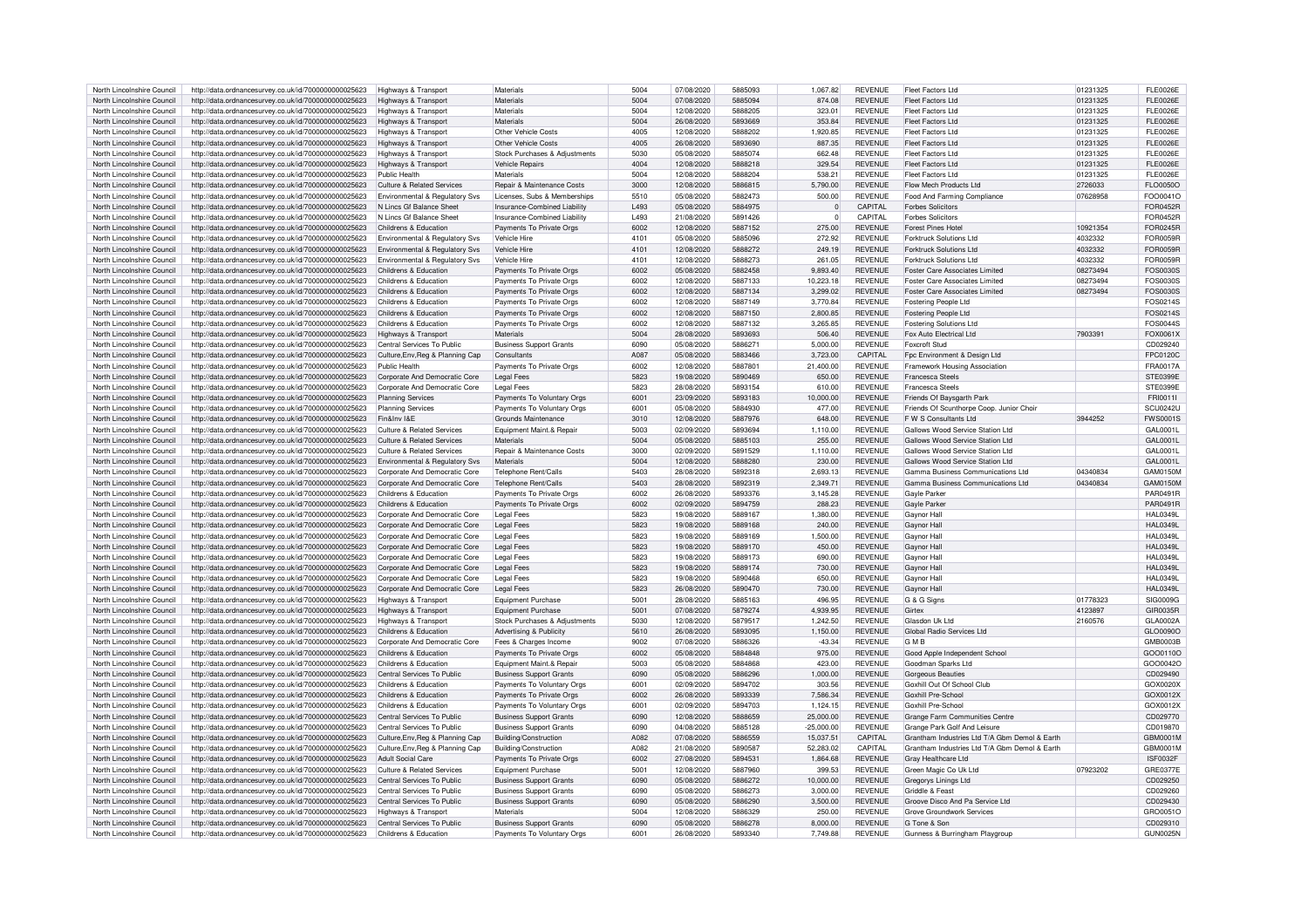| North Lincolnshire Council                               | http://data.ordnancesurvey.co.uk/id/7000000000025623                                                         | Adult Social Care                              | Payments To Private Orgs                                            | 6002         | 28/08/2020               | 5894494            | 2.522.62         | <b>REVENUE</b>                   | Hales Group Ltd                                      | 04738023           | ABB0054B                           |
|----------------------------------------------------------|--------------------------------------------------------------------------------------------------------------|------------------------------------------------|---------------------------------------------------------------------|--------------|--------------------------|--------------------|------------------|----------------------------------|------------------------------------------------------|--------------------|------------------------------------|
| North Lincolnshire Council                               | http://data.ordnancesurvey.co.uk/id/7000000000025623                                                         | <b>Adult Social Care</b>                       | Payments To Private Orgs                                            | 6002         | 28/08/2020               | 5894494            | 86,915.59        | <b>REVENUE</b>                   | Hales Group Ltd                                      | 04738023           | ABB0054B                           |
| North Lincolnshire Council                               | http://data.ordnancesurvey.co.uk/id/7000000000025623                                                         | <b>Adult Social Care</b>                       | Payments To Private Orgs                                            | 6002         | 28/08/2020               | 5894496            | $-2,151.90$      | <b>REVENUE</b>                   | Hales Group Ltd                                      | 04738023           | ABB0054B                           |
| North Lincolnshire Council                               | http://data.ordnancesurvey.co.uk/id/7000000000025623                                                         | <b>Adult Social Care</b>                       | Payments To Private Orgs (Inv)                                      | 6026         | 26/08/2020               | 5893139            | 6.352.12         | <b>REVENUE</b>                   | Hales Group Ltd                                      | 04738023           | ABB0054B                           |
| North Lincolnshire Council                               | http://data.ordnancesurvey.co.uk/id/7000000000025623                                                         | <b>Adult Social Care</b>                       | Payments To Private Orgs (Inv)                                      | 6026         | 26/08/2020               | 5893141            | 6,352.12         | <b>REVENUE</b>                   | Hales Group Ltd                                      | 04738023           | ABB0054B                           |
| North Lincolnshire Council                               | http://data.ordnancesurvey.co.uk/id/7000000000025623                                                         | Corporate And Democratic Core                  | Other Employee Payments                                             | 2090         | 07/08/2020               | 5884180            | 11.550.00        | <b>REVENUE</b>                   | Halfords                                             | 103161             | <b>HAL0159L</b>                    |
|                                                          |                                                                                                              |                                                |                                                                     | 6002         |                          | 5893343            |                  |                                  |                                                      |                    | <b>HAP0008P</b>                    |
| North Lincolnshire Council                               | http://data.ordnancesurvey.co.uk/id/7000000000025623                                                         | Childrens & Education<br>Childrens & Education | Payments To Private Orgs                                            | 6002         | 26/08/2020               | 5893341            | 19,226.16        | <b>REVENUE</b><br><b>REVENUE</b> | Happy Days Day Nursery                               |                    | HAP0006F                           |
| North Lincolnshire Council                               | http://data.ordnancesurvey.co.uk/id/7000000000025623                                                         |                                                | Payments To Private Orgs                                            |              | 26/08/2020               |                    | 3,088.80         |                                  | Happy Stars Day Nursery                              |                    |                                    |
| North Lincolnshire Council                               | http://data.ordnancesurvey.co.uk/id/7000000000025623                                                         | Childrens & Education                          | Payments To Private Orgs                                            | 6002         | 26/08/2020               | 5893342            | 48,187.89        | <b>REVENUE</b>                   | <b>Happy Stars Day Nursery</b>                       |                    | <b>HAP0006P</b>                    |
| North Lincolnshire Council                               | http://data.ordnancesurvey.co.uk/id/7000000000025623                                                         | Culture & Related Services                     | Repair & Maintenance Costs                                          | 3000         | 12/08/2020               | 5887979            | 956.00           | <b>REVENUE</b>                   | Harroquip                                            |                    | <b>HAR0836R</b>                    |
| North Lincolnshire Council                               | http://data.ordnancesurvey.co.uk/id/7000000000025623                                                         | Central Services To Public                     | <b>Business Support Grants</b>                                      | 6090         | 19/08/2020               | 5891347            | 1,000.00         | <b>REVENUE</b>                   | Harrybos Childminidng                                |                    | CD030060                           |
| North Lincolnshire Counci                                | http://data.ordnancesurvey.co.uk/id/7000000000025623                                                         | Highways & Transport                           | Other Supplies & Services                                           | 5799         | 05/08/2020               | 5864447            | 407.90           | <b>REVENUE</b>                   | Hatton Traffic Management Limited                    | 1272806            | <b>HAT0008T</b>                    |
| North Lincolnshire Council                               | http://data.ordnancesurvey.co.uk/id/7000000000025623                                                         | Highways & Transport                           | Other Supplies & Services                                           | 5799         | 05/08/2020               | 5874153            | 407.90           | <b>REVENUE</b>                   | Hatton Traffic Management Limited                    | 1272806            | <b>HAT0008T</b>                    |
| North Lincolnshire Council                               | http://data.ordnancesurvey.co.uk/id/7000000000025623                                                         | Highways & Transport                           | Other Supplies & Services                                           | 5799         | 05/08/2020               | 5881938            | 258.00           | <b>REVENUE</b>                   | Hatton Traffic Management Limited                    | 1272806            | <b>HAT0008T</b>                    |
| North Lincolnshire Council                               | http://data.ordnancesurvey.co.uk/id/7000000000025623                                                         | Culture & Related Services                     | Equipment Maint.& Repair                                            | 5003         | 28/08/2020               | 5889972            | 300.00           | <b>REVENUE</b>                   | Haysco                                               |                    | <b>HAV0098V</b>                    |
| North Lincolnshire Council                               | http://data.ordnancesurvey.co.uk/id/7000000000025623                                                         | Highways & Transport                           | Equipment Maint.& Repair                                            | 5003         | 28/08/2020               | 5889972            | 300.00           | <b>REVENUE</b>                   | Haysco                                               |                    | <b>HAV0098V</b>                    |
| North Lincolnshire Council                               | http://data.ordnancesurvey.co.uk/id/7000000000025623                                                         | Culture & Related Services                     | Rents                                                               | 3201         | 21/08/2020               | 5890642            | 700.00           | <b>REVENUE</b>                   | Haxey Memorial Hal                                   |                    | MEMOOOAN                           |
| North Lincolnshire Council                               | http://data.ordnancesurvey.co.uk/id/7000000000025623                                                         | Childrens & Education                          | Payments To Voluntary Orgs                                          | 6001         | 26/08/2020               | 5893345            | 6,842.89         | <b>REVENUE</b>                   | Haxev Pre-School Cic                                 |                    | <b>HAX0008X</b>                    |
| North Lincolnshire Council                               | http://data.ordnancesurvey.co.uk/id/7000000000025623                                                         | <b>Environmental &amp; Regulatory Svs</b>      | Materials                                                           | 5004         | 05/08/2020               | 5885070            | 406.41           | <b>REVENUE</b>                   | Heil Farid European Company Limited                  | SC053003           | FAR0008R                           |
| North Lincolnshire Council                               | http://data.ordnancesurvey.co.uk/id/7000000000025623                                                         | Environmental & Regulatory Svs                 | Materials                                                           | 5004         | 05/08/2020               | 5885072            | 210.00           | <b>REVENUE</b>                   | Heil Farid European Company Limited                  | SC053003           | <b>FAR0008R</b>                    |
| North Lincolnshire Council                               | http://data.ordnancesurvey.co.uk/id/7000000000025623                                                         | Environmental & Regulatory Sys                 | Materials                                                           | 5004         | 12/08/2020               | 5888197            | 357.50           | <b>REVENUE</b>                   | Heil Farid European Company Limited                  | SC053003           | <b>FAR0008R</b>                    |
| North Lincolnshire Council                               | http://data.ordnancesurvey.co.uk/id/7000000000025623                                                         | Childrens & Education                          | Payments To Private Orgs                                            | 6002         | 26/08/2020               | 5893310            | 1,300.96         | <b>REVENUE</b>                   | Helen Aller                                          |                    | ALL0291L                           |
| North Lincolnshire Council                               | http://data.ordnancesurvey.co.uk/id/7000000000025623                                                         | Culture & Related Services                     | Other Supplies & Services                                           | 5799         | 19/08/2020               | 5889999            | 500.00           | <b>REVENUE</b>                   | Heras (Uk Fencing Systems)                           |                    | <b>HER0287R</b>                    |
| North Lincolnshire Council                               | http://data.ordnancesurvey.co.uk/id/7000000000025623                                                         | <b>Adult Social Care</b>                       | Payments To Private Orgs                                            | 6002         | 27/08/2020               | 5894527            | 1,318.80         | <b>REVENUE</b>                   | Hica Ltd                                             |                    | ISF0010F                           |
| North Lincolnshire Council                               | http://data.ordnancesurvey.co.uk/id/7000000000025623                                                         | Childrens & Education                          | Repair & Maintenance Costs                                          | 3000         | 26/08/2020               | 5891670            | 408.22           | <b>REVENUE</b>                   | Hill Builders (Humberside) Ltd                       | 1876857            | <b>HIL 0003I</b>                   |
| North Lincolnshire Council                               | http://data.ordnancesurvey.co.uk/id/7000000000025623                                                         | <b>Culture &amp; Related Services</b>          | Equipment Purchase                                                  | 5001         | 07/08/2020               | 5886639            | 263.70           | <b>REVENUE</b>                   | Hill Builders (Humberside) Ltd                       | 1876857            | HIL0003L                           |
|                                                          |                                                                                                              |                                                |                                                                     |              |                          |                    |                  |                                  |                                                      |                    |                                    |
| North Lincolnshire Council                               | http://data.ordnancesurvey.co.uk/id/7000000000025623                                                         | <b>Culture &amp; Related Services</b>          | Equipment Purchase                                                  | 5001         | 21/08/2020               | 5890645            | 740.83           | <b>REVENUE</b>                   | Hill Builders (Humberside) Ltd                       | 1876857            | <b>HIL0003L</b>                    |
| North Lincolnshire Council                               | http://data.ordnancesurvey.co.uk/id/7000000000025623                                                         | Culture & Related Services                     | Equipment Purchase                                                  | 5001         | 21/08/2020               | 5890647            | 2,502.82         | <b>REVENUE</b>                   | Hill Builders (Humberside) Ltd                       | 1876857            | HIL0003L                           |
| North Lincolnshire Council                               | http://data.ordnancesurvey.co.uk/id/7000000000025623                                                         | <b>Culture &amp; Related Services</b>          | Equipment Purchase                                                  | 5001         | 28/08/2020               | 5894467            | 402.00           | <b>REVENUE</b>                   | Hill Builders (Humberside) Ltd                       | 1876857            | <b>HIL0003L</b>                    |
| North Lincolnshire Council                               | http://data.ordnancesurvey.co.uk/id/7000000000025623                                                         | Culture & Related Services                     | Repair & Maintenance Costs                                          | 3000         | 26/08/2020               | 5891670            | 5,670.92         | <b>REVENUE</b>                   | Hill Builders (Humberside) Ltd                       | 1876857            | HIL0003L                           |
| North Lincolnshire Council                               | http://data.ordnancesurvey.co.uk/id/7000000000025623                                                         | Environmental & Regulatory Svs                 | Equipment Purchase                                                  | 5001         | 07/08/2020               | 5886636            | 285.20           | <b>REVENUE</b>                   | Hill Builders (Humberside) Ltd                       | 1876857            | <b>HIL0003L</b>                    |
| North Lincolnshire Council                               | http://data.ordnancesurvey.co.uk/id/7000000000025623                                                         | Environmental & Regulatory Svs                 | Foujoment Purchase                                                  | 5001         | 28/08/2020               | 5894466            | 542.56           | <b>REVENUE</b>                   | Hill Builders (Humberside) Ltd                       | 1876857            | HIL0003L                           |
| North Lincolnshire Council                               | http://data.ordnancesurvey.co.uk/id/7000000000025623                                                         | Environmental & Regulatory Svs                 | Repair & Maintenance Costs                                          | 3000         | 26/08/2020               | 5891670            | 588.07           | <b>REVENUE</b>                   | Hill Builders (Humberside) Ltd                       | 1876857            | <b>HIL0003L</b>                    |
| North Lincolnshire Council                               | http://data.ordnancesurvey.co.uk/id/7000000000025623                                                         | <b>Planning Services</b>                       | Other Supplies & Services                                           | 5799         | 05/08/2020               | 5883675            | 300.46           | <b>REVENUE</b>                   | Hill Builders (Humberside) Ltd                       | 1876857            | <b>HIL0003L</b>                    |
| North Lincolnshire Counci                                | http://data.ordnancesurvey.co.uk/id/7000000000025623                                                         | Childrens & Education                          | Payments To Private Orgs                                            | 6002         | 12/08/2020               | 5887164            | 4.815.00         | <b>REVENUE</b>                   | Hm Prison & Probation Service (Hmpps)                |                    | HMP0009F                           |
| North Lincolnshire Council                               | http://data.ordnancesurvey.co.uk/id/7000000000025623                                                         | Central Services To Public                     | <b>Business Support Grants</b>                                      | 6090         | 12/08/2020               | 5888653            | 5.000.00         | <b>REVENUE</b>                   | <b>Holistic Fire Safety Limited</b>                  |                    | CD029710                           |
|                                                          |                                                                                                              |                                                |                                                                     |              |                          |                    |                  |                                  |                                                      |                    |                                    |
| North Lincolnshire Council                               |                                                                                                              | Adult Social Care                              |                                                                     | 3000         | 12/08/2020               | 5886842            | 505.00           | <b>REVENUE</b>                   | Holls Electrical Ltd                                 | 1421429            | <b>HOL0021L</b>                    |
|                                                          | http://data.ordnancesurvey.co.uk/id/7000000000025623                                                         |                                                | Repair & Maintenance Costs                                          |              |                          | 5891676            |                  | <b>REVENUE</b>                   | Holls Flectrical Ltd                                 |                    |                                    |
| North Lincolnshire Council                               | http://data.ordnancesurvey.co.uk/id/7000000000025623                                                         | <b>Adult Social Care</b>                       | Repair & Maintenance Costs                                          | 3000         | 26/08/2020               |                    | 213.68           |                                  |                                                      | 1421429            | <b>HOL0021L</b>                    |
| North Lincolnshire Council                               | http://data.ordnancesurvey.co.uk/id/7000000000025623                                                         | <b>Adult Social Care</b>                       | Repair & Maintenance Costs                                          | 3000         | 26/08/2020               | 5893450            | 221.06           | <b>REVENUE</b>                   | Holls Flectrical I td                                | 1421429            | <b>HOL0021L</b>                    |
| North Lincolnshire Council                               | http://data.ordnancesurvey.co.uk/id/7000000000025623                                                         | Central Services To Public                     | <b>Benair &amp; Maintenance Costs</b>                               | 3000         | 12/08/2020               | 5886842            | $\Omega$         | <b>REVENUE</b>                   | Holls Flectrical Ltd                                 | 1421429            | HOL0021L                           |
| North Lincolnshire Council                               | http://data.ordnancesurvey.co.uk/id/7000000000025623                                                         | Central Services To Public                     | Repair & Maintenance Costs                                          | 3000         | 26/08/2020               | 5893231            | $\Omega$         | <b>REVENUE</b>                   | <b>Holls Electrical Ltd</b>                          | 1421429            | <b>HOL0021L</b>                    |
| North Lincolnshire Council                               | http://data.ordnancesurvey.co.uk/id/7000000000025623                                                         | Central Services To Public                     | Repair & Maintenance Costs                                          | 3000         | 26/08/2020               | 5893450            | $\mathbf 0$      | <b>REVENUE</b>                   | Holls Flectrical Ltd                                 | 1421429            | HOI 0021L                          |
| North Lincolnshire Council                               | http://data.ordnancesurvey.co.uk/id/7000000000025623                                                         | Childrens & Education                          | Repair & Maintenance Costs                                          | 3000         | 12/08/2020               | 5886842            | 1,718.00         | <b>REVENUE</b>                   | Holls Flectrical I td                                | 1421429            | <b>HOL0021L</b>                    |
| North Lincolnshire Council                               | http://data.ordnancesurvey.co.uk/id/7000000000025623                                                         | Childrens & Education                          | Repair & Maintenance Costs                                          | 3000         | 26/08/2020               | 5891676            | 291.52           | <b>REVENUE</b>                   | <b>Holls Electrical Ltd</b>                          | 1421429            | <b>HOL0021L</b>                    |
| North Lincolnshire Council                               | http://data.ordnancesurvey.co.uk/id/7000000000025623                                                         | Childrens & Education                          | <b>Benair &amp; Maintenance Costs</b>                               | 3000         | 26/08/2020               | 589323             | 122.50           | <b>REVENUE</b>                   | Holls Flectrical Ltd                                 | 1421429            | HOI 0021L                          |
| North Lincolnshire Council                               | http://data.ordnancesurvey.co.uk/id/7000000000025623                                                         | Childrens & Education                          | Repair & Maintenance Costs                                          | 3000         | 26/08/2020               | 589323             | 245.00           | REVENUE                          | <b>Holls Electrical Ltd</b>                          | 1421429            | <b>HOL0021L</b>                    |
| North Lincolnshire Council                               | http://data.ordnancesurvey.co.uk/id/7000000000025623                                                         | Childrens & Education                          | Repair & Maintenance Costs                                          | 3000         | 26/08/2020               | 5893450            | 465.07           | <b>REVENUE</b>                   | <b>Holls Electrical Ltd</b>                          | 1421429            | <b>HOL0021L</b>                    |
| North Lincolnshire Council                               | http://data.ordnancesurvey.co.uk/id/7000000000025623                                                         | Childrens & Education                          | Repair & Maintenance Costs                                          | 3000         | 26/08/2020               | 5893450            | 11.36            | REVENUE                          | <b>Holls Electrical Ltd</b>                          | 1421429            | <b>HOL0021L</b>                    |
| North Lincolnshire Council                               | http://data.ordnancesurvey.co.uk/id/7000000000025623                                                         | Corporate And Democratic Core                  | Repair & Maintenance Costs                                          | 3000         | 12/08/2020               | 5886819            | $\mathbf{0}$     | <b>REVENUE</b>                   | <b>Holls Electrical Ltd</b>                          | 1421429            | <b>HOL0021L</b>                    |
| North Lincolnshire Council                               | http://data.ordnancesurvey.co.uk/id/7000000000025623                                                         | Corporate And Democratic Core                  | Repair & Maintenance Costs                                          | 3000         | 12/08/2020               | 5886842            | 257.50           | <b>REVENUE</b>                   | Holls Flectrical Ltd                                 | 1421429            | <b>HOL0021L</b>                    |
| North Lincolnshire Council                               | http://data.ordnancesurvey.co.uk/id/7000000000025623                                                         | Corporate And Democratic Core                  | Repair & Maintenance Costs                                          | 3000         | 26/08/2020               | 5893235            | $\Omega$         | <b>REVENUE</b>                   | Holls Flectrical I td                                | 1421429            | <b>HOL0021L</b>                    |
| North Lincolnshire Council                               | http://data.ordnancesurvey.co.uk/id/7000000000025623                                                         | Cornorate And Democratic Core                  | Repair & Maintenance Costs                                          | 3000         | 26/08/2020               | 5893237            | $\Omega$         | <b>REVENUE</b>                   | Holls Electrical Ltd                                 | 1421429            | <b>HOL0021L</b>                    |
| North Lincolnshire Council                               | http://data.ordnancesurvey.co.uk/id/7000000000025623                                                         | Corporate And Democratic Core                  | Repair & Maintenance Costs                                          | 3000         | 26/08/2020               | 5893450            | 92.81            | <b>REVENUE</b>                   | Holls Flectrical I td                                | 1421429            | <b>HOL0021L</b>                    |
| North Lincolnshire Council                               | http://data.ordnancesurvey.co.uk/id/7000000000025623                                                         | Corporate And Democratic Core                  | Repair & Maintenance Costs                                          | 3000         | 26/08/2020               | 5893452            | 532.22           | <b>REVENUE</b>                   | Holls Flectrical Ltd                                 | 1421429            | <b>HOL0021L</b>                    |
| North Lincolnshire Counci                                | http://data.ordnancesurvey.co.uk/id/7000000000025623                                                         | <b>Culture &amp; Related Services</b>          | Repair & Maintenance Costs                                          | 3000         | 12/08/2020               | 5886842            | 1,847.00         | <b>REVENUE</b>                   | <b>Holls Electrical Ltd</b>                          | 1421429            | <b>HOL0021L</b>                    |
| North Lincolnshire Council                               | http://data.ordnancesurvey.co.uk/id/7000000000025623                                                         | <b>Culture &amp; Related Services</b>          | Repair & Maintenance Costs                                          | 3000         | 26/08/2020               | 5891676            | 497.40           | <b>REVENUE</b>                   | Holls Flectrical I td                                | 1421429            | <b>HOL0021L</b>                    |
| North Lincolnshire Council                               | http://data.ordnancesurvey.co.uk/id/7000000000025623                                                         | Culture & Related Services                     | Repair & Maintenance Costs                                          | 3000         | 26/08/2020               | 5893231            | 1,230.00         | <b>REVENUE</b>                   | Holls Electrical Ltd                                 | 1421429            | <b>HOL00211</b>                    |
| North Lincolnshire Council                               | http://data.ordnancesurvey.co.uk/id/7000000000025623                                                         | Culture & Related Services                     | Repair & Maintenance Costs                                          | 3000         | 26/08/2020               | 5893235            | 365.00           | <b>REVENUE</b>                   | Holls Flectrical I td                                | 1421429            | <b>HOL0021L</b>                    |
| North Lincolnshire Council                               | http://data.ordnancesurvey.co.uk/id/7000000000025623                                                         | <b>Culture &amp; Related Services</b>          | Repair & Maintenance Costs                                          | 3000         | 26/08/2020               | 5893450            | 803.79           | <b>REVENUE</b>                   | Holls Flectrical I td                                | 1421429            | <b>HOL0021L</b>                    |
| North Lincolnshire Council                               |                                                                                                              | Environmental & Regulatory Svs                 | Repair & Maintenance Costs                                          | 3000         | 12/08/2020               | 5886842            | 247.50           | <b>REVENUE</b>                   | <b>Holls Electrical Ltd</b>                          | 1421429            | <b>HOL0021L</b>                    |
| North Lincolnshire Council                               | http://data.ordnancesurvey.co.uk/id/7000000000025623<br>http://data.ordnancesurvey.co.uk/id/7000000000025623 | Environmental & Regulatory Sys                 | Repair & Maintenance Costs                                          | 3000         | 26/08/2020               | 5891676            | 359.41           | <b>REVENUE</b>                   | <b>Holls Electrical Ltd</b>                          | 1421429            | <b>HOL0021L</b>                    |
| North Lincolnshire Council                               |                                                                                                              |                                                | <b>Benair &amp; Maintenance Costs</b>                               | 3000         |                          | 5893450            |                  | <b>REVENUE</b>                   | Holls Flectrical I td                                |                    | <b>HOL0021L</b>                    |
| North Lincolnshire Council                               | http://data.ordnancesurvey.co.uk/id/7000000000025623                                                         | Environmental & Regulatory Svs<br>Fin&Inv I&F  |                                                                     | 3000         | 26/08/2020<br>26/08/2020 | 5891676            | 140.91           | <b>REVENUE</b>                   | Holls Flectrical I td                                | 1421429            |                                    |
|                                                          | http://data.ordnancesurvey.co.uk/id/7000000000025623                                                         |                                                | Repair & Maintenance Costs                                          |              |                          |                    | 1,004.63         |                                  |                                                      | 1421429            | <b>HOL0021L</b>                    |
| North Lincolnshire Council                               | http://data.ordnancesurvey.co.uk/id/7000000000025623                                                         | Fin&Inv I&E                                    | Repair & Maintenance Costs                                          | 3000         | 26/08/2020               | 5893450            | 6.18             | <b>REVENUE</b>                   | <b>Holls Electrical Ltd</b>                          | 1421429            | <b>HOL0021L</b>                    |
| North Lincolnshire Council                               | http://data.ordnancesurvey.co.uk/id/7000000000025623                                                         | Fin&Inv I&F                                    | Repair & Maintenance Costs                                          | 3000         | 26/08/2020               | 5893450            | 37.34            | <b>REVENUE</b>                   | Holls Flectrical I td                                | 1421429            | HOI 00211                          |
| North Lincolnshire Council                               | http://data.ordnancesurvey.co.uk/id/7000000000025623                                                         | Highways & Transport                           | Repair & Maintenance Costs                                          | 3000         | 12/08/2020               | 5886842            | 122.50           | REVENUE                          | Holls Flectrical Ltd                                 | 1421429            | <b>HOL0021L</b>                    |
| North Lincolnshire Council                               | http://data.ordnancesurvey.co.uk/id/7000000000025623                                                         | Highways & Transport                           | Repair & Maintenance Costs                                          | 3000         | 26/08/2020               | 5893231            | 120.00           | <b>REVENUE</b>                   | <b>Holls Electrical Ltd</b>                          | 1421429            | <b>HOL0021L</b>                    |
| North Lincolnshire Council                               | http://data.ordnancesurvey.co.uk/id/7000000000025623                                                         | Highways & Transport                           | Repair & Maintenance Costs                                          | 3000         | 26/08/2020               | 5893449            | 217.50           | <b>REVENUE</b>                   | Holls Electrical Ltd                                 | 1421429            | <b>HOL0021L</b>                    |
| North Lincolnshire Council                               | http://data.ordnancesurvey.co.uk/id/7000000000025623                                                         | Highways & Transport                           | Repair & Maintenance Costs                                          | 3000         | 26/08/2020               | 5893450            | 81.14            | <b>REVENUE</b>                   | <b>Holls Electrical Ltd</b>                          | 1421429            | HOL0021L                           |
| North Lincolnshire Council<br>North Lincolnshire Council | http://data.ordnancesurvey.co.uk/id/7000000000025623<br>http://data.ordnancesurvey.co.uk/id/7000000000025623 | Highways & Transport<br>Non Distributed Costs  | Repair & Maintenance Costs<br><b>Benair &amp; Maintenance Costs</b> | 3000<br>3000 | 26/08/2020<br>12/08/2020 | 5893450<br>5886842 | 365.42<br>247.50 | REVENUE<br><b>REVENUE</b>        | <b>Holls Electrical Ltd</b><br>Holls Flectrical I td | 1421429<br>1421429 | <b>HOL0021L</b><br><b>HOL0021L</b> |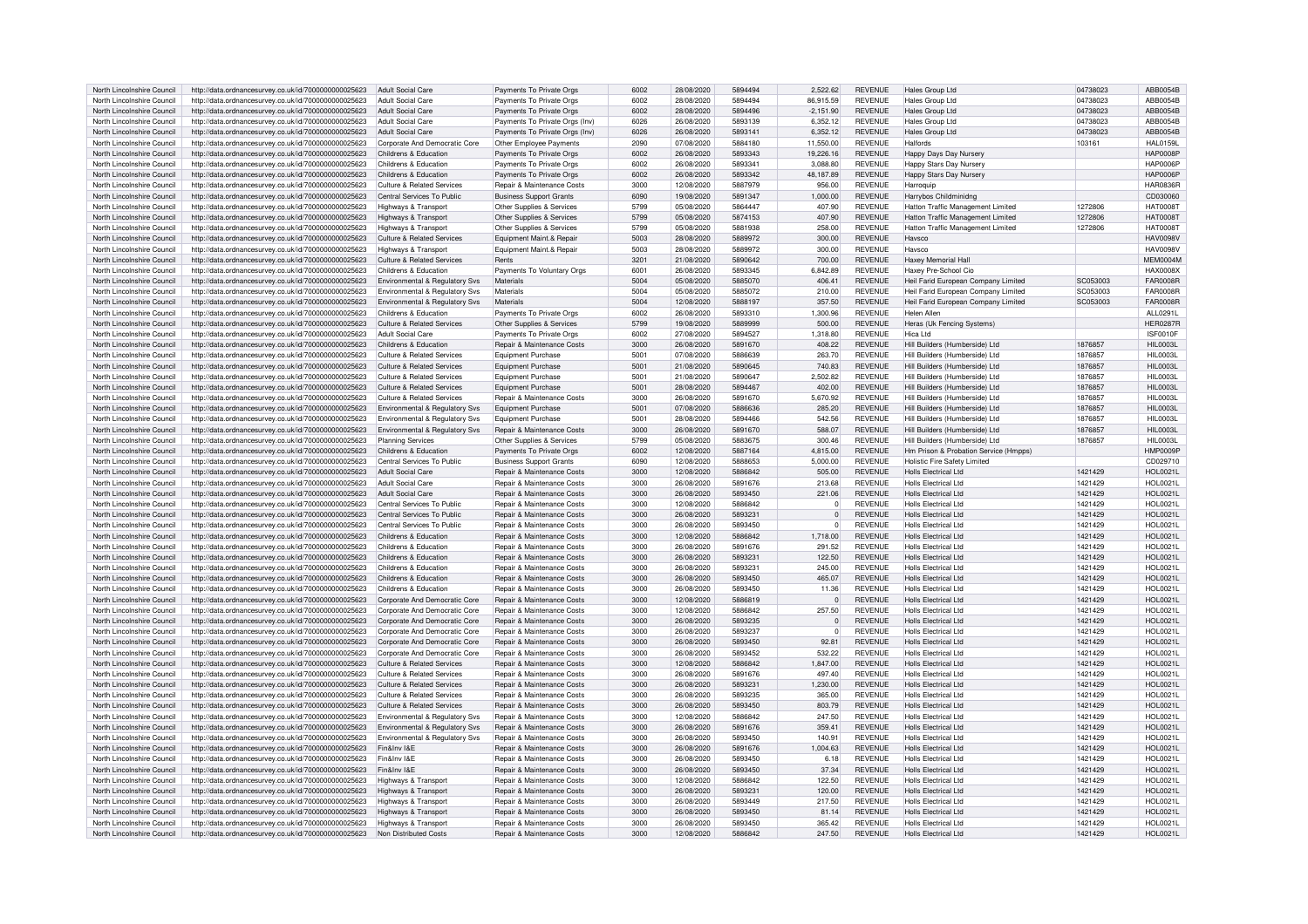| North Lincolnshire Council                               | http://data.ordnancesurvey.co.uk/id/7000000000025623                                                         | Non Distributed Costs                         | <b>Repair &amp; Maintenance Costs</b>          | 3000         | 12/08/2020               | 5887985            | 459.60                  | <b>REVENUE</b>            | <b>Holls Electrical Ltd</b>                | 1421429  | <b>HOL0021L</b>             |
|----------------------------------------------------------|--------------------------------------------------------------------------------------------------------------|-----------------------------------------------|------------------------------------------------|--------------|--------------------------|--------------------|-------------------------|---------------------------|--------------------------------------------|----------|-----------------------------|
| North Lincolnshire Council                               |                                                                                                              | Non Distributed Costs                         | <b>Repair &amp; Maintenance Costs</b>          | 3000         | 26/08/2020               | 5893450            |                         | <b>REVENUE</b>            | Holls Electrical Ltd.                      |          | <b>HOL0021L</b>             |
|                                                          | http://data.ordnancesurvey.co.uk/id/7000000000025623                                                         |                                               |                                                |              |                          |                    | 67.98                   |                           |                                            | 1421429  |                             |
| North Lincolnshire Council                               | http://data.ordnancesurvey.co.uk/id/7000000000025623                                                         | <b>Planning Services</b>                      | Repair & Maintenance Costs                     | 3000         | 26/08/2020               | 5891676            | 1,632.13                | <b>REVENUE</b>            | Holls Flectrical I td                      | 1421429  | <b>HOL0021L</b>             |
| North Lincolnshire Council                               | http://data.ordnancesurvey.co.uk/id/7000000000025623                                                         | Childrens & Education                         | Payments To Private Orgs                       | 6002         | 26/08/2020               | 5893348            | 2,601.92                | <b>REVENUE</b>            | Home Comforts Childminding                 |          | <b>HOM0132M</b>             |
| North Lincolnshire Council                               | http://data.ordnancesurvey.co.uk/id/7000000000025623                                                         | Childrens & Education                         | Payments To Private Orgs                       | 6002         | 02/09/2020               | 5894758            | 4.951.28                | <b>REVENUE</b>            | Home Comforts Childminding                 |          | <b>HOM0132M</b>             |
| North Lincolnshire Council                               | http://data.ordnancesurvey.co.uk/id/7000000000025623                                                         | <b>Housing Services</b>                       | Other Supplies & Services                      | 5799         | 14/08/2020               | 5888883            | 1.243.50                | <b>REVENUE</b>            | Homegroup I td                             |          | <b>HOM0097M</b>             |
| North Lincolnshire Council                               |                                                                                                              |                                               | It Software-Purchase                           | 5051         | 12/08/2020               | 5884113            | 4.699.00                | <b>REVENUE</b>            |                                            | 07180348 | HOO0010C                    |
|                                                          | http://data.ordnancesurvey.co.uk/id/7000000000025623                                                         | Environmental & Regulatory Svs                |                                                |              |                          |                    |                         |                           | Hooyu Ltd                                  |          |                             |
| North Lincolnshire Council                               | http://data.ordnancesurvey.co.uk/id/7000000000025623                                                         | Culture & Related Services                    | Provisions                                     | 5201         | 12/08/2020               | 5883664            | 286.70                  | <b>REVENUE</b>            | <b>Hopwells Limited</b>                    | 01404481 | <b>HOP0104P</b>             |
| North Lincolnshire Council                               | http://data.ordnancesurvey.co.uk/id/7000000000025623                                                         | <b>Culture &amp; Related Services</b>         | Provisions                                     | 5201         | 12/08/2020               | 5886642            | 360.55                  | <b>REVENUE</b>            | <b>Hopwells Limited</b>                    | 01404481 | <b>HOP0104P</b>             |
| North Lincolnshire Council                               | http://data.ordnancesurvey.co.uk/id/7000000000025623                                                         | Culture & Related Services                    | Provisions                                     | 5201         | 21/08/2020               | 5890537            | 369.81                  | <b>REVENUE</b>            | Honwells I imited                          | 01404481 | HOP0104P                    |
| North Lincolnshire Council                               |                                                                                                              | Culture & Related Services                    | Provisions                                     | 5201         | 26/08/2020               | 5893245            | 303.99                  | <b>REVENUE</b>            | Honwells I imited                          |          | <b>HOP0104P</b>             |
|                                                          | http://data.ordnancesurvey.co.uk/id/7000000000025623                                                         |                                               |                                                |              |                          |                    |                         |                           |                                            | 01404481 |                             |
| North Lincolnshire Council                               | http://data.ordnancesurvey.co.uk/id/7000000000025623                                                         | Culture & Related Services                    | Provisions                                     | 5201         | 26/08/2020               | 5893246            | 459.57                  | <b>REVENUE</b>            | Honwells I imited                          | 01404481 | <b>HOP0104P</b>             |
| North Lincolnshire Council                               | http://data.ordnancesurvey.co.uk/id/7000000000025623                                                         | Childrens & Education                         | Home To School Transport                       | 4201         | 21/08/2020               | 5891404            | 4,078.80                | <b>REVENUE</b>            | Hornsby Travel Services Ltd                | 01490232 | <b>HOR0122R</b>             |
| North Lincolnshire Council                               | http://data.ordnancesurvey.co.uk/id/7000000000025623                                                         | Highways & Transport                          | Concessionary Fares                            | 6010         | 05/08/2020               | 5882478            | 32,400.00               | <b>REVENUE</b>            | Hornsby Travel Services Ltd                | 01490232 | <b>HOR0122R</b>             |
| North Lincolnshire Council                               | http://data.ordnancesurvey.co.uk/id/7000000000025623                                                         | Highways & Transport                          | <b>Concessionary Fares</b>                     | 6010         | 28/08/2020               | 5893843            | 32,400.00               | <b>REVENUE</b>            | Hornsby Travel Services Ltd                | 01490232 | <b>HOR0122F</b>             |
|                                                          |                                                                                                              |                                               |                                                |              |                          |                    |                         |                           |                                            |          |                             |
| North Lincolnshire Council                               | http://data.ordnancesurvey.co.uk/id/7000000000025623                                                         | Highways & Transport                          | Passenger Transport                            | 6011         | 19/08/2020               | 5890018            | 7.533.00                | <b>REVENUE</b>            | Hornsby Travel Services Ltd                | 01490232 | <b>HOR0122R</b>             |
| North Lincolnshire Council                               | http://data.ordnancesurvey.co.uk/id/7000000000025623                                                         | Highways & Transport                          | Passenger Transport                            | 6011         | 19/08/2020               | 5890019            | 7.533.00                | <b>REVENUE</b>            | Hornsby Travel Services Ltd                | 01490232 | <b>HOR0122R</b>             |
| North Lincolnshire Council                               | http://data.ordnancesurvey.co.uk/id/7000000000025623                                                         | Highways & Transport                          | Passenger Transpor                             | 6011         | 19/08/2020               | 5890020            | 7.533.00                | <b>REVENUE</b>            | Hornsby Travel Services Ltd                | 01490232 | <b>HOR0122R</b>             |
| North Lincolnshire Council                               | http://data.ordnancesurvey.co.uk/id/7000000000025623                                                         | Highways & Transport                          | Passenger Transport                            | 6011         | 19/08/2020               | 5890021            | 29.519.48               | <b>REVENUE</b>            | Hornsby Travel Services Ltd                | 01490232 | <b>HOR0122R</b>             |
|                                                          |                                                                                                              |                                               |                                                |              |                          |                    |                         |                           |                                            |          |                             |
| North Lincolnshire Council                               | http://data.ordnancesurvey.co.uk/id/7000000000025623                                                         | Central Services To Public                    | <b>Business Support Grants</b>                 | 6090         | 12/08/2020               | 5888655            | 5,000.00                | <b>REVENUE</b>            | Horvath Employment Solutions Limited       |          | CD029730                    |
| North Lincolnshire Council                               | http://data.ordnancesurvey.co.uk/id/7000000000025623                                                         | Central Services To Public                    | <b>Business Support Grants</b>                 | 6090         | 19/08/2020               | 5890596            | 10.000.00               | <b>REVENUE</b>            | <b>House At The Shires</b>                 |          | CD029900                    |
| North Lincolnshire Council                               | http://data.ordnancesurvey.co.uk/id/7000000000025623                                                         | <b>Adult Social Care</b>                      | Payments To Private Orgs                       | 6002         | 27/08/2020               | 5894529            | 24,427.28               | <b>REVENUE</b>            | Housing & Support Solutions Ltd            |          | ISF0014F                    |
| North Lincolnshire Council                               | http://data.ordnancesurvey.co.uk/id/7000000000025623                                                         | Adult Social Care                             | Payments To Private Orgs                       | 5002         | 27/08/2020               | 5894529            | 1.568.00                | <b>REVENUE</b>            | Housing & Support Solutions Ltd            |          | ISF0014F                    |
|                                                          |                                                                                                              |                                               |                                                |              |                          |                    |                         |                           |                                            |          |                             |
| North Lincolnshire Council                               | http://data.ordnancesurvey.co.uk/id/7000000000025623                                                         | <b>Adult Social Care</b>                      | Payments To Private Orgs                       | 6002         | 28/08/2020               | 5894523            | 11,263.44               | <b>REVENUE</b>            | Housing & Support Solutions Ltd            |          | <b>HOU0264L</b>             |
| North Lincolnshire Council                               | http://data.ordnancesurvey.co.uk/id/7000000000025623                                                         | Childrens & Education                         | Payments To Private Orgs                       | 6002         | 19/08/2020               | 5889964            | 5.000.00                | <b>REVENUE</b>            | Hull City Council                          |          | <b>KIN0002N</b>             |
| North Lincolnshire Council                               | http://data.ordnancesurvey.co.uk/id/7000000000025623                                                         | Highways & Transport                          | <b>Equipment Purchase</b>                      | 5001         | 05/08/2020               | 5869389            | 460.10                  | <b>REVENUE</b>            | Humber Merchants Ltd                       | 1045179  | HUM0003M                    |
| North Lincolnshire Council                               | http://data.ordnancesurvey.co.uk/id/7000000000025623                                                         | Highways & Transport                          | Materials                                      | 5004         | 05/08/2020               | 5869389            | 36.32                   | <b>REVENUE</b>            | Humber Merchants Ltd                       | 1045179  | HUM0003M                    |
|                                                          |                                                                                                              |                                               |                                                |              |                          |                    |                         |                           |                                            |          |                             |
| North Lincolnshire Council                               | http://data.ordnancesurvey.co.uk/id/7000000000025623                                                         | Public Health                                 | Materials                                      | 5004         | 30/09/2020               | 5894644            | 530.10                  | <b>REVENUE</b>            | Humber Merchants I td                      | 1045179  | HUM0003M                    |
| North Lincolnshire Council                               | http://data.ordnancesurvey.co.uk/id/7000000000025623                                                         | Environmental & Regulatory Svs                | Payments To Private Orgs                       | 6002         | 05/08/2020               | 5884144            | 7,454.00                | <b>REVENUE</b>            | Humber Nature Partnership                  |          | <b>HUM0217M</b>             |
| North Lincolnshire Council                               | http://data.ordnancesurvey.co.uk/id/7000000000025623                                                         | Highways & Transport                          | Equipment Hire/Rent                            | 5002         | 05/08/2020               | 5876740            | 1.144.00                | <b>REVENUE</b>            | Humberside Aid Plant Hire Ltd              | 1207398  | <b>HUM0020M</b>             |
| North Lincolnshire Council                               | http://data.ordnancesurvey.co.uk/id/7000000000025623                                                         | Highways & Transport                          | Equipment Hire/Rent                            | 5002         | 05/08/2020               | 5876741            | 264.00                  | <b>REVENUE</b>            | Humberside Aid Plant Hire I td             | 1207398  | HUM0020N                    |
|                                                          |                                                                                                              |                                               |                                                |              |                          |                    |                         |                           |                                            |          |                             |
| North Lincolnshire Council                               | http://data.ordnancesurvey.co.uk/id/7000000000025623                                                         | Highways & Transport                          | Equipment Hire/Rent                            | 5002         | 05/08/2020               | 5876742            | 1,146.00                | <b>REVENUE</b>            | Humberside Aid Plant Hire I td             | 1207398  | HI IM0020M                  |
| North Lincolnshire Council                               | http://data.ordnancesurvey.co.uk/id/7000000000025623                                                         | Highways & Transport                          | Equipment Hire/Rent                            | 5002         | 05/08/2020               | 5876744            | 264.00                  | <b>REVENUE</b>            | Humberside Aid Plant Hire I td.            | 1207398  | HUM0020N                    |
| North Lincolnshire Council                               | http://data.ordnancesurvey.co.uk/id/7000000000025623                                                         | Highways & Transport                          | Equipment Hire/Rent                            | 5002         | 05/08/2020               | 5876745            | 220.00                  | <b>REVENUE</b>            | Humberside Aid Plant Hire I td.            | 1207398  | HUM0020N                    |
| North Lincolnshire Council                               | http://data.ordnancesurvey.co.uk/id/7000000000025623                                                         | Fin&Inv I&F                                   | Rents                                          | 3201         | 05/08/2020               | 5884117            | 7,875.00                | <b>REVENUE</b>            | Humberside International Airport           |          | <b>HUM0039M</b>             |
|                                                          |                                                                                                              |                                               |                                                | 5004         |                          | 5883115            |                         | <b>REVENUE</b>            |                                            |          |                             |
| North Lincolnshire Council                               | http://data.ordnancesurvey.co.uk/id/7000000000025623                                                         | Environmental & Regulatory Svs                | Materials                                      |              | 05/08/2020               |                    | 1,700.00                |                           | Humberside Upholstery                      |          | <b>HUM0313M</b>             |
| North Lincolnshire Council                               | http://data.ordnancesurvey.co.uk/id/7000000000025623                                                         | Childrens & Education                         | Payments To Private Orgs                       | 6002         | 05/08/2020               | 5884847            | 6.102.06                | <b>REVENUE</b>            | Humberston Park Special School             |          | <b>HUM0047M</b>             |
| North Lincolnshire Council                               | http://data.ordnancesurvey.co.uk/id/7000000000025623                                                         | Fin&Inv I&F                                   | Grounds Maintenance                            | 3010         | 26/08/2020               | 5890473            | 554.00                  | <b>REVENUE</b>            | Hydrainer Pump Hire Ltd                    | 1522204  | <b>HYD0065D</b>             |
| North Lincolnshire Council                               | http://data.ordnancesurvey.co.uk/id/7000000000025623                                                         | Fin&Inv I&F                                   | Grounds Maintenance                            | 3010         | 19/08/2020               | 589047             | 2.356.39                | <b>REVENUE</b>            | <b>Hydrainer Pumps Ltd</b>                 |          | <b>HYD0014D</b>             |
| North Lincolnshire Council                               |                                                                                                              | Central Services To Public                    |                                                | 6090         | 05/08/2020               | 5886282            | 25,000.00               | <b>REVENUE</b>            |                                            |          | CD029350                    |
|                                                          | http://data.ordnancesurvey.co.uk/id/7000000000025623                                                         |                                               | <b>Business Support Grants</b>                 |              |                          |                    |                         |                           | lab Catering Limited                       |          |                             |
| North Lincolnshire Council                               | http://data.ordnancesurvey.co.uk/id/7000000000025623                                                         | Corporate And Democratic Core                 | It Hardware-Maintenance                        | 5052         | 12/08/2020               | 5888035            | 6,680.00                | <b>REVENUE</b>            | Icc Managed Services Ltd                   |          | ICC0002C                    |
| North Lincolnshire Council                               | http://data.ordnancesurvey.co.uk/id/7000000000025623                                                         | Childrens & Education                         | Payments To Private Orgs                       | 6002         | 26/08/2020               | 5893350            | 15.438.54               | <b>REVENUE</b>            | I Learn Education Crowle                   |          | ILE0012E                    |
| North Lincolnshire Council                               | http://data.ordnancesurvey.co.uk/id/7000000000025623                                                         | Childrens & Education                         | Payments To Private Orgs                       | 6002         | 26/08/2020               | 5893309            | 24.321.91               | <b>REVENUE</b>            | I Learn Education Ltd                      |          | ABC0063C                    |
| North Lincolnshire Council                               | http://data.ordnancesurvey.co.uk/id/7000000000025623                                                         | Childrens & Education                         | Payments To Private Orgs                       | 6002         | 26/08/2020               | 5893349            | 29,271.36               | <b>REVENUE</b>            | I Learn Education Ltd                      |          | II F0004F                   |
|                                                          |                                                                                                              |                                               |                                                |              |                          |                    |                         |                           |                                            |          |                             |
| North Lincolnshire Council                               | http://data.ordnancesurvey.co.uk/id/7000000000025623                                                         | Childrens & Education                         | Payments To Private Orgs                       | 6002         | 02/09/2020               | 5894705            | 9,511.69                | <b>REVENUE</b>            | I Learn Education Ltd                      |          | ABC0063C                    |
| North Lincolnshire Council                               | http://data.ordnancesurvey.co.uk/id/7000000000025623                                                         | Childrens & Education                         | Payments To Private Orgs                       | 6002         | 02/09/2020               | 5894706            | 1.423.50                | <b>REVENUE</b>            | I Learn Education Ltd                      |          | $II$ F0004F                 |
| North Lincolnshire Council                               | http://data.ordnancesurvey.co.uk/id/7000000000025623                                                         | <b>Culture &amp; Related Services</b>         | Materials                                      | 5004         | 12/08/2020               | <b>5888284</b>     | 1,762.97                | <b>REVENUE</b>            | Imperial Commercials Ltd                   | 653665   | LEX0001X                    |
| North Lincolnshire Council                               | http://data.ordnancesurvey.co.uk/id/7000000000025623                                                         | <b>Adult Social Care</b>                      | Recruitment Costs And Dbs                      | 2004         | 07/08/2020               | 5886228            | 701.65                  | <b>REVENUE</b>            | Indeed Ireland Operations Ltd              |          | <b>IND0167D</b>             |
|                                                          |                                                                                                              |                                               |                                                |              |                          |                    |                         |                           |                                            |          |                             |
| North Lincolnshire Council                               | http://data.ordnancesurvey.co.uk/id/7000000000025623                                                         | Childrens & Education                         | Payments To Private Orgs                       | 6002         | 12/08/2020               | 5887136            | 14,171.34               | <b>REVENUE</b>            | Independent Childcare Group Of Schools Ltd |          | CAM0185M                    |
| North Lincolnshire Council                               | http://data.ordnancesurvey.co.uk/id/7000000000025623                                                         | Corporate And Democratic Core                 | Licenses, Subs & Memberships                   | 5510         | 12/08/2020               | 5886568            | 2,900.00                | <b>REVENUE</b>            | <b>Information Commissioner</b>            |          | INF0034F                    |
| North Lincolnshire Council                               | http://data.ordnancesurvey.co.uk/id/7000000000025623                                                         | Corporate And Democratic Core                 | Foujoment Purchase                             | 5001         | 12/08/2020               | 5887077            | 1.679.40                | <b>REVENUE</b>            | Insight Direct (Uk) Ltd                    | 2579852  | <b>INS0054S</b>             |
| North Lincolnshire Council                               | http://data.ordnancesurvey.co.uk/id/7000000000025623                                                         | Highways & Transport                          | Stock Purchases & Adjustments                  | 5030         | 05/08/2020               | 5874037            | 392.00                  | <b>REVENUE</b>            | Instarmac Group Plo                        | 1324925  | <b>INS0024S</b>             |
| North Lincolnshire Council                               |                                                                                                              |                                               | Stock Purchases & Adjustments                  | 5030         | 19/08/2020               | 5882360            | 1.908.48                | <b>REVENUE</b>            |                                            | 1324925  | <b>INS0024S</b>             |
|                                                          | http://data.ordnancesurvey.co.uk/id/7000000000025623                                                         | Highways & Transport                          |                                                |              |                          |                    |                         |                           | Instarmac Group Plc                        |          |                             |
| North Lincolnshire Council                               | http://data.ordnancesurvey.co.uk/id/7000000000025623                                                         | Highways & Transport                          | Stock Purchases & Adiustments                  | 5030         | 26/08/2020               | 5892062            | 954.24                  | <b>REVENUE</b>            | Instarmac Group Plo                        | 1324925  | <b>INS0024S</b>             |
| North Lincolnshire Council                               | http://data.ordnancesurvey.co.uk/id/7000000000025623                                                         | <b>Adult Social Care Capital</b>              | Other Costs                                    | A085         | 02/10/2020               | 5888906            | 450.00                  | CAPITAI                   | Invacare I td                              | 5178693  | <b>INV0022V</b>             |
| North Lincolnshire Council                               | http://data.ordnancesurvey.co.uk/id/7000000000025623                                                         | Childrens & Education                         | Home To School Transport                       | 4201         | 05/08/2020               | 5882467            | 4,627.13                | <b>REVENUE</b>            | <b>Isle Coaches</b>                        |          | COA0039A                    |
| North Lincolnshire Council                               | http://data.ordnancesurvey.co.uk/id/7000000000025623                                                         | Highways & Transport                          | Concessionary Fares                            | 6010         | 05/08/2020               | 5882480            | 5.000.00                | <b>REVENUE</b>            | Isle Coaches                               |          | COA0039A                    |
|                                                          |                                                                                                              |                                               |                                                |              |                          |                    |                         |                           |                                            |          |                             |
| North Lincolnshire Council                               | http://data.ordnancesurvey.co.uk/id/7000000000025623                                                         | Highways & Transport                          | Concessionary Fares                            | 6010         | 28/08/2020               | 5893845            | 5.000.00                | <b>REVENUE</b>            | <b>Isle Coaches</b>                        |          | COA0039A                    |
| North Lincolnshire Council                               | http://data.ordnancesurvey.co.uk/id/7000000000025623                                                         | Highways & Transport                          | Passenger Transpor                             | 6011         | 19/08/2020               | 5889948            | 2.786.06                | <b>REVENUE</b>            | Isle Coaches                               |          | COA0039A                    |
| North Lincolnshire Council                               | http://data.ordnancesurvey.co.uk/id/7000000000025623                                                         | Highways & Transport                          | Passenger Transport                            | 6011         | 26/08/2020               | 5892248            | 2.677.36                | <b>REVENUE</b>            | <b>Isle Coaches</b>                        |          | COA0039A                    |
| North Lincolnshire Council                               | http://data.ordnancesurvey.co.uk/id/7000000000025623                                                         | Highways & Transport                          | Passenger Transpor                             | 6011         | 26/08/2020               | 5892249            | 1,734.92                | <b>REVENUE</b>            | Isle Coaches                               |          | COA0039A                    |
|                                                          |                                                                                                              |                                               |                                                |              |                          |                    |                         |                           |                                            |          |                             |
| North Lincolnshire Council                               | http://data.ordnancesurvey.co.uk/id/7000000000025623                                                         | Highways & Transport                          | Passenger Transport                            | 6011         | 26/08/2020               | 5892250            | 2,314.05                | <b>REVENUE</b>            | <b>Isle Coaches</b>                        |          | COA0039A                    |
| North Lincolnshire Council                               | http://data.ordnancesurvey.co.uk/id/7000000000025623                                                         | Highways & Transport                          | Passenger Transport                            | 6011         | 26/08/2020               | 5892251            | 1.281.50                | <b>REVENUE</b>            | <b>Isle Coaches</b>                        |          | COA0039A                    |
| North Lincolnshire Council                               | http://data.ordnancesurvey.co.uk/id/7000000000025623                                                         | Childrens & Education                         | Payments To Private Orgs                       | 6002         | 12/08/2020               | 5886421            | 1,321.70                | <b>REVENUE</b>            | <b>Isle Education Trust</b>                | 07814150 | <b>ISL0029L</b>             |
| North Lincolnshire Council                               |                                                                                                              |                                               | Clothing, Uniforms & Laundry                   | 5301         | 12/08/2020               | 5888282            | 453.00                  | <b>REVENUE</b>            | Jacksons Workwear Rental Ltd               | 193856   | JAC0171C                    |
|                                                          |                                                                                                              |                                               |                                                |              |                          |                    |                         |                           |                                            |          |                             |
|                                                          | http://data.ordnancesurvey.co.uk/id/7000000000025623                                                         | lighways & Transport                          |                                                |              |                          |                    |                         |                           |                                            |          |                             |
| North Lincolnshire Council                               | http://data.ordnancesurvey.co.uk/id/7000000000025623                                                         | Corporate And Democratic Core                 | Other Professional Fees                        | 5829         | 14/08/2020               | 5888108            | $\Omega$                | <b>REVENUE</b>            | Jacobs                                     |          | JAC0011C                    |
| North Lincolnshire Council                               | http://data.ordnancesurvey.co.uk/id/7000000000025623                                                         | Corporate And Democratic Core                 | Other Professional Fees                        | 5829         | 19/08/2020               | 5890455            | $\Omega$                | <b>REVENUE</b>            | Jacobs                                     |          | JAC0011C                    |
| North Lincolnshire Council                               | http://data.ordnancesurvey.co.uk/id/7000000000025623                                                         | <b>Planning Services</b>                      | Other Supplies & Services                      | 5799         | 19/08/2020               | 5889976            | 1.000.00                | <b>REVENUE</b>            | Jba Consulting                             |          | <b>JBA0003A</b>             |
| North Lincolnshire Council                               |                                                                                                              | Environmental & Regulatory Sys                | Other Professional Fees                        | 5829         | 21/08/2020               | 5891434            | 66.634.53               | <b>REVENUE</b>            | J.C. Decaux Uk Ltd.                        |          | JCD0001D                    |
|                                                          | http://data.ordnancesurvey.co.uk/id/7000000000025623                                                         |                                               |                                                |              |                          |                    |                         |                           |                                            |          |                             |
| North Lincolnshire Council<br>North Lincolnshire Council | http://data.ordnancesurvey.co.uk/id/7000000000025623<br>http://data.ordnancesurvey.co.uk/id/7000000000025623 | Environmental & Regulatory Svs<br>Fin&Inv I&F | Other Professional Fees<br>Grounds Maintenance | 5829<br>3010 | 21/08/2020<br>21/08/2020 | 5891435<br>5888613 | $-1.960.29$<br>2,216.52 | <b>REVENUE</b><br>REVENUE | J.C. Decaux Uk Ltd.<br>J E Vickers & Sons  |          | JCD0001D<br><b>VIC0036C</b> |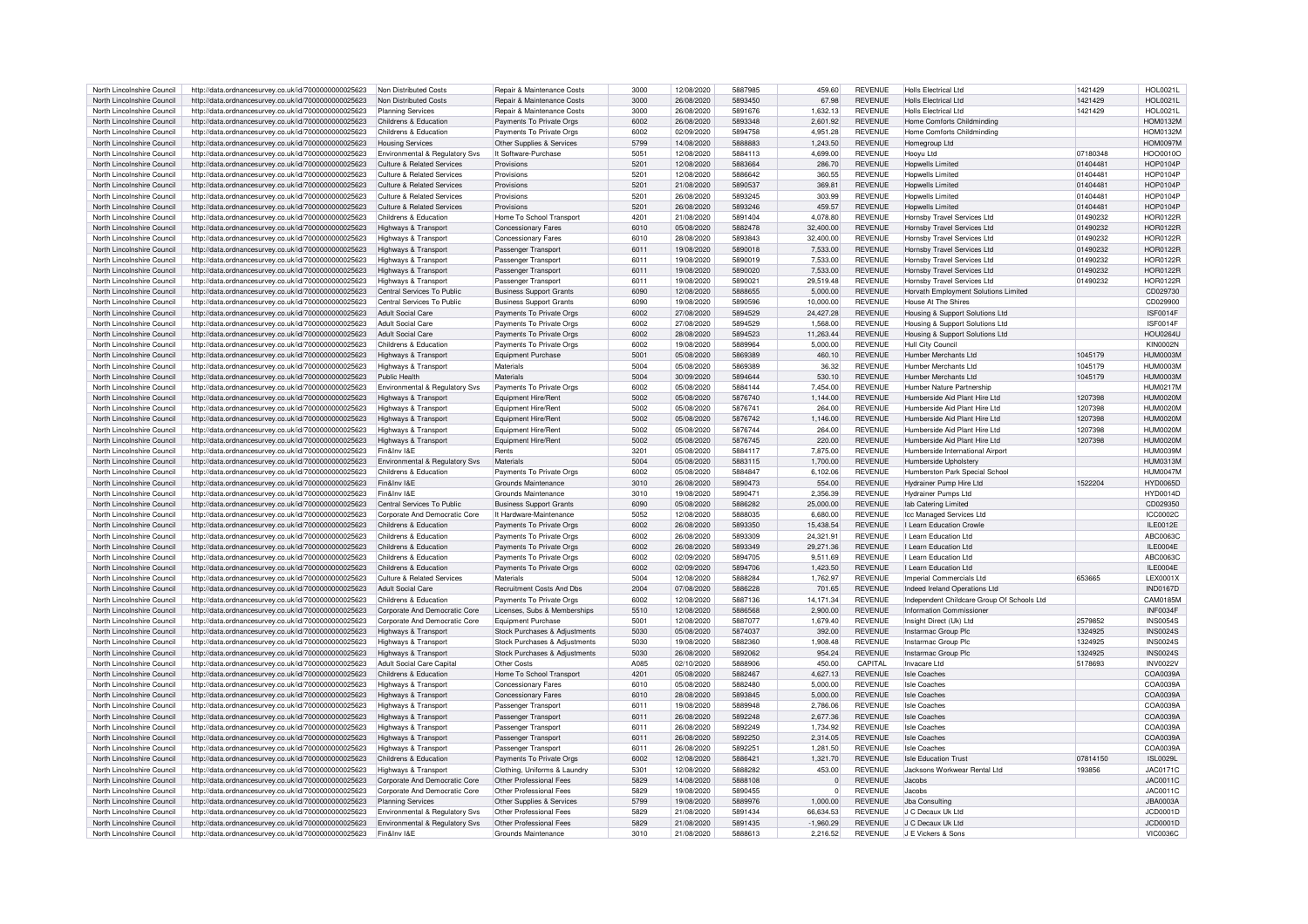| North Lincolnshire Council                               | http://data.ordnancesurvey.co.uk/id/7000000000025623                                                         | Childrens & Education                          | Payments To Private Orgs                              | 6002         | 28/08/2020 | 5894243 | 2,400.00             | <b>REVENUE</b>                   | J Hesketh                                |          | <b>HES0004S</b>                    |
|----------------------------------------------------------|--------------------------------------------------------------------------------------------------------------|------------------------------------------------|-------------------------------------------------------|--------------|------------|---------|----------------------|----------------------------------|------------------------------------------|----------|------------------------------------|
| North Lincolnshire Council                               | http://data.ordnancesurvey.co.uk/id/7000000000025623                                                         | Central Services To Public                     | <b>Business Support Grants</b>                        | 6090         | 19/08/2020 | 5891342 | 3.000.00             | <b>REVENUE</b>                   | Jhuggins And Son Limited                 |          | CD030010                           |
| North Lincolnshire Council                               | http://data.ordnancesurvey.co.uk/id/7000000000025623                                                         | Central Services To Public                     | <b>Business Support Grants</b>                        | 6090         | 26/08/2020 | 5894183 | 10.000.00            | <b>REVENUE</b>                   | Jhuggins And Son Limited                 |          | CD030010                           |
| North Lincolnshire Council                               | http://data.ordnancesurvey.co.uk/id/7000000000025623                                                         | Central Services To Public                     | <b>Business Support Grants</b>                        | 6090         | 26/08/2020 | 5894184 | 10,000.00            | <b>REVENUE</b>                   | Jhuggins And Son Limited                 |          | CD030010                           |
| North Lincolnshire Council                               | http://data.ordnancesurvey.co.uk/id/7000000000025623                                                         | Highways & Transport                           | Other Supplies & Services                             | 5799         | 19/08/2020 | 5888068 | 844.30               | <b>REVENUE</b>                   | J Mccann & Co Ltd                        | 08326100 | <b>JMC0004C</b>                    |
| North Lincolnshire Council                               | http://data.ordnancesurvey.co.uk/id/7000000000025623                                                         | Highways & Transport Capital                   | Building/Construction                                 | A082         | 26/08/2020 | 5892329 | 4,260.30             | CAPITAL                          | J Mccann & Co Ltd                        | 08326109 | <b>JMC0004C</b>                    |
|                                                          |                                                                                                              |                                                |                                                       |              |            | 5894532 |                      | <b>REVENUE</b>                   | Jme Care Ltd                             |          |                                    |
| North Lincolnshire Council                               | http://data.ordnancesurvey.co.uk/id/7000000000025623                                                         | <b>Adult Social Care</b>                       | Payments To Private Orgs                              | 6002         | 27/08/2020 |         | 25,455.80            |                                  |                                          |          | <b>ISF0035F</b>                    |
| North Lincolnshire Council                               | http://data.ordnancesurvey.co.uk/id/7000000000025623                                                         | Childrens & Education                          | Payments To Private Orgs                              | 6002         | 26/08/2020 | 5893344 | 2.132.56             | <b>REVENUE</b>                   | Joanne Hargrave                          |          | <b>HAR0767R</b>                    |
| North Lincolnshire Council                               | http://data.ordnancesurvey.co.uk/id/7000000000025623                                                         | Corporate And Democratic Core                  | <b>Legal Fees</b>                                     | 5823         | 21/08/2020 | 5891370 | 216.81               | <b>REVENUE</b>                   | John Barkers Solicitors                  |          | BAR0161B                           |
| North Lincolnshire Council                               | http://data.ordnancesurvey.co.uk/id/7000000000025623                                                         | Corporate And Democratic Core                  | Gen Office Exp (Incl Postage)                         | 5603         | 19/08/2020 | 5887805 | 287.76               | <b>REVENUE</b>                   | John Espin Signs Ltd                     | 05305298 | ESP0003P                           |
| North Lincolnshire Council                               | http://data.ordnancesurvey.co.uk/id/7000000000025623                                                         | <b>Housing Services</b>                        | Other Supplies & Services                             | 5799         | 12/08/2020 | 5887938 | 273.33               | <b>REVENUE</b>                   | Johns Electrical Ltd                     |          | <b>JOH0126H</b>                    |
| North Lincolnshire Council                               | http://data.ordnancesurvey.co.uk/id/7000000000025623                                                         | <b>Housing Services</b>                        | Other Supplies & Services                             | 5799         | 12/08/2020 | 5887939 | 695.00               | <b>REVENUE</b>                   | Johns Flectrical Ltd                     |          | JOH0126H                           |
| North Lincolnshire Council                               | http://data.ordnancesurvey.co.uk/id/7000000000025623                                                         | <b>Housing Services</b>                        | Other Supplies & Services                             | 5799         | 12/08/2020 | 5887941 | 695.00               | <b>REVENUE</b>                   | Johns Electrical Ltd                     |          | <b>JOH0126H</b>                    |
| North Lincolnshire Council                               | http://data.ordnancesurvey.co.uk/id/7000000000025623                                                         | <b>Housing Services</b>                        | Other Supplies & Services                             | 5799         | 26/08/2020 | 5892061 | 273.33               | <b>REVENUE</b>                   | Johns Electrical Ltd                     |          | JOH0126H                           |
| North Lincolnshire Council                               | http://data.ordnancesurvey.co.uk/id/7000000000025623                                                         | <b>Housing Services</b>                        | Other Supplies & Services                             | 5799         | 26/08/2020 | 5893543 | 546.67               | <b>REVENUE</b>                   | Johns Flectrical Ltd                     |          | JOH0126H                           |
| North Lincolnshire Council                               | http://data.ordnancesurvey.co.uk/id/7000000000025623                                                         | <b>Planning Services</b>                       | Payments To Private Orgs                              | 6002         | 12/08/2020 | 5887963 | 208.33               | <b>REVENUE</b>                   | Johns Electrical Ltd                     |          | JOH0126H                           |
| North Lincolnshire Council                               | http://data.ordnancesurvey.co.uk/id/7000000000025623                                                         | Environmental & Regulatory Svs                 | <b>Course Fees/Training</b>                           | 2002         | 07/08/2020 | 5879277 | 524.00               | <b>REVENUE</b>                   | Johnston Sweepers Ltd                    | 199841   | JOH0004H                           |
| North Lincolnshire Council                               | http://data.ordnancesurvey.co.uk/id/7000000000025623                                                         | Central Services To Public                     | Repair & Maintenance Costs                            | 3000         | 07/08/2020 | 5886698 | $\Omega$             | <b>REVENUE</b>                   | John Watson T/A Ultrasonic Systems       |          | <b>WAT0063T</b>                    |
| North Lincolnshire Council                               | http://data.ordnancesurvey.co.uk/id/7000000000025623                                                         | Childrens & Education                          | <b>Repair &amp; Maintenance Costs</b>                 | 3000         | 07/08/2020 | 5886698 | 23.00                | <b>REVENUE</b>                   | John Watson T/A Ultrasonic Systems       |          | <b>WAT0063T</b>                    |
| North Lincolnshire Council                               | http://data.ordnancesurvey.co.uk/id/7000000000025623                                                         | Childrens & Education                          | Repair & Maintenance Costs                            | 3000         | 07/08/2020 | 5886698 | 23.00                | <b>REVENUE</b>                   | John Watson T/A Ultrasonic Systems       |          | <b>WAT0063T</b>                    |
|                                                          |                                                                                                              |                                                |                                                       |              |            |         |                      |                                  |                                          |          |                                    |
| North Lincolnshire Council                               | http://data.ordnancesurvey.co.uk/id/7000000000025623                                                         | Corporate And Democratic Core                  | Repair & Maintenance Costs                            | 3000         | 07/08/2020 | 5886698 | 46.00                | <b>REVENUE</b>                   | John Watson T/A Ultrasonic Systems       |          | <b>WAT0063T</b>                    |
| North Lincolnshire Council                               | http://data.ordnancesurvey.co.uk/id/7000000000025623                                                         | Corporate And Democratic Core                  | Repair & Maintenance Costs                            | 3000         | 07/08/2020 | 5886698 | $\Omega$             | <b>REVENUE</b>                   | John Watson T/A Ultrasonic Systems       |          | <b>WAT0063T</b>                    |
| North Lincolnshire Council                               | http://data.ordnancesurvey.co.uk/id/7000000000025623                                                         | <b>Culture &amp; Related Services</b>          | Repair & Maintenance Costs                            | 3000         | 07/08/2020 | 5886698 | 230.00               | <b>REVENUE</b>                   | John Watson T/A Ultrasonic Systems       |          | <b>WAT0063T</b>                    |
| North Lincolnshire Council                               | http://data.ordnancesurvey.co.uk/id/7000000000025623                                                         | <b>Housing Services</b>                        | Fees & Charges Income                                 | 9002         | 14/08/2020 | 5887812 | $-748.11$            | <b>REVENUE</b>                   | Jp Developers Limited                    |          | JPD0001D                           |
| North Lincolnshire Council                               | http://data.ordnancesurvey.co.uk/id/7000000000025623                                                         | <b>Housing Services</b>                        | Fees & Charges Income                                 | 9002         | 14/08/2020 | 5887813 | $-1,316.83$          | <b>REVENUE</b>                   | Jn Developers Limited                    |          | JPD0001D                           |
| North Lincolnshire Council                               | http://data.ordnancesurvey.co.uk/id/7000000000025623                                                         | <b>Housing Services</b>                        | Fees & Charges Income                                 | 9002         | 19/08/2020 | 5889224 | $-93.56$             | <b>REVENUE</b>                   | Jp Developers Limited                    |          | JPD0001D                           |
| North Lincolnshire Council                               | http://data.ordnancesurvey.co.uk/id/7000000000025623                                                         | <b>Housing Services</b>                        | Fees & Charges Income                                 | 9002         | 19/08/2020 | 5889227 | $-84.15$             | <b>REVENUE</b>                   | Jp Developers Limited                    |          | JPD0001D                           |
| North Lincolnshire Council                               | http://data.ordnancesurvey.co.uk/id/7000000000025623                                                         | <b>Housing Services</b>                        | Fees & Charges Income                                 | 9002         | 19/08/2020 | 5889247 | $-64.91$             | <b>REVENUE</b>                   | Jn Developers Limited                    |          | JPD0001D                           |
| North Lincolnshire Council                               | http://data.ordnancesurvey.co.uk/id/7000000000025623                                                         | <b>Housing Services</b>                        | Fees & Charges Income                                 | 9002         | 21/08/2020 | 5891413 | $-75.15$             | <b>REVENUE</b>                   | Jp Developers Limited                    |          | JPD0001D                           |
| North Lincolnshire Council                               | http://data.ordnancesurvey.co.uk/id/7000000000025623                                                         | <b>Housing Services</b>                        | Fees & Charges Income                                 | 9002         | 21/08/2020 | 5891414 | $-969.02$            | <b>REVENUE</b>                   | Jp Developers Limited                    |          | JPD0001D                           |
| North Lincolnshire Council                               | http://data.ordnancesurvey.co.uk/id/7000000000025623                                                         | <b>Housing Services</b>                        | Fees & Charges Income                                 | 9002         | 26/08/2020 | 5893489 | $-102.05$            | <b>REVENUE</b>                   | Jp Developers Limited                    |          | JPD0001D                           |
|                                                          |                                                                                                              |                                                |                                                       | 9002         |            | 5893490 |                      | <b>REVENUE</b>                   |                                          |          |                                    |
| North Lincolnshire Council                               | http://data.ordnancesurvey.co.uk/id/7000000000025623                                                         | <b>Housing Services</b>                        | Fees & Charges Income                                 |              | 26/08/2020 |         | $-1,784.89$          |                                  | Jp Developers Limited                    |          | JPD0001D                           |
| North Lincolnshire Council                               | http://data.ordnancesurvey.co.uk/id/7000000000025623                                                         | <b>Housing Services</b>                        | Fees & Charges Income                                 | 9002         | 26/08/2020 | 5893492 | $-77.53$             | <b>REVENUE</b>                   | Jp Developers Limited                    |          | JPD0001D                           |
| North Lincolnshire Council                               | http://data.ordnancesurvey.co.uk/id/7000000000025623                                                         | Central Services To Public                     | <b>Business Support Grants</b>                        | 6090         | 19/08/2020 | 5891335 | 3,000.00             | <b>REVENUE</b>                   | Judith Land                              |          | CD029940                           |
| North Lincolnshire Council                               | http://data.ordnancesurvey.co.uk/id/7000000000025623                                                         | Central Services To Public                     | <b>Business Support Grants</b>                        | 6090         | 21/08/2020 | 5892262 | 10,000.00            | <b>REVENUE</b>                   | Judith Land                              |          | CD029940                           |
| North Lincolnshire Council                               | http://data.ordnancesurvey.co.uk/id/7000000000025623                                                         | Fin&Inv I&F                                    | Provisions                                            | 5201         | 05/08/2020 | 5885183 | 254.94               | <b>REVENUE</b>                   | J W Young (Butcher) Ltd                  | 01348637 | <b>JWY0001Y</b>                    |
| North Lincolnshire Council                               | http://data.ordnancesurvey.co.uk/id/7000000000025623                                                         | Fin&Inv I&F                                    | Provisions                                            | 5201         | 26/08/2020 | 5893417 | 257.41               | <b>REVENUE</b>                   | J W Young (Butcher) Ltd                  | 01348637 | <b>JWY0001Y</b>                    |
| North Lincolnshire Council                               | http://data.ordnancesurvey.co.uk/id/7000000000025623                                                         | Childrens & Education                          | Payments To Private Oras                              | 6002         | 26/08/2020 | 5893396 | 1.300.96             | <b>REVENUE</b>                   | Karen Tidmarsh                           |          | TID0036D                           |
| North Lincolnshire Council                               | http://data.ordnancesurvey.co.uk/id/7000000000025623                                                         | Childrens & Education                          | <b>Client Transport Costs</b>                         | 6092         | 14/08/2020 | 5888122 | 690.00               | <b>REVENUE</b>                   | Kaths Kabs                               | 1967063  | <b>KAT0001T</b>                    |
| North Lincolnshire Council                               | http://data.ordnancesurvey.co.uk/id/7000000000025623                                                         | Childrens & Education                          | <b>Client Transport Costs</b>                         | 6092         | 14/08/2020 | 5888124 | 976.67               | <b>REVENUE</b>                   | Kaths Kabs                               | 1967063  | <b>KAT0001T</b>                    |
| North Lincolnshire Council                               | http://data.ordnancesurvey.co.uk/id/7000000000025623                                                         | Childrens & Education                          | <b>Client Transport Costs</b>                         | 6092         | 14/08/2020 | 5888125 | 1,143.33             | <b>REVENUE</b>                   | Kaths Kabs                               | 1967063  | <b>KAT0001T</b>                    |
| North Lincolnshire Council                               | http://data.ordnancesurvey.co.uk/id/7000000000025623                                                         | Childrens & Education                          | <b>Client Transport Costs</b>                         | 6092         | 14/08/2020 | 5888126 | 640.00               | <b>REVENUE</b>                   | Kaths Kabs                               | 1967063  | KAT00011                           |
| North Lincolnshire Council                               | http://data.ordnancesurvey.co.uk/id/7000000000025623                                                         | Childrens & Education                          | <b>Client Transport Costs</b>                         | 6092         | 14/08/2020 | 5888129 | 850.33               | <b>REVENUE</b>                   | Kaths Kabs                               | 1967063  | <b>KAT0001T</b>                    |
| North Lincolnshire Council                               | http://data.ordnancesurvey.co.uk/id/7000000000025623                                                         | Childrens & Education                          | <b>Client Transport Costs</b>                         | 6092         | 14/08/2020 | 5888130 | 300.00               | <b>REVENUE</b>                   | Kaths Kabs                               | 1967063  | <b>KAT0001T</b>                    |
|                                                          |                                                                                                              | Childrens & Education                          |                                                       | 6092         | 21/08/2020 | 5891373 |                      | <b>REVENUE</b>                   | Kaths Kabs                               |          | <b>KAT0001T</b>                    |
| North Lincolnshire Council                               | http://data.ordnancesurvey.co.uk/id/7000000000025623                                                         |                                                | <b>Client Transport Costs</b>                         |              |            |         | 473.00               |                                  |                                          | 1967063  |                                    |
| North Lincolnshire Council                               | http://data.ordnancesurvey.co.uk/id/7000000000025623                                                         | Childrens & Education                          | <b>Client Transport Costs</b>                         | 6092         | 21/08/2020 | 5891375 | 286.20               | <b>REVENUE</b>                   | Kaths Kabs                               | 1967063  | <b>KAT0001T</b>                    |
| North Lincolnshire Council                               | http://data.ordnancesurvey.co.uk/id/7000000000025623                                                         | Childrens & Education                          | <b>Client Transport Costs</b>                         | 6092         | 21/08/2020 | 5891377 | 1.350.00             | <b>REVENUE</b>                   | Kaths Kabs                               | 1967063  | KAT00011                           |
| North Lincolnshire Council                               | http://data.ordnancesurvey.co.uk/id/7000000000025623                                                         | Childrens & Education                          | <b>Client Transport Costs</b>                         | 6092         | 21/08/2020 | 5891396 | 445.00               | <b>REVENUE</b>                   | Kaths Kabs                               | 1967063  | <b>KAT0001T</b>                    |
| North Lincolnshire Council                               | http://data.ordnancesurvey.co.uk/id/7000000000025623                                                         | Childrens & Education                          | <b>Client Transport Costs</b>                         |              |            |         |                      |                                  |                                          |          |                                    |
| North Lincolnshire Council                               |                                                                                                              |                                                |                                                       | 6092         | 21/08/2020 | 5891397 | 418.00               | <b>REVENUE</b>                   | Kaths Kahs                               | 1967063  | <b>KAT0001T</b>                    |
| North Lincolnshire Council                               | http://data.ordnancesurvey.co.uk/id/7000000000025623                                                         | Childrens & Education                          | <b>Client Transport Costs</b>                         | 6092         | 21/08/2020 | 5891398 | 657.80               | <b>REVENUE</b>                   | Kathe Kahe                               | 1967063  | <b>KAT0001T</b>                    |
|                                                          | http://data.ordnancesurvey.co.uk/id/7000000000025623                                                         | Childrens & Education                          | Payments To Private Orgs                              | 6002         | 26/08/2020 | 5893347 | 2,783.04             | <b>REVENUE</b>                   | Katie Holland                            |          | <b>HOL0470L</b>                    |
| North Lincolnshire Council                               | http://data.ordnancesurvey.co.uk/id/7000000000025623                                                         | Environmental & Regulatory Svs                 | Course Fees/Training                                  | 2002         | 19/08/2020 | 5890017 | 1,350.00             | <b>REVENUE</b>                   | Keep Britain Tidy-Eco Schools            | 3496361  | ECO0030O                           |
| North Lincolnshire Council                               | http://data.ordnancesurvey.co.uk/id/7000000000025623                                                         | <b>Planning Services</b>                       | Payments To Private Orgs                              | 6002         | 28/08/2020 | 5894670 | 350.00               | <b>REVENUE</b>                   | Ken Timms Repairs & Spares Centre        |          | THO0214O                           |
| North Lincolnshire Council                               | http://data.ordnancesurvey.co.uk/id/7000000000025623                                                         | <b>Planning Services</b>                       | Payments To Private Orgs                              | 6002         | 28/08/2020 | 5894671 | 290.00               | <b>REVENUE</b>                   | Ken Timms Repairs & Spares Centre        |          | THO0214O                           |
| North Lincolnshire Council                               |                                                                                                              |                                                |                                                       |              |            | 5879593 |                      |                                  |                                          | 42425    |                                    |
|                                                          | http://data.ordnancesurvey.co.uk/id/7000000000025623                                                         | Highways & Transport                           | Stock Purchases & Adjustments                         | 5030         | 07/08/2020 | 5887846 | 376.88               | <b>REVENUE</b>                   | <b>Keyline Builders Merchants</b>        |          | <b>KEY0035Y</b>                    |
| North Lincolnshire Council                               | http://data.ordnancesurvey.co.uk/id/7000000000025623                                                         | Highways & Transpor                            | Stock Purchases & Adjustments                         | 5030         | 12/08/2020 |         | 1,285.02             | <b>REVENUE</b>                   | <b>Keyline Builders Merchants</b>        | 42425    | <b>KEY0035Y</b>                    |
| North Lincolnshire Council                               | http://data.ordnancesurvey.co.uk/id/7000000000025623                                                         | Highways & Transpor                            | Other Professional Fees                               | 5829         | 05/08/2020 | 5884116 | 600.00               | <b>REVENUE</b>                   | Key Security (Uk) Ltd                    | 6168252  | <b>KEY0017Y</b>                    |
| North Lincolnshire Council                               | http://data.ordnancesurvey.co.uk/id/7000000000025623                                                         | Highways & Transpor                            | Other Professional Fees                               | 5829         | 28/08/2020 | 5894178 | 620.00               | <b>REVENUE</b>                   | Kev Security (Uk) Ltd                    | 6168252  | <b>KEY0017Y</b>                    |
| North Lincolnshire Council                               | http://data.ordnancesurvey.co.uk/id/7000000000025623                                                         | Central Services To Public                     | <b>Business Support Grants</b>                        | 6090         | 17/08/2020 | 5889934 | 10,000.00            | <b>REVENUE</b>                   | Khan Enternrise 1 I td                   |          | CD029860                           |
| North Lincolnshire Council                               | http://data.ordnancesurvey.co.uk/id/7000000000025623                                                         | Childrens & Education                          | Payments To Private Orgs                              | 6002         | 26/08/2020 | 5893352 | 3,252.40             | <b>REVENUE</b>                   | Kidz Club                                |          | KID0044D                           |
| North Lincolnshire Council                               | http://data.ordnancesurvey.co.uk/id/7000000000025623                                                         | Childrens & Education                          | Payments To Private Orgs                              | 6002         | 02/09/2020 | 5894769 | 1.427.41             | <b>REVENUE</b>                   | Kidz Club                                |          | <b>KID0044D</b>                    |
| North Lincolnshire Council                               | http://data.ordnancesurvey.co.uk/id/7000000000025623                                                         | Childrens & Education                          | Payments To Private Orgs                              | 6002         | 26/08/2020 | 5893353 | 20,675.12            | <b>REVENUE</b>                   | Kingsway Consulting Ltd                  | 02808435 | <b>KIN0105N</b>                    |
| North Lincolnshire Council                               | http://data.ordnancesurvey.co.uk/id/7000000000025623                                                         | Childrens & Education                          | Payments To Private Orgs                              | 6002         | 02/09/2020 | 5894707 | 7.369.45             | <b>REVENUE</b>                   | Kingsway Consulting Ltd                  | 02808435 | <b>KIN0105N</b>                    |
| North Lincolnshire Council                               | http://data.ordnancesurvey.co.uk/id/7000000000025623                                                         | Central Services To Public                     | <b>Business Support Grants</b>                        | 6090         | 19/08/2020 | 5891336 | 3,000.00             | <b>REVENUE</b>                   | Kingsway Tyres (Now Lodge Tyre Co Ltd)   |          | CD029950                           |
| North Lincolnshire Council                               | http://data.ordnancesurvey.co.uk/id/7000000000025623                                                         | Central Services To Public                     | <b>Business Support Grants</b>                        | 6090         | 21/08/2020 | 5892263 | 10,000.00            | <b>REVENUE</b>                   | Kingsway Tyres (Now Lodge Tyre Co Ltd)   |          | CD029950                           |
| North Lincolnshire Council                               | http://data.ordnancesurvey.co.uk/id/7000000000025623                                                         | Environmental & Regulatory Svs                 | Electricity                                           | 3102         | 21/08/2020 | 5891444 | 180.35               | <b>REVENUE</b>                   | Kirton Lindsey Diamond Jubilee Town Hall |          | <b>KIR0184R</b>                    |
| North Lincolnshire Council                               | http://data.ordnancesurvey.co.uk/id/7000000000025623                                                         | Environmental & Regulatory Svs                 | Water (Meter/Rate) & Sewerage                         | 3221         | 21/08/2020 | 5891444 | 276.45               | <b>REVENUE</b>                   | Kirton Lindsey Diamond Jubilee Town Hall |          | <b>KIR0184R</b>                    |
| North Lincolnshire Council                               | http://data.ordnancesurvey.co.uk/id/7000000000025623                                                         | <b>Planning Services</b>                       | Payments To Voluntary Orgs                            | 6001         | 07/08/2020 | 5885194 | 4,000.00             | <b>REVENUE</b>                   | Kirton Lindsey Town Council              |          | <b>KIR0003R</b>                    |
|                                                          |                                                                                                              |                                                |                                                       |              | 28/08/2020 | 5891617 |                      |                                  |                                          |          |                                    |
| North Lincolnshire Council<br>North Lincolnshire Council | http://data.ordnancesurvey.co.uk/id/7000000000025623                                                         | Childrens & Education<br>Childrens & Education | Payments To Private Orgs                              | 6002<br>6002 | 28/08/2020 | 5891619 | 1,600.00<br>1.200.00 | <b>REVENUE</b><br><b>REVENUE</b> | Kmec Scunthorpe<br>Kmec Scunthorne       |          | <b>KIP0010P</b>                    |
| North Lincolnshire Council                               | http://data.ordnancesurvey.co.uk/id/7000000000025623<br>http://data.ordnancesurvey.co.uk/id/7000000000025623 | Highways & Transport                           | Payments To Private Orgs<br>Other Supplies & Services | 5799         | 05/08/2020 | 5874030 | 428.00               | REVENUE                          | K W Wilson & Sons Ltd                    | 6237791  | <b>KIP0010P</b><br><b>WIL0178L</b> |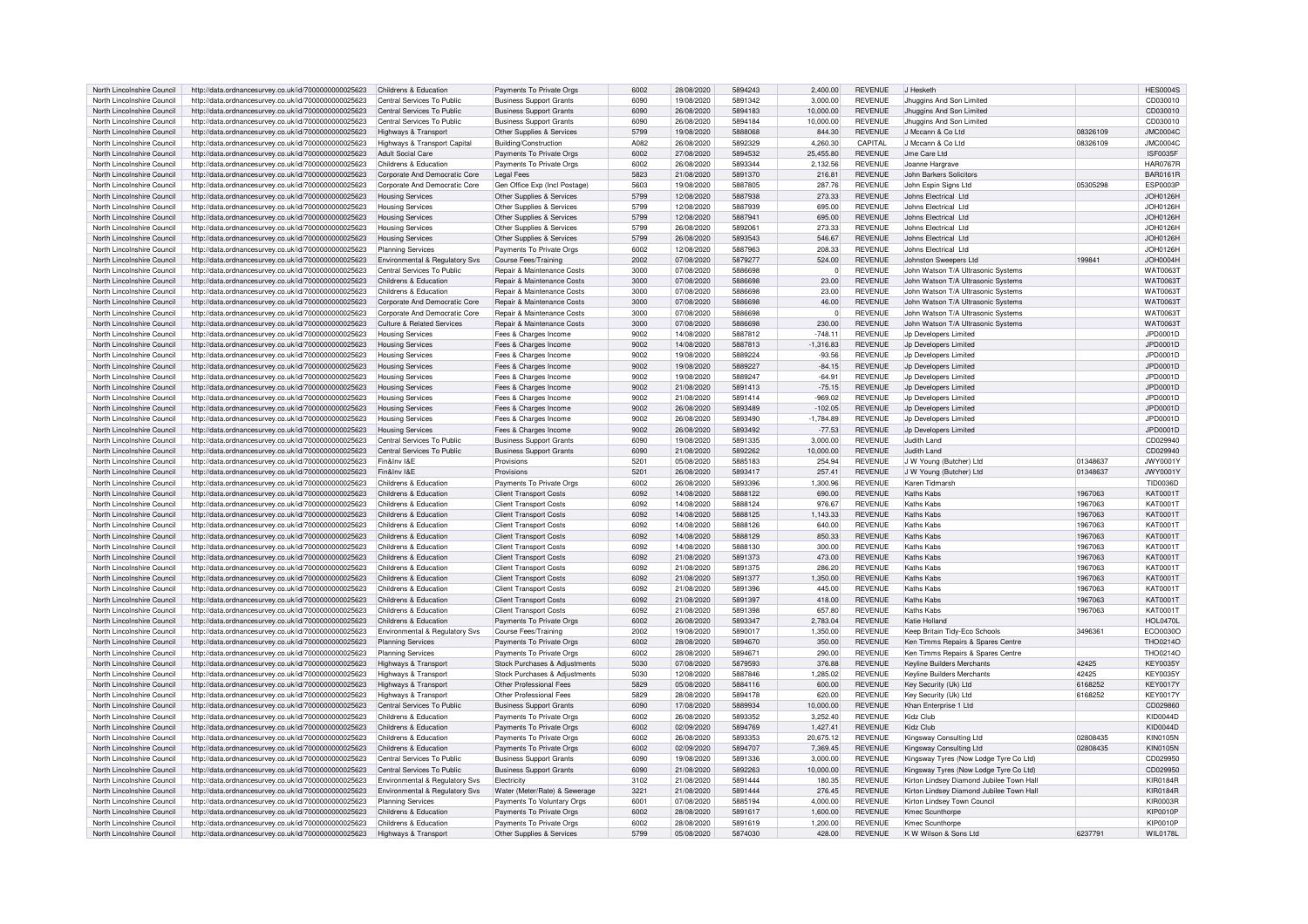| North Lincolnshire Council | http://data.ordnancesurvey.co.uk/id/7000000000025623 | Corporate And Democratic Core         | Legal Fees                     | 5823 | 19/08/2020 | 5889171 | 513.33    | <b>REVENUE</b> | Kylie Peach                        |                    | <b>PEA0199A</b>  |
|----------------------------|------------------------------------------------------|---------------------------------------|--------------------------------|------|------------|---------|-----------|----------------|------------------------------------|--------------------|------------------|
|                            |                                                      |                                       |                                | 5001 |            | 5890730 |           |                |                                    |                    |                  |
| North Lincolnshire Council | http://data.ordnancesurvey.co.uk/id/7000000000025623 | Culture & Related Services            | <b>Equipment Purchase</b>      |      | 21/08/2020 |         | 315.60    | REVENUE        | Laerdal Medical Ltd                |                    | LAE0001E         |
| North Lincolnshire Council | http://data.ordnancesurvey.co.uk/id/7000000000025623 | <b>Highways &amp; Transport</b>       | Rents                          | 3201 | 19/08/2020 | 5890451 | 425.00    | <b>REVENUE</b> | Lambert Smith Hampton Group Ltd    |                    | <b>LAM0004M</b>  |
| North Lincolnshire Council | http://data.ordnancesurvey.co.uk/id/7000000000025623 | Central Services To Public            | <b>Business Support Grants</b> | 6090 | 05/08/2020 | 5886280 | 3.000.00  | <b>REVENUE</b> | I And N Trucking I td              |                    | CD029330         |
| North Lincolnshire Council | http://data.ordnancesurvey.co.uk/id/7000000000025623 | Environmental & Regulatory Svs        | Other Vehicle Costs            | 4005 | 26/08/2020 | 5893236 | 650.00    | <b>REVENUE</b> | Las Metals                         |                    | <b>LAS0020S</b>  |
| North Lincolnshire Council | http://data.ordnancesurvey.co.uk/id/7000000000025623 | <b>Culture &amp; Related Services</b> | Exhibitions/Events             | 5709 | 14/08/2020 | 5888913 | 300.00    | <b>REVENUE</b> | Laura Mabbutt                      |                    | <b>MAB0005B</b>  |
|                            |                                                      |                                       |                                |      |            |         |           |                |                                    |                    |                  |
| North Lincolnshire Council | http://data.ordnancesurvey.co.uk/id/7000000000025623 | Central Services To Public            | <b>Business Support Grants</b> | 6090 | 05/08/2020 | 5886293 | 1,000.00  | <b>REVENUE</b> | Laurens Little Learners            |                    | CD029460         |
| North Lincolnshire Council | http://data.ordnancesurvey.co.uk/id/7000000000025623 | Childrens & Education                 | Payments To Private Orgs       | 6002 | 26/08/2020 | 5893356 | 1,663.20  | <b>REVENUE</b> | Laurens Little Learners            |                    | <b>LAU0005U</b>  |
| North Lincolnshire Council | http://data.ordnancesurvey.co.uk/id/7000000000025623 | <b>Culture &amp; Related Services</b> | Other Supplies & Services      | 5799 | 05/08/2020 | 5884561 | 1,833.33  | <b>REVENUE</b> | Ld Golf Ltd                        | 10458739           | LDG0120G         |
| North Lincolnshire Council | http://data.ordnancesurvey.co.uk/id/7000000000025623 | Childrens & Education                 | Payments To Private Orgs       | 6002 | 26/08/2020 | 5893401 | 2,172.89  | <b>REVENUE</b> | I eanne Webste                     |                    | <b>WEB0058E</b>  |
|                            |                                                      |                                       |                                |      |            |         |           |                |                                    |                    |                  |
| North Lincolnshire Council | http://data.ordnancesurvey.co.uk/id/7000000000025623 | Childrens & Education                 | Payments To Private Orgs       | 6002 | 02/09/2020 | 5894767 | 1,528.54  | <b>REVENUE</b> | I eanne Webster                    |                    | <b>WFB0058F</b>  |
| North Lincolnshire Council | http://data.ordnancesurvey.co.uk/id/7000000000025623 | Childrens & Education                 | Payments To Private Orgs       | 6002 | 26/08/2020 | 5893323 | 1,040.77  | REVENUE        | <b>Lesley Campbell</b>             |                    | CAM0130M         |
| North Lincolnshire Council | http://data.ordnancesurvey.co.uk/id/7000000000025623 | Central Services To Public            | <b>Business Support Grants</b> | 6090 | 05/08/2020 | 5886292 | 5,000.00  | REVENUE        | Leslin Transport Ltd               |                    | CD029450         |
| North Lincolnshire Council | http://data.ordnancesurvey.co.uk/id/7000000000025623 | <b>Culture &amp; Related Services</b> | Other Professional Fees        | 5829 | 19/08/2020 | 5889884 | 402.47    | <b>REVENUE</b> | Les Mills Fitness Uk Ltd           | 07880229           | MIL0298L         |
| North Lincolnshire Council |                                                      | Culture & Related Services            | Other Professional Fees        | 5829 | 19/08/2020 | 5890518 | 254.57    | <b>REVENUE</b> | Les Mills Fitness Uk Ltd           | 07880229           | MII 0298I        |
|                            | http://data.ordnancesurvey.co.uk/id/7000000000025623 |                                       |                                |      |            |         |           |                |                                    |                    |                  |
| North Lincolnshire Council | http://data.ordnancesurvey.co.uk/id/7000000000025623 | Childrens & Education                 | <b>Client Related Costs</b>    | 5534 | 07/08/2020 | 5884267 | 220.00    | <b>REVENUE</b> | Lewis Removals Ltd                 | 05115077           | <b>LEW0003W</b>  |
| North Lincolnshire Council | http://data.ordnancesurvey.co.uk/id/7000000000025623 | Childrens & Education                 | Other Supplies & Services      | 5799 | 28/08/2020 | 5893841 | 288.56    | <b>REVENUE</b> | Lewis Removals Ltd                 | 05115077           | <b>LEW0003W</b>  |
| North Lincolnshire Council | http://data.ordnancesurvey.co.uk/id/7000000000025623 | <b>Culture &amp; Related Services</b> | Other Supplies & Services      | 5799 | 19/08/2020 | 5889875 | 262.50    | REVENUE        | Lewis Removals Ltd                 | 05115077           | <b>LEW0003W</b>  |
| North Lincolnshire Council | http://data.ordnancesurvey.co.uk/id/7000000000025623 | Corporate And Democratic Core         | Gen Office Exp (Incl Postage)  | 5603 | 28/08/2020 | 5891499 | 265.80    | <b>REVENUE</b> | Lexon (G.B) Limited                | 9671486            | <b>LEX0012X</b>  |
|                            |                                                      |                                       |                                |      |            |         |           |                |                                    |                    |                  |
| North Lincolnshire Council | http://data.ordnancesurvey.co.uk/id/7000000000025623 | Corporate And Democratic Core         | Gen Office Exp (Incl Postage)  | 5603 | 28/08/2020 | 5891513 | 1,543.38  | <b>REVENUE</b> | Lexon (G.B) Limited                | 9671486            | <b>LEX0012X</b>  |
| North Lincolnshire Council | http://data.ordnancesurvey.co.uk/id/7000000000025623 | Childrens & Education                 | Legal Fees                     | 5823 | 19/08/2020 | 5889017 | 252.50    | <b>REVENUE</b> | l extox                            |                    | <b>LEX0011X</b>  |
| North Lincolnshire Council | http://data.ordnancesurvey.co.uk/id/7000000000025623 | Childrens & Education                 | Payments To Private Orgs       | 6002 | 26/08/2020 | 5893358 | 12,543.02 | <b>REVENUE</b> | Lincoln Gardens Pre School         |                    | <b>I IN0248N</b> |
| North Lincolnshire Council | http://data.ordnancesurvey.co.uk/id/7000000000025623 | Childrens & Education                 | Payments To Voluntary Orgs     | 6001 | 02/09/2020 | 5894708 | 4,482.56  | <b>REVENUE</b> | Lincoln Gardens Pre School         |                    | <b>I IN0248N</b> |
|                            |                                                      |                                       |                                |      |            |         |           |                |                                    |                    |                  |
| North Lincolnshire Council | http://data.ordnancesurvey.co.uk/id/7000000000025623 | Fin&Inv I&E                           | Repair & Maintenance Costs     | 3000 | 12/08/2020 | 5886789 | 326.30    | <b>REVENUE</b> | Lincolnshire Tree Services Ltd     |                    | <b>LIN0101N</b>  |
| North Lincolnshire Council | http://data.ordnancesurvey.co.uk/id/7000000000025623 | Childrens & Education                 | Payments To Private Orgs       | 6002 | 26/08/2020 | 5893407 | 6,339.00  | <b>REVENUE</b> | Linda Wood T/As Tiddly Peeps       |                    | WOO0052C         |
| North Lincolnshire Council | http://data.ordnancesurvey.co.uk/id/7000000000025623 | <b>Planning Services</b>              | Payments To Private Orgs       | 6002 | 28/08/2020 | 5894196 | 224.98    | <b>REVENUE</b> | Lindsey Relay Company Limited      |                    | <b>LIN0133N</b>  |
| North Lincolnshire Council | http://data.ordnancesurvey.co.uk/id/7000000000025623 | Childrens & Education                 | Payments To Private Orgs       | 6002 | 05/08/2020 | 5884844 | 5.104.62  | <b>REVENUE</b> | Linkage Community Trust Ltd        |                    | <b>LIN0343N</b>  |
|                            |                                                      |                                       |                                |      |            |         |           |                |                                    |                    |                  |
| North Lincolnshire Council | http://data.ordnancesurvey.co.uk/id/7000000000025623 | Childrens & Education                 | Payments To Private Orgs       | 6002 | 05/08/2020 | 5884846 | 3,558.65  | REVENUE        | <b>Linkage Community Trust Ltd</b> |                    | <b>LIN0343N</b>  |
| North Lincolnshire Council | http://data.ordnancesurvey.co.uk/id/7000000000025623 | Childrens & Education                 | Payments To Private Orgs       | 6002 | 12/08/2020 | 5887065 | 3,711.60  | <b>REVENUE</b> | <b>Linkage Community Trust Ltd</b> |                    | <b>LIN0343N</b>  |
| North Lincolnshire Council | http://data.ordnancesurvey.co.uk/id/7000000000025623 | Central Services To Public            | <b>Business Support Grants</b> | 6090 | 05/08/2020 | 5886299 | 1,000.00  | <b>REVENUE</b> | <b>Lisa Fleming Communications</b> |                    | CD029520         |
| North Lincolnshire Council | http://data.ordnancesurvey.co.uk/id/7000000000025623 | Childrens & Education                 | Payments To Voluntary Orgs     | 6001 | 26/08/2020 | 5893360 | 17,148.07 | <b>REVENUE</b> | Little Acorns Pre-School           |                    | <b>LIT0009T</b>  |
|                            |                                                      |                                       |                                |      |            |         |           |                |                                    |                    |                  |
| North Lincolnshire Council | http://data.ordnancesurvey.co.uk/id/7000000000025623 | Childrens & Education                 | Payments To Voluntary Orgs     | 6001 | 02/09/2020 | 5894709 | 10,678.89 | <b>REVENUE</b> | Little Acorns Pre-Schoo            |                    | <b>LIT0009T</b>  |
| North Lincolnshire Council | http://data.ordnancesurvey.co.uk/id/7000000000025623 | Childrens & Education                 | Payments To Private Orgs       | 6002 | 26/08/2020 | 5893367 | 5.006.95  | <b>REVENUE</b> | Little Angels Pre-School           |                    | LIT00457         |
| North Lincolnshire Council | http://data.ordnancesurvey.co.uk/id/7000000000025623 | Childrens & Education                 | Payments To Private Orgs       | 6002 | 02/09/2020 | 5894711 | 14,449.73 | <b>REVENUE</b> | Little Angels Pre-School           |                    | LIT0045T         |
| North Lincolnshire Council | http://data.ordnancesurvey.co.uk/id/7000000000025623 | Childrens & Education                 | Payments To Private Orgs       | 6002 | 26/08/2020 | 5893357 | 9.939.90  | <b>REVENUE</b> | Little Cygnets Nurser              |                    | LCN0002N         |
|                            |                                                      |                                       |                                |      |            |         |           |                |                                    |                    |                  |
| North Lincolnshire Council | http://data.ordnancesurvey.co.uk/id/7000000000025623 | Childrens & Education                 | Payments To Private Orgs       | 6002 | 02/09/2020 | 5894712 | 10,056.13 | <b>REVENUE</b> | Little Cygnets Nursery             |                    | LCN0002N         |
| North Lincolnshire Council | http://data.ordnancesurvey.co.uk/id/7000000000025623 | Childrens & Education                 | Gas                            | 3101 | 26/08/2020 | 5893454 | 486 77    | <b>REVENUE</b> | Little Goslings Day Nursery        |                    | <b>LIT0082T</b>  |
| North Lincolnshire Council | http://data.ordnancesurvey.co.uk/id/7000000000025623 | Childrens & Education                 | Payments To Private Orgs       | 6002 | 26/08/2020 | 5893363 | 13,561.70 | <b>REVENUE</b> | Little Imps Playgroup              |                    | LIT0035T         |
| North Lincolnshire Council | http://data.ordnancesurvey.co.uk/id/7000000000025623 | Childrens & Education                 | Payments To Private Orgs       | 6002 | 26/08/2020 | 5893369 | 3,994.23  | <b>REVENUE</b> | Little Learners                    |                    | LIT0112T         |
|                            |                                                      |                                       |                                |      |            |         |           |                |                                    |                    |                  |
| North Lincolnshire Council | http://data.ordnancesurvey.co.uk/id/7000000000025623 | Childrens & Education                 | Payments To Private Orgs       | 6002 | 26/08/2020 | 5893364 | 18,427.90 | <b>REVENUE</b> | Little Owls Pre-School             |                    | LIT0041T         |
| North Lincolnshire Council | http://data.ordnancesurvey.co.uk/id/7000000000025623 | Childrens & Education                 | Payments To Private Oras       | 6002 | 26/08/2020 | 5893365 | 22.993.62 | <b>REVENUE</b> | Little Owls Pre-School             |                    | LIT0041T         |
| North Lincolnshire Council | http://data.ordnancesurvey.co.uk/id/7000000000025623 | Childrens & Education                 | Payments To Private Orgs       | 6002 | 26/08/2020 | 5893366 | 40,173.60 | <b>REVENUE</b> | Little Owls Pre-School             |                    | LIT0041T         |
| North Lincolnshire Council | http://data.ordnancesurvey.co.uk/id/7000000000025623 | Childrens & Education                 | Payments To Private Orgs       | 6002 | 26/08/2020 | 5893486 | 1,127.70  | <b>REVENUE</b> | Little Owls Pre-School             |                    | LIT0041T         |
|                            |                                                      |                                       |                                |      |            |         |           |                |                                    |                    |                  |
| North Lincolnshire Council | http://data.ordnancesurvey.co.uk/id/7000000000025623 | Childrens & Education                 | Payments To Private Orgs       | 6002 | 02/09/2020 | 5894715 | 6.030.95  | <b>REVENUE</b> | Little Owls Pre-School             |                    | LIT0041T         |
| North Lincolnshire Council | http://data.ordnancesurvey.co.uk/id/7000000000025623 | Childrens & Education                 | Payments To Voluntary Orgs     | 6001 | 26/08/2020 | 5893362 | 19,179.31 | <b>REVENUE</b> | Little Rascals Pre-School          |                    | LIT0011T         |
| North Lincolnshire Council | http://data.ordnancesurvey.co.uk/id/7000000000025623 | Childrens & Education                 | Payments To Voluntary Orgs     | 6001 | 02/09/2020 | 5894716 | 14,230.31 | <b>REVENUE</b> | Little Rascals Pre-School          |                    | LIT0011T         |
| North Lincolnshire Council | http://data.ordnancesurvey.co.uk/id/7000000000025623 | Childrens & Education                 | <b>Client Related Costs</b>    | 5534 | 07/08/2020 | 5886242 | 475.20    | <b>REVENUE</b> | <b>Little Tots Nursery</b>         |                    | <b>LIT0010T</b>  |
|                            |                                                      |                                       |                                |      |            |         |           |                |                                    |                    |                  |
| North Lincolnshire Council | http://data.ordnancesurvey.co.uk/id/7000000000025623 | Childrens & Education                 | <b>Client Related Costs</b>    | 5534 | 07/08/2020 | 5886248 | 475.20    | REVENUE        | <b>Little Tots Nursery</b>         |                    | LIT0010T         |
| North Lincolnshire Council | http://data.ordnancesurvey.co.uk/id/7000000000025623 | Childrens & Education                 | Payments To Private Orgs       | 6002 | 26/08/2020 | 5893361 | 34,830.72 | <b>REVENUE</b> | <b>Little Tots Nursery</b>         |                    | LIT0010T         |
| North Lincolnshire Council | http://data.ordnancesurvey.co.uk/id/7000000000025623 | Childrens & Education                 | Payments To Private Orgs       | 6002 | 02/09/2020 | 5894717 | 8,339.52  | <b>REVENUE</b> | <b>Little Tots Nursery</b>         |                    | <b>LIT0010T</b>  |
| North Lincolnshire Council | http://data.ordnancesurvey.co.uk/id/7000000000025623 | Central Services To Public            | <b>Business Support Grants</b> | 6090 | 05/08/2020 | 5886275 | 2,000.00  | <b>REVENUE</b> | Little Yellowhouse Flower Schop    |                    | CD029280         |
| North Lincolnshire Council | http://data.ordnancesurvey.co.uk/id/7000000000025623 | <b>Housing Services</b>               | Other Supplies & Services      | 5799 | 26/08/2020 | 5893541 | 7,554.87  | <b>REVENUE</b> | Longhurst & Havelock Homes         | 30779 <sub>R</sub> | <b>LON0249N</b>  |
|                            |                                                      |                                       |                                |      |            |         |           |                |                                    |                    |                  |
| North Lincolnshire Council | http://data.ordnancesurvey.co.uk/id/7000000000025623 | <b>Housing Services</b>               | Other Supplies & Services      | 5799 | 26/08/2020 | 5893478 | 6,120.50  | <b>REVENUE</b> | Longhurst & Havelok Homes Ltd      |                    | LON0032N         |
| North Lincolnshire Council | http://data.ordnancesurvey.co.uk/id/7000000000025623 | <b>Housing Services</b>               | Other Supplies & Services      | 5799 | 26/08/2020 | 5893479 | 7,554.87  | <b>REVENUE</b> | Longhurst & Havelok Homes Ltd      |                    | LON0032N         |
| North Lincolnshire Council | http://data.ordnancesurvey.co.uk/id/7000000000025623 | <b>Housing Services</b>               | Other Supplies & Services      | 5799 | 26/08/2020 | 5893540 | 7,554.87  | <b>REVENUE</b> | Longhurst & Havelok Homes Ltd      |                    | LON0032M         |
| North Lincolnshire Council | http://data.ordnancesurvey.co.uk/id/7000000000025623 | <b>Housing Services</b>               | Other Supplies & Services      | 5799 | 26/08/2020 | 5893542 | 3.060.25  | <b>REVENUE</b> | Longhurst & Havelok Homes Ltd      |                    | <b>LON0032N</b>  |
|                            |                                                      |                                       |                                |      |            |         |           |                |                                    |                    |                  |
| North Lincolnshire Council | http://data.ordnancesurvey.co.uk/id/7000000000025623 | Childrens & Education                 | Payments To Private Orgs       | 6002 | 26/08/2020 | 5893333 | 1,951.44  | <b>REVENUE</b> | Louise Frive                       |                    | ERI01001         |
| North Lincolnshire Council | http://data.ordnancesurvey.co.uk/id/7000000000025623 | <b>Adult Social Care</b>              | Gen Office Exp (Incl Postage)  | 5603 | 12/08/2020 | 5886124 | 302.07    | <b>REVENUE</b> | Lyreco Uk Ltd                      | 442696             | <b>LYR0001R</b>  |
| North Lincolnshire Council | http://data.ordnancesurvey.co.uk/id/7000000000025623 | Central Services To Public            | <b>Equipment Purchase</b>      | 5001 | 19/08/2020 | 5889166 | 241.98    | <b>REVENUE</b> | Lyreco Uk Ltd                      | 442696             | LYR0001R         |
| North Lincolnshire Council | http://data.ordnancesurvey.co.uk/id/7000000000025623 | Corporate And Democratic Core         | Gen Office Exp (Incl Postage)  | 5603 | 12/08/2020 | 5888063 | 242.80    | <b>REVENUE</b> | Lyreco Uk Ltd                      | 442696             | LYR0001R         |
|                            | http://data.ordnancesurvev.co.uk/id/7000000000025623 | Corporate And Democratic Core         | Gen Office Exp (Incl Postage)  | 5603 | 19/08/2020 | 5889217 | 27.12     | <b>REVENUE</b> | Lyreco Uk Ltd                      | 442696             | <b>LYR0001R</b>  |
| North Lincolnshire Council |                                                      |                                       |                                |      |            |         |           |                |                                    |                    |                  |
| North Lincolnshire Council | http://data.ordnancesurvey.co.uk/id/7000000000025623 | Corporate And Democratic Core         | Gen Office Exp (Incl Postage)  | 5603 | 19/08/2020 | 5889901 | 222.85    | <b>REVENUE</b> | Lyreco Uk Ltd                      | 442696             | <b>LYR0001R</b>  |
| North Lincolnshire Council | http://data.ordnancesurvey.co.uk/id/7000000000025623 | Culture & Related Services            | Gen Office Exp (Incl Postage)  | 5603 | 12/08/2020 | 5887927 | 322.22    | <b>REVENUE</b> | Lyreco Uk Ltd                      | 442696             | <b>LYR0001R</b>  |
| North Lincolnshire Council | http://data.ordnancesurvey.co.uk/id/7000000000025623 | <b>Culture &amp; Related Services</b> | Gen Office Exp (Incl Postage)  | 5603 | 12/08/2020 | 5887928 | 733.23    | <b>REVENUE</b> | Lvreco Uk Ltd                      | 442696             | LYR0001R         |
| North Lincolnshire Council | http://data.ordnancesurvey.co.uk/id/7000000000025623 | Culture & Related Services            | Gen Office Exp (Incl Postage   | 5603 | 19/08/2020 | 5889217 | 644.25    | <b>REVENUE</b> | I vreco Uk I td                    | 442696             | I YR0001F        |
|                            |                                                      |                                       |                                |      |            |         |           |                |                                    |                    |                  |
| North Lincolnshire Council | http://data.ordnancesurvey.co.uk/id/7000000000025623 | <b>Culture &amp; Related Services</b> | Gen Office Exp (Incl Postage)  | 5603 | 19/08/2020 | 5889218 | 252.04    | <b>REVENUE</b> | Lyreco Uk Ltd                      | 442696             | LYR0001R         |
| North Lincolnshire Council | http://data.ordnancesurvey.co.uk/id/7000000000025623 | Environmental & Regulatory Svs        | Gen Office Exp (Incl Postage)  | 5603 | 14/08/2020 | 5888111 | 212.40    | <b>REVENUE</b> | Lyreco Uk Ltd                      | 442696             | <b>LYR0001R</b>  |
| North Lincolnshire Council | http://data.ordnancesurvey.co.uk/id/7000000000025623 | Adult Social Care                     | Other Supplies & Services      | 5799 | 19/08/2020 | 5890549 | 104.00    | <b>REVENUE</b> | Mac Auto Valeting                  |                    | <b>MAC0090C</b>  |
| North Lincolnshire Council | http://data.ordnancesurvey.co.uk/id/7000000000025623 | Childrens & Education                 | Other Supplies & Services      | 5799 | 19/08/2020 | 5890549 | 240.50    | <b>REVENUE</b> | Mac Auto Valeting                  |                    | <b>MAC0090C</b>  |
|                            |                                                      |                                       |                                |      |            |         |           |                |                                    |                    |                  |
| North Lincolnshire Council | http://data.ordnancesurvey.co.uk/id/7000000000025623 | Central Services To Public            | <b>Business Support Grants</b> | 6090 | 17/08/2020 | 5889932 | 10.000.00 | <b>REVENUE</b> | Magic Moments For Autistic Kids    |                    | CD029840         |
| North Lincolnshire Council | http://data.ordnancesurvey.co.uk/id/7000000000025623 | Highways & Transport                  | <b>Equipment Purchase</b>      | 5001 | 26/08/2020 | 5887889 | 192.60    | <b>REVENUE</b> | Mallatite I td                     | 2621328            | <b>MAL0036L</b>  |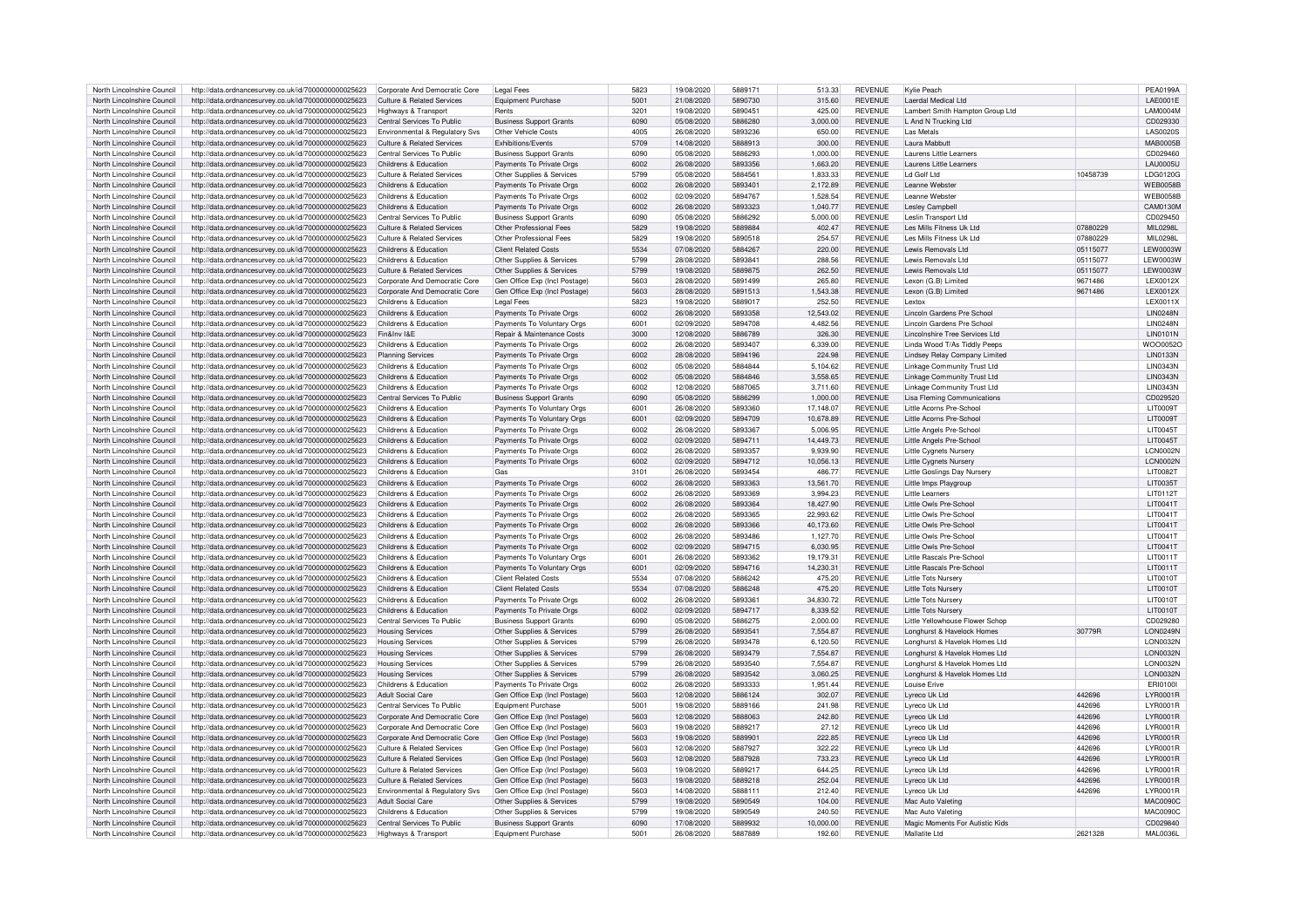| North Lincolnshire Council                               | http://data.ordnancesurvey.co.uk/id/7000000000025623                                                                               | Highways & Transport                  | Stock Purchases & Adjustments         | 5030 | 19/08/2020 | 5882296 | 684.00       | <b>REVENUE</b> | Mallatite I td                                  | 2621328  | MAI 0036L       |
|----------------------------------------------------------|------------------------------------------------------------------------------------------------------------------------------------|---------------------------------------|---------------------------------------|------|------------|---------|--------------|----------------|-------------------------------------------------|----------|-----------------|
| North Lincolnshire Council                               | http://data.ordnancesurvey.co.uk/id/7000000000025623                                                                               | Highways & Transport                  | Stock Purchases & Adiustments         | 5030 | 26/08/2020 | 588786  | 26,492.00    | <b>REVENUE</b> | Mallatite Ltd                                   | 2621328  | MAL0036L        |
|                                                          |                                                                                                                                    |                                       |                                       |      |            |         |              |                |                                                 |          |                 |
| North Lincolnshire Council                               | http://data.ordnancesurvey.co.uk/id/7000000000025623                                                                               | Highways & Transport                  | Stock Purchases & Adjustments         | 5030 | 26/08/2020 | 5887888 | 2,325.20     | <b>REVENUE</b> | Mallatite I td                                  | 2621328  | <b>MAL0036L</b> |
| North Lincolnshire Council                               | http://data.ordnancesurvey.co.uk/id/7000000000025623                                                                               | Highways & Transport                  | Stock Purchases & Adjustments         | 5030 | 26/08/2020 | 5887889 | 111.96       | <b>REVENUE</b> | Mallatite Ltd                                   | 2621328  | <b>MAL0036L</b> |
| North Lincolnshire Council                               | http://data.ordnancesurvey.co.uk/id/7000000000025623                                                                               | Highways & Transport                  | Stock Purchases & Adjustments         | 5030 | 26/08/2020 | 5887891 | 644.32       | <b>REVENUE</b> | Mallatite Ltd                                   | 2621328  | <b>MAL0036L</b> |
| North Lincolnshire Council                               | http://data.ordnancesurvey.co.uk/id/7000000000025623                                                                               | Highways & Transport                  | Stock Purchases & Adjustments         | 5030 | 26/08/2020 | 588997  | 27.318.50    | <b>REVENUE</b> | Mallatite I td                                  | 2621328  | <b>MAL0036L</b> |
| North Lincolnshire Council                               | http://data.ordnancesurvey.co.uk/id/7000000000025623                                                                               | Childrens & Education                 | Payments To Private Orgs              | 6002 | 26/08/2020 | 5893334 | 2.385.09     | <b>REVENUE</b> | Marie Fenwick                                   |          | FEN0095N        |
|                                                          |                                                                                                                                    |                                       |                                       |      |            |         |              |                |                                                 |          |                 |
| North Lincolnshire Council                               | http://data.ordnancesurvey.co.uk/id/7000000000025623                                                                               | Central Services To Public            | <b>Business Support Grants</b>        | 6090 | 06/08/2020 | 588658  | $-10.000.00$ | <b>REVENUE</b> | Marston'S Pubs Ltd                              |          | CD014050        |
| North Lincolnshire Council                               | http://data.ordnancesurvey.co.uk/id/7000000000025623                                                                               | Highways & Transport                  | Materials                             | 5004 | 12/08/2020 | 5888314 | 4,526.00     | <b>REVENUE</b> | Martin Williams (Hull) Ltd                      | 4756870  | <b>WIL0777L</b> |
| North Lincolnshire Council                               | http://data.ordnancesurvey.co.uk/id/7000000000025623                                                                               | Culture, Env, Reg & Planning Cap      | Building/Construction                 | A082 | 21/08/2020 | 5891360 | 12,348.40    | CAPITAL        | <b>Mason Clark Associates</b>                   | 02537113 | MAS0158S        |
| North Lincolnshire Council                               | http://data.ordnancesurvey.co.uk/id/7000000000025623                                                                               | Culture, Env, Reg & Planning Cap      | Consultants                           | A087 | 19/08/2020 | 5888972 | 1,515.00     | CAPITAL        | Mason Clark Associates                          | 02537113 | <b>MAS0158S</b> |
|                                                          |                                                                                                                                    |                                       |                                       |      |            |         |              |                |                                                 |          |                 |
| North Lincolnshire Council                               | http://data.ordnancesurvey.co.uk/id/7000000000025623                                                                               | Culture, Env, Reg & Planning Cap      | Consultants                           | A087 | 19/08/2020 | 5888977 | 8.366.40     | CAPITAL        | Mason Clark Associates                          | 02537113 | <b>MAS0158S</b> |
| North Lincolnshire Council                               | http://data.ordnancesurvey.co.uk/id/7000000000025623                                                                               | Highways & Transport Capital          | Consultants                           | A087 | 21/08/2020 | 5891926 | 7,359.20     | CAPITAL        | Mason Clark Associates                          | 02537113 | <b>MAS0158S</b> |
| North Lincolnshire Council                               | http://data.ordnancesurvey.co.uk/id/7000000000025623                                                                               | Corporate And Democratic Core         | Other Professional Fees               | 5829 | 12/08/2020 | 5888104 | 20.048.00    | <b>REVENUE</b> | Mazars I In                                     | OC308299 | MAZ0032Z        |
| North Lincolnshire Council                               | http://data.ordnancesurvey.co.uk/id/7000000000025623                                                                               | Central Services To Public            | <b>Foujoment Purchase</b>             | 5001 | 12/08/2020 | 5886790 | 3.050.00     | <b>REVENUE</b> | Md Signs Limited                                | 07734254 | <b>MDS0003S</b> |
|                                                          |                                                                                                                                    |                                       |                                       |      |            |         |              |                |                                                 |          |                 |
| North Lincolnshire Council                               | http://data.ordnancesurvey.co.uk/id/7000000000025623                                                                               | Childrens & Education                 | Payments To Private Orgs              | 6002 | 26/08/2020 | 5893370 | 27,982.78    | <b>REVENUE</b> | Mels Totstop Day Nursery                        |          | MFI 0044I       |
| North Lincolnshire Council                               | http://data.ordnancesurvey.co.uk/id/7000000000025623                                                                               | Childrens & Education                 | Payments To Private Orgs              | 6002 | 02/09/2020 | 5894718 | 11,504.93    | <b>REVENUE</b> | Mels Totstop Day Nursery                        |          | MEL0044L        |
| North Lincolnshire Council                               | http://data.ordnancesurvey.co.uk/id/7000000000025623                                                                               | <b>Adult Social Care</b>              | Payments To Private Orgs              | 6002 | 28/08/2020 | 5894535 | 10.551.81    | <b>REVENUE</b> | Mencan                                          |          | MEN0244N        |
| North Lincolnshire Council                               | http://data.ordnancesurvey.co.uk/id/7000000000025623                                                                               | Highways & Transport                  | Equipment Maint.& Repair              | 5003 | 26/08/2020 | 5893696 | 1,566.00     | <b>REVENUE</b> | Mercedes-Benz Cars Llk Ltd                      | 2448457  | MER0024R        |
|                                                          |                                                                                                                                    |                                       |                                       |      |            |         |              |                |                                                 |          |                 |
| North Lincolnshire Council                               | http://data.ordnancesurvey.co.uk/id/7000000000025623                                                                               | Central Services To Public            | <b>Business Support Grants</b>        | 6090 | 05/08/2020 | 5886279 | 4,000.00     | <b>REVENUE</b> | Millfield Haulers I td                          |          | CD029320        |
| North Lincolnshire Council                               | http://data.ordnancesurvey.co.uk/id/7000000000025623                                                                               | Childrens & Education                 | Payments To Private Orgs              | 6002 | 14/08/2020 | 5888143 | 1.300.00     | <b>REVENUE</b> | Miss Louise Dykstra                             |          | LOU0150U        |
| North Lincolnshire Council                               | http://data.ordnancesurvey.co.uk/id/7000000000025623                                                                               | Adult Social Care                     | Pay - Agency                          | 0131 | 05/08/2020 | 5884089 | 750.00       | <b>REVENUE</b> | Miss Rebecca Musgrove                           |          | <b>MUS0242S</b> |
| North Lincolnshire Council                               | http://data.ordnancesurvey.co.uk/id/7000000000025623                                                                               | Highways & Transport                  | Materials                             | 5004 | 05/08/2020 | 5885106 | 340.00       | <b>REVENUE</b> | M L Protective Coatings Ltd                     | 01773189 | <b>MLP0002P</b> |
|                                                          |                                                                                                                                    |                                       |                                       |      |            |         |              |                |                                                 |          |                 |
| North Lincolnshire Council                               | http://data.ordnancesurvey.co.uk/id/7000000000025623                                                                               | Highways & Transport                  | Materials                             | 5004 | 12/08/2020 | 5885108 | 3,120.00     | <b>REVENUE</b> | M L Protective Coatings Ltd                     | 01773189 | <b>MLP0002P</b> |
| North Lincolnshire Council                               | http://data.ordnancesurvey.co.uk/id/7000000000025623                                                                               | Childrens & Education                 | Payments To Private Orgs              | 6002 | 26/08/2020 | 589337  | 45,702.00    | <b>REVENUE</b> | Moorwell Miracles I td                          |          | MOO0120C        |
| North Lincolnshire Council                               | http://data.ordnancesurvey.co.uk/id/7000000000025623                                                                               | Childrens & Education                 | Payments To Private Orgs              | 6002 | 02/09/2020 | 5894719 | 7,091.42     | <b>REVENUE</b> | Moorwell Miracles Ltd                           |          | MOO0120C        |
| North Lincolnshire Council                               | http://data.ordnancesurvey.co.uk/id/7000000000025623                                                                               | <b>Housing Services</b>               | Other Supplies & Services             | 5799 | 05/08/2020 | 5885126 | 1.040.00     | <b>REVENUE</b> | Mortz Property Management Ltd                   |          | <b>MOR0107F</b> |
| North Lincolnshire Council                               |                                                                                                                                    |                                       |                                       | 5830 | 21/08/2020 | 5891925 | 10.042.00    | <b>REVENUE</b> | Mott Macdonald Limited                          | 1243967  | MOT00347        |
|                                                          | http://data.ordnancesurvey.co.uk/id/7000000000025623                                                                               | <b>Planning Services</b>              | Consultancy                           |      |            |         |              |                |                                                 |          |                 |
| North Lincolnshire Council                               | http://data.ordnancesurvey.co.uk/id/7000000000025623                                                                               | Childrens & Education                 | Payments To Private Orgs              | 6002 | 14/08/2020 | 5888148 | 1.300.00     | <b>REVENUE</b> | Mr Andrew Watson                                |          | AND0330D        |
| North Lincolnshire Council                               | http://data.ordnancesurvey.co.uk/id/7000000000025623                                                                               | Highways & Transport                  | Other Supplies & Services             | 5799 | 12/08/2020 | 5884867 | 1.118.00     | <b>REVENUE</b> | Mr R Clark                                      |          | <b>CLA0030A</b> |
| North Lincolnshire Council                               | http://data.ordnancesurvey.co.uk/id/7000000000025623                                                                               | Highways & Transport                  | Other Supplies & Services             | 5799 | 12/08/2020 | 5887800 | 140.00       | <b>REVENUE</b> | Mr B Clark                                      |          | <b>CLA0030A</b> |
|                                                          |                                                                                                                                    |                                       |                                       | 5829 |            | 5886664 |              | <b>REVENUE</b> | Mr Ian Bayter                                   |          |                 |
| North Lincolnshire Council                               | http://data.ordnancesurvey.co.uk/id/7000000000025623                                                                               | <b>Culture &amp; Related Services</b> | Other Professional Fees               |      | 12/08/2020 |         | 250.00       |                |                                                 |          | <b>BAX0017X</b> |
| North Lincolnshire Council                               | http://data.ordnancesurvey.co.uk/id/7000000000025623                                                                               | Central Services To Public            | <b>Business Support Grants</b>        | 6090 | 05/08/2020 | 5886315 | 10.000.00    | <b>REVENUE</b> | Mr John & M G Goldstein                         |          | CD029660        |
| North Lincolnshire Council                               | http://data.ordnancesurvey.co.uk/id/7000000000025623                                                                               | Corporate And Democratic Core         | Other Professional Fees               | 5829 | 19/08/2020 | 5890559 | 547.50       | <b>REVENUE</b> | Mr Mark Watterson                               |          | <b>WAT0072T</b> |
| North Lincolnshire Council                               | http://data.ordnancesurvey.co.uk/id/7000000000025623                                                                               | <b>Adult Social Care</b>              | <b>Legal Fees</b>                     | 5823 | 07/08/2020 | 5883047 | 850.00       | <b>REVENUE</b> | Mr Richard Copnall Ltd                          |          | COP0024P        |
| North Lincolnshire Council                               |                                                                                                                                    | <b>Adult Social Care</b>              |                                       | 5823 | 02/09/2020 | 5892252 | 350.00       | <b>REVENUE</b> | Mr Richard Copnall Ltd                          |          | COP0024F        |
|                                                          | http://data.ordnancesurvey.co.uk/id/7000000000025623                                                                               |                                       | <b>Legal Fees</b>                     |      |            |         |              |                |                                                 |          |                 |
| North Lincolnshire Council                               | http://data.ordnancesurvey.co.uk/id/7000000000025623                                                                               | Childrens & Education                 | Payments To Private Orgs              | 6002 | 26/08/2020 | 5893346 | 2,964.16     | <b>REVENUE</b> | Mrs Alexandra Heighington                       |          | <b>HEI0036I</b> |
| North Lincolnshire Council                               | http://data.ordnancesurvey.co.uk/id/7000000000025623                                                                               | Childrens & Education                 | Payments To Private Orgs              | 6002 | 02/09/2020 | 5894747 | 11.801.48    | <b>REVENUE</b> | Mrs Alexandra Heighington                       |          | <b>HEI0036I</b> |
| North Lincolnshire Council                               | http://data.ordnancesurvey.co.uk/id/7000000000025623                                                                               | <b>Adult Social Care</b>              | Payments To Private Orgs              | 6002 | 05/08/2020 | 5883768 | 800.00       | <b>REVENUE</b> | Mrs Anna Datta                                  |          | <b>DAT0064T</b> |
| North Lincolnshire Council                               | http://data.ordnancesurvey.co.uk/id/7000000000025623                                                                               | N Lincs Gf Balance Sheet              | <b>Hsg Bens Debtors System</b>        | A57D | 19/08/2020 | 5890603 | 335.31       | <b>CAPITAL</b> | <b>REDACTED</b>                                 |          | <b>REDACTED</b> |
|                                                          |                                                                                                                                    |                                       |                                       |      |            |         |              |                |                                                 |          |                 |
| North Lincolnshire Council                               | http://data.ordnancesurvey.co.uk/id/7000000000025623                                                                               | Childrens & Education                 | Payments To Private Orgs              | 6002 | 26/08/2020 | 5893386 | 650.48       | <b>REVENUE</b> | Mrs G E Robinson                                |          | <b>ROB0063B</b> |
| North Lincolnshire Council                               | http://data.ordnancesurvey.co.uk/id/7000000000025623                                                                               | Childrens & Education                 | Payments To Private Orgs              | 6002 | 02/09/2020 | 5894764 | 627.16       | <b>REVENUE</b> | Mrs G E Robinsor                                |          | <b>ROB0063E</b> |
| North Lincolnshire Council                               | http://data.ordnancesurvey.co.uk/id/7000000000025623                                                                               | <b>Housing Services</b>               | Other Supplies & Services             | 5799 | 05/08/2020 | 5884110 | 461.00       | <b>REVENUE</b> | Mr Simon Kent                                   |          | <b>SIM0250M</b> |
| North Lincolnshire Council                               | http://data.ordnancesurvey.co.uk/id/7000000000025623                                                                               | Central Services To Public            | <b>Business Support Grants</b>        | 6090 | 17/08/2020 | 5889935 | 10.000.00    | <b>REVENUE</b> | Mrs Kustan Mohammed                             |          | CD029870        |
|                                                          |                                                                                                                                    |                                       |                                       |      |            |         |              |                |                                                 |          |                 |
| North Lincolnshire Council                               | http://data.ordnancesurvey.co.uk/id/7000000000025623                                                                               | <b>Planning Services</b>              | Licenses, Subs & Memberships          | 5510 | 07/08/2020 | 5885503 | 895.00       | <b>REVENUE</b> | Nahma                                           |          | <b>NAM0003M</b> |
| North Lincolnshire Council                               | http://data.ordnancesurvey.co.uk/id/7000000000025623                                                                               | Childrens & Education                 | Payments To Private Orgs              | 6002 | 19/08/2020 | 5890483 | 41,400.28    | <b>REVENUE</b> | Nas Services I td                               | 2757062  | <b>NAS0022S</b> |
| North Lincolnshire Council                               | http://data.ordnancesurvey.co.uk/id/7000000000025623                                                                               | Childrens & Education                 | Payments To Private Orgs              | 6002 | 19/08/2020 | 5890488 | 26.988.16    | <b>REVENUE</b> | Nas Services I td                               | 2757062  | <b>NAS0022S</b> |
| North Lincolnshire Council                               | http://data.ordnancesurvey.co.uk/id/7000000000025623                                                                               | Childrens & Education                 | Payments To Private Orgs              | 6002 | 28/08/2020 | 5893549 | $-2.130.64$  | <b>REVENUE</b> | Nas Services Ltd                                | 2757062  | <b>NAS0022S</b> |
|                                                          |                                                                                                                                    |                                       |                                       |      |            |         |              |                |                                                 |          |                 |
| North Lincolnshire Council                               | http://data.ordnancesurvey.co.uk/id/7000000000025623                                                                               | Childrens & Education                 | Payments To Private Orgs              | 6002 | 28/08/2020 | 5894236 | 457.60       | <b>REVENUE</b> | Nasuwt                                          |          | NAS0065S        |
| North Lincolnshire Council                               | http://data.ordnancesurvey.co.uk/id/7000000000025623                                                                               | Childrens & Education                 | Payments To Private Orgs              | 6002 | 26/08/2020 | 5893400 | 947.84       | <b>REVENUE</b> | Natalie Watson                                  |          | WAT0430T        |
| North Lincolnshire Council                               | http://data.ordnancesurvey.co.uk/id/7000000000025623                                                                               | Childrens & Education                 | Payments To Private Orgs              | 6002 | 02/09/2020 | 5894766 | 1,691.24     | <b>REVENUE</b> | Natalie Watson                                  |          | <b>WAT0430T</b> |
| North Lincolnshire Council                               | http://data.ordnancesurvey.co.uk/id/7000000000025623                                                                               | Corporate And Democratic Core         | Course Fees/Training                  | 2002 | 19/08/2020 | 5890449 | 4,400.00     | <b>REVENUE</b> | National Autistic Society                       |          | NAT0068T        |
| North Lincolnshire Council                               | http://data.ordnancesurvey.co.uk/id/7000000000025623                                                                               | Childrens & Education                 | Payments To Private Orgs              | 6002 | 30/05/2020 | 5893287 | $-3.233.70$  | <b>REVENUE</b> | National Fostering Agency Ltd                   |          | <b>NAT0100T</b> |
|                                                          |                                                                                                                                    |                                       |                                       |      |            |         |              |                |                                                 |          |                 |
| North Lincolnshire Council                               | http://data.ordnancesurvey.co.uk/id/7000000000025623                                                                               | Childrens & Education                 | Payments To Private Orgs              | 6002 | 12/08/2020 | 5887131 | 6.009.66     | <b>REVENUE</b> | National Fostering Agency Ltd                   |          | <b>NAT0100T</b> |
| North Lincolnshire Council                               | http://data.ordnancesurvey.co.uk/id/7000000000025623                                                                               | Childrens & Education                 | Payments To Private Orgs              | 6002 | 05/08/2020 | 5884860 | 550.00       | <b>REVENUE</b> | National Youth Advocacy Service                 |          | <b>NAT0042T</b> |
| North Lincolnshire Council                               | http://data.ordnancesurvey.co.uk/id/7000000000025623                                                                               | Childrens & Education                 | Payments To Private Orgs              | 6002 | 28/08/2020 | 5894438 | 450.00       | <b>REVENUE</b> | National Youth Advocacy Service                 |          | <b>NAT0042T</b> |
| North Lincolnshire Council                               |                                                                                                                                    |                                       |                                       | 6002 | 28/08/2020 | 5894440 |              | <b>REVENUE</b> | National Youth Advocacy Service                 |          | <b>NAT0042T</b> |
|                                                          |                                                                                                                                    |                                       |                                       |      |            |         |              |                |                                                 |          |                 |
|                                                          | http://data.ordnancesurvey.co.uk/id/7000000000025623                                                                               | Childrens & Education                 | Payments To Private Orgs              |      |            |         | 450.00       |                |                                                 |          |                 |
| North Lincolnshire Council                               | http://data.ordnancesurvey.co.uk/id/7000000000025623                                                                               | Environmental & Regulatory Svs        | Materials                             | 5004 | 26/08/2020 | 5893697 | 232.92       | <b>REVENUE</b> | Nationwide Windscreen Services                  | 5683242  | NAT0165T        |
| North Lincolnshire Council                               | http://data.ordnancesurvey.co.uk/id/7000000000025623                                                                               | Highways & Transport                  | Materials                             | 5004 | 12/08/2020 | 5888291 | 334.31       | <b>REVENUE</b> | Nationwide Windscreen Services                  | 5683242  | <b>NAT0165T</b> |
| North Lincolnshire Council                               | http://data.ordnancesurvey.co.uk/id/7000000000025623                                                                               | Childrens & Education                 | Licenses, Subs & Memberships          | 5510 | 19/08/2020 | 5889958 | 900.00       | <b>REVENUE</b> | Nefe                                            | 2896700  | NCF0002F        |
|                                                          |                                                                                                                                    |                                       |                                       |      |            |         |              |                |                                                 |          |                 |
| North Lincolnshire Council                               | http://data.ordnancesurvey.co.uk/id/7000000000025623                                                                               | Highways & Transport                  | Equipment Maint.& Repair              | 5003 | 26/08/2020 | 5893698 | 250.00       | <b>REVENUE</b> | Nederman I td                                   | 1393492  | NED0001D        |
| North Lincolnshire Council                               | http://data.ordnancesurvey.co.uk/id/7000000000025623                                                                               | <b>Adult Social Care</b>              | Payments To Private Orgs              | 6002 | 28/08/2020 | 5894536 | 6,619.28     | <b>REVENUE</b> | New Concept Care & Nursing Ltd                  | 389239   | <b>NEW0146W</b> |
| North Lincolnshire Council                               | http://data.ordnancesurvey.co.uk/id/7000000000025623                                                                               | Culture & Related Services            | <b>Repair &amp; Maintenance Costs</b> | 3000 | 26/08/2020 | 5893483 | 403.20       | <b>REVENUE</b> | New County Glazing Ltd                          | 04402867 | <b>NEW0032W</b> |
| North Lincolnshire Council                               | http://data.ordnancesurvey.co.uk/id/7000000000025623                                                                               | Corporate And Democratic Core         | Other Professional Fees               | 5829 | 19/08/2020 | 5890459 | $\Omega$     | <b>REVENUE</b> | Newlyn Plc                                      | 3770985  | <b>NEW0120W</b> |
|                                                          |                                                                                                                                    |                                       |                                       |      | 07/08/2020 | 5886236 | 1.007.44     |                |                                                 |          |                 |
| North Lincolnshire Council                               | http://data.ordnancesurvey.co.uk/id/7000000000025623                                                                               | <b>Adult Social Care</b>              | Cleaning Costs/ Materials             | 3301 |            |         |              | <b>REVENUE</b> | Nexon Group                                     | 8560885  | GRE0002E        |
| North Lincolnshire Council                               | http://data.ordnancesurvey.co.uk/id/7000000000025623                                                                               | <b>Adult Social Care</b>              | Cleaning Costs/ Materials             | 3301 | 14/08/2020 | 5887834 | 418.71       | <b>REVENUE</b> | Nexon Group                                     | 8560885  | GRE0002E        |
| North Lincolnshire Council                               | http://data.ordnancesurvey.co.uk/id/7000000000025623                                                                               | <b>Adult Social Care</b>              | Cleaning Costs/ Materials             | 3301 | 28/08/2020 | 5892360 | 211.36       | <b>REVENUE</b> | Nexon Group                                     | 8560885  | GRE0002E        |
| North Lincolnshire Council                               | http://data.ordnancesurvey.co.uk/id/7000000000025623                                                                               | <b>Adult Social Care</b>              | Cleaning Costs/ Materials             | 3301 | 28/08/2020 | 589444  | 1.472.99     | <b>REVENUE</b> | Nexon Group                                     | 8560885  | GRE0002E        |
| North Lincolnshire Council                               | http://data.ordnancesurvey.co.uk/id/7000000000025623                                                                               | <b>Adult Social Care</b>              | Cleaning Costs/ Materials             | 3301 | 28/08/2020 | 5894443 | 423.28       | <b>REVENUE</b> | Nexon Group                                     | 8560885  | GRE0002E        |
|                                                          |                                                                                                                                    |                                       |                                       | 1553 | 07/08/2020 | 5886227 | 487354       | <b>REVENUE</b> |                                                 |          | NHS0030S        |
| North Lincolnshire Council<br>North Lincolnshire Council | http://data.ordnancesurvey.co.uk/id/7000000000025623<br>http://data.ordnancesurvey.co.uk/id/7000000000025623 Childrens & Education | Adult Social Care                     | Public Health Staff - Super<br>Rents  | 3201 | 10/07/2020 | 5893498 | $-9,336.32$  | <b>REVENUE</b> | Nhs Pension Scheme<br>Nhs Property Services Ltd |          | <b>NHS0021S</b> |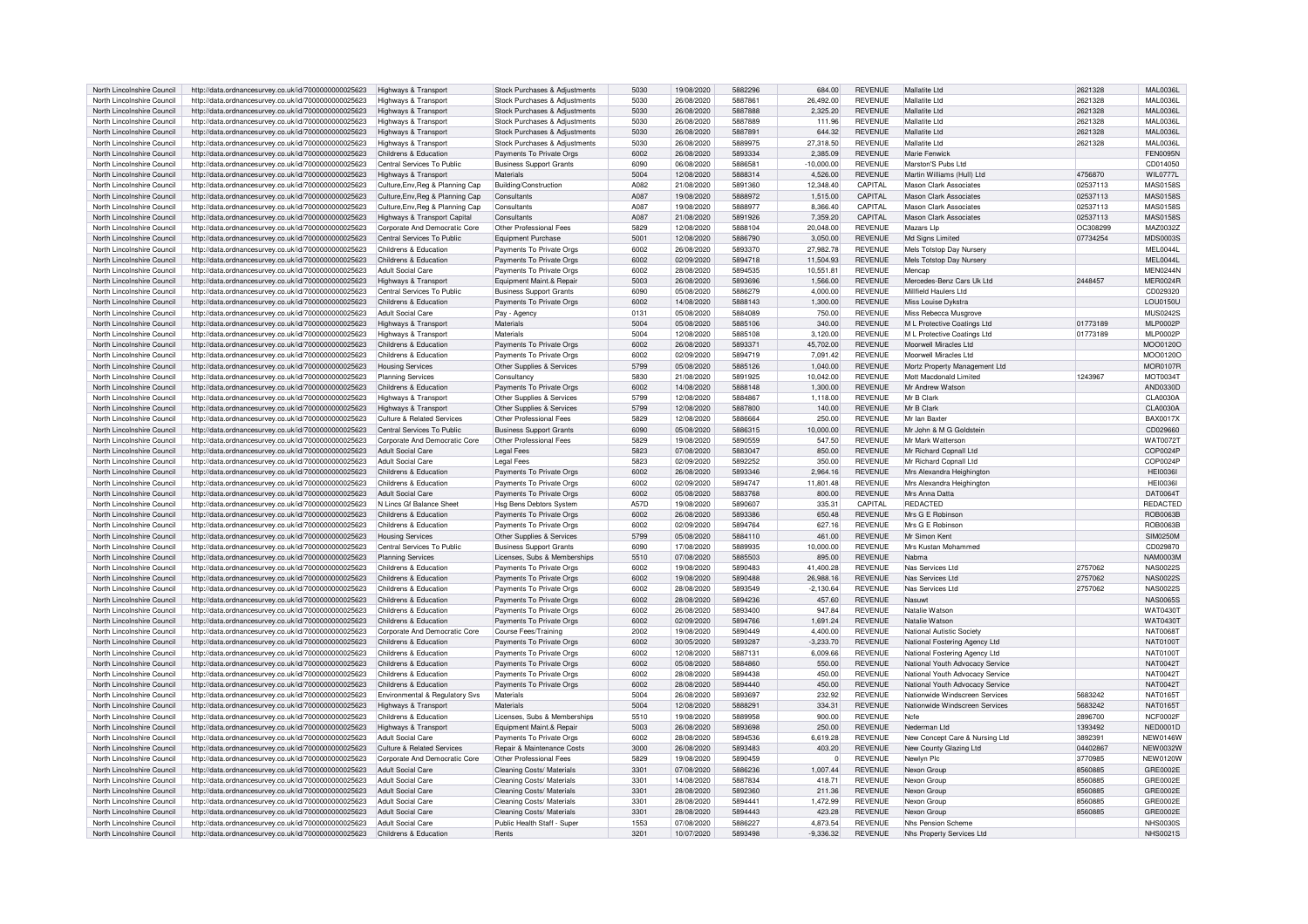| North Lincolnshire Council | http://data.ordnancesurvey.co.uk/id/7000000000025623 | Childrens & Education                 | Payments To Private Orgs       | 6002 | 26/08/2020 | 5893379 | 390.29       | <b>REVENUE</b> | Nicola Pickett                     |          | PIC0104C        |
|----------------------------|------------------------------------------------------|---------------------------------------|--------------------------------|------|------------|---------|--------------|----------------|------------------------------------|----------|-----------------|
| North Lincolnshire Council | http://data.ordnancesurvey.co.uk/id/7000000000025623 | Culture & Related Services            | Equipment Purchase             | 5001 | 05/08/2020 | 5885178 | 635.00       | <b>REVENUE</b> | Nigel Larkin                       |          | <b>LAR0040R</b> |
|                            |                                                      |                                       |                                |      |            |         |              |                |                                    |          |                 |
| North Lincolnshire Council | http://data.ordnancesurvey.co.uk/id/7000000000025623 | Fin&Inv I&F                           | Equipment Purchase             | 5001 | 26/08/2020 | 5893418 | 439.96       | <b>REVENUE</b> | Nisbets                            | 01693112 | <b>NIS0001S</b> |
| North Lincolnshire Council | http://data.ordnancesurvey.co.uk/id/7000000000025623 | Corporate And Democratic Core         | Licenses, Subs & Memberships   | 5510 | 26/08/2020 | 5889012 | 1,864.00     | <b>REVENUE</b> | Nla Media Access I td              | 3003589  | <b>NFW0035V</b> |
| North Lincolnshire Council | http://data.ordnancesurvey.co.uk/id/7000000000025623 | <b>Adult Social Care</b>              | <b>Client Related Costs</b>    | 5534 | 07/08/2020 | 5886253 | 114.10       | <b>REVENUE</b> | NIc-Case Management & Cic Imprest  |          | NOR0235F        |
| North Lincolnshire Council | http://data.ordnancesurvey.co.uk/id/7000000000025623 | <b>Adult Social Care</b>              | <b>Client Related Costs</b>    | 5534 | 12/08/2020 | 5888046 | 154.10       | <b>REVENUE</b> | NIc-Case Management & Cic Imprest  |          | NOR0235F        |
| North Lincolnshire Council | http://data.ordnancesurvey.co.uk/id/7000000000025623 | Adult Social Care                     | <b>Client Related Costs</b>    | 5534 | 14/08/2020 | 5888861 | 224.90       | <b>REVENUE</b> | NIc-Case Management & Cic Imprest  |          | NOR0235E        |
| North Lincolnshire Council | http://data.ordnancesurvey.co.uk/id/7000000000025623 | Adult Social Care                     | <b>Client Related Costs</b>    | 5534 | 21/08/2020 | 5891503 | 348.73       | <b>REVENUE</b> | NIc-Case Management & Cic Imprest  |          | <b>NOR0235R</b> |
|                            |                                                      |                                       |                                |      |            |         |              |                |                                    |          |                 |
| North Lincolnshire Council | http://data.ordnancesurvey.co.uk/id/7000000000025623 | Adult Social Care                     | <b>Client Related Costs</b>    | 5534 | 26/08/2020 | 5893446 | 153.20       | <b>REVENUE</b> | NIc-Case Management & Cic Imprest  |          | NOR0235F        |
| North Lincolnshire Council | http://data.ordnancesurvey.co.uk/id/7000000000025623 | Adult Social Care                     | <b>Client Transport Costs</b>  | 6092 | 14/08/2020 | 5888861 | 16.60        | REVENUE        | NIc-Case Management & Cic Imprest  |          | NOR0235R        |
| North Lincolnshire Council | http://data.ordnancesurvey.co.uk/id/7000000000025623 | Childrens & Education                 | <b>Client Related Costs</b>    | 5534 | 07/08/2020 | 5886253 | 1.378.49     | <b>REVENUE</b> | NIc-Case Management & Cic Imprest  |          | <b>NOR0235F</b> |
| North Lincolnshire Council | http://data.ordnancesurvey.co.uk/id/7000000000025623 | Childrens & Education                 | <b>Client Related Costs</b>    | 5534 | 12/08/2020 | 5888046 | 1,188.83     | <b>REVENUE</b> | NIc-Case Management & Cic Imprest  |          | <b>NOR0235R</b> |
| North Lincolnshire Council | http://data.ordnancesurvey.co.uk/id/7000000000025623 | Childrens & Education                 | <b>Client Related Costs</b>    | 5534 | 14/08/2020 | 5888861 | 849.41       | <b>REVENUE</b> | NIc-Case Management & Cic Imprest  |          | <b>NOR0235F</b> |
|                            |                                                      |                                       |                                |      |            |         |              |                |                                    |          |                 |
| North Lincolnshire Council | http://data.ordnancesurvey.co.uk/id/7000000000025623 | Childrens & Education                 | <b>Client Related Costs</b>    | 5534 | 21/08/2020 | 5891503 | 1.084.45     | <b>REVENUE</b> | NIc-Case Management & Cic Imprest  |          | NOR0235F        |
| North Lincolnshire Council | http://data.ordnancesurvey.co.uk/id/7000000000025623 | Childrens & Education                 | <b>Client Related Costs</b>    | 5534 | 26/08/2020 | 5893446 | 579.02       | <b>REVENUE</b> | NIc-Case Management & Cic Imprest  |          | <b>NOR0235F</b> |
| North Lincolnshire Council | http://data.ordnancesurvey.co.uk/id/7000000000025623 | Childrens & Education                 | <b>Client Transport Costs</b>  | 6092 | 07/08/2020 | 5886253 | 108.30       | <b>REVENUE</b> | NIc-Case Management & Cic Imprest  |          | <b>NOR0235R</b> |
| North Lincolnshire Council | http://data.ordnancesurvey.co.uk/id/7000000000025623 | Childrens & Education                 | Client Transport Costs         | 6092 | 12/08/2020 | 5888046 | 163.50       | <b>REVENUE</b> | NIc-Case Management & Cic Imprest  |          | NOR0235F        |
| North Lincolnshire Council | http://data.ordnancesurvey.co.uk/id/7000000000025623 | Childrens & Education                 | <b>Client Transport Costs</b>  | 6092 | 14/08/2020 | 5888861 | 168.50       | <b>REVENUE</b> | NIc-Case Management & Cic Imprest  |          | <b>NOR0235R</b> |
|                            |                                                      |                                       |                                |      |            |         |              |                |                                    |          |                 |
| North Lincolnshire Council | http://data.ordnancesurvey.co.uk/id/7000000000025623 | Childrens & Education                 | <b>Client Transport Costs</b>  | 6092 | 21/08/2020 | 5891503 | 27.50        | <b>REVENUE</b> | NIc-Case Management & Cic Imprest  |          | NOR0235F        |
| North Lincolnshire Council | http://data.ordnancesurvey.co.uk/id/7000000000025623 | Childrens & Education                 | <b>Client Transport Costs</b>  | 6092 | 26/08/2020 | 5893446 | 27.50        | <b>REVENUE</b> | NIc-Case Management & Cic Imprest  |          | NOR0235F        |
| North Lincolnshire Council | http://data.ordnancesurvey.co.uk/id/7000000000025623 | Childrens & Education                 | Equipment Purchase             | 5001 | 12/08/2020 | 5888046 | 20.00        | <b>REVENUE</b> | NIc-Case Management & Cic Imprest  |          | <b>NOR0235F</b> |
| North Lincolnshire Council | http://data.ordnancesurvey.co.uk/id/7000000000025623 | Childrens & Education                 | <b>Client Related Costs</b>    | 5534 | 14/08/2020 | 5888685 | 378.06       | <b>REVENUE</b> | Nlc- Kingfisher Lodge Card Account |          | <b>NOR0935R</b> |
| North Lincolnshire Council | http://data.ordnancesurvey.co.uk/id/7000000000025623 | Childrens & Education                 | <b>Client Related Costs</b>    | 5534 | 21/08/2020 | 5891634 | 537.39       | <b>REVENUE</b> | Nlc- Kingfisher Lodge Card Account |          | <b>NOR0935F</b> |
|                            |                                                      |                                       |                                |      |            |         |              |                |                                    |          |                 |
| North Lincolnshire Council | http://data.ordnancesurvey.co.uk/id/7000000000025623 | Childrens & Education                 | <b>Client Related Costs</b>    | 5534 | 26/08/2020 | 5893723 | 134.71       | <b>REVENUE</b> | Nlc- Kingfisher Lodge Card Account |          | <b>NOR0935F</b> |
| North Lincolnshire Council | http://data.ordnancesurvey.co.uk/id/7000000000025623 | Childrens & Education                 | Foujoment Purchase             | 5001 | 26/08/2020 | 5893723 | 109.00       | <b>REVENUE</b> | Nlc- Kingfisher Lodge Card Account |          | NOR0935F        |
| North Lincolnshire Council | http://data.ordnancesurvey.co.uk/id/7000000000025623 | Childrens & Education                 | Provisions                     | 5201 | 14/08/2020 | 5888685 | 398.34       | <b>REVENUE</b> | NIc- Kingfisher Lodge Card Account |          | <b>NOR0935F</b> |
| North Lincolnshire Council | http://data.ordnancesurvey.co.uk/id/7000000000025623 | Childrens & Education                 | Provisions                     | 5201 | 21/08/2020 | 5891634 | 327.87       | <b>REVENUE</b> | Nlc- Kingfisher Lodge Card Account |          | <b>NOR0935R</b> |
| North Lincolnshire Council | http://data.ordnancesurvey.co.uk/id/7000000000025623 | Childrens & Education                 | Provisions                     | 5201 | 26/08/2020 | 5893723 | 161.69       | <b>REVENUE</b> | Nlc- Kingfisher Lodge Card Account |          | NOR0935R        |
|                            |                                                      |                                       |                                | 4121 |            | 5888685 |              |                |                                    |          |                 |
| North Lincolnshire Council | http://data.ordnancesurvey.co.uk/id/7000000000025623 | Childrens & Education                 | Rail & Other Fares             |      | 14/08/2020 |         | 10.00        | <b>REVENUE</b> | Nlc- Kingfisher Lodge Card Account |          | NOR0935R        |
| North Lincolnshire Council | http://data.ordnancesurvey.co.uk/id/7000000000025623 | Childrens & Education                 | Rail & Other Fares             | 4121 | 21/08/2020 | 5891634 | 10.17        | <b>REVENUE</b> | Nlc- Kingfisher Lodge Card Account |          | <b>NOR0935R</b> |
| North Lincolnshire Council | http://data.ordnancesurvey.co.uk/id/7000000000025623 | Childrens & Education                 | <b>Rail &amp; Other Fares</b>  | 4121 | 26/08/2020 | 5893723 | 3.00         | <b>REVENUE</b> | Nlc- Kingfisher Lodge Card Account |          | <b>NOR0935F</b> |
| North Lincolnshire Council | http://data.ordnancesurvey.co.uk/id/7000000000025623 | Childrens & Education                 | Client Related Costs           | 5534 | 12/08/2020 | 5887084 | 22.00        | <b>REVENUE</b> | NIc-Kingfisher Lodge Imprest       |          | <b>NOR0248R</b> |
| North Lincolnshire Council | http://data.ordnancesurvey.co.uk/id/7000000000025623 | Childrens & Education                 | Provisions                     | 5201 | 12/08/2020 | 5887084 | 645.37       | <b>REVENUE</b> | Nic-Kingfisher Lodge Imprest       |          | <b>NOR0248R</b> |
| North Lincolnshire Council | http://data.ordnancesurvey.co.uk/id/7000000000025623 | Adult Social Care                     | Payments To Health Providers   | 6019 | 19/08/2020 | 5888147 | 5,214.00     | <b>REVENUE</b> | N Lincs & Goole Hosps Nhs Ft       |          | <b>NOR0424R</b> |
|                            |                                                      |                                       |                                |      |            |         |              |                |                                    |          |                 |
| North Lincolnshire Council | http://data.ordnancesurvey.co.uk/id/7000000000025623 | Childrens & Education                 | Payments To Health Providers   | 6019 | 28/08/2020 | 5894245 | 1.639.50     | <b>REVENUE</b> | N Lincs & Goole Hosps Nhs Et       |          | NOR0424F        |
| North Lincolnshire Council | http://data.ordnancesurvey.co.uk/id/7000000000025623 | Childrens & Education                 | Payments To Health Providers   | 6019 | 28/08/2020 | 5894246 | 1.639.50     | <b>REVENUE</b> | N Lincs & Goole Hosps Nhs Ft       |          | <b>NOR0424R</b> |
| North Lincolnshire Council | http://data.ordnancesurvey.co.uk/id/7000000000025623 | Childrens & Education                 | Payments To Private Orgs       | 6002 | 19/08/2020 | 5890484 | 12.114.00    | <b>REVENUE</b> | N Lincs & Goole Hosps Nhs Ft       |          | NOR0424F        |
| North Lincolnshire Council | http://data.ordnancesurvey.co.uk/id/7000000000025623 | Culture & Related Services            | Other Supplies & Services      | 5799 | 05/08/2020 | 5885170 | 840.00       | <b>REVENUE</b> | N Lincs & Goole Hosps Nhs Ft       |          | <b>NOR0424F</b> |
| North Lincolnshire Council | http://data.ordnancesurvey.co.uk/id/7000000000025623 | <b>Housing Services</b>               | Other Supplies & Services      | 5799 | 12/08/2020 | 5887931 | 714.00       | <b>REVENUE</b> | Normanby Hotel                     |          | <b>NOR0478R</b> |
|                            |                                                      |                                       |                                |      |            |         |              |                |                                    |          |                 |
| North Lincolnshire Council | http://data.ordnancesurvey.co.uk/id/7000000000025623 | <b>Housing Services</b>               | Other Supplies & Services      | 5799 | 12/08/2020 | 5887932 | 714.00       | <b>REVENUE</b> | Normanby Hotel                     |          | <b>NOR0478F</b> |
| North Lincolnshire Council | http://data.ordnancesurvey.co.uk/id/7000000000025623 | <b>Housing Services</b>               | Other Supplies & Services      | 5799 | 14/08/2020 | 5888619 | 714.00       | <b>REVENUE</b> | Normanby Hotel                     |          | <b>NOR0478F</b> |
| North Lincolnshire Council | http://data.ordnancesurvey.co.uk/id/7000000000025623 | <b>Housing Services</b>               | Other Supplies & Services      | 5799 | 26/08/2020 | 5892056 | 306.00       | <b>REVENUE</b> | Normanby Hotel                     |          | <b>NOR0478F</b> |
| North Lincolnshire Council | http://data.ordnancesurvey.co.uk/id/7000000000025623 | Childrens & Education                 | Equipment Purchase             | 5001 | 07/08/2020 | 5885166 | 317.50       | <b>REVENUE</b> | Normans (Burton Upon Trent) Ltd    | 707581   | NOR0559F        |
| North Lincolnshire Council |                                                      | Childrens & Education                 | Equipment Purchase             | 5001 | 14/08/2020 | 5885167 | 777.00       | <b>REVENUE</b> | Normans (Burton Upon Trent) Ltd    | 707581   | <b>NOR0559F</b> |
|                            | http://data.ordnancesurvey.co.uk/id/7000000000025623 |                                       |                                |      |            |         |              |                |                                    |          |                 |
| North Lincolnshire Council | http://data.ordnancesurvey.co.uk/id/7000000000025623 | Central Services To Public            | Payments To Joint Units        | 6004 | 19/08/2020 | 5890482 | 122,756.71   | <b>REVENUE</b> | North East Lincolnshire Council    |          | <b>NOR0269F</b> |
| North Lincolnshire Council | http://data.ordnancesurvey.co.uk/id/7000000000025623 | Central Services To Public            | Payments To Joint Units        | 6004 | 26/08/2020 | 5893213 | 122.756.71   | <b>REVENUE</b> | North East Lincolnshire Council    |          | <b>NOR0269R</b> |
| North Lincolnshire Council | http://data.ordnancesurvey.co.uk/id/7000000000025623 | Corporate And Democratic Core         | It Software-Maintenance        | 5053 | 08/09/2020 | 5894481 | 250.00       | <b>REVENUE</b> | North East Lincolnshire Council    |          | <b>NOR0269R</b> |
| North Lincolnshire Council | http://data.ordnancesurvey.co.uk/id/7000000000025623 | Highways & Transport                  | Other Vehicle Costs            | 4005 | 12/08/2020 | 5888292 | 475.00       | <b>REVENUE</b> | North East Lincolnshire Council    |          | <b>NOR0269F</b> |
| North Lincolnshire Council |                                                      |                                       | Other Vehicle Costs            | 4005 | 12/08/2020 | 5888293 | 605.00       | <b>REVENUE</b> | North East Lincolnshire Council    |          | NOR0269R        |
|                            | http://data.ordnancesurvey.co.uk/id/7000000000025623 | Highways & Transport                  |                                |      |            |         |              |                |                                    |          |                 |
| North Lincolnshire Council | http://data.ordnancesurvey.co.uk/id/7000000000025623 | Environmental & Regulatory Svs        | Equipment Purchase             | 5001 | 12/08/2020 | 5881931 | 2,229.55     | <b>REVENUE</b> | Northern Municipal Spares Ltd      |          | <b>NOR0013R</b> |
| North Lincolnshire Council | http://data.ordnancesurvey.co.uk/id/7000000000025623 | <b>Adult Social Care</b>              | Vehicle Hire                   | 4101 | 12/08/2020 | 5888289 | 479.08       | <b>REVENUE</b> | Northgate Vehicle Hire Ltd         | 1434157  | M&G0002G        |
| North Lincolnshire Council | http://data.ordnancesurvey.co.uk/id/7000000000025623 | <b>Adult Social Care</b>              | Payments To Health Providers   | 6019 | 12/08/2020 | 5887055 | 573.54       | <b>REVENUE</b> | North Lincolnshire Ccq             |          | <b>NOR0071R</b> |
| North Lincolnshire Council | http://data.ordnancesurvey.co.uk/id/7000000000025623 | Adult Social Care                     | Other Vehicle Costs            | 4005 | 21/08/2020 | 5891636 | 242.50       | <b>REVENUE</b> | North Lincolnshire Council         |          | <b>NOR0802F</b> |
| North Lincolnshire Council | http://data.ordnancesurvey.co.uk/id/7000000000025623 | Childrens & Education                 | <b>Client Related Costs</b>    | 5534 | 21/08/2020 | 5892006 | 1,500.00     | <b>REVENUE</b> | North Lincolnshire Council         |          | <b>NOR0380F</b> |
|                            |                                                      | Childrens & Education                 |                                | 5829 | 14/08/2020 | 5888828 |              | <b>REVENUE</b> | North Lincolnshire Council         |          |                 |
| North Lincolnshire Council | http://data.ordnancesurvey.co.uk/id/7000000000025623 |                                       | Other Professional Fees        |      |            |         | 3,255.00     |                |                                    |          | <b>NOR0351R</b> |
| North Lincolnshire Council | http://data.ordnancesurvey.co.uk/id/7000000000025623 | <b>Culture &amp; Related Services</b> | Equipment Purchase             | 5001 | 21/08/2020 | 5891461 | 643.29       | <b>REVENUE</b> | North Lincolnshire Council         |          | <b>NOR0860R</b> |
| North Lincolnshire Council | http://data.ordnancesurvey.co.uk/id/7000000000025623 | Culture & Related Services            | Licenses, Subs & Memberships   | 5510 | 21/08/2020 | 5891461 | 107.88       | <b>REVENUE</b> | North Lincolnshire Council         |          | <b>NOR0860R</b> |
| North Lincolnshire Council | http://data.ordnancesurvey.co.uk/id/7000000000025623 | Culture & Related Services            | Other Vehicle Costs            | 4005 | 21/08/2020 | 5891636 | 802.50       | <b>REVENUE</b> | North Lincolnshire Council         |          | <b>NOR0802R</b> |
| North Lincolnshire Council | http://data.ordnancesurvey.co.uk/id/7000000000025623 | Environmental & Regulatory Svs        | Other Premises Costs           | 3390 | 21/08/2020 | 5891460 | 82.64        | <b>REVENUE</b> | North Lincolnshire Council         |          | <b>NOR0707F</b> |
| North Lincolnshire Council | http://data.ordnancesurvey.co.uk/id/7000000000025623 | Environmental & Regulatory Svs        | Other Supplies & Services      | 5799 | 21/08/2020 | 5891460 | 444.10       | <b>REVENUE</b> | North Lincolnshire Council         |          | <b>NOR0707E</b> |
|                            |                                                      |                                       |                                |      |            |         |              |                |                                    |          |                 |
| North Lincolnshire Council | http://data.ordnancesurvey.co.uk/id/7000000000025623 | Environmental & Regulatory Svs        | Other Vehicle Costs            | 4005 | 21/08/2020 | 5891636 | 777.50       | <b>REVENUE</b> | North Lincolnshire Council         |          | <b>NOR0802F</b> |
| North Lincolnshire Council | http://data.ordnancesurvey.co.uk/id/7000000000025623 | Environmental & Regulatory Svs        | Other Vehicle Costs            | 4005 | 21/08/2020 | 5891636 | 267.50       | <b>REVENUE</b> | North Lincolnshire Council         |          | <b>NOR0802F</b> |
| North Lincolnshire Council | http://data.ordnancesurvey.co.uk/id/7000000000025623 | Highways & Transport                  | Other Vehicle Costs            | 4005 | 21/08/2020 | 5891636 | 1,152.50     | <b>REVENUE</b> | North Lincolnshire Council         |          | <b>NOR0802F</b> |
| North Lincolnshire Council | http://data.ordnancesurvey.co.uk/id/7000000000025623 | Corporate And Democratic Core         | Repair & Maintenance Costs     | 3000 | 21/08/2020 | 5891445 | $\mathbf{0}$ | <b>REVENUE</b> | North Point Uk Ltd                 | 4575195  | <b>NOR0683F</b> |
| North Lincolnshire Council | http://data.ordnancesurvey.co.uk/id/7000000000025623 | Corporate And Democratic Core         | Repair & Maintenance Costs     | 3000 | 21/08/2020 | 5891451 | $\Omega$     | <b>REVENUE</b> | North Point Llk Ltd                | 4575195  | <b>NOR0683R</b> |
|                            |                                                      |                                       |                                |      |            |         |              |                |                                    |          |                 |
| North Lincolnshire Council | http://data.ordnancesurvey.co.uk/id/7000000000025623 | Central Services To Public            | <b>Business Support Grants</b> | 6090 | 05/08/2020 | 5886286 | 25,000.00    | <b>REVENUE</b> | Nowell Hotels Limited              |          | CD029390        |
| North Lincolnshire Council | http://data.ordnancesurvey.co.uk/id/7000000000025623 | Adult Social Care                     | Electricity                    | 3102 | 21/08/2020 | 5891702 | 653.43       | <b>REVENUE</b> | Nnower I imited                    | 03653277 | NPO0007O        |
| North Lincolnshire Council | http://data.ordnancesurvey.co.uk/id/7000000000025623 | Adult Social Care                     | Electricity                    | 3102 | 21/08/2020 | 5891818 | 236.46       | <b>REVENUE</b> | Noower Limited                     | 03653277 | NPO0007O        |
| North Lincolnshire Council | http://data.ordnancesurvey.co.uk/id/7000000000025623 | Adult Social Care                     | Flectricity                    | 3102 | 21/08/2020 | 5891831 | 1.402.43     | <b>REVENUE</b> | Nnower I imited                    | 03653277 | NPO0007O        |
| North Lincolnshire Council | http://data.ordnancesurvey.co.uk/id/7000000000025623 | Childrens & Education                 | Electricity                    | 3102 | 21/08/2020 | 5891718 | 267.56       | <b>REVENUE</b> | Npower Limited                     | 03653277 | NPO0007O        |
|                            |                                                      |                                       |                                |      |            |         |              |                |                                    |          |                 |
| North Lincolnshire Council | http://data.ordnancesurvey.co.uk/id/7000000000025623 | Childrens & Education                 | Flectricity                    | 3102 | 21/08/2020 | 5891719 | 258.86       | <b>REVENUE</b> | Nnower I imited                    | 03653277 | NPO0007O        |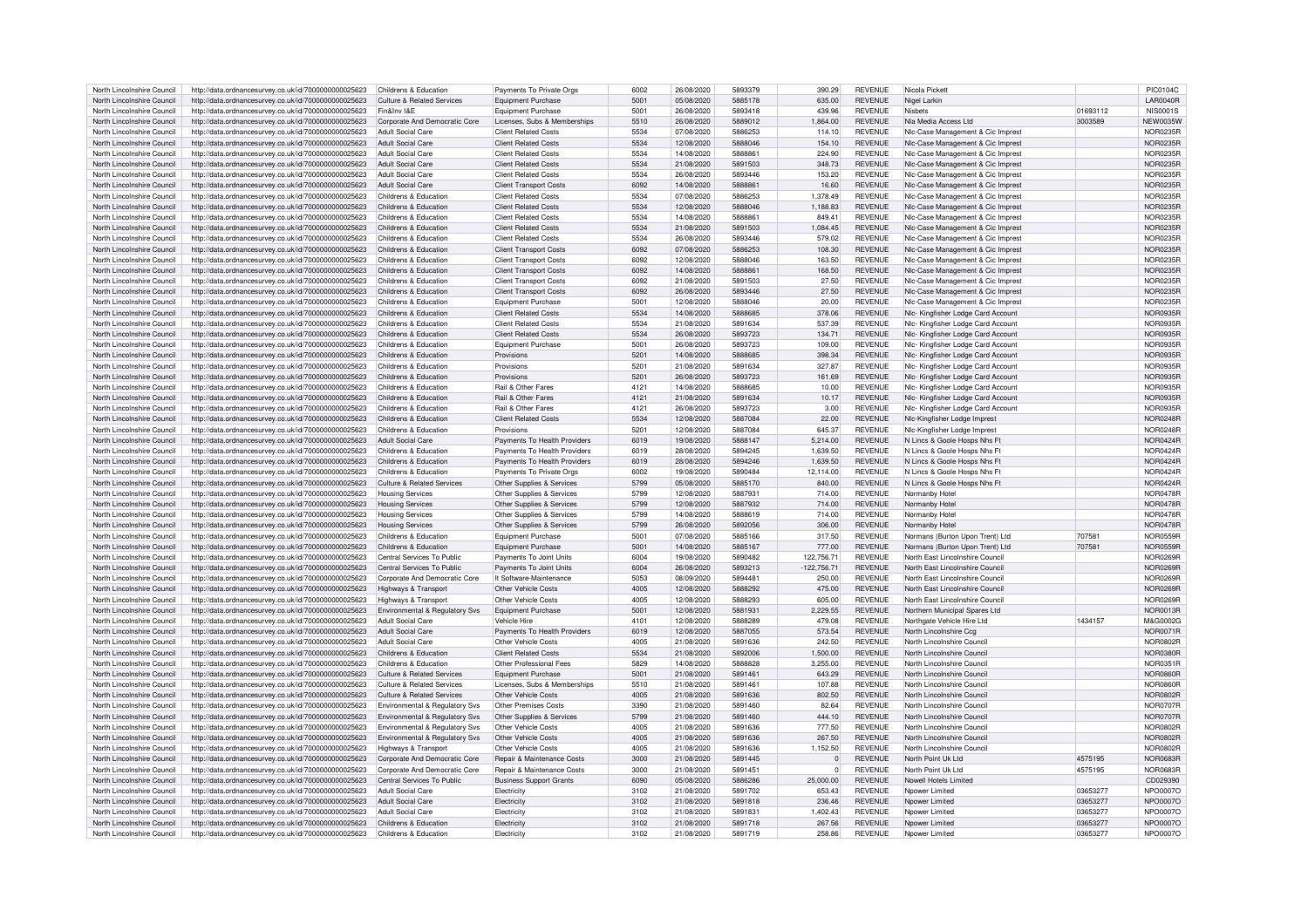| North Lincolnshire Council | http://data.ordnancesurvey.co.uk/id/7000000000025623 | Childrens & Education                 | Electricity                   | 3102             | 21/08/2020 | 5891720        | 423.10      | <b>REVENUE</b> | Npower Limited                       | 03653277 | NPO0007O        |
|----------------------------|------------------------------------------------------|---------------------------------------|-------------------------------|------------------|------------|----------------|-------------|----------------|--------------------------------------|----------|-----------------|
| North Lincolnshire Council | http://data.ordnancesurvey.co.uk/id/7000000000025623 | Childrens & Education                 | Electricity                   | 3102             | 21/08/2020 | 5891778        | 1,152.16    | <b>REVENUE</b> | Noower Limited                       | 03653277 | NPO0007O        |
| North Lincolnshire Council | http://data.ordnancesurvey.co.uk/id/7000000000025623 | Childrens & Education                 | Electricity                   | 3102             | 21/08/2020 | 5891796        | 775.85      | <b>REVENUE</b> | Noower Limited                       | 03653277 | NPO0007O        |
| North Lincolnshire Council | http://data.ordnancesurvey.co.uk/id/7000000000025623 | Childrens & Education                 | Flectricity                   | 3102             | 21/08/2020 | 5891880        | 258.40      | <b>REVENUE</b> |                                      | 03653277 | NPO0007C        |
|                            |                                                      |                                       |                               |                  |            |                |             |                | Nnower Limited                       |          |                 |
| North Lincolnshire Council | http://data.ordnancesurvey.co.uk/id/7000000000025623 | Childrens & Education                 | Gas                           | 3101             | 21/08/2020 | 5888979        | $-368.17$   | <b>REVENUE</b> | Nnower Limited                       | 03653277 | NPO0007O        |
| North Lincolnshire Council | http://data.ordnancesurvey.co.uk/id/7000000000025623 | Corporate And Democratic Core         | Electricit                    | 3102             | 21/08/2020 | 5891826        | 655.65      | <b>REVENUE</b> | Noower Limited                       | 03653277 | <b>NPO0007C</b> |
| North Lincolnshire Council | http://data.ordnancesurvey.co.uk/id/7000000000025623 | Corporate And Democratic Core         | Flectricit                    | 3102             | 21/08/2020 | 5891839        | 9,478.62    | <b>REVENUE</b> | Nnower I imited                      | 03653277 | NPO0007C        |
| North Lincolnshire Council | http://data.ordnancesurvey.co.uk/id/7000000000025623 | Corporate And Democratic Core         | Electricity                   | 3102             | 21/08/2020 | 5891840        | 2,985.39    | REVENUE        | Npower Limited                       | 03653277 | NPO0007O        |
| North Lincolnshire Council | http://data.ordnancesurvey.co.uk/id/7000000000025623 | <b>Culture &amp; Related Services</b> | Flectricity                   | 3102             | 21/08/2020 | 5891685        | 486.67      | <b>REVENUE</b> | Nnower Limited                       | 03653277 | NPO0007O        |
| North Lincolnshire Council | http://data.ordnancesurvey.co.uk/id/7000000000025623 | <b>Culture &amp; Related Services</b> | Flectricity                   | 3102             | 21/08/2020 | 5891696        | 550.33      | <b>REVENUE</b> | Nnower Limited                       | 03653277 | NPO0007O        |
| North Lincolnshire Council | http://data.ordnancesurvey.co.uk/id/7000000000025623 | <b>Culture &amp; Related Services</b> | Electricit                    | 3102             | 21/08/2020 | 5891751        | 2,951.52    | <b>REVENUE</b> | Noower Limited                       | 03653277 | NPO0007O        |
| North Lincolnshire Council |                                                      | Culture & Related Services            | Flectricity                   | 3102             | 21/08/2020 | 5891828        | 397.22      | <b>REVENUE</b> | Nnower I imited                      | 03653277 | NPO0007C        |
|                            | http://data.ordnancesurvey.co.uk/id/7000000000025623 |                                       |                               |                  |            |                |             |                |                                      |          |                 |
| North Lincolnshire Council | http://data.ordnancesurvey.co.uk/id/7000000000025623 | <b>Culture &amp; Related Services</b> | Electricity                   | 3102             | 21/08/2020 | 5891833        | 7,298.43    | <b>REVENUE</b> | Noower Limited                       | 03653277 | NPO0007O        |
| North Lincolnshire Council | http://data.ordnancesurvey.co.uk/id/7000000000025623 | Culture & Related Services            | Flectricity                   | 3102             | 21/08/2020 | 5891835        | 2.135.65    | <b>REVENUE</b> | Nnower Limited                       | 03653277 | NPO0007O        |
| North Lincolnshire Council | http://data.ordnancesurvey.co.uk/id/7000000000025623 | Culture & Related Services            | Electricity                   | 3102             | 21/08/2020 | 5891836        | 3,325.15    | REVENUE        | Noower Limited                       | 03653277 | NPO0007O        |
| North Lincolnshire Council | http://data.ordnancesurvey.co.uk/id/7000000000025623 | <b>Culture &amp; Related Services</b> | Electricit                    | 3102             | 21/08/2020 | 5891837        | 3,836.21    | REVENUE        | Noower Limited                       | 03653277 | NPO0007O        |
| North Lincolnshire Council | http://data.ordnancesurvey.co.uk/id/7000000000025623 | Culture & Related Services            | Electricity                   | 3102             | 21/08/2020 | 5891838        | 255.55      | <b>REVENUE</b> | Nnower I imited                      | 03653277 | NPO0007O        |
| North Lincolnshire Council | http://data.ordnancesurvey.co.uk/id/7000000000025623 | <b>Culture &amp; Related Services</b> | Electricity                   | 3102             | 21/08/2020 | 5891840        | 2.985.39    | REVENUE        | Npower Limited                       | 03653277 | NPO0007O        |
| North Lincolnshire Council | http://data.ordnancesurvey.co.uk/id/7000000000025623 | Culture & Related Services            | Flectricity                   | 3102             | 21/08/2020 | 5891842        | 1.426.79    | <b>REVENUE</b> | Nnower Limited                       | 03653277 | NPO0007O        |
| North Lincolnshire Council | http://data.ordnancesurvey.co.uk/id/7000000000025623 | Culture & Related Services            | Electricity                   | 3102             | 21/08/2020 | 5891874        | 1,119.24    | <b>REVENUE</b> | Noower Limited                       | 03653277 | NPO0007O        |
| North Lincolnshire Council | http://data.ordnancesurvey.co.uk/id/7000000000025623 | <b>Culture &amp; Related Services</b> | Electricity                   | 3102             | 21/08/2020 | 5891876        | 233.75      | REVENUE        | Noower Limited                       | 03653277 | NPO0007O        |
| North Lincolnshire Council |                                                      | Culture & Related Services            |                               | 3102             | 21/08/2020 | 5891885        | 697.06      | <b>REVENUE</b> | Nnower I imited                      | 03653277 | NPO0007C        |
|                            | http://data.ordnancesurvey.co.uk/id/7000000000025623 |                                       | Electricity                   |                  |            |                |             |                |                                      |          |                 |
| North Lincolnshire Council | http://data.ordnancesurvey.co.uk/id/7000000000025623 | <b>Culture &amp; Related Services</b> | Gas                           | 3101             | 21/08/2020 | 5888687        | $-540.10$   | REVENUE        | Noower Limited                       | 03653277 | NPO0007O        |
| North Lincolnshire Council | http://data.ordnancesurvey.co.uk/id/7000000000025623 | Culture & Related Services            | Gas                           | 3101             | 21/08/2020 | 5888802        | $-337.85$   | <b>REVENUE</b> | Nnower Limited                       | 03653277 | NPO0007O        |
| North Lincolnshire Council | http://data.ordnancesurvey.co.uk/id/7000000000025623 | <b>Culture &amp; Related Services</b> | Gas                           | 310 <sup>°</sup> | 21/08/2020 | 5888806        | 1.429.37    | <b>REVENUE</b> | Noower Limited                       | 03653277 | <b>NPO0007C</b> |
| North Lincolnshire Council | http://data.ordnancesurvey.co.uk/id/7000000000025623 | <b>Culture &amp; Related Services</b> | Gas                           | 3101             | 21/08/2020 | 5888807        | $-131.86$   | REVENUE        | Noower Limited                       | 03653277 | NPO0007O        |
| North Lincolnshire Council | http://data.ordnancesurvey.co.uk/id/7000000000025623 | <b>Culture &amp; Related Services</b> | Gas                           | 310 <sup>°</sup> | 21/08/2020 | 5888808        | $-723.37$   | <b>REVENUE</b> | Noower Limited                       | 03653277 | <b>NPO0007C</b> |
| North Lincolnshire Council | http://data.ordnancesurvey.co.uk/id/7000000000025623 | <b>Culture &amp; Related Services</b> | Gas                           | 310 <sup>1</sup> | 21/08/2020 | 5888813        | $-3.537.40$ | <b>REVENUE</b> | Nnower Limited                       | 03653277 | NPO0007O        |
| North Lincolnshire Council | http://data.ordnancesurvey.co.uk/id/7000000000025623 | Culture & Related Services            | Gas                           | 3101             | 21/08/2020 | <b>5888981</b> | $-395.92$   | <b>REVENUE</b> | Nnower Limiter                       | 03653277 | NPO0007O        |
| North Lincolnshire Council | http://data.ordnancesurvey.co.uk/id/7000000000025623 | Culture & Related Services            | Gas                           | 3101             | 21/08/2020 | 5888983        | $-1,024.64$ | <b>REVENUE</b> | Noower Limited                       | 03653277 | NPO0007O        |
| North Lincolnshire Council | http://data.ordnancesurvey.co.uk/id/7000000000025623 | Environmental & Regulatory Svs        | Electricity                   | 3102             | 21/08/2020 | 5891827        | 1,069.47    | <b>REVENUE</b> | Noower Limited                       | 03653277 | NPO0007O        |
| North Lincolnshire Council | http://data.ordnancesurvey.co.uk/id/7000000000025623 | Environmental & Regulatory Svs        | Flectricit                    | 3102             | 21/08/2020 | 5891829        | 1,563.43    | REVENUE        | Noower Limited                       | 03653277 | NPO0007O        |
| North Lincolnshire Council | http://data.ordnancesurvey.co.uk/id/7000000000025623 | Environmental & Regulatory Svs        | Flectricity                   | 3102             | 21/08/2020 | 5891838        | 1,022.18    | <b>REVENUE</b> | Noower Limited                       | 03653277 | NPO0007O        |
|                            |                                                      |                                       |                               |                  |            |                |             |                |                                      |          |                 |
| North Lincolnshire Council | http://data.ordnancesurvey.co.uk/id/7000000000025623 | Environmental & Regulatory Svs        | Flectricity                   | 3102             | 21/08/2020 | 5891878        | 873.91      | <b>REVENUE</b> | Nnower Limited                       | 03653277 | NPO0007O        |
| North Lincolnshire Council | http://data.ordnancesurvey.co.uk/id/7000000000025623 | Environmental & Regulatory Svs        | Gas                           | 3101             | 12/08/2020 | 5887850        | $-257.84$   | REVENUE        | Noower Limited                       | 03653277 | NPO0007O        |
| North Lincolnshire Council | http://data.ordnancesurvey.co.uk/id/7000000000025623 | Environmental & Regulatory Svs        | Gas                           | 3101             | 21/08/2020 | 5888807        | $-527.46$   | <b>REVENUE</b> | Nnower I imited                      | 03653277 | NPO0007O        |
| North Lincolnshire Council | http://data.ordnancesurvey.co.uk/id/7000000000025623 | Fin&Inv I&F                           | Electricit                    | 3102             | 21/08/2020 | 5891762        | 930.51      | REVENUE        | Noower Limited                       | 03653277 | NPO0007O        |
| North Lincolnshire Council | http://data.ordnancesurvey.co.uk/id/7000000000025623 | Fin&Inv I&E                           | Flectricity                   | 3102             | 21/08/2020 | 5891803        | 524.02      | REVENUE        | Nnower Limited                       | 03653277 | NPO0007O        |
| North Lincolnshire Council | http://data.ordnancesurvey.co.uk/id/7000000000025623 | Fin&Inv I&F                           | Electricity                   | 3102             | 21/08/2020 | 5891825        | 473.48      | REVENUE        | Noower Limited                       | 03653277 | NPO0007O        |
| North Lincolnshire Council | http://data.ordnancesurvey.co.uk/id/7000000000025623 | Fin&Inv I&F                           | Electricit                    | 3102             | 21/08/2020 | 5891834        | 1,250.99    | REVENUE        | Noower Limited                       | 03653277 | NPO0007O        |
| North Lincolnshire Council | http://data.ordnancesurvey.co.uk/id/7000000000025623 | Fin&Inv I&F                           | Flectricity                   | 3102             | 21/08/2020 | 5891881        | 356.70      | <b>REVENUE</b> | Nnower I imited                      | 03653277 | NPO0007O        |
| North Lincolnshire Council | http://data.ordnancesurvey.co.uk/id/7000000000025623 | <b>Highways &amp; Transport</b>       | Electricity                   | 3102             | 21/08/2020 | 5891684        | 1,125.65    | REVENUE        | Noower Limited                       | 03653277 | NPO0007O        |
| North Lincolnshire Council | http://data.ordnancesurvey.co.uk/id/7000000000025623 | Highways & Transport                  | Flectricity                   | 3102             | 21/08/2020 | 5891755        | 273.81      | <b>REVENUE</b> | Nnower Limited                       | 03653277 | NPO0007O        |
| North Lincolnshire Council | http://data.ordnancesurvey.co.uk/id/7000000000025623 | Highways & Transport                  | Electricity                   | 3102             | 21/08/2020 | 5891773        | 1.247.87    | REVENUE        | Noower Limited                       | 03653277 | <b>NPO0007C</b> |
|                            |                                                      |                                       |                               |                  |            | 5891795        |             |                |                                      |          |                 |
| North Lincolnshire Council | http://data.ordnancesurvey.co.uk/id/7000000000025623 | <b>Highways &amp; Transport</b>       | Electricit                    | 3102             | 21/08/2020 |                | 592.04      | REVENUE        | Noower Limited                       | 03653277 | NPO0007O        |
| North Lincolnshire Council | http://data.ordnancesurvey.co.uk/id/7000000000025623 | Highways & Transpor                   | Flectricit                    | 3102             | 21/08/2020 | 5891807        | 909.18      | <b>REVENUE</b> | Nnower I imited                      | 03653277 | NPO0007C        |
| North Lincolnshire Council | http://data.ordnancesurvey.co.uk/id/7000000000025623 | <b>Highways &amp; Transport</b>       | Electricity                   | 3102             | 21/08/2020 | 5891830        | 367.39      | REVENUE        | Noower Limited                       | 03653277 | NPO0007O        |
| North Lincolnshire Council | http://data.ordnancesurvey.co.uk/id/7000000000025623 | Highways & Transport                  | Flectricity                   | 3102             | 21/08/2020 | 5891832        | 2.182.42    | <b>REVENUE</b> | Nnower Limiter                       | 03653277 | NPO0007O        |
| North Lincolnshire Council | http://data.ordnancesurvey.co.uk/id/7000000000025623 | Highways & Transport                  | Electricity                   | 3102             | 21/08/2020 | 5891841        | 1.144.53    | <b>REVENUE</b> | Noower Limited                       | 03653277 | NPO0007O        |
| North Lincolnshire Council | http://data.ordnancesurvey.co.uk/id/7000000000025623 | Highways & Transport                  | Electricity                   | 3102             | 21/08/2020 | 5891852        | 1,523.00    | <b>REVENUE</b> | Noower Limited                       | 03653277 | NPO0007O        |
| North Lincolnshire Council | http://data.ordnancesurvey.co.uk/id/7000000000025623 | Highways & Transport                  | Electricity                   | 3102             | 21/08/2020 | 5891863        | 35,378.44   | <b>REVENUE</b> | Noower Limited                       | 03653277 | NPO0007O        |
| North Lincolnshire Council | http://data.ordnancesurvey.co.uk/id/7000000000025623 | Highways & Transport                  | Gas                           | 3101             | 21/08/2020 | 5888993        | $-507.44$   | <b>REVENUE</b> | Nnower I imited                      | 03653277 | NPO0007C        |
| North Lincolnshire Council | http://data.ordnancesurvey.co.uk/id/7000000000025623 | Non Distributed Costs                 | Flectricity                   | 3102             | 21/08/2020 | 5891711        | 468.40      | <b>REVENUE</b> | Nnower Limited                       | 03653277 | NPO0007O        |
| North Lincolnshire Council | http://data.ordnancesurvey.co.uk/id/7000000000025623 | Non Distributed Costs                 | Electricit                    | 3102             | 21/08/2020 | 5891842        | 702.75      | REVENUE        | Noower Limited                       | 03653277 | <b>NPO0007C</b> |
| North Lincolnshire Council | http://data.ordnancesurvey.co.uk/id/7000000000025623 | Non Distributed Costs                 | Electricit                    | 3102             | 21/08/2020 | 5891894        | 268.57      | REVENUE        | Noower Limited                       | 03653277 | NPO0007C        |
|                            |                                                      |                                       |                               |                  |            |                |             |                |                                      |          |                 |
| North Lincolnshire Council | http://data.ordnancesurvey.co.uk/id/7000000000025623 | Non Distributed Costs                 | Gas                           | 3101             | 21/08/2020 | 5888806        | $-704.01$   | <b>REVENUE</b> | Noower Limited                       | 03653277 | <b>NPO0007C</b> |
| North Lincolnshire Council | http://data.ordnancesurvey.co.uk/id/7000000000025623 | Planning Services                     | Flectricity                   | 3102             | 21/08/2020 | 5891729        | 2.485.97    | <b>REVENUE</b> | Nnower Limited                       | 03653277 | NPO0007O        |
| North Lincolnshire Council | http://data.ordnancesurvey.co.uk/id/7000000000025623 | Planning Services                     | Electricity                   | 3102             | 21/08/2020 | 5891740        | 451984      | <b>REVENUE</b> | Nnower Limiter                       | 03653277 | NPO0007O        |
| North Lincolnshire Council | http://data.ordnancesurvey.co.uk/id/7000000000025623 | <b>Planning Services</b>              | Gas                           | 3101             | 21/08/2020 | 5888984        | $-270.46$   | <b>REVENUE</b> | Noower Limited                       | 03653277 | NPO0007O        |
| North Lincolnshire Council | http://data.ordnancesurvey.co.uk/id/7000000000025623 | Public Health                         | Electricity                   | 3102             | 21/08/2020 | 5891742        | 256.24      | REVENUE        | Noower Limited                       | 03653277 | NPO0007O        |
| North Lincolnshire Council | http://data.ordnancesurvey.co.uk/id/7000000000025623 | Adult Social Care Capital             | Other Costs                   | A085             | 19/08/2020 | 5888896        | 762.15      | CAPITAL        | Nrs Healthcare                       | 194804   | <b>NOT0059T</b> |
| North Lincolnshire Council | http://data.ordnancesurvey.co.uk/id/7000000000025623 | Adult Social Care Capital             | Other Costs                   | A085             | 19/08/2020 | 5888897        | 1.250.00    | CAPITAL        | Nrs Healthcare                       | 1948041  | <b>NOT0059T</b> |
| North Lincolnshire Council | http://data.ordnancesurvey.co.uk/id/7000000000025623 | Adult Social Care Capital             | Other Costs                   | A085             | 19/08/2020 | 5888900        | 458.00      | <b>CAPITAL</b> | Nrs Healthcare                       | 194804   | <b>NOT0059T</b> |
| North Lincolnshire Council | http://data.ordnancesurvey.co.uk/id/7000000000025623 | Adult Social Care Capital             | Other Costs                   | A085             | 19/08/2020 | 5888907        | 288.00      | CAPITAL        | Nrs Healthcare                       | 1948041  | <b>NOT0059T</b> |
| North Lincolnshire Council | http://data.ordnancesurvey.co.uk/id/7000000000025623 | <b>Adult Social Care</b>              | Other Professional Fees       | 5829             | 14/08/2020 | 5887168        | 269.80      | <b>REVENUE</b> | Nurse Plus And Carer Plus Uk Limited | 05512996 | NUR0029B        |
| North Lincolnshire Council | http://data.ordnancesurvey.co.uk/id/7000000000025623 | <b>Adult Social Care</b>              | Other Professional Fees       | 5829             | 21/08/2020 | 5888843        | 273.00      | REVENUE        | Nurse Plus And Carer Plus Uk Limited | 05512996 | <b>NUR0029R</b> |
| North Lincolnshire Council | http://data.ordnancesurvey.co.uk/id/7000000000025623 | Adult Social Care                     | Payments To Private Orgs      | 6002             | 28/08/2020 | 5894537        | 1.179.84    | <b>REVENUE</b> | Oakhills Residential Homes Ltd       |          | <b>OAK0300K</b> |
| North Lincolnshire Council | http://data.ordnancesurvey.co.uk/id/7000000000025623 | <b>Housing Services</b>               | Fees & Charges Income         | 9002             | 14/08/2020 | 5887818        | $-637.95$   | <b>REVENUE</b> | Oham Domestic Lift Services Ltd      |          | OBA0002A        |
|                            |                                                      |                                       |                               | 9002             |            |                |             |                |                                      |          |                 |
| North Lincolnshire Council | http://data.ordnancesurvey.co.uk/id/7000000000025623 | <b>Housing Services</b>               | Fees & Charges Income         |                  | 19/08/2020 | 5889222        | $-700.00$   | <b>REVENUE</b> | Obam Domestic Lift Services Ltd      |          | OBA0002A        |
| North Lincolnshire Council | http://data.ordnancesurvey.co.uk/id/7000000000025623 | <b>Housing Services</b>               | Fees & Charges Income         | 9002             | 21/08/2020 | 5891410        | $-700.00$   | REVENUE        | Obam Domestic Lift Services Ltd      |          | OBA0002A        |
| North Lincolnshire Council | http://data.ordnancesurvey.co.uk/id/7000000000025623 | Childrens & Education                 | <b>Client Transport Costs</b> | 6092             | 21/08/2020 | 5890593        | 21.684.34   | <b>REVENUE</b> | One 2 One Taxis                      |          | ONE0035E        |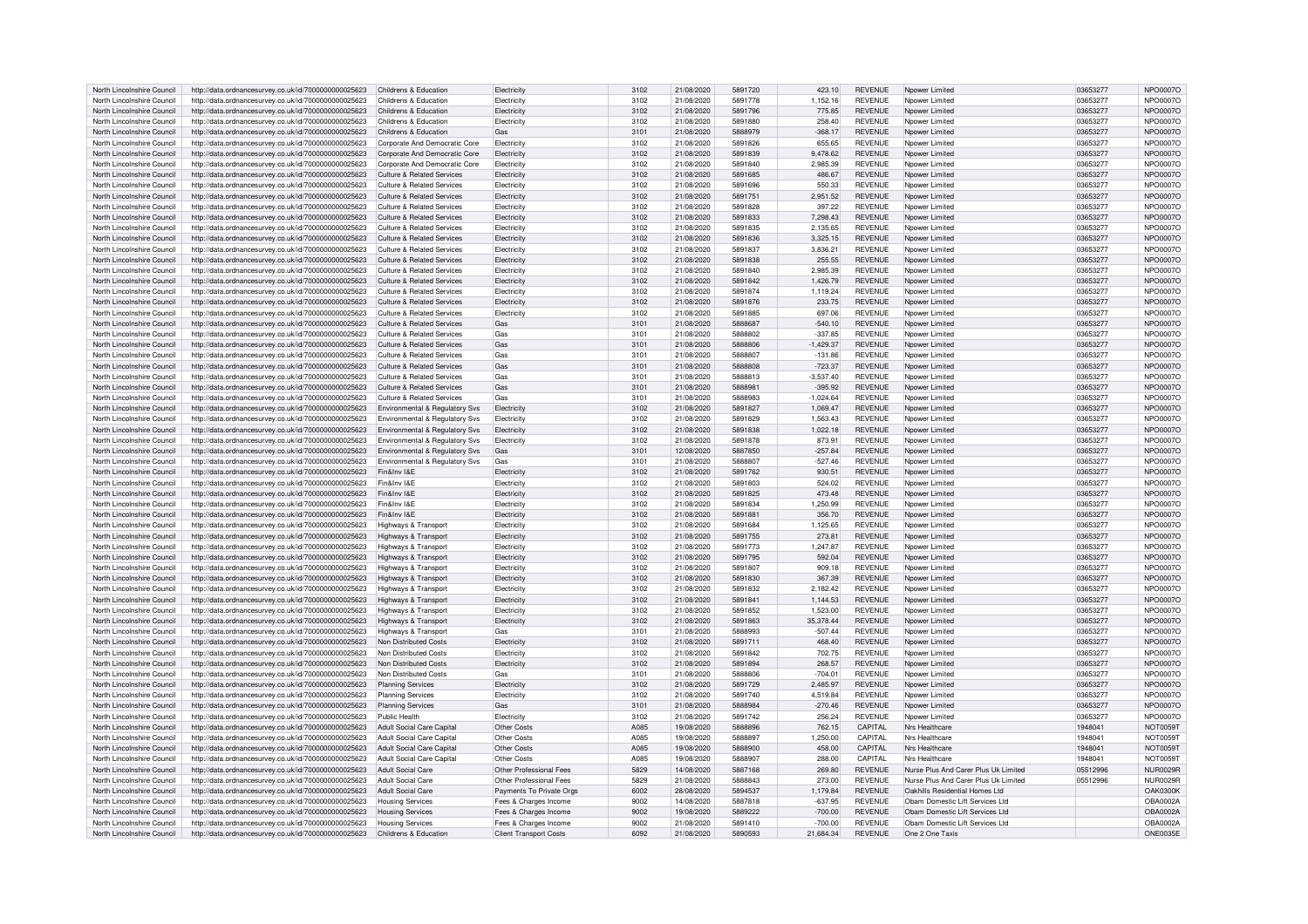| North Lincolnshire Council | http://data.ordnancesurvey.co.uk/id/7000000000025623 | <b>Housing Services</b>               | Other Supplies & Services        | 5799 | 14/08/2020 | 5888882 | 1,551.60  | <b>REVENUE</b> | Ongo                                 |          | <b>HOM0100M</b> |
|----------------------------|------------------------------------------------------|---------------------------------------|----------------------------------|------|------------|---------|-----------|----------------|--------------------------------------|----------|-----------------|
|                            |                                                      |                                       |                                  |      |            |         |           |                |                                      |          |                 |
| North Lincolnshire Council | http://data.ordnancesurvey.co.uk/id/7000000000025623 | <b>Housing Services</b>               | Other Supplies & Services        | 5799 | 14/08/2020 | 5888884 | 428.14    | <b>REVENUE</b> | Ongo                                 |          | ONG0120G        |
| North Lincolnshire Council | http://data.ordnancesurvey.co.uk/id/7000000000025623 | <b>Adult Social Care</b>              | Fees & Charges Income            | 9002 | 27/08/2020 | 5894533 | $-17.74$  | <b>REVENUE</b> | Ongo Recruitment Ltd                 |          | ISF0039F        |
|                            |                                                      |                                       |                                  |      |            |         |           |                |                                      |          |                 |
| North Lincolnshire Council | http://data.ordnancesurvey.co.uk/id/7000000000025623 | <b>Adult Social Care</b>              | Payments To Private Orgs         | 6002 | 27/08/2020 | 5894533 | 5.609.68  | <b>REVENUE</b> | Ongo Recruitment Ltd                 |          | ISF0039F        |
| North Lincolnshire Council | http://data.ordnancesurvey.co.uk/id/7000000000025623 | Childrens & Education                 | Payments To Private Orgs         | 6002 | 12/08/2020 | 5887089 | 4,749.75  | <b>REVENUE</b> | Ongo Recruitment Ltd                 | 4750128  | CRO0323C        |
| North Lincolnshire Council |                                                      | Childrens & Education                 | Payments To Private Orgs         | 6002 | 12/08/2020 | 5887090 | 4.749.75  | <b>REVENUE</b> | Ongo Recruitment Ltd                 | 4750128  | CRO0323C        |
|                            | http://data.ordnancesurvey.co.uk/id/7000000000025623 |                                       |                                  |      |            |         |           |                |                                      |          |                 |
| North Lincolnshire Council | http://data.ordnancesurvey.co.uk/id/7000000000025623 | <b>Adult Social Care</b>              | Other Supplies & Services        | 5799 | 19/08/2020 | 5889013 | 220.90    | <b>REVENUE</b> | Online Frannomics                    |          | ONL0010L        |
| North Lincolnshire Council | http://data.ordnancesurvey.co.uk/id/7000000000025623 | <b>Culture &amp; Related Services</b> | Repair & Maintenance Costs       | 3000 | 26/08/2020 | 5893484 | 1.100.00  | <b>REVENUE</b> | Open Control Solutions Ltd           |          | OPE0032E        |
|                            |                                                      |                                       |                                  |      |            |         |           |                |                                      |          |                 |
| North Lincolnshire Council | http://data.ordnancesurvey.co.uk/id/7000000000025623 | Childrens & Education                 | Payments To Private Orgs         | 6002 | 05/08/2020 | 5884843 | 18.852.34 | <b>REVENUE</b> | Options Autism (1) Ltd               | 4064685  | <b>NEW0314W</b> |
| North Lincolnshire Council | http://data.ordnancesurvey.co.uk/id/7000000000025623 | Adult Social Care                     | Payments To Private Orgs         | 6002 | 27/08/2020 | 5894530 | 5,831.28  | <b>REVENUE</b> | Options (Autism 2) Ltd               |          | <b>ISF0021F</b> |
|                            |                                                      |                                       |                                  |      |            |         |           |                |                                      |          |                 |
| North Lincolnshire Council | http://data.ordnancesurvey.co.uk/id/7000000000025623 | Adult Social Care                     | Payments To Private Orgs         | 6002 | 27/08/2020 | 5894530 | 298.00    | <b>REVENUE</b> | Options (Autism 2) Ltd               |          | <b>ISF0021F</b> |
| North Lincolnshire Council | http://data.ordnancesurvey.co.uk/id/7000000000025623 | Adult Social Care                     | Payments To Private Orgs         | 6002 | 28/08/2020 | 5894542 | 1.000.40  | <b>REVENUE</b> | Options Autism (2) Ltd               | 4228353  | <b>YOU0005U</b> |
| North Lincolnshire Council |                                                      | Adult Social Care                     |                                  | 6002 |            | 5894542 |           | <b>REVENUE</b> |                                      |          |                 |
|                            | http://data.ordnancesurvey.co.uk/id/7000000000025623 |                                       | Payments To Private Orgs         |      | 28/08/2020 |         | 6,087.00  |                | Options Autism (2) Ltd               | 4228353  | <b>YOU0005U</b> |
| North Lincolnshire Council | http://data.ordnancesurvey.co.uk/id/7000000000025623 | Childrens & Education                 | Payments To Private Orgs         | 6002 | 12/08/2020 | 5887135 | 22.585.71 | <b>REVENUE</b> | Oracle Care Limited                  | 5618803  | ORA0060A        |
| North Lincolnshire Council | http://data.ordnancesurvey.co.uk/id/7000000000025623 | Corporate And Democratic Core         | It Software-Maintenance          | 5053 | 12/08/2020 | 5887072 | 19.788.46 | <b>REVENUE</b> | Oracle Corporation U K Limited       |          | ORA0003A        |
|                            |                                                      |                                       |                                  |      |            |         |           |                |                                      |          |                 |
| North Lincolnshire Council | http://data.ordnancesurvey.co.uk/id/7000000000025623 | Childrens & Education                 | Payments To Private Orgs         | 6002 | 26/08/2020 | 5893372 | 21,541.42 | <b>REVENUE</b> | Orkidz Nursen                        |          | ORK0001K        |
| North Lincolnshire Council | http://data.ordnancesurvey.co.uk/id/7000000000025623 | Childrens & Education                 | Payments To Private Orgs         | 6002 | 02/09/2020 | 5894720 | 7,703.80  | <b>REVENUE</b> | Orkidz Nursery                       |          | <b>ORK0001K</b> |
|                            |                                                      |                                       |                                  |      |            |         |           |                |                                      |          |                 |
| North Lincolnshire Council | http://data.ordnancesurvey.co.uk/id/7000000000025623 | Corporate And Democratic Core         | Payments To Private Orgs         | 6002 | 12/08/2020 | 5886567 | 988.80    | <b>REVENUE</b> | Oughtred & Harrison Ltd              | 0166445  | <b>OUG0032G</b> |
| North Lincolnshire Council | http://data.ordnancesurvey.co.uk/id/7000000000025623 | Childrens & Education                 | Licenses, Subs & Memberships     | 5510 | 02/09/2020 | 5893839 | 320.00    | <b>REVENUE</b> | Outdoor Education Advisers Panel Ltd | 7532257  | FOR0221R        |
| North Lincolnshire Council | http://data.ordnancesurvey.co.uk/id/7000000000025623 | Childrens & Education                 | Licenses, Subs & Memberships     | 5510 | 02/09/2020 | 5893840 | 320.00    | <b>REVENUE</b> | Outdoor Education Advisers Panel Ltd | 7532257  | FOR0221R        |
|                            |                                                      |                                       |                                  |      |            |         |           |                |                                      |          |                 |
| North Lincolnshire Counci  | http://data.ordnancesurvey.co.uk/id/7000000000025623 | Central Services To Public            | <b>Business Support Grants</b>   | 6090 | 05/08/2020 | 5886310 | 10,000.00 | <b>REVENUE</b> | Overhall Midland Road Limited        |          | CD029610        |
| North Lincolnshire Council | http://data.ordnancesurvey.co.uk/id/7000000000025623 | Culture & Related Services            | <b>Equipment Purchase</b>        | 5001 | 12/08/2020 | 5879598 | 340.00    | <b>REVENUE</b> | Overton (Uk) Ltd                     | 2752570  | OVE0019E        |
|                            |                                                      |                                       |                                  |      |            |         |           |                |                                      |          |                 |
| North Lincolnshire Council | http://data.ordnancesurvey.co.uk/id/7000000000025623 | Culture & Related Services            | Exhibitions/Events               | 5709 | 28/08/2020 | 5894675 | 239.72    | <b>REVENUE</b> | Pack And Send Trading Ltd            | 06633541 | PAC0099C        |
| North Lincolnshire Council | http://data.ordnancesurvey.co.uk/id/7000000000025623 | Childrens & Education                 | Payments To Voluntary Orgs       | 6001 | 26/08/2020 | 5893375 | 8,582.86  | <b>REVENUE</b> | Panda Play Playgroup                 |          | <b>PAN0016N</b> |
|                            |                                                      |                                       |                                  |      |            |         |           |                |                                      |          |                 |
| North Lincolnshire Council | http://data.ordnancesurvey.co.uk/id/7000000000025623 | Childrens & Education                 | Payments To Voluntary Orgs       | 6001 | 02/09/2020 | 5894721 | 8,574.91  | <b>REVENUE</b> | Panda Play Playgroup                 |          | <b>PAN0016N</b> |
| North Lincolnshire Council | http://data.ordnancesurvey.co.uk/id/7000000000025623 | <b>Adult Social Care</b>              | Other Professional Fees          | 5829 | 26/08/2020 | 5891936 | 1,270.40  | <b>REVENUE</b> | Paragon Medical Ltd                  |          | <b>HOP0053P</b> |
| North Lincolnshire Council | http://data.ordnancesurvey.co.uk/id/7000000000025623 | <b>Adult Social Care</b>              | <b>Legal Fees</b>                | 5823 | 19/08/2020 | 588988  | 450.00    | <b>REVENUE</b> | Parklane Plowden Chambers            | 51726    | PAR0599F        |
|                            |                                                      |                                       |                                  |      |            |         |           |                |                                      |          |                 |
| North Lincolnshire Council | http://data.ordnancesurvey.co.uk/id/7000000000025623 | <b>Adult Social Care</b>              | Other Professional Fees          | 5829 | 02/09/2020 | 5893472 | 850.00    | <b>REVENUE</b> | Parklane Plowden Chambers            | 51726    | <b>PAR0599R</b> |
| North Lincolnshire Council | http://data.ordnancesurvey.co.uk/id/7000000000025623 | Highways & Transport                  | Other Professional Fees          | 5829 | 28/08/2020 | 5894176 | 479.27    | <b>REVENUE</b> | Park Now Limited                     | 3151938  | COB0031B        |
|                            |                                                      |                                       |                                  |      |            |         |           |                |                                      |          |                 |
| North Lincolnshire Council | http://data.ordnancesurvey.co.uk/id/7000000000025623 | Childrens & Education                 | Payments To Private Orgs         | 6002 | 21/08/2020 | 5891497 | 3.000.00  | <b>REVENUE</b> | Paula Bennett Consultancy            |          | <b>BEN0320N</b> |
| North Lincolnshire Council | http://data.ordnancesurvey.co.uk/id/7000000000025623 | Childrens & Education                 | Payments To Private Orgs         | 6002 | 26/08/2020 | 5893354 | 1,482.08  | REVENUE        | Paula Kirk                           |          | KIR0110R        |
|                            |                                                      |                                       |                                  |      |            |         |           |                |                                      |          |                 |
| North Lincolnshire Council | http://data.ordnancesurvey.co.uk/id/7000000000025623 | Highways & Transport Capital          | Building/Construction            | A082 | 19/08/2020 | 5889872 | 64,528.56 | CAPITAL        | Pbs Construction Ltd                 | 2266573  | <b>PBS0100S</b> |
| North Lincolnshire Council | http://data.ordnancesurvey.co.uk/id/7000000000025623 | Childrens & Education                 | Payments To Private Orgs         | 6002 | 26/08/2020 | 5893378 | 20.913.62 | <b>REVENUE</b> | Peekaboo Day Nursery                 |          | <b>PEE0011E</b> |
| North Lincolnshire Council |                                                      |                                       |                                  | 5799 | 26/08/2020 | 5893480 | 3.490.00  | <b>REVENUE</b> | Pelham Hote                          |          | <b>PEL0031L</b> |
|                            | http://data.ordnancesurvey.co.uk/id/7000000000025623 | <b>Housing Services</b>               | Other Supplies & Services        |      |            |         |           |                |                                      |          |                 |
| North Lincolnshire Council | http://data.ordnancesurvey.co.uk/id/7000000000025623 | <b>Adult Social Care</b>              | Fees & Charges Income            | 9002 | 19/08/2020 | 5890362 | $-122.56$ | <b>REVENUE</b> | <b>REDACTED</b>                      |          | REDACTED        |
| North Lincolnshire Council | http://data.ordnancesurvey.co.uk/id/7000000000025623 | Corporate And Democratic Core         | <b>Recruitment Costs And Dbs</b> | 2004 | 12/08/2020 | 5887098 | 5,436.79  | <b>REVENUE</b> | People Asset Management Ltd          | 5199107  | PEO0120O        |
|                            |                                                      |                                       |                                  |      |            |         |           |                |                                      |          |                 |
| North Lincolnshire Council | http://data.ordnancesurvey.co.uk/id/7000000000025623 | <b>Adult Social Care Capital</b>      | Other Costs                      | A085 | 19/08/2020 | 5888898 | 1,400.52  | CAPITAI        | Performance Health International Ltd | 4374752  | ABI0005         |
| North Lincolnshire Council | http://data.ordnancesurvey.co.uk/id/7000000000025623 | Childrens & Education                 | <b>Client Related Costs</b>      | 5534 | 19/08/2020 | 5889877 | 290.00    | <b>REVENUE</b> | Pete Davies School Of Motoring       |          | <b>DAV0299V</b> |
|                            |                                                      |                                       |                                  |      |            |         |           | <b>REVENUE</b> |                                      |          |                 |
|                            |                                                      |                                       |                                  |      |            |         |           |                | Peter Hogarth & Sons Ltd             |          |                 |
| North Lincolnshire Council | http://data.ordnancesurvey.co.uk/id/7000000000025623 | Central Services To Public            | Cleaning Costs/ Materials        | 3301 | 21/08/2020 | 5891615 | 628.08    |                |                                      | 1143352  | <b>HOG0001G</b> |
|                            |                                                      |                                       |                                  |      |            |         |           |                |                                      |          |                 |
| North Lincolnshire Council | http://data.ordnancesurvey.co.uk/id/7000000000025623 | Central Services To Public            | Equipment Purchase               | 5001 | 07/08/2020 | 5886334 | 1,172.16  | <b>REVENUE</b> | Peter Hogarth & Sons Ltd             | 1143352  | <b>HOG0001G</b> |
| North Lincolnshire Council | http://data.ordnancesurvey.co.uk/id/7000000000025623 | Central Services To Public            | <b>Equipment Purchase</b>        | 5001 | 07/08/2020 | 5886338 | 5,328.00  | <b>REVENUE</b> | Peter Hogarth & Sons Ltd             | 1143352  | HOG0001G        |
| North Lincolnshire Council | http://data.ordnancesurvey.co.uk/id/7000000000025623 | Central Services To Public            | <b>Equipment Purchase</b>        | 5001 | 12/08/2020 | 588634  | 1,790.46  | <b>REVENUE</b> | Peter Hogarth & Sons Ltd             | 1143352  | HOG0001G        |
|                            |                                                      |                                       |                                  |      |            |         |           |                |                                      |          |                 |
| North Lincolnshire Council | http://data.ordnancesurvey.co.uk/id/7000000000025623 | Central Services To Public            | <b>Equipment Purchase</b>        | 5001 | 26/08/2020 | 5893580 | 382.40    | <b>REVENUE</b> | Peter Hogarth & Sons Ltd             | 1143352  | HOG0001G        |
| North Lincolnshire Council | http://data.ordnancesurvey.co.uk/id/7000000000025623 | Central Services To Public            | <b>Equipment Purchase</b>        | 5001 | 26/08/2020 | 589358  | 2,048.00  | <b>REVENUE</b> | Peter Hogarth & Sons Ltd             | 1143352  | <b>HOG0001G</b> |
|                            |                                                      |                                       |                                  |      |            |         |           |                |                                      |          |                 |
| North Lincolnshire Council | http://data.ordnancesurvey.co.uk/id/7000000000025623 | Central Services To Public            | Equipment Purchase               | 5001 | 26/08/2020 | 5893582 | 604.60    | <b>REVENUE</b> | Peter Hogarth & Sons Ltd             | 1143352  | <b>HOG0001G</b> |
| North Lincolnshire Council | http://data.ordnancesurvey.co.uk/id/7000000000025623 | Central Services To Public            | <b>Equipment Purchase</b>        | 5001 | 26/08/2020 | 5893734 | 255.60    | <b>REVENUE</b> | Peter Hogarth & Sons Ltd             | 1143352  | HOG0001G        |
| North Lincolnshire Council |                                                      | Central Services To Public            | <b>Equipment Purchase</b>        | 5001 | 26/08/2020 | 5893745 | $-255.60$ | <b>REVENUE</b> |                                      | 1143352  | <b>HOG0001G</b> |
|                            | http://data.ordnancesurvey.co.uk/id/7000000000025623 |                                       |                                  |      |            |         |           |                | Peter Hogarth & Sons Ltd             |          |                 |
| North Lincolnshire Council | http://data.ordnancesurvey.co.uk/id/7000000000025623 | Childrens & Education                 | Cleaning Costs/ Materials        | 3301 | 21/08/2020 | 5891556 | 232.38    | <b>REVENUE</b> | Peter Hogarth & Sons Ltd             | 1143352  | HOG0001G        |
| North Lincolnshire Council | http://data.ordnancesurvey.co.uk/id/7000000000025623 | Childrens & Education                 | Cleaning Costs/ Materials        | 3301 | 21/08/2020 | 5891632 | 310.98    | <b>REVENUE</b> | Peter Hogarth & Sons Ltd             | 1143352  | HOG0001G        |
|                            |                                                      |                                       |                                  |      |            |         |           |                |                                      |          |                 |
| North Lincolnshire Council | http://data.ordnancesurvey.co.uk/id/7000000000025623 | <b>Culture &amp; Related Services</b> | Cleaning Costs/ Materials        | 3301 | 21/08/2020 | 5891554 | 512.08    | <b>REVENUE</b> | Peter Hogarth & Sons Ltd             | 1143352  | HOG0001G        |
| North Lincolnshire Council | http://data.ordnancesurvey.co.uk/id/7000000000025623 | Culture & Related Services            | Cleaning Costs/ Materials        | 3301 | 21/08/2020 | 5891627 | 298.30    | <b>REVENUE</b> | Peter Hogarth & Sons Ltd             | 1143352  | <b>HOG0001G</b> |
|                            |                                                      |                                       |                                  | 3301 |            |         |           | <b>REVENUE</b> |                                      |          |                 |
| North Lincolnshire Council | http://data.ordnancesurvey.co.uk/id/7000000000025623 | <b>Culture &amp; Related Services</b> | Cleaning Costs/ Materials        |      | 21/08/2020 | 5891630 | 369.34    |                | Peter Hogarth & Sons Ltd             | 1143352  | HOG0001G        |
| North Lincolnshire Council | http://data.ordnancesurvey.co.uk/id/7000000000025623 | <b>Culture &amp; Related Services</b> | Cleaning Costs/ Materials        | 3301 | 26/08/2020 | 5893227 | 224.10    | <b>REVENUE</b> | Peter Hogarth & Sons Ltd             | 1143352  | <b>HOG0001G</b> |
| North Lincolnshire Council | http://data.ordnancesurvey.co.uk/id/7000000000025623 | Culture & Related Services            | Cleaning Costs/ Materials        | 3301 | 28/08/2020 | 5894669 | 680.17    | <b>REVENUE</b> | Peter Hogarth & Sons Ltd             | 1143352  | HOG0001G        |
|                            |                                                      |                                       |                                  |      |            |         |           |                |                                      |          |                 |
| North Lincolnshire Council | http://data.ordnancesurvey.co.uk/id/7000000000025623 | Environmental & Regulatory Svs        | Cleaning Costs/ Materials        | 3301 | 21/08/2020 | 5891626 | 510.59    | <b>REVENUE</b> | Peter Hogarth & Sons Ltd             | 1143352  | <b>HOG0001G</b> |
| North Lincolnshire Council | http://data.ordnancesurvey.co.uk/id/7000000000025623 | Fin&Inv I&E                           | Cleaning Costs/ Materials        | 3301 | 19/08/2020 | 5889986 | 4.184.58  | <b>REVENUE</b> | Peter Hogarth & Sons Ltd             | 1143352  | <b>HOG0001G</b> |
| North Lincolnshire Council |                                                      | Culture & Related Services            |                                  | 5603 | 07/08/2020 | 588626  | 350.00    |                |                                      | 24252340 | PFT0110T        |
|                            | http://data.ordnancesurvey.co.uk/id/7000000000025623 |                                       | Gen Office Exp (Incl Postage)    |      |            |         |           | <b>REVENUE</b> | Peters Ltd                           |          |                 |
| North Lincolnshire Council | http://data.ordnancesurvey.co.uk/id/7000000000025623 | Fin&Inv I&F                           | Grounds Maintenance              | 3010 | 12/08/2020 | 5887792 | 2,356.39  | <b>REVENUE</b> | Phil Jarratt                         |          | <b>JAR0097R</b> |
| North Lincolnshire Council | http://data.ordnancesurvey.co.uk/id/7000000000025623 | Fin&Inv I&E                           | Repair & Maintenance Costs       | 3000 | 12/08/2020 | 5887974 | 913.50    | <b>REVENUE</b> | Phil Jarratt                         |          | <b>JAR0097R</b> |
|                            |                                                      |                                       |                                  |      |            |         |           |                |                                      |          |                 |
| North Lincolnshire Council | http://data.ordnancesurvey.co.uk/id/7000000000025623 | Fin&Inv I&F                           | Repair & Maintenance Costs       | 3000 | 28/08/2020 | 5891507 | 841.00    | <b>REVENUE</b> | Phil Jarratt                         |          | <b>JAR0097R</b> |
| North Lincolnshire Council | http://data.ordnancesurvey.co.uk/id/7000000000025623 | Central Services To Public            | <b>Business Support Grants</b>   | 6090 | 17/08/2020 | 5889928 | 10,000.00 | <b>REVENUE</b> | Phillips Autos Ltd                   |          | CD029800        |
|                            |                                                      |                                       |                                  |      |            |         |           |                |                                      |          |                 |
| North Lincolnshire Council | http://data.ordnancesurvey.co.uk/id/7000000000025623 | Corporate And Democratic Core         | It Software-Maintenance          | 5053 | 12/08/2020 | 5887047 | 1.138.82  | <b>REVENUE</b> | Phoenix Software Ltd                 | 2548628  | SOF0026F        |
| North Lincolnshire Council | http://data.ordnancesurvey.co.uk/id/7000000000025623 | Corporate And Democratic Core         | It Software-Maintenance          | 5053 | 12/08/2020 | 5888033 | 13,576.08 | <b>REVENUE</b> | Phoenix Software I td                | 2548628  | SOF0026F        |
| North Lincolnshire Council |                                                      |                                       |                                  |      |            |         |           |                |                                      |          |                 |
|                            | http://data.ordnancesurvey.co.uk/id/7000000000025623 | Corporate And Democratic Core         | It Software-Maintenance          | 5053 | 28/08/2020 | 5893465 | 4.839.18  | <b>REVENUE</b> | Phoenix Software Ltd                 | 2548628  | SOF0026F        |
| North Lincolnshire Council | http://data.ordnancesurvey.co.uk/id/7000000000025623 | Corporate And Democratic Core         | It Software-Purchase             | 5051 | 21/08/2020 | 5890489 | 317.89    | <b>REVENUE</b> | Phoenix Software I td                | 2548628  | SOF0026F        |
| North Lincolnshire Counci  |                                                      |                                       | It Software-Purchase             | 5051 |            | 5890491 |           | <b>REVENUE</b> | Phoenix Software I td                | 2548628  | SOF0026F        |
|                            | http://data.ordnancesurvey.co.uk/id/7000000000025623 | Corporate And Democratic Core         |                                  |      | 21/08/2020 |         | 317.89    |                |                                      |          |                 |
| North Lincolnshire Council | http://data.ordnancesurvey.co.uk/id/7000000000025623 | Corporate And Democratic Core         | It Software-Purchase             | 5051 | 26/08/2020 | 5890492 | 3,178.90  | REVENUE        | Phoenix Software Ltd                 | 2548628  | SOF0026F        |
| North Lincolnshire Council | http://data.ordnancesurvey.co.uk/id/7000000000025623 | <b>Adult Social Care</b>              | Foujoment Maint & Repai          | 5003 | 19/08/2020 | 5889208 | 494.10    | <b>REVENUE</b> | Pickerings Europe Ltd                | 3217853  | <b>PIC0003C</b> |
|                            |                                                      |                                       |                                  |      |            |         |           |                |                                      |          |                 |
| North Lincolnshire Council | http://data.ordnancesurvey.co.uk/id/7000000000025623 | Adult Social Care                     | Repair & Maintenance Costs       | 3000 | 21/08/2020 | 5890731 | 31.69     | <b>REVENUE</b> | Pickerings Europe Ltd                | 3217853  | <b>PIC0003C</b> |
| North Lincolnshire Council | http://data.ordnancesurvey.co.uk/id/7000000000025623 | Central Services To Public            | Repair & Maintenance Costs       | 3000 | 21/08/2020 | 589073  | $\Omega$  | <b>REVENUE</b> | Pickerings Europe Ltd                | 3217853  | PIC0003C        |
| North Lincolnshire Council | http://data.ordnancesurvey.co.uk/id/7000000000025623 | Childrens & Education                 | Repair & Maintenance Costs       | 3000 | 21/08/2020 | 589073  | 28.96     | REVENUE        | Pickerings Europe Ltd                | 3217853  | <b>PIC0003C</b> |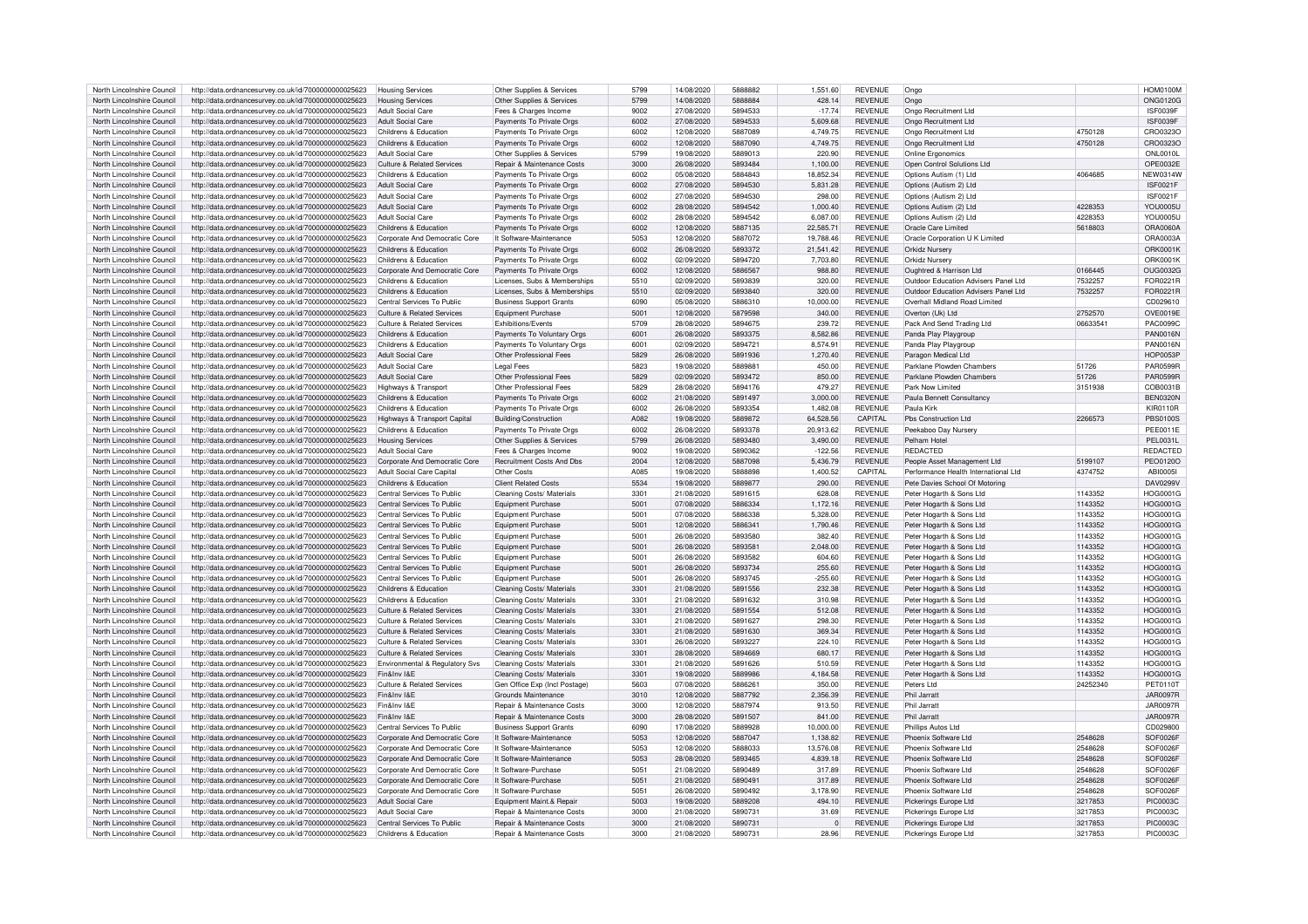| North Lincolnshire Council | http://data.ordnancesurvey.co.uk/id/7000000000025623                   | Corporate And Democratic Core         | Repair & Maintenance Costs        | 3000 | 21/08/2020 | 5890731 | 31.69       | <b>REVENUE</b> | Pickerings Europe Ltd                  | 3217853  | <b>PIC0003C</b> |
|----------------------------|------------------------------------------------------------------------|---------------------------------------|-----------------------------------|------|------------|---------|-------------|----------------|----------------------------------------|----------|-----------------|
|                            |                                                                        |                                       |                                   |      |            | 5890731 |             |                |                                        |          | PIC0003C        |
| North Lincolnshire Council | http://data.ordnancesurvey.co.uk/id/7000000000025623                   | Cornorate And Democratic Core         | Repair & Maintenance Costs        | 3000 | 21/08/2020 |         | 158.45      | <b>REVENUE</b> | Pickerings Europe Ltd                  | 3217853  |                 |
| North Lincolnshire Council | http://data.ordnancesurvey.co.uk/id/7000000000025623                   | <b>Culture &amp; Related Services</b> | Repair & Maintenance Costs        | 3000 | 21/08/2020 | 5890731 | 248.31      | <b>REVENUE</b> | Pickerings Europe Ltd                  | 3217853  | <b>PIC0003C</b> |
| North Lincolnshire Council | http://data.ordnancesurvey.co.uk/id/7000000000025623                   | Highways & Transport                  | Repair & Maintenance Costs        | 3000 | 21/08/2020 | 5890731 | 92.32       | <b>REVENUE</b> | Pickerings Europe Ltd                  | 3217853  | <b>PIC0003C</b> |
| North Lincolnshire Council | http://data.ordnancesurvey.co.uk/id/7000000000025623                   | Central Services To Public            | <b>Business Support Grants</b>    | 6090 | 19/08/2020 | 5890597 | 10,000.00   | <b>REVENUE</b> | Pizza X Time Ltd                       |          | CD029910        |
| North Lincolnshire Council | http://data.ordnancesurvey.co.uk/id/7000000000025623                   | Childrens & Education                 | Clothing, Uniforms & Laundry      | 5301 | 12/08/2020 | 5888082 | 342.00      | <b>REVENUE</b> | Pid Safety Supplies Ltd                | NI601331 | PJD0001D        |
|                            |                                                                        |                                       |                                   |      |            |         |             |                |                                        |          |                 |
| North Lincolnshire Council | http://data.ordnancesurvey.co.uk/id/7000000000025623                   | Childrens & Education                 | Home To School Transport          | 4201 | 05/08/2020 | 5882468 | 840.00      | <b>REVENUE</b> | Placebook Minicabs Ltd                 | 09508214 | <b>PLA0065A</b> |
| North Lincolnshire Council | http://data.ordnancesurvey.co.uk/id/7000000000025623                   | Culture, Env, Reg & Planning Cap      | Building/Construction             | A082 | 07/08/2020 | 5886680 | 1,670.00    | CAPITAL        | Poolside Leisure                       |          | PO00002C        |
| North Lincolnshire Council | http://data.ordnancesurvey.co.uk/id/7000000000025623                   | <b>Culture &amp; Related Services</b> | Repair & Maintenance Costs        | 3000 | 07/08/2020 | 5886682 | 304.48      | <b>REVENUE</b> | Poolside Leisure                       |          | PO000020        |
| North Lincolnshire Council | http://data.ordnancesurvey.co.uk/id/7000000000025623                   | Central Services To Public            | Repair & Maintenance Costs        | 3000 | 21/08/2020 | 5891950 | 405.00      | <b>REVENUE</b> | Power Control Ltd                      | SC152126 | POW0021W        |
| North Lincolnshire Council | http://data.ordnancesurvey.co.uk/id/7000000000025623                   |                                       | It Hardware-Maintenance           | 5052 |            | 5891950 |             | <b>REVENUE</b> | Power Control I td                     |          | POW0021W        |
|                            |                                                                        | Corporate And Democratic Core         |                                   |      | 21/08/2020 |         | 607.50      |                |                                        | SC152126 |                 |
| North Lincolnshire Council | http://data.ordnancesurvey.co.uk/id/7000000000025623                   | Environmental & Regulatory Svs        | Equipment Maint.& Repair          | 5003 | 21/08/2020 | 5891950 | 607.50      | <b>REVENUE</b> | Power Control Ltd                      | SC152126 | POW0021W        |
| North Lincolnshire Council | http://data.ordnancesurvey.co.uk/id/7000000000025623                   | Childrens & Education                 | Home To School Transport          | 4201 | 05/08/2020 | 5883188 | 4.800.80    | <b>REVENUE</b> | <b>Premier Cabs</b>                    |          | <b>PRE0280E</b> |
| North Lincolnshire Council | http://data.ordnancesurvey.co.uk/id/7000000000025623                   | <b>Culture &amp; Related Services</b> | Repair & Maintenance Costs        | 3000 | 26/08/2020 | 5891682 | 3,103.44    | <b>REVENUE</b> | Premier Roofing And Services Ltd       | 4577119  | <b>PRE0164E</b> |
| North Lincolnshire Council | http://data.ordnancesurvey.co.uk/id/7000000000025623                   | Environmental & Regulatory Svs        | Repair & Maintenance Costs        | 3000 | 26/08/2020 | 5891682 | 194.54      | <b>REVENUE</b> | Premier Roofing And Services Ltd       | 4577119  | <b>PRE0164E</b> |
| North Lincolnshire Council | http://data.ordnancesurvey.co.uk/id/7000000000025623                   | Fin&Inv I&E                           | Repair & Maintenance Costs        | 3000 | 26/08/2020 | 5891682 | 1.072.15    | <b>REVENUE</b> | Premier Roofing And Services Ltd       | 4577119  | <b>PRE0164E</b> |
|                            |                                                                        |                                       |                                   |      |            |         |             |                |                                        |          |                 |
| North Lincolnshire Council | http://data.ordnancesurvey.co.uk/id/7000000000025623                   | Highways & Transport                  | Repair & Maintenance Costs        | 3000 | 26/08/2020 | 5891682 | 786.60      | <b>REVENUE</b> | Premier Roofing And Services Ltd       | 4577119  | <b>PRE0164E</b> |
| North Lincolnshire Council | http://data.ordnancesurvey.co.uk/id/7000000000025623                   | <b>Culture &amp; Related Services</b> | Other Supplies & Services         | 5799 | 28/08/2020 | 5894673 | 398.00      | <b>REVENUE</b> | Prepared Media Ltd                     | 08307674 | <b>PRE0259E</b> |
| North Lincolnshire Council | http://data.ordnancesurvey.co.uk/id/7000000000025623                   | Childrens & Education                 | Payments To Voluntary Orgs        | 6001 | 26/08/2020 | 5893382 | 35,414.59   | <b>REVENUE</b> | Pre-School Learning Alliance           |          | <b>PRE0172E</b> |
| North Lincolnshire Council | http://data.ordnancesurvey.co.uk/id/7000000000025623                   | Childrens & Education                 | Payments To Voluntary Orgs        | 6001 | 02/09/2020 | 5894692 | 800.84      | <b>REVENUE</b> | Pre-School Learning Alliance           |          | <b>PRE0172E</b> |
| North Lincolnshire Council | http://data.ordnancesurvey.co.uk/id/7000000000025623                   | <b>Culture &amp; Related Services</b> | <b>Equipment Purchase</b>         | 5001 | 26/08/2020 | 5893207 | 261.65      | <b>REVENUE</b> | Preservation Equipment Ltd             |          | <b>PRE0052E</b> |
|                            |                                                                        |                                       |                                   |      |            |         |             |                |                                        |          |                 |
| North Lincolnshire Council | http://data.ordnancesurvey.co.uk/id/7000000000025623                   | Childrens & Education                 | Payments To Voluntary Orgs        | 6001 | 26/08/2020 | 5893355 | 12,763.87   | <b>REVENUE</b> | Priory Lane Pre-School                 |          | <b>LAN0081N</b> |
| North Lincolnshire Council | http://data.ordnancesurvey.co.uk/id/7000000000025623                   | Childrens & Education                 | Payments To Voluntary Orgs        | 6001 | 02/09/2020 | 5894722 | 7,681.12    | <b>REVENUE</b> | Priory Lane, Pre-School                |          | <b>LAN0081N</b> |
| North Lincolnshire Council | http://data.ordnancesurvey.co.uk/id/7000000000025623                   | Corporate And Democratic Core         | Equipment Purchase                | 5001 | 12/08/2020 | 5887074 | 611.56      | <b>REVENUE</b> | Professional Telecom Installations Ltd | 04629825 | PRO0051C        |
| North Lincolnshire Council | http://data.ordnancesurvey.co.uk/id/7000000000025623                   | Cornorate And Democratic Core         | Course Fees/Training              | 2002 | 21/08/2020 | 5891517 | 375.00      | <b>REVENUE</b> | Protrainings Europe Limited            |          | PRO02030        |
| North Lincolnshire Council | http://data.ordnancesurvey.co.uk/id/7000000000025623                   | Central Services To Public            | <b>Business Support Grants</b>    | 6090 | 17/08/2020 | 5889930 | 25,000.00   | REVENUE        | Pr Welding And Fabrications Ltd        |          | CD029820        |
| North Lincolnshire Council | http://data.ordnancesurvey.co.uk/id/7000000000025623                   | Fin&Inv I&E                           | Other Supplies & Services         | 5799 | 12/08/2020 | 5887970 | 1.186.25    | <b>REVENUE</b> | Pure Water Window Cleaning             | 11361613 | <b>PUR0010R</b> |
|                            |                                                                        |                                       |                                   |      |            |         |             |                |                                        |          |                 |
| North Lincolnshire Council | http://data.ordnancesurvey.co.uk/id/7000000000025623                   | Fin&Inv I&E                           | Other Supplies & Services         | 5799 | 12/08/2020 | 5887972 | 345.00      | <b>REVENUE</b> | Pure Water Window Cleaning             | 11361613 | <b>PUR0010R</b> |
| North Lincolnshire Council | http://data.ordnancesurvey.co.uk/id/7000000000025623                   | Childrens & Education                 | Payments To Private Orgs          | 6002 | 26/08/2020 | 5893324 | 910.67      | <b>REVENUE</b> | Rachel Carter-Smith                    |          | CAR0224R        |
| North Lincolnshire Council | http://data.ordnancesurvey.co.uk/id/7000000000025623                   | Central Services To Public            | <b>Business Support Grants</b>    | 6090 | 05/08/2020 | 5886281 | 1,500.00    | REVENUE        | Rachel Perry Travel Counsellor         |          | CD029340        |
| North Lincolnshire Council | http://data.ordnancesurvey.co.uk/id/7000000000025623                   | Childrens & Education                 | Payments To Private Orgs          | 6002 | 26/08/2020 | 589338  | 3,360.81    | <b>REVENUE</b> | Rachel Popovski                        |          | POP0165P        |
| North Lincolnshire Council | http://data.ordnancesurvey.co.uk/id/7000000000025623                   | Childrens & Education                 | Payments To Private Orgs          | 6002 | 02/09/2020 | 5894761 | 997 40      | <b>REVENUE</b> | <b>Rachel Ponovski</b>                 |          | POP0165P        |
|                            |                                                                        |                                       |                                   |      |            |         |             |                |                                        |          |                 |
| North Lincolnshire Council | http://data.ordnancesurvey.co.uk/id/7000000000025623                   | Childrens & Education                 | Payments To Private Orgs          | 6002 | 26/08/2020 | 5893394 | 24,324.46   | <b>REVENUE</b> | Rainbow Kindergarten Barton            |          | STO0060O        |
| North Lincolnshire Council | http://data.ordnancesurvey.co.uk/id/7000000000025623                   | Childrens & Education                 | Payments To Private Orgs          | 6002 | 02/09/2020 | 5894723 | 8.677.64    | <b>REVENUE</b> | Rainbow Kindergarten Barton            |          | STO0060C        |
| North Lincolnshire Council | http://data.ordnancesurvey.co.uk/id/7000000000025623                   | <b>Adult Social Care</b>              | Payments To Health Providers      | 6019 | 12/08/2020 | 5887052 | 18,463.80   | <b>REVENUE</b> | Rdash Ft                               |          | RDA0003A        |
| North Lincolnshire Council | http://data.ordnancesurvey.co.uk/id/7000000000025623                   | Adult Social Care                     | Payments To Health Providers      | 6019 | 14/08/2020 | 5888133 | 198,999.00  | <b>REVENUE</b> | Rdash Ft                               |          | RDA0003A        |
| North Lincolnshire Council | http://data.ordnancesurvey.co.uk/id/7000000000025623                   | Childrens & Education                 | Advertising & Publicity           | 5610 | 05/08/2020 | 5883230 | 415.00      | <b>REVENUE</b> | Reach Publishing Ltd                   | 82548    | <b>REA0038A</b> |
|                            |                                                                        |                                       |                                   | 5799 |            | 5883663 |             |                |                                        | 82548    |                 |
| North Lincolnshire Council | http://data.ordnancesurvey.co.uk/id/7000000000025623                   | <b>Planning Services</b>              | Other Supplies & Services         |      | 05/08/2020 |         | 219.00      | <b>REVENUE</b> | Reach Publishing Ltd                   |          | <b>REA0038A</b> |
| North Lincolnshire Council | http://data.ordnancesurvey.co.uk/id/7000000000025623                   | <b>Planning Services</b>              | Other Supplies & Services         | 5799 | 12/08/2020 | 5887791 | 248.20      | <b>REVENUE</b> | Reach Publishing Ltd                   | 82548    | <b>REA0038A</b> |
| North Lincolnshire Council | http://data.ordnancesurvey.co.uk/id/7000000000025623                   | <b>Planning Services</b>              | Other Supplies & Services         | 5799 | 19/08/2020 | 5888841 | 306.60      | <b>REVENUE</b> | Reach Publishing Ltd                   | 82548    | <b>REA0038A</b> |
| North Lincolnshire Council | http://data.ordnancesurvey.co.uk/id/7000000000025623                   | <b>Planning Services</b>              | Other Supplies & Services         | 5799 | 02/09/2020 | 5894244 | 277.40      | <b>REVENUE</b> | Reach Publishing Ltd                   | 82548    | <b>REA0038A</b> |
| North Lincolnshire Council | http://data.ordnancesurvey.co.uk/id/7000000000025623                   | Planning Services                     | Advertising & Publicity           | 5610 | 21/08/2020 | 5891498 | 262.80      | <b>REVENUE</b> | Reach Publishing Services Limited      | 8339522  | <b>REA0058A</b> |
| North Lincolnshire Council | http://data.ordnancesurvey.co.uk/id/7000000000025623                   | Childrens & Education                 | Other Vehicle Costs               | 4005 | 26/08/2020 | 5893699 | 705.00      | <b>REVENUE</b> |                                        |          |                 |
|                            |                                                                        |                                       |                                   |      |            |         |             |                | Ready Rent A Car                       |          |                 |
| North Lincolnshire Council |                                                                        |                                       |                                   |      |            |         |             |                |                                        | 2177268  | <b>REA0004A</b> |
|                            | http://data.ordnancesurvey.co.uk/id/7000000000025623                   | Childrens & Education                 | Vehicle Hire                      | 4101 | 12/08/2020 | 5888294 | 340.00      | <b>REVENUE</b> | Ready Rent A Car                       | 2177268  | <b>REA0004A</b> |
| North Lincolnshire Council | http://data.ordnancesurvey.co.uk/id/7000000000025623                   | Corporate And Democratic Core         | Vehicle Hire                      | 4101 | 12/08/2020 | 5888295 | 260.00      | <b>REVENUE</b> | Ready Rent A Car                       | 2177268  | <b>REA0004A</b> |
| North Lincolnshire Council | http://data.ordnancesurvey.co.uk/id/7000000000025623                   | Fin&Inv I&F                           | Vehicle Hire                      | 4101 | 26/08/2020 | 5893700 | 380.00      | <b>REVENUE</b> | Ready Rent A Car                       | 2177268  | <b>REA0004A</b> |
|                            |                                                                        | Fin&Inv I&F                           |                                   |      |            |         |             |                |                                        |          |                 |
| North Lincolnshire Council | http://data.ordnancesurvey.co.uk/id/7000000000025623                   |                                       | Vehicle Hire                      | 4101 | 26/08/2020 | 5893701 | 380.00      | <b>REVENUE</b> | Ready Rent A Car                       | 2177268  | <b>REA0004A</b> |
| North Lincolnshire Council | http://data.ordnancesurvey.co.uk/id/7000000000025623                   | Adult Social Care                     | Direct Payments To Clients        | 6012 | 05/08/2020 | 5884856 | 750.00      | <b>REVENUE</b> | REDACTED                               |          | REDACTED        |
| North Lincolnshire Council | http://data.ordnancesurvey.co.uk/id/7000000000025623                   | <b>Adult Social Care</b>              | Direct Payments To Clients        | 6012 | 05/08/2020 | 5884857 | 750.00      | <b>REVENUE</b> | <b>REDACTED</b>                        |          | REDACTED        |
| North Lincolnshire Council | http://data.ordnancesurvey.co.uk/id/7000000000025623                   | Adult Social Care                     | Direct Payments To Clients        | 6012 | 05/08/2020 | 5884858 | 750.00      | REVENUE        | REDACTED                               |          | REDACTED        |
| North Lincolnshire Council | http://data.ordnancesurvey.co.uk/id/7000000000025623                   | Adult Social Care                     | Direct Payments To Clients        | 6012 | 05/08/2020 | 5884859 | 500.00      | <b>REVENUE</b> | <b>REDACTED</b>                        |          | REDACTED        |
| North Lincolnshire Council | http://data.ordnancesurvey.co.uk/id/7000000000025623                   | Adult Social Care                     | <b>Direct Payments To Clients</b> | 6012 | 05/08/2020 | 5884887 | 521.40      | <b>REVENUE</b> | <b>REDACTED</b>                        |          | REDACTED        |
|                            |                                                                        |                                       |                                   |      |            | 5884888 |             |                |                                        |          |                 |
| North Lincolnshire Council | http://data.ordnancesurvey.co.uk/id/7000000000025623                   | <b>Adult Social Care</b>              | Direct Payments To Clients        | 6012 | 05/08/2020 |         | 900.00      | <b>REVENUE</b> | <b>REDACTED</b>                        |          | REDACTED        |
| North Lincolnshire Council | http://data.ordnancesurvey.co.uk/id/7000000000025623                   | Adult Social Care                     | Direct Payments To Clients        | 6012 | 06/08/2020 | 5886620 | $-977.60$   | <b>REVENUE</b> | <b>REDACTED</b>                        |          | REDACTED        |
| North Lincolnshire Council | http://data.ordnancesurvey.co.uk/id/7000000000025623                   | <b>Adult Social Care</b>              | Direct Payments To Clients        | 6012 | 06/08/2020 | 5886625 | $-977.60$   | <b>REVENUE</b> | <b>REDACTED</b>                        |          | REDACTED        |
| North Lincolnshire Council | http://data.ordnancesurvey.co.uk/id/7000000000025623                   | Adult Social Care                     | Direct Payments To Clients        | 6012 | 07/08/2020 | 5886414 | 502.20      | <b>REVENUE</b> | <b>REDACTED</b>                        |          | REDACTED        |
| North Lincolnshire Council | http://data.ordnancesurvey.co.uk/id/7000000000025623                   | Adult Social Care                     | Direct Payments To Clients        | 6012 | 11/08/2020 | 5890036 | $-1.058.20$ | <b>REVENUE</b> | <b>REDACTED</b>                        |          | REDACTED        |
| North Lincolnshire Council |                                                                        | <b>Adult Social Care</b>              |                                   | 6012 | 11/08/2020 | 5890037 |             | <b>REVENUE</b> | REDACTED                               |          | <b>REDACTED</b> |
|                            | http://data.ordnancesurvey.co.uk/id/7000000000025623                   |                                       | Direct Payments To Clients        |      |            |         | 1,058.20    |                |                                        |          |                 |
| North Lincolnshire Council | http://data.ordnancesurvey.co.uk/id/7000000000025623                   | <b>Adult Social Care</b>              | Direct Payments To Clients        | 6012 | 11/08/2020 | 5890172 | $-4,944.52$ | <b>REVENUE</b> | REDACTED                               |          | REDACTED        |
| North Lincolnshire Council | http://data.ordnancesurvey.co.uk/id/7000000000025623                   | Adult Social Care                     | Direct Payments To Clients        | 6012 | 11/08/2020 | 5890173 | 4,944.52    | <b>REVENUE</b> | <b>REDACTED</b>                        |          | REDACTED        |
| North Lincolnshire Council | http://data.ordnancesurvey.co.uk/id/7000000000025623                   | Adult Social Care                     | Direct Payments To Clients        | 6012 | 11/08/2020 | 5890390 | 977.60      | <b>REVENUE</b> | <b>REDACTED</b>                        |          | <b>REDACTED</b> |
| North Lincolnshire Council | http://data.ordnancesurvey.co.uk/id/7000000000025623                   | <b>Adult Social Care</b>              | <b>Direct Payments To Clients</b> | 6012 | 11/08/2020 | 5890391 | $-977.60$   | <b>REVENUE</b> | REDACTED                               |          | REDACTED        |
| North Lincolnshire Council | http://data.ordnancesurvey.co.uk/id/7000000000025623                   | Adult Social Care                     | <b>Direct Payments To Clients</b> | 6012 | 12/08/2020 | 5887093 | 500.00      | <b>REVENUE</b> | <b>REDACTED</b>                        |          | REDACTED        |
| North Lincolnshire Council |                                                                        | Adult Social Care                     |                                   | 6012 | 12/08/2020 | 5887099 |             | <b>REVENUE</b> | <b>REDACTED</b>                        |          |                 |
|                            | http://data.ordnancesurvey.co.uk/id/7000000000025623                   |                                       | Direct Payments To Clients        |      |            |         | 2,353.83    |                |                                        |          | REDACTED        |
| North Lincolnshire Council | http://data.ordnancesurvey.co.uk/id/7000000000025623                   | <b>Adult Social Care</b>              | Direct Payments To Clients        | 6012 | 12/08/2020 | 5887100 | 8,295.96    | <b>REVENUE</b> | <b>REDACTED</b>                        |          | REDACTED        |
| North Lincolnshire Council | http://data.ordnancesurvey.co.uk/id/7000000000025623                   | <b>Adult Social Care</b>              | Direct Payments To Clients        | 6012 | 12/08/2020 | 5888044 | 750.00      | <b>REVENUE</b> | <b>REDACTED</b>                        |          | <b>REDACTED</b> |
| North Lincolnshire Council | http://data.ordnancesurvey.co.uk/id/7000000000025623                   | <b>Adult Social Care</b>              | Direct Payments To Clients        | 6012 | 14/08/2020 | 5888650 | 1,216.00    | <b>REVENUE</b> | <b>REDACTED</b>                        |          | REDACTED        |
| North Lincolnshire Council | http://data.ordnancesurvey.co.uk/id/7000000000025623                   | <b>Adult Social Care</b>              | Direct Payments To Clients        | 6012 | 19/08/2020 | 5889243 | 500.00      | <b>REVENUE</b> | <b>REDACTED</b>                        |          | REDACTED        |
| North Lincolnshire Council | http://data.ordnancesurvey.co.uk/id/7000000000025623                   | <b>Adult Social Care</b>              | Direct Payments To Clients        | 6012 | 19/08/2020 | 5889244 | 500.00      | <b>REVENUE</b> | <b>REDACTED</b>                        |          | REDACTED        |
| North Lincolnshire Council | http://data.ordnancesurvey.co.uk/id/7000000000025623                   | Adult Social Care                     | Direct Payments To Clients        | 6012 | 19/08/2020 | 5889245 | 500.00      | <b>REVENUE</b> | <b>REDACTED</b>                        |          | REDACTED        |
| North Lincolnshire Council | http://data.ordnancesurvey.co.uk/id/7000000000025623 Adult Social Care |                                       | Direct Payments To Clients        | 6012 | 19/08/2020 | 5889246 | 500.00      | <b>REVENUE</b> | <b>REDACTED</b>                        |          | REDACTED        |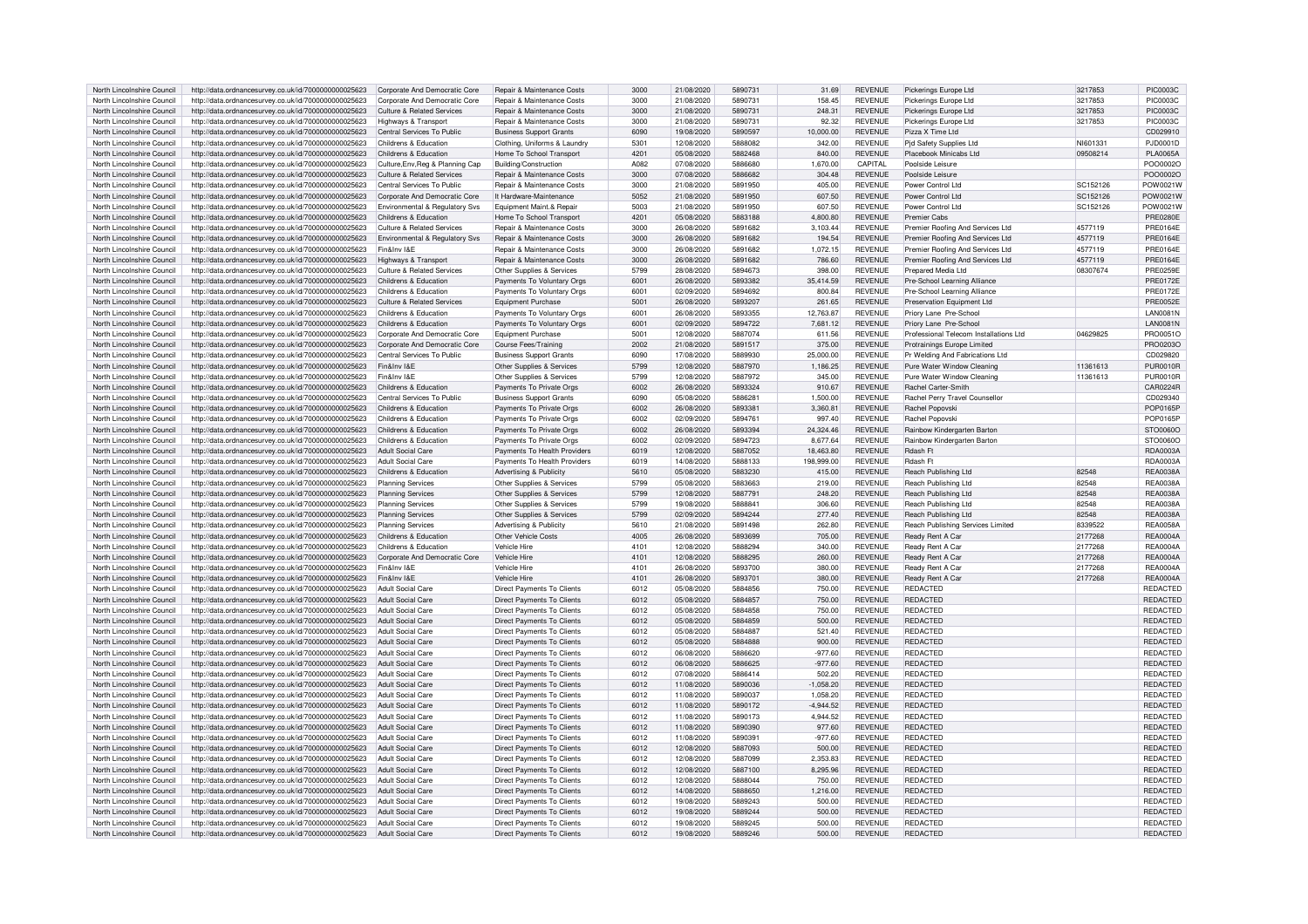| North Lincolnshire Council                               | http://data.ordnancesurvey.co.uk/id/7000000000025623                                                                           | Adult Social Care        | Direct Payments To Clients                                      | 6012         | 19/08/2020               | 5889812            | 8.095.66           | <b>REVENUE</b>                   | REDACTED                    | REDACTED             |
|----------------------------------------------------------|--------------------------------------------------------------------------------------------------------------------------------|--------------------------|-----------------------------------------------------------------|--------------|--------------------------|--------------------|--------------------|----------------------------------|-----------------------------|----------------------|
|                                                          |                                                                                                                                |                          |                                                                 |              |                          |                    |                    |                                  |                             |                      |
| North Lincolnshire Council                               | http://data.ordnancesurvey.co.uk/id/7000000000025623                                                                           | <b>Adult Social Care</b> | <b>Direct Payments To Clients</b>                               | 6012         | 19/08/2020               | 5890038            | 1,261.48           | <b>REVENUE</b>                   | REDACTED                    | REDACTED             |
| North Lincolnshire Council                               | http://data.ordnancesurvey.co.uk/id/7000000000025623                                                                           | <b>Adult Social Care</b> | <b>Direct Payments To Clients</b>                               | 6012         | 19/08/2020               | 5890040            | 1,200.00           | <b>REVENUE</b>                   | REDACTED                    | REDACTED             |
| North Lincolnshire Council                               | http://data.ordnancesurvey.co.uk/id/7000000000025623                                                                           | Adult Social Care        | <b>Direct Payments To Clients</b>                               | 6012         | 19/08/2020               | 5890041            | 2.396.00           | <b>REVENUE</b>                   | <b>REDACTED</b>             | <b>REDACTED</b>      |
| North Lincolnshire Council                               | http://data.ordnancesurvey.co.uk/id/7000000000025623                                                                           | <b>Adult Social Care</b> | Direct Payments To Clients                                      | 6012         | 19/08/2020               | 5890042            | 1,004.80           | <b>REVENUE</b>                   | REDACTED                    | REDACTED             |
|                                                          |                                                                                                                                |                          |                                                                 |              |                          |                    |                    |                                  |                             |                      |
| North Lincolnshire Council                               | http://data.ordnancesurvey.co.uk/id/7000000000025623                                                                           | <b>Adult Social Care</b> | Direct Payments To Clients                                      | 6012         | 19/08/2020               | 5890043            | 584.00             | <b>REVENUE</b>                   | REDACTED                    | REDACTED             |
| North Lincolnshire Council                               | http://data.ordnancesurvey.co.uk/id/7000000000025623                                                                           | <b>Adult Social Care</b> | Direct Payments To Clients                                      | 6012         | 19/08/2020               | 5890044            | 2,610.00           | <b>REVENUE</b>                   | REDACTED                    | REDACTED             |
| North Lincolnshire Council                               | http://data.ordnancesurvey.co.uk/id/7000000000025623                                                                           | <b>Adult Social Care</b> | <b>Direct Payments To Clients</b>                               | 6012         | 19/08/2020               | 5890045            | 703.36             | <b>REVENUE</b>                   | <b>REDACTED</b>             | REDACTED             |
| North Lincolnshire Council                               | http://data.ordnancesurvey.co.uk/id/7000000000025623                                                                           | Adult Social Care        | Direct Payments To Clients                                      | 6012         | 19/08/2020               | 5890046            | 1.124.00           | <b>REVENUE</b>                   | REDACTED                    | <b>REDACTED</b>      |
|                                                          |                                                                                                                                |                          |                                                                 |              |                          |                    |                    |                                  |                             |                      |
| North Lincolnshire Council                               | http://data.ordnancesurvey.co.uk/id/7000000000025623                                                                           | Adult Social Care        | Direct Payments To Clients                                      | 6012         | 19/08/2020               | 5890047            | 540.00             | <b>REVENUE</b>                   | REDACTED                    | REDACTED             |
| North Lincolnshire Council                               | http://data.ordnancesurvey.co.uk/id/7000000000025623                                                                           | Adult Social Care        | Direct Payments To Clients                                      | 6012         | 19/08/2020               | 5890048            | 1,408.30           | <b>REVENUE</b>                   | REDACTED                    | REDACTED             |
| North Lincolnshire Council                               | http://data.ordnancesurvey.co.uk/id/7000000000025623                                                                           | Adult Social Care        | Direct Payments To Clients                                      | 6012         | 19/08/2020               | 5890049            | 792.28             | <b>REVENUE</b>                   | REDACTED                    | REDACTED             |
|                                                          |                                                                                                                                |                          |                                                                 |              |                          |                    |                    |                                  |                             |                      |
| North Lincolnshire Council                               | http://data.ordnancesurvey.co.uk/id/7000000000025623                                                                           | <b>Adult Social Care</b> | <b>Direct Payments To Clients</b>                               | 6012         | 19/08/2020               | 5890052            | 1,088.00           | <b>REVENUE</b>                   | REDACTED                    | REDACTED             |
| North Lincolnshire Council                               | http://data.ordnancesurvey.co.uk/id/7000000000025623                                                                           | Adult Social Care        | Direct Payments To Clients                                      | 6012         | 19/08/2020               | 5890053            | 491.56             | <b>REVENUE</b>                   | <b>REDACTED</b>             | <b>REDACTED</b>      |
| North Lincolnshire Council                               | http://data.ordnancesurvey.co.uk/id/7000000000025623                                                                           | Adult Social Care        | Direct Payments To Clients                                      | 6012         | 19/08/2020               | 5890054            | 2,028.88           | <b>REVENUE</b>                   | REDACTED                    | REDACTED             |
|                                                          |                                                                                                                                |                          |                                                                 | 6012         |                          |                    |                    |                                  |                             |                      |
| North Lincolnshire Council                               | http://data.ordnancesurvey.co.uk/id/7000000000025623                                                                           | <b>Adult Social Care</b> | <b>Direct Payments To Clients</b>                               |              | 19/08/2020               | 5890055            | 700.00             | <b>REVENUE</b>                   | REDACTED                    | REDACTED             |
| North Lincolnshire Council                               | http://data.ordnancesurvey.co.uk/id/7000000000025623                                                                           | Adult Social Care        | Direct Payments To Clients                                      | 6012         | 19/08/2020               | 5890056            | 570.08             | <b>REVENUE</b>                   | REDACTED                    | REDACTED             |
| North Lincolnshire Council                               | http://data.ordnancesurvey.co.uk/id/7000000000025623                                                                           | <b>Adult Social Care</b> | <b>Direct Payments To Clients</b>                               | 6012         | 19/08/2020               | 5890057            | 1,332.00           | <b>REVENUE</b>                   | <b>REDACTED</b>             | REDACTED             |
| North Lincolnshire Council                               | http://data.ordnancesurvey.co.uk/id/7000000000025623                                                                           | <b>Adult Social Care</b> | <b>Direct Payments To Clients</b>                               | 6012         | 19/08/2020               | 5890058            | 1,064.00           | <b>REVENUE</b>                   | REDACTED                    | REDACTED             |
|                                                          |                                                                                                                                |                          |                                                                 |              |                          |                    |                    |                                  |                             |                      |
| North Lincolnshire Council                               | http://data.ordnancesurvey.co.uk/id/7000000000025623                                                                           | <b>Adult Social Care</b> | <b>Direct Payments To Clients</b>                               | 6012         | 19/08/2020               | 5890059            | 1,162.60           | <b>REVENUE</b>                   | REDACTED                    | REDACTED             |
| North Lincolnshire Council                               | http://data.ordnancesurvey.co.uk/id/7000000000025623                                                                           | Adult Social Care        | Direct Payments To Clients                                      | 6012         | 19/08/2020               | 5890060            | 2,058.72           | <b>REVENUE</b>                   | REDACTED                    | REDACTED             |
| North Lincolnshire Council                               | http://data.ordnancesurvey.co.uk/id/7000000000025623                                                                           | Adult Social Care        | <b>Direct Payments To Clients</b>                               | 6012         | 19/08/2020               | 5890061            | 708.00             | <b>REVENUE</b>                   | REDACTED                    | REDACTED             |
|                                                          |                                                                                                                                |                          |                                                                 |              |                          |                    |                    |                                  |                             |                      |
| North Lincolnshire Council                               | http://data.ordnancesurvey.co.uk/id/7000000000025623                                                                           | Adult Social Care        | <b>Direct Payments To Clients</b>                               | 6012         | 19/08/2020               | 5890062            | 1,536.00           | <b>REVENUE</b>                   | REDACTED                    | REDACTED             |
| North Lincolnshire Council                               | http://data.ordnancesurvey.co.uk/id/7000000000025623                                                                           | <b>Adult Social Care</b> | Direct Payments To Clients                                      | 6012         | 19/08/2020               | 5890063            | 756.00             | <b>REVENUE</b>                   | REDACTED                    | REDACTED             |
| North Lincolnshire Council                               | http://data.ordnancesurvey.co.uk/id/7000000000025623                                                                           | <b>Adult Social Care</b> | Direct Payments To Clients                                      | 6012         | 19/08/2020               | 5890065            | 956.12             | <b>REVENUE</b>                   | REDACTED                    | REDACTED             |
|                                                          |                                                                                                                                |                          |                                                                 |              |                          |                    |                    |                                  |                             |                      |
| North Lincolnshire Council                               | http://data.ordnancesurvey.co.uk/id/7000000000025623                                                                           | <b>Adult Social Care</b> | Direct Payments To Clients                                      | 6012         | 19/08/2020               | 5890066            | 829.52             | <b>REVENUE</b>                   | REDACTED                    | REDACTED             |
| North Lincolnshire Council                               | http://data.ordnancesurvey.co.uk/id/7000000000025623                                                                           | Adult Social Care        | <b>Direct Payments To Clients</b>                               | 6012         | 19/08/2020               | 5890069            | 1,162.20           | <b>REVENUE</b>                   | REDACTED                    | REDACTED             |
| North Lincolnshire Council                               | http://data.ordnancesurvey.co.uk/id/7000000000025623                                                                           | Adult Social Care        | <b>Direct Payments To Clients</b>                               | 6012         | 19/08/2020               | 5890070            | 841.60             | <b>REVENUE</b>                   | <b>REDACTED</b>             | <b>REDACTED</b>      |
| North Lincolnshire Council                               |                                                                                                                                | Adult Social Care        | Direct Payments To Clients                                      |              | 19/08/2020               | 5890071            | 1.596.04           | <b>REVENUE</b>                   | <b>REDACTED</b>             | <b>REDACTED</b>      |
|                                                          | http://data.ordnancesurvey.co.uk/id/7000000000025623                                                                           |                          |                                                                 | 6012         |                          |                    |                    |                                  |                             |                      |
| North Lincolnshire Council                               | http://data.ordnancesurvey.co.uk/id/7000000000025623                                                                           | Adult Social Care        | <b>Direct Payments To Clients</b>                               | 6012         | 19/08/2020               | 5890072            | 1,584.08           | <b>REVENUE</b>                   | <b>REDACTED</b>             | <b>REDACTED</b>      |
| North Lincolnshire Council                               | http://data.ordnancesurvey.co.uk/id/7000000000025623                                                                           | Adult Social Care        | Direct Payments To Clients                                      | 6012         | 19/08/2020               | 5890073            | 1,594.00           | <b>REVENUE</b>                   | REDACTED                    | REDACTED             |
| North Lincolnshire Council                               | http://data.ordnancesurvey.co.uk/id/7000000000025623                                                                           | <b>Adult Social Care</b> | <b>Direct Payments To Clients</b>                               | 6012         | 19/08/2020               | 5890074            | 729.64             | <b>REVENUE</b>                   | REDACTED                    | <b>REDACTED</b>      |
|                                                          |                                                                                                                                |                          |                                                                 |              |                          |                    |                    |                                  |                             |                      |
| North Lincolnshire Council                               | http://data.ordnancesurvey.co.uk/id/7000000000025623                                                                           | Adult Social Care        | <b>Direct Payments To Clients</b>                               | 6012         | 19/08/2020               | 5890075            | 600.00             | <b>REVENUE</b>                   | REDACTED                    | REDACTED             |
| North Lincolnshire Council                               | http://data.ordnancesurvey.co.uk/id/7000000000025623                                                                           | Adult Social Care        | <b>Direct Payments To Clients</b>                               | 6012         | 19/08/2020               | 5890077            | 1,706.00           | <b>REVENUE</b>                   | <b>REDACTED</b>             | <b>REDACTED</b>      |
| North Lincolnshire Council                               | http://data.ordnancesurvey.co.uk/id/7000000000025623                                                                           | <b>Adult Social Care</b> | Direct Payments To Clients                                      | 6012         | 19/08/2020               | 5890080            | 684.32             | <b>REVENUE</b>                   | REDACTED                    | REDACTED             |
|                                                          |                                                                                                                                |                          |                                                                 |              |                          |                    |                    |                                  |                             |                      |
| North Lincolnshire Council                               | http://data.ordnancesurvey.co.uk/id/7000000000025623                                                                           | <b>Adult Social Care</b> | Direct Payments To Clients                                      | 6012         | 19/08/2020               | 5890081            | 1,536.56           | <b>REVENUE</b>                   | REDACTED                    | REDACTED             |
| North Lincolnshire Council                               | http://data.ordnancesurvey.co.uk/id/7000000000025623                                                                           | <b>Adult Social Care</b> | Direct Payments To Clients                                      | 6012         | 19/08/2020               | 5890082            | 800.76             | <b>REVENUE</b>                   | <b>REDACTED</b>             | REDACTED             |
| North Lincolnshire Council                               | http://data.ordnancesurvey.co.uk/id/7000000000025623                                                                           | <b>Adult Social Care</b> | <b>Direct Payments To Clients</b>                               | 6012         | 19/08/2020               | 5890083            | 600.00             | <b>REVENUE</b>                   | REDACTED                    | REDACTED             |
| North Lincolnshire Council                               | http://data.ordnancesurvey.co.uk/id/7000000000025623                                                                           | Adult Social Care        | Direct Payments To Clients                                      | 6012         | 19/08/2020               | 5890084            | 1,603.68           | <b>REVENUE</b>                   | <b>REDACTED</b>             | <b>REDACTED</b>      |
|                                                          |                                                                                                                                |                          |                                                                 |              |                          |                    |                    |                                  |                             |                      |
| North Lincolnshire Council                               | http://data.ordnancesurvey.co.uk/id/7000000000025623                                                                           | <b>Adult Social Care</b> | Direct Payments To Clients                                      | 6012         | 19/08/2020               | 5890085            | 1,671.84           | <b>REVENUE</b>                   | REDACTED                    | REDACTED             |
| North Lincolnshire Council                               | http://data.ordnancesurvey.co.uk/id/7000000000025623                                                                           | <b>Adult Social Care</b> | <b>Direct Payments To Clients</b>                               | 6012         | 19/08/2020               | 5890086            | 1,773.94           | <b>REVENUE</b>                   | REDACTED                    | REDACTED             |
| North Lincolnshire Council                               | http://data.ordnancesurvey.co.uk/id/7000000000025623                                                                           | <b>Adult Social Care</b> | Direct Payments To Clients                                      | 6012         | 19/08/2020               | 5890087            | 540.00             | <b>REVENUE</b>                   | <b>REDACTED</b>             | REDACTED             |
|                                                          |                                                                                                                                |                          |                                                                 |              |                          |                    |                    |                                  |                             |                      |
| North Lincolnshire Council                               | http://data.ordnancesurvey.co.uk/id/7000000000025623                                                                           | <b>Adult Social Care</b> | <b>Direct Payments To Clients</b>                               | 6012         | 19/08/2020               | 5890088            | 280.00             | <b>REVENUE</b>                   | REDACTED                    | REDACTED             |
| North Lincolnshire Council                               | http://data.ordnancesurvey.co.uk/id/7000000000025623                                                                           | Adult Social Care        | <b>Direct Payments To Clients</b>                               | 6012         | 19/08/2020               | 5890089            | 1,460.00           | <b>REVENUE</b>                   | <b>REDACTED</b>             | <b>REDACTED</b>      |
| North Lincolnshire Council                               | http://data.ordnancesurvey.co.uk/id/7000000000025623                                                                           | <b>Adult Social Care</b> | Direct Payments To Clients                                      | 6012         | 19/08/2020               | 5890090            | 1,143.68           | <b>REVENUE</b>                   | REDACTED                    | REDACTED             |
|                                                          |                                                                                                                                |                          |                                                                 |              |                          |                    |                    |                                  |                             |                      |
| North Lincolnshire Council                               | http://data.ordnancesurvey.co.uk/id/7000000000025623                                                                           | <b>Adult Social Care</b> |                                                                 |              |                          |                    |                    |                                  |                             |                      |
| North Lincolnshire Council                               |                                                                                                                                |                          | <b>Direct Payments To Clients</b>                               | 6012         | 19/08/2020               | 5890091            | 2,370.52           | <b>REVENUE</b>                   | <b>REDACTED</b>             | REDACTED             |
| North Lincolnshire Council                               | http://data.ordnancesurvey.co.uk/id/7000000000025623                                                                           | Adult Social Care        | Direct Payments To Clients                                      | 6012         | 19/08/2020               | 5890092            | 508.00             | <b>REVENUE</b>                   | REDACTED                    | REDACTED             |
|                                                          |                                                                                                                                | Adult Social Care        |                                                                 | 6012         | 19/08/2020               | 5890093            | 1.488.32           | <b>REVENUE</b>                   | <b>REDACTED</b>             | <b>REDACTED</b>      |
|                                                          | http://data.ordnancesurvey.co.uk/id/7000000000025623                                                                           |                          | <b>Direct Payments To Clients</b>                               |              |                          |                    |                    |                                  |                             |                      |
| North Lincolnshire Council                               | http://data.ordnancesurvey.co.uk/id/7000000000025623                                                                           | Adult Social Care        | Direct Payments To Clients                                      | 6012         | 19/08/2020               | 5890094            | 2.080.00           | <b>REVENUE</b>                   | <b>REDACTED</b>             | <b>REDACTED</b>      |
| North Lincolnshire Council                               | http://data.ordnancesurvey.co.uk/id/7000000000025623                                                                           | Adult Social Care        | Direct Payments To Clients                                      | 6012         | 19/08/2020               | 5890095            | 877.00             | <b>REVENUE</b>                   | REDACTED                    | REDACTED             |
| North Lincolnshire Council                               | http://data.ordnancesurvey.co.uk/id/7000000000025623                                                                           | Adult Social Care        | <b>Direct Payments To Clients</b>                               | 6012         | 19/08/2020               | 5890096            | 594.00             | <b>REVENUE</b>                   | REDACTED                    | REDACTED             |
|                                                          |                                                                                                                                |                          |                                                                 |              |                          |                    |                    |                                  |                             |                      |
| North Lincolnshire Council                               | http://data.ordnancesurvey.co.uk/id/7000000000025623                                                                           | Adult Social Care        | <b>Direct Payments To Clients</b>                               | 6012         | 19/08/2020               | 5890097            | 930.00             | <b>REVENUE</b>                   | REDACTED                    | REDACTED             |
| North Lincolnshire Council                               | http://data.ordnancesurvey.co.uk/id/7000000000025623                                                                           | Adult Social Care        | Direct Payments To Clients                                      | 6012         | 19/08/2020               | 5890098            | 759.72             | <b>REVENUE</b>                   | REDACTED                    | REDACTED             |
| North Lincolnshire Council                               | http://data.ordnancesurvey.co.uk/id/7000000000025623                                                                           | Adult Social Care        | Direct Payments To Clients                                      | 6012         | 19/08/2020               | 5890099            | 1,276.56           | REVENUE                          | <b>REDACTED</b>             | REDACTED             |
| North Lincolnshire Council                               | http://data.ordnancesurvey.co.uk/id/7000000000025623                                                                           | <b>Adult Social Care</b> |                                                                 | 6012         | 19/08/2020               | 5890100            | 510.88             | <b>REVENUE</b>                   | REDACTED                    | REDACTED             |
|                                                          |                                                                                                                                |                          | Direct Payments To Clients                                      |              |                          |                    |                    |                                  |                             |                      |
| North Lincolnshire Council                               | http://data.ordnancesurvey.co.uk/id/7000000000025623                                                                           | <b>Adult Social Care</b> | <b>Direct Payments To Clients</b>                               | 6012         | 19/08/2020               | 5890102            | 1,124.24           | <b>REVENUE</b>                   | <b>REDACTED</b>             | <b>REDACTED</b>      |
| North Lincolnshire Council                               | http://data.ordnancesurvey.co.uk/id/7000000000025623                                                                           | <b>Adult Social Care</b> | <b>Direct Payments To Clients</b>                               | 6012         | 19/08/2020               | 5890103            | 659.20             | <b>REVENUE</b>                   | REDACTED                    | REDACTED             |
| North Lincolnshire Council                               | http://data.ordnancesurvey.co.uk/id/7000000000025623                                                                           | Adult Social Care        | Direct Payments To Clients                                      | 6012         | 19/08/2020               | 5890104            | 1.846.28           | <b>REVENUE</b>                   | <b>REDACTED</b>             | <b>REDACTED</b>      |
| North Lincolnshire Council                               |                                                                                                                                |                          |                                                                 |              |                          | 5890105            |                    | <b>REVENUE</b>                   | <b>REDACTED</b>             |                      |
|                                                          | http://data.ordnancesurvey.co.uk/id/7000000000025623                                                                           | <b>Adult Social Care</b> | <b>Direct Payments To Clients</b>                               | 6012         | 19/08/2020               |                    | 848.96             |                                  |                             | REDACTED             |
| North Lincolnshire Council                               | http://data.ordnancesurvey.co.uk/id/7000000000025623                                                                           | <b>Adult Social Care</b> | Direct Payments To Clients                                      | 6012         | 19/08/2020               | 5890106            | 600.00             | <b>REVENUE</b>                   | <b>REDACTED</b>             | REDACTED             |
| North Lincolnshire Council                               | http://data.ordnancesurvey.co.uk/id/7000000000025623                                                                           | <b>Adult Social Care</b> | <b>Direct Payments To Clients</b>                               | 6012         | 19/08/2020               | 5890108            | 1.564.96           | <b>REVENUE</b>                   | REDACTED                    | REDACTED             |
| North Lincolnshire Council                               | http://data.ordnancesurvey.co.uk/id/7000000000025623                                                                           | Adult Social Care        | <b>Direct Payments To Clients</b>                               | 6012         | 19/08/2020               | 5890110            | 1,000.00           | <b>REVENUE</b>                   | REDACTED                    | <b>REDACTED</b>      |
|                                                          |                                                                                                                                |                          |                                                                 |              |                          |                    |                    |                                  |                             |                      |
| North Lincolnshire Council                               | http://data.ordnancesurvey.co.uk/id/7000000000025623                                                                           | Adult Social Care        | Direct Payments To Clients                                      | 6012         | 19/08/2020               | 5890111            | 3.827.04           | <b>REVENUE</b>                   | REDACTED                    | <b>REDACTED</b>      |
| North Lincolnshire Council                               | http://data.ordnancesurvey.co.uk/id/7000000000025623                                                                           | Adult Social Care        | Direct Payments To Clients                                      | 6012         | 19/08/2020               | 5890112            | 3,360.00           | <b>REVENUE</b>                   | <b>REDACTED</b>             | REDACTED             |
| North Lincolnshire Council                               | http://data.ordnancesurvey.co.uk/id/7000000000025623                                                                           | <b>Adult Social Care</b> | <b>Direct Payments To Clients</b>                               | 6012         | 19/08/2020               | 5890113            | 600.00             | <b>REVENUE</b>                   | REDACTED                    | REDACTED             |
|                                                          |                                                                                                                                | <b>Adult Social Care</b> |                                                                 |              | 19/08/2020               | 5890114            |                    | <b>REVENUE</b>                   |                             |                      |
| North Lincolnshire Council                               | http://data.ordnancesurvey.co.uk/id/7000000000025623                                                                           |                          | <b>Direct Payments To Clients</b>                               | 6012         |                          |                    | 441.60             |                                  | REDACTED                    | REDACTED             |
| North Lincolnshire Council                               | http://data.ordnancesurvey.co.uk/id/7000000000025623                                                                           | <b>Adult Social Care</b> | Direct Payments To Clients                                      | 6012         | 19/08/2020               | 5890115            | 1,809.24           | <b>REVENUE</b>                   | <b>REDACTED</b>             | REDACTED             |
| North Lincolnshire Council                               | http://data.ordnancesurvey.co.uk/id/7000000000025623                                                                           | <b>Adult Social Care</b> | <b>Direct Payments To Clients</b>                               | 6012         | 19/08/2020               | 5890116            | 1,055.68           | <b>REVENUE</b>                   | REDACTED                    | REDACTED             |
|                                                          | http://data.ordnancesurvey.co.uk/id/7000000000025623                                                                           | <b>Adult Social Care</b> | Direct Payments To Clients                                      | 6012         | 19/08/2020               |                    | 1,235.68           | <b>REVENUE</b>                   | <b>REDACTED</b>             | <b>REDACTED</b>      |
| North Lincolnshire Council                               |                                                                                                                                |                          |                                                                 |              |                          | 5890117            |                    |                                  |                             |                      |
| North Lincolnshire Council<br>North Lincolnshire Council | http://data.ordnancesurvey.co.uk/id/7000000000025623<br>http://data.ordnancesurvey.co.uk/id/7000000000025623 Adult Social Care | Adult Social Care        | Direct Payments To Clients<br><b>Direct Payments To Clients</b> | 6012<br>6012 | 19/08/2020<br>19/08/2020 | 5890118<br>5890119 | 4,312.20<br>949.20 | <b>REVENUE</b><br><b>REVENUE</b> | <b>REDACTED</b><br>REDACTED | REDACTED<br>REDACTED |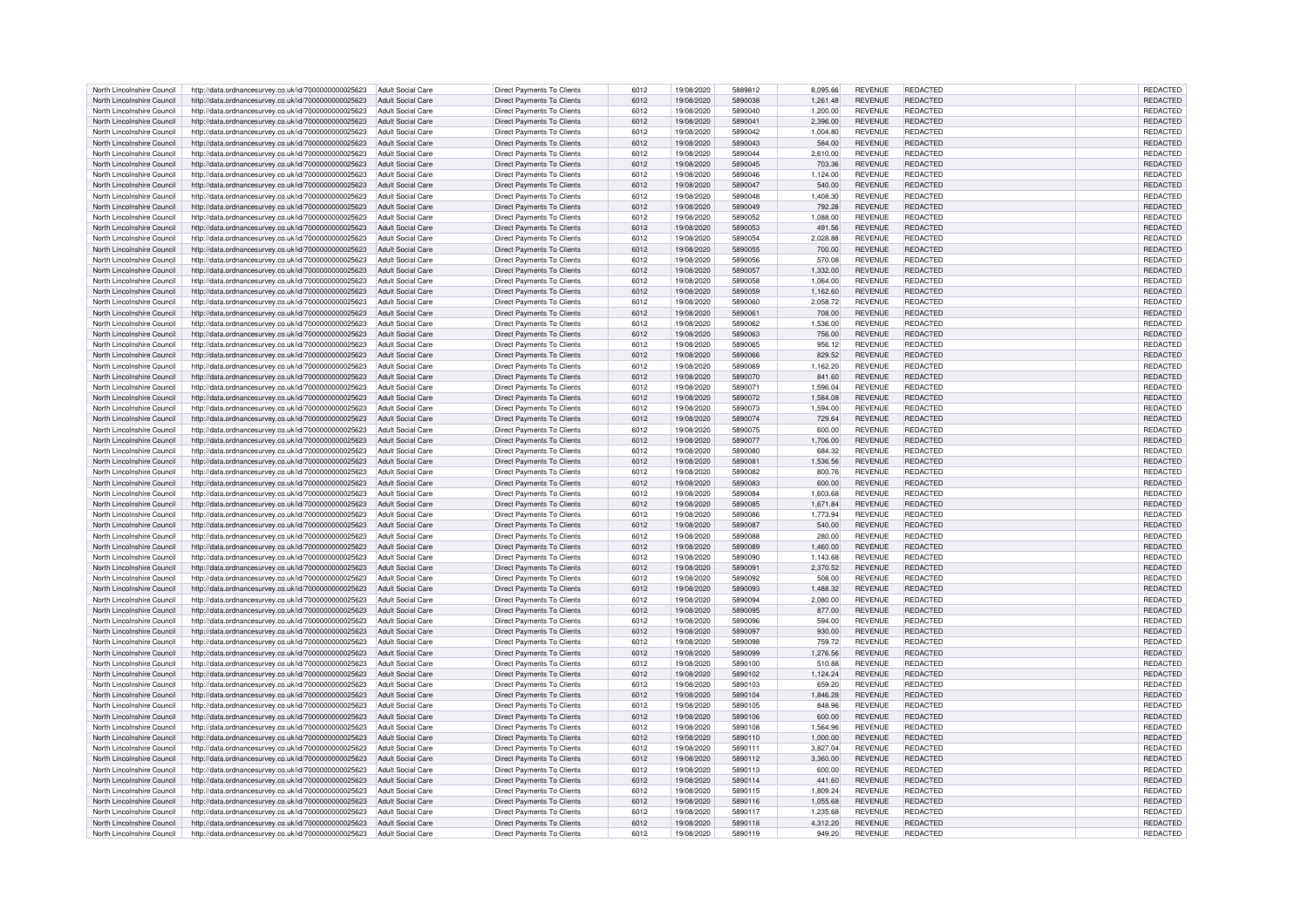| North Lincolnshire Council | http://data.ordnancesurvey.co.uk/id/7000000000025623                   | Adult Social Care        | <b>Direct Payments To Clients</b> | 6012 | 19/08/2020 | 5890120 | 760.00    | <b>REVENUE</b> | REDACTED        | REDACTED        |
|----------------------------|------------------------------------------------------------------------|--------------------------|-----------------------------------|------|------------|---------|-----------|----------------|-----------------|-----------------|
| North Lincolnshire Council | http://data.ordnancesurvey.co.uk/id/7000000000025623                   | Adult Social Care        | <b>Direct Payments To Clients</b> | 6012 | 19/08/2020 | 5890121 | 1.519.32  | <b>REVENUE</b> | REDACTED        | <b>REDACTED</b> |
| North Lincolnshire Council | http://data.ordnancesurvey.co.uk/id/7000000000025623                   | Adult Social Care        | Direct Payments To Clients        | 6012 | 19/08/2020 | 5890122 | 759.36    | <b>REVENUE</b> | <b>REDACTED</b> | REDACTED        |
|                            |                                                                        |                          |                                   |      |            |         |           |                |                 |                 |
| North Lincolnshire Council | http://data.ordnancesurvey.co.uk/id/7000000000025623                   | <b>Adult Social Care</b> | <b>Direct Payments To Clients</b> | 6012 | 19/08/2020 | 5890123 | 1,316.76  | <b>REVENUE</b> | REDACTED        | REDACTED        |
| North Lincolnshire Council | http://data.ordnancesurvey.co.uk/id/7000000000025623                   | <b>Adult Social Care</b> | Direct Payments To Clients        | 6012 | 19/08/2020 | 5890124 | 1,178.44  | <b>REVENUE</b> | REDACTED        | REDACTED        |
| North Lincolnshire Council | http://data.ordnancesurvey.co.uk/id/7000000000025623                   | <b>Adult Social Care</b> | <b>Direct Payments To Clients</b> | 6012 | 19/08/2020 | 5890125 | 656.80    | <b>REVENUE</b> | REDACTED        | REDACTED        |
| North Lincolnshire Council | http://data.ordnancesurvey.co.uk/id/7000000000025623                   | <b>Adult Social Care</b> | <b>Direct Payments To Clients</b> | 6012 | 19/08/2020 | 5890126 | 922.80    | <b>REVENUE</b> | REDACTED        | REDACTED        |
| North Lincolnshire Council | http://data.ordnancesurvey.co.uk/id/7000000000025623                   | <b>Adult Social Care</b> | Direct Payments To Clients        | 6012 | 19/08/2020 | 5890127 | 1.515.52  | <b>REVENUE</b> | REDACTED        | <b>REDACTED</b> |
| North Lincolnshire Council | http://data.ordnancesurvey.co.uk/id/7000000000025623                   | <b>Adult Social Care</b> | Direct Payments To Clients        | 6012 | 19/08/2020 | 5890128 | 1.255.48  | <b>REVENUE</b> | REDACTED        | REDACTED        |
| North Lincolnshire Council | http://data.ordnancesurvey.co.uk/id/7000000000025623                   | Adult Social Care        | Direct Payments To Clients        | 6012 | 19/08/2020 | 5890129 | 4,257.60  | <b>REVENUE</b> | REDACTED        | REDACTED        |
|                            | http://data.ordnancesurvey.co.uk/id/7000000000025623                   | <b>Adult Social Care</b> | <b>Direct Payments To Clients</b> |      | 19/08/2020 | 5890130 | 2,634.04  | <b>REVENUE</b> | REDACTED        | REDACTED        |
| North Lincolnshire Council |                                                                        |                          |                                   | 6012 |            |         |           |                |                 |                 |
| North Lincolnshire Council | http://data.ordnancesurvey.co.uk/id/7000000000025623                   | <b>Adult Social Care</b> | <b>Direct Payments To Clients</b> | 6012 | 19/08/2020 | 589013  | 1,680.00  | <b>REVENUE</b> | REDACTED        | REDACTED        |
| North Lincolnshire Council | http://data.ordnancesurvey.co.uk/id/7000000000025623                   | Adult Social Care        | <b>Direct Payments To Clients</b> | 6012 | 19/08/2020 | 5890132 | 1.249.60  | <b>REVENUE</b> | REDACTED        | REDACTED        |
| North Lincolnshire Council | http://data.ordnancesurvey.co.uk/id/7000000000025623                   | <b>Adult Social Care</b> | Direct Payments To Clients        | 6012 | 19/08/2020 | 5890133 | 900.00    | <b>REVENUE</b> | REDACTED        | REDACTED        |
| North Lincolnshire Council | http://data.ordnancesurvey.co.uk/id/7000000000025623                   | <b>Adult Social Care</b> | Direct Payments To Clients        | 6012 | 19/08/2020 | 5890134 | 987.68    | <b>REVENUE</b> | REDACTED        | REDACTED        |
| North Lincolnshire Council | http://data.ordnancesurvey.co.uk/id/7000000000025623                   | <b>Adult Social Care</b> | <b>Direct Payments To Clients</b> | 6012 | 19/08/2020 | 5890135 | 1,100.00  | REVENUE        | REDACTED        | REDACTED        |
| North Lincolnshire Council | http://data.ordnancesurvey.co.uk/id/7000000000025623                   | <b>Adult Social Care</b> | <b>Direct Payments To Clients</b> | 6012 | 19/08/2020 | 5890137 | 1,598.64  | REVENUE        | <b>REDACTED</b> | REDACTED        |
| North Lincolnshire Council | http://data.ordnancesurvey.co.uk/id/7000000000025623                   | Adult Social Care        | Direct Payments To Clients        | 6012 | 19/08/2020 | 5890138 | 1.082.36  | <b>REVENUE</b> | REDACTED        | REDACTED        |
| North Lincolnshire Council | http://data.ordnancesurvey.co.uk/id/7000000000025623                   | Adult Social Care        | Direct Payments To Clients        | 6012 | 19/08/2020 | 5890139 | 5,059.36  | <b>REVENUE</b> | <b>REDACTED</b> | REDACTED        |
| North Lincolnshire Council | http://data.ordnancesurvey.co.uk/id/7000000000025623                   | Adult Social Care        | Direct Payments To Clients        | 6012 | 19/08/2020 | 5890140 | 2,716.56  |                | REDACTED        | REDACTED        |
|                            |                                                                        |                          |                                   |      |            |         |           | REVENUE        |                 |                 |
| North Lincolnshire Council | http://data.ordnancesurvey.co.uk/id/7000000000025623                   | <b>Adult Social Care</b> | <b>Direct Payments To Clients</b> | 6012 | 19/08/2020 | 5890141 | 1,164.40  | <b>REVENUE</b> | REDACTED        | REDACTED        |
| North Lincolnshire Council | http://data.ordnancesurvey.co.uk/id/7000000000025623                   | Adult Social Care        | Direct Payments To Clients        | 6012 | 19/08/2020 | 5890142 | 560.00    | <b>REVENUE</b> | <b>REDACTED</b> | REDACTED        |
| North Lincolnshire Council | http://data.ordnancesurvey.co.uk/id/7000000000025623                   | <b>Adult Social Care</b> | <b>Direct Payments To Clients</b> | 6012 | 19/08/2020 | 5890143 | 715.76    | <b>REVENUE</b> | REDACTED        | REDACTED        |
| North Lincolnshire Council | http://data.ordnancesurvey.co.uk/id/7000000000025623                   | Adult Social Care        | Direct Payments To Clients        | 6012 | 19/08/2020 | 5890145 | 1,676.00  | <b>REVENUE</b> | REDACTED        | REDACTED        |
| North Lincolnshire Council | http://data.ordnancesurvey.co.uk/id/7000000000025623                   | Adult Social Care        | Direct Payments To Clients        | 6012 | 19/08/2020 | 5890146 | 2,270.56  | <b>REVENUE</b> | REDACTED        | REDACTED        |
| North Lincolnshire Council | http://data.ordnancesurvey.co.uk/id/7000000000025623                   | <b>Adult Social Care</b> | <b>Direct Payments To Clients</b> | 6012 | 19/08/2020 | 5890147 | 1,945.48  | <b>REVENUE</b> | REDACTED        | REDACTED        |
| North Lincolnshire Council | http://data.ordnancesurvey.co.uk/id/7000000000025623                   | Adult Social Care        | <b>Direct Payments To Clients</b> | 6012 | 19/08/2020 | 5890148 | 791.72    | <b>REVENUE</b> | REDACTED        | <b>REDACTED</b> |
| North Lincolnshire Council | http://data.ordnancesurvey.co.uk/id/7000000000025623                   | Adult Social Care        | <b>Direct Payments To Clients</b> | 6012 | 19/08/2020 | 5890150 | 361.44    | <b>REVENUE</b> | REDACTED        | REDACTED        |
|                            |                                                                        |                          |                                   |      |            | 5890151 |           |                |                 | REDACTED        |
| North Lincolnshire Council | http://data.ordnancesurvey.co.uk/id/7000000000025623                   | <b>Adult Social Care</b> | Direct Payments To Clients        | 6012 | 19/08/2020 |         | 842.24    | <b>REVENUE</b> | REDACTED        |                 |
| North Lincolnshire Council | http://data.ordnancesurvey.co.uk/id/7000000000025623                   | Adult Social Care        | Direct Payments To Clients        | 6012 | 19/08/2020 | 5890152 | 2,139.80  | <b>REVENUE</b> | REDACTED        | REDACTED        |
| North Lincolnshire Council | http://data.ordnancesurvey.co.uk/id/7000000000025623                   | Adult Social Care        | <b>Direct Payments To Clients</b> | 6012 | 19/08/2020 | 5890154 | 916.60    | <b>REVENUE</b> | REDACTED        | REDACTED        |
| North Lincolnshire Council | http://data.ordnancesurvey.co.uk/id/7000000000025623                   | <b>Adult Social Care</b> | <b>Direct Payments To Clients</b> | 6012 | 19/08/2020 | 5890155 | 726.80    | <b>REVENUE</b> | REDACTED        | REDACTED        |
| North Lincolnshire Council | http://data.ordnancesurvey.co.uk/id/7000000000025623                   | Adult Social Care        | <b>Direct Payments To Clients</b> | 6012 | 19/08/2020 | 5890156 | 1,124.24  | <b>REVENUE</b> | REDACTED        | REDACTED        |
| North Lincolnshire Council | http://data.ordnancesurvey.co.uk/id/7000000000025623                   | <b>Adult Social Care</b> | Direct Payments To Clients        | 6012 | 19/08/2020 | 5890157 | 770.20    | <b>REVENUE</b> | REDACTED        | REDACTED        |
| North Lincolnshire Council | http://data.ordnancesurvey.co.uk/id/7000000000025623                   | <b>Adult Social Care</b> | Direct Payments To Clients        | 6012 | 19/08/2020 | 5890159 | 460.00    | <b>REVENUE</b> | REDACTED        | REDACTED        |
| North Lincolnshire Council | http://data.ordnancesurvey.co.uk/id/7000000000025623                   | <b>Adult Social Care</b> | Direct Payments To Clients        | 6012 | 19/08/2020 | 5890160 | 3.053.92  | REVENUE        | REDACTED        | REDACTED        |
|                            |                                                                        |                          |                                   |      |            |         |           |                |                 |                 |
| North Lincolnshire Council | http://data.ordnancesurvey.co.uk/id/7000000000025623                   | <b>Adult Social Care</b> | <b>Direct Payments To Clients</b> | 6012 | 19/08/2020 | 5890161 | 3,080.28  | <b>REVENUE</b> | REDACTED        | REDACTED        |
| North Lincolnshire Council | http://data.ordnancesurvey.co.uk/id/7000000000025623                   | Adult Social Care        | <b>Direct Payments To Clients</b> | 6012 | 19/08/2020 | 5890162 | 840.00    | <b>REVENUE</b> | REDACTED        | REDACTED        |
| North Lincolnshire Council | http://data.ordnancesurvey.co.uk/id/7000000000025623                   | <b>Adult Social Care</b> | Direct Payments To Clients        | 6012 | 19/08/2020 | 5890163 | 747.72    | <b>REVENUE</b> | REDACTED        | REDACTED        |
| North Lincolnshire Council | http://data.ordnancesurvey.co.uk/id/7000000000025623                   | <b>Adult Social Care</b> | <b>Direct Payments To Clients</b> | 6012 | 19/08/2020 | 5890164 | 3,988.20  | <b>REVENUE</b> | REDACTED        | REDACTED        |
| North Lincolnshire Council | http://data.ordnancesurvey.co.uk/id/7000000000025623                   | <b>Adult Social Care</b> | <b>Direct Payments To Clients</b> | 6012 | 19/08/2020 | 5890165 | 1.172.00  | REVENUE        | REDACTED        | REDACTED        |
| North Lincolnshire Council | http://data.ordnancesurvey.co.uk/id/7000000000025623                   | Adult Social Care        | <b>Direct Payments To Clients</b> | 6012 | 19/08/2020 | 5890166 | 1,498.00  | <b>REVENUE</b> | <b>REDACTED</b> | REDACTED        |
| North Lincolnshire Council | http://data.ordnancesurvey.co.uk/id/7000000000025623                   | Adult Social Care        | <b>Direct Payments To Clients</b> | 6012 | 19/08/2020 | 5890167 | 1.618.40  | <b>REVENUE</b> | REDACTED        | REDACTED        |
| North Lincolnshire Council | http://data.ordnancesurvey.co.uk/id/7000000000025623                   | Adult Social Care        | <b>Direct Payments To Clients</b> | 6012 | 19/08/2020 | 5890168 | 2,438.68  | <b>REVENUE</b> | REDACTED        | REDACTED        |
| North Lincolnshire Council | http://data.ordnancesurvey.co.uk/id/7000000000025623                   | <b>Adult Social Care</b> | <b>Direct Payments To Clients</b> | 6012 | 19/08/2020 | 5890169 | 1,765.28  | <b>REVENUE</b> | <b>REDACTED</b> | REDACTED        |
|                            |                                                                        |                          |                                   |      |            |         |           |                |                 |                 |
| North Lincolnshire Council | http://data.ordnancesurvey.co.uk/id/7000000000025623                   | <b>Adult Social Care</b> | <b>Direct Payments To Clients</b> | 6012 | 19/08/2020 | 5890170 | 524.00    | <b>REVENUE</b> | REDACTED        | REDACTED        |
| North Lincolnshire Council | http://data.ordnancesurvey.co.uk/id/7000000000025623                   | Adult Social Care        | <b>Direct Payments To Clients</b> | 6012 | 19/08/2020 | 5890171 | 2.720.00  | <b>REVENUE</b> | <b>REDACTED</b> | REDACTED        |
| North Lincolnshire Council | http://data.ordnancesurvey.co.uk/id/7000000000025623                   | Adult Social Care        | <b>Direct Payments To Clients</b> | 6012 | 19/08/2020 | 5890174 | 627.20    | <b>REVENUE</b> | REDACTED        | REDACTED        |
| North Lincolnshire Council | http://data.ordnancesurvey.co.uk/id/7000000000025623                   | <b>Adult Social Care</b> | <b>Direct Payments To Clients</b> | 6012 | 19/08/2020 | 5890175 | 1,505.76  | <b>REVENUE</b> | REDACTED        | REDACTED        |
| North Lincolnshire Council | http://data.ordnancesurvey.co.uk/id/7000000000025623                   | Adult Social Care        | Direct Payments To Clients        | 6012 | 19/08/2020 | 5890176 | 1,370.92  | <b>REVENUE</b> | REDACTED        | REDACTED        |
| North Lincolnshire Council | http://data.ordnancesurvey.co.uk/id/7000000000025623                   | Adult Social Care        | <b>Direct Payments To Clients</b> | 6012 | 19/08/2020 | 5890177 | 456.00    | <b>REVENUE</b> | REDACTED        | REDACTED        |
| North Lincolnshire Council | http://data.ordnancesurvey.co.uk/id/7000000000025623                   | <b>Adult Social Care</b> | <b>Direct Payments To Clients</b> | 6012 | 19/08/2020 | 5890178 | 1,200.40  | <b>REVENUE</b> | REDACTED        | REDACTED        |
| North Lincolnshire Council | http://data.ordnancesurvey.co.uk/id/7000000000025623                   | Adult Social Care        | <b>Direct Payments To Clients</b> | 6012 | 19/08/2020 | 5890179 | 411.44    | <b>REVENUE</b> | REDACTED        | REDACTED        |
| North Lincolnshire Council |                                                                        | <b>Adult Social Care</b> | <b>Direct Payments To Clients</b> | 6012 | 19/08/2020 | 5890180 | 11,472.00 | <b>REVENUE</b> | REDACTED        | REDACTED        |
|                            | http://data.ordnancesurvey.co.uk/id/7000000000025623                   |                          |                                   |      |            |         |           |                |                 |                 |
| North Lincolnshire Council | http://data.ordnancesurvey.co.uk/id/7000000000025623                   | <b>Adult Social Care</b> | Direct Payments To Clients        | 6012 | 19/08/2020 | 5890181 | 1,180.00  | <b>REVENUE</b> | <b>REDACTED</b> | REDACTED        |
| North Lincolnshire Council | http://data.ordnancesurvey.co.uk/id/7000000000025623                   | <b>Adult Social Care</b> | <b>Direct Payments To Clients</b> | 6012 | 19/08/2020 | 5890182 | 1,678.48  | <b>REVENUE</b> | REDACTED        | REDACTED        |
| North Lincolnshire Council | http://data.ordnancesurvey.co.uk/id/7000000000025623                   | <b>Adult Social Care</b> | <b>Direct Payments To Clients</b> | 6012 | 19/08/2020 | 5890183 | 2,150.56  | <b>REVENUE</b> | REDACTED        | REDACTED        |
| North Lincolnshire Council | http://data.ordnancesurvey.co.uk/id/7000000000025623                   | Adult Social Care        | Direct Payments To Clients        | 6012 | 19/08/2020 | 5890184 | 856.72    | <b>REVENUE</b> | REDACTED        | REDACTED        |
| North Lincolnshire Council | http://data.ordnancesurvey.co.uk/id/7000000000025623                   | <b>Adult Social Care</b> | Direct Payments To Clients        | 6012 | 19/08/2020 | 5890185 | 2,672.00  | <b>REVENUE</b> | <b>REDACTED</b> | REDACTED        |
| North Lincolnshire Council | http://data.ordnancesurvey.co.uk/id/7000000000025623                   | <b>Adult Social Care</b> | Direct Payments To Clients        | 6012 | 19/08/2020 | 5890186 | 828.00    | <b>REVENUE</b> | REDACTED        | REDACTED        |
| North Lincolnshire Council | http://data.ordnancesurvey.co.uk/id/7000000000025623                   | <b>Adult Social Care</b> | <b>Direct Payments To Clients</b> | 6012 | 19/08/2020 | 5890187 | 1.344.00  | <b>REVENUE</b> | REDACTED        | REDACTED        |
| North Lincolnshire Council | http://data.ordnancesurvey.co.uk/id/7000000000025623                   | <b>Adult Social Care</b> | <b>Direct Payments To Clients</b> | 6012 | 19/08/2020 | 5890188 | 2,555.96  | <b>REVENUE</b> | REDACTED        | REDACTED        |
| North Lincolnshire Council | http://data.ordnancesurvey.co.uk/id/7000000000025623                   | <b>Adult Social Care</b> | <b>Direct Payments To Clients</b> | 6012 | 19/08/2020 | 5890189 | 2.090.00  | <b>REVENUE</b> | REDACTED        | <b>REDACTED</b> |
|                            |                                                                        |                          |                                   |      |            |         |           |                |                 |                 |
| North Lincolnshire Council | http://data.ordnancesurvey.co.uk/id/7000000000025623                   | <b>Adult Social Care</b> | Direct Payments To Clients        | 6012 | 19/08/2020 | 5890190 | 2,193.48  | <b>REVENUE</b> | REDACTED        | REDACTED        |
| North Lincolnshire Council | http://data.ordnancesurvey.co.uk/id/7000000000025623                   | <b>Adult Social Care</b> | <b>Direct Payments To Clients</b> | 6012 | 19/08/2020 | 5890191 | 1,782.48  | <b>REVENUE</b> | REDACTED        | REDACTED        |
| North Lincolnshire Council | http://data.ordnancesurvey.co.uk/id/7000000000025623                   | <b>Adult Social Care</b> | <b>Direct Payments To Clients</b> | 6012 | 19/08/2020 | 5890192 | 760.00    | <b>REVENUE</b> | REDACTED        | REDACTED        |
| North Lincolnshire Council | http://data.ordnancesurvey.co.uk/id/7000000000025623                   | <b>Adult Social Care</b> | <b>Direct Payments To Clients</b> | 6012 | 19/08/2020 | 5890193 | 485.12    | <b>REVENUE</b> | <b>REDACTED</b> | REDACTED        |
| North Lincolnshire Council | http://data.ordnancesurvey.co.uk/id/7000000000025623                   | <b>Adult Social Care</b> | <b>Direct Payments To Clients</b> | 6012 | 19/08/2020 | 5890194 | 560.00    | <b>REVENUE</b> | REDACTED        | REDACTED        |
| North Lincolnshire Council | http://data.ordnancesurvey.co.uk/id/7000000000025623                   | <b>Adult Social Care</b> | <b>Direct Payments To Clients</b> | 6012 | 19/08/2020 | 5890195 | 2.351.20  | <b>REVENUE</b> | REDACTED        | REDACTED        |
| North Lincolnshire Council | http://data.ordnancesurvey.co.uk/id/7000000000025623                   | Adult Social Care        | Direct Payments To Clients        | 6012 | 19/08/2020 | 5890197 | 576.24    | <b>REVENUE</b> | REDACTED        | REDACTED        |
| North Lincolnshire Council | http://data.ordnancesurvey.co.uk/id/7000000000025623 Adult Social Care |                          | <b>Direct Payments To Clients</b> | 6012 | 19/08/2020 | 5890198 | 1,040.00  | <b>REVENUE</b> | <b>REDACTED</b> | REDACTED        |
|                            |                                                                        |                          |                                   |      |            |         |           |                |                 |                 |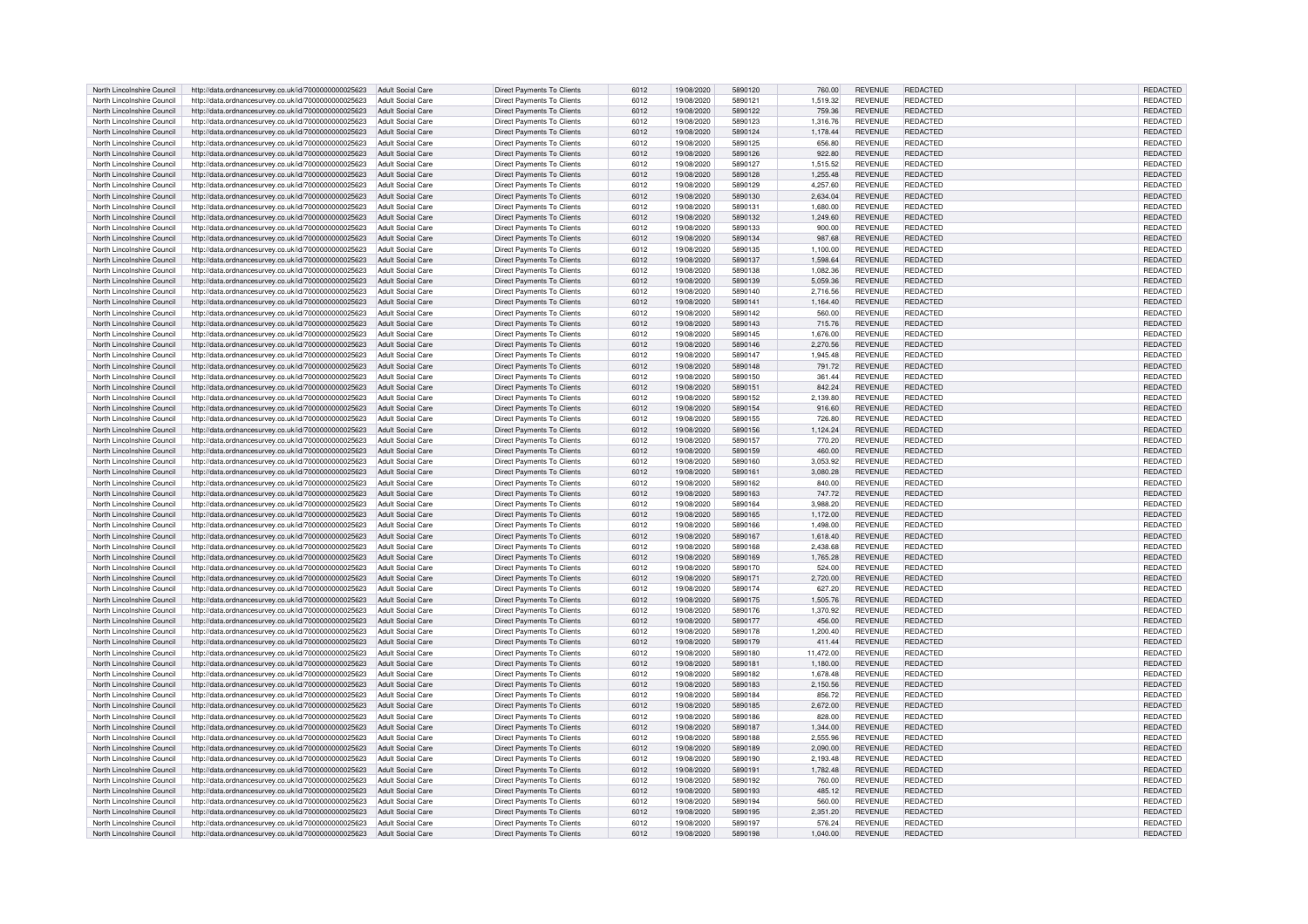| North Lincolnshire Council | http://data.ordnancesurvey.co.uk/id/7000000000025623                   | Adult Social Care        | <b>Direct Payments To Clients</b> | 6012 | 19/08/2020 | 5890199 | 828.00   | <b>REVENUE</b> | REDACTED        | REDACTED        |
|----------------------------|------------------------------------------------------------------------|--------------------------|-----------------------------------|------|------------|---------|----------|----------------|-----------------|-----------------|
| North Lincolnshire Council | http://data.ordnancesurvey.co.uk/id/7000000000025623                   | Adult Social Care        | <b>Direct Payments To Clients</b> | 6012 | 19/08/2020 | 5890200 | 1.557.60 | <b>REVENUE</b> | <b>REDACTED</b> | <b>REDACTED</b> |
| North Lincolnshire Council | http://data.ordnancesurvey.co.uk/id/7000000000025623                   | Adult Social Care        | <b>Direct Payments To Clients</b> | 6012 | 19/08/2020 | 5890201 | 384.00   | <b>REVENUE</b> | REDACTED        | REDACTED        |
|                            |                                                                        |                          |                                   |      |            |         |          |                |                 |                 |
| North Lincolnshire Council | http://data.ordnancesurvey.co.uk/id/7000000000025623                   | Adult Social Care        | Direct Payments To Clients        | 6012 | 19/08/2020 | 5890202 | 1,614.24 | <b>REVENUE</b> | REDACTED        | REDACTED        |
| North Lincolnshire Council | http://data.ordnancesurvey.co.uk/id/7000000000025623                   | Adult Social Care        | Direct Payments To Clients        | 6012 | 19/08/2020 | 5890203 | 1.380.00 | <b>REVENUE</b> | REDACTED        | REDACTED        |
| North Lincolnshire Council | http://data.ordnancesurvey.co.uk/id/7000000000025623                   | <b>Adult Social Care</b> | <b>Direct Payments To Clients</b> | 6012 | 19/08/2020 | 5890204 | 1,248.00 | <b>REVENUE</b> | <b>REDACTED</b> | REDACTED        |
| North Lincolnshire Council | http://data.ordnancesurvey.co.uk/id/7000000000025623                   | <b>Adult Social Care</b> | <b>Direct Payments To Clients</b> | 6012 | 19/08/2020 | 5890205 | 1,069.20 | <b>REVENUE</b> | REDACTED        | REDACTED        |
| North Lincolnshire Council | http://data.ordnancesurvey.co.uk/id/7000000000025623                   | <b>Adult Social Care</b> | <b>Direct Payments To Clients</b> | 6012 | 19/08/2020 | 5890206 | 1.285.71 | <b>REVENUE</b> | REDACTED        | <b>REDACTED</b> |
| North Lincolnshire Council | http://data.ordnancesurvey.co.uk/id/7000000000025623                   | Adult Social Care        | Direct Payments To Clients        | 6012 | 19/08/2020 | 5890207 | 2.618.48 | <b>REVENUE</b> | <b>REDACTED</b> | REDACTED        |
| North Lincolnshire Council | http://data.ordnancesurvey.co.uk/id/7000000000025623                   | <b>Adult Social Care</b> | Direct Payments To Clients        | 6012 | 19/08/2020 | 5890208 | 2,846.00 | <b>REVENUE</b> | REDACTED        | REDACTED        |
|                            | http://data.ordnancesurvey.co.uk/id/7000000000025623                   | Adult Social Care        | <b>Direct Payments To Clients</b> |      |            | 5890209 |          | REVENUE        | REDACTED        | <b>REDACTED</b> |
| North Lincolnshire Council |                                                                        |                          |                                   | 6012 | 19/08/2020 |         | 1,394.72 |                |                 |                 |
| North Lincolnshire Council | http://data.ordnancesurvey.co.uk/id/7000000000025623                   | <b>Adult Social Care</b> | <b>Direct Payments To Clients</b> | 6012 | 19/08/2020 | 5890210 | 1,291.24 | <b>REVENUE</b> | REDACTED        | REDACTED        |
| North Lincolnshire Council | http://data.ordnancesurvey.co.uk/id/7000000000025623                   | Adult Social Care        | Direct Payments To Clients        | 6012 | 19/08/2020 | 5890211 | 2.446.78 | <b>REVENUE</b> | REDACTED        | REDACTED        |
| North Lincolnshire Council | http://data.ordnancesurvey.co.uk/id/7000000000025623                   | <b>Adult Social Care</b> | Direct Payments To Clients        | 6012 | 19/08/2020 | 5890212 | 1,080.00 | REVENUE        | REDACTED        | REDACTED        |
| North Lincolnshire Council | http://data.ordnancesurvey.co.uk/id/7000000000025623                   | Adult Social Care        | Direct Payments To Clients        | 6012 | 19/08/2020 | 5890213 | 1,221.04 | <b>REVENUE</b> | REDACTED        | REDACTED        |
| North Lincolnshire Council | http://data.ordnancesurvey.co.uk/id/7000000000025623                   | <b>Adult Social Care</b> | Direct Payments To Clients        | 6012 | 19/08/2020 | 5890214 | 280.00   | REVENUE        | REDACTED        | REDACTED        |
| North Lincolnshire Council | http://data.ordnancesurvey.co.uk/id/7000000000025623                   | <b>Adult Social Care</b> | <b>Direct Payments To Clients</b> | 6012 | 19/08/2020 | 5890215 | 2,355.28 | REVENUE        | <b>REDACTED</b> | REDACTED        |
| North Lincolnshire Council | http://data.ordnancesurvey.co.uk/id/7000000000025623                   | <b>Adult Social Care</b> | <b>Direct Payments To Clients</b> | 6012 | 19/08/2020 | 5890216 | 2.268.52 | <b>REVENUE</b> | <b>REDACTED</b> | <b>REDACTED</b> |
| North Lincolnshire Council | http://data.ordnancesurvey.co.uk/id/7000000000025623                   | <b>Adult Social Care</b> | <b>Direct Payments To Clients</b> | 6012 | 19/08/2020 | 5890217 | 1,177.16 | <b>REVENUE</b> | <b>REDACTED</b> | REDACTED        |
| North Lincolnshire Council | http://data.ordnancesurvey.co.uk/id/7000000000025623                   | <b>Adult Social Care</b> | <b>Direct Payments To Clients</b> | 6012 | 19/08/2020 | 5890218 | 1,464.60 | REVENUE        | <b>REDACTED</b> | REDACTED        |
|                            |                                                                        |                          |                                   |      |            |         |          |                |                 |                 |
| North Lincolnshire Council | http://data.ordnancesurvey.co.uk/id/7000000000025623                   | Adult Social Care        | <b>Direct Payments To Clients</b> | 6012 | 19/08/2020 | 5890219 | 557.90   | REVENUE        | REDACTED        | REDACTED        |
| North Lincolnshire Council | http://data.ordnancesurvey.co.uk/id/7000000000025623                   | Adult Social Care        | <b>Direct Payments To Clients</b> | 6012 | 19/08/2020 | 5890220 | 952.80   | REVENUE        | <b>REDACTED</b> | REDACTED        |
| North Lincolnshire Council | http://data.ordnancesurvey.co.uk/id/7000000000025623                   | <b>Adult Social Care</b> | Direct Payments To Clients        | 6012 | 19/08/2020 | 5890221 | 1,240.00 | <b>REVENUE</b> | REDACTED        | REDACTED        |
| North Lincolnshire Council | http://data.ordnancesurvey.co.uk/id/7000000000025623                   | <b>Adult Social Care</b> | Direct Payments To Clients        | 6012 | 19/08/2020 | 5890222 | 1,013.20 | <b>REVENUE</b> | REDACTED        | REDACTED        |
| North Lincolnshire Council | http://data.ordnancesurvey.co.uk/id/7000000000025623                   | Adult Social Care        | Direct Payments To Clients        | 6012 | 19/08/2020 | 5890223 | 951.32   | <b>REVENUE</b> | <b>REDACTED</b> | REDACTED        |
| North Lincolnshire Council | http://data.ordnancesurvey.co.uk/id/7000000000025623                   | <b>Adult Social Care</b> | <b>Direct Payments To Clients</b> | 6012 | 19/08/2020 | 5890224 | 591.20   | REVENUE        | <b>REDACTED</b> | REDACTED        |
| North Lincolnshire Council | http://data.ordnancesurvey.co.uk/id/7000000000025623                   | Adult Social Care        | Direct Payments To Clients        | 6012 | 19/08/2020 | 5890225 | 906.92   | <b>REVENUE</b> | <b>REDACTED</b> | REDACTED        |
| North Lincolnshire Council | http://data.ordnancesurvey.co.uk/id/7000000000025623                   | Adult Social Care        | <b>Direct Payments To Clients</b> | 6012 | 19/08/2020 | 5890226 | 280.00   | <b>REVENUE</b> | <b>REDACTED</b> | REDACTED        |
|                            |                                                                        |                          |                                   |      |            |         |          |                |                 |                 |
| North Lincolnshire Council | http://data.ordnancesurvey.co.uk/id/7000000000025623                   | Adult Social Care        | <b>Direct Payments To Clients</b> | 6012 | 19/08/2020 | 5890227 | 604.52   | <b>REVENUE</b> | REDACTED        | REDACTED        |
| North Lincolnshire Council | http://data.ordnancesurvey.co.uk/id/7000000000025623                   | <b>Adult Social Care</b> | Direct Payments To Clients        | 6012 | 19/08/2020 | 5890228 | 948.57   | <b>REVENUE</b> | <b>REDACTED</b> | REDACTED        |
| North Lincolnshire Council | http://data.ordnancesurvey.co.uk/id/7000000000025623                   | Adult Social Care        | <b>Direct Payments To Clients</b> | 6012 | 19/08/2020 | 5890229 | 458.00   | <b>REVENUE</b> | REDACTED        | REDACTED        |
| North Lincolnshire Council | http://data.ordnancesurvey.co.uk/id/7000000000025623                   | Adult Social Care        | <b>Direct Payments To Clients</b> | 6012 | 19/08/2020 | 5890231 | 2,373.28 | <b>REVENUE</b> | REDACTED        | REDACTED        |
| North Lincolnshire Council | http://data.ordnancesurvey.co.uk/id/7000000000025623                   | Adult Social Care        | Direct Payments To Clients        | 6012 | 19/08/2020 | 5890233 | 2,644.80 | <b>REVENUE</b> | <b>REDACTED</b> | REDACTED        |
| North Lincolnshire Council | http://data.ordnancesurvey.co.uk/id/7000000000025623                   | <b>Adult Social Care</b> | Direct Payments To Clients        | 6012 | 19/08/2020 | 5890234 | 2,191.88 | REVENUE        | <b>REDACTED</b> | REDACTED        |
| North Lincolnshire Council | http://data.ordnancesurvey.co.uk/id/7000000000025623                   | <b>Adult Social Care</b> | Direct Payments To Clients        | 6012 | 19/08/2020 | 5890235 | 560.00   | REVENUE        | REDACTED        | REDACTED        |
|                            |                                                                        |                          |                                   |      |            | 5890236 | 557.88   |                | <b>REDACTED</b> |                 |
| North Lincolnshire Council | http://data.ordnancesurvey.co.uk/id/7000000000025623                   | <b>Adult Social Care</b> | Direct Payments To Clients        | 6012 | 19/08/2020 |         |          | REVENUE        |                 | REDACTED        |
| North Lincolnshire Council | http://data.ordnancesurvey.co.uk/id/7000000000025623                   | <b>Adult Social Care</b> | <b>Direct Payments To Clients</b> | 6012 | 19/08/2020 | 5890237 | 521.48   | <b>REVENUE</b> | REDACTED        | REDACTED        |
| North Lincolnshire Council | http://data.ordnancesurvey.co.uk/id/7000000000025623                   | Adult Social Care        | <b>Direct Payments To Clients</b> | 6012 | 19/08/2020 | 5890240 | 1.084.64 | <b>REVENUE</b> | REDACTED        | REDACTED        |
| North Lincolnshire Council | http://data.ordnancesurvey.co.uk/id/7000000000025623                   | <b>Adult Social Care</b> | Direct Payments To Clients        | 6012 | 19/08/2020 | 5890241 | 464.00   | <b>REVENUE</b> | REDACTED        | REDACTED        |
| North Lincolnshire Council | http://data.ordnancesurvey.co.uk/id/7000000000025623                   | <b>Adult Social Care</b> | <b>Direct Payments To Clients</b> | 6012 | 19/08/2020 | 5890242 | 570.24   | REVENUE        | REDACTED        | REDACTED        |
| North Lincolnshire Council | http://data.ordnancesurvey.co.uk/id/7000000000025623                   | Adult Social Care        | <b>Direct Payments To Clients</b> | 6012 | 19/08/2020 | 5890243 | 880.00   | REVENUE        | REDACTED        | REDACTED        |
| North Lincolnshire Council | http://data.ordnancesurvey.co.uk/id/7000000000025623                   | <b>Adult Social Care</b> | <b>Direct Payments To Clients</b> | 6012 | 19/08/2020 | 5890244 | 1,386.52 | REVENUE        | REDACTED        | REDACTED        |
| North Lincolnshire Council | http://data.ordnancesurvey.co.uk/id/7000000000025623                   | Adult Social Care        | Direct Payments To Clients        | 6012 | 19/08/2020 | 5890245 | 1,785.28 | <b>REVENUE</b> | <b>REDACTED</b> | REDACTED        |
| North Lincolnshire Council | http://data.ordnancesurvey.co.uk/id/7000000000025623                   | <b>Adult Social Care</b> | Direct Payments To Clients        | 6012 | 19/08/2020 | 5890246 | 1,425.60 | REVENUE        | <b>REDACTED</b> | REDACTED        |
| North Lincolnshire Council | http://data.ordnancesurvey.co.uk/id/7000000000025623                   | <b>Adult Social Care</b> | Direct Payments To Clients        | 6012 | 19/08/2020 | 5890247 | 1,889.04 | <b>REVENUE</b> | <b>REDACTED</b> | REDACTED        |
|                            |                                                                        |                          |                                   |      |            |         |          |                |                 |                 |
| North Lincolnshire Council | http://data.ordnancesurvey.co.uk/id/7000000000025623                   | <b>Adult Social Care</b> | <b>Direct Payments To Clients</b> | 6012 | 19/08/2020 | 5890248 | 1,958.76 | REVENUE        | <b>REDACTED</b> | REDACTED        |
| North Lincolnshire Council | http://data.ordnancesurvey.co.uk/id/7000000000025623                   | Adult Social Care        | <b>Direct Payments To Clients</b> | 6012 | 19/08/2020 | 5890249 | 2,547.16 | <b>REVENUE</b> | <b>REDACTED</b> | REDACTED        |
| North Lincolnshire Council | http://data.ordnancesurvey.co.uk/id/7000000000025623                   | <b>Adult Social Care</b> | <b>Direct Payments To Clients</b> | 6012 | 19/08/2020 | 5890250 | 270.00   | <b>REVENUE</b> | <b>REDACTED</b> | REDACTED        |
| North Lincolnshire Council | http://data.ordnancesurvey.co.uk/id/7000000000025623                   | Adult Social Care        | Direct Payments To Clients        | 6012 | 19/08/2020 | 5890252 | 1,260.00 | <b>REVENUE</b> | REDACTED        | REDACTED        |
| North Lincolnshire Council | http://data.ordnancesurvey.co.uk/id/7000000000025623                   | Adult Social Care        | Direct Payments To Clients        | 6012 | 19/08/2020 | 5890253 | 2,345.92 | <b>REVENUE</b> | <b>REDACTED</b> | REDACTED        |
| North Lincolnshire Council | http://data.ordnancesurvey.co.uk/id/7000000000025623                   | Adult Social Care        | <b>Direct Payments To Clients</b> | 6012 | 19/08/2020 | 5890254 | 329.68   | <b>REVENUE</b> | REDACTED        | REDACTED        |
| North Lincolnshire Council | http://data.ordnancesurvey.co.uk/id/7000000000025623                   | Adult Social Care        | <b>Direct Payments To Clients</b> | 6012 | 19/08/2020 | 5890255 | 871.36   | <b>REVENUE</b> | REDACTED        | REDACTED        |
| North Lincolnshire Council | http://data.ordnancesurvey.co.uk/id/7000000000025623                   | Adult Social Care        | Direct Payments To Clients        | 6012 | 19/08/2020 | 5890256 | 1,829.60 | <b>REVENUE</b> | <b>REDACTED</b> | REDACTED        |
| North Lincolnshire Council | http://data.ordnancesurvey.co.uk/id/7000000000025623                   | <b>Adult Social Care</b> | <b>Direct Payments To Clients</b> | 6012 | 19/08/2020 | 5890257 | 677.44   | <b>REVENUE</b> | REDACTED        | REDACTED        |
| North Lincolnshire Council | http://data.ordnancesurvey.co.uk/id/7000000000025623                   | <b>Adult Social Care</b> | Direct Payments To Clients        | 6012 | 19/08/2020 | 5890258 | 694.68   | <b>REVENUE</b> | REDACTED        | REDACTED        |
|                            |                                                                        |                          |                                   |      |            |         |          |                |                 |                 |
| North Lincolnshire Council | http://data.ordnancesurvey.co.uk/id/7000000000025623                   | <b>Adult Social Care</b> | <b>Direct Payments To Clients</b> | 6012 | 19/08/2020 | 5890259 | 427.68   | REVENUE        | REDACTED        | REDACTED        |
| North Lincolnshire Council | http://data.ordnancesurvey.co.uk/id/7000000000025623                   | <b>Adult Social Care</b> | <b>Direct Payments To Clients</b> | 6012 | 19/08/2020 | 5890260 | 6,890.24 | REVENUE        | REDACTED        | REDACTED        |
| North Lincolnshire Council | http://data.ordnancesurvey.co.uk/id/7000000000025623                   | Adult Social Care        | <b>Direct Payments To Clients</b> | 6012 | 19/08/2020 | 5890261 | 1,576.96 | <b>REVENUE</b> | REDACTED        | <b>REDACTED</b> |
| North Lincolnshire Council | http://data.ordnancesurvey.co.uk/id/7000000000025623                   | <b>Adult Social Care</b> | Direct Payments To Clients        | 6012 | 19/08/2020 | 5890262 | 1,059.84 | REVENUE        | <b>REDACTED</b> | REDACTED        |
| North Lincolnshire Council | http://data.ordnancesurvey.co.uk/id/7000000000025623                   | <b>Adult Social Care</b> | Direct Payments To Clients        | 6012 | 19/08/2020 | 5890263 | 400.00   | <b>REVENUE</b> | REDACTED        | REDACTED        |
| North Lincolnshire Council | http://data.ordnancesurvey.co.uk/id/7000000000025623                   | Adult Social Care        | Direct Payments To Clients        | 6012 | 19/08/2020 | 5890264 | 1,048.00 | <b>REVENUE</b> | REDACTED        | REDACTED        |
| North Lincolnshire Council | http://data.ordnancesurvey.co.uk/id/7000000000025623                   | <b>Adult Social Care</b> | <b>Direct Payments To Clients</b> | 6012 | 19/08/2020 | 5890265 | 644.32   | REVENUE        | REDACTED        | REDACTED        |
| North Lincolnshire Council | http://data.ordnancesurvey.co.uk/id/7000000000025623                   | Adult Social Care        | Direct Payments To Clients        | 6012 | 19/08/2020 | 5890269 | 496.20   | <b>REVENUE</b> | <b>REDACTED</b> | <b>REDACTED</b> |
| North Lincolnshire Council | http://data.ordnancesurvey.co.uk/id/7000000000025623                   | <b>Adult Social Care</b> | Direct Payments To Clients        | 6012 | 19/08/2020 | 5890270 | 3,880.36 | <b>REVENUE</b> | REDACTED        | REDACTED        |
|                            |                                                                        |                          |                                   |      |            |         |          |                |                 |                 |
| North Lincolnshire Council | http://data.ordnancesurvey.co.uk/id/7000000000025623                   | <b>Adult Social Care</b> | <b>Direct Payments To Clients</b> | 6012 | 19/08/2020 | 5890271 | 2,320.00 | <b>REVENUE</b> | REDACTED        | REDACTED        |
| North Lincolnshire Council | http://data.ordnancesurvey.co.uk/id/7000000000025623                   | <b>Adult Social Care</b> | <b>Direct Payments To Clients</b> | 6012 | 19/08/2020 | 5890272 | 1.897.28 | <b>REVENUE</b> | REDACTED        | REDACTED        |
| North Lincolnshire Council | http://data.ordnancesurvey.co.uk/id/7000000000025623                   | <b>Adult Social Care</b> | <b>Direct Payments To Clients</b> | 6012 | 19/08/2020 | 5890273 | 2,592.00 | <b>REVENUE</b> | <b>REDACTED</b> | REDACTED        |
| North Lincolnshire Council | http://data.ordnancesurvey.co.uk/id/7000000000025623                   | <b>Adult Social Care</b> | <b>Direct Payments To Clients</b> | 6012 | 19/08/2020 | 5890274 | 1,814.40 | <b>REVENUE</b> | REDACTED        | REDACTED        |
| North Lincolnshire Council | http://data.ordnancesurvey.co.uk/id/7000000000025623                   | Adult Social Care        | Direct Payments To Clients        | 6012 | 19/08/2020 | 5890275 | 2.547.16 | <b>REVENUE</b> | REDACTED        | REDACTED        |
| North Lincolnshire Council | http://data.ordnancesurvey.co.uk/id/7000000000025623                   | <b>Adult Social Care</b> | Direct Payments To Clients        | 6012 | 19/08/2020 | 5890276 | 748.80   | <b>REVENUE</b> | REDACTED        | REDACTED        |
| North Lincolnshire Council | http://data.ordnancesurvey.co.uk/id/7000000000025623 Adult Social Care |                          | Direct Payments To Clients        | 6012 | 19/08/2020 | 5890277 | 1,058.56 | <b>REVENUE</b> | REDACTED        | REDACTED        |
|                            |                                                                        |                          |                                   |      |            |         |          |                |                 |                 |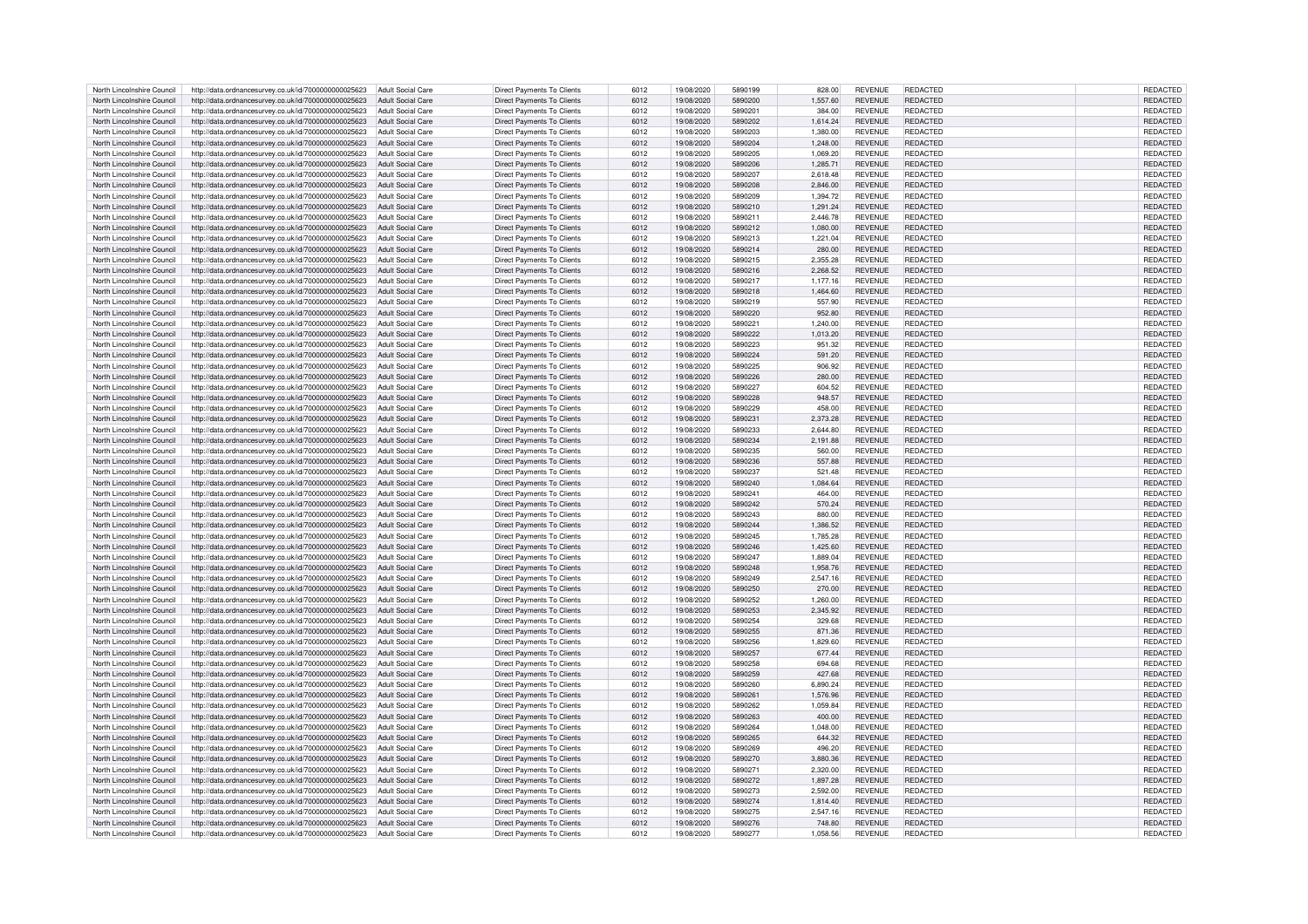| North Lincolnshire Council | http://data.ordnancesurvey.co.uk/id/7000000000025623                  | <b>Adult Social Care</b> | <b>Direct Payments To Clients</b> | 6012 | 19/08/2020 | 5890278 | 1,467.32 | <b>REVENUE</b> | REDACTED        | REDACTED        |
|----------------------------|-----------------------------------------------------------------------|--------------------------|-----------------------------------|------|------------|---------|----------|----------------|-----------------|-----------------|
| North Lincolnshire Council | http://data.ordnancesurvey.co.uk/id/7000000000025623                  | Adult Social Care        | Direct Payments To Clients        | 6012 | 19/08/2020 | 5890279 | 544.60   | <b>REVENUE</b> | REDACTED        | <b>REDACTED</b> |
|                            |                                                                       |                          |                                   |      |            |         |          |                |                 |                 |
| North Lincolnshire Council | http://data.ordnancesurvey.co.uk/id/7000000000025623                  | Adult Social Care        | <b>Direct Payments To Clients</b> | 6012 | 19/08/2020 | 5890280 | 870.88   | <b>REVENUE</b> | <b>REDACTED</b> | <b>REDACTED</b> |
| North Lincolnshire Council | http://data.ordnancesurvey.co.uk/id/7000000000025623                  | <b>Adult Social Care</b> | Direct Payments To Clients        | 6012 | 19/08/2020 | 5890281 | 261.40   | <b>REVENUE</b> | REDACTED        | <b>REDACTED</b> |
| North Lincolnshire Council | http://data.ordnancesurvey.co.uk/id/7000000000025623                  | <b>Adult Social Care</b> | Direct Payments To Clients        | 6012 | 19/08/2020 | 5890282 | 818.88   | <b>REVENUE</b> | REDACTED        | REDACTED        |
| North Lincolnshire Council | http://data.ordnancesurvey.co.uk/id/7000000000025623                  | <b>Adult Social Care</b> | <b>Direct Payments To Clients</b> | 6012 | 19/08/2020 | 5890283 | 1,273.56 | <b>REVENUE</b> | REDACTED        | REDACTED        |
| North Lincolnshire Council | http://data.ordnancesurvey.co.uk/id/7000000000025623                  | <b>Adult Social Care</b> | <b>Direct Payments To Clients</b> | 6012 | 19/08/2020 | 5890284 | 672.00   | <b>REVENUE</b> | REDACTED        | REDACTED        |
| North Lincolnshire Council | http://data.ordnancesurvey.co.uk/id/7000000000025623                  | Adult Social Care        | Direct Payments To Clients        | 6012 | 19/08/2020 | 5890285 | 1.480.40 | <b>REVENUE</b> | REDACTED        | <b>REDACTED</b> |
|                            |                                                                       |                          |                                   |      |            |         |          |                |                 |                 |
| North Lincolnshire Council | http://data.ordnancesurvey.co.uk/id/7000000000025623                  | Adult Social Care        | Direct Payments To Clients        | 6012 | 19/08/2020 | 5890286 | 629.52   | <b>REVENUE</b> | <b>REDACTED</b> | <b>REDACTED</b> |
| North Lincolnshire Council | http://data.ordnancesurvey.co.uk/id/7000000000025623                  | Adult Social Care        | Direct Payments To Clients        | 6012 | 19/08/2020 | 5890287 | 781.04   | <b>REVENUE</b> | REDACTED        | REDACTED        |
| North Lincolnshire Council | http://data.ordnancesurvey.co.uk/id/7000000000025623                  | Adult Social Care        | <b>Direct Payments To Clients</b> | 6012 | 19/08/2020 | 5890288 | 1,899.72 | <b>REVENUE</b> | REDACTED        | <b>REDACTED</b> |
| North Lincolnshire Council | http://data.ordnancesurvey.co.uk/id/7000000000025623                  | <b>Adult Social Care</b> | <b>Direct Payments To Clients</b> | 6012 | 19/08/2020 | 5890289 | 1,307.04 | <b>REVENUE</b> | REDACTED        | REDACTED        |
| North Lincolnshire Council | http://data.ordnancesurvey.co.uk/id/7000000000025623                  | Adult Social Care        | <b>Direct Payments To Clients</b> | 6012 | 19/08/2020 | 5890290 | 1.089.20 | <b>REVENUE</b> | <b>REDACTED</b> | <b>REDACTED</b> |
|                            |                                                                       |                          |                                   |      |            |         |          |                |                 |                 |
| North Lincolnshire Council | http://data.ordnancesurvey.co.uk/id/7000000000025623                  | Adult Social Care        | Direct Payments To Clients        | 6012 | 19/08/2020 | 5890291 | 3,043.36 | <b>REVENUE</b> | REDACTED        | REDACTED        |
| North Lincolnshire Council | http://data.ordnancesurvey.co.uk/id/7000000000025623                  | <b>Adult Social Care</b> | Direct Payments To Clients        | 6012 | 19/08/2020 | 5890292 | 711.36   | <b>REVENUE</b> | <b>REDACTED</b> | REDACTED        |
| North Lincolnshire Council | http://data.ordnancesurvey.co.uk/id/7000000000025623                  | <b>Adult Social Care</b> | Direct Payments To Clients        | 6012 | 19/08/2020 | 5890293 | 1,607.76 | <b>REVENUE</b> | REDACTED        | REDACTED        |
| North Lincolnshire Council | http://data.ordnancesurvey.co.uk/id/7000000000025623                  | <b>Adult Social Care</b> | <b>Direct Payments To Clients</b> | 6012 | 19/08/2020 | 5890294 | 2,546.88 | <b>REVENUE</b> | <b>REDACTED</b> | REDACTED        |
| North Lincolnshire Council | http://data.ordnancesurvey.co.uk/id/7000000000025623                  | Adult Social Care        | Direct Payments To Clients        | 6012 | 19/08/2020 | 5890295 | 2.600.00 | <b>REVENUE</b> | <b>REDACTED</b> | <b>REDACTED</b> |
| North Lincolnshire Council |                                                                       |                          | <b>Direct Payments To Clients</b> |      |            | 5890297 |          |                |                 |                 |
|                            | http://data.ordnancesurvey.co.uk/id/7000000000025623                  | <b>Adult Social Care</b> |                                   | 6012 | 19/08/2020 |         | 1,243.32 | <b>REVENUE</b> | REDACTED        | REDACTED        |
| North Lincolnshire Council | http://data.ordnancesurvey.co.uk/id/7000000000025623                  | <b>Adult Social Care</b> | <b>Direct Payments To Clients</b> | 6012 | 19/08/2020 | 5890298 | 2,063.87 | <b>REVENUE</b> | REDACTED        | REDACTED        |
| North Lincolnshire Council | http://data.ordnancesurvey.co.uk/id/7000000000025623                  | <b>Adult Social Care</b> | <b>Direct Payments To Clients</b> | 6012 | 19/08/2020 | 5890299 | 2,789.44 | <b>REVENUE</b> | REDACTED        | REDACTED        |
| North Lincolnshire Council | http://data.ordnancesurvey.co.uk/id/7000000000025623                  | Adult Social Care        | <b>Direct Payments To Clients</b> | 6012 | 19/08/2020 | 5890300 | 680.00   | <b>REVENUE</b> | REDACTED        | REDACTED        |
| North Lincolnshire Council | http://data.ordnancesurvey.co.uk/id/7000000000025623                  | <b>Adult Social Care</b> | <b>Direct Payments To Clients</b> | 6012 | 19/08/2020 | 5890301 | 1,104.76 | <b>REVENUE</b> | REDACTED        | REDACTED        |
|                            |                                                                       |                          |                                   |      |            | 5890302 |          |                |                 |                 |
| North Lincolnshire Council | http://data.ordnancesurvey.co.uk/id/7000000000025623                  | <b>Adult Social Care</b> | Direct Payments To Clients        | 6012 | 19/08/2020 |         | 672.00   | <b>REVENUE</b> | REDACTED        | REDACTED        |
| North Lincolnshire Council | http://data.ordnancesurvey.co.uk/id/7000000000025623                  | Adult Social Care        | Direct Payments To Clients        | 6012 | 19/08/2020 | 5890303 | 1,728.00 | <b>REVENUE</b> | <b>REDACTED</b> | REDACTED        |
| North Lincolnshire Council | http://data.ordnancesurvey.co.uk/id/7000000000025623                  | <b>Adult Social Care</b> | <b>Direct Payments To Clients</b> | 6012 | 19/08/2020 | 5890304 | 1,724.80 | <b>REVENUE</b> | REDACTED        | REDACTED        |
| North Lincolnshire Council | http://data.ordnancesurvey.co.uk/id/7000000000025623                  | Adult Social Care        | <b>Direct Payments To Clients</b> | 6012 | 19/08/2020 | 5890305 | 3.804.56 | <b>REVENUE</b> | <b>REDACTED</b> | <b>REDACTED</b> |
| North Lincolnshire Council | http://data.ordnancesurvey.co.uk/id/7000000000025623                  | Adult Social Care        | Direct Payments To Clients        | 6012 | 19/08/2020 | 5890306 | 3.184.72 | <b>REVENUE</b> | <b>REDACTED</b> | <b>REDACTED</b> |
|                            | http://data.ordnancesurvey.co.uk/id/7000000000025623                  | Adult Social Care        | <b>Direct Payments To Clients</b> | 6012 | 19/08/2020 | 5890307 | 458.28   | <b>REVENUE</b> | <b>REDACTED</b> | <b>REDACTED</b> |
| North Lincolnshire Council |                                                                       |                          |                                   |      |            |         |          |                |                 |                 |
| North Lincolnshire Council | http://data.ordnancesurvey.co.uk/id/7000000000025623                  | Adult Social Care        | Direct Payments To Clients        | 6012 | 19/08/2020 | 5890308 | 2,122.40 | <b>REVENUE</b> | REDACTED        | REDACTED        |
| North Lincolnshire Council | http://data.ordnancesurvey.co.uk/id/7000000000025623                  | Adult Social Care        | <b>Direct Payments To Clients</b> | 6012 | 19/08/2020 | 5890309 | 3,056.64 | <b>REVENUE</b> | REDACTED        | REDACTED        |
| North Lincolnshire Council | http://data.ordnancesurvey.co.uk/id/7000000000025623                  | Adult Social Care        | <b>Direct Payments To Clients</b> | 6012 | 19/08/2020 | 5890310 | 3,010.40 | <b>REVENUE</b> | REDACTED        | REDACTED        |
| North Lincolnshire Council | http://data.ordnancesurvey.co.uk/id/7000000000025623                  | Adult Social Care        | <b>Direct Payments To Clients</b> | 6012 | 19/08/2020 | 5890311 | 2,801.80 | <b>REVENUE</b> | <b>REDACTED</b> | <b>REDACTED</b> |
| North Lincolnshire Council |                                                                       |                          |                                   |      |            | 5890312 |          | <b>REVENUE</b> | REDACTED        |                 |
|                            | http://data.ordnancesurvey.co.uk/id/7000000000025623                  | Adult Social Care        | Direct Payments To Clients        | 6012 | 19/08/2020 |         | 2,078.72 |                |                 | REDACTED        |
| North Lincolnshire Council | http://data.ordnancesurvey.co.uk/id/7000000000025623                  | Adult Social Care        | Direct Payments To Clients        | 6012 | 19/08/2020 | 5890313 | 325.84   | REVENUE        | <b>REDACTED</b> | REDACTED        |
| North Lincolnshire Council | http://data.ordnancesurvey.co.uk/id/7000000000025623                  | Adult Social Care        | Direct Payments To Clients        | 6012 | 19/08/2020 | 5890314 | 746.88   | <b>REVENUE</b> | <b>REDACTED</b> | REDACTED        |
| North Lincolnshire Council | http://data.ordnancesurvey.co.uk/id/7000000000025623                  | <b>Adult Social Care</b> | <b>Direct Payments To Clients</b> | 6012 | 19/08/2020 | 5890315 | 519.20   | <b>REVENUE</b> | REDACTED        | REDACTED        |
| North Lincolnshire Council | http://data.ordnancesurvey.co.uk/id/7000000000025623                  | Adult Social Care        | Direct Payments To Clients        | 6012 | 19/08/2020 | 5890316 | 604.00   | <b>REVENUE</b> | <b>REDACTED</b> | <b>REDACTED</b> |
| North Lincolnshire Council | http://data.ordnancesurvey.co.uk/id/7000000000025623                  | <b>Adult Social Care</b> | Direct Payments To Clients        | 6012 | 19/08/2020 | 5890317 | 1,210.56 | <b>REVENUE</b> | REDACTED        | REDACTED        |
|                            |                                                                       |                          |                                   |      |            |         |          |                |                 |                 |
| North Lincolnshire Council | http://data.ordnancesurvey.co.uk/id/7000000000025623                  | <b>Adult Social Care</b> | <b>Direct Payments To Clients</b> | 6012 | 19/08/2020 | 5890318 | 3,960.00 | <b>REVENUE</b> | REDACTED        | REDACTED        |
| North Lincolnshire Council | http://data.ordnancesurvey.co.uk/id/7000000000025623                  | <b>Adult Social Care</b> | <b>Direct Payments To Clients</b> | 6012 | 19/08/2020 | 5890319 | 2,550.64 | <b>REVENUE</b> | REDACTED        | REDACTED        |
| North Lincolnshire Council | http://data.ordnancesurvey.co.uk/id/7000000000025623                  | Adult Social Care        | <b>Direct Payments To Clients</b> | 6012 | 19/08/2020 | 5890320 | 4,467.32 | <b>REVENUE</b> | REDACTED        | REDACTED        |
| North Lincolnshire Council | http://data.ordnancesurvey.co.uk/id/7000000000025623                  | Adult Social Care        | Direct Payments To Clients        | 6012 | 19/08/2020 | 5890321 | 483.24   | <b>REVENUE</b> | <b>REDACTED</b> | <b>REDACTED</b> |
| North Lincolnshire Council | http://data.ordnancesurvey.co.uk/id/7000000000025623                  | <b>Adult Social Care</b> | Direct Payments To Clients        | 6012 | 19/08/2020 | 5890322 | 2,148.64 | <b>REVENUE</b> | REDACTED        | REDACTED        |
|                            |                                                                       |                          |                                   |      |            |         |          |                |                 |                 |
| North Lincolnshire Council | http://data.ordnancesurvey.co.uk/id/7000000000025623                  | <b>Adult Social Care</b> | <b>Direct Payments To Clients</b> | 6012 | 19/08/2020 | 5890324 | 330.80   | <b>REVENUE</b> | <b>REDACTED</b> | <b>REDACTED</b> |
| North Lincolnshire Council | http://data.ordnancesurvey.co.uk/id/7000000000025623                  | Adult Social Care        | <b>Direct Payments To Clients</b> | 6012 | 19/08/2020 | 5890325 | 980.28   | <b>REVENUE</b> | REDACTED        | REDACTED        |
| North Lincolnshire Council | http://data.ordnancesurvey.co.uk/id/7000000000025623                  | Adult Social Care        | Direct Payments To Clients        | 6012 | 19/08/2020 | 5890326 | 535.92   | <b>REVENUE</b> | <b>REDACTED</b> | REDACTED        |
| North Lincolnshire Council | http://data.ordnancesurvey.co.uk/id/7000000000025623                  | <b>Adult Social Care</b> | Direct Payments To Clients        | 6012 | 19/08/2020 | 5890327 | 1.141.40 | <b>REVENUE</b> | <b>REDACTED</b> | <b>REDACTED</b> |
| North Lincolnshire Council | http://data.ordnancesurvey.co.uk/id/7000000000025623                  | Adult Social Care        | <b>Direct Payments To Clients</b> | 6012 | 19/08/2020 | 5890328 | 1,919.53 | <b>REVENUE</b> | <b>REDACTED</b> | <b>REDACTED</b> |
|                            |                                                                       |                          |                                   |      |            |         |          |                |                 |                 |
| North Lincolnshire Council | http://data.ordnancesurvey.co.uk/id/7000000000025623                  | Adult Social Care        | Direct Payments To Clients        | 6012 | 19/08/2020 | 5890329 | 400.00   | <b>REVENUE</b> | REDACTED        | REDACTED        |
| North Lincolnshire Council | http://data.ordnancesurvey.co.uk/id/7000000000025623                  | Adult Social Care        | <b>Direct Payments To Clients</b> | 6012 | 19/08/2020 | 5890330 | 485.12   | <b>REVENUE</b> | REDACTED        | REDACTED        |
| North Lincolnshire Council | http://data.ordnancesurvey.co.uk/id/7000000000025623                  | Adult Social Care        | <b>Direct Payments To Clients</b> | 6012 | 19/08/2020 | 5890331 | 2,646.40 | <b>REVENUE</b> | REDACTED        | REDACTED        |
| North Lincolnshire Council | http://data.ordnancesurvey.co.uk/id/7000000000025623                  | Adult Social Care        | Direct Payments To Clients        | 6012 | 19/08/2020 | 5890333 | 1,336.80 | <b>REVENUE</b> | <b>REDACTED</b> | <b>REDACTED</b> |
| North Lincolnshire Council | http://data.ordnancesurvey.co.uk/id/7000000000025623                  | <b>Adult Social Care</b> | <b>Direct Payments To Clients</b> | 6012 | 19/08/2020 | 5890334 | 730.80   | <b>REVENUE</b> | REDACTED        | <b>REDACTED</b> |
| North Lincolnshire Council |                                                                       |                          |                                   | 6012 | 19/08/2020 | 5890335 |          |                | <b>REDACTED</b> |                 |
|                            | http://data.ordnancesurvey.co.uk/id/7000000000025623                  | <b>Adult Social Care</b> | Direct Payments To Clients        |      |            |         | 476.00   | <b>REVENUE</b> |                 | REDACTED        |
| North Lincolnshire Council | http://data.ordnancesurvey.co.uk/id/7000000000025623                  | <b>Adult Social Care</b> | <b>Direct Payments To Clients</b> | 6012 | 19/08/2020 | 5890336 | 1,785.28 | <b>REVENUE</b> | REDACTED        | REDACTED        |
| North Lincolnshire Council | http://data.ordnancesurvey.co.uk/id/7000000000025623                  | Adult Social Care        | <b>Direct Payments To Clients</b> | 6012 | 19/08/2020 | 5890337 | 400.00   | <b>REVENUE</b> | REDACTED        | REDACTED        |
| North Lincolnshire Council | http://data.ordnancesurvey.co.uk/id/7000000000025623                  | Adult Social Care        | Direct Payments To Clients        | 6012 | 19/08/2020 | 5890338 | 2.201.04 | <b>REVENUE</b> | REDACTED        | <b>REDACTED</b> |
| North Lincolnshire Council | http://data.ordnancesurvey.co.uk/id/7000000000025623                  | <b>Adult Social Care</b> | Direct Payments To Clients        | 6012 | 19/08/2020 | 5890339 | 1,058.44 | <b>REVENUE</b> | REDACTED        | REDACTED        |
| North Lincolnshire Council | http://data.ordnancesurvey.co.uk/id/7000000000025623                  | <b>Adult Social Care</b> | Direct Payments To Clients        | 6012 | 19/08/2020 | 5890340 | 828.00   | <b>REVENUE</b> | REDACTED        | REDACTED        |
|                            |                                                                       |                          |                                   |      |            |         |          |                |                 |                 |
| North Lincolnshire Council | http://data.ordnancesurvey.co.uk/id/7000000000025623                  | <b>Adult Social Care</b> | Direct Payments To Clients        | 6012 | 19/08/2020 | 5890341 | 3,080.00 | <b>REVENUE</b> | REDACTED        | <b>REDACTED</b> |
| North Lincolnshire Council | http://data.ordnancesurvey.co.uk/id/7000000000025623                  | <b>Adult Social Care</b> | <b>Direct Payments To Clients</b> | 6012 | 19/08/2020 | 5890342 | 2,070.00 | <b>REVENUE</b> | REDACTED        | REDACTED        |
| North Lincolnshire Council | http://data.ordnancesurvey.co.uk/id/7000000000025623                  | Adult Social Care        | <b>Direct Payments To Clients</b> | 6012 | 19/08/2020 | 5890343 | 5.734.28 | <b>REVENUE</b> | <b>REDACTED</b> | <b>REDACTED</b> |
| North Lincolnshire Council | http://data.ordnancesurvey.co.uk/id/7000000000025623                  | <b>Adult Social Care</b> | Direct Payments To Clients        | 6012 | 19/08/2020 | 5890344 | 3,400.68 | <b>REVENUE</b> | REDACTED        | REDACTED        |
| North Lincolnshire Council | http://data.ordnancesurvey.co.uk/id/7000000000025623                  | <b>Adult Social Care</b> | <b>Direct Payments To Clients</b> | 6012 | 19/08/2020 | 5890345 | 720.00   | <b>REVENUE</b> | <b>REDACTED</b> | REDACTED        |
|                            |                                                                       |                          |                                   |      |            |         |          |                |                 |                 |
| North Lincolnshire Council | http://data.ordnancesurvey.co.uk/id/7000000000025623                  | Adult Social Care        | <b>Direct Payments To Clients</b> | 6012 | 19/08/2020 | 5890346 | 1,127.20 | <b>REVENUE</b> | REDACTED        | REDACTED        |
| North Lincolnshire Council | http://data.ordnancesurvey.co.uk/id/7000000000025623                  | <b>Adult Social Care</b> | Direct Payments To Clients        | 6012 | 19/08/2020 | 5890347 | 1,226.40 | <b>REVENUE</b> | <b>REDACTED</b> | REDACTED        |
| North Lincolnshire Council | http://data.ordnancesurvey.co.uk/id/7000000000025623                  | <b>Adult Social Care</b> | <b>Direct Payments To Clients</b> | 6012 | 19/08/2020 | 5890348 | 3,168.32 | <b>REVENUE</b> | REDACTED        | REDACTED        |
| North Lincolnshire Council | http://data.ordnancesurvey.co.uk/id/7000000000025623                  | <b>Adult Social Care</b> | <b>Direct Payments To Clients</b> | 6012 | 19/08/2020 | 5890349 | 8,358.88 | <b>REVENUE</b> | <b>REDACTED</b> | <b>REDACTED</b> |
| North Lincolnshire Council | http://data.ordnancesurvey.co.uk/id/7000000000025623                  | Adult Social Care        | Direct Payments To Clients        | 6012 | 19/08/2020 | 5890350 | 724.00   | <b>REVENUE</b> | <b>REDACTED</b> | <b>REDACTED</b> |
|                            |                                                                       |                          |                                   |      |            |         |          |                |                 |                 |
| North Lincolnshire Council | http://data.ordnancesurvey.co.uk/id/700000000025623 Adult Social Care |                          | Direct Payments To Clients        | 6012 | 19/08/2020 | 5890351 | 1,004.80 | <b>REVENUE</b> | <b>REDACTED</b> | REDACTED        |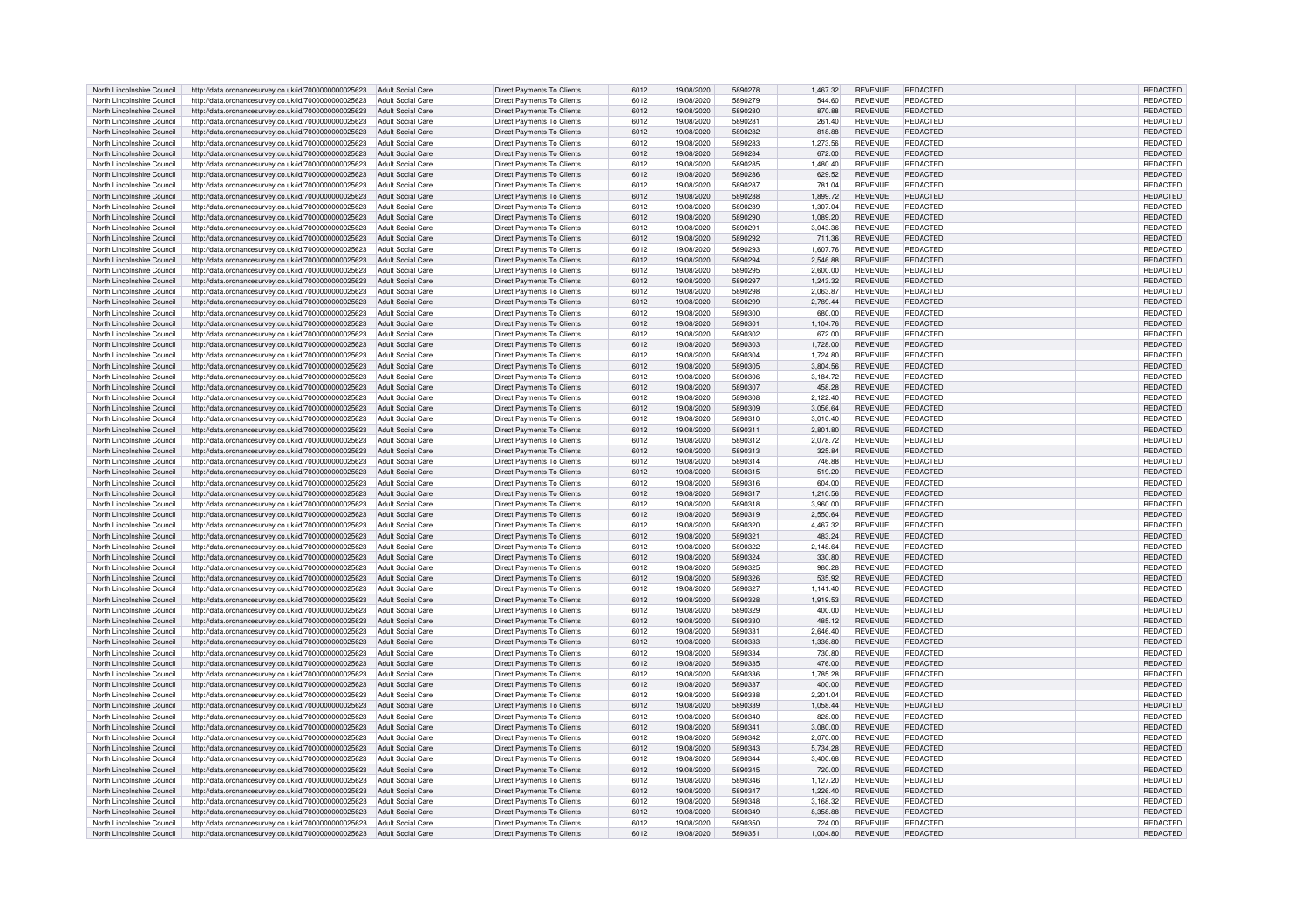| North Lincolnshire Council | http://data.ordnancesurvey.co.uk/id/7000000000025623                   | Adult Social Care        | <b>Direct Payments To Clients</b> | 6012 | 19/08/2020 | 5890352 | 1,192.48  | <b>REVENUE</b> | REDACTED        | REDACTED        |
|----------------------------|------------------------------------------------------------------------|--------------------------|-----------------------------------|------|------------|---------|-----------|----------------|-----------------|-----------------|
|                            |                                                                        |                          |                                   |      |            |         |           |                |                 |                 |
| North Lincolnshire Council | http://data.ordnancesurvey.co.uk/id/7000000000025623                   | Adult Social Care        | <b>Direct Payments To Clients</b> | 6012 | 19/08/2020 | 5890353 | 1,306.12  | <b>REVENUE</b> | REDACTED        | <b>REDACTED</b> |
| North Lincolnshire Council | http://data.ordnancesurvey.co.uk/id/7000000000025623                   | Adult Social Care        | Direct Payments To Clients        | 6012 | 19/08/2020 | 5890354 | 1,893.80  | <b>REVENUE</b> | REDACTED        | <b>REDACTED</b> |
|                            |                                                                        |                          |                                   |      |            |         |           |                |                 |                 |
| North Lincolnshire Council | http://data.ordnancesurvey.co.uk/id/7000000000025623                   | Adult Social Care        | <b>Direct Payments To Clients</b> | 6012 | 19/08/2020 | 5890355 | 2,612.96  | <b>REVENUE</b> | <b>REDACTED</b> | <b>REDACTED</b> |
| North Lincolnshire Council | http://data.ordnancesurvey.co.uk/id/7000000000025623                   | <b>Adult Social Care</b> | Direct Payments To Clients        | 6012 | 19/08/2020 | 5890356 | 1,761.52  | <b>REVENUE</b> | REDACTED        | REDACTED        |
| North Lincolnshire Council | http://data.ordnancesurvey.co.uk/id/7000000000025623                   | <b>Adult Social Care</b> | <b>Direct Payments To Clients</b> | 6012 | 19/08/2020 | 5890357 | 611.60    | <b>REVENUE</b> | REDACTED        | REDACTED        |
|                            |                                                                        |                          |                                   |      |            |         |           |                |                 |                 |
| North Lincolnshire Council | http://data.ordnancesurvey.co.uk/id/7000000000025623                   | <b>Adult Social Care</b> | <b>Direct Payments To Clients</b> | 6012 | 19/08/2020 | 5890358 | 799.76    | <b>REVENUE</b> | REDACTED        | REDACTED        |
| North Lincolnshire Council | http://data.ordnancesurvey.co.uk/id/7000000000025623                   | Adult Social Care        | <b>Direct Payments To Clients</b> | 6012 | 19/08/2020 | 5890360 | 1.982.32  | <b>REVENUE</b> | <b>REDACTED</b> | <b>REDACTED</b> |
|                            |                                                                        |                          |                                   |      | 19/08/2020 | 5890362 |           | <b>REVENUE</b> | <b>REDACTED</b> |                 |
| North Lincolnshire Council | http://data.ordnancesurvey.co.uk/id/7000000000025623                   | Adult Social Care        | Direct Payments To Clients        | 6012 |            |         | 2.634.04  |                |                 | <b>REDACTED</b> |
| North Lincolnshire Council | http://data.ordnancesurvey.co.uk/id/7000000000025623                   | Adult Social Care        | Direct Payments To Clients        | 6012 | 19/08/2020 | 5890363 | 2,634.04  | <b>REVENUE</b> | <b>REDACTED</b> | REDACTED        |
| North Lincolnshire Council | http://data.ordnancesurvey.co.uk/id/7000000000025623                   | Adult Social Care        | Direct Payments To Clients        | 6012 | 19/08/2020 | 5890364 | 2,634.04  | <b>REVENUE</b> | REDACTED        | <b>REDACTED</b> |
|                            |                                                                        |                          |                                   |      |            |         |           |                |                 |                 |
| North Lincolnshire Council | http://data.ordnancesurvey.co.uk/id/7000000000025623                   | Adult Social Care        | <b>Direct Payments To Clients</b> | 6012 | 19/08/2020 | 5890365 | 880.00    | <b>REVENUE</b> | REDACTED        | REDACTED        |
| North Lincolnshire Council | http://data.ordnancesurvey.co.uk/id/7000000000025623                   | Adult Social Care        | Direct Payments To Clients        | 6012 | 19/08/2020 | 5890366 | 3.955.56  | <b>REVENUE</b> | REDACTED        | <b>REDACTED</b> |
|                            |                                                                        |                          |                                   |      |            | 5890367 |           |                |                 |                 |
| North Lincolnshire Council | http://data.ordnancesurvey.co.uk/id/7000000000025623                   | <b>Adult Social Care</b> | Direct Payments To Clients        | 6012 | 19/08/2020 |         | 1,464.44  | <b>REVENUE</b> | <b>REDACTED</b> | REDACTED        |
| North Lincolnshire Council | http://data.ordnancesurvey.co.uk/id/7000000000025623                   | <b>Adult Social Care</b> | Direct Payments To Clients        | 6012 | 19/08/2020 | 5890368 | 1,194.80  | <b>REVENUE</b> | REDACTED        | REDACTED        |
| North Lincolnshire Council | http://data.ordnancesurvey.co.uk/id/7000000000025623                   | <b>Adult Social Care</b> | Direct Payments To Clients        | 6012 | 19/08/2020 | 5890369 | 945.64    | <b>REVENUE</b> | REDACTED        | REDACTED        |
|                            |                                                                        |                          |                                   |      |            |         |           |                |                 |                 |
| North Lincolnshire Council | http://data.ordnancesurvey.co.uk/id/7000000000025623                   | <b>Adult Social Care</b> | <b>Direct Payments To Clients</b> | 6012 | 19/08/2020 | 5890370 | 1,742.72  | <b>REVENUE</b> | <b>REDACTED</b> | REDACTED        |
| North Lincolnshire Council | http://data.ordnancesurvey.co.uk/id/7000000000025623                   | <b>Adult Social Care</b> | Direct Payments To Clients        | 6012 | 19/08/2020 | 5890371 | 1.080.00  | <b>REVENUE</b> | <b>REDACTED</b> | <b>REDACTED</b> |
| North Lincolnshire Council |                                                                        |                          |                                   | 6012 | 19/08/2020 | 5890372 |           | <b>REVENUE</b> | REDACTED        | <b>REDACTED</b> |
|                            | http://data.ordnancesurvey.co.uk/id/7000000000025623                   | <b>Adult Social Care</b> | Direct Payments To Clients        |      |            |         | 1,944.88  |                |                 |                 |
| North Lincolnshire Council | http://data.ordnancesurvey.co.uk/id/7000000000025623                   | <b>Adult Social Care</b> | <b>Direct Payments To Clients</b> | 6012 | 19/08/2020 | 5890373 | 2,049.00  | <b>REVENUE</b> | REDACTED        | REDACTED        |
| North Lincolnshire Council | http://data.ordnancesurvey.co.uk/id/7000000000025623                   | <b>Adult Social Care</b> | <b>Direct Payments To Clients</b> | 6012 | 19/08/2020 | 5890374 | 1.556.13  | <b>REVENUE</b> | REDACTED        | REDACTED        |
|                            |                                                                        |                          |                                   |      |            |         |           |                |                 |                 |
| North Lincolnshire Council | http://data.ordnancesurvey.co.uk/id/7000000000025623                   | Adult Social Care        | <b>Direct Payments To Clients</b> | 6012 | 19/08/2020 | 5890375 | 1,961.24  | <b>REVENUE</b> | REDACTED        | REDACTED        |
| North Lincolnshire Council | http://data.ordnancesurvey.co.uk/id/7000000000025623                   | <b>Adult Social Care</b> | <b>Direct Payments To Clients</b> | 6012 | 19/08/2020 | 5890376 | 1,540.00  | <b>REVENUE</b> | REDACTED        | REDACTED        |
|                            |                                                                        |                          |                                   |      |            |         |           |                |                 |                 |
| North Lincolnshire Council | http://data.ordnancesurvey.co.uk/id/7000000000025623                   | <b>Adult Social Care</b> | Direct Payments To Clients        | 6012 | 19/08/2020 | 5890377 | 645.36    | <b>REVENUE</b> | <b>REDACTED</b> | REDACTED        |
| North Lincolnshire Council | http://data.ordnancesurvey.co.uk/id/7000000000025623                   | Adult Social Care        | Direct Payments To Clients        | 6012 | 19/08/2020 | 5890378 | 852.00    | <b>REVENUE</b> | REDACTED        | REDACTED        |
|                            |                                                                        |                          |                                   |      |            |         |           |                |                 |                 |
| North Lincolnshire Council | http://data.ordnancesurvey.co.uk/id/7000000000025623                   | <b>Adult Social Care</b> | <b>Direct Payments To Clients</b> | 6012 | 19/08/2020 | 5890379 | 684.32    | <b>REVENUE</b> | REDACTED        | REDACTED        |
| North Lincolnshire Council | http://data.ordnancesurvey.co.uk/id/7000000000025623                   | Adult Social Care        | Direct Payments To Clients        | 6012 | 19/08/2020 | 5890380 | 1.554.08  | <b>REVENUE</b> | <b>REDACTED</b> | <b>REDACTED</b> |
| North Lincolnshire Council | http://data.ordnancesurvey.co.uk/id/7000000000025623                   | Adult Social Care        | <b>Direct Payments To Clients</b> | 6012 | 19/08/2020 | 5890382 | 400.00    | <b>REVENUE</b> | <b>REDACTED</b> | <b>REDACTED</b> |
|                            |                                                                        |                          |                                   |      |            |         |           |                |                 |                 |
| North Lincolnshire Council | http://data.ordnancesurvey.co.uk/id/7000000000025623                   | Adult Social Care        | Direct Payments To Clients        | 6012 | 19/08/2020 | 5890383 | 975.52    | <b>REVENUE</b> | <b>REDACTED</b> | <b>REDACTED</b> |
| North Lincolnshire Council | http://data.ordnancesurvey.co.uk/id/7000000000025623                   | Adult Social Care        | Direct Payments To Clients        | 6012 | 19/08/2020 | 5890384 | 730.80    | <b>REVENUE</b> | <b>REDACTED</b> | REDACTED        |
|                            |                                                                        |                          |                                   |      |            |         |           |                |                 |                 |
| North Lincolnshire Council | http://data.ordnancesurvey.co.uk/id/7000000000025623                   | Adult Social Care        | <b>Direct Payments To Clients</b> | 6012 | 19/08/2020 | 5890385 | 2,586.56  | <b>REVENUE</b> | REDACTED        | REDACTED        |
| North Lincolnshire Council | http://data.ordnancesurvey.co.uk/id/7000000000025623                   | Adult Social Care        | <b>Direct Payments To Clients</b> | 6012 | 19/08/2020 | 5890386 | 397.60    | <b>REVENUE</b> | REDACTED        | REDACTED        |
| North Lincolnshire Council | http://data.ordnancesurvey.co.uk/id/7000000000025623                   | Adult Social Care        | Direct Payments To Clients        | 6012 | 19/08/2020 | 5890387 | 1,040.00  | <b>REVENUE</b> | REDACTED        | REDACTED        |
|                            |                                                                        |                          |                                   |      |            |         |           |                |                 |                 |
| North Lincolnshire Council | http://data.ordnancesurvey.co.uk/id/7000000000025623                   | Adult Social Care        | Direct Payments To Clients        | 6012 | 19/08/2020 | 5890388 | 711.00    | <b>REVENUE</b> | <b>REDACTED</b> | REDACTED        |
| North Lincolnshire Council | http://data.ordnancesurvey.co.uk/id/7000000000025623                   | Adult Social Care        | Direct Payments To Clients        | 6012 | 19/08/2020 | 5890389 | 744.00    | <b>REVENUE</b> | REDACTED        | REDACTED        |
|                            |                                                                        |                          |                                   |      |            |         |           |                |                 |                 |
| North Lincolnshire Council | http://data.ordnancesurvey.co.uk/id/7000000000025623                   | Adult Social Care        | Direct Payments To Clients        | 6012 | 19/08/2020 | 5890393 | 1,411.56  | <b>REVENUE</b> | <b>REDACTED</b> | REDACTED        |
| North Lincolnshire Council | http://data.ordnancesurvey.co.uk/id/7000000000025623                   | <b>Adult Social Care</b> | <b>Direct Payments To Clients</b> | 6012 | 19/08/2020 | 5890395 | 913.84    | <b>REVENUE</b> | REDACTED        | REDACTED        |
| North Lincolnshire Council | http://data.ordnancesurvey.co.uk/id/7000000000025623                   | Adult Social Care        | Direct Payments To Clients        | 6012 | 19/08/2020 | 5890396 | 7.280.28  | <b>REVENUE</b> | <b>REDACTED</b> | <b>REDACTED</b> |
|                            |                                                                        |                          |                                   |      |            |         |           |                |                 |                 |
| North Lincolnshire Council | http://data.ordnancesurvey.co.uk/id/7000000000025623                   | <b>Adult Social Care</b> | Direct Payments To Clients        | 6012 | 19/08/2020 | 5890397 | 3,067.96  | <b>REVENUE</b> | REDACTED        | REDACTED        |
| North Lincolnshire Council | http://data.ordnancesurvey.co.uk/id/7000000000025623                   | <b>Adult Social Care</b> | <b>Direct Payments To Clients</b> | 6012 | 19/08/2020 | 5890398 | 1,113.48  | <b>REVENUE</b> | REDACTED        | REDACTED        |
|                            |                                                                        |                          |                                   |      |            |         |           |                |                 |                 |
| North Lincolnshire Council | http://data.ordnancesurvey.co.uk/id/7000000000025623                   | Adult Social Care        | <b>Direct Payments To Clients</b> | 6012 | 19/08/2020 | 5890399 | 737.68    | <b>REVENUE</b> | REDACTED        | REDACTED        |
| North Lincolnshire Council | http://data.ordnancesurvey.co.uk/id/7000000000025623                   | <b>Adult Social Care</b> | <b>Direct Payments To Clients</b> | 6012 | 19/08/2020 | 5890401 | 1,160.48  | <b>REVENUE</b> | REDACTED        | <b>REDACTED</b> |
| North Lincolnshire Council |                                                                        | Adult Social Care        |                                   | 6012 | 19/08/2020 | 5890402 | 1.380.00  | <b>REVENUE</b> | REDACTED        | <b>REDACTED</b> |
|                            | http://data.ordnancesurvey.co.uk/id/7000000000025623                   |                          | Direct Payments To Clients        |      |            |         |           |                |                 |                 |
| North Lincolnshire Council | http://data.ordnancesurvey.co.uk/id/7000000000025623                   | <b>Adult Social Care</b> | Direct Payments To Clients        | 6012 | 19/08/2020 | 5890403 | 2,000.88  | <b>REVENUE</b> | REDACTED        | REDACTED        |
| North Lincolnshire Council | http://data.ordnancesurvey.co.uk/id/7000000000025623                   | <b>Adult Social Care</b> | Direct Payments To Clients        | 6012 | 19/08/2020 | 5890404 | 560.00    | <b>REVENUE</b> | <b>REDACTED</b> | <b>REDACTED</b> |
|                            |                                                                        |                          |                                   |      |            |         |           |                |                 |                 |
| North Lincolnshire Council | http://data.ordnancesurvey.co.uk/id/7000000000025623                   | <b>Adult Social Care</b> | <b>Direct Payments To Clients</b> | 6012 | 19/08/2020 | 5890405 | 963.28    | <b>REVENUE</b> | REDACTED        | REDACTED        |
| North Lincolnshire Council | http://data.ordnancesurvey.co.uk/id/7000000000025623                   | Adult Social Care        | Direct Payments To Clients        | 6012 | 19/08/2020 | 5890406 | 1,440.60  | <b>REVENUE</b> | <b>REDACTED</b> | REDACTED        |
| North Lincolnshire Council | http://data.ordnancesurvey.co.uk/id/7000000000025623                   | Adult Social Care        | <b>Direct Payments To Clients</b> | 6012 | 19/08/2020 | 5890407 | 1,113.60  | <b>REVENUE</b> | <b>REDACTED</b> | <b>REDACTED</b> |
|                            |                                                                        |                          |                                   |      |            |         |           |                |                 |                 |
| North Lincolnshire Council | http://data.ordnancesurvey.co.uk/id/7000000000025623                   | Adult Social Care        | Direct Payments To Clients        | 6012 | 19/08/2020 | 5890408 | 783.60    | <b>REVENUE</b> | <b>REDACTED</b> | <b>REDACTED</b> |
| North Lincolnshire Council | http://data.ordnancesurvey.co.uk/id/7000000000025623                   | Adult Social Care        | Direct Payments To Clients        | 6012 | 19/08/2020 | 5890409 | 1,376.64  | <b>REVENUE</b> | <b>REDACTED</b> | REDACTED        |
|                            |                                                                        |                          |                                   |      |            |         |           |                |                 |                 |
| North Lincolnshire Council | http://data.ordnancesurvey.co.uk/id/7000000000025623                   | Adult Social Care        | <b>Direct Payments To Clients</b> | 6012 | 19/08/2020 | 5890410 | 498.44    | <b>REVENUE</b> | REDACTED        | REDACTED        |
| North Lincolnshire Council | http://data.ordnancesurvey.co.uk/id/7000000000025623                   | Adult Social Care        | <b>Direct Payments To Clients</b> | 6012 | 19/08/2020 | 5890553 | 977.80    | <b>REVENUE</b> | REDACTED        | REDACTED        |
| North Lincolnshire Council | http://data.ordnancesurvey.co.uk/id/7000000000025623                   | Adult Social Care        | Direct Payments To Clients        | 6012 | 21/08/2020 | 5891454 | 661.88    | <b>REVENUE</b> | REDACTED        | <b>REDACTED</b> |
|                            |                                                                        |                          |                                   |      |            |         |           |                |                 |                 |
| North Lincolnshire Council | http://data.ordnancesurvey.co.uk/id/7000000000025623                   | Adult Social Care        | <b>Direct Payments To Clients</b> | 6012 | 21/08/2020 | 5892016 | 750.00    | <b>REVENUE</b> | <b>REDACTED</b> | <b>REDACTED</b> |
| North Lincolnshire Council | http://data.ordnancesurvey.co.uk/id/7000000000025623                   | <b>Adult Social Care</b> | Direct Payments To Clients        | 6012 | 26/08/2020 | 5893230 | 876.80    | <b>REVENUE</b> | REDACTED        | REDACTED        |
| North Lincolnshire Council | http://data.ordnancesurvey.co.uk/id/7000000000025623                   | <b>Adult Social Care</b> | <b>Direct Payments To Clients</b> | 6012 | 26/08/2020 | 5893458 | 865.68    | <b>REVENUE</b> | <b>REDACTED</b> | REDACTED        |
|                            |                                                                        |                          |                                   |      |            |         |           |                |                 |                 |
| North Lincolnshire Council | http://data.ordnancesurvey.co.uk/id/7000000000025623                   | <b>Adult Social Care</b> | <b>Direct Payments To Clients</b> | 6012 | 28/08/2020 | 5894241 | 343.91    | <b>REVENUE</b> | REDACTED        | REDACTED        |
| North Lincolnshire Council | http://data.ordnancesurvey.co.uk/id/7000000000025623                   | Adult Social Care        | <b>Direct Payments To Clients</b> | 6012 | 28/08/2020 | 5894674 | 1,429.53  | <b>REVENUE</b> | <b>REDACTED</b> | <b>REDACTED</b> |
|                            |                                                                        |                          |                                   |      |            | 5890036 |           |                |                 |                 |
| North Lincolnshire Council | http://data.ordnancesurvey.co.uk/id/7000000000025623                   | <b>Adult Social Care</b> | Fees & Charges Income             | 9002 | 11/08/2020 |         | 122.56    | <b>REVENUE</b> | REDACTED        | REDACTED        |
| North Lincolnshire Council | http://data.ordnancesurvey.co.uk/id/7000000000025623                   | <b>Adult Social Care</b> | Fees & Charges Income             | 9002 | 11/08/2020 | 5890037 | $-122.56$ | <b>REVENUE</b> | REDACTED        | REDACTED        |
| North Lincolnshire Council | http://data.ordnancesurvey.co.uk/id/7000000000025623                   | Adult Social Care        | Fees & Charges Income             | 9002 | 11/08/2020 | 5890172 | 379.76    | <b>REVENUE</b> | REDACTED        | <b>REDACTED</b> |
|                            |                                                                        |                          |                                   |      |            |         |           |                |                 |                 |
| North Lincolnshire Council | http://data.ordnancesurvey.co.uk/id/7000000000025623                   | <b>Adult Social Care</b> | Fees & Charges Income             | 9002 | 11/08/2020 | 5890173 | $-379.76$ | <b>REVENUE</b> | REDACTED        | <b>REDACTED</b> |
| North Lincolnshire Council | http://data.ordnancesurvey.co.uk/id/7000000000025623                   | Adult Social Care        | Fees & Charges Income             | 9002 | 19/08/2020 | 5890038 | $-99.72$  | <b>REVENUE</b> | REDACTED        | <b>REDACTED</b> |
|                            |                                                                        |                          |                                   |      |            | 5890040 |           |                |                 |                 |
| North Lincolnshire Council | http://data.ordnancesurvey.co.uk/id/7000000000025623                   | Adult Social Care        | Fees & Charges Income             | 9002 | 19/08/2020 |         | $-198.56$ | <b>REVENUE</b> | REDACTED        | REDACTED        |
| North Lincolnshire Council | http://data.ordnancesurvey.co.uk/id/7000000000025623                   | <b>Adult Social Care</b> | Fees & Charges Income             | 9002 | 19/08/2020 | 5890041 | $-122.56$ | <b>REVENUE</b> | REDACTED        | REDACTED        |
| North Lincolnshire Council | http://data.ordnancesurvey.co.uk/id/7000000000025623                   | <b>Adult Social Care</b> | Fees & Charges Income             | 9002 | 19/08/2020 | 5890042 | $-379.76$ | <b>REVENUE</b> | REDACTED        | REDACTED        |
|                            |                                                                        |                          |                                   |      |            |         |           |                |                 |                 |
| North Lincolnshire Council | http://data.ordnancesurvey.co.uk/id/7000000000025623                   | <b>Adult Social Care</b> | Fees & Charges Income             | 9002 | 19/08/2020 | 5890043 | $-119.28$ | <b>REVENUE</b> | <b>REDACTED</b> | REDACTED        |
|                            |                                                                        |                          |                                   |      |            | 5890044 | $-198.56$ | <b>REVENUE</b> |                 | REDACTED        |
|                            |                                                                        |                          |                                   |      |            |         |           |                |                 |                 |
| North Lincolnshire Council | http://data.ordnancesurvey.co.uk/id/7000000000025623                   | <b>Adult Social Care</b> | Fees & Charges Income             | 9002 | 19/08/2020 |         |           |                | REDACTED        |                 |
| North Lincolnshire Council | http://data.ordnancesurvey.co.uk/id/7000000000025623                   | <b>Adult Social Care</b> | Fees & Charges Income             | 9002 | 19/08/2020 | 5890045 | $-138.96$ | <b>REVENUE</b> | <b>REDACTED</b> | <b>REDACTED</b> |
| North Lincolnshire Council | http://data.ordnancesurvey.co.uk/id/7000000000025623                   | Adult Social Care        | Fees & Charges Income             | 9002 | 19/08/2020 | 5890046 | $-122.56$ | <b>REVENUE</b> | <b>REDACTED</b> | REDACTED        |
| North Lincolnshire Council | http://data.ordnancesurvey.co.uk/id/7000000000025623 Adult Social Care |                          | Fees & Charges Income             | 9002 | 19/08/2020 | 5890047 | $-122.56$ | <b>REVENUE</b> | REDACTED        | REDACTED        |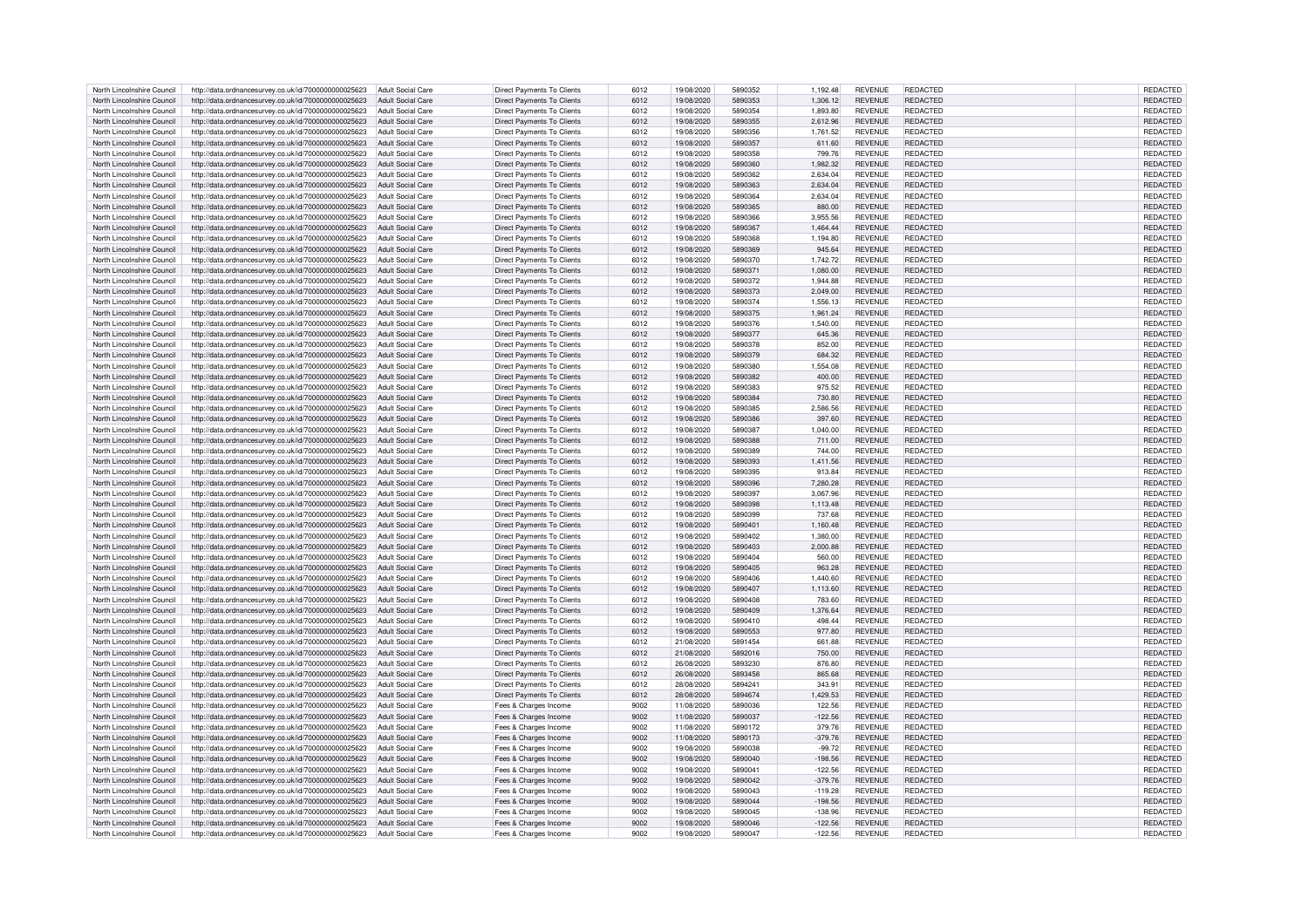| North Lincolnshire Council | http://data.ordnancesurvey.co.uk/id/7000000000025623                   | <b>Adult Social Care</b> | Fees & Charges Income | 9002 | 19/08/2020 | 5890048 | $-274.36$ | <b>REVENUE</b> | REDACTED        | REDACTED        |
|----------------------------|------------------------------------------------------------------------|--------------------------|-----------------------|------|------------|---------|-----------|----------------|-----------------|-----------------|
| North Lincolnshire Council | http://data.ordnancesurvey.co.uk/id/7000000000025623                   | Adult Social Care        | Fees & Charges Income | 9002 | 19/08/2020 | 5890049 | $-122.56$ | <b>REVENUE</b> | REDACTED        | <b>REDACTED</b> |
| North Lincolnshire Council | http://data.ordnancesurvey.co.uk/id/7000000000025623                   | Adult Social Care        | Fees & Charges Income | 9002 | 19/08/2020 | 5890052 | $-122.56$ | <b>REVENUE</b> | REDACTED        | REDACTED        |
|                            |                                                                        |                          |                       |      |            | 5890053 |           |                |                 |                 |
| North Lincolnshire Council | http://data.ordnancesurvey.co.uk/id/7000000000025623                   | Adult Social Care        | Fees & Charges Income | 9002 | 19/08/2020 |         | $-122.56$ | <b>REVENUE</b> | REDACTED        | REDACTED        |
| North Lincolnshire Council | http://data.ordnancesurvey.co.uk/id/7000000000025623                   | <b>Adult Social Care</b> | Fees & Charges Income | 9002 | 19/08/2020 | 5890055 | $-122.56$ | <b>REVENUE</b> | <b>REDACTED</b> | REDACTED        |
| North Lincolnshire Council | http://data.ordnancesurvey.co.uk/id/7000000000025623                   | <b>Adult Social Care</b> | Fees & Charges Income | 9002 | 19/08/2020 | 5890056 | $-187.68$ | <b>REVENUE</b> | REDACTED        | REDACTED        |
| North Lincolnshire Council | http://data.ordnancesurvey.co.uk/id/7000000000025623                   | <b>Adult Social Care</b> | Fees & Charges Income | 9002 | 19/08/2020 | 5890058 | $-122.56$ | REVENUE        | REDACTED        | REDACTED        |
| North Lincolnshire Council | http://data.ordnancesurvey.co.uk/id/7000000000025623                   | Adult Social Care        | Fees & Charges Income | 9002 | 19/08/2020 | 5890059 | $-122.56$ | <b>REVENUE</b> | REDACTED        | <b>REDACTED</b> |
| North Lincolnshire Council | http://data.ordnancesurvey.co.uk/id/7000000000025623                   | Adult Social Care        | Fees & Charges Income | 9002 | 19/08/2020 | 5890060 | $-122.56$ | <b>REVENUE</b> | <b>REDACTED</b> | REDACTED        |
| North Lincolnshire Council | http://data.ordnancesurvey.co.uk/id/7000000000025623                   | Adult Social Care        | Fees & Charges Income | 9002 | 19/08/2020 | 589006  | $-123.00$ | <b>REVENUE</b> | REDACTED        | REDACTED        |
|                            |                                                                        | Adult Social Care        |                       | 9002 |            | 5890062 | $-122.56$ | <b>REVENUE</b> | REDACTED        | REDACTED        |
| North Lincolnshire Council | http://data.ordnancesurvey.co.uk/id/7000000000025623                   |                          | Fees & Charges Income |      | 19/08/2020 |         |           |                |                 |                 |
| North Lincolnshire Council | http://data.ordnancesurvey.co.uk/id/7000000000025623                   | <b>Adult Social Care</b> | Fees & Charges Income | 9002 | 19/08/2020 | 5890063 | $-56.96$  | <b>REVENUE</b> | <b>REDACTED</b> | REDACTED        |
| North Lincolnshire Council | http://data.ordnancesurvey.co.uk/id/7000000000025623                   | Adult Social Care        | Fees & Charges Income | 9002 | 19/08/2020 | 5890065 | $-98.56$  | <b>REVENUE</b> | <b>REDACTED</b> | REDACTED        |
| North Lincolnshire Council | http://data.ordnancesurvey.co.uk/id/7000000000025623                   | <b>Adult Social Care</b> | Fees & Charges Income | 9002 | 19/08/2020 | 5890066 | $-122.56$ | <b>REVENUE</b> | <b>REDACTED</b> | REDACTED        |
| North Lincolnshire Council | http://data.ordnancesurvey.co.uk/id/7000000000025623                   | <b>Adult Social Care</b> | Fees & Charges Income | 9002 | 19/08/2020 | 5890069 | $-21.80$  | <b>REVENUE</b> | <b>REDACTED</b> | REDACTED        |
| North Lincolnshire Council | http://data.ordnancesurvey.co.uk/id/7000000000025623                   | <b>Adult Social Care</b> | Fees & Charges Income | 9002 | 19/08/2020 | 5890073 | $-120.32$ | REVENUE        | REDACTED        | REDACTED        |
| North Lincolnshire Council | http://data.ordnancesurvey.co.uk/id/7000000000025623                   | <b>Adult Social Care</b> | Fees & Charges Income | 9002 | 19/08/2020 | 5890077 | $-122.56$ | REVENUE        | <b>REDACTED</b> | REDACTED        |
| North Lincolnshire Council | http://data.ordnancesurvey.co.uk/id/7000000000025623                   | Adult Social Care        | Fees & Charges Income | 9002 | 19/08/2020 | 5890080 | $-57.36$  | REVENUE        | <b>REDACTED</b> | REDACTED        |
| North Lincolnshire Council |                                                                        |                          |                       | 9002 | 19/08/2020 | 589008  |           | REVENUE        | <b>REDACTED</b> | REDACTED        |
|                            | http://data.ordnancesurvey.co.uk/id/7000000000025623                   | <b>Adult Social Care</b> | Fees & Charges Income |      |            |         | $-122.56$ |                |                 |                 |
| North Lincolnshire Council | http://data.ordnancesurvey.co.uk/id/7000000000025623                   | <b>Adult Social Care</b> | Fees & Charges Income | 9002 | 19/08/2020 | 5890082 | $-198.56$ | REVENUE        | REDACTED        | REDACTED        |
| North Lincolnshire Council | http://data.ordnancesurvey.co.uk/id/7000000000025623                   | <b>Adult Social Care</b> | Fees & Charges Income | 9002 | 19/08/2020 | 5890083 | $-122.56$ | REVENUE        | REDACTED        | REDACTED        |
| North Lincolnshire Council | http://data.ordnancesurvey.co.uk/id/7000000000025623                   | <b>Adult Social Care</b> | Fees & Charges Income | 9002 | 19/08/2020 | 5890084 | $-198.56$ | REVENUE        | <b>REDACTED</b> | REDACTED        |
| North Lincolnshire Council | http://data.ordnancesurvey.co.uk/id/7000000000025623                   | <b>Adult Social Care</b> | Fees & Charges Income | 9002 | 19/08/2020 | 5890085 | $-109.36$ | REVENUE        | REDACTED        | REDACTED        |
| North Lincolnshire Council | http://data.ordnancesurvey.co.uk/id/7000000000025623                   | <b>Adult Social Care</b> | Fees & Charges Income | 9002 | 19/08/2020 | 5890086 | $-56.96$  | <b>REVENUE</b> | REDACTED        | REDACTED        |
| North Lincolnshire Council | http://data.ordnancesurvey.co.uk/id/7000000000025623                   | <b>Adult Social Care</b> | Fees & Charges Income | 9002 | 19/08/2020 | 5890087 | $-122.56$ | <b>REVENUE</b> | <b>REDACTED</b> | REDACTED        |
|                            |                                                                        |                          |                       |      |            |         |           |                |                 |                 |
| North Lincolnshire Council | http://data.ordnancesurvey.co.uk/id/7000000000025623                   | <b>Adult Social Care</b> | Fees & Charges Income | 9002 | 19/08/2020 | 5890089 | $-122.56$ | <b>REVENUE</b> | REDACTED        | REDACTED        |
| North Lincolnshire Council | http://data.ordnancesurvey.co.uk/id/7000000000025623                   | <b>Adult Social Care</b> | Fees & Charges Income | 9002 | 19/08/2020 | 5890090 | $-122.56$ | <b>REVENUE</b> | <b>REDACTED</b> | <b>REDACTED</b> |
| North Lincolnshire Council | http://data.ordnancesurvey.co.uk/id/7000000000025623                   | Adult Social Care        | Fees & Charges Income | 9002 | 19/08/2020 | 589009  | $-198.56$ | <b>REVENUE</b> | REDACTED        | REDACTED        |
| North Lincolnshire Council | http://data.ordnancesurvey.co.uk/id/7000000000025623                   | Adult Social Care        | Fees & Charges Income | 9002 | 19/08/2020 | 5890092 | $-122.56$ | <b>REVENUE</b> | <b>REDACTED</b> | <b>REDACTED</b> |
| North Lincolnshire Council | http://data.ordnancesurvey.co.uk/id/7000000000025623                   | Adult Social Care        | Fees & Charges Income | 9002 | 19/08/2020 | 5890093 | $-346.44$ | <b>REVENUE</b> | <b>REDACTED</b> | REDACTED        |
| North Lincolnshire Council | http://data.ordnancesurvey.co.uk/id/7000000000025623                   | Adult Social Care        | Fees & Charges Income | 9002 | 19/08/2020 | 5890094 | $-379.76$ | <b>REVENUE</b> | REDACTED        | REDACTED        |
| North Lincolnshire Council | http://data.ordnancesurvey.co.uk/id/7000000000025623                   | <b>Adult Social Care</b> | Fees & Charges Income | 9002 | 19/08/2020 | 5890095 | $-127.36$ | REVENUE        | <b>REDACTED</b> | REDACTED        |
| North Lincolnshire Council | http://data.ordnancesurvey.co.uk/id/7000000000025623                   | Adult Social Care        | Fees & Charges Income | 9002 | 19/08/2020 | 5890096 | $-113.72$ | <b>REVENUE</b> | REDACTED        | REDACTED        |
|                            |                                                                        |                          |                       | 9002 |            | 5890097 |           |                | <b>REDACTED</b> |                 |
| North Lincolnshire Council | http://data.ordnancesurvey.co.uk/id/7000000000025623                   | Adult Social Care        | Fees & Charges Income |      | 19/08/2020 |         | $-122.56$ | <b>REVENUE</b> |                 | REDACTED        |
| North Lincolnshire Council | http://data.ordnancesurvey.co.uk/id/7000000000025623                   | <b>Adult Social Care</b> | Fees & Charges Income | 9002 | 19/08/2020 | 5890098 | $-318.76$ | REVENUE        | <b>REDACTED</b> | REDACTED        |
| North Lincolnshire Council | http://data.ordnancesurvey.co.uk/id/7000000000025623                   | <b>Adult Social Care</b> | Fees & Charges Income | 9002 | 19/08/2020 | 5890099 | $-364.72$ | <b>REVENUE</b> | REDACTED        | <b>REDACTED</b> |
| North Lincolnshire Council | http://data.ordnancesurvey.co.uk/id/7000000000025623                   | <b>Adult Social Care</b> | Fees & Charges Income | 9002 | 19/08/2020 | 5890100 | $-85.04$  | REVENUE        | <b>REDACTED</b> | REDACTED        |
| North Lincolnshire Council | http://data.ordnancesurvey.co.uk/id/7000000000025623                   | Adult Social Care        | Fees & Charges Income | 9002 | 19/08/2020 | 5890102 | $-324.04$ | REVENUE        | REDACTED        | REDACTED        |
| North Lincolnshire Council | http://data.ordnancesurvey.co.uk/id/7000000000025623                   | <b>Adult Social Care</b> | Fees & Charges Income | 9002 | 19/08/2020 | 5890103 | $-104.56$ | <b>REVENUE</b> | <b>REDACTED</b> | REDACTED        |
| North Lincolnshire Council | http://data.ordnancesurvey.co.uk/id/7000000000025623                   | <b>Adult Social Care</b> | Fees & Charges Income | 9002 | 19/08/2020 | 5890105 | $-41.12$  | REVENUE        | <b>REDACTED</b> | REDACTED        |
|                            |                                                                        |                          |                       |      |            |         |           |                |                 |                 |
| North Lincolnshire Council | http://data.ordnancesurvey.co.uk/id/7000000000025623                   | <b>Adult Social Care</b> | Fees & Charges Income | 9002 | 19/08/2020 | 5890106 | $-122.56$ | REVENUE        | REDACTED        | REDACTED        |
| North Lincolnshire Council | http://data.ordnancesurvey.co.uk/id/7000000000025623                   | <b>Adult Social Care</b> | Fees & Charges Income | 9002 | 19/08/2020 | 5890108 | $-341.76$ | REVENUE        | <b>REDACTED</b> | REDACTED        |
| North Lincolnshire Council | http://data.ordnancesurvey.co.uk/id/7000000000025623                   | Adult Social Care        | Fees & Charges Income | 9002 | 19/08/2020 | 5890113 | $-122.56$ | <b>REVENUE</b> | REDACTED        | REDACTED        |
| North Lincolnshire Council | http://data.ordnancesurvey.co.uk/id/7000000000025623                   | <b>Adult Social Care</b> | Fees & Charges Income | 9002 | 19/08/2020 | 5890117 | $-122.56$ | <b>REVENUE</b> | <b>REDACTED</b> | REDACTED        |
| North Lincolnshire Council | http://data.ordnancesurvey.co.uk/id/7000000000025623                   | <b>Adult Social Care</b> | Fees & Charges Income | 9002 | 19/08/2020 | 5890118 | $-379.76$ | <b>REVENUE</b> | <b>REDACTED</b> | REDACTED        |
| North Lincolnshire Council | http://data.ordnancesurvey.co.uk/id/7000000000025623                   | Adult Social Care        | Fees & Charges Income | 9002 | 19/08/2020 | 5890119 | $-49.52$  | <b>REVENUE</b> | REDACTED        | REDACTED        |
| North Lincolnshire Council | http://data.ordnancesurvey.co.uk/id/7000000000025623                   | <b>Adult Social Care</b> | Fees & Charges Income | 9002 | 19/08/2020 | 5890120 | $-77.92$  | REVENUE        | <b>REDACTED</b> | REDACTED        |
| North Lincolnshire Council | http://data.ordnancesurvey.co.uk/id/7000000000025623                   | Adult Social Care        | Fees & Charges Income | 9002 | 19/08/2020 | 5890121 | $-318.04$ | <b>REVENUE</b> | REDACTED        | REDACTED        |
|                            |                                                                        |                          |                       |      |            | 5890122 |           |                |                 |                 |
| North Lincolnshire Council | http://data.ordnancesurvey.co.uk/id/7000000000025623                   | <b>Adult Social Care</b> | Fees & Charges Income | 9002 | 19/08/2020 |         | $-198.56$ | <b>REVENUE</b> | <b>REDACTED</b> | REDACTED        |
| North Lincolnshire Council | http://data.ordnancesurvey.co.uk/id/7000000000025623                   | Adult Social Care        | Fees & Charges Income | 9002 | 19/08/2020 | 5890125 | $-103.88$ | <b>REVENUE</b> | REDACTED        | REDACTED        |
| North Lincolnshire Council | http://data.ordnancesurvey.co.uk/id/7000000000025623                   | Adult Social Care        | Fees & Charges Income | 9002 | 19/08/2020 | 5890126 | $-322.92$ | <b>REVENUE</b> | REDACTED        | REDACTED        |
| North Lincolnshire Council | http://data.ordnancesurvey.co.uk/id/7000000000025623                   | Adult Social Care        | Fees & Charges Income | 9002 | 19/08/2020 | 5890127 | $-265.84$ | <b>REVENUE</b> | <b>REDACTED</b> | REDACTED        |
| North Lincolnshire Council | http://data.ordnancesurvey.co.uk/id/7000000000025623                   | Adult Social Care        | Fees & Charges Income | 9002 | 19/08/2020 | 5890128 | $-57.36$  | <b>REVENUE</b> | REDACTED        | REDACTED        |
| North Lincolnshire Council | http://data.ordnancesurvey.co.uk/id/7000000000025623                   | <b>Adult Social Care</b> | Fees & Charges Income | 9002 | 19/08/2020 | 5890129 | $-198.56$ | <b>REVENUE</b> | REDACTED        | REDACTED        |
| North Lincolnshire Council | http://data.ordnancesurvey.co.uk/id/7000000000025623                   | Adult Social Care        | Fees & Charges Income | 9002 | 19/08/2020 | 5890130 | $-122.56$ | REVENUE        | <b>REDACTED</b> | REDACTED        |
| North Lincolnshire Council | http://data.ordnancesurvey.co.uk/id/7000000000025623                   | <b>Adult Social Care</b> | Fees & Charges Income | 9002 | 19/08/2020 | 5890131 | $-122.56$ | REVENUE        | REDACTED        | REDACTED        |
| North Lincolnshire Council | http://data.ordnancesurvey.co.uk/id/7000000000025623                   | <b>Adult Social Care</b> | Fees & Charges Income | 9002 | 19/08/2020 | 5890132 | $-57.36$  | REVENUE        | <b>REDACTED</b> | REDACTED        |
|                            |                                                                        |                          |                       |      |            |         |           |                |                 |                 |
| North Lincolnshire Council | http://data.ordnancesurvey.co.uk/id/7000000000025623                   | Adult Social Care        | Fees & Charges Income | 9002 | 19/08/2020 | 5890133 | $-122.56$ | REVENUE        | REDACTED        | REDACTED        |
| North Lincolnshire Council | http://data.ordnancesurvey.co.uk/id/7000000000025623                   | Adult Social Care        | Fees & Charges Income | 9002 | 19/08/2020 | 5890134 | $-122.56$ | <b>REVENUE</b> | <b>REDACTED</b> | REDACTED        |
| North Lincolnshire Council | http://data.ordnancesurvey.co.uk/id/7000000000025623                   | Adult Social Care        | Fees & Charges Income | 9002 | 19/08/2020 | 5890135 | $-198.56$ | <b>REVENUE</b> | REDACTED        | REDACTED        |
| North Lincolnshire Council | http://data.ordnancesurvey.co.uk/id/7000000000025623                   | Adult Social Care        | Fees & Charges Income | 9002 | 19/08/2020 | 5890137 | $-85.56$  | <b>REVENUE</b> | <b>REDACTED</b> | REDACTED        |
| North Lincolnshire Council | http://data.ordnancesurvey.co.uk/id/7000000000025623                   | <b>Adult Social Care</b> | Fees & Charges Income | 9002 | 19/08/2020 | 5890138 | $-85.64$  | REVENUE        | <b>REDACTED</b> | REDACTED        |
| North Lincolnshire Council | http://data.ordnancesurvey.co.uk/id/7000000000025623                   | Adult Social Care        | Fees & Charges Income | 9002 | 19/08/2020 | 5890139 | $-183.96$ | <b>REVENUE</b> | REDACTED        | REDACTED        |
| North Lincolnshire Council | http://data.ordnancesurvey.co.uk/id/7000000000025623                   | <b>Adult Social Care</b> | Fees & Charges Income | 9002 | 19/08/2020 | 5890140 | $-130.44$ | <b>REVENUE</b> | REDACTED        | REDACTED        |
|                            |                                                                        |                          |                       | 9002 |            | 5890141 |           |                |                 |                 |
| North Lincolnshire Council | http://data.ordnancesurvey.co.uk/id/7000000000025623                   | <b>Adult Social Care</b> | Fees & Charges Income |      | 19/08/2020 |         | $-286.40$ | <b>REVENUE</b> | <b>REDACTED</b> | REDACTED        |
| North Lincolnshire Council | http://data.ordnancesurvey.co.uk/id/7000000000025623                   | <b>Adult Social Care</b> | Fees & Charges Income | 9002 | 19/08/2020 | 5890142 | $-47.56$  | <b>REVENUE</b> | REDACTED        | REDACTED        |
| North Lincolnshire Council | http://data.ordnancesurvey.co.uk/id/7000000000025623                   | Adult Social Care        | Fees & Charges Income | 9002 | 19/08/2020 | 5890143 | $-244.80$ | <b>REVENUE</b> | <b>REDACTED</b> | REDACTED        |
| North Lincolnshire Council | http://data.ordnancesurvey.co.uk/id/7000000000025623                   | <b>Adult Social Care</b> | Fees & Charges Income | 9002 | 19/08/2020 | 5890145 | $-105.48$ | <b>REVENUE</b> | REDACTED        | REDACTED        |
| North Lincolnshire Council | http://data.ordnancesurvey.co.uk/id/7000000000025623                   | <b>Adult Social Care</b> | Fees & Charges Income | 9002 | 19/08/2020 | 5890146 | $-107.96$ | <b>REVENUE</b> | REDACTED        | REDACTED        |
| North Lincolnshire Council | http://data.ordnancesurvey.co.uk/id/7000000000025623                   | Adult Social Care        | Fees & Charges Income | 9002 | 19/08/2020 | 5890147 | $-323.40$ | <b>REVENUE</b> | REDACTED        | REDACTED        |
| North Lincolnshire Council | http://data.ordnancesurvey.co.uk/id/7000000000025623 Adult Social Care |                          | Fees & Charges Income | 9002 | 19/08/2020 | 5890148 | $-136.60$ | <b>REVENUE</b> | REDACTED        | REDACTED        |
|                            |                                                                        |                          |                       |      |            |         |           |                |                 |                 |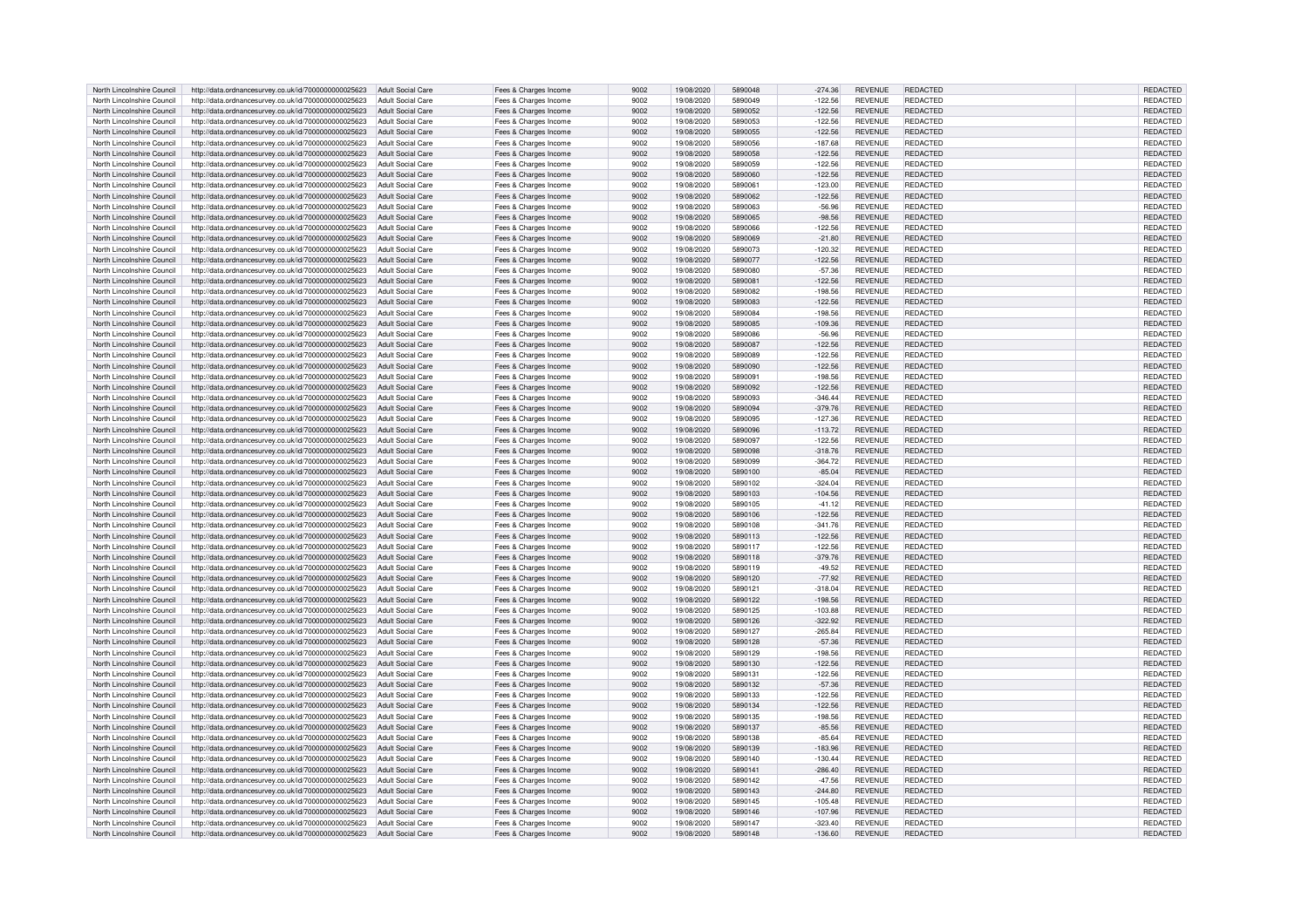| North Lincolnshire Council | http://data.ordnancesurvey.co.uk/id/7000000000025623                                                                           | Adult Social Care        | Fees & Charges Income                          | 9002 | 19/08/2020 | 5890151 | $-25.92$  | <b>REVENUE</b> | <b>REDACTED</b> | REDACTED        |
|----------------------------|--------------------------------------------------------------------------------------------------------------------------------|--------------------------|------------------------------------------------|------|------------|---------|-----------|----------------|-----------------|-----------------|
| North Lincolnshire Council | http://data.ordnancesurvey.co.uk/id/7000000000025623                                                                           | Adult Social Care        | Fees & Charges Income                          | 9002 | 19/08/2020 | 5890152 | $-74.20$  | <b>REVENUE</b> | REDACTED        | REDACTED        |
|                            |                                                                                                                                |                          |                                                | 9002 |            | 5890156 |           |                | <b>REDACTED</b> |                 |
| North Lincolnshire Council | http://data.ordnancesurvey.co.uk/id/7000000000025623                                                                           | <b>Adult Social Care</b> | Fees & Charges Income                          |      | 19/08/2020 |         | $-312.80$ | <b>REVENUE</b> |                 | REDACTED        |
| North Lincolnshire Council | http://data.ordnancesurvey.co.uk/id/7000000000025623                                                                           | Adult Social Care        | Fees & Charges Income                          | 9002 | 19/08/2020 | 5890162 | $-280.56$ | <b>REVENUE</b> | <b>REDACTED</b> | <b>REDACTED</b> |
| North Lincolnshire Council | http://data.ordnancesurvey.co.uk/id/7000000000025623                                                                           | <b>Adult Social Care</b> | Fees & Charges Income                          | 9002 | 19/08/2020 | 5890163 | $-122.56$ | <b>REVENUE</b> | <b>REDACTED</b> | REDACTED        |
| North Lincolnshire Council | http://data.ordnancesurvey.co.uk/id/7000000000025623                                                                           | <b>Adult Social Care</b> | Fees & Charges Income                          | 9002 | 19/08/2020 | 5890164 | $-52.20$  | <b>REVENUE</b> | REDACTED        | REDACTED        |
| North Lincolnshire Council | http://data.ordnancesurvey.co.uk/id/7000000000025623                                                                           | <b>Adult Social Care</b> | Fees & Charges Income                          | 9002 | 19/08/2020 | 5890165 | $-122.56$ | <b>REVENUE</b> | REDACTED        | REDACTED        |
| North Lincolnshire Council | http://data.ordnancesurvey.co.uk/id/7000000000025623                                                                           | <b>Adult Social Care</b> | Fees & Charges Income                          | 9002 | 19/08/2020 | 5890166 | $-269.20$ | REVENUE        | <b>REDACTED</b> | REDACTED        |
|                            |                                                                                                                                |                          |                                                |      |            |         |           |                |                 |                 |
| North Lincolnshire Council | http://data.ordnancesurvey.co.uk/id/7000000000025623                                                                           | Adult Social Care        | Fees & Charges Income                          | 9002 | 19/08/2020 | 5890168 | $-299.20$ | <b>REVENUE</b> | REDACTED        | REDACTED        |
| North Lincolnshire Council | http://data.ordnancesurvey.co.uk/id/7000000000025623                                                                           | <b>Adult Social Care</b> | Fees & Charges Income                          | 9002 | 19/08/2020 | 5890170 | $-15.20$  | <b>REVENUE</b> | <b>REDACTED</b> | REDACTED        |
| North Lincolnshire Council | http://data.ordnancesurvey.co.uk/id/7000000000025623                                                                           | Adult Social Care        | Fees & Charges Income                          | 9002 | 19/08/2020 | 5890171 | $-198.56$ | <b>REVENUE</b> | <b>REDACTED</b> | REDACTED        |
| North Lincolnshire Council | http://data.ordnancesurvey.co.uk/id/7000000000025623                                                                           | Adult Social Care        | Fees & Charges Income                          | 9002 | 19/08/2020 | 5890174 | $-122.56$ | <b>REVENUE</b> | REDACTED        | REDACTED        |
| North Lincolnshire Council | http://data.ordnancesurvey.co.uk/id/7000000000025623                                                                           | <b>Adult Social Care</b> | Fees & Charges Income                          | 9002 | 19/08/2020 | 5890175 | $-323.40$ | REVENUE        | <b>REDACTED</b> | REDACTED        |
|                            |                                                                                                                                |                          |                                                |      |            |         |           |                |                 |                 |
| North Lincolnshire Council | http://data.ordnancesurvey.co.uk/id/7000000000025623                                                                           | Adult Social Care        | Fees & Charges Income                          | 9002 | 19/08/2020 | 5890177 | $-198.56$ | <b>REVENUE</b> | <b>REDACTED</b> | <b>REDACTED</b> |
| North Lincolnshire Council | http://data.ordnancesurvey.co.uk/id/7000000000025623                                                                           | Adult Social Care        | Fees & Charges Income                          | 9002 | 19/08/2020 | 5890178 | $-304.24$ | <b>REVENUE</b> | <b>REDACTED</b> | REDACTED        |
| North Lincolnshire Council | http://data.ordnancesurvey.co.uk/id/7000000000025623                                                                           | <b>Adult Social Care</b> | Fees & Charges Income                          | 9002 | 19/08/2020 | 5890182 | $-321.00$ | REVENUE        | <b>REDACTED</b> | REDACTED        |
| North Lincolnshire Council | http://data.ordnancesurvey.co.uk/id/7000000000025623                                                                           | Adult Social Care        | Fees & Charges Income                          | 9002 | 19/08/2020 | 5890183 | $-177.48$ | <b>REVENUE</b> | REDACTED        | <b>REDACTED</b> |
| North Lincolnshire Council | http://data.ordnancesurvey.co.uk/id/7000000000025623                                                                           | <b>Adult Social Care</b> | Fees & Charges Income                          | 9002 | 19/08/2020 | 5890184 | $-119.32$ | REVENUE        | <b>REDACTED</b> | REDACTED        |
|                            |                                                                                                                                |                          |                                                |      |            |         |           |                |                 |                 |
| North Lincolnshire Council | http://data.ordnancesurvey.co.uk/id/7000000000025623                                                                           | <b>Adult Social Care</b> | Fees & Charges Income                          | 9002 | 19/08/2020 | 5890186 | $-198.56$ | REVENUE        | REDACTED        | REDACTED        |
| North Lincolnshire Council | http://data.ordnancesurvey.co.uk/id/7000000000025623                                                                           | <b>Adult Social Care</b> | Fees & Charges Income                          | 9002 | 19/08/2020 | 5890188 | $-69.16$  | <b>REVENUE</b> | REDACTED        | REDACTED        |
| North Lincolnshire Council | http://data.ordnancesurvey.co.uk/id/7000000000025623                                                                           | Adult Social Care        | Fees & Charges Income                          | 9002 | 19/08/2020 | 5890189 | $-198.56$ | <b>REVENUE</b> | <b>REDACTED</b> | REDACTED        |
| North Lincolnshire Council | http://data.ordnancesurvey.co.uk/id/7000000000025623                                                                           | <b>Adult Social Care</b> | Fees & Charges Income                          | 9002 | 19/08/2020 | 5890190 | $-30.24$  | REVENUE        | REDACTED        | REDACTED        |
| North Lincolnshire Council | http://data.ordnancesurvey.co.uk/id/7000000000025623                                                                           | Adult Social Care        | Fees & Charges Income                          | 9002 | 19/08/2020 | 5890192 | $-37.84$  | REVENUE        | <b>REDACTED</b> | REDACTED        |
|                            |                                                                                                                                |                          |                                                |      |            |         |           |                |                 |                 |
| North Lincolnshire Council | http://data.ordnancesurvey.co.uk/id/7000000000025623                                                                           | Adult Social Care        | Fees & Charges Income                          | 9002 | 19/08/2020 | 5890193 | $-87.16$  | <b>REVENUE</b> | REDACTED        | REDACTED        |
| North Lincolnshire Council | http://data.ordnancesurvey.co.uk/id/7000000000025623                                                                           | <b>Adult Social Care</b> | Fees & Charges Income                          | 9002 | 19/08/2020 | 5890194 | $-271.12$ | <b>REVENUE</b> | <b>REDACTED</b> | REDACTED        |
| North Lincolnshire Council | http://data.ordnancesurvey.co.uk/id/7000000000025623                                                                           | Adult Social Care        | Fees & Charges Income                          | 9002 | 19/08/2020 | 5890200 | $-198.56$ | <b>REVENUE</b> | <b>REDACTED</b> | REDACTED        |
| North Lincolnshire Council | http://data.ordnancesurvey.co.uk/id/7000000000025623                                                                           | Adult Social Care        | Fees & Charges Income                          | 9002 | 19/08/2020 | 5890202 | $-33.44$  | REVENUE        | REDACTED        | REDACTED        |
| North Lincolnshire Council | http://data.ordnancesurvey.co.uk/id/7000000000025623                                                                           | <b>Adult Social Care</b> | Fees & Charges Income                          | 9002 | 19/08/2020 | 5890204 | $-295.92$ | <b>REVENUE</b> | REDACTED        | REDACTED        |
| North Lincolnshire Council |                                                                                                                                | Adult Social Care        |                                                | 9002 | 19/08/2020 | 5890207 | $-58.48$  | <b>REVENUE</b> | REDACTED        |                 |
|                            | http://data.ordnancesurvey.co.uk/id/7000000000025623                                                                           |                          | Fees & Charges Income                          |      |            |         |           |                |                 | REDACTED        |
| North Lincolnshire Council | http://data.ordnancesurvey.co.uk/id/7000000000025623                                                                           | <b>Adult Social Care</b> | Fees & Charges Income                          | 9002 | 19/08/2020 | 5890212 | $-397.20$ | <b>REVENUE</b> | <b>REDACTED</b> | REDACTED        |
| North Lincolnshire Council | http://data.ordnancesurvey.co.uk/id/7000000000025623                                                                           | Adult Social Care        | Fees & Charges Income                          | 9002 | 19/08/2020 | 5890213 | $-442.92$ | <b>REVENUE</b> | REDACTED        | <b>REDACTED</b> |
| North Lincolnshire Council | http://data.ordnancesurvey.co.uk/id/7000000000025623                                                                           | <b>Adult Social Care</b> | Fees & Charges Income                          | 9002 | 19/08/2020 | 5890215 | $-123.88$ | REVENUE        | <b>REDACTED</b> | REDACTED        |
| North Lincolnshire Council | http://data.ordnancesurvey.co.uk/id/7000000000025623                                                                           | <b>Adult Social Care</b> | Fees & Charges Income                          | 9002 | 19/08/2020 | 5890217 | $-161.32$ | <b>REVENUE</b> | REDACTED        | REDACTED        |
| North Lincolnshire Council |                                                                                                                                |                          |                                                | 9002 | 19/08/2020 | 5890218 | $-104.80$ | <b>REVENUE</b> | REDACTED        | REDACTED        |
|                            | http://data.ordnancesurvey.co.uk/id/7000000000025623                                                                           | Adult Social Care        | Fees & Charges Income                          |      |            |         |           |                |                 |                 |
| North Lincolnshire Council | http://data.ordnancesurvey.co.uk/id/7000000000025623                                                                           | <b>Adult Social Care</b> | Fees & Charges Income                          | 9002 | 19/08/2020 | 5890219 | $-229.44$ | <b>REVENUE</b> | REDACTED        | <b>REDACTED</b> |
| North Lincolnshire Council | http://data.ordnancesurvey.co.uk/id/7000000000025623                                                                           | <b>Adult Social Care</b> | Fees & Charges Income                          | 9002 | 19/08/2020 | 5890220 | $-122.56$ | REVENUE        | REDACTED        | REDACTED        |
| North Lincolnshire Council | http://data.ordnancesurvey.co.uk/id/7000000000025623                                                                           | <b>Adult Social Care</b> | Fees & Charges Income                          | 9002 | 19/08/2020 | 589022  | $-232.28$ | REVENUE        | <b>REDACTED</b> | REDACTED        |
| North Lincolnshire Council | http://data.ordnancesurvey.co.uk/id/7000000000025623                                                                           | <b>Adult Social Care</b> | Fees & Charges Income                          | 9002 | 19/08/2020 | 5890222 | $-166.36$ | REVENUE        | REDACTED        | REDACTED        |
| North Lincolnshire Council | http://data.ordnancesurvey.co.uk/id/7000000000025623                                                                           | Adult Social Care        | Fees & Charges Income                          | 9002 | 19/08/2020 | 5890223 | $-192.48$ | REVENUE        | REDACTED        | REDACTED        |
|                            |                                                                                                                                |                          |                                                |      |            |         |           |                |                 |                 |
| North Lincolnshire Council | http://data.ordnancesurvey.co.uk/id/7000000000025623                                                                           | <b>Adult Social Care</b> | Fees & Charges Income                          | 9002 | 19/08/2020 | 5890224 | $-158.56$ | REVENUE        | REDACTED        | REDACTED        |
| North Lincolnshire Council | http://data.ordnancesurvey.co.uk/id/7000000000025623                                                                           | <b>Adult Social Care</b> | Fees & Charges Income                          | 9002 | 19/08/2020 | 5890225 | $-22.76$  | REVENUE        | REDACTED        | REDACTED        |
| North Lincolnshire Council | http://data.ordnancesurvey.co.uk/id/7000000000025623                                                                           | Adult Social Care        | Fees & Charges Income                          | 9002 | 19/08/2020 | 5890227 | $-171.76$ | <b>REVENUE</b> | <b>REDACTED</b> | REDACTED        |
| North Lincolnshire Council | http://data.ordnancesurvey.co.uk/id/7000000000025623                                                                           | <b>Adult Social Care</b> | Fees & Charges Income                          | 9002 | 19/08/2020 | 5890228 | $-122.56$ | <b>REVENUE</b> | REDACTED        | REDACTED        |
| North Lincolnshire Council |                                                                                                                                | Adult Social Care        |                                                | 9002 | 19/08/2020 | 589023  | $-292.16$ | <b>REVENUE</b> | REDACTED        | REDACTED        |
|                            | http://data.ordnancesurvey.co.uk/id/7000000000025623                                                                           |                          | Fees & Charges Income                          |      |            |         |           |                |                 |                 |
| North Lincolnshire Council | http://data.ordnancesurvey.co.uk/id/7000000000025623                                                                           | <b>Adult Social Care</b> | Fees & Charges Income                          | 9002 | 19/08/2020 | 5890236 | $-301.28$ | <b>REVENUE</b> | REDACTED        | REDACTED        |
| North Lincolnshire Council | http://data.ordnancesurvey.co.uk/id/7000000000025623                                                                           | <b>Adult Social Care</b> | Fees & Charges Income                          | 9002 | 19/08/2020 | 5890237 | $-96.16$  | REVENUE        | REDACTED        | REDACTED        |
| North Lincolnshire Council | http://data.ordnancesurvey.co.uk/id/7000000000025623                                                                           | <b>Adult Social Care</b> | Fees & Charges Income                          | 9002 | 19/08/2020 | 5890243 | $-430.96$ | <b>REVENUE</b> | REDACTED        | REDACTED        |
| North Lincolnshire Council | http://data.ordnancesurvey.co.uk/id/7000000000025623                                                                           | Adult Social Care        | Fees & Charges Income                          | 9002 | 19/08/2020 | 5890245 | $-135.00$ | <b>REVENUE</b> | <b>REDACTED</b> | REDACTED        |
| North Lincolnshire Council |                                                                                                                                | Adult Social Care        |                                                | 9002 | 19/08/2020 | 5890248 | $-122.56$ | <b>REVENUE</b> | <b>REDACTED</b> | REDACTED        |
|                            | http://data.ordnancesurvey.co.uk/id/7000000000025623                                                                           |                          | Fees & Charges Income                          |      |            |         |           |                |                 |                 |
| North Lincolnshire Council | http://data.ordnancesurvey.co.uk/id/7000000000025623                                                                           | Adult Social Care        | Fees & Charges Income                          | 9002 | 19/08/2020 | 5890252 | $-34.04$  | <b>REVENUE</b> | <b>REDACTED</b> | REDACTED        |
| North Lincolnshire Council | http://data.ordnancesurvey.co.uk/id/7000000000025623                                                                           | Adult Social Care        | Fees & Charges Income                          | 9002 | 19/08/2020 | 5890253 | $-229.12$ | <b>REVENUE</b> | <b>REDACTED</b> | REDACTED        |
| North Lincolnshire Council | http://data.ordnancesurvey.co.uk/id/7000000000025623                                                                           | <b>Adult Social Care</b> | Fees & Charges Income                          | 9002 | 19/08/2020 | 5890256 | $-94.20$  | <b>REVENUE</b> | <b>REDACTED</b> | REDACTED        |
| North Lincolnshire Council | http://data.ordnancesurvey.co.uk/id/7000000000025623                                                                           | Adult Social Care        | Fees & Charges Income                          | 9002 | 19/08/2020 | 5890261 | $-228.24$ | <b>REVENUE</b> | REDACTED        | REDACTED        |
| North Lincolnshire Council | http://data.ordnancesurvey.co.uk/id/7000000000025623                                                                           | Adult Social Care        | Fees & Charges Income                          | 9002 | 19/08/2020 | 5890262 | $-191.60$ | <b>REVENUE</b> | <b>REDACTED</b> | REDACTED        |
|                            |                                                                                                                                |                          |                                                | 9002 |            | 5890263 |           | <b>REVENUE</b> | <b>REDACTED</b> |                 |
| North Lincolnshire Council | http://data.ordnancesurvey.co.uk/id/7000000000025623                                                                           | Adult Social Care        | Fees & Charges Income                          |      | 19/08/2020 |         | $-122.56$ |                |                 | REDACTED        |
| North Lincolnshire Council | http://data.ordnancesurvey.co.uk/id/7000000000025623                                                                           | <b>Adult Social Care</b> | Fees & Charges Income                          | 9002 | 19/08/2020 | 5890264 | $-122.56$ | <b>REVENUE</b> | <b>REDACTED</b> | REDACTED        |
| North Lincolnshire Council | http://data.ordnancesurvey.co.uk/id/7000000000025623                                                                           | <b>Adult Social Care</b> | Fees & Charges Income                          | 9002 | 19/08/2020 | 5890265 | $-50.56$  | REVENUE        | <b>REDACTED</b> | REDACTED        |
| North Lincolnshire Council | http://data.ordnancesurvey.co.uk/id/7000000000025623                                                                           | <b>Adult Social Care</b> | Fees & Charges Income                          | 9002 | 19/08/2020 | 5890269 | $-100.20$ | <b>REVENUE</b> | <b>REDACTED</b> | REDACTED        |
| North Lincolnshire Council | http://data.ordnancesurvey.co.uk/id/7000000000025623                                                                           | Adult Social Care        | Fees & Charges Income                          | 9002 | 19/08/2020 | 5890272 | $-244.20$ | REVENUE        | REDACTED        | REDACTED        |
|                            |                                                                                                                                |                          |                                                | 9002 |            | 5890274 |           |                |                 |                 |
| North Lincolnshire Council | http://data.ordnancesurvey.co.uk/id/7000000000025623                                                                           | Adult Social Care        | Fees & Charges Income                          |      | 19/08/2020 |         | $-676.20$ | REVENUE        | REDACTED        | REDACTED        |
| North Lincolnshire Council | http://data.ordnancesurvey.co.uk/id/7000000000025623                                                                           | Adult Social Care        | Fees & Charges Income                          | 9002 | 19/08/2020 | 5890275 | $-232.52$ | REVENUE        | REDACTED        | REDACTED        |
| North Lincolnshire Council | http://data.ordnancesurvey.co.uk/id/7000000000025623                                                                           | Adult Social Care        | Fees & Charges Income                          | 9002 | 19/08/2020 | 5890278 | $-232.28$ | REVENUE        | <b>REDACTED</b> | REDACTED        |
| North Lincolnshire Council | http://data.ordnancesurvey.co.uk/id/7000000000025623                                                                           | Adult Social Care        | Fees & Charges Income                          | 9002 | 19/08/2020 | 5890279 | $-47.00$  | <b>REVENUE</b> | REDACTED        | REDACTED        |
| North Lincolnshire Council | http://data.ordnancesurvey.co.uk/id/7000000000025623                                                                           | <b>Adult Social Care</b> | Fees & Charges Income                          | 9002 | 19/08/2020 | 5890282 | $-180.20$ | <b>REVENUE</b> | REDACTED        | REDACTED        |
|                            |                                                                                                                                |                          |                                                | 9002 |            | 5890283 |           |                |                 |                 |
| North Lincolnshire Council | http://data.ordnancesurvey.co.uk/id/7000000000025623                                                                           | <b>Adult Social Care</b> | Fees & Charges Income                          |      | 19/08/2020 |         | $-12.44$  | <b>REVENUE</b> | REDACTED        | REDACTED        |
| North Lincolnshire Council | http://data.ordnancesurvey.co.uk/id/7000000000025623                                                                           | <b>Adult Social Care</b> | Fees & Charges Income                          | 9002 | 19/08/2020 | 5890284 | $-122.56$ | <b>REVENUE</b> | REDACTED        | REDACTED        |
| North Lincolnshire Council | http://data.ordnancesurvey.co.uk/id/7000000000025623                                                                           | <b>Adult Social Care</b> | Fees & Charges Income                          | 9002 | 19/08/2020 | 5890287 | $-65.92$  | REVENUE        | <b>REDACTED</b> | REDACTED        |
| North Lincolnshire Council | http://data.ordnancesurvey.co.uk/id/7000000000025623                                                                           | <b>Adult Social Care</b> | Fees & Charges Income                          | 9002 | 19/08/2020 | 5890288 | $-217.24$ | <b>REVENUE</b> | REDACTED        | REDACTED        |
| North Lincolnshire Council | http://data.ordnancesurvey.co.uk/id/7000000000025623                                                                           | Adult Social Care        | Fees & Charges Income                          | 9002 | 19/08/2020 | 5890290 | $-583.44$ | <b>REVENUE</b> | <b>REDACTED</b> | REDACTED        |
|                            |                                                                                                                                |                          |                                                | 9002 | 19/08/2020 | 5890291 | $-216.52$ | <b>REVENUE</b> | REDACTED        |                 |
| North Lincolnshire Council | http://data.ordnancesurvey.co.uk/id/7000000000025623<br>http://data.ordnancesurvey.co.uk/id/7000000000025623 Adult Social Care | <b>Adult Social Care</b> | Fees & Charges Income<br>Fees & Charges Income |      |            |         |           |                |                 | REDACTED        |
| North Lincolnshire Council |                                                                                                                                |                          |                                                | 9002 | 19/08/2020 | 5890292 | $-53.64$  | <b>REVENUE</b> | REDACTED        | REDACTED        |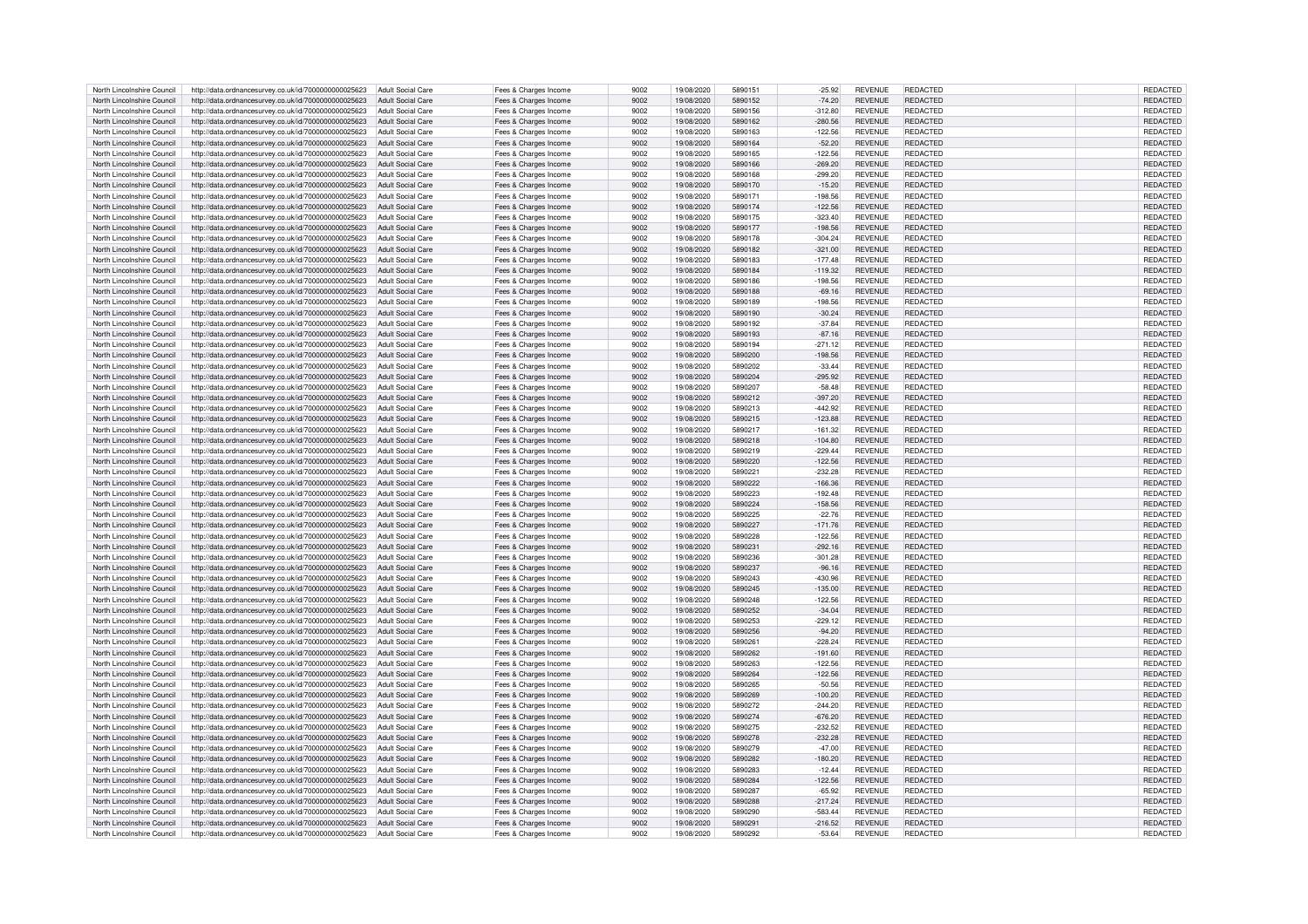| North Lincolnshire Council | http://data.ordnancesurvey.co.uk/id/7000000000025623                   | Adult Social Care        | Fees & Charges Income | 9002 | 19/08/2020 | 5890295 | $-203.36$ | <b>REVENUE</b> | REDACTED        | REDACTED        |
|----------------------------|------------------------------------------------------------------------|--------------------------|-----------------------|------|------------|---------|-----------|----------------|-----------------|-----------------|
| North Lincolnshire Council | http://data.ordnancesurvey.co.uk/id/7000000000025623                   | Adult Social Care        | Fees & Charges Income | 9002 | 19/08/2020 | 5890297 | $-107.96$ | <b>REVENUE</b> | REDACTED        | REDACTED        |
| North Lincolnshire Council | http://data.ordnancesurvey.co.uk/id/7000000000025623                   | <b>Adult Social Care</b> | Fees & Charges Income | 9002 | 19/08/2020 | 5890300 | $-314.96$ | <b>REVENUE</b> | REDACTED        | REDACTED        |
| North Lincolnshire Council | http://data.ordnancesurvey.co.uk/id/7000000000025623                   | Adult Social Care        |                       | 9002 | 19/08/2020 | 5890301 | $-66.20$  | <b>REVENUE</b> | REDACTED        | <b>REDACTED</b> |
|                            |                                                                        |                          | Fees & Charges Income |      |            |         |           |                |                 |                 |
| North Lincolnshire Council | http://data.ordnancesurvey.co.uk/id/7000000000025623                   | <b>Adult Social Care</b> | Fees & Charges Income | 9002 | 19/08/2020 | 5890302 | $-330.96$ | <b>REVENUE</b> | <b>REDACTED</b> | REDACTED        |
| North Lincolnshire Council | http://data.ordnancesurvey.co.uk/id/7000000000025623                   | <b>Adult Social Care</b> | Fees & Charges Income | 9002 | 19/08/2020 | 5890304 | $-442.96$ | <b>REVENUE</b> | REDACTED        | REDACTED        |
| North Lincolnshire Council | http://data.ordnancesurvey.co.uk/id/7000000000025623                   | Adult Social Care        | Fees & Charges Income | 9002 | 19/08/2020 | 5890305 | $-124.88$ | <b>REVENUE</b> | <b>REDACTED</b> | <b>REDACTED</b> |
| North Lincolnshire Council | http://data.ordnancesurvey.co.uk/id/7000000000025623                   | <b>Adult Social Care</b> | Fees & Charges Income | 9002 | 19/08/2020 | 5890306 | $-318.32$ | REVENUE        | <b>REDACTED</b> | REDACTED        |
| North Lincolnshire Council | http://data.ordnancesurvey.co.uk/id/7000000000025623                   | Adult Social Care        | Fees & Charges Income | 9002 | 19/08/2020 | 5890307 | $-58.00$  | <b>REVENUE</b> | REDACTED        | <b>REDACTED</b> |
| North Lincolnshire Council | http://data.ordnancesurvey.co.uk/id/7000000000025623                   | <b>Adult Social Care</b> | Fees & Charges Income | 9002 | 19/08/2020 | 5890309 | $-73.96$  | <b>REVENUE</b> | <b>REDACTED</b> | REDACTED        |
| North Lincolnshire Council | http://data.ordnancesurvey.co.uk/id/7000000000025623                   | Adult Social Care        | Fees & Charges Income | 9002 | 19/08/2020 | 5890310 | $-203.36$ | <b>REVENUE</b> | <b>REDACTED</b> | REDACTED        |
|                            |                                                                        |                          |                       |      |            |         |           |                |                 |                 |
| North Lincolnshire Council | http://data.ordnancesurvey.co.uk/id/7000000000025623                   | Adult Social Care        | Fees & Charges Income | 9002 | 19/08/2020 | 5890312 | $-67.56$  | <b>REVENUE</b> | REDACTED        | REDACTED        |
| North Lincolnshire Council | http://data.ordnancesurvey.co.uk/id/7000000000025623                   | <b>Adult Social Care</b> | Fees & Charges Income | 9002 | 19/08/2020 | 5890314 | $-56.12$  | <b>REVENUE</b> | <b>REDACTED</b> | REDACTED        |
| North Lincolnshire Council | http://data.ordnancesurvey.co.uk/id/7000000000025623                   | Adult Social Care        | Fees & Charges Income | 9002 | 19/08/2020 | 5890317 | $-104.80$ | <b>REVENUE</b> | <b>REDACTED</b> | REDACTED        |
| North Lincolnshire Council | http://data.ordnancesurvey.co.uk/id/7000000000025623                   | Adult Social Care        | Fees & Charges Income | 9002 | 19/08/2020 | 5890318 | $-262.04$ | <b>REVENUE</b> | <b>REDACTED</b> | REDACTED        |
| North Lincolnshire Council | http://data.ordnancesurvey.co.uk/id/7000000000025623                   | <b>Adult Social Care</b> | Fees & Charges Income | 9002 | 19/08/2020 | 5890320 | $-80.92$  | REVENUE        | <b>REDACTED</b> | REDACTED        |
| North Lincolnshire Council | http://data.ordnancesurvey.co.uk/id/7000000000025623                   | <b>Adult Social Care</b> | Fees & Charges Income | 9002 | 19/08/2020 | 5890325 | $-67.56$  | <b>REVENUE</b> | REDACTED        | <b>REDACTED</b> |
| North Lincolnshire Council | http://data.ordnancesurvey.co.uk/id/7000000000025623                   | <b>Adult Social Care</b> | Fees & Charges Income | 9002 | 19/08/2020 | 5890327 | $-312.48$ | REVENUE        | <b>REDACTED</b> | REDACTED        |
| North Lincolnshire Council | http://data.ordnancesurvey.co.uk/id/7000000000025623                   | <b>Adult Social Care</b> | Fees & Charges Income | 9002 | 19/08/2020 | 5890328 | $-262.76$ | REVENUE        | REDACTED        | REDACTED        |
| North Lincolnshire Council |                                                                        |                          |                       | 9002 |            | 5890329 | $-129.40$ | <b>REVENUE</b> | REDACTED        |                 |
|                            | http://data.ordnancesurvey.co.uk/id/7000000000025623                   | <b>Adult Social Care</b> | Fees & Charges Income |      | 19/08/2020 |         |           |                |                 | REDACTED        |
| North Lincolnshire Council | http://data.ordnancesurvey.co.uk/id/7000000000025623                   | <b>Adult Social Care</b> | Fees & Charges Income | 9002 | 19/08/2020 | 5890330 | $-218.84$ | <b>REVENUE</b> | <b>REDACTED</b> | REDACTED        |
| North Lincolnshire Council | http://data.ordnancesurvey.co.uk/id/7000000000025623                   | <b>Adult Social Care</b> | Fees & Charges Income | 9002 | 19/08/2020 | 5890334 | $-332.84$ | REVENUE        | REDACTED        | REDACTED        |
| North Lincolnshire Council | http://data.ordnancesurvey.co.uk/id/7000000000025623                   | Adult Social Care        | Fees & Charges Income | 9002 | 19/08/2020 | 5890336 | $-141.80$ | REVENUE        | <b>REDACTED</b> | REDACTED        |
| North Lincolnshire Council | http://data.ordnancesurvey.co.uk/id/7000000000025623                   | <b>Adult Social Care</b> | Fees & Charges Income | 9002 | 19/08/2020 | 5890338 | $-70.84$  | <b>REVENUE</b> | REDACTED        | REDACTED        |
| North Lincolnshire Council | http://data.ordnancesurvey.co.uk/id/7000000000025623                   | <b>Adult Social Care</b> | Fees & Charges Income | 9002 | 19/08/2020 | 5890341 | $-104.76$ | <b>REVENUE</b> | <b>REDACTED</b> | REDACTED        |
| North Lincolnshire Council | http://data.ordnancesurvey.co.uk/id/7000000000025623                   | <b>Adult Social Care</b> | Fees & Charges Income | 9002 | 19/08/2020 | 5890343 | $-122.56$ | <b>REVENUE</b> | REDACTED        | REDACTED        |
| North Lincolnshire Council | http://data.ordnancesurvey.co.uk/id/7000000000025623                   | <b>Adult Social Care</b> | Fees & Charges Income | 9002 | 19/08/2020 | 5890344 | $-57.36$  | REVENUE        | REDACTED        | REDACTED        |
| North Lincolnshire Council | http://data.ordnancesurvey.co.uk/id/7000000000025623                   | <b>Adult Social Care</b> | Fees & Charges Income | 9002 | 19/08/2020 | 5890346 | $-319.16$ | <b>REVENUE</b> | REDACTED        | REDACTED        |
|                            |                                                                        |                          |                       |      |            |         |           |                |                 |                 |
| North Lincolnshire Council | http://data.ordnancesurvey.co.uk/id/7000000000025623                   | Adult Social Care        | Fees & Charges Income | 9002 | 19/08/2020 | 5890347 | $-167.40$ | <b>REVENUE</b> | <b>REDACTED</b> | <b>REDACTED</b> |
| North Lincolnshire Council | http://data.ordnancesurvey.co.uk/id/7000000000025623                   | Adult Social Care        | Fees & Charges Income | 9002 | 19/08/2020 | 5890349 | $-352.00$ | <b>REVENUE</b> | <b>REDACTED</b> | REDACTED        |
| North Lincolnshire Council | http://data.ordnancesurvey.co.uk/id/7000000000025623                   | <b>Adult Social Care</b> | Fees & Charges Income | 9002 | 19/08/2020 | 5890350 | $-127.36$ | <b>REVENUE</b> | REDACTED        | REDACTED        |
| North Lincolnshire Council | http://data.ordnancesurvey.co.uk/id/7000000000025623                   | <b>Adult Social Care</b> | Fees & Charges Income | 9002 | 19/08/2020 | 5890351 | $-122.56$ | REVENUE        | <b>REDACTED</b> | REDACTED        |
| North Lincolnshire Council | http://data.ordnancesurvey.co.uk/id/7000000000025623                   | Adult Social Care        | Fees & Charges Income | 9002 | 19/08/2020 | 5890352 | $-57.04$  | <b>REVENUE</b> | REDACTED        | REDACTED        |
| North Lincolnshire Council | http://data.ordnancesurvey.co.uk/id/7000000000025623                   | <b>Adult Social Care</b> | Fees & Charges Income | 9002 | 19/08/2020 | 5890353 | $-74.60$  | <b>REVENUE</b> | REDACTED        | REDACTED        |
| North Lincolnshire Council | http://data.ordnancesurvey.co.uk/id/7000000000025623                   | <b>Adult Social Care</b> | Fees & Charges Income | 9002 | 19/08/2020 | 5890354 | $-56.96$  | <b>REVENUE</b> | REDACTED        | REDACTED        |
|                            |                                                                        |                          |                       |      |            |         |           |                |                 |                 |
| North Lincolnshire Council | http://data.ordnancesurvey.co.uk/id/7000000000025623                   | <b>Adult Social Care</b> | Fees & Charges Income | 9002 | 19/08/2020 | 5890357 | $-122.56$ | REVENUE        | REDACTED        | REDACTED        |
| North Lincolnshire Council | http://data.ordnancesurvey.co.uk/id/7000000000025623                   | <b>Adult Social Care</b> | Fees & Charges Income | 9002 | 19/08/2020 | 5890358 | $-122.56$ | REVENUE        | <b>REDACTED</b> | <b>REDACTED</b> |
| North Lincolnshire Council | http://data.ordnancesurvey.co.uk/id/7000000000025623                   | <b>Adult Social Care</b> | Fees & Charges Income | 9002 | 19/08/2020 | 5890360 | $-55.24$  | REVENUE        | <b>REDACTED</b> | REDACTED        |
| North Lincolnshire Council | http://data.ordnancesurvey.co.uk/id/7000000000025623                   | Adult Social Care        | Fees & Charges Income | 9002 | 19/08/2020 | 5890363 | $-122.56$ | <b>REVENUE</b> | <b>REDACTED</b> | <b>REDACTED</b> |
| North Lincolnshire Council | http://data.ordnancesurvey.co.uk/id/7000000000025623                   | Adult Social Care        | Fees & Charges Income | 9002 | 19/08/2020 | 5890364 | $-122.56$ | REVENUE        | REDACTED        | REDACTED        |
| North Lincolnshire Council | http://data.ordnancesurvey.co.uk/id/7000000000025623                   | <b>Adult Social Care</b> | Fees & Charges Income | 9002 | 19/08/2020 | 5890365 | $-122.56$ | REVENUE        | REDACTED        | REDACTED        |
| North Lincolnshire Council | http://data.ordnancesurvey.co.uk/id/7000000000025623                   | Adult Social Care        | Fees & Charges Income | 9002 | 19/08/2020 | 5890366 | $-284.24$ | REVENUE        | REDACTED        | REDACTED        |
| North Lincolnshire Council | http://data.ordnancesurvey.co.uk/id/7000000000025623                   | <b>Adult Social Care</b> | Fees & Charges Income | 9002 | 19/08/2020 | 5890367 | $-56.96$  | REVENUE        | REDACTED        | REDACTED        |
| North Lincolnshire Council | http://data.ordnancesurvey.co.uk/id/7000000000025623                   | Adult Social Care        | Fees & Charges Income | 9002 | 19/08/2020 | 5890368 | $-119.28$ | <b>REVENUE</b> | REDACTED        | <b>REDACTED</b> |
| North Lincolnshire Council |                                                                        | <b>Adult Social Care</b> |                       | 9002 | 19/08/2020 | 5890369 | $-122.56$ | <b>REVENUE</b> | REDACTED        | REDACTED        |
|                            | http://data.ordnancesurvey.co.uk/id/7000000000025623                   |                          | Fees & Charges Income | 9002 |            |         |           |                |                 |                 |
| North Lincolnshire Council | http://data.ordnancesurvey.co.uk/id/7000000000025623                   | <b>Adult Social Care</b> | Fees & Charges Income |      | 19/08/2020 | 5890370 | $-258.96$ | <b>REVENUE</b> | REDACTED        | REDACTED        |
| North Lincolnshire Council | http://data.ordnancesurvey.co.uk/id/7000000000025623                   | <b>Adult Social Care</b> | Fees & Charges Income | 9002 | 19/08/2020 | 5890372 | $-372.64$ | <b>REVENUE</b> | REDACTED        | REDACTED        |
| North Lincolnshire Council | http://data.ordnancesurvey.co.uk/id/7000000000025623                   | Adult Social Care        | Fees & Charges Income | 9002 | 19/08/2020 | 5890373 | $-103.88$ | <b>REVENUE</b> | REDACTED        | REDACTED        |
| North Lincolnshire Council | http://data.ordnancesurvey.co.uk/id/7000000000025623                   | Adult Social Care        | Fees & Charges Income | 9002 | 19/08/2020 | 5890374 | $-122.56$ | <b>REVENUE</b> | <b>REDACTED</b> | REDACTED        |
| North Lincolnshire Council | http://data.ordnancesurvey.co.uk/id/7000000000025623                   | Adult Social Care        | Fees & Charges Income | 9002 | 19/08/2020 | 5890375 | $-122.56$ | <b>REVENUE</b> | <b>REDACTED</b> | REDACTED        |
| North Lincolnshire Council | http://data.ordnancesurvey.co.uk/id/7000000000025623                   | Adult Social Care        | Fees & Charges Income | 9002 | 19/08/2020 | 5890376 | $-12.44$  | <b>REVENUE</b> | <b>REDACTED</b> | REDACTED        |
| North Lincolnshire Council | http://data.ordnancesurvey.co.uk/id/7000000000025623                   | Adult Social Care        | Fees & Charges Income | 9002 | 19/08/2020 | 5890377 | $-122.56$ | REVENUE        | <b>REDACTED</b> | REDACTED        |
| North Lincolnshire Council | http://data.ordnancesurvey.co.uk/id/7000000000025623                   | Adult Social Care        | Fees & Charges Income | 9002 | 19/08/2020 | 5890378 | $-122.56$ | <b>REVENUE</b> | REDACTED        | REDACTED        |
| North Lincolnshire Council | http://data.ordnancesurvey.co.uk/id/7000000000025623                   | Adult Social Care        | Fees & Charges Income | 9002 | 19/08/2020 | 5890380 | $-51.60$  | <b>REVENUE</b> | <b>REDACTED</b> | REDACTED        |
| North Lincolnshire Council |                                                                        | <b>Adult Social Care</b> |                       | 9002 | 19/08/2020 | 5890383 | $-122.56$ | REVENUE        | <b>REDACTED</b> | REDACTED        |
|                            | http://data.ordnancesurvey.co.uk/id/7000000000025623                   |                          | Fees & Charges Income |      |            |         |           |                |                 |                 |
| North Lincolnshire Council | http://data.ordnancesurvey.co.uk/id/7000000000025623                   | <b>Adult Social Care</b> | Fees & Charges Income | 9002 | 19/08/2020 | 5890384 | $-119.28$ | <b>REVENUE</b> | <b>REDACTED</b> | REDACTED        |
| North Lincolnshire Council | http://data.ordnancesurvey.co.uk/id/7000000000025623                   | <b>Adult Social Care</b> | Fees & Charges Income | 9002 | 19/08/2020 | 5890385 | $-62.16$  | REVENUE        | <b>REDACTED</b> | REDACTED        |
| North Lincolnshire Council | http://data.ordnancesurvey.co.uk/id/7000000000025623                   | Adult Social Care        | Fees & Charges Income | 9002 | 19/08/2020 | 5890386 | $-84.12$  | REVENUE        | REDACTED        | REDACTED        |
| North Lincolnshire Council | http://data.ordnancesurvey.co.uk/id/7000000000025623                   | <b>Adult Social Care</b> | Fees & Charges Income | 9002 | 19/08/2020 | 5890387 | $-122.56$ | REVENUE        | <b>REDACTED</b> | REDACTED        |
| North Lincolnshire Council | http://data.ordnancesurvey.co.uk/id/7000000000025623                   | Adult Social Care        | Fees & Charges Income | 9002 | 19/08/2020 | 5890388 | $-322.76$ | REVENUE        | <b>REDACTED</b> | REDACTED        |
| North Lincolnshire Council | http://data.ordnancesurvey.co.uk/id/7000000000025623                   | Adult Social Care        | Fees & Charges Income | 9002 | 19/08/2020 | 5890389 | $-87.36$  | REVENUE        | REDACTED        | REDACTED        |
| North Lincolnshire Council | http://data.ordnancesurvey.co.uk/id/7000000000025623                   | Adult Social Care        | Fees & Charges Income | 9002 | 19/08/2020 | 5890393 | $-119.28$ | REVENUE        | <b>REDACTED</b> | REDACTED        |
| North Lincolnshire Council | http://data.ordnancesurvey.co.uk/id/7000000000025623                   | <b>Adult Social Care</b> | Fees & Charges Income | 9002 | 19/08/2020 | 5890395 | $-54.76$  | <b>REVENUE</b> | REDACTED        | REDACTED        |
| North Lincolnshire Council | http://data.ordnancesurvey.co.uk/id/7000000000025623                   | <b>Adult Social Care</b> | Fees & Charges Income | 9002 | 19/08/2020 | 5890396 | $-82.00$  | <b>REVENUE</b> | <b>REDACTED</b> | REDACTED        |
|                            |                                                                        |                          |                       | 9002 |            | 5890397 |           |                | <b>REDACTED</b> |                 |
| North Lincolnshire Council | http://data.ordnancesurvey.co.uk/id/7000000000025623                   | <b>Adult Social Care</b> | Fees & Charges Income |      | 19/08/2020 |         | $-323.40$ | <b>REVENUE</b> |                 | REDACTED        |
| North Lincolnshire Council | http://data.ordnancesurvey.co.uk/id/7000000000025623                   | Adult Social Care        | Fees & Charges Income | 9002 | 19/08/2020 | 5890398 | $-183.52$ | <b>REVENUE</b> | REDACTED        | REDACTED        |
| North Lincolnshire Council | http://data.ordnancesurvey.co.uk/id/7000000000025623                   | <b>Adult Social Care</b> | Fees & Charges Income | 9002 | 19/08/2020 | 589040  | $-122.56$ | <b>REVENUE</b> | <b>REDACTED</b> | REDACTED        |
| North Lincolnshire Council | http://data.ordnancesurvey.co.uk/id/7000000000025623                   | <b>Adult Social Care</b> | Fees & Charges Income | 9002 | 19/08/2020 | 5890403 | $-210.48$ | <b>REVENUE</b> | REDACTED        | REDACTED        |
| North Lincolnshire Council | http://data.ordnancesurvey.co.uk/id/7000000000025623                   | <b>Adult Social Care</b> | Fees & Charges Income | 9002 | 19/08/2020 | 5890404 | $-122.56$ | <b>REVENUE</b> | REDACTED        | REDACTED        |
| North Lincolnshire Council | http://data.ordnancesurvey.co.uk/id/7000000000025623                   | Adult Social Care        | Fees & Charges Income | 9002 | 19/08/2020 | 5890405 | $-122.56$ | <b>REVENUE</b> | <b>REDACTED</b> | <b>REDACTED</b> |
| North Lincolnshire Council | http://data.ordnancesurvey.co.uk/id/7000000000025623 Adult Social Care |                          | Fees & Charges Income | 9002 | 19/08/2020 | 5890406 | $-198.56$ | <b>REVENUE</b> | REDACTED        | REDACTED        |
|                            |                                                                        |                          |                       |      |            |         |           |                |                 |                 |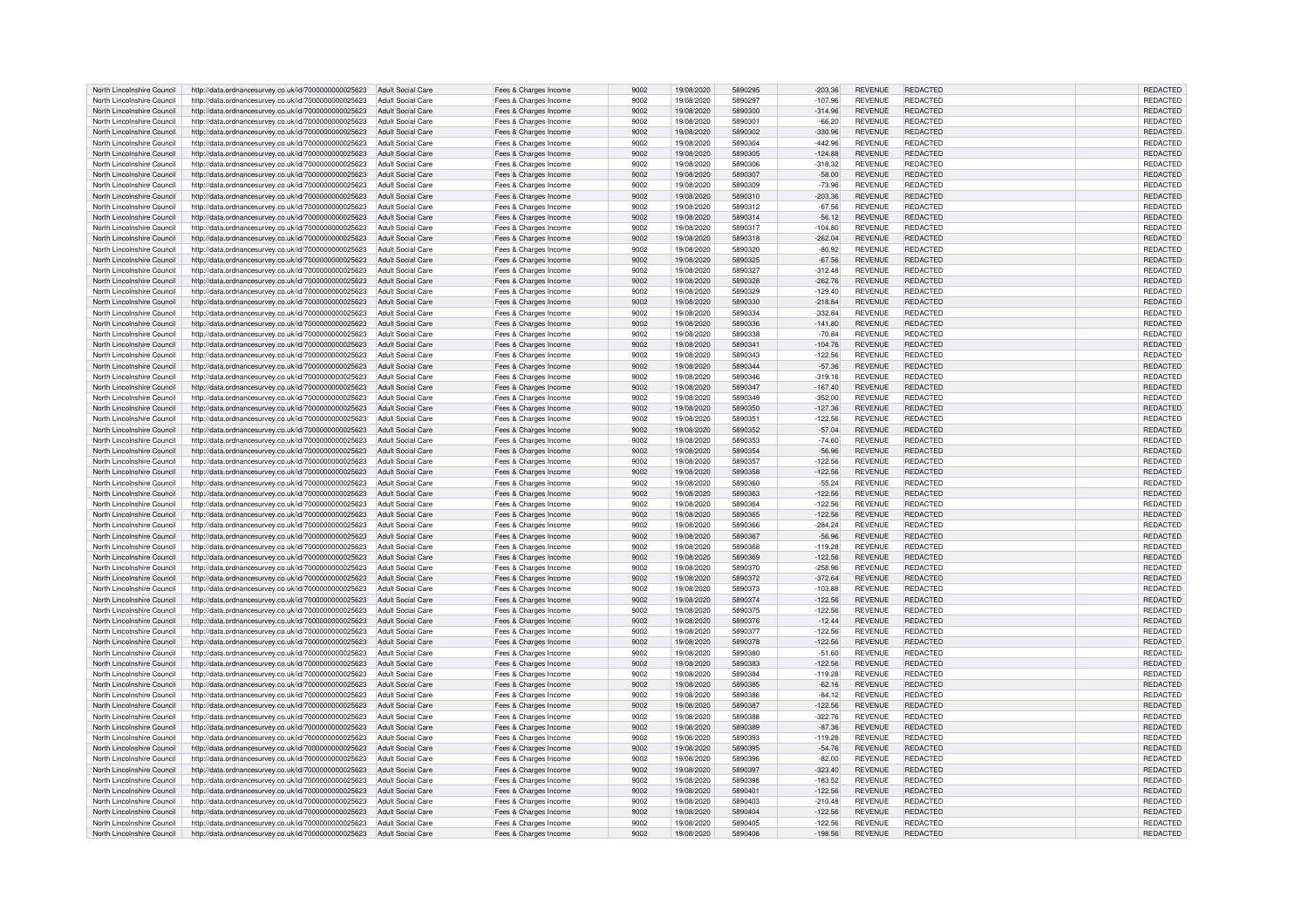| North Lincolnshire Council | http://data.ordnancesurvey.co.uk/id/7000000000025623                   | Adult Social Care        | Fees & Charges Income    | 9002 | 19/08/2020 | 5890407 | $-21.12$  | <b>REVENUE</b> | <b>REDACTED</b> |          | REDACTED        |
|----------------------------|------------------------------------------------------------------------|--------------------------|--------------------------|------|------------|---------|-----------|----------------|-----------------|----------|-----------------|
|                            |                                                                        |                          |                          |      |            |         |           |                |                 |          |                 |
| North Lincolnshire Council | http://data.ordnancesurvey.co.uk/id/7000000000025623                   | Adult Social Care        | Fees & Charges Income    | 9002 | 19/08/2020 | 5890408 | $-237.04$ | <b>REVENUE</b> | REDACTED        |          | REDACTED        |
| North Lincolnshire Council | http://data.ordnancesurvey.co.uk/id/7000000000025623                   | Adult Social Care        | Fees & Charges Income    | 9002 | 19/08/2020 | 5890409 | $-198.56$ | <b>REVENUE</b> | REDACTED        |          | REDACTED        |
| North Lincolnshire Council | http://data.ordnancesurvey.co.uk/id/7000000000025623                   | Adult Social Care        | Fees & Charges Income    | 9002 | 19/08/2020 | 5890410 | $-119.28$ | <b>REVENUE</b> | <b>REDACTED</b> |          | <b>REDACTED</b> |
| North Lincolnshire Council | http://data.ordnancesurvey.co.uk/id/7000000000025623                   | <b>Adult Social Care</b> | Payments To Private Orgs | 6002 | 05/08/2020 | 5886005 | 6,260.00  | <b>REVENUE</b> | <b>REDACTED</b> |          | <b>REDACTED</b> |
|                            |                                                                        |                          |                          | 6002 |            |         |           | <b>REVENUE</b> |                 |          |                 |
| North Lincolnshire Council | http://data.ordnancesurvey.co.uk/id/7000000000025623                   | <b>Adult Social Care</b> | Payments To Private Orgs |      | 05/08/2020 | 5886007 | 14,894.41 |                | <b>REDACTED</b> |          | <b>REDACTED</b> |
| North Lincolnshire Council | http://data.ordnancesurvey.co.uk/id/7000000000025623                   | <b>Adult Social Care</b> | Payments To Private Orgs | 6002 | 05/08/2020 | 5886008 | 5.747.60  | <b>REVENUE</b> | REDACTED        |          | REDACTED        |
| North Lincolnshire Council | http://data.ordnancesurvey.co.uk/id/7000000000025623                   | <b>Adult Social Care</b> | Payments To Private Orgs | 6002 | 05/08/2020 | 5886008 | 22,937.16 | <b>REVENUE</b> | REDACTED        |          | REDACTED        |
| North Lincolnshire Council | http://data.ordnancesurvey.co.uk/id/7000000000025623                   | Adult Social Care        | Payments To Private Orgs | 6002 | 05/08/2020 | 5886009 | 2.110.48  | <b>REVENUE</b> | REDACTED        | 11881882 | <b>REDACTED</b> |
|                            |                                                                        |                          |                          |      |            |         |           |                |                 |          |                 |
| North Lincolnshire Council | http://data.ordnancesurvey.co.uk/id/7000000000025623                   | Adult Social Care        | Payments To Private Orgs | 6002 | 05/08/2020 | 5886010 | 2,375.00  | <b>REVENUE</b> | <b>REDACTED</b> |          | <b>REDACTED</b> |
| North Lincolnshire Council | http://data.ordnancesurvey.co.uk/id/7000000000025623                   | Adult Social Care        | Payments To Private Orgs | 6002 | 05/08/2020 | 5886011 | 2,113.92  | <b>REVENUE</b> | <b>REDACTED</b> |          | REDACTED        |
| North Lincolnshire Council | http://data.ordnancesurvey.co.uk/id/7000000000025623                   | Adult Social Care        | Payments To Private Orgs | 6002 | 05/08/2020 | 5886011 | 84,934.29 | <b>REVENUE</b> | REDACTED        |          | REDACTED        |
| North Lincolnshire Council | http://data.ordnancesurvey.co.uk/id/7000000000025623                   | Adult Social Care        | Payments To Private Orgs | 6002 | 05/08/2020 | 5886012 | 52,996.01 | <b>REVENUE</b> | REDACTED        |          | REDACTED        |
|                            |                                                                        |                          |                          |      |            |         |           |                |                 |          |                 |
| North Lincolnshire Council | http://data.ordnancesurvey.co.uk/id/7000000000025623                   | Adult Social Care        | Payments To Private Orgs | 6002 | 05/08/2020 | 5886013 | 25.629.17 | <b>REVENUE</b> | <b>REDACTED</b> |          | <b>REDACTED</b> |
| North Lincolnshire Council | http://data.ordnancesurvey.co.uk/id/7000000000025623                   | Adult Social Care        | Payments To Private Orgs | 6002 | 05/08/2020 | 5886014 | 7,897.60  | <b>REVENUE</b> | REDACTED        |          | <b>REDACTED</b> |
| North Lincolnshire Council | http://data.ordnancesurvey.co.uk/id/7000000000025623                   | <b>Adult Social Care</b> | Payments To Private Orgs | 6002 | 05/08/2020 | 5886015 | 2,272.00  | <b>REVENUE</b> | <b>REDACTED</b> |          | REDACTED        |
| North Lincolnshire Council | http://data.ordnancesurvey.co.uk/id/7000000000025623                   | Adult Social Care        | Payments To Private Orgs | 6002 | 05/08/2020 | 5886016 | 3,368.80  | <b>REVENUE</b> | REDACTED        |          | REDACTED        |
|                            |                                                                        |                          |                          |      |            |         |           |                |                 |          |                 |
| North Lincolnshire Council | http://data.ordnancesurvey.co.uk/id/7000000000025623                   | Adult Social Care        | Payments To Private Orgs | 6002 | 05/08/2020 | 5886017 | 47,889.33 | <b>REVENUE</b> | <b>REDACTED</b> | 01952719 | REDACTED        |
| North Lincolnshire Council | http://data.ordnancesurvey.co.uk/id/7000000000025623                   | Adult Social Care        | Payments To Private Orgs | 6002 | 05/08/2020 | 5886018 | 4,800.00  | <b>REVENUE</b> | REDACTED        |          | REDACTED        |
| North Lincolnshire Council | http://data.ordnancesurvey.co.uk/id/7000000000025623                   | <b>Adult Social Care</b> | Payments To Private Orgs | 6002 | 05/08/2020 | 5886019 | 49.808.25 | <b>REVENUE</b> | <b>REDACTED</b> |          | REDACTED        |
| North Lincolnshire Council |                                                                        | Adult Social Care        |                          | 6002 |            | 5886020 |           | <b>REVENUE</b> | <b>REDACTED</b> |          |                 |
|                            | http://data.ordnancesurvey.co.uk/id/7000000000025623                   |                          | Payments To Private Orgs |      | 05/08/2020 |         | 2,008.00  |                |                 |          | REDACTED        |
| North Lincolnshire Council | http://data.ordnancesurvey.co.uk/id/7000000000025623                   | Adult Social Care        | Payments To Private Orgs | 6002 | 05/08/2020 | 5886021 | 2,254.80  | <b>REVENUE</b> | REDACTED        |          | REDACTED        |
| North Lincolnshire Council | http://data.ordnancesurvey.co.uk/id/7000000000025623                   | Adult Social Care        | Payments To Private Orgs | 6002 | 05/08/2020 | 5886022 | 14,464.98 | <b>REVENUE</b> | REDACTED        |          | <b>REDACTED</b> |
| North Lincolnshire Council | http://data.ordnancesurvey.co.uk/id/7000000000025623                   | Adult Social Care        | Payments To Private Orgs | 6002 | 05/08/2020 | 5886023 | 27,778.49 | <b>REVENUE</b> | <b>REDACTED</b> |          | REDACTED        |
| North Lincolnshire Council | http://data.ordnancesurvey.co.uk/id/7000000000025623                   | <b>Adult Social Care</b> |                          | 6002 | 05/08/2020 | 5886024 | 20,533.74 | <b>REVENUE</b> | <b>REDACTED</b> |          | REDACTED        |
|                            |                                                                        |                          | Payments To Private Orgs |      |            |         |           |                |                 |          |                 |
| North Lincolnshire Council | http://data.ordnancesurvey.co.uk/id/7000000000025623                   | Adult Social Care        | Payments To Private Orgs | 6002 | 05/08/2020 | 5886025 | 32,696.76 | <b>REVENUE</b> | <b>REDACTED</b> |          | REDACTED        |
| North Lincolnshire Council | http://data.ordnancesurvey.co.uk/id/7000000000025623                   | Adult Social Care        | Payments To Private Orgs | 6002 | 05/08/2020 | 5886026 | 7,898.08  | <b>REVENUE</b> | REDACTED        |          | REDACTED        |
| North Lincolnshire Council | http://data.ordnancesurvey.co.uk/id/7000000000025623                   | Adult Social Care        | Payments To Private Orgs | 6002 | 05/08/2020 | 5886027 | 1.873.20  | <b>REVENUE</b> | REDACTED        | 27662R   | <b>REDACTED</b> |
| North Lincolnshire Council |                                                                        | <b>Adult Social Care</b> |                          | 6002 | 05/08/2020 | 5886028 | 43.128.00 | <b>REVENUE</b> | REDACTED        |          | <b>REDACTED</b> |
|                            | http://data.ordnancesurvey.co.uk/id/7000000000025623                   |                          | Payments To Private Orgs |      |            |         |           |                |                 |          |                 |
| North Lincolnshire Council | http://data.ordnancesurvey.co.uk/id/7000000000025623                   | Adult Social Care        | Payments To Private Orgs | 6002 | 05/08/2020 | 5886029 | 30.369.95 | <b>REVENUE</b> | <b>REDACTED</b> |          | <b>REDACTED</b> |
| North Lincolnshire Council | http://data.ordnancesurvey.co.uk/id/7000000000025623                   | Adult Social Care        | Payments To Private Orgs | 6002 | 05/08/2020 | 5886030 | 1,835.20  | <b>REVENUE</b> | REDACTED        |          | REDACTED        |
| North Lincolnshire Council | http://data.ordnancesurvey.co.uk/id/7000000000025623                   | Adult Social Care        | Payments To Private Orgs | 6002 | 05/08/2020 | 5886031 | 54,674.30 | <b>REVENUE</b> | REDACTED        |          | <b>REDACTED</b> |
|                            |                                                                        |                          |                          |      |            | 5886032 |           |                |                 |          |                 |
| North Lincolnshire Council | http://data.ordnancesurvey.co.uk/id/7000000000025623                   | Adult Social Care        | Payments To Private Orgs | 6002 | 05/08/2020 |         | 6,580.00  | <b>REVENUE</b> | REDACTED        |          | REDACTED        |
| North Lincolnshire Council | http://data.ordnancesurvey.co.uk/id/7000000000025623                   | Adult Social Care        | Payments To Private Orgs | 6002 | 05/08/2020 | 5886032 | 1,618.36  | <b>REVENUE</b> | <b>REDACTED</b> |          | <b>REDACTED</b> |
| North Lincolnshire Council | http://data.ordnancesurvey.co.uk/id/7000000000025623                   | <b>Adult Social Care</b> | Payments To Private Orgs | 6002 | 05/08/2020 | 5886033 | 8,162.86  | <b>REVENUE</b> | <b>REDACTED</b> |          | <b>REDACTED</b> |
| North Lincolnshire Council | http://data.ordnancesurvey.co.uk/id/7000000000025623                   | <b>Adult Social Care</b> | Payments To Private Orgs | 6002 | 05/08/2020 | 5886034 | 2,084.00  | <b>REVENUE</b> | REDACTED        |          | REDACTED        |
|                            |                                                                        |                          |                          |      |            |         |           |                |                 |          |                 |
| North Lincolnshire Council | http://data.ordnancesurvey.co.uk/id/7000000000025623                   | <b>Adult Social Care</b> | Payments To Private Orgs | 6002 | 05/08/2020 | 5886035 | 2.010.64  | <b>REVENUE</b> | REDACTED        |          | <b>REDACTED</b> |
| North Lincolnshire Council | http://data.ordnancesurvey.co.uk/id/7000000000025623                   | Adult Social Care        | Payments To Private Orgs | 6002 | 05/08/2020 | 5886036 | 5,027.60  | <b>REVENUE</b> | <b>REDACTED</b> |          | REDACTED        |
| North Lincolnshire Council | http://data.ordnancesurvey.co.uk/id/7000000000025623                   | <b>Adult Social Care</b> | Payments To Private Orgs | 6002 | 05/08/2020 | 5886037 | 8.018.64  | <b>REVENUE</b> | REDACTED        |          | <b>REDACTED</b> |
| North Lincolnshire Council |                                                                        |                          | Payments To Private Orgs | 6002 | 05/08/2020 | 5886038 | 5,052.32  | <b>REVENUE</b> | REDACTED        |          | REDACTED        |
|                            | http://data.ordnancesurvey.co.uk/id/7000000000025623                   | <b>Adult Social Care</b> |                          |      |            |         |           |                |                 |          |                 |
| North Lincolnshire Council | http://data.ordnancesurvey.co.uk/id/7000000000025623                   | Adult Social Care        | Payments To Private Orgs | 6002 | 05/08/2020 | 5886039 | 13,824.50 | <b>REVENUE</b> | REDACTED        |          | REDACTED        |
| North Lincolnshire Council | http://data.ordnancesurvey.co.uk/id/7000000000025623                   | Adult Social Care        | Payments To Private Orgs | 6002 | 05/08/2020 | 5886040 | 25,265.06 | <b>REVENUE</b> | REDACTED        |          | <b>REDACTED</b> |
| North Lincolnshire Council | http://data.ordnancesurvey.co.uk/id/7000000000025623                   | <b>Adult Social Care</b> | Payments To Private Orgs | 6002 | 05/08/2020 | 5886041 | 2,069.48  | <b>REVENUE</b> | REDACTED        |          | REDACTED        |
| North Lincolnshire Council | http://data.ordnancesurvey.co.uk/id/7000000000025623                   | Adult Social Care        | Payments To Private Orgs | 6002 | 05/08/2020 | 5886042 | 19,238.04 | <b>REVENUE</b> | <b>REDACTED</b> |          | <b>REDACTED</b> |
|                            |                                                                        |                          |                          |      |            |         |           |                |                 |          |                 |
| North Lincolnshire Council | http://data.ordnancesurvey.co.uk/id/7000000000025623                   | <b>Adult Social Care</b> | Payments To Private Orgs | 6002 | 05/08/2020 | 5886043 | 4,500.00  | <b>REVENUE</b> | REDACTED        |          | REDACTED        |
| North Lincolnshire Council | http://data.ordnancesurvey.co.uk/id/7000000000025623                   | <b>Adult Social Care</b> | Payments To Private Orgs | 6002 | 05/08/2020 | 5886044 | 2,928.64  | <b>REVENUE</b> | REDACTED        |          | REDACTED        |
| North Lincolnshire Council | http://data.ordnancesurvey.co.uk/id/7000000000025623                   | <b>Adult Social Care</b> | Payments To Private Orgs | 6002 | 05/08/2020 | 5886045 | 2.277.52  | <b>REVENUE</b> | REDACTED        | 27662    | REDACTED        |
| North Lincolnshire Council | http://data.ordnancesurvey.co.uk/id/7000000000025623                   | Adult Social Care        | Payments To Private Orgs | 6002 | 05/08/2020 | 5886046 | 34.798.00 | <b>REVENUE</b> | <b>REDACTED</b> | 27662    | <b>REDACTED</b> |
|                            |                                                                        |                          |                          |      |            |         |           |                |                 |          |                 |
| North Lincolnshire Council | http://data.ordnancesurvey.co.uk/id/7000000000025623                   | Adult Social Care        | Payments To Private Orgs | 6002 | 05/08/2020 | 5886047 | 51 884 85 | <b>REVENUE</b> | <b>REDACTED</b> | 27662    | <b>REDACTED</b> |
| North Lincolnshire Council | http://data.ordnancesurvey.co.uk/id/7000000000025623                   | Adult Social Care        | Payments To Private Orgs | 6002 | 05/08/2020 | 5886047 | 2,290.20  | <b>REVENUE</b> | <b>REDACTED</b> | 27662    | REDACTED        |
| North Lincolnshire Council | http://data.ordnancesurvey.co.uk/id/7000000000025623                   | Adult Social Care        | Payments To Private Orgs | 6002 | 05/08/2020 | 5886049 | 4,705.22  | <b>REVENUE</b> | <b>REDACTED</b> |          | REDACTED        |
| North Lincolnshire Council | http://data.ordnancesurvey.co.uk/id/7000000000025623                   | Adult Social Care        | Payments To Private Orgs | 6002 | 05/08/2020 | 5886049 | 34,438.51 | <b>REVENUE</b> | <b>REDACTED</b> |          | REDACTED        |
|                            |                                                                        |                          |                          |      |            |         |           |                |                 |          |                 |
| North Lincolnshire Council | http://data.ordnancesurvey.co.uk/id/7000000000025623                   | Adult Social Care        | Payments To Private Orgs | 6002 | 05/08/2020 | 5886050 | 25.036.78 | <b>REVENUE</b> | REDACTED        |          | <b>REDACTED</b> |
| North Lincolnshire Council | http://data.ordnancesurvey.co.uk/id/7000000000025623                   | Adult Social Care        | Payments To Private Orgs | 6002 | 05/08/2020 | 5886051 | 16,252.94 | <b>REVENUE</b> | <b>REDACTED</b> |          | REDACTED        |
| North Lincolnshire Council | http://data.ordnancesurvey.co.uk/id/7000000000025623                   | Adult Social Care        | Payments To Private Orgs | 6002 | 05/08/2020 | 5886052 | 6,846.51  | <b>REVENUE</b> | <b>REDACTED</b> |          | REDACTED        |
| North Lincolnshire Council | http://data.ordnancesurvey.co.uk/id/7000000000025623                   | <b>Adult Social Care</b> | Payments To Private Orgs | 6002 | 05/08/2020 | 5886054 | 35,663.65 | <b>REVENUE</b> | <b>REDACTED</b> |          | <b>REDACTED</b> |
|                            |                                                                        |                          |                          |      |            |         |           |                |                 |          |                 |
| North Lincolnshire Council | http://data.ordnancesurvey.co.uk/id/7000000000025623                   | <b>Adult Social Care</b> | Payments To Private Orgs | 6002 | 05/08/2020 | 5886055 | 20,572.42 | <b>REVENUE</b> | REDACTED        |          | REDACTED        |
| North Lincolnshire Council | http://data.ordnancesurvey.co.uk/id/7000000000025623                   | Adult Social Care        | Payments To Private Orgs | 6002 | 05/08/2020 | 5886056 | 12.115.52 | <b>REVENUE</b> | <b>REDACTED</b> |          | <b>REDACTED</b> |
| North Lincolnshire Council | http://data.ordnancesurvey.co.uk/id/7000000000025623                   | <b>Adult Social Care</b> | Payments To Private Orgs | 6002 | 05/08/2020 | 5886057 | 1,984.36  | <b>REVENUE</b> | REDACTED        |          | <b>REDACTED</b> |
| North Lincolnshire Council | http://data.ordnancesurvey.co.uk/id/7000000000025623                   | Adult Social Care        | Payments To Private Orgs | 6002 | 05/08/2020 | 5886058 | 18,995.31 | <b>REVENUE</b> | <b>REDACTED</b> |          | REDACTED        |
|                            |                                                                        |                          |                          |      |            |         |           |                |                 |          |                 |
| North Lincolnshire Council | http://data.ordnancesurvey.co.uk/id/7000000000025623                   | Adult Social Care        | Payments To Private Orgs | 6002 | 05/08/2020 | 5886059 | 4,800.00  | <b>REVENUE</b> | REDACTED        | 5049402  | REDACTED        |
| North Lincolnshire Council | http://data.ordnancesurvey.co.uk/id/7000000000025623                   | Adult Social Care        | Payments To Private Orgs | 6002 | 05/08/2020 | 5886060 | 2,069.48  | <b>REVENUE</b> | <b>REDACTED</b> |          | REDACTED        |
| North Lincolnshire Council | http://data.ordnancesurvey.co.uk/id/7000000000025623                   | Adult Social Care        | Payments To Private Orgs | 6002 | 05/08/2020 | 5886061 | 3.850.00  | <b>REVENUE</b> | REDACTED        |          | <b>REDACTED</b> |
| North Lincolnshire Council | http://data.ordnancesurvey.co.uk/id/7000000000025623                   | Adult Social Care        | Payments To Private Orgs | 6002 | 05/08/2020 | 5886062 | 7,229.44  | <b>REVENUE</b> | <b>REDACTED</b> |          | REDACTED        |
|                            |                                                                        |                          |                          |      |            |         |           |                |                 |          |                 |
| North Lincolnshire Council | http://data.ordnancesurvey.co.uk/id/7000000000025623                   | <b>Adult Social Care</b> | Payments To Private Orgs | 6002 | 05/08/2020 | 5886063 | 3,188.00  | <b>REVENUE</b> | REDACTED        |          | REDACTED        |
| North Lincolnshire Council | http://data.ordnancesurvey.co.uk/id/7000000000025623                   | <b>Adult Social Care</b> | Payments To Private Orgs | 6002 | 05/08/2020 | 5886064 | 21,227.52 | <b>REVENUE</b> | REDACTED        |          | REDACTED        |
| North Lincolnshire Council | http://data.ordnancesurvey.co.uk/id/7000000000025623                   | <b>Adult Social Care</b> | Payments To Private Orgs | 6002 | 05/08/2020 | 5886064 | 5,425.56  | <b>REVENUE</b> | REDACTED        |          | REDACTED        |
| North Lincolnshire Council | http://data.ordnancesurvey.co.uk/id/7000000000025623                   | Adult Social Care        | Payments To Private Orgs | 6002 | 05/08/2020 | 5886065 | 23,334.81 | <b>REVENUE</b> | REDACTED        |          | REDACTED        |
|                            |                                                                        |                          |                          |      |            | 5886065 |           | <b>REVENUE</b> | <b>REDACTED</b> |          |                 |
| North Lincolnshire Council | http://data.ordnancesurvey.co.uk/id/7000000000025623                   | Adult Social Care        | Payments To Private Orgs | 6002 | 05/08/2020 |         | 2.049.92  |                |                 |          | <b>REDACTED</b> |
| North Lincolnshire Council | http://data.ordnancesurvey.co.uk/id/7000000000025623                   | Adult Social Care        | Payments To Private Orgs | 6002 | 05/08/2020 | 5886066 | 34.774.03 | <b>REVENUE</b> | <b>REDACTED</b> |          | <b>REDACTED</b> |
| North Lincolnshire Council | http://data.ordnancesurvey.co.uk/id/7000000000025623 Adult Social Care |                          | Payments To Private Orgs | 6002 | 05/08/2020 | 5886068 | 4,551.84  | <b>REVENUE</b> | <b>REDACTED</b> |          | REDACTED        |
|                            |                                                                        |                          |                          |      |            |         |           |                |                 |          |                 |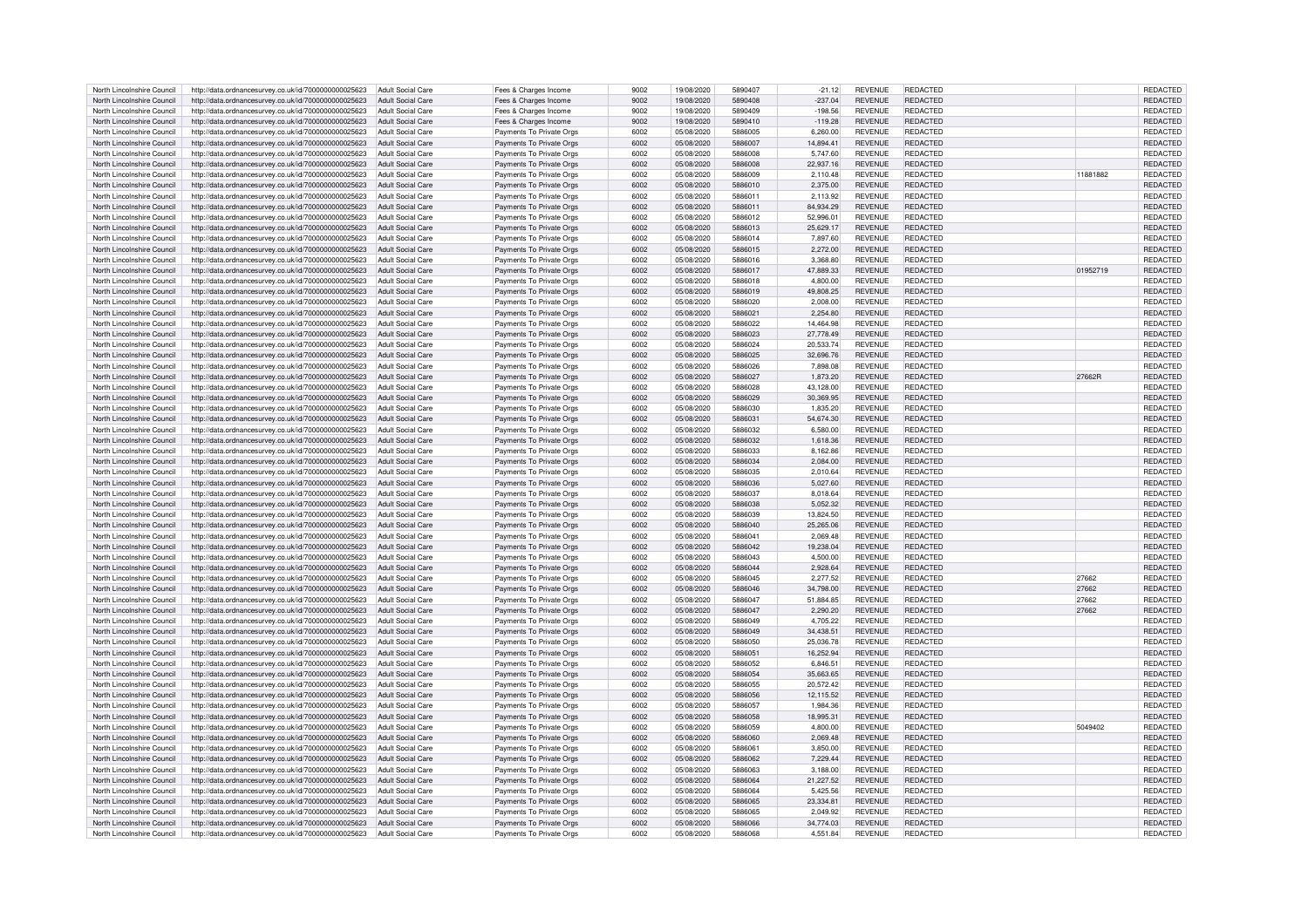| North Lincolnshire Council | http://data.ordnancesurvey.co.uk/id/7000000000025623                  | Adult Social Care        | Payments To Private Orgs | 6002 | 05/08/2020 | 5886069 | 2,316.16     | <b>REVENUE</b> | REDACTED        |          | REDACTED        |
|----------------------------|-----------------------------------------------------------------------|--------------------------|--------------------------|------|------------|---------|--------------|----------------|-----------------|----------|-----------------|
| North Lincolnshire Council | http://data.ordnancesurvey.co.uk/id/7000000000025623                  | Adult Social Care        | Payments To Private Orgs | 6002 | 05/08/2020 | 5886070 | 2.523.00     | <b>REVENUE</b> | REDACTED        |          | <b>REDACTED</b> |
| North Lincolnshire Council | http://data.ordnancesurvey.co.uk/id/7000000000025623                  | Adult Social Care        |                          | 6002 | 05/08/2020 | 5886071 | 28,086.58    | <b>REVENUE</b> | <b>REDACTED</b> |          | REDACTED        |
|                            |                                                                       |                          | Payments To Private Orgs |      |            |         |              |                |                 |          |                 |
| North Lincolnshire Council | http://data.ordnancesurvey.co.uk/id/7000000000025623                  | Adult Social Care        | Payments To Private Orgs | 6002 | 05/08/2020 | 5886072 | 27,968.91    | <b>REVENUE</b> | REDACTED        |          | REDACTED        |
| North Lincolnshire Council | http://data.ordnancesurvey.co.uk/id/7000000000025623                  | <b>Adult Social Care</b> | Payments To Private Orgs | 6002 | 05/08/2020 | 5886073 | 10,779.72    | <b>REVENUE</b> | <b>REDACTED</b> |          | REDACTED        |
| North Lincolnshire Council | http://data.ordnancesurvey.co.uk/id/7000000000025623                  | <b>Adult Social Care</b> | Payments To Private Orgs | 6002 | 05/08/2020 | 5886074 | 22,005.00    | <b>REVENUE</b> | REDACTED        |          | REDACTED        |
| North Lincolnshire Council | http://data.ordnancesurvey.co.uk/id/7000000000025623                  | <b>Adult Social Care</b> | Payments To Private Orgs | 6002 | 05/08/2020 | 5886075 | 24,138.18    | <b>REVENUE</b> | <b>REDACTED</b> |          | REDACTED        |
| North Lincolnshire Council | http://data.ordnancesurvey.co.uk/id/7000000000025623                  | Adult Social Care        | Payments To Private Orgs | 6002 | 05/08/2020 | 5886076 | 21.960.00    | <b>REVENUE</b> | REDACTED        |          | <b>REDACTED</b> |
| North Lincolnshire Council | http://data.ordnancesurvey.co.uk/id/7000000000025623                  | Adult Social Care        | Payments To Private Orgs | 6002 | 05/08/2020 | 5886077 | 7.969.38     | <b>REVENUE</b> | <b>REDACTED</b> |          | REDACTED        |
|                            |                                                                       |                          |                          |      |            |         |              |                |                 |          |                 |
| North Lincolnshire Council | http://data.ordnancesurvey.co.uk/id/7000000000025623                  | Adult Social Care        | Payments To Private Orgs | 6002 | 05/08/2020 | 5886078 | 36,818.47    | <b>REVENUE</b> | REDACTED        |          | REDACTED        |
| North Lincolnshire Council | http://data.ordnancesurvey.co.uk/id/7000000000025623                  | Adult Social Care        | Payments To Private Orgs | 6002 | 05/08/2020 | 5886079 | 6,848.00     | <b>REVENUE</b> | REDACTED        |          | <b>REDACTED</b> |
| North Lincolnshire Council | http://data.ordnancesurvey.co.uk/id/7000000000025623                  | <b>Adult Social Care</b> | Payments To Private Orgs | 6002 | 05/08/2020 | 5886083 | 2,084.00     | <b>REVENUE</b> | <b>REDACTED</b> | 02779611 | REDACTED        |
| North Lincolnshire Council | http://data.ordnancesurvey.co.uk/id/7000000000025623                  | Adult Social Care        | Payments To Private Orgs | 6002 | 05/08/2020 | 5886084 | 2.069.48     | <b>REVENUE</b> | <b>REDACTED</b> | 02779611 | REDACTED        |
| North Lincolnshire Council | http://data.ordnancesurvey.co.uk/id/7000000000025623                  | <b>Adult Social Care</b> | Payments To Private Orgs | 6002 | 05/08/2020 | 5886084 | 14,127.40    | <b>REVENUE</b> | <b>REDACTED</b> | 02779611 | REDACTED        |
| North Lincolnshire Council | http://data.ordnancesurvey.co.uk/id/7000000000025623                  | <b>Adult Social Care</b> | Payments To Private Orgs | 6002 | 05/08/2020 | 5886085 | 3,907.08     | <b>REVENUE</b> | <b>REDACTED</b> | 02779611 | REDACTED        |
|                            |                                                                       |                          |                          |      |            |         |              |                |                 |          |                 |
| North Lincolnshire Council | http://data.ordnancesurvey.co.uk/id/7000000000025623                  | <b>Adult Social Care</b> | Payments To Private Orgs | 6002 | 05/08/2020 | 5886085 | 37,944.06    | <b>REVENUE</b> | REDACTED        | 02779611 | REDACTED        |
| North Lincolnshire Council | http://data.ordnancesurvey.co.uk/id/7000000000025623                  | <b>Adult Social Care</b> | Payments To Private Orgs | 6002 | 05/08/2020 | 5886086 | 49,050.81    | <b>REVENUE</b> | <b>REDACTED</b> | 02779611 | REDACTED        |
| North Lincolnshire Council | http://data.ordnancesurvey.co.uk/id/7000000000025623                  | Adult Social Care        | Payments To Private Oras | 6002 | 05/08/2020 | 5886087 | 2.090.20     | <b>REVENUE</b> | <b>REDACTED</b> | 02779611 | REDACTED        |
| North Lincolnshire Council | http://data.ordnancesurvey.co.uk/id/7000000000025623                  | Adult Social Care        | Payments To Private Orgs | 6002 | 05/08/2020 | 5886087 | 39,888.32    | <b>REVENUE</b> | <b>REDACTED</b> | 02779611 | REDACTED        |
| North Lincolnshire Council | http://data.ordnancesurvey.co.uk/id/7000000000025623                  | <b>Adult Social Care</b> | Payments To Private Orgs | 6002 | 05/08/2020 | 5886088 | 41,400.74    | <b>REVENUE</b> | <b>REDACTED</b> | 02779611 | REDACTED        |
| North Lincolnshire Council | http://data.ordnancesurvey.co.uk/id/7000000000025623                  | <b>Adult Social Care</b> | Payments To Private Orgs | 6002 | 05/08/2020 | 5886089 | 2.090.20     | <b>REVENUE</b> | <b>REDACTED</b> | 02779611 | REDACTED        |
| North Lincolnshire Council |                                                                       | Adult Social Care        |                          |      |            | 5886089 |              |                | <b>REDACTED</b> |          | <b>REDACTED</b> |
|                            | http://data.ordnancesurvey.co.uk/id/7000000000025623                  |                          | Payments To Private Orgs | 6002 | 05/08/2020 |         | 10,883.00    | <b>REVENUE</b> |                 | 02779611 |                 |
| North Lincolnshire Council | http://data.ordnancesurvey.co.uk/id/7000000000025623                  | <b>Adult Social Care</b> | Payments To Private Orgs | 6002 | 05/08/2020 | 5886090 | 6,270.60     | <b>REVENUE</b> | <b>REDACTED</b> | 02779611 | REDACTED        |
| North Lincolnshire Council | http://data.ordnancesurvey.co.uk/id/7000000000025623                  | <b>Adult Social Care</b> | Payments To Private Orgs | 6002 | 05/08/2020 | 5886091 | 10,451.00    | <b>REVENUE</b> | <b>REDACTED</b> | 02779611 | REDACTED        |
| North Lincolnshire Council | http://data.ordnancesurvey.co.uk/id/7000000000025623                  | Adult Social Care        | Payments To Private Orgs | 6002 | 05/08/2020 | 5886092 | 1,805.62     | <b>REVENUE</b> | <b>REDACTED</b> |          | REDACTED        |
| North Lincolnshire Council | http://data.ordnancesurvey.co.uk/id/7000000000025623                  | Adult Social Care        | Payments To Private Orgs | 6002 | 05/08/2020 | 5886093 | 38,016.18    | <b>REVENUE</b> | <b>REDACTED</b> | 06048328 | REDACTED        |
| North Lincolnshire Council | http://data.ordnancesurvey.co.uk/id/7000000000025623                  | <b>Adult Social Care</b> | Payments To Private Orgs | 6002 | 05/08/2020 | 5886094 | 2.478.00     | <b>REVENUE</b> | <b>REDACTED</b> |          | REDACTED        |
| North Lincolnshire Council |                                                                       | Adult Social Care        |                          | 6002 | 05/08/2020 | 5886095 | 32.382.18    | <b>REVENUE</b> | <b>REDACTED</b> | 4738023  | REDACTED        |
|                            | http://data.ordnancesurvey.co.uk/id/7000000000025623                  |                          | Payments To Private Orgs |      |            |         |              |                |                 |          |                 |
| North Lincolnshire Council | http://data.ordnancesurvey.co.uk/id/7000000000025623                  | Adult Social Care        | Payments To Private Orgs | 6002 | 05/08/2020 | 5886096 | 3.400.00     | <b>REVENUE</b> | <b>REDACTED</b> |          | REDACTED        |
| North Lincolnshire Council | http://data.ordnancesurvey.co.uk/id/7000000000025623                  | Adult Social Care        | Payments To Private Orgs | 6002 | 05/08/2020 | 5886097 | 14,353.00    | <b>REVENUE</b> | <b>REDACTED</b> | 04228353 | REDACTED        |
| North Lincolnshire Council | http://data.ordnancesurvey.co.uk/id/7000000000025623                  | Adult Social Care        | Payments To Private Orgs | 6002 | 05/08/2020 | 5886098 | 1,824.00     | <b>REVENUE</b> | <b>REDACTED</b> |          | REDACTED        |
| North Lincolnshire Council | http://data.ordnancesurvey.co.uk/id/7000000000025623                  | <b>Adult Social Care</b> | Payments To Private Orgs | 6002 | 05/08/2020 | 5886099 | 2,400.00     | <b>REVENUE</b> | <b>REDACTED</b> | 09005475 | REDACTED        |
| North Lincolnshire Council | http://data.ordnancesurvey.co.uk/id/7000000000025623                  | Adult Social Care        | Payments To Private Orgs | 6002 | 05/08/2020 | 5886100 | $-23.170.29$ | <b>REVENUE</b> | <b>REDACTED</b> |          | REDACTED        |
|                            |                                                                       |                          |                          |      |            | 5886101 |              |                |                 |          |                 |
| North Lincolnshire Council | http://data.ordnancesurvey.co.uk/id/7000000000025623                  | Adult Social Care        | Payments To Private Orgs | 6002 | 05/08/2020 |         | 32,613.05    | <b>REVENUE</b> | REDACTED        |          | REDACTED        |
| North Lincolnshire Council | http://data.ordnancesurvey.co.uk/id/7000000000025623                  | <b>Adult Social Care</b> | Payments To Private Orgs | 6002 | 05/08/2020 | 5886102 | 25,892.11    | <b>REVENUE</b> | <b>REDACTED</b> |          | REDACTED        |
| North Lincolnshire Council | http://data.ordnancesurvey.co.uk/id/7000000000025623                  | Adult Social Care        | Payments To Private Orgs | 6002 | 05/08/2020 | 5886103 | 1.852.00     | <b>REVENUE</b> | <b>REDACTED</b> |          | <b>REDACTED</b> |
| North Lincolnshire Council | http://data.ordnancesurvey.co.uk/id/7000000000025623                  | <b>Adult Social Care</b> | Payments To Private Orgs | 6002 | 05/08/2020 | 5886104 | 2,770.56     | <b>REVENUE</b> | <b>REDACTED</b> |          | REDACTED        |
| North Lincolnshire Council | http://data.ordnancesurvey.co.uk/id/7000000000025623                  | Adult Social Care        | Payments To Private Orgs | 6002 | 05/08/2020 | 5886105 | 17.873.28    | <b>REVENUE</b> | REDACTED        |          | REDACTED        |
| North Lincolnshire Council | http://data.ordnancesurvey.co.uk/id/7000000000025623                  | <b>Adult Social Care</b> | Payments To Private Orgs | 6002 | 05/08/2020 | 5886106 | 2,168.00     | <b>REVENUE</b> | <b>REDACTED</b> |          | REDACTED        |
|                            |                                                                       |                          |                          |      |            |         |              |                |                 |          |                 |
| North Lincolnshire Council | http://data.ordnancesurvey.co.uk/id/7000000000025623                  | <b>Adult Social Care</b> | Payments To Private Orgs | 6002 | 05/08/2020 | 5886107 | 2,752.00     | <b>REVENUE</b> | <b>REDACTED</b> |          | REDACTED        |
| North Lincolnshire Council | http://data.ordnancesurvey.co.uk/id/7000000000025623                  | <b>Adult Social Care</b> | Payments To Private Orgs | 6002 | 05/08/2020 | 5886108 | 44,592.32    | <b>REVENUE</b> | <b>REDACTED</b> |          | REDACTED        |
| North Lincolnshire Council | http://data.ordnancesurvey.co.uk/id/7000000000025623                  | <b>Adult Social Care</b> | Payments To Private Orgs | 6002 | 05/08/2020 | 5886108 | 6,853.95     | <b>REVENUE</b> | <b>REDACTED</b> |          | REDACTED        |
| North Lincolnshire Council | http://data.ordnancesurvey.co.uk/id/7000000000025623                  | Adult Social Care        | Payments To Private Orgs | 6002 | 05/08/2020 | 5886109 | 2.760.84     | <b>REVENUE</b> | <b>REDACTED</b> |          | REDACTED        |
| North Lincolnshire Council | http://data.ordnancesurvey.co.uk/id/7000000000025623                  | <b>Adult Social Care</b> | Payments To Private Orgs | 6002 | 05/08/2020 | 5886110 | 12,153.16    | <b>REVENUE</b> | <b>REDACTED</b> |          | REDACTED        |
| North Lincolnshire Council | http://data.ordnancesurvey.co.uk/id/7000000000025623                  | <b>Adult Social Care</b> | Payments To Private Orgs | 6002 | 05/08/2020 | 5886111 | 25,820.02    | <b>REVENUE</b> | <b>REDACTED</b> |          | <b>REDACTED</b> |
|                            |                                                                       |                          |                          |      |            |         |              |                |                 |          |                 |
| North Lincolnshire Council | http://data.ordnancesurvey.co.uk/id/7000000000025623                  | Adult Social Care        | Payments To Private Orgs | 6002 | 05/08/2020 | 5886112 | 4,380.00     | <b>REVENUE</b> | <b>REDACTED</b> |          | REDACTED        |
| North Lincolnshire Council | http://data.ordnancesurvey.co.uk/id/7000000000025623                  | Adult Social Care        | Payments To Private Orgs | 6002 | 05/08/2020 | 5886113 | 2.261.80     | <b>REVENUE</b> | <b>REDACTED</b> |          | REDACTED        |
| North Lincolnshire Council | http://data.ordnancesurvey.co.uk/id/7000000000025623                  | Adult Social Care        | Payments To Private Orgs | 6002 | 05/08/2020 | 5886115 | 85.583.27    | <b>REVENUE</b> | <b>REDACTED</b> |          | REDACTED        |
| North Lincolnshire Council | http://data.ordnancesurvey.co.uk/id/7000000000025623                  | <b>Adult Social Care</b> | Payments To Private Orgs | 6002 | 05/08/2020 | 5886116 | 15,232.53    | <b>REVENUE</b> | <b>REDACTED</b> |          | REDACTED        |
| North Lincolnshire Council | http://data.ordnancesurvey.co.uk/id/7000000000025623                  | Adult Social Care        | Payments To Private Orgs | 6002 | 05/08/2020 | 5886116 | 10.944.43    | <b>REVENUE</b> | <b>REDACTED</b> |          | REDACTED        |
| North Lincolnshire Council | http://data.ordnancesurvey.co.uk/id/7000000000025623                  | Adult Social Care        | Payments To Private Orgs | 6002 | 05/08/2020 | 5886117 | 7,195.04     | <b>REVENUE</b> | <b>REDACTED</b> |          | REDACTED        |
| North Lincolnshire Council | http://data.ordnancesurvey.co.uk/id/7000000000025623                  | <b>Adult Social Care</b> | Payments To Private Orgs | 6002 | 05/08/2020 | 5886118 | 4,138.96     | <b>REVENUE</b> | <b>REDACTED</b> | 02779611 | REDACTED        |
|                            |                                                                       |                          |                          |      |            |         |              |                |                 |          |                 |
| North Lincolnshire Council | http://data.ordnancesurvey.co.uk/id/7000000000025623                  | Adult Social Care        | Payments To Private Orgs | 6002 | 05/08/2020 | 5886120 | 21,845.12    | <b>REVENUE</b> | <b>REDACTED</b> |          | REDACTED        |
| North Lincolnshire Council | http://data.ordnancesurvey.co.uk/id/7000000000025623                  | <b>Adult Social Care</b> | Payments To Private Orgs | 6002 | 05/08/2020 | 5886121 | 2.110.48     | <b>REVENUE</b> | <b>REDACTED</b> |          | REDACTED        |
| North Lincolnshire Council | http://data.ordnancesurvey.co.uk/id/7000000000025623                  | Adult Social Care        | Payments To Private Orgs | 6002 | 05/08/2020 | 5886122 | 28,752.44    | <b>REVENUE</b> | <b>REDACTED</b> |          | REDACTED        |
| North Lincolnshire Council | http://data.ordnancesurvey.co.uk/id/7000000000025623                  | <b>Adult Social Care</b> | Payments To Private Orgs | 6002 | 05/08/2020 | 5886250 | 23,170.29    | <b>REVENUE</b> | REDACTED        |          | REDACTED        |
| North Lincolnshire Council | http://data.ordnancesurvey.co.uk/id/7000000000025623                  | <b>Adult Social Care</b> | Payments To Private Orgs | 6002 | 28/08/2020 | 5894498 | 20,590.56    | <b>REVENUE</b> | <b>REDACTED</b> | 08596756 | REDACTED        |
| North Lincolnshire Council | http://data.ordnancesurvey.co.uk/id/7000000000025623                  | Adult Social Care        | Payments To Private Orgs | 6002 | 28/08/2020 | 5894498 | 23.420.61    | <b>REVENUE</b> | REDACTED        | 08596756 | REDACTED        |
|                            |                                                                       |                          |                          |      |            | 5894501 |              |                | <b>REDACTED</b> |          |                 |
| North Lincolnshire Council | http://data.ordnancesurvey.co.uk/id/7000000000025623                  | <b>Adult Social Care</b> | Payments To Private Orgs | 6002 | 28/08/2020 |         | 1,866.88     | <b>REVENUE</b> |                 |          | REDACTED        |
| North Lincolnshire Council | http://data.ordnancesurvey.co.uk/id/7000000000025623                  | <b>Adult Social Care</b> | Payments To Private Orgs | 6002 | 28/08/2020 | 5894502 | 557.92       | <b>REVENUE</b> | <b>REDACTED</b> |          | REDACTED        |
| North Lincolnshire Council | http://data.ordnancesurvey.co.uk/id/7000000000025623                  | Adult Social Care        | Payments To Private Orgs | 6002 | 28/08/2020 | 5894510 | 36,546.80    | <b>REVENUE</b> | <b>REDACTED</b> |          | REDACTED        |
| North Lincolnshire Council | http://data.ordnancesurvey.co.uk/id/7000000000025623                  | Adult Social Care        | Payments To Private Orgs | 6002 | 28/08/2020 | 5894510 | 62,847.53    | <b>REVENUE</b> | <b>REDACTED</b> |          | REDACTED        |
| North Lincolnshire Council | http://data.ordnancesurvey.co.uk/id/7000000000025623                  | Adult Social Care        | Payments To Private Orgs | 6002 | 28/08/2020 | 5894512 | $-111.58$    | <b>REVENUE</b> | <b>REDACTED</b> |          | <b>REDACTED</b> |
| North Lincolnshire Council | http://data.ordnancesurvey.co.uk/id/7000000000025623                  | <b>Adult Social Care</b> | Payments To Private Orgs | 6002 | 28/08/2020 | 5894512 | $-350.68$    | <b>REVENUE</b> | <b>REDACTED</b> |          | REDACTED        |
|                            |                                                                       |                          |                          | 6002 |            | 5894518 |              |                |                 |          |                 |
| North Lincolnshire Council | http://data.ordnancesurvey.co.uk/id/7000000000025623                  | <b>Adult Social Care</b> | Payments To Private Orgs |      | 28/08/2020 |         | 2,907.28     | <b>REVENUE</b> | <b>REDACTED</b> |          | REDACTED        |
| North Lincolnshire Council | http://data.ordnancesurvey.co.uk/id/7000000000025623                  | <b>Adult Social Care</b> | Payments To Private Orgs | 6002 | 28/08/2020 | 5894519 | 1.785.28     | <b>REVENUE</b> | REDACTED        | 07128156 | REDACTED        |
| North Lincolnshire Council | http://data.ordnancesurvey.co.uk/id/7000000000025623                  | Adult Social Care        | Payments To Private Orgs | 6002 | 28/08/2020 | 5894519 | 920.96       | <b>REVENUE</b> | <b>REDACTED</b> | 07128156 | REDACTED        |
| North Lincolnshire Council | http://data.ordnancesurvey.co.uk/id/7000000000025623                  | <b>Adult Social Care</b> | Payments To Private Orgs | 6002 | 28/08/2020 | 5894521 | 3,444.79     | <b>REVENUE</b> | REDACTED        | 27662    | REDACTED        |
| North Lincolnshire Council | http://data.ordnancesurvey.co.uk/id/7000000000025623                  | <b>Adult Social Care</b> | Payments To Private Orgs | 6002 | 28/08/2020 | 5894522 | 14.986.92    | <b>REVENUE</b> | REDACTED        | 27662    | REDACTED        |
| North Lincolnshire Council | http://data.ordnancesurvey.co.uk/id/7000000000025623                  | Adult Social Care        | Payments To Private Orgs | 6002 | 28/08/2020 | 5894534 | 11.511.12    | <b>REVENUE</b> | <b>REDACTED</b> |          | REDACTED        |
|                            |                                                                       |                          |                          |      |            |         |              |                |                 |          |                 |
| North Lincolnshire Council | http://data.ordnancesurvey.co.uk/id/700000000025623 Adult Social Care |                          | Payments To Private Orgs | 6002 | 28/08/2020 | 5894538 | 585.20       | <b>REVENUE</b> | <b>REDACTED</b> | 04228353 | REDACTED        |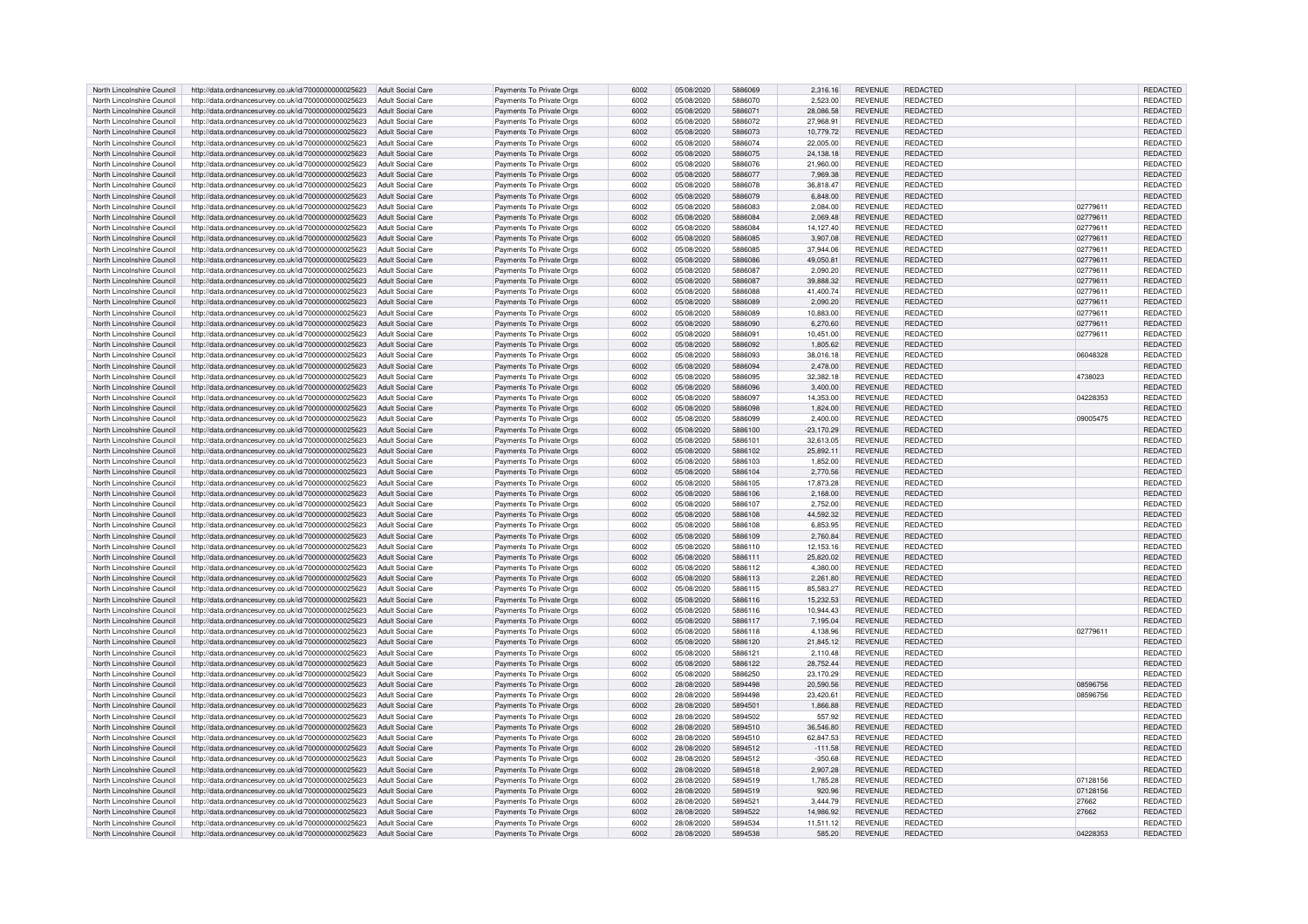| North Lincolnshire Council | http://data.ordnancesurvey.co.uk/id/7000000000025623                           | Adult Social Care        | Payments To Private Orgs       | 6002 | 28/08/2020 | 5894539 | 7,960.48     | <b>REVENUE</b> | REDACTED        |          | REDACTED        |
|----------------------------|--------------------------------------------------------------------------------|--------------------------|--------------------------------|------|------------|---------|--------------|----------------|-----------------|----------|-----------------|
|                            |                                                                                |                          |                                |      |            |         |              |                |                 |          |                 |
| North Lincolnshire Council | http://data.ordnancesurvey.co.uk/id/7000000000025623                           | Adult Social Care        | <b>Residential Care Income</b> | 9078 | 05/08/2020 | 5886007 | $-3,739.72$  | <b>REVENUE</b> | <b>REDACTED</b> |          | <b>REDACTED</b> |
| North Lincolnshire Council | http://data.ordnancesurvey.co.uk/id/7000000000025623                           | Adult Social Care        | Residential Care Income        | 9078 | 05/08/2020 | 5886008 | $-853.20$    | <b>REVENUE</b> | REDACTED        |          | <b>REDACTED</b> |
| North Lincolnshire Council | http://data.ordnancesurvey.co.uk/id/7000000000025623                           | Adult Social Care        | Residential Care Income        | 9078 | 05/08/2020 | 5886011 | $-20,917.10$ | <b>REVENUE</b> | <b>REDACTED</b> |          | <b>REDACTED</b> |
| North Lincolnshire Council | http://data.ordnancesurvey.co.uk/id/7000000000025623                           | Adult Social Care        | Residential Care Income        | 9078 | 05/08/2020 | 5886011 | $-423.00$    | <b>REVENUE</b> | <b>REDACTED</b> |          | REDACTED        |
|                            |                                                                                |                          |                                |      |            |         |              |                |                 |          |                 |
| North Lincolnshire Council | http://data.ordnancesurvey.co.uk/id/7000000000025623                           | Adult Social Care        | Residential Care Income        | 9078 | 05/08/2020 | 5886012 | 16,385.87    | <b>REVENUE</b> | REDACTED        |          | REDACTED        |
| North Lincolnshire Council | http://data.ordnancesurvey.co.uk/id/7000000000025623                           | <b>Adult Social Care</b> | Residential Care Income        | 9078 | 05/08/2020 | 5886013 | $-8,599.28$  | <b>REVENUE</b> | REDACTED        |          | REDACTED        |
| North Lincolnshire Council | http://data.ordnancesurvey.co.uk/id/7000000000025623                           | Adult Social Care        | Residential Care Income        | 9078 | 05/08/2020 | 5886017 | $-11.277.76$ | <b>REVENUE</b> | <b>REDACTED</b> | 01952719 | <b>REDACTED</b> |
| North Lincolnshire Council | http://data.ordnancesurvey.co.uk/id/7000000000025623                           | <b>Adult Social Care</b> | Residential Care Income        | 9078 | 05/08/2020 | 5886019 | $-13.845.18$ | <b>REVENUE</b> | <b>REDACTED</b> |          | <b>REDACTED</b> |
|                            |                                                                                |                          |                                |      |            |         |              |                |                 |          |                 |
| North Lincolnshire Council | http://data.ordnancesurvey.co.uk/id/7000000000025623                           | Adult Social Care        | Residential Care Income        | 9078 | 05/08/2020 | 5886022 | $-5,395.20$  | <b>REVENUE</b> | REDACTED        |          | REDACTED        |
| North Lincolnshire Council | http://data.ordnancesurvey.co.uk/id/7000000000025623                           | Adult Social Care        | Residential Care Income        | 9078 | 05/08/2020 | 5886023 | $-7,076.72$  | <b>REVENUE</b> | REDACTED        |          | <b>REDACTED</b> |
| North Lincolnshire Council | http://data.ordnancesurvey.co.uk/id/7000000000025623                           | Adult Social Care        | Residential Care Income        | 9078 | 05/08/2020 | 5886024 | $-4,208.07$  | <b>REVENUE</b> | REDACTED        |          | REDACTED        |
| North Lincolnshire Council | http://data.ordnancesurvey.co.uk/id/7000000000025623                           | Adult Social Care        | Residential Care Income        | 9078 | 05/08/2020 | 5886025 | $-7.265.00$  | <b>REVENUE</b> | REDACTED        |          | <b>REDACTED</b> |
|                            |                                                                                |                          |                                |      |            |         |              |                |                 |          |                 |
| North Lincolnshire Council | http://data.ordnancesurvey.co.uk/id/7000000000025623                           | Adult Social Care        | Residential Care Income        | 9078 | 05/08/2020 | 5886029 | $-8,486.96$  | <b>REVENUE</b> | <b>REDACTED</b> |          | REDACTED        |
| North Lincolnshire Council | http://data.ordnancesurvey.co.uk/id/7000000000025623                           | Adult Social Care        | Residential Care Income        | 9078 | 05/08/2020 | 5886031 | $-20,685.78$ | <b>REVENUE</b> | <b>REDACTED</b> |          | REDACTED        |
| North Lincolnshire Council | http://data.ordnancesurvey.co.uk/id/7000000000025623                           | <b>Adult Social Care</b> | Residential Care Income        | 9078 | 05/08/2020 | 5886034 | $-414.20$    | <b>REVENUE</b> | REDACTED        |          | REDACTED        |
| North Lincolnshire Council | http://data.ordnancesurvey.co.uk/id/7000000000025623                           | <b>Adult Social Care</b> | Residential Care Income        | 9078 | 05/08/2020 | 5886039 | $-3,126.47$  | <b>REVENUE</b> | <b>REDACTED</b> |          | REDACTED        |
|                            |                                                                                |                          |                                |      |            |         |              |                |                 |          |                 |
| North Lincolnshire Council | http://data.ordnancesurvey.co.uk/id/7000000000025623                           | Adult Social Care        | Residential Care Income        | 9078 | 05/08/2020 | 5886040 | $-5.149.66$  | <b>REVENUE</b> | <b>REDACTED</b> |          | <b>REDACTED</b> |
| North Lincolnshire Council | http://data.ordnancesurvey.co.uk/id/7000000000025623                           | <b>Adult Social Care</b> | Residential Care Income        | 9078 | 05/08/2020 | 5886046 | $-6,720.72$  | <b>REVENUE</b> | REDACTED        | 27662    | <b>REDACTED</b> |
| North Lincolnshire Council | http://data.ordnancesurvey.co.uk/id/7000000000025623                           | <b>Adult Social Care</b> | Residential Care Income        | 9078 | 05/08/2020 | 5886047 | $-569.40$    | <b>REVENUE</b> | <b>REDACTED</b> | 27662    | REDACTED        |
|                            |                                                                                |                          |                                |      |            |         |              |                |                 |          |                 |
| North Lincolnshire Council | http://data.ordnancesurvey.co.uk/id/7000000000025623                           | Adult Social Care        | Residential Care Income        | 9078 | 05/08/2020 | 5886047 | $-7,679.35$  | <b>REVENUE</b> | REDACTED        | 27662    | REDACTED        |
| North Lincolnshire Council | http://data.ordnancesurvey.co.uk/id/7000000000025623                           | Adult Social Care        | Residential Care Income        | 9078 | 05/08/2020 | 5886049 | $-602.32$    | <b>REVENUE</b> | REDACTED        |          | REDACTED        |
| North Lincolnshire Council | http://data.ordnancesurvey.co.uk/id/7000000000025623                           | Adult Social Care        | Residential Care Income        | 9078 | 05/08/2020 | 5886049 | $-1,780.95$  | <b>REVENUE</b> | REDACTED        |          | REDACTED        |
| North Lincolnshire Council | http://data.ordnancesurvey.co.uk/id/7000000000025623                           | Adult Social Care        | <b>Residential Care Income</b> | 9078 | 05/08/2020 | 5886050 | $-8,693.26$  | <b>REVENUE</b> | <b>REDACTED</b> |          | REDACTED        |
|                            |                                                                                |                          |                                |      |            |         |              |                |                 |          |                 |
| North Lincolnshire Council | http://data.ordnancesurvey.co.uk/id/7000000000025623                           | <b>Adult Social Care</b> | Residential Care Income        | 9078 | 05/08/2020 | 5886051 | $-4,409.32$  | <b>REVENUE</b> | <b>REDACTED</b> |          | REDACTED        |
| North Lincolnshire Council | http://data.ordnancesurvey.co.uk/id/7000000000025623                           | <b>Adult Social Care</b> | Residential Care Income        | 9078 | 05/08/2020 | 5886052 | $-754.02$    | <b>REVENUE</b> | REDACTED        |          | REDACTED        |
| North Lincolnshire Council | http://data.ordnancesurvey.co.uk/id/7000000000025623                           | <b>Adult Social Care</b> | Residential Care Income        | 9078 | 05/08/2020 | 5886054 | 5.486.52     | <b>REVENUE</b> | <b>REDACTED</b> |          | <b>REDACTED</b> |
| North Lincolnshire Council | http://data.ordnancesurvey.co.uk/id/7000000000025623                           | Adult Social Care        | <b>Residential Care Income</b> | 9078 | 05/08/2020 | 5886055 | $-5.230.68$  | <b>REVENUE</b> | <b>REDACTED</b> |          | <b>REDACTED</b> |
|                            |                                                                                |                          |                                |      |            |         |              | <b>REVENUE</b> | <b>REDACTED</b> |          |                 |
| North Lincolnshire Council | http://data.ordnancesurvey.co.uk/id/7000000000025623                           | Adult Social Care        | Residential Care Income        | 9078 | 05/08/2020 | 5886056 | $-3.985.80$  |                |                 |          | <b>REDACTED</b> |
| North Lincolnshire Council | http://data.ordnancesurvey.co.uk/id/7000000000025623                           | Adult Social Care        | Residential Care Income        | 9078 | 05/08/2020 | 5886058 | $-4,418.57$  | <b>REVENUE</b> | <b>REDACTED</b> |          | REDACTED        |
| North Lincolnshire Council | http://data.ordnancesurvey.co.uk/id/7000000000025623                           | Adult Social Care        | Residential Care Income        | 9078 | 05/08/2020 | 5886062 | $-257.40$    | <b>REVENUE</b> | REDACTED        |          | REDACTED        |
| North Lincolnshire Council | http://data.ordnancesurvey.co.uk/id/7000000000025623                           | Adult Social Care        | Residential Care Income        | 9078 | 05/08/2020 | 5886064 | $-464.60$    | <b>REVENUE</b> | REDACTED        |          | REDACTED        |
|                            |                                                                                |                          |                                |      |            |         |              |                |                 |          |                 |
| North Lincolnshire Council | http://data.ordnancesurvey.co.uk/id/7000000000025623                           | Adult Social Care        | Residential Care Income        | 9078 | 05/08/2020 | 5886064 | $-3.180.60$  | <b>REVENUE</b> | <b>REDACTED</b> |          | REDACTED        |
| North Lincolnshire Council | http://data.ordnancesurvey.co.uk/id/7000000000025623                           | Adult Social Care        | Residential Care Income        | 9078 | 05/08/2020 | 5886065 | $-5,836.75$  | <b>REVENUE</b> | REDACTED        |          | REDACTED        |
| North Lincolnshire Council | http://data.ordnancesurvey.co.uk/id/7000000000025623                           | Adult Social Care        | Residential Care Income        | 9078 | 05/08/2020 | 5886065 | $-1,112.84$  | <b>REVENUE</b> | REDACTED        |          | REDACTED        |
| North Lincolnshire Council |                                                                                | <b>Adult Social Care</b> | Residential Care Income        | 9078 | 05/08/2020 | 5886066 | $-10,276.52$ | <b>REVENUE</b> | <b>REDACTED</b> |          |                 |
|                            | http://data.ordnancesurvey.co.uk/id/7000000000025623                           |                          |                                |      |            |         |              |                |                 |          | REDACTED        |
| North Lincolnshire Council | http://data.ordnancesurvey.co.uk/id/7000000000025623                           | <b>Adult Social Care</b> | Residential Care Income        | 9078 | 05/08/2020 | 5886071 | $-8,483.36$  | <b>REVENUE</b> | <b>REDACTED</b> |          | REDACTED        |
| North Lincolnshire Council | http://data.ordnancesurvey.co.uk/id/7000000000025623                           | Adult Social Care        | Residential Care Income        | 9078 | 05/08/2020 | 5886072 | $-2.925.02$  | <b>REVENUE</b> | <b>REDACTED</b> |          | <b>REDACTED</b> |
| North Lincolnshire Council | http://data.ordnancesurvey.co.uk/id/7000000000025623                           | <b>Adult Social Care</b> | Residential Care Income        | 9078 | 05/08/2020 | 5886074 | $-6,566.84$  | <b>REVENUE</b> | <b>REDACTED</b> |          | REDACTED        |
| North Lincolnshire Council | http://data.ordnancesurvey.co.uk/id/7000000000025623                           | <b>Adult Social Care</b> | Residential Care Income        | 9078 | 05/08/2020 | 5886075 | $-10,510.19$ | <b>REVENUE</b> | REDACTED        |          | REDACTED        |
|                            |                                                                                |                          |                                |      |            |         |              |                |                 |          |                 |
| North Lincolnshire Council | http://data.ordnancesurvey.co.uk/id/7000000000025623                           | <b>Adult Social Care</b> | Residential Care Income        | 9078 | 05/08/2020 | 5886077 | $-398.96$    | <b>REVENUE</b> | REDACTED        |          | REDACTED        |
| North Lincolnshire Council | http://data.ordnancesurvey.co.uk/id/7000000000025623                           | Adult Social Care        | Residential Care Income        | 9078 | 05/08/2020 | 5886079 | $-443.12$    | <b>REVENUE</b> | REDACTED        |          | <b>REDACTED</b> |
| North Lincolnshire Council | http://data.ordnancesurvey.co.uk/id/7000000000025623                           | Adult Social Care        | Residential Care Income        | 9078 | 05/08/2020 | 5886084 | $-378.20$    | <b>REVENUE</b> | REDACTED        | 02779611 | <b>REDACTED</b> |
|                            |                                                                                |                          |                                |      |            | 5886084 |              |                |                 |          |                 |
| North Lincolnshire Council | http://data.ordnancesurvey.co.uk/id/7000000000025623                           | <b>Adult Social Care</b> | Residential Care Income        | 9078 | 05/08/2020 |         | $-828.40$    | <b>REVENUE</b> | <b>REDACTED</b> | 02779611 | REDACTED        |
| North Lincolnshire Council | http://data.ordnancesurvey.co.uk/id/7000000000025623                           | <b>Adult Social Care</b> | Residential Care Income        | 9078 | 05/08/2020 | 5886085 | $-692.96$    | <b>REVENUE</b> | REDACTED        | 02779611 | <b>REDACTED</b> |
| North Lincolnshire Council | http://data.ordnancesurvey.co.uk/id/7000000000025623                           | <b>Adult Social Care</b> | Residential Care Income        | 9078 | 05/08/2020 | 5886085 | $-4,700.32$  | <b>REVENUE</b> | REDACTED        | 02779611 | REDACTED        |
| North Lincolnshire Council | http://data.ordnancesurvey.co.uk/id/7000000000025623                           | <b>Adult Social Care</b> | Residential Care Income        | 9078 | 05/08/2020 | 5886086 | $-11,694.85$ | <b>REVENUE</b> | <b>REDACTED</b> | 02779611 | REDACTED        |
| North Lincolnshire Council | http://data.ordnancesurvey.co.uk/id/7000000000025623                           | Adult Social Care        | <b>Residential Care Income</b> | 9078 | 05/08/2020 | 5886087 | $-569.40$    | <b>REVENUE</b> | <b>REDACTED</b> | 02779611 | <b>REDACTED</b> |
|                            |                                                                                |                          |                                |      |            |         |              |                |                 |          |                 |
| North Lincolnshire Council | http://data.ordnancesurvey.co.uk/id/7000000000025623                           | Adult Social Care        | Residential Care Income        | 9078 | 05/08/2020 | 5886087 | $-6,080.60$  | <b>REVENUE</b> | <b>REDACTED</b> | 02779611 | <b>REDACTED</b> |
| North Lincolnshire Council | http://data.ordnancesurvey.co.uk/id/7000000000025623                           | Adult Social Care        | Residential Care Income        | 9078 | 05/08/2020 | 5886088 | $-3,714.00$  | <b>REVENUE</b> | <b>REDACTED</b> | 02779611 | REDACTED        |
| North Lincolnshire Council | http://data.ordnancesurvey.co.uk/id/7000000000025623                           | Adult Social Care        | Residential Care Income        | 9078 | 05/08/2020 | 5886089 | $-808.40$    | <b>REVENUE</b> | REDACTED        | 02779611 | REDACTED        |
| North Lincolnshire Council | http://data.ordnancesurvey.co.uk/id/7000000000025623                           | Adult Social Care        | Residential Care Income        | 9078 | 05/08/2020 | 5886089 | $-541.40$    | <b>REVENUE</b> | REDACTED        | 02779611 | REDACTED        |
|                            |                                                                                |                          |                                |      |            |         |              |                |                 |          |                 |
| North Lincolnshire Council | http://data.ordnancesurvey.co.uk/id/7000000000025623                           | Adult Social Care        | Residential Care Income        | 9078 | 05/08/2020 | 5886090 | $-1,413.56$  | <b>REVENUE</b> | <b>REDACTED</b> | 02779611 | <b>REDACTED</b> |
| North Lincolnshire Council | http://data.ordnancesurvey.co.uk/id/7000000000025623                           | Adult Social Care        | Residential Care Income        | 9078 | 05/08/2020 | 5886091 | $-1,963.80$  | <b>REVENUE</b> | <b>REDACTED</b> | 02779611 | <b>REDACTED</b> |
| North Lincolnshire Council | http://data.ordnancesurvey.co.uk/id/7000000000025623                           | Adult Social Care        | Residential Care Income        | 9078 | 05/08/2020 | 5886093 | $-14,421.09$ | <b>REVENUE</b> | <b>REDACTED</b> | 06048328 | REDACTED        |
| North Lincolnshire Council | http://data.ordnancesurvey.co.uk/id/7000000000025623                           | Adult Social Care        | Residential Care Income        | 9078 | 05/08/2020 | 5886095 | $-8,961.61$  | <b>REVENUE</b> | REDACTED        | 4738023  | REDACTED        |
|                            |                                                                                |                          |                                |      |            |         |              |                |                 |          |                 |
| North Lincolnshire Council | http://data.ordnancesurvey.co.uk/id/7000000000025623                           | Adult Social Care        | Residential Care Income        | 9078 | 05/08/2020 | 5886097 | $-758.00$    | <b>REVENUE</b> | REDACTED        | 04228353 | REDACTED        |
| North Lincolnshire Council | http://data.ordnancesurvey.co.uk/id/7000000000025623                           | Adult Social Care        | Residential Care Income        | 9078 | 05/08/2020 | 5886101 | $-10.991.97$ | <b>REVENUE</b> | <b>REDACTED</b> |          | <b>REDACTED</b> |
| North Lincolnshire Council | http://data.ordnancesurvey.co.uk/id/7000000000025623                           | Adult Social Care        | Residential Care Income        | 9078 | 05/08/2020 | 5886102 | $-3,828.72$  | <b>REVENUE</b> | <b>REDACTED</b> |          | REDACTED        |
| North Lincolnshire Council | http://data.ordnancesurvey.co.uk/id/7000000000025623                           | Adult Social Care        | Residential Care Income        | 9078 | 05/08/2020 | 5886103 | $-590.72$    | <b>REVENUE</b> | REDACTED        |          | <b>REDACTED</b> |
|                            |                                                                                |                          |                                |      |            |         |              |                |                 |          |                 |
| North Lincolnshire Council | http://data.ordnancesurvey.co.uk/id/7000000000025623                           | Adult Social Care        | Residential Care Income        | 9078 | 05/08/2020 | 5886104 | $-414.20$    | <b>REVENUE</b> | REDACTED        |          | <b>REDACTED</b> |
| North Lincolnshire Council | http://data.ordnancesurvey.co.uk/id/7000000000025623                           | Adult Social Care        | Residential Care Income        | 9078 | 05/08/2020 | 5886105 | $-8,890.56$  | <b>REVENUE</b> | REDACTED        |          | REDACTED        |
| North Lincolnshire Council | http://data.ordnancesurvey.co.uk/id/7000000000025623                           | Adult Social Care        | Residential Care Income        | 9078 | 05/08/2020 | 5886108 | $-347.00$    | <b>REVENUE</b> | REDACTED        |          | <b>REDACTED</b> |
| North Lincolnshire Council | http://data.ordnancesurvey.co.uk/id/7000000000025623                           | Adult Social Care        | Residential Care Income        | 9078 | 05/08/2020 | 5886108 | $-11,166.28$ | <b>REVENUE</b> | <b>REDACTED</b> |          | REDACTED        |
|                            |                                                                                |                          |                                |      |            |         |              |                |                 |          |                 |
| North Lincolnshire Council | http://data.ordnancesurvey.co.uk/id/7000000000025623                           | <b>Adult Social Care</b> | Residential Care Income        | 9078 | 05/08/2020 | 5886111 | $-6,687.28$  | <b>REVENUE</b> | <b>REDACTED</b> |          | REDACTED        |
| North Lincolnshire Council | http://data.ordnancesurvey.co.uk/id/7000000000025623                           | <b>Adult Social Care</b> | Residential Care Income        | 9078 | 05/08/2020 | 5886115 | $-27.516.27$ | <b>REVENUE</b> | <b>REDACTED</b> |          | <b>REDACTED</b> |
| North Lincolnshire Council | http://data.ordnancesurvey.co.uk/id/7000000000025623                           | <b>Adult Social Care</b> | Residential Care Income        | 9078 | 05/08/2020 | 5886116 | $-2,855.02$  | <b>REVENUE</b> | <b>REDACTED</b> |          | REDACTED        |
| North Lincolnshire Council | http://data.ordnancesurvey.co.uk/id/7000000000025623                           | Adult Social Care        | Residential Care Income        | 9078 | 05/08/2020 | 5886116 | $-6,460.30$  | <b>REVENUE</b> | <b>REDACTED</b> |          | REDACTED        |
|                            |                                                                                |                          |                                |      |            |         |              |                |                 |          |                 |
| North Lincolnshire Council | http://data.ordnancesurvey.co.uk/id/7000000000025623                           | Adult Social Care        | Residential Care Income        | 9078 | 05/08/2020 | 5886120 | $-9.677.16$  | <b>REVENUE</b> | REDACTED        |          | <b>REDACTED</b> |
| North Lincolnshire Council | http://data.ordnancesurvey.co.uk/id/7000000000025623                           | Adult Social Care        | Residential Care Income        | 9078 | 05/08/2020 | 5886122 | $-6.780.91$  | <b>REVENUE</b> | <b>REDACTED</b> |          | REDACTED        |
| North Lincolnshire Council | http://data.ordnancesurvey.co.uk/id/700000000025623 Central Services To Public |                          | Provisions                     | 5201 | 19/08/2020 | 5890434 | 794.93       | <b>REVENUE</b> | REDACTED        |          | REDACTED        |
|                            |                                                                                |                          |                                |      |            |         |              |                |                 |          |                 |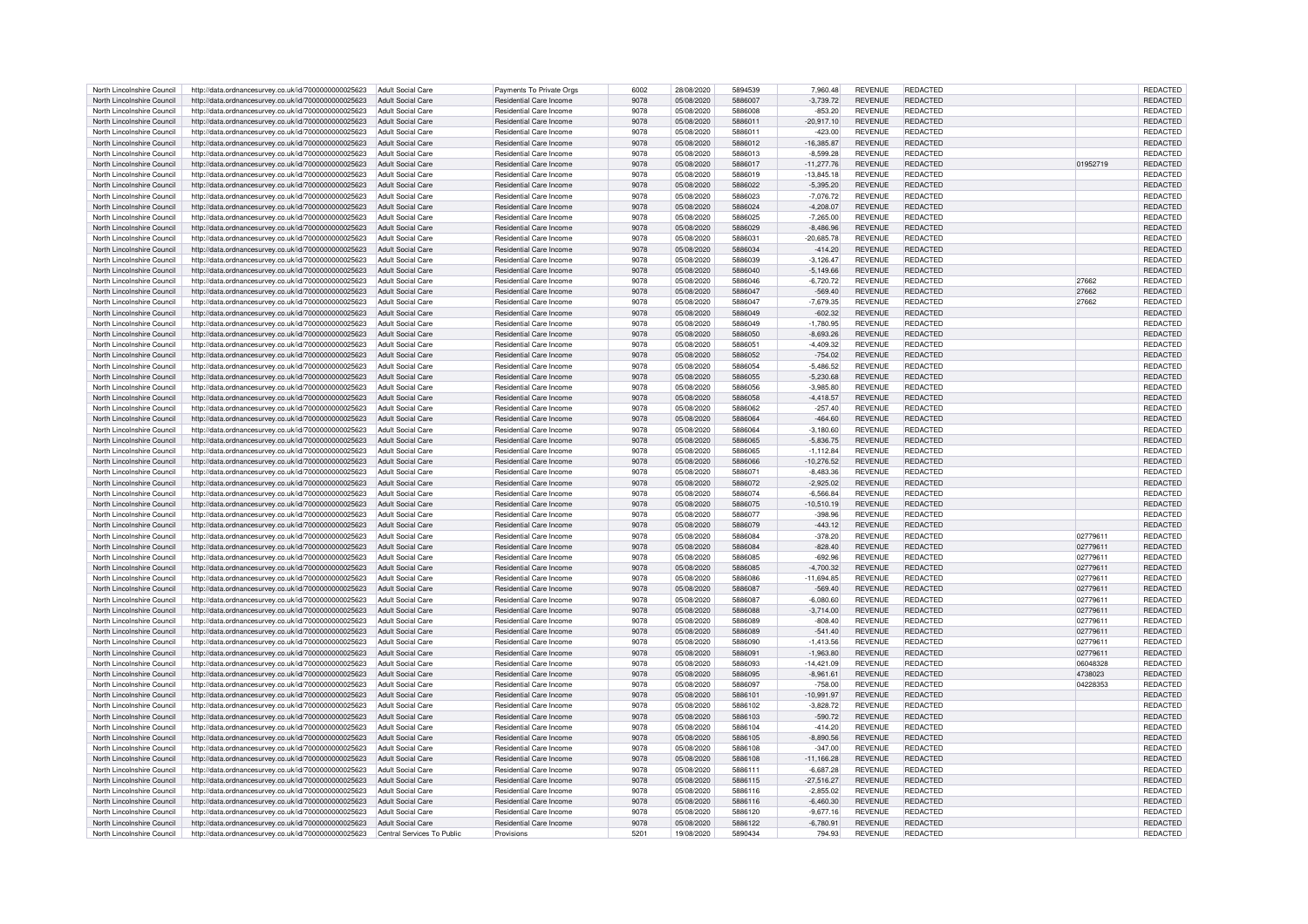| North Lincolnshire Council | http://data.ordnancesurvey.co.uk/id/7000000000025623                       | Childrens & Education | <b>B Out Basic Allowance</b> | 5520 | 03/08/2020 | 5884281 | 607.48   | <b>REVENUE</b> | <b>REDACTED</b> | <b>REDACTED</b> |
|----------------------------|----------------------------------------------------------------------------|-----------------------|------------------------------|------|------------|---------|----------|----------------|-----------------|-----------------|
| North Lincolnshire Council | http://data.ordnancesurvey.co.uk/id/7000000000025623                       | Childrens & Education | <b>B Out Basic Allowance</b> | 5520 | 03/08/2020 | 5884284 | 150.09   | <b>REVENUE</b> | REDACTED        | REDACTED        |
| North Lincolnshire Council | http://data.ordnancesurvey.co.uk/id/7000000000025623                       | Childrens & Education | <b>B Out Basic Allowance</b> | 5520 | 03/08/2020 | 5884285 | 844.96   | <b>REVENUE</b> | <b>REDACTED</b> | REDACTED        |
| North Lincolnshire Council | http://data.ordnancesurvey.co.uk/id/7000000000025623                       | Childrens & Education | <b>B Out Basic Allowance</b> | 5520 | 03/08/2020 | 5884287 | 342.82   | <b>REVENUE</b> | <b>REDACTED</b> | REDACTED        |
|                            |                                                                            |                       |                              |      |            |         |          |                |                 |                 |
| North Lincolnshire Council | http://data.ordnancesurvey.co.uk/id/7000000000025623                       | Childrens & Education | <b>B Out Basic Allowance</b> | 5520 | 03/08/2020 | 5884288 | 799.11   | <b>REVENUE</b> | <b>REDACTED</b> | <b>REDACTED</b> |
| North Lincolnshire Council | http://data.ordnancesurvey.co.uk/id/7000000000025623                       | Childrens & Education | <b>B Out Basic Allowance</b> | 5520 | 03/08/2020 | 5884293 | 386.08   | <b>REVENUE</b> | <b>REDACTED</b> | REDACTED        |
| North Lincolnshire Council | http://data.ordnancesurvey.co.uk/id/7000000000025623                       | Childrens & Education | <b>B Out Basic Allowance</b> | 5520 | 03/08/2020 | 5884295 | 620.06   | <b>REVENUE</b> | <b>REDACTED</b> | REDACTED        |
| North Lincolnshire Council | http://data.ordnancesurvey.co.uk/id/7000000000025623                       | Childrens & Education | <b>B Out Basic Allowance</b> | 5520 | 03/08/2020 | 5884298 | 578.46   | <b>REVENUE</b> | <b>REDACTED</b> | REDACTED        |
| North Lincolnshire Council | http://data.ordnancesurvey.co.uk/id/7000000000025623                       | Childrens & Education | <b>B Out Basic Allowance</b> | 5520 | 03/08/2020 | 5884300 | 842.54   | <b>REVENUE</b> | <b>REDACTED</b> | <b>REDACTED</b> |
| North Lincolnshire Council | http://data.ordnancesurvey.co.uk/id/7000000000025623                       | Childrens & Education | <b>B Out Basic Allowance</b> | 5520 | 03/08/2020 | 5884301 | 308.05   | <b>REVENUE</b> | <b>REDACTED</b> | REDACTED        |
| North Lincolnshire Council | http://data.ordnancesurvey.co.uk/id/7000000000025623                       | Childrens & Education | <b>B Out Basic Allowance</b> | 5520 | 03/08/2020 | 5884303 | 389.13   | <b>REVENUE</b> | <b>REDACTED</b> | REDACTED        |
|                            |                                                                            |                       |                              |      |            |         |          |                |                 |                 |
| North Lincolnshire Council | http://data.ordnancesurvey.co.uk/id/7000000000025623                       | Childrens & Education | <b>B Out Basic Allowance</b> | 5520 | 03/08/2020 | 5884305 | 532.05   | <b>REVENUE</b> | REDACTED        | REDACTED        |
| North Lincolnshire Council | http://data.ordnancesurvey.co.uk/id/7000000000025623                       | Childrens & Education | <b>B Out Basic Allowance</b> | 5520 | 03/08/2020 | 5884312 | 362.05   | <b>REVENUE</b> | <b>REDACTED</b> | REDACTED        |
| North Lincolnshire Council | http://data.ordnancesurvey.co.uk/id/7000000000025623                       | Childrens & Education | <b>B Out Basic Allowance</b> | 5520 | 03/08/2020 | 5884313 | 559.53   | <b>REVENUE</b> | <b>REDACTED</b> | REDACTED        |
| North Lincolnshire Council | http://data.ordnancesurvey.co.uk/id/7000000000025623                       | Childrens & Education | <b>B Out Basic Allowance</b> | 5520 | 03/08/2020 | 5884315 | 312.07   | <b>REVENUE</b> | <b>REDACTED</b> | REDACTED        |
| North Lincolnshire Council | http://data.ordnancesurvey.co.uk/id/7000000000025623                       | Childrens & Education | <b>B Out Basic Allowance</b> | 5520 | 03/08/2020 | 5884316 | 1,112.40 | <b>REVENUE</b> | <b>REDACTED</b> | REDACTED        |
| North Lincolnshire Council | http://data.ordnancesurvey.co.uk/id/7000000000025623                       | Childrens & Education | <b>B Out Basic Allowance</b> | 5520 | 03/08/2020 | 5884319 | 222.48   | <b>REVENUE</b> | <b>REDACTED</b> | <b>REDACTED</b> |
| North Lincolnshire Council | http://data.ordnancesurvey.co.uk/id/7000000000025623                       | Childrens & Education | <b>B Out Basic Allowance</b> | 5520 | 03/08/2020 | 5884325 | 421.14   | <b>REVENUE</b> | <b>REDACTED</b> | REDACTED        |
| North Lincolnshire Council |                                                                            | Childrens & Education | <b>B Out Basic Allowance</b> | 5520 | 03/08/2020 | 5884326 | 682.27   | <b>REVENUE</b> | <b>REDACTED</b> | REDACTED        |
|                            | http://data.ordnancesurvey.co.uk/id/7000000000025623                       |                       |                              |      |            |         |          |                |                 |                 |
| North Lincolnshire Council | http://data.ordnancesurvey.co.uk/id/7000000000025623                       | Childrens & Education | <b>B Out Basic Allowance</b> | 5520 | 03/08/2020 | 5884328 | 318.00   | <b>REVENUE</b> | REDACTED        | <b>REDACTED</b> |
| North Lincolnshire Council | http://data.ordnancesurvey.co.uk/id/7000000000025623                       | Childrens & Education | <b>B Out Basic Allowance</b> | 5520 | 03/08/2020 | 5884333 | 287.00   | <b>REVENUE</b> | <b>REDACTED</b> | REDACTED        |
| North Lincolnshire Council | http://data.ordnancesurvey.co.uk/id/7000000000025623                       | Childrens & Education | <b>B Out Basic Allowance</b> | 5520 | 03/08/2020 | 5884336 | 283.00   | <b>REVENUE</b> | <b>REDACTED</b> | REDACTED        |
| North Lincolnshire Council | http://data.ordnancesurvey.co.uk/id/7000000000025623                       | Childrens & Education | <b>B Out Basic Allowance</b> | 5520 | 03/08/2020 | 5884338 | 294.18   | <b>REVENUE</b> | <b>REDACTED</b> | <b>REDACTED</b> |
| North Lincolnshire Council | http://data.ordnancesurvey.co.uk/id/7000000000025623                       | Childrens & Education | <b>B Out Basic Allowance</b> | 5520 | 03/08/2020 | 5884339 | 483.00   | <b>REVENUE</b> | <b>REDACTED</b> | REDACTED        |
| North Lincolnshire Council | http://data.ordnancesurvey.co.uk/id/7000000000025623                       | Childrens & Education | <b>B Out Basic Allowance</b> | 5520 | 03/08/2020 | 5884342 | 287.00   | <b>REVENUE</b> | <b>REDACTED</b> | REDACTED        |
|                            |                                                                            | Childrens & Education |                              | 5520 |            | 5884344 |          |                | <b>REDACTED</b> |                 |
| North Lincolnshire Council | http://data.ordnancesurvey.co.uk/id/7000000000025623                       |                       | <b>B Out Basic Allowance</b> |      | 03/08/2020 |         | 341.69   | <b>REVENUE</b> |                 | REDACTED        |
| North Lincolnshire Council | http://data.ordnancesurvey.co.uk/id/7000000000025623                       | Childrens & Education | <b>B Out Basic Allowance</b> | 5520 | 03/08/2020 | 5884346 | 409.26   | <b>REVENUE</b> | <b>REDACTED</b> | REDACTED        |
| North Lincolnshire Council | http://data.ordnancesurvey.co.uk/id/7000000000025623                       | Childrens & Education | <b>B Out Basic Allowance</b> | 5520 | 03/08/2020 | 5884348 | 297.52   | <b>REVENUE</b> | <b>REDACTED</b> | REDACTED        |
| North Lincolnshire Council | http://data.ordnancesurvey.co.uk/id/7000000000025623                       | Childrens & Education | <b>B Out Basic Allowance</b> | 5520 | 03/08/2020 | 5884350 | 274.10   | <b>REVENUE</b> | <b>REDACTED</b> | <b>REDACTED</b> |
| North Lincolnshire Council | http://data.ordnancesurvey.co.uk/id/7000000000025623                       | Childrens & Education | <b>B Out Basic Allowance</b> | 5520 | 03/08/2020 | 5884351 | 1,141.96 | <b>REVENUE</b> | <b>REDACTED</b> | REDACTED        |
| North Lincolnshire Council | http://data.ordnancesurvey.co.uk/id/7000000000025623                       | Childrens & Education | <b>B Out Basic Allowance</b> | 5520 | 03/08/2020 | 5884354 | 797.22   | <b>REVENUE</b> | <b>REDACTED</b> | REDACTED        |
| North Lincolnshire Council | http://data.ordnancesurvey.co.uk/id/7000000000025623                       | Childrens & Education | <b>B Out Basic Allowance</b> | 5520 | 03/08/2020 | 5884356 | 1,429.69 | <b>REVENUE</b> | <b>REDACTED</b> | <b>REDACTED</b> |
| North Lincolnshire Council | http://data.ordnancesurvey.co.uk/id/7000000000025623                       | Childrens & Education | <b>B Out Basic Allowance</b> | 5520 | 03/08/2020 | 5884359 | 667.44   | <b>REVENUE</b> | <b>REDACTED</b> | REDACTED        |
|                            |                                                                            |                       |                              |      |            |         |          |                |                 |                 |
| North Lincolnshire Council | http://data.ordnancesurvey.co.uk/id/7000000000025623                       | Childrens & Education | <b>B Out Basic Allowance</b> | 5520 | 03/08/2020 | 5884365 | 397.58   | <b>REVENUE</b> | <b>REDACTED</b> | <b>REDACTED</b> |
| North Lincolnshire Council | http://data.ordnancesurvey.co.uk/id/7000000000025623                       | Childrens & Education | <b>B Out Basic Allowance</b> | 5520 | 03/08/2020 | 5884366 | 352.77   | <b>REVENUE</b> | REDACTED        | REDACTED        |
| North Lincolnshire Council | http://data.ordnancesurvey.co.uk/id/7000000000025623                       | Childrens & Education | <b>B Out Basic Allowance</b> | 5520 | 03/08/2020 | 5884367 | 620.06   | <b>REVENUE</b> | REDACTED        | REDACTED        |
| North Lincolnshire Council | http://data.ordnancesurvey.co.uk/id/7000000000025623                       | Childrens & Education | <b>B Out Basic Allowance</b> | 5520 | 03/08/2020 | 5884369 | 797.22   | <b>REVENUE</b> | <b>REDACTED</b> | <b>REDACTED</b> |
| North Lincolnshire Council | http://data.ordnancesurvey.co.uk/id/7000000000025623                       | Childrens & Education | <b>B Out Basic Allowance</b> | 5520 | 03/08/2020 | 5884371 | 322.48   | <b>REVENUE</b> | REDACTED        | REDACTED        |
| North Lincolnshire Council | http://data.ordnancesurvey.co.uk/id/7000000000025623                       | Childrens & Education | <b>B Out Basic Allowance</b> | 5520 | 03/08/2020 | 5884378 | 1,108.28 | <b>REVENUE</b> | REDACTED        | <b>REDACTED</b> |
| North Lincolnshire Council | http://data.ordnancesurvey.co.uk/id/7000000000025623                       | Childrens & Education | <b>B Out Basic Allowance</b> | 5520 | 03/08/2020 | 5884381 | 667.44   | <b>REVENUE</b> | <b>REDACTED</b> | REDACTED        |
| North Lincolnshire Council | http://data.ordnancesurvey.co.uk/id/7000000000025623                       | Childrens & Education | <b>B Out Basic Allowance</b> | 5520 | 03/08/2020 | 5884386 | 252.10   | <b>REVENUE</b> | <b>REDACTED</b> | REDACTED        |
|                            |                                                                            |                       |                              |      |            |         |          |                |                 |                 |
| North Lincolnshire Council | http://data.ordnancesurvey.co.uk/id/7000000000025623                       | Childrens & Education | <b>B Out Basic Allowance</b> | 5520 | 03/08/2020 | 5884390 | 968.70   | <b>REVENUE</b> | <b>REDACTED</b> | <b>REDACTED</b> |
| North Lincolnshire Council | http://data.ordnancesurvey.co.uk/id/7000000000025623                       | Childrens & Education | <b>B Out Basic Allowance</b> | 5520 | 03/08/2020 | 5884392 | 314.00   | <b>REVENUE</b> | REDACTED        | REDACTED        |
| North Lincolnshire Council | http://data.ordnancesurvey.co.uk/id/7000000000025623                       | Childrens & Education | <b>B Out Basic Allowance</b> | 5520 | 03/08/2020 | 5884393 | 394.05   | <b>REVENUE</b> | REDACTED        | REDACTED        |
| North Lincolnshire Council | http://data.ordnancesurvey.co.uk/id/7000000000025623                       | Childrens & Education | <b>B Out Basic Allowance</b> | 5520 | 03/08/2020 | 5884398 | 296.66   | <b>REVENUE</b> | <b>REDACTED</b> | REDACTED        |
| North Lincolnshire Council | http://data.ordnancesurvey.co.uk/id/7000000000025623                       | Childrens & Education | <b>B Out Basic Allowance</b> | 5520 | 03/08/2020 | 5884401 | 399.00   | <b>REVENUE</b> | REDACTED        | REDACTED        |
| North Lincolnshire Council | http://data.ordnancesurvey.co.uk/id/7000000000025623                       | Childrens & Education | <b>B Out Basic Allowance</b> | 5520 | 03/08/2020 | 5884403 | 710.70   | <b>REVENUE</b> | <b>REDACTED</b> | REDACTED        |
| North Lincolnshire Council | http://data.ordnancesurvey.co.uk/id/7000000000025623                       | Childrens & Education | <b>B Out Basic Allowance</b> | 5520 | 03/08/2020 | 5884404 | 322.39   | <b>REVENUE</b> | REDACTED        | REDACTED        |
|                            |                                                                            |                       |                              |      |            |         |          |                |                 |                 |
| North Lincolnshire Council | http://data.ordnancesurvey.co.uk/id/7000000000025623                       | Childrens & Education | <b>B Out Basic Allowance</b> | 5520 | 03/08/2020 | 5884406 | 1.174.29 | <b>REVENUE</b> | <b>REDACTED</b> | REDACTED        |
| North Lincolnshire Council | http://data.ordnancesurvey.co.uk/id/7000000000025623                       | Childrens & Education | <b>B Out Basic Allowance</b> | 5520 | 03/08/2020 | 5884409 | 222.48   | <b>REVENUE</b> | <b>REDACTED</b> | REDACTED        |
| North Lincolnshire Council | http://data.ordnancesurvey.co.uk/id/7000000000025623                       | Childrens & Education | <b>B Out Basic Allowance</b> | 5520 | 03/08/2020 | 5884414 | 265.74   | <b>REVENUE</b> | <b>REDACTED</b> | REDACTED        |
| North Lincolnshire Council | http://data.ordnancesurvey.co.uk/id/7000000000025623                       | Childrens & Education | <b>B Out Basic Allowance</b> | 5520 | 03/08/2020 | 5884417 | 349.00   | <b>REVENUE</b> | <b>REDACTED</b> | REDACTED        |
| North Lincolnshire Council | http://data.ordnancesurvey.co.uk/id/7000000000025623                       | Childrens & Education | <b>B Out Basic Allowance</b> | 5520 | 03/08/2020 | 5884419 | 667.44   | <b>REVENUE</b> | REDACTED        | <b>REDACTED</b> |
| North Lincolnshire Council | http://data.ordnancesurvey.co.uk/id/7000000000025623                       | Childrens & Education | <b>B Out Basic Allowance</b> | 5520 | 03/08/2020 | 5884420 | 1,321.67 | <b>REVENUE</b> | <b>REDACTED</b> | REDACTED        |
| North Lincolnshire Council | http://data.ordnancesurvey.co.uk/id/7000000000025623                       | Childrens & Education | <b>B Out Basic Allowance</b> | 5520 | 03/08/2020 | 5884423 | 222.48   | <b>REVENUE</b> | <b>REDACTED</b> | REDACTED        |
| North Lincolnshire Council | http://data.ordnancesurvey.co.uk/id/7000000000025623                       | Childrens & Education | <b>B Out Basic Allowance</b> | 5520 | 03/08/2020 | 5884433 | 9,800.05 | <b>REVENUE</b> | <b>REDACTED</b> | REDACTED        |
| North Lincolnshire Council | http://data.ordnancesurvey.co.uk/id/7000000000025623                       | Childrens & Education | <b>B Out Basic Allowance</b> | 5520 | 03/08/2020 | 5884435 | 343.65   | <b>REVENUE</b> | <b>REDACTED</b> | REDACTED        |
|                            |                                                                            |                       |                              |      |            |         |          |                |                 |                 |
| North Lincolnshire Council | http://data.ordnancesurvey.co.uk/id/7000000000025623                       | Childrens & Education | <b>B Out Basic Allowance</b> | 5520 | 03/08/2020 | 5884437 | 287.00   | <b>REVENUE</b> | <b>REDACTED</b> | REDACTED        |
| North Lincolnshire Council | http://data.ordnancesurvey.co.uk/id/7000000000025623                       | Childrens & Education | <b>B Out Basic Allowance</b> | 5520 | 03/08/2020 | 5884439 | 366.88   | <b>REVENUE</b> | <b>REDACTED</b> | REDACTED        |
| North Lincolnshire Council | http://data.ordnancesurvey.co.uk/id/7000000000025623                       | Childrens & Education | <b>B Out Basic Allowance</b> | 5520 | 03/08/2020 | 5884444 | 494.40   | <b>REVENUE</b> | <b>REDACTED</b> | REDACTED        |
| North Lincolnshire Council | http://data.ordnancesurvey.co.uk/id/7000000000025623                       | Childrens & Education | <b>B Out Basic Allowance</b> | 5520 | 03/08/2020 | 5884449 | 797.22   | <b>REVENUE</b> | <b>REDACTED</b> | REDACTED        |
| North Lincolnshire Council | http://data.ordnancesurvey.co.uk/id/7000000000025623                       | Childrens & Education | <b>B Out Basic Allowance</b> | 5520 | 03/08/2020 | 5884450 | 342.82   | <b>REVENUE</b> | <b>REDACTED</b> | REDACTED        |
| North Lincolnshire Council | http://data.ordnancesurvey.co.uk/id/7000000000025623                       | Childrens & Education | <b>B Out Basic Allowance</b> | 5520 | 03/08/2020 | 5884451 | 328.57   | <b>REVENUE</b> | REDACTED        | <b>REDACTED</b> |
| North Lincolnshire Council | http://data.ordnancesurvey.co.uk/id/7000000000025623                       | Childrens & Education | <b>B Out Basic Allowance</b> | 5520 | 03/08/2020 | 5884452 | 222.48   | <b>REVENUE</b> | REDACTED        | REDACTED        |
|                            |                                                                            |                       |                              | 5520 |            | 5884453 |          |                | <b>REDACTED</b> |                 |
| North Lincolnshire Council | http://data.ordnancesurvey.co.uk/id/7000000000025623                       | Childrens & Education | <b>B Out Basic Allowance</b> |      | 03/08/2020 |         | 773.53   | <b>REVENUE</b> |                 | REDACTED        |
| North Lincolnshire Council | http://data.ordnancesurvey.co.uk/id/7000000000025623                       | Childrens & Education | <b>B Out Basic Allowance</b> | 5520 | 03/08/2020 | 5884454 | 517.92   | <b>REVENUE</b> | REDACTED        | REDACTED        |
| North Lincolnshire Council | http://data.ordnancesurvey.co.uk/id/7000000000025623                       | Childrens & Education | <b>B Out Basic Allowance</b> | 5520 | 03/08/2020 | 5884457 | 282.00   | <b>REVENUE</b> | <b>REDACTED</b> | REDACTED        |
| North Lincolnshire Council | http://data.ordnancesurvey.co.uk/id/7000000000025623                       | Childrens & Education | <b>B Out Basic Allowance</b> | 5520 | 03/08/2020 | 5884460 | 382.00   | <b>REVENUE</b> | REDACTED        | REDACTED        |
| North Lincolnshire Council | http://data.ordnancesurvey.co.uk/id/7000000000025623                       | Childrens & Education | <b>B Out Basic Allowance</b> | 5520 | 03/08/2020 | 5884468 | 747.78   | <b>REVENUE</b> | REDACTED        | REDACTED        |
| North Lincolnshire Council | http://data.ordnancesurvey.co.uk/id/7000000000025623                       | Childrens & Education | <b>B Out Basic Allowance</b> | 5520 | 03/08/2020 | 5884469 | 597.58   | <b>REVENUE</b> | REDACTED        | <b>REDACTED</b> |
|                            |                                                                            |                       |                              | 5520 | 03/08/2020 | 5884471 | 251.00   | <b>REVENUE</b> | <b>REDACTED</b> | REDACTED        |
| North Lincolnshire Council | http://data.ordnancesurvey.co.uk/id/7000000000025623 Childrens & Education |                       | <b>B Out Basic Allowance</b> |      |            |         |          |                |                 |                 |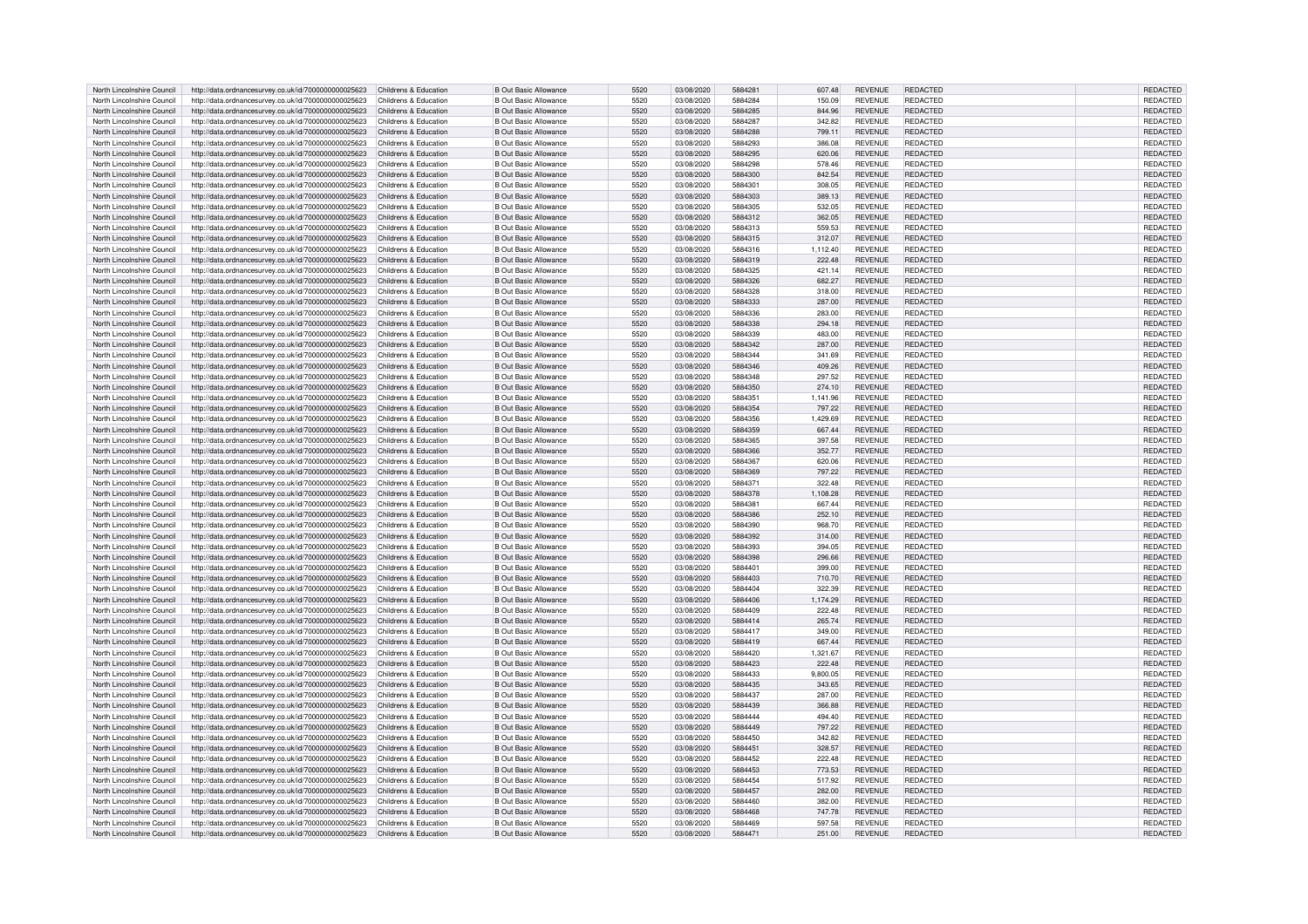| North Lincolnshire Council | http://data.ordnancesurvey.co.uk/id/7000000000025623                       | Childrens & Education | <b>B Out Basic Allowance</b> | 5520 | 03/08/2020 | 5884473 | 258.00   | <b>REVENUE</b> | REDACTED        | REDACTED        |
|----------------------------|----------------------------------------------------------------------------|-----------------------|------------------------------|------|------------|---------|----------|----------------|-----------------|-----------------|
| North Lincolnshire Council | http://data.ordnancesurvey.co.uk/id/7000000000025623                       | Childrens & Education | <b>B Out Basic Allowance</b> | 5520 | 03/08/2020 | 5884476 | 258.00   | <b>REVENUE</b> | <b>REDACTED</b> | <b>REDACTED</b> |
|                            |                                                                            |                       |                              |      |            |         |          |                |                 |                 |
| North Lincolnshire Council | http://data.ordnancesurvey.co.uk/id/7000000000025623                       | Childrens & Education | <b>B Out Basic Allowance</b> | 5520 | 03/08/2020 | 5884477 | 572.68   | <b>REVENUE</b> | <b>REDACTED</b> | REDACTED        |
| North Lincolnshire Council | http://data.ordnancesurvey.co.uk/id/7000000000025623                       | Childrens & Education | <b>B Out Basic Allowance</b> | 5520 | 03/08/2020 | 5884478 | 1,328.70 | <b>REVENUE</b> | <b>REDACTED</b> | REDACTED        |
| North Lincolnshire Council | http://data.ordnancesurvey.co.uk/id/7000000000025623                       | Childrens & Education | <b>B Out Basic Allowance</b> | 5520 | 03/08/2020 | 5884481 | 844.96   | <b>REVENUE</b> | <b>REDACTED</b> | REDACTED        |
| North Lincolnshire Council | http://data.ordnancesurvey.co.uk/id/7000000000025623                       | Childrens & Education | <b>B Out Basic Allowance</b> | 5520 | 03/08/2020 | 5884482 | 710.70   | <b>REVENUE</b> | <b>REDACTED</b> | REDACTED        |
| North Lincolnshire Council | http://data.ordnancesurvey.co.uk/id/7000000000025623                       | Childrens & Education | <b>B Out Basic Allowance</b> | 5520 | 03/08/2020 | 5884483 | 286.34   | <b>REVENUE</b> | <b>REDACTED</b> | REDACTED        |
|                            |                                                                            |                       |                              |      |            |         |          |                |                 |                 |
| North Lincolnshire Council | http://data.ordnancesurvey.co.uk/id/7000000000025623                       | Childrens & Education | <b>B Out Basic Allowance</b> | 5520 | 03/08/2020 | 5884484 | 440.84   | <b>REVENUE</b> | <b>REDACTED</b> | <b>REDACTED</b> |
| North Lincolnshire Council | http://data.ordnancesurvey.co.uk/id/7000000000025623                       | Childrens & Education | <b>B Out Basic Allowance</b> | 5520 | 03/08/2020 | 5884485 | 1.869.45 | <b>REVENUE</b> | <b>REDACTED</b> | REDACTED        |
| North Lincolnshire Council | http://data.ordnancesurvey.co.uk/id/7000000000025623                       | Childrens & Education | <b>B Out Basic Allowance</b> | 5520 | 03/08/2020 | 5884487 | 419.21   | <b>REVENUE</b> | <b>REDACTED</b> | REDACTED        |
| North Lincolnshire Council | http://data.ordnancesurvey.co.uk/id/7000000000025623                       | Childrens & Education | <b>B Out Basic Allowance</b> | 5520 | 03/08/2020 | 5884489 | 397.58   | <b>REVENUE</b> | REDACTED        | <b>REDACTED</b> |
|                            |                                                                            |                       |                              |      |            | 5884490 |          |                | <b>REDACTED</b> |                 |
| North Lincolnshire Council | http://data.ordnancesurvey.co.uk/id/7000000000025623                       | Childrens & Education | <b>B Out Basic Allowance</b> | 5520 | 03/08/2020 |         | 525.30   | <b>REVENUE</b> |                 | REDACTED        |
| North Lincolnshire Council | http://data.ordnancesurvey.co.uk/id/7000000000025623                       | Childrens & Education | <b>B Out Basic Allowance</b> | 5520 | 03/08/2020 | 5884493 | 287.00   | <b>REVENUE</b> | <b>REDACTED</b> | REDACTED        |
| North Lincolnshire Council | http://data.ordnancesurvey.co.uk/id/7000000000025623                       | Childrens & Education | <b>B Out Basic Allowance</b> | 5520 | 03/08/2020 | 5884495 | 222.48   | <b>REVENUE</b> | REDACTED        | REDACTED        |
| North Lincolnshire Council | http://data.ordnancesurvey.co.uk/id/7000000000025623                       | Childrens & Education | <b>B Out Basic Allowance</b> | 5520 | 03/08/2020 | 5884496 | 394.05   | <b>REVENUE</b> | <b>REDACTED</b> | REDACTED        |
| North Lincolnshire Council |                                                                            | Childrens & Education | <b>B Out Basic Allowance</b> | 5520 | 03/08/2020 | 5884497 | 306.94   | <b>REVENUE</b> | <b>REDACTED</b> | <b>REDACTED</b> |
|                            | http://data.ordnancesurvey.co.uk/id/7000000000025623                       |                       |                              |      |            |         |          |                |                 |                 |
| North Lincolnshire Council | http://data.ordnancesurvey.co.uk/id/7000000000025623                       | Childrens & Education | <b>B Out Basic Allowance</b> | 5520 | 03/08/2020 | 5884498 | 508.10   | <b>REVENUE</b> | <b>REDACTED</b> | REDACTED        |
| North Lincolnshire Council | http://data.ordnancesurvey.co.uk/id/7000000000025623                       | Childrens & Education | <b>B Out Basic Allowance</b> | 5520 | 03/08/2020 | 5884501 | 222.48   | <b>REVENUE</b> | <b>REDACTED</b> | REDACTED        |
| North Lincolnshire Council | http://data.ordnancesurvey.co.uk/id/7000000000025623                       | Childrens & Education | <b>B Out Basic Allowance</b> | 5520 | 03/08/2020 | 5884503 | 299.10   | <b>REVENUE</b> | <b>REDACTED</b> | REDACTED        |
| North Lincolnshire Council | http://data.ordnancesurvey.co.uk/id/7000000000025623                       | Childrens & Education | <b>B Out Basic Allowance</b> | 5520 | 03/08/2020 | 5884510 | 250.30   | <b>REVENUE</b> | <b>REDACTED</b> | REDACTED        |
|                            |                                                                            |                       |                              |      |            |         |          |                |                 |                 |
| North Lincolnshire Council | http://data.ordnancesurvey.co.uk/id/7000000000025623                       | Childrens & Education | <b>B Out Basic Allowance</b> | 5520 | 03/08/2020 | 5884514 | 515.59   | <b>REVENUE</b> | REDACTED        | REDACTED        |
| North Lincolnshire Council | http://data.ordnancesurvey.co.uk/id/7000000000025623                       | Childrens & Education | <b>B Out Basic Allowance</b> | 5520 | 03/08/2020 | 5884516 | 1,964.74 | <b>REVENUE</b> | <b>REDACTED</b> | REDACTED        |
| North Lincolnshire Council | http://data.ordnancesurvey.co.uk/id/7000000000025623                       | Childrens & Education | <b>B Out Basic Allowance</b> | 5520 | 03/08/2020 | 5884517 | 620.06   | <b>REVENUE</b> | REDACTED        | REDACTED        |
| North Lincolnshire Council | http://data.ordnancesurvey.co.uk/id/7000000000025623                       | Childrens & Education | <b>B Out Basic Allowance</b> | 5520 | 03/08/2020 | 5884519 | 172.01   | <b>REVENUE</b> | <b>REDACTED</b> | REDACTED        |
| North Lincolnshire Council | http://data.ordnancesurvey.co.uk/id/7000000000025623                       | Childrens & Education | <b>B Out Basic Allowance</b> | 5520 | 03/08/2020 | 5884520 | 286.34   | <b>REVENUE</b> | <b>REDACTED</b> | REDACTED        |
|                            |                                                                            |                       |                              |      |            |         |          |                |                 |                 |
| North Lincolnshire Council | http://data.ordnancesurvey.co.uk/id/7000000000025623                       | Childrens & Education | <b>B Out Basic Allowance</b> | 5520 | 03/08/2020 | 5884524 | 789.48   | <b>REVENUE</b> | <b>REDACTED</b> | REDACTED        |
| North Lincolnshire Council | http://data.ordnancesurvey.co.uk/id/7000000000025623                       | Childrens & Education | <b>B Out Basic Allowance</b> | 5520 | 03/08/2020 | 5884525 | 286.34   | <b>REVENUE</b> | <b>REDACTED</b> | <b>REDACTED</b> |
| North Lincolnshire Council | http://data.ordnancesurvey.co.uk/id/7000000000025623                       | Childrens & Education | <b>B Out Basic Allowance</b> | 5520 | 03/08/2020 | 5884526 | 271.92   | <b>REVENUE</b> | <b>REDACTED</b> | <b>REDACTED</b> |
| North Lincolnshire Council | http://data.ordnancesurvey.co.uk/id/7000000000025623                       | Childrens & Education | <b>B Out Basic Allowance</b> | 5520 | 03/08/2020 | 5884527 | 1.860.18 | <b>REVENUE</b> | <b>REDACTED</b> | REDACTED        |
|                            |                                                                            |                       |                              |      |            |         |          |                |                 |                 |
| North Lincolnshire Council | http://data.ordnancesurvey.co.uk/id/7000000000025623                       | Childrens & Education | <b>B Out Basic Allowance</b> | 5520 | 03/08/2020 | 5884528 | 265.74   | <b>REVENUE</b> | <b>REDACTED</b> | REDACTED        |
| North Lincolnshire Council | http://data.ordnancesurvey.co.uk/id/7000000000025623                       | Childrens & Education | <b>B Out Basic Allowance</b> | 5520 | 03/08/2020 | 5884530 | 328.57   | <b>REVENUE</b> | <b>REDACTED</b> | REDACTED        |
| North Lincolnshire Council | http://data.ordnancesurvey.co.uk/id/7000000000025623                       | Childrens & Education | <b>B Out Basic Allowance</b> | 5520 | 03/08/2020 | 5884539 | 286.34   | <b>REVENUE</b> | <b>REDACTED</b> | REDACTED        |
| North Lincolnshire Council | http://data.ordnancesurvey.co.uk/id/7000000000025623                       | Childrens & Education | <b>B Out Basic Allowance</b> | 5520 | 03/08/2020 | 5884541 | 135.96   | <b>REVENUE</b> | REDACTED        | REDACTED        |
|                            |                                                                            |                       |                              |      |            |         |          |                |                 |                 |
| North Lincolnshire Council | http://data.ordnancesurvey.co.uk/id/7000000000025623                       | Childrens & Education | <b>B Out Basic Allowance</b> | 5520 | 03/08/2020 | 5884546 | 300.76   | <b>REVENUE</b> | REDACTED        | REDACTED        |
| North Lincolnshire Council | http://data.ordnancesurvey.co.uk/id/7000000000025623                       | Childrens & Education | <b>B Out Basic Allowance</b> | 5520 | 03/08/2020 | 5884547 | 572.68   | <b>REVENUE</b> | REDACTED        | <b>REDACTED</b> |
| North Lincolnshire Council | http://data.ordnancesurvey.co.uk/id/7000000000025623                       | Childrens & Education | <b>B Out Basic Allowance</b> | 5520 | 03/08/2020 | 5884549 | 572.68   | <b>REVENUE</b> | <b>REDACTED</b> | <b>REDACTED</b> |
| North Lincolnshire Council | http://data.ordnancesurvey.co.uk/id/7000000000025623                       | Childrens & Education | <b>B Out Basic Allowance</b> | 5520 | 03/08/2020 | 5884551 | 267.76   | <b>REVENUE</b> | <b>REDACTED</b> | REDACTED        |
| North Lincolnshire Council |                                                                            | Childrens & Education | <b>B Out Basic Allowance</b> | 5520 | 03/08/2020 | 5884557 | 300.76   | <b>REVENUE</b> | <b>REDACTED</b> | <b>REDACTED</b> |
|                            | http://data.ordnancesurvey.co.uk/id/7000000000025623                       |                       |                              |      |            |         |          |                |                 |                 |
| North Lincolnshire Council | http://data.ordnancesurvey.co.uk/id/7000000000025623                       | Childrens & Education | <b>B Out Basic Allowance</b> | 5520 | 03/08/2020 | 5884558 | 271.92   | <b>REVENUE</b> | <b>REDACTED</b> | REDACTED        |
| North Lincolnshire Council | http://data.ordnancesurvey.co.uk/id/7000000000025623                       | Childrens & Education | <b>B Out Basic Allowance</b> | 5520 | 10/08/2020 | 5887222 | 1,077.85 | <b>REVENUE</b> | <b>REDACTED</b> | REDACTED        |
| North Lincolnshire Council | http://data.ordnancesurvey.co.uk/id/7000000000025623                       | Childrens & Education | <b>B Out Basic Allowance</b> | 5520 | 10/08/2020 | 5887225 | 175.10   | <b>REVENUE</b> | REDACTED        | REDACTED        |
| North Lincolnshire Council | http://data.ordnancesurvey.co.uk/id/7000000000025623                       | Childrens & Education | <b>B Out Basic Allowance</b> | 5520 | 10/08/2020 | 5887226 | 844.96   | <b>REVENUE</b> | REDACTED        | REDACTED        |
|                            |                                                                            |                       |                              |      |            |         |          |                |                 |                 |
| North Lincolnshire Council | http://data.ordnancesurvey.co.uk/id/7000000000025623                       | Childrens & Education | <b>B Out Basic Allowance</b> | 5520 | 10/08/2020 | 5887228 | 342.82   | <b>REVENUE</b> | REDACTED        | REDACTED        |
| North Lincolnshire Council | http://data.ordnancesurvey.co.uk/id/7000000000025623                       | Childrens & Education | <b>B Out Basic Allowance</b> | 5520 | 10/08/2020 | 5887229 | 2,156.65 | <b>REVENUE</b> | <b>REDACTED</b> | REDACTED        |
| North Lincolnshire Council | http://data.ordnancesurvey.co.uk/id/7000000000025623                       | Childrens & Education | <b>B Out Basic Allowance</b> | 5520 | 10/08/2020 | 5887233 | 386.08   | <b>REVENUE</b> | <b>REDACTED</b> | REDACTED        |
| North Lincolnshire Council | http://data.ordnancesurvey.co.uk/id/7000000000025623                       | Childrens & Education | <b>B Out Basic Allowance</b> | 5520 | 10/08/2020 | 5887235 | 620.06   | <b>REVENUE</b> | <b>REDACTED</b> | REDACTED        |
|                            |                                                                            |                       |                              |      |            |         |          |                |                 |                 |
| North Lincolnshire Council | http://data.ordnancesurvey.co.uk/id/7000000000025623                       | Childrens & Education | <b>B Out Basic Allowance</b> | 5520 | 10/08/2020 | 5887238 | 378.34   | <b>REVENUE</b> | <b>REDACTED</b> | <b>REDACTED</b> |
| North Lincolnshire Council | http://data.ordnancesurvey.co.uk/id/7000000000025623                       | Childrens & Education | <b>B Out Basic Allowance</b> | 5520 | 10/08/2020 | 5887240 | 2,750.10 | <b>REVENUE</b> | <b>REDACTED</b> | <b>REDACTED</b> |
| North Lincolnshire Council | http://data.ordnancesurvey.co.uk/id/7000000000025623                       | Childrens & Education | <b>B Out Basic Allowance</b> | 5520 | 10/08/2020 | 5887243 | 347.54   | <b>REVENUE</b> | REDACTED        | REDACTED        |
| North Lincolnshire Council | http://data.ordnancesurvey.co.uk/id/7000000000025623                       | Childrens & Education | <b>B Out Basic Allowance</b> | 5520 | 10/08/2020 | 5887245 | 532.05   | <b>REVENUE</b> | <b>REDACTED</b> | REDACTED        |
| North Lincolnshire Council | http://data.ordnancesurvey.co.uk/id/7000000000025623                       | Childrens & Education | <b>B Out Basic Allowance</b> | 5520 | 10/08/2020 | 5887252 | 362.05   | <b>REVENUE</b> | REDACTED        | REDACTED        |
|                            |                                                                            |                       |                              |      |            |         |          |                |                 |                 |
| North Lincolnshire Council | http://data.ordnancesurvey.co.uk/id/7000000000025623                       | Childrens & Education | <b>B Out Basic Allowance</b> | 5520 | 10/08/2020 | 5887253 | 559.53   | <b>REVENUE</b> | REDACTED        | REDACTED        |
| North Lincolnshire Council | http://data.ordnancesurvey.co.uk/id/7000000000025623                       | Childrens & Education | <b>B Out Basic Allowance</b> | 5520 | 10/08/2020 | 5887255 | 312.07   | <b>REVENUE</b> | <b>REDACTED</b> | <b>REDACTED</b> |
| North Lincolnshire Council | http://data.ordnancesurvey.co.uk/id/7000000000025623                       | Childrens & Education | <b>B Out Basic Allowance</b> | 5520 | 10/08/2020 | 5887256 | 889.92   | <b>REVENUE</b> | <b>REDACTED</b> | <b>REDACTED</b> |
| North Lincolnshire Council | http://data.ordnancesurvey.co.uk/id/7000000000025623                       | Childrens & Education | <b>B Out Basic Allowance</b> | 5520 | 10/08/2020 | 5887265 | 421.14   | <b>REVENUE</b> | REDACTED        | REDACTED        |
|                            |                                                                            |                       |                              |      |            |         |          |                |                 |                 |
| North Lincolnshire Council | http://data.ordnancesurvey.co.uk/id/7000000000025623                       | Childrens & Education | <b>B Out Basic Allowance</b> | 5520 | 10/08/2020 | 5887266 | 682.27   | <b>REVENUE</b> | <b>REDACTED</b> | REDACTED        |
| North Lincolnshire Council | http://data.ordnancesurvey.co.uk/id/7000000000025623                       | Childrens & Education | <b>B Out Basic Allowance</b> | 5520 | 10/08/2020 | 5887268 | 318.00   | <b>REVENUE</b> | <b>REDACTED</b> | REDACTED        |
| North Lincolnshire Council | http://data.ordnancesurvey.co.uk/id/7000000000025623                       | Childrens & Education | <b>B Out Basic Allowance</b> | 5520 | 10/08/2020 | 5887273 | 448.00   | <b>REVENUE</b> | <b>REDACTED</b> | REDACTED        |
| North Lincolnshire Council | http://data.ordnancesurvey.co.uk/id/7000000000025623                       | Childrens & Education | <b>B Out Basic Allowance</b> | 5520 | 10/08/2020 | 5887276 | 283.00   | <b>REVENUE</b> | <b>REDACTED</b> | REDACTED        |
| North Lincolnshire Council | http://data.ordnancesurvey.co.uk/id/7000000000025623                       | Childrens & Education | <b>B Out Basic Allowance</b> | 5520 | 10/08/2020 | 5887278 | 294.18   | <b>REVENUE</b> | <b>REDACTED</b> | REDACTED        |
|                            |                                                                            |                       |                              |      |            |         |          |                |                 |                 |
| North Lincolnshire Council | http://data.ordnancesurvey.co.uk/id/7000000000025623                       | Childrens & Education | <b>B Out Basic Allowance</b> | 5520 | 10/08/2020 | 5887279 | 483.00   | <b>REVENUE</b> | <b>REDACTED</b> | REDACTED        |
| North Lincolnshire Council | http://data.ordnancesurvey.co.uk/id/7000000000025623                       | Childrens & Education | <b>B Out Basic Allowance</b> | 5520 | 10/08/2020 | 5887282 | 287.00   | <b>REVENUE</b> | REDACTED        | REDACTED        |
| North Lincolnshire Council | http://data.ordnancesurvey.co.uk/id/7000000000025623                       | Childrens & Education | <b>B Out Basic Allowance</b> | 5520 | 10/08/2020 | 5887284 | 341.69   | <b>REVENUE</b> | <b>REDACTED</b> | REDACTED        |
| North Lincolnshire Council | http://data.ordnancesurvey.co.uk/id/7000000000025623                       | Childrens & Education | <b>B Out Basic Allowance</b> | 5520 | 10/08/2020 | 5887286 | 409.26   | <b>REVENUE</b> | <b>REDACTED</b> | REDACTED        |
|                            |                                                                            |                       |                              |      |            |         |          |                |                 |                 |
| North Lincolnshire Council | http://data.ordnancesurvey.co.uk/id/7000000000025623                       | Childrens & Education | <b>B Out Basic Allowance</b> | 5520 | 10/08/2020 | 5887288 | 297.52   | <b>REVENUE</b> | REDACTED        | REDACTED        |
| North Lincolnshire Council | http://data.ordnancesurvey.co.uk/id/7000000000025623                       | Childrens & Education | <b>B Out Basic Allowance</b> | 5520 | 10/08/2020 | 5887290 | 274.10   | <b>REVENUE</b> | <b>REDACTED</b> | REDACTED        |
| North Lincolnshire Council | http://data.ordnancesurvey.co.uk/id/7000000000025623                       | Childrens & Education | <b>B Out Basic Allowance</b> | 5520 | 10/08/2020 | 5887291 | 1,141.96 | <b>REVENUE</b> | <b>REDACTED</b> | REDACTED        |
| North Lincolnshire Council | http://data.ordnancesurvey.co.uk/id/7000000000025623                       | Childrens & Education | <b>B Out Basic Allowance</b> | 5520 | 10/08/2020 | 5887294 | 265.74   | <b>REVENUE</b> | <b>REDACTED</b> | REDACTED        |
| North Lincolnshire Council | http://data.ordnancesurvey.co.uk/id/7000000000025623                       | Childrens & Education | <b>B Out Basic Allowance</b> | 5520 | 10/08/2020 | 5887296 | 857.01   | <b>REVENUE</b> | <b>REDACTED</b> | REDACTED        |
|                            |                                                                            |                       |                              |      |            |         |          |                |                 |                 |
| North Lincolnshire Council | http://data.ordnancesurvey.co.uk/id/7000000000025623                       | Childrens & Education | <b>B Out Basic Allowance</b> | 5520 | 10/08/2020 | 5887299 | 667.44   | <b>REVENUE</b> | <b>REDACTED</b> | REDACTED        |
| North Lincolnshire Council | http://data.ordnancesurvey.co.uk/id/7000000000025623 Childrens & Education |                       | <b>B Out Basic Allowance</b> | 5520 | 10/08/2020 | 5887305 | 397.58   | <b>REVENUE</b> | REDACTED        | REDACTED        |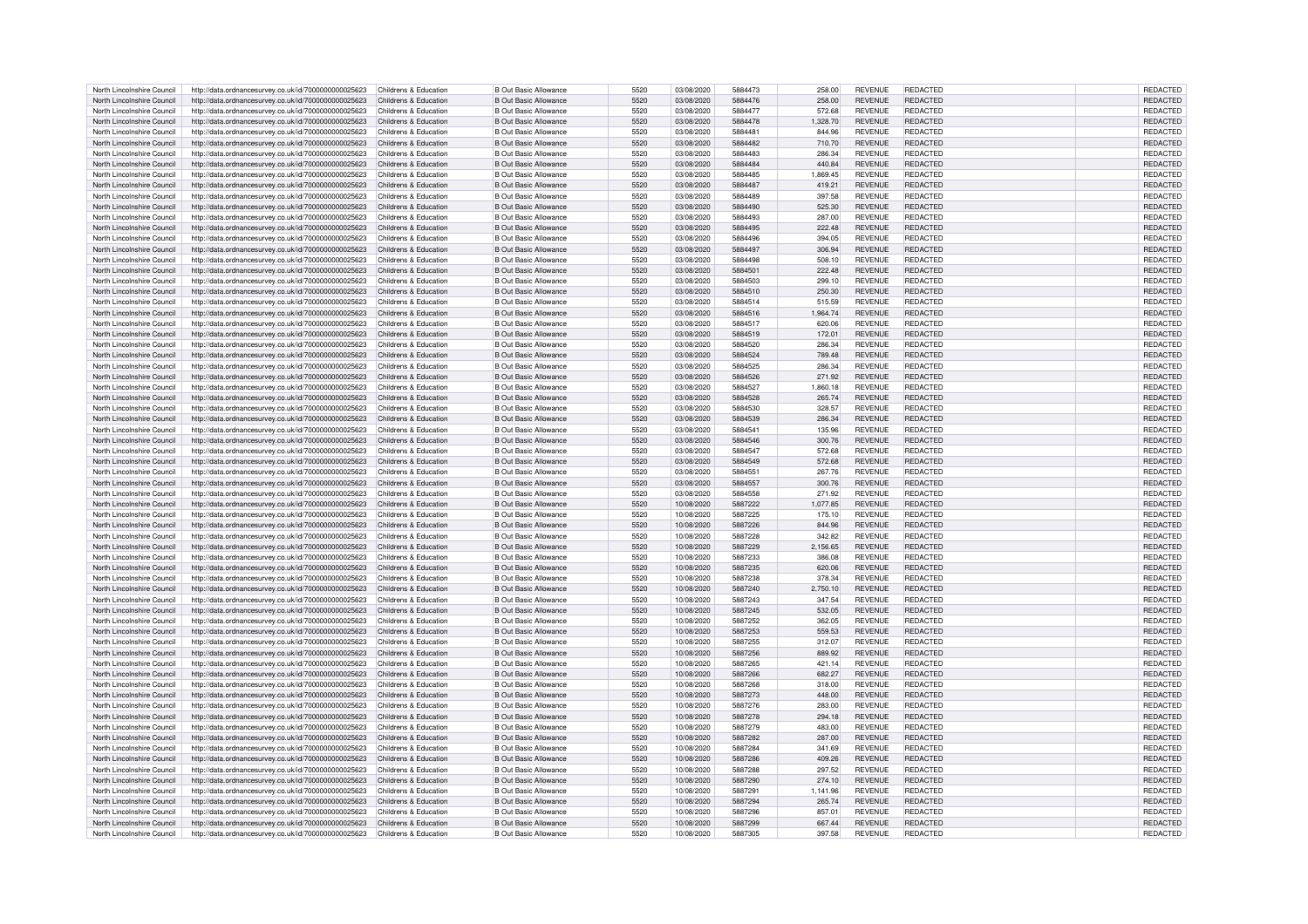| North Lincolnshire Council | http://data.ordnancesurvey.co.uk/id/7000000000025623                       | Childrens & Education | <b>B Out Basic Allowance</b>                                 | 5520         | 10/08/2020               | 5887306 | 352.77   | <b>REVENUE</b> | <b>REDACTED</b> | <b>REDACTED</b> |
|----------------------------|----------------------------------------------------------------------------|-----------------------|--------------------------------------------------------------|--------------|--------------------------|---------|----------|----------------|-----------------|-----------------|
| North Lincolnshire Council | http://data.ordnancesurvey.co.uk/id/7000000000025623                       | Childrens & Education | <b>B Out Basic Allowance</b>                                 | 5520         | 10/08/2020               | 5887307 | 620.06   | <b>REVENUE</b> | REDACTED        | REDACTED        |
| North Lincolnshire Council | http://data.ordnancesurvey.co.uk/id/7000000000025623                       | Childrens & Education | <b>B Out Basic Allowance</b>                                 | 5520         | 10/08/2020               | 5887309 | 265.74   | <b>REVENUE</b> | <b>REDACTED</b> | REDACTED        |
| North Lincolnshire Council | http://data.ordnancesurvey.co.uk/id/7000000000025623                       | Childrens & Education | <b>B Out Basic Allowance</b>                                 | 5520         | 10/08/2020               | 5887317 | 1.108.28 | <b>REVENUE</b> | <b>REDACTED</b> | REDACTED        |
|                            |                                                                            |                       |                                                              |              |                          |         |          |                |                 |                 |
| North Lincolnshire Council | http://data.ordnancesurvey.co.uk/id/7000000000025623                       | Childrens & Education | <b>B Out Basic Allowance</b>                                 | 5520         | 10/08/2020               | 5887320 | 667.44   | <b>REVENUE</b> | <b>REDACTED</b> | <b>REDACTED</b> |
| North Lincolnshire Council | http://data.ordnancesurvey.co.uk/id/7000000000025623                       | Childrens & Education | <b>B Out Basic Allowance</b>                                 | 5520         | 10/08/2020               | 5887325 | 252.10   | <b>REVENUE</b> | REDACTED        | REDACTED        |
| North Lincolnshire Council | http://data.ordnancesurvey.co.uk/id/7000000000025623                       | Childrens & Education | <b>B Out Basic Allowance</b>                                 | 5520         | 10/08/2020               | 5887329 | 746.22   | <b>REVENUE</b> | <b>REDACTED</b> | REDACTED        |
| North Lincolnshire Council | http://data.ordnancesurvey.co.uk/id/7000000000025623                       | Childrens & Education | <b>B Out Basic Allowance</b>                                 | 5520         | 10/08/2020               | 5887331 | 314.00   | <b>REVENUE</b> | <b>REDACTED</b> | REDACTED        |
| North Lincolnshire Council | http://data.ordnancesurvey.co.uk/id/7000000000025623                       | Childrens & Education | <b>B Out Basic Allowance</b>                                 | 5520         | 10/08/2020               | 5887332 | 394.05   | <b>REVENUE</b> | <b>REDACTED</b> | <b>REDACTED</b> |
| North Lincolnshire Council | http://data.ordnancesurvey.co.uk/id/7000000000025623                       | Childrens & Education | <b>B Out Basic Allowance</b>                                 | 5520         | 10/08/2020               | 5887337 | 296.66   | <b>REVENUE</b> | <b>REDACTED</b> | REDACTED        |
| North Lincolnshire Council | http://data.ordnancesurvey.co.uk/id/7000000000025623                       | Childrens & Education | <b>B Out Basic Allowance</b>                                 | 5520         | 10/08/2020               | 5887340 | 399.00   | <b>REVENUE</b> | <b>REDACTED</b> | REDACTED        |
|                            |                                                                            |                       |                                                              |              |                          |         |          |                |                 |                 |
| North Lincolnshire Council | http://data.ordnancesurvey.co.uk/id/7000000000025623                       | Childrens & Education | <b>B Out Basic Allowance</b>                                 | 5520         | 10/08/2020               | 5887342 | 996.75   | <b>REVENUE</b> | REDACTED        | REDACTED        |
| North Lincolnshire Council | http://data.ordnancesurvey.co.uk/id/7000000000025623                       | Childrens & Education | <b>B Out Basic Allowance</b>                                 | 5520         | 10/08/2020               | 5887343 | 322.39   | <b>REVENUE</b> | <b>REDACTED</b> | REDACTED        |
| North Lincolnshire Council | http://data.ordnancesurvey.co.uk/id/7000000000025623                       | Childrens & Education | <b>B Out Basic Allowance</b>                                 | 5520         | 10/08/2020               | 5887345 | 391.43   | <b>REVENUE</b> | <b>REDACTED</b> | REDACTED        |
| North Lincolnshire Council | http://data.ordnancesurvey.co.uk/id/7000000000025623                       | Childrens & Education | <b>B Out Basic Allowance</b>                                 | 5520         | 10/08/2020               | 5887348 | 222.48   | <b>REVENUE</b> | <b>REDACTED</b> | REDACTED        |
| North Lincolnshire Council | http://data.ordnancesurvey.co.uk/id/7000000000025623                       | Childrens & Education | <b>B Out Basic Allowance</b>                                 | 5520         | 10/08/2020               | 5887353 | 265.74   | <b>REVENUE</b> | <b>REDACTED</b> | REDACTED        |
| North Lincolnshire Council | http://data.ordnancesurvey.co.uk/id/7000000000025623                       | Childrens & Education | <b>B Out Basic Allowance</b>                                 | 5520         | 10/08/2020               | 5887356 | 349.00   | <b>REVENUE</b> | <b>REDACTED</b> | <b>REDACTED</b> |
| North Lincolnshire Council | http://data.ordnancesurvey.co.uk/id/7000000000025623                       | Childrens & Education | <b>B Out Basic Allowance</b>                                 | 5520         | 10/08/2020               | 5887359 | 1,215.74 | <b>REVENUE</b> | <b>REDACTED</b> | REDACTED        |
| North Lincolnshire Council | http://data.ordnancesurvey.co.uk/id/7000000000025623                       | Childrens & Education | <b>B Out Basic Allowance</b>                                 | 5520         | 10/08/2020               | 5887362 | 444.96   | <b>REVENUE</b> | <b>REDACTED</b> | REDACTED        |
|                            |                                                                            | Childrens & Education | <b>B Out Basic Allowance</b>                                 | 5520         |                          | 5887372 |          | <b>REVENUE</b> | <b>REDACTED</b> | <b>REDACTED</b> |
| North Lincolnshire Council | http://data.ordnancesurvey.co.uk/id/7000000000025623                       |                       |                                                              |              | 10/08/2020               |         | 1,801.62 |                |                 |                 |
| North Lincolnshire Council | http://data.ordnancesurvey.co.uk/id/7000000000025623                       | Childrens & Education | <b>B Out Basic Allowance</b>                                 | 5520         | 10/08/2020               | 5887374 | 343.65   | <b>REVENUE</b> | <b>REDACTED</b> | REDACTED        |
| North Lincolnshire Council | http://data.ordnancesurvey.co.uk/id/7000000000025623                       | Childrens & Education | <b>B Out Basic Allowance</b>                                 | 5520         | 10/08/2020               | 5887376 | 287.00   | <b>REVENUE</b> | <b>REDACTED</b> | REDACTED        |
| North Lincolnshire Council | http://data.ordnancesurvey.co.uk/id/7000000000025623                       | Childrens & Education | <b>B Out Basic Allowance</b>                                 | 5520         | 10/08/2020               | 5887377 | 366.88   | <b>REVENUE</b> | <b>REDACTED</b> | <b>REDACTED</b> |
| North Lincolnshire Council | http://data.ordnancesurvey.co.uk/id/7000000000025623                       | Childrens & Education | <b>B Out Basic Allowance</b>                                 | 5520         | 10/08/2020               | 5887382 | 644.78   | <b>REVENUE</b> | <b>REDACTED</b> | REDACTED        |
| North Lincolnshire Council | http://data.ordnancesurvey.co.uk/id/7000000000025623                       | Childrens & Education | <b>B Out Basic Allowance</b>                                 | 5520         | 10/08/2020               | 5887387 | 531.48   | <b>REVENUE</b> | <b>REDACTED</b> | REDACTED        |
| North Lincolnshire Council | http://data.ordnancesurvey.co.uk/id/7000000000025623                       | Childrens & Education | <b>B Out Basic Allowance</b>                                 | 5520         | 10/08/2020               | 5887388 | 342.82   | <b>REVENUE</b> | <b>REDACTED</b> | REDACTED        |
| North Lincolnshire Council | http://data.ordnancesurvey.co.uk/id/7000000000025623                       | Childrens & Education | <b>B Out Basic Allowance</b>                                 | 5520         | 10/08/2020               | 5887390 | 222.48   | <b>REVENUE</b> | <b>REDACTED</b> | REDACTED        |
|                            |                                                                            |                       |                                                              |              |                          | 5887391 |          |                | <b>REDACTED</b> |                 |
| North Lincolnshire Council | http://data.ordnancesurvey.co.uk/id/7000000000025623                       | Childrens & Education | <b>B Out Basic Allowance</b>                                 | 5520         | 10/08/2020               |         | 773.53   | <b>REVENUE</b> |                 | REDACTED        |
| North Lincolnshire Council | http://data.ordnancesurvey.co.uk/id/7000000000025623                       | Childrens & Education | <b>B Out Basic Allowance</b>                                 | 5520         | 10/08/2020               | 5887392 | 517.92   | <b>REVENUE</b> | <b>REDACTED</b> | <b>REDACTED</b> |
| North Lincolnshire Council | http://data.ordnancesurvey.co.uk/id/7000000000025623                       | Childrens & Education | <b>B Out Basic Allowance</b>                                 | 5520         | 10/08/2020               | 5887395 | 282.00   | <b>REVENUE</b> | <b>REDACTED</b> | REDACTED        |
| North Lincolnshire Council | http://data.ordnancesurvey.co.uk/id/7000000000025623                       | Childrens & Education | <b>B Out Basic Allowance</b>                                 | 5520         | 10/08/2020               | 5887398 | 382.00   | <b>REVENUE</b> | <b>REDACTED</b> | REDACTED        |
| North Lincolnshire Council | http://data.ordnancesurvey.co.uk/id/7000000000025623                       | Childrens & Education | <b>B Out Basic Allowance</b>                                 | 5520         | 10/08/2020               | 5887405 | 572.68   | <b>REVENUE</b> | <b>REDACTED</b> | <b>REDACTED</b> |
| North Lincolnshire Council | http://data.ordnancesurvey.co.uk/id/7000000000025623                       | Childrens & Education | <b>B Out Basic Allowance</b>                                 | 5520         | 10/08/2020               | 5887406 | 597.58   | <b>REVENUE</b> | <b>REDACTED</b> | REDACTED        |
| North Lincolnshire Council | http://data.ordnancesurvey.co.uk/id/7000000000025623                       | Childrens & Education | <b>B Out Basic Allowance</b>                                 | 5520         | 10/08/2020               | 5887408 | 251.00   | <b>REVENUE</b> | <b>REDACTED</b> | <b>REDACTED</b> |
| North Lincolnshire Council |                                                                            | Childrens & Education | <b>B Out Basic Allowance</b>                                 | 5520         | 10/08/2020               | 5887410 | 258.00   | <b>REVENUE</b> | REDACTED        | REDACTED        |
|                            | http://data.ordnancesurvey.co.uk/id/7000000000025623                       |                       |                                                              |              |                          |         |          |                |                 |                 |
| North Lincolnshire Council | http://data.ordnancesurvey.co.uk/id/7000000000025623                       | Childrens & Education | <b>B Out Basic Allowance</b>                                 | 5520         | 10/08/2020               | 5887413 | 258.00   | <b>REVENUE</b> | REDACTED        | REDACTED        |
| North Lincolnshire Council | http://data.ordnancesurvey.co.uk/id/7000000000025623                       | Childrens & Education | <b>B Out Basic Allowance</b>                                 | 5520         | 10/08/2020               | 5887414 | 572.68   | <b>REVENUE</b> | <b>REDACTED</b> | <b>REDACTED</b> |
| North Lincolnshire Council | http://data.ordnancesurvey.co.uk/id/7000000000025623                       | Childrens & Education | <b>B Out Basic Allowance</b>                                 | 5520         | 10/08/2020               | 5887415 | 531.48   | <b>REVENUE</b> | REDACTED        | REDACTED        |
| North Lincolnshire Council | http://data.ordnancesurvey.co.uk/id/7000000000025623                       | Childrens & Education | <b>B Out Basic Allowance</b>                                 | 5520         | 10/08/2020               | 5887418 | 844.96   | <b>REVENUE</b> | REDACTED        | <b>REDACTED</b> |
| North Lincolnshire Council | http://data.ordnancesurvey.co.uk/id/7000000000025623                       | Childrens & Education | <b>B Out Basic Allowance</b>                                 | 5520         | 10/08/2020               | 5887419 | 933.18   | <b>REVENUE</b> | <b>REDACTED</b> | REDACTED        |
| North Lincolnshire Council | http://data.ordnancesurvey.co.uk/id/7000000000025623                       | Childrens & Education | <b>B Out Basic Allowance</b>                                 | 5520         | 10/08/2020               | 5887420 | 286.34   | <b>REVENUE</b> | <b>REDACTED</b> | REDACTED        |
| North Lincolnshire Council | http://data.ordnancesurvey.co.uk/id/7000000000025623                       | Childrens & Education | <b>B Out Basic Allowance</b>                                 | 5520         | 10/08/2020               | 5887421 | 440.84   | <b>REVENUE</b> | <b>REDACTED</b> | <b>REDACTED</b> |
| North Lincolnshire Council | http://data.ordnancesurvey.co.uk/id/7000000000025623                       | Childrens & Education | <b>B Out Basic Allowance</b>                                 | 5520         | 10/08/2020               | 5887422 | 623.15   | <b>REVENUE</b> | REDACTED        | REDACTED        |
| North Lincolnshire Council |                                                                            | Childrens & Education | <b>B Out Basic Allowance</b>                                 | 5520         | 10/08/2020               | 5887424 |          | <b>REVENUE</b> | REDACTED        | REDACTED        |
|                            | http://data.ordnancesurvey.co.uk/id/7000000000025623                       |                       |                                                              |              |                          |         | 419.21   |                |                 |                 |
| North Lincolnshire Council | http://data.ordnancesurvey.co.uk/id/7000000000025623                       | Childrens & Education | <b>B Out Basic Allowance</b>                                 | 5520         | 10/08/2020               | 5887426 | 397.58   | <b>REVENUE</b> | <b>REDACTED</b> | REDACTED        |
| North Lincolnshire Council | http://data.ordnancesurvey.co.uk/id/7000000000025623                       | Childrens & Education | <b>B Out Basic Allowance</b>                                 | 5520         | 10/08/2020               | 5887427 | 525.30   | <b>REVENUE</b> | REDACTED        | REDACTED        |
| North Lincolnshire Council | http://data.ordnancesurvey.co.uk/id/7000000000025623                       | Childrens & Education | <b>B Out Basic Allowance</b>                                 | 5520         | 10/08/2020               | 5887430 | 287.00   | <b>REVENUE</b> | <b>REDACTED</b> | REDACTED        |
| North Lincolnshire Council | http://data.ordnancesurvey.co.uk/id/7000000000025623                       | Childrens & Education | <b>B Out Basic Allowance</b>                                 | 5520         | 10/08/2020               | 5887432 | 222.48   | <b>REVENUE</b> | REDACTED        | REDACTED        |
| North Lincolnshire Council | http://data.ordnancesurvey.co.uk/id/7000000000025623                       | Childrens & Education | <b>B Out Basic Allowance</b>                                 | 5520         | 10/08/2020               | 5887433 | 394.05   | <b>REVENUE</b> | <b>REDACTED</b> | REDACTED        |
| North Lincolnshire Council | http://data.ordnancesurvey.co.uk/id/7000000000025623                       | Childrens & Education | <b>B Out Basic Allowance</b>                                 | 5520         | 10/08/2020               | 5887434 | 306.94   | <b>REVENUE</b> | <b>REDACTED</b> | REDACTED        |
| North Lincolnshire Council | http://data.ordnancesurvey.co.uk/id/7000000000025623                       | Childrens & Education | <b>B Out Basic Allowance</b>                                 | 5520         | 10/08/2020               | 5887435 | 508.10   | <b>REVENUE</b> | <b>REDACTED</b> | REDACTED        |
| North Lincolnshire Council | http://data.ordnancesurvey.co.uk/id/7000000000025623                       | Childrens & Education | <b>B Out Basic Allowance</b>                                 | 5520         | 10/08/2020               | 5887438 | 222.48   | <b>REVENUE</b> | <b>REDACTED</b> | REDACTED        |
|                            |                                                                            |                       |                                                              |              |                          |         |          |                |                 |                 |
| North Lincolnshire Council | http://data.ordnancesurvey.co.uk/id/7000000000025623                       | Childrens & Education | <b>B Out Basic Allowance</b>                                 | 5520         | 10/08/2020               | 5887440 | 299.10   | <b>REVENUE</b> | REDACTED        | <b>REDACTED</b> |
| North Lincolnshire Council | http://data.ordnancesurvey.co.uk/id/7000000000025623                       | Childrens & Education | <b>B Out Basic Allowance</b>                                 | 5520         | 10/08/2020               | 5887447 | 250.30   | <b>REVENUE</b> | <b>REDACTED</b> | REDACTED        |
| North Lincolnshire Council | http://data.ordnancesurvey.co.uk/id/7000000000025623                       | Childrens & Education | <b>B Out Basic Allowance</b>                                 | 5520         | 10/08/2020               | 5887453 | 397.58   | <b>REVENUE</b> | <b>REDACTED</b> | REDACTED        |
| North Lincolnshire Council | http://data.ordnancesurvey.co.uk/id/7000000000025623                       | Childrens & Education | <b>B Out Basic Allowance</b>                                 | 5520         | 10/08/2020               | 5887454 | 1,860.18 | <b>REVENUE</b> | <b>REDACTED</b> | REDACTED        |
| North Lincolnshire Council | http://data.ordnancesurvey.co.uk/id/7000000000025623                       | Childrens & Education | <b>B Out Basic Allowance</b>                                 | 5520         | 10/08/2020               | 5887456 | 516.03   | <b>REVENUE</b> | <b>REDACTED</b> | REDACTED        |
| North Lincolnshire Council | http://data.ordnancesurvey.co.uk/id/7000000000025623                       | Childrens & Education | <b>B Out Basic Allowance</b>                                 | 5520         | 10/08/2020               | 5887457 | 286.34   | <b>REVENUE</b> | <b>REDACTED</b> | REDACTED        |
| North Lincolnshire Council | http://data.ordnancesurvey.co.uk/id/7000000000025623                       | Childrens & Education | <b>B Out Basic Allowance</b>                                 | 5520         | 10/08/2020               | 5887461 | 523.74   | <b>REVENUE</b> | <b>REDACTED</b> | REDACTED        |
| North Lincolnshire Council | http://data.ordnancesurvey.co.uk/id/7000000000025623                       | Childrens & Education | <b>B Out Basic Allowance</b>                                 | 5520         | 10/08/2020               | 5887463 | 286.34   | <b>REVENUE</b> | <b>REDACTED</b> | REDACTED        |
|                            |                                                                            |                       |                                                              |              |                          |         |          |                |                 |                 |
| North Lincolnshire Council | http://data.ordnancesurvey.co.uk/id/7000000000025623                       | Childrens & Education | <b>B Out Basic Allowance</b>                                 | 5520         | 10/08/2020               | 5887464 | 271.92   | <b>REVENUE</b> | <b>REDACTED</b> | REDACTED        |
| North Lincolnshire Council | http://data.ordnancesurvey.co.uk/id/7000000000025623                       | Childrens & Education | <b>B Out Basic Allowance</b>                                 | 5520         | 10/08/2020               | 5887465 | 620.06   | <b>REVENUE</b> | <b>REDACTED</b> | REDACTED        |
| North Lincolnshire Council | http://data.ordnancesurvey.co.uk/id/7000000000025623                       | Childrens & Education | <b>B Out Basic Allowance</b>                                 | 5520         | 10/08/2020               | 5887466 | 265.74   | <b>REVENUE</b> | REDACTED        | <b>REDACTED</b> |
| North Lincolnshire Council | http://data.ordnancesurvey.co.uk/id/7000000000025623                       | Childrens & Education | <b>B Out Basic Allowance</b>                                 | 5520         | 10/08/2020               | 5887468 | 328.57   | <b>REVENUE</b> | <b>REDACTED</b> | REDACTED        |
| North Lincolnshire Council | http://data.ordnancesurvey.co.uk/id/7000000000025623                       | Childrens & Education | <b>B Out Basic Allowance</b>                                 | 5520         | 10/08/2020               | 5887475 | 1,392.68 | <b>REVENUE</b> | <b>REDACTED</b> | REDACTED        |
| North Lincolnshire Council | http://data.ordnancesurvey.co.uk/id/7000000000025623                       | Childrens & Education | <b>B Out Basic Allowance</b>                                 | 5520         | 10/08/2020               | 5887478 | 286.34   | <b>REVENUE</b> | REDACTED        | REDACTED        |
| North Lincolnshire Council | http://data.ordnancesurvey.co.uk/id/7000000000025623                       | Childrens & Education | <b>B Out Basic Allowance</b>                                 | 5520         | 10/08/2020               | 5887485 | 300.76   | <b>REVENUE</b> | <b>REDACTED</b> | REDACTED        |
| North Lincolnshire Council | http://data.ordnancesurvey.co.uk/id/7000000000025623                       | Childrens & Education | <b>B Out Basic Allowance</b>                                 | 5520         | 10/08/2020               | 5887486 | 572.68   | <b>REVENUE</b> | REDACTED        | REDACTED        |
| North Lincolnshire Council |                                                                            | Childrens & Education | <b>B Out Basic Allowance</b>                                 | 5520         | 10/08/2020               | 5887489 | 572.68   | <b>REVENUE</b> | REDACTED        | REDACTED        |
|                            | http://data.ordnancesurvey.co.uk/id/7000000000025623                       |                       |                                                              |              |                          |         |          |                |                 |                 |
| North Lincolnshire Council | http://data.ordnancesurvey.co.uk/id/7000000000025623                       | Childrens & Education | <b>B Out Basic Allowance</b><br><b>B Out Basic Allowance</b> | 5520<br>5520 | 10/08/2020<br>10/08/2020 | 5887491 | 267.76   | <b>REVENUE</b> | REDACTED        | <b>REDACTED</b> |
| North Lincolnshire Council | http://data.ordnancesurvey.co.uk/id/7000000000025623 Childrens & Education |                       |                                                              |              |                          | 5887497 | 902.28   | <b>REVENUE</b> | REDACTED        | REDACTED        |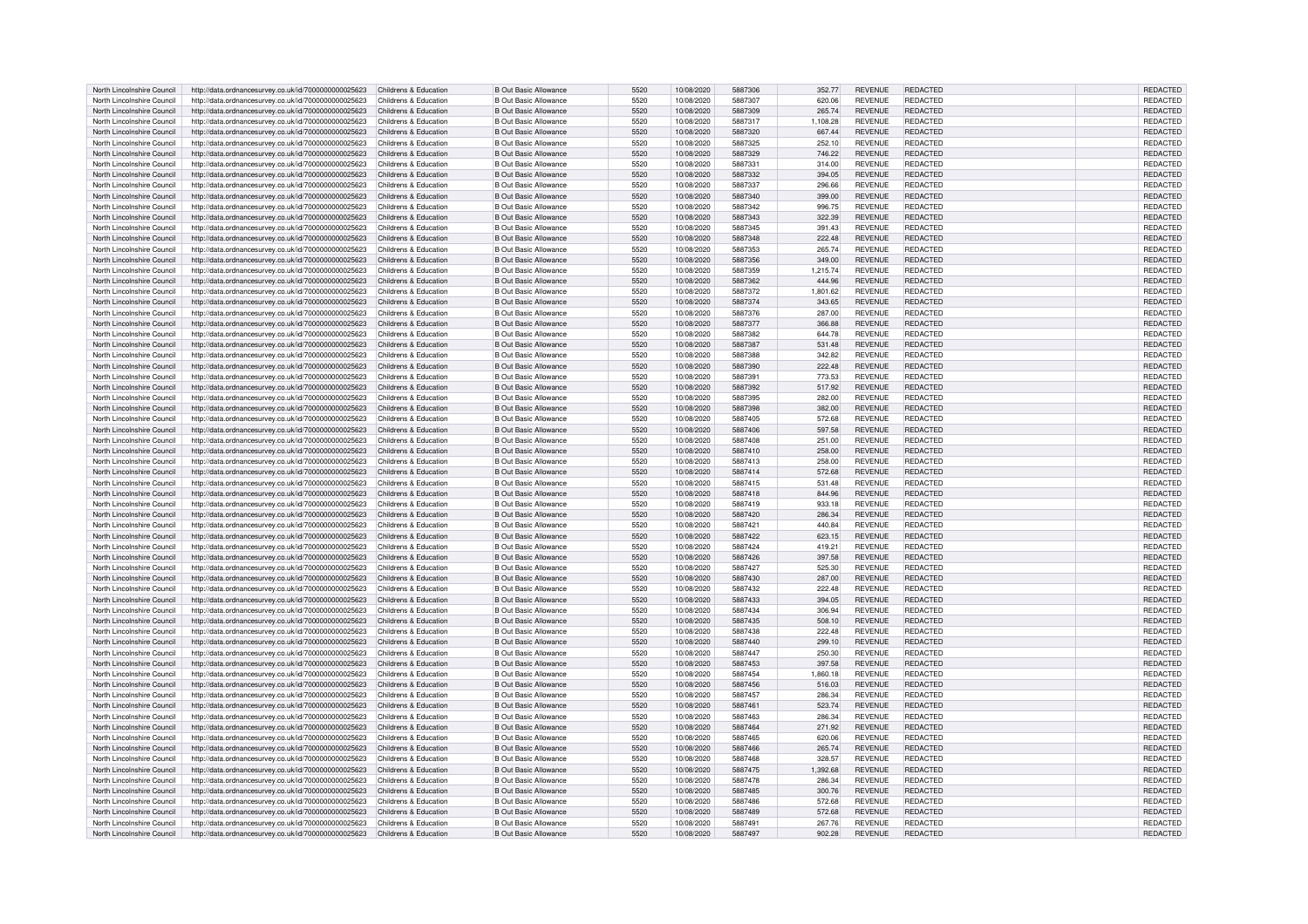| North Lincolnshire Council                               | http://data.ordnancesurvey.co.uk/id/7000000000025623                                                                               | Childrens & Education | <b>B Out Basic Allowance</b> | 5520 | 10/08/2020 | 5887498 | 271.92   | <b>REVENUE</b> | REDACTED        | REDACTED             |
|----------------------------------------------------------|------------------------------------------------------------------------------------------------------------------------------------|-----------------------|------------------------------|------|------------|---------|----------|----------------|-----------------|----------------------|
| North Lincolnshire Council                               | http://data.ordnancesurvey.co.uk/id/7000000000025623                                                                               | Childrens & Education | <b>B Out Basic Allowance</b> | 5520 | 17/08/2020 | 5889249 | 675.70   | <b>REVENUE</b> | <b>REDACTED</b> | <b>REDACTED</b>      |
|                                                          |                                                                                                                                    |                       |                              |      |            |         |          |                |                 |                      |
| North Lincolnshire Council                               | http://data.ordnancesurvey.co.uk/id/7000000000025623                                                                               | Childrens & Education | <b>B Out Basic Allowance</b> | 5520 | 17/08/2020 | 5889252 | 175.10   | <b>REVENUE</b> | <b>REDACTED</b> | REDACTED             |
| North Lincolnshire Council                               | http://data.ordnancesurvey.co.uk/id/7000000000025623                                                                               | Childrens & Education | <b>B Out Basic Allowance</b> | 5520 | 17/08/2020 | 5889253 | 190.70   | <b>REVENUE</b> | <b>REDACTED</b> | REDACTED             |
| North Lincolnshire Council                               | http://data.ordnancesurvey.co.uk/id/7000000000025623                                                                               | Childrens & Education | <b>B Out Basic Allowance</b> | 5520 | 17/08/2020 | 5889254 | 717.83   | <b>REVENUE</b> | <b>REDACTED</b> | REDACTED             |
| North Lincolnshire Council                               | http://data.ordnancesurvey.co.uk/id/7000000000025623                                                                               | Childrens & Education | <b>B Out Basic Allowance</b> | 5520 | 17/08/2020 | 5889256 | 342.82   | <b>REVENUE</b> | <b>REDACTED</b> | REDACTED             |
| North Lincolnshire Council                               | http://data.ordnancesurvey.co.uk/id/7000000000025623                                                                               | Childrens & Education | <b>B Out Basic Allowance</b> | 5520 | 17/08/2020 | 5889257 | 799.11   | <b>REVENUE</b> | <b>REDACTED</b> | REDACTED             |
|                                                          |                                                                                                                                    |                       |                              |      |            |         |          |                |                 |                      |
| North Lincolnshire Council                               | http://data.ordnancesurvey.co.uk/id/7000000000025623                                                                               | Childrens & Education | <b>B Out Basic Allowance</b> | 5520 | 17/08/2020 | 5889262 | 386.08   | <b>REVENUE</b> | <b>REDACTED</b> | <b>REDACTED</b>      |
| North Lincolnshire Council                               | http://data.ordnancesurvey.co.uk/id/7000000000025623                                                                               | Childrens & Education | <b>B Out Basic Allowance</b> | 5520 | 17/08/2020 | 5889264 | 620.06   | <b>REVENUE</b> | <b>REDACTED</b> | REDACTED             |
| North Lincolnshire Council                               | http://data.ordnancesurvey.co.uk/id/7000000000025623                                                                               | Childrens & Education | <b>B Out Basic Allowance</b> | 5520 | 17/08/2020 | 5889265 | 667.44   | <b>REVENUE</b> | <b>REDACTED</b> | REDACTED             |
| North Lincolnshire Council                               | http://data.ordnancesurvey.co.uk/id/7000000000025623                                                                               | Childrens & Education | <b>B Out Basic Allowance</b> | 5520 | 17/08/2020 | 5889267 | 378.34   | <b>REVENUE</b> | REDACTED        | <b>REDACTED</b>      |
|                                                          |                                                                                                                                    |                       |                              |      |            | 5889269 |          |                | <b>REDACTED</b> |                      |
| North Lincolnshire Council                               | http://data.ordnancesurvey.co.uk/id/7000000000025623                                                                               | Childrens & Education | <b>B Out Basic Allowance</b> | 5520 | 17/08/2020 |         | 842.54   | <b>REVENUE</b> |                 | REDACTED             |
| North Lincolnshire Council                               | http://data.ordnancesurvey.co.uk/id/7000000000025623                                                                               | Childrens & Education | <b>B Out Basic Allowance</b> | 5520 | 17/08/2020 | 5889272 | 544.86   | <b>REVENUE</b> | <b>REDACTED</b> | REDACTED             |
| North Lincolnshire Council                               | http://data.ordnancesurvey.co.uk/id/7000000000025623                                                                               | Childrens & Education | <b>B Out Basic Allowance</b> | 5520 | 17/08/2020 | 5889274 | 532.05   | <b>REVENUE</b> | REDACTED        | REDACTED             |
| North Lincolnshire Council                               | http://data.ordnancesurvey.co.uk/id/7000000000025623                                                                               | Childrens & Education | <b>B Out Basic Allowance</b> | 5520 | 17/08/2020 | 5889280 | 460.41   | <b>REVENUE</b> | <b>REDACTED</b> | REDACTED             |
| North Lincolnshire Council                               |                                                                                                                                    | Childrens & Education | <b>B Out Basic Allowance</b> | 5520 | 17/08/2020 | 5889281 | 362.05   | <b>REVENUE</b> | <b>REDACTED</b> | <b>REDACTED</b>      |
|                                                          | http://data.ordnancesurvey.co.uk/id/7000000000025623                                                                               |                       |                              |      |            |         |          |                |                 |                      |
| North Lincolnshire Council                               | http://data.ordnancesurvey.co.uk/id/7000000000025623                                                                               | Childrens & Education | <b>B Out Basic Allowance</b> | 5520 | 17/08/2020 | 5889282 | 559.53   | <b>REVENUE</b> | <b>REDACTED</b> | REDACTED             |
| North Lincolnshire Council                               | http://data.ordnancesurvey.co.uk/id/7000000000025623                                                                               | Childrens & Education | <b>B Out Basic Allowance</b> | 5520 | 17/08/2020 | 5889284 | 312.07   | <b>REVENUE</b> | <b>REDACTED</b> | REDACTED             |
| North Lincolnshire Council                               | http://data.ordnancesurvey.co.uk/id/7000000000025623                                                                               | Childrens & Education | <b>B Out Basic Allowance</b> | 5520 | 17/08/2020 | 5889285 | 889.92   | <b>REVENUE</b> | <b>REDACTED</b> | REDACTED             |
| North Lincolnshire Council                               | http://data.ordnancesurvey.co.uk/id/7000000000025623                                                                               | Childrens & Education | <b>B Out Basic Allowance</b> | 5520 | 17/08/2020 | 5889294 | 421.14   | <b>REVENUE</b> | <b>REDACTED</b> | REDACTED             |
|                                                          |                                                                                                                                    |                       |                              |      |            |         |          |                |                 |                      |
| North Lincolnshire Council                               | http://data.ordnancesurvey.co.uk/id/7000000000025623                                                                               | Childrens & Education | <b>B Out Basic Allowance</b> | 5520 | 17/08/2020 | 5889295 | 682.27   | <b>REVENUE</b> | REDACTED        | REDACTED             |
| North Lincolnshire Council                               | http://data.ordnancesurvey.co.uk/id/7000000000025623                                                                               | Childrens & Education | <b>B Out Basic Allowance</b> | 5520 | 17/08/2020 | 5889297 | 318.00   | <b>REVENUE</b> | <b>REDACTED</b> | REDACTED             |
| North Lincolnshire Council                               | http://data.ordnancesurvey.co.uk/id/7000000000025623                                                                               | Childrens & Education | <b>B Out Basic Allowance</b> | 5520 | 17/08/2020 | 5889302 | 287.00   | <b>REVENUE</b> | REDACTED        | REDACTED             |
| North Lincolnshire Council                               | http://data.ordnancesurvey.co.uk/id/7000000000025623                                                                               | Childrens & Education | <b>B Out Basic Allowance</b> | 5520 | 17/08/2020 | 5889305 | 283.00   | <b>REVENUE</b> | REDACTED        | REDACTED             |
|                                                          |                                                                                                                                    | Childrens & Education | <b>B Out Basic Allowance</b> | 5520 |            | 5889307 |          |                | <b>REDACTED</b> |                      |
| North Lincolnshire Council                               | http://data.ordnancesurvey.co.uk/id/7000000000025623                                                                               |                       |                              |      | 17/08/2020 |         | 294.18   | <b>REVENUE</b> |                 | REDACTED             |
| North Lincolnshire Council                               | http://data.ordnancesurvey.co.uk/id/7000000000025623                                                                               | Childrens & Education | <b>B Out Basic Allowance</b> | 5520 | 17/08/2020 | 5889308 | 483.00   | <b>REVENUE</b> | REDACTED        | REDACTED             |
| North Lincolnshire Council                               | http://data.ordnancesurvey.co.uk/id/7000000000025623                                                                               | Childrens & Education | <b>B Out Basic Allowance</b> | 5520 | 17/08/2020 | 5889311 | 287.00   | <b>REVENUE</b> | <b>REDACTED</b> | <b>REDACTED</b>      |
| North Lincolnshire Council                               | http://data.ordnancesurvey.co.uk/id/7000000000025623                                                                               | Childrens & Education | <b>B Out Basic Allowance</b> | 5520 | 17/08/2020 | 5889313 | 341.69   | <b>REVENUE</b> | <b>REDACTED</b> | <b>REDACTED</b>      |
| North Lincolnshire Council                               | http://data.ordnancesurvey.co.uk/id/7000000000025623                                                                               | Childrens & Education | <b>B Out Basic Allowance</b> | 5520 | 17/08/2020 | 5889315 | 409.26   | <b>REVENUE</b> | <b>REDACTED</b> | REDACTED             |
|                                                          |                                                                                                                                    |                       |                              |      |            |         |          |                |                 |                      |
| North Lincolnshire Council                               | http://data.ordnancesurvey.co.uk/id/7000000000025623                                                                               | Childrens & Education | <b>B Out Basic Allowance</b> | 5520 | 17/08/2020 | 5889317 | 297.52   | <b>REVENUE</b> | REDACTED        | REDACTED             |
| North Lincolnshire Council                               | http://data.ordnancesurvey.co.uk/id/7000000000025623                                                                               | Childrens & Education | <b>B Out Basic Allowance</b> | 5520 | 17/08/2020 | 5889319 | 274.10   | <b>REVENUE</b> | <b>REDACTED</b> | REDACTED             |
| North Lincolnshire Council                               | http://data.ordnancesurvey.co.uk/id/7000000000025623                                                                               | Childrens & Education | <b>B Out Basic Allowance</b> | 5520 | 17/08/2020 | 5889320 | 1,141.96 | <b>REVENUE</b> | <b>REDACTED</b> | REDACTED             |
| North Lincolnshire Council                               | http://data.ordnancesurvey.co.uk/id/7000000000025623                                                                               | Childrens & Education | <b>B Out Basic Allowance</b> | 5520 | 17/08/2020 | 5889323 | 265.74   | <b>REVENUE</b> | REDACTED        | REDACTED             |
| North Lincolnshire Council                               |                                                                                                                                    | Childrens & Education | <b>B Out Basic Allowance</b> | 5520 | 17/08/2020 | 5889325 |          | <b>REVENUE</b> | REDACTED        | REDACTED             |
|                                                          | http://data.ordnancesurvey.co.uk/id/7000000000025623                                                                               |                       |                              |      |            |         | 634.53   |                |                 |                      |
| North Lincolnshire Council                               | http://data.ordnancesurvey.co.uk/id/7000000000025623                                                                               | Childrens & Education | <b>B Out Basic Allowance</b> | 5520 | 17/08/2020 | 5889328 | 667.44   | <b>REVENUE</b> | REDACTED        | <b>REDACTED</b>      |
| North Lincolnshire Council                               | http://data.ordnancesurvey.co.uk/id/7000000000025623                                                                               | Childrens & Education | <b>B Out Basic Allowance</b> | 5520 | 17/08/2020 | 5889330 | 153.47   | <b>REVENUE</b> | <b>REDACTED</b> | <b>REDACTED</b>      |
| North Lincolnshire Council                               | http://data.ordnancesurvey.co.uk/id/7000000000025623                                                                               | Childrens & Education | <b>B Out Basic Allowance</b> | 5520 | 17/08/2020 | 5889334 | 397.58   | <b>REVENUE</b> | <b>REDACTED</b> | REDACTED             |
| North Lincolnshire Council                               | http://data.ordnancesurvey.co.uk/id/7000000000025623                                                                               | Childrens & Education | <b>B Out Basic Allowance</b> | 5520 | 17/08/2020 | 5889336 | 620.06   | <b>REVENUE</b> | <b>REDACTED</b> | <b>REDACTED</b>      |
|                                                          |                                                                                                                                    |                       |                              |      |            |         |          |                |                 |                      |
| North Lincolnshire Council                               | http://data.ordnancesurvey.co.uk/id/7000000000025623                                                                               | Childrens & Education | <b>B Out Basic Allowance</b> | 5520 | 17/08/2020 | 5889338 | 456.44   | <b>REVENUE</b> | <b>REDACTED</b> | REDACTED             |
| North Lincolnshire Council                               | http://data.ordnancesurvey.co.uk/id/7000000000025623                                                                               | Childrens & Education | <b>B Out Basic Allowance</b> | 5520 | 17/08/2020 | 5889346 | 1,171.85 | <b>REVENUE</b> | REDACTED        | REDACTED             |
| North Lincolnshire Council                               | http://data.ordnancesurvey.co.uk/id/7000000000025623                                                                               | Childrens & Education | <b>B Out Basic Allowance</b> | 5520 | 17/08/2020 | 5889349 | 667.44   | <b>REVENUE</b> | REDACTED        | REDACTED             |
| North Lincolnshire Council                               | http://data.ordnancesurvey.co.uk/id/7000000000025623                                                                               | Childrens & Education | <b>B Out Basic Allowance</b> | 5520 | 17/08/2020 | 5889354 | 252.10   | <b>REVENUE</b> | REDACTED        | REDACTED             |
| North Lincolnshire Council                               |                                                                                                                                    | Childrens & Education | <b>B Out Basic Allowance</b> | 5520 | 17/08/2020 | 5889358 | 746.22   | <b>REVENUE</b> | REDACTED        | REDACTED             |
|                                                          | http://data.ordnancesurvey.co.uk/id/7000000000025623                                                                               |                       |                              |      |            |         |          |                |                 |                      |
| North Lincolnshire Council                               | http://data.ordnancesurvey.co.uk/id/7000000000025623                                                                               | Childrens & Education | <b>B Out Basic Allowance</b> | 5520 | 17/08/2020 | 5889360 | 314.00   | <b>REVENUE</b> | REDACTED        | <b>REDACTED</b>      |
| North Lincolnshire Council                               | http://data.ordnancesurvey.co.uk/id/7000000000025623                                                                               | Childrens & Education | <b>B Out Basic Allowance</b> | 5520 | 17/08/2020 | 5889361 | 394.05   | <b>REVENUE</b> | <b>REDACTED</b> | REDACTED             |
| North Lincolnshire Council                               | http://data.ordnancesurvey.co.uk/id/7000000000025623                                                                               | Childrens & Education | <b>B Out Basic Allowance</b> | 5520 | 17/08/2020 | 5889366 | 296.66   | <b>REVENUE</b> | REDACTED        | REDACTED             |
| North Lincolnshire Council                               | http://data.ordnancesurvey.co.uk/id/7000000000025623                                                                               | Childrens & Education | <b>B Out Basic Allowance</b> | 5520 | 17/08/2020 | 5889369 | 399.00   | <b>REVENUE</b> | <b>REDACTED</b> | <b>REDACTED</b>      |
|                                                          |                                                                                                                                    |                       |                              |      |            |         |          |                |                 |                      |
| North Lincolnshire Council                               | http://data.ordnancesurvey.co.uk/id/7000000000025623                                                                               | Childrens & Education | <b>B Out Basic Allowance</b> | 5520 | 17/08/2020 | 5889371 | 933.18   | <b>REVENUE</b> | REDACTED        | <b>REDACTED</b>      |
| North Lincolnshire Council                               | http://data.ordnancesurvey.co.uk/id/7000000000025623                                                                               | Childrens & Education | <b>B Out Basic Allowance</b> | 5520 | 17/08/2020 | 5889372 | 322.39   | <b>REVENUE</b> | REDACTED        | REDACTED             |
| North Lincolnshire Council                               | http://data.ordnancesurvey.co.uk/id/7000000000025623                                                                               | Childrens & Education | <b>B Out Basic Allowance</b> | 5520 | 17/08/2020 | 5889374 | 391.43   | <b>REVENUE</b> | <b>REDACTED</b> | REDACTED             |
| North Lincolnshire Council                               | http://data.ordnancesurvey.co.uk/id/7000000000025623                                                                               | Childrens & Education | <b>B Out Basic Allowance</b> | 5520 | 17/08/2020 | 5889377 | 222.48   | <b>REVENUE</b> | REDACTED        | REDACTED             |
| North Lincolnshire Council                               | http://data.ordnancesurvey.co.uk/id/7000000000025623                                                                               | Childrens & Education | <b>B Out Basic Allowance</b> | 5520 | 17/08/2020 | 5889382 | 455.55   | <b>REVENUE</b> | REDACTED        | REDACTED             |
|                                                          |                                                                                                                                    |                       |                              |      |            |         |          |                |                 |                      |
| North Lincolnshire Council                               | http://data.ordnancesurvey.co.uk/id/7000000000025623                                                                               | Childrens & Education | <b>B Out Basic Allowance</b> | 5520 | 17/08/2020 | 5889385 | 349.00   | <b>REVENUE</b> | <b>REDACTED</b> | <b>REDACTED</b>      |
| North Lincolnshire Council                               | http://data.ordnancesurvey.co.uk/id/7000000000025623                                                                               | Childrens & Education | <b>B Out Basic Allowance</b> | 5520 | 17/08/2020 | 5889388 | 1,215.74 | <b>REVENUE</b> | <b>REDACTED</b> | <b>REDACTED</b>      |
| North Lincolnshire Council                               | http://data.ordnancesurvey.co.uk/id/7000000000025623                                                                               | Childrens & Education | <b>B Out Basic Allowance</b> | 5520 | 17/08/2020 | 5889391 | 222.48   | <b>REVENUE</b> | REDACTED        | REDACTED             |
| North Lincolnshire Council                               | http://data.ordnancesurvey.co.uk/id/7000000000025623                                                                               | Childrens & Education | <b>B Out Basic Allowance</b> | 5520 | 17/08/2020 | 5889401 | 366.80   | <b>REVENUE</b> | REDACTED        | REDACTED             |
|                                                          |                                                                                                                                    |                       |                              |      |            | 5889403 |          |                | <b>REDACTED</b> |                      |
| North Lincolnshire Council                               | http://data.ordnancesurvey.co.uk/id/7000000000025623                                                                               | Childrens & Education | <b>B Out Basic Allowance</b> | 5520 | 17/08/2020 |         | 343.65   | <b>REVENUE</b> |                 | REDACTED             |
| North Lincolnshire Council                               | http://data.ordnancesurvey.co.uk/id/7000000000025623                                                                               | Childrens & Education | <b>B Out Basic Allowance</b> | 5520 | 17/08/2020 | 5889405 | 287.00   | <b>REVENUE</b> | <b>REDACTED</b> | REDACTED             |
| North Lincolnshire Council                               | http://data.ordnancesurvey.co.uk/id/7000000000025623                                                                               | Childrens & Education | <b>B Out Basic Allowance</b> | 5520 | 17/08/2020 | 5889406 | 366.88   | <b>REVENUE</b> | <b>REDACTED</b> | REDACTED             |
| North Lincolnshire Council                               | http://data.ordnancesurvey.co.uk/id/7000000000025623                                                                               | Childrens & Education | <b>B Out Basic Allowance</b> | 5520 | 17/08/2020 | 5889411 | 494.40   | <b>REVENUE</b> | <b>REDACTED</b> | REDACTED             |
| North Lincolnshire Council                               | http://data.ordnancesurvey.co.uk/id/7000000000025623                                                                               | Childrens & Education | <b>B Out Basic Allowance</b> | 5520 | 17/08/2020 | 5889416 | 531.48   | <b>REVENUE</b> | <b>REDACTED</b> | REDACTED             |
|                                                          |                                                                                                                                    |                       |                              |      |            | 5889417 |          |                |                 |                      |
| North Lincolnshire Council                               | http://data.ordnancesurvey.co.uk/id/7000000000025623                                                                               | Childrens & Education | <b>B Out Basic Allowance</b> | 5520 | 17/08/2020 |         | 342.82   | <b>REVENUE</b> | REDACTED        | REDACTED             |
| North Lincolnshire Council                               | http://data.ordnancesurvey.co.uk/id/7000000000025623                                                                               | Childrens & Education | <b>B Out Basic Allowance</b> | 5520 | 17/08/2020 | 5889420 | 773.53   | <b>REVENUE</b> | <b>REDACTED</b> | REDACTED             |
| North Lincolnshire Council                               | http://data.ordnancesurvey.co.uk/id/7000000000025623                                                                               | Childrens & Education | <b>B Out Basic Allowance</b> | 5520 | 17/08/2020 | 5889421 | 517.92   | <b>REVENUE</b> | REDACTED        | REDACTED             |
| North Lincolnshire Council                               | http://data.ordnancesurvey.co.uk/id/7000000000025623                                                                               | Childrens & Education | <b>B Out Basic Allowance</b> | 5520 | 17/08/2020 | 5889424 | 282.00   | <b>REVENUE</b> | REDACTED        | REDACTED             |
| North Lincolnshire Council                               | http://data.ordnancesurvey.co.uk/id/7000000000025623                                                                               | Childrens & Education | <b>B Out Basic Allowance</b> | 5520 | 17/08/2020 | 5889427 | 382.00   | <b>REVENUE</b> | REDACTED        | REDACTED             |
|                                                          |                                                                                                                                    |                       |                              |      |            |         |          |                |                 |                      |
| North Lincolnshire Council                               | http://data.ordnancesurvey.co.uk/id/7000000000025623                                                                               | Childrens & Education | <b>B Out Basic Allowance</b> | 5520 | 17/08/2020 | 5889434 | 572.68   | <b>REVENUE</b> | <b>REDACTED</b> | REDACTED             |
| North Lincolnshire Council                               | http://data.ordnancesurvey.co.uk/id/7000000000025623                                                                               | Childrens & Education | <b>B Out Basic Allowance</b> | 5520 | 17/08/2020 | 5889435 | 597.58   | <b>REVENUE</b> | <b>REDACTED</b> | REDACTED             |
| North Lincolnshire Council                               | http://data.ordnancesurvey.co.uk/id/7000000000025623                                                                               | Childrens & Education | <b>B Out Basic Allowance</b> | 5520 | 17/08/2020 | 5889437 | 373.30   | <b>REVENUE</b> | <b>REDACTED</b> | REDACTED             |
|                                                          |                                                                                                                                    |                       |                              |      |            |         |          |                |                 |                      |
|                                                          |                                                                                                                                    | Childrens & Education | <b>B Out Basic Allowance</b> | 5520 | 17/08/2020 | 5889439 | 258.00   | <b>REVENUE</b> | <b>REDACTED</b> |                      |
| North Lincolnshire Council<br>North Lincolnshire Council | http://data.ordnancesurvey.co.uk/id/7000000000025623<br>http://data.ordnancesurvey.co.uk/id/7000000000025623 Childrens & Education |                       | <b>B Out Basic Allowance</b> | 5520 | 17/08/2020 | 5889442 | 258.00   | <b>REVENUE</b> | REDACTED        | REDACTED<br>REDACTED |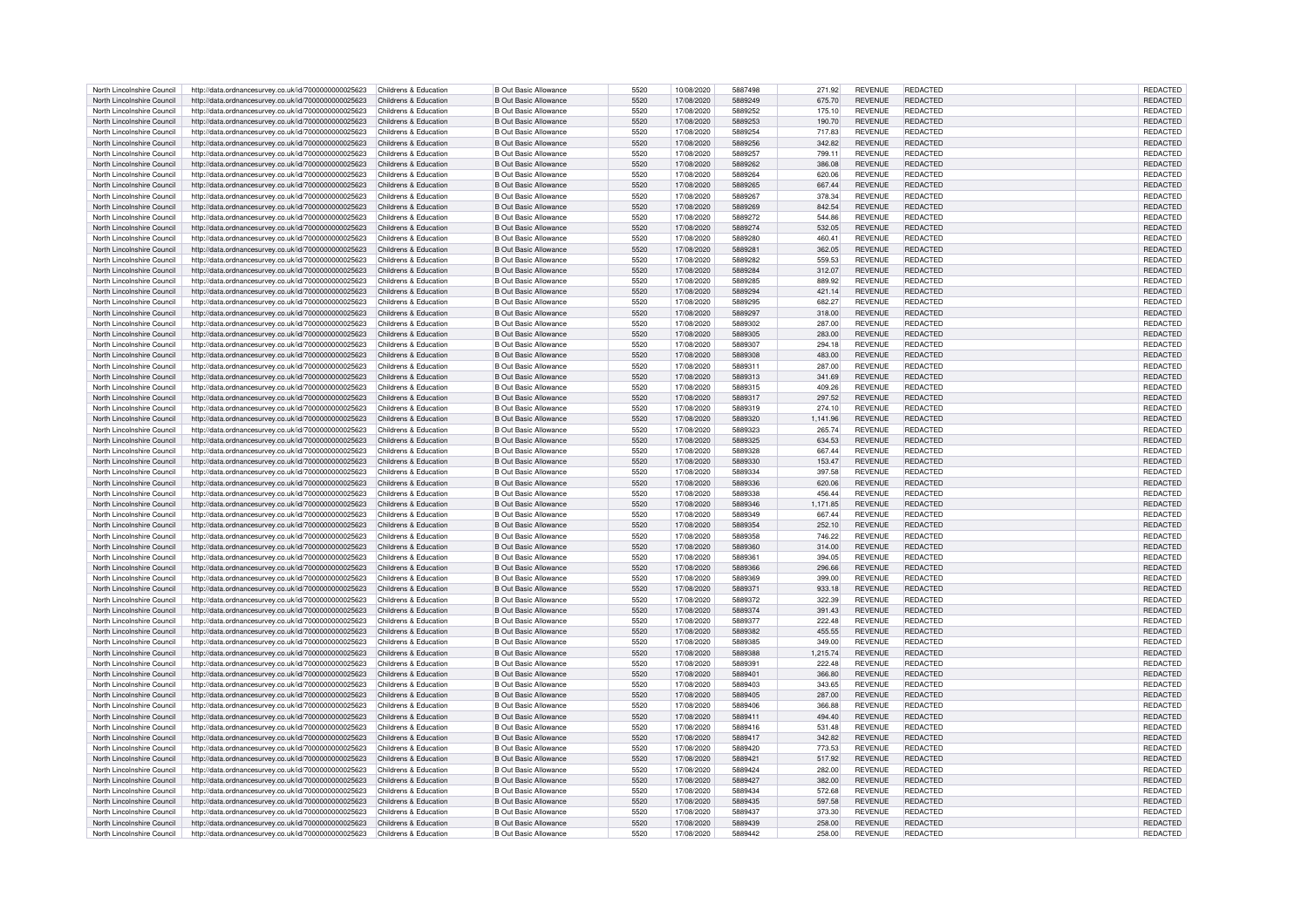| North Lincolnshire Council | http://data.ordnancesurvey.co.uk/id/7000000000025623                       | Childrens & Education | <b>B Out Basic Allowance</b> | 5520 | 17/08/2020 | 5889443 | <b>REVENUE</b><br>572.68   | <b>REDACTED</b> | <b>REDACTED</b> |  |
|----------------------------|----------------------------------------------------------------------------|-----------------------|------------------------------|------|------------|---------|----------------------------|-----------------|-----------------|--|
| North Lincolnshire Council | http://data.ordnancesurvey.co.uk/id/7000000000025623                       | Childrens & Education | <b>B Out Basic Allowance</b> | 5520 | 17/08/2020 | 5889444 | 531.48<br><b>REVENUE</b>   | REDACTED        | REDACTED        |  |
| North Lincolnshire Council | http://data.ordnancesurvey.co.uk/id/7000000000025623                       | Childrens & Education | <b>B Out Basic Allowance</b> | 5520 | 17/08/2020 | 5889447 | 844.96<br><b>REVENUE</b>   | <b>REDACTED</b> | REDACTED        |  |
| North Lincolnshire Council | http://data.ordnancesurvey.co.uk/id/7000000000025623                       | Childrens & Education | <b>B Out Basic Allowance</b> | 5520 | 17/08/2020 | 5889448 | <b>REVENUE</b><br>710.70   | <b>REDACTED</b> | REDACTED        |  |
|                            |                                                                            |                       |                              |      |            |         |                            |                 |                 |  |
| North Lincolnshire Council | http://data.ordnancesurvey.co.uk/id/7000000000025623                       | Childrens & Education | <b>B Out Basic Allowance</b> | 5520 | 17/08/2020 | 5889449 | 286.34<br><b>REVENUE</b>   | <b>REDACTED</b> | <b>REDACTED</b> |  |
| North Lincolnshire Council | http://data.ordnancesurvey.co.uk/id/7000000000025623                       | Childrens & Education | <b>B Out Basic Allowance</b> | 5520 | 17/08/2020 | 5889450 | 440.84<br><b>REVENUE</b>   | REDACTED        | REDACTED        |  |
| North Lincolnshire Council | http://data.ordnancesurvey.co.uk/id/7000000000025623                       | Childrens & Education | <b>B Out Basic Allowance</b> | 5520 | 17/08/2020 | 5889451 | 623.15<br><b>REVENUE</b>   | <b>REDACTED</b> | REDACTED        |  |
| North Lincolnshire Council | http://data.ordnancesurvey.co.uk/id/7000000000025623                       | Childrens & Education | <b>B Out Basic Allowance</b> | 5520 | 17/08/2020 | 5889453 | 419.21<br><b>REVENUE</b>   | <b>REDACTED</b> | REDACTED        |  |
| North Lincolnshire Council | http://data.ordnancesurvey.co.uk/id/7000000000025623                       | Childrens & Education | <b>B Out Basic Allowance</b> | 5520 | 17/08/2020 | 5889454 | 482.34<br><b>REVENUE</b>   | <b>REDACTED</b> | <b>REDACTED</b> |  |
| North Lincolnshire Council | http://data.ordnancesurvey.co.uk/id/7000000000025623                       | Childrens & Education | <b>B Out Basic Allowance</b> | 5520 | 17/08/2020 | 5889456 | 397.58<br><b>REVENUE</b>   | <b>REDACTED</b> | REDACTED        |  |
| North Lincolnshire Council | http://data.ordnancesurvey.co.uk/id/7000000000025623                       | Childrens & Education | <b>B Out Basic Allowance</b> | 5520 | 17/08/2020 | 5889457 | 525.30<br><b>REVENUE</b>   | <b>REDACTED</b> | REDACTED        |  |
|                            |                                                                            |                       |                              |      |            |         |                            |                 |                 |  |
| North Lincolnshire Council | http://data.ordnancesurvey.co.uk/id/7000000000025623                       | Childrens & Education | <b>B Out Basic Allowance</b> | 5520 | 17/08/2020 | 5889461 | 287.00<br><b>REVENUE</b>   | REDACTED        | REDACTED        |  |
| North Lincolnshire Council | http://data.ordnancesurvey.co.uk/id/7000000000025623                       | Childrens & Education | <b>B Out Basic Allowance</b> | 5520 | 17/08/2020 | 5889463 | 222.48<br><b>REVENUE</b>   | <b>REDACTED</b> | REDACTED        |  |
| North Lincolnshire Council | http://data.ordnancesurvey.co.uk/id/7000000000025623                       | Childrens & Education | <b>B Out Basic Allowance</b> | 5520 | 17/08/2020 | 5889464 | 394.05<br><b>REVENUE</b>   | <b>REDACTED</b> | REDACTED        |  |
| North Lincolnshire Council | http://data.ordnancesurvey.co.uk/id/7000000000025623                       | Childrens & Education | <b>B Out Basic Allowance</b> | 5520 | 17/08/2020 | 5889466 | 508.10<br><b>REVENUE</b>   | <b>REDACTED</b> | REDACTED        |  |
| North Lincolnshire Council | http://data.ordnancesurvey.co.uk/id/7000000000025623                       | Childrens & Education | <b>B Out Basic Allowance</b> | 5520 | 17/08/2020 | 5889469 | 222.48<br><b>REVENUE</b>   | <b>REDACTED</b> | REDACTED        |  |
| North Lincolnshire Council | http://data.ordnancesurvey.co.uk/id/7000000000025623                       | Childrens & Education | <b>B Out Basic Allowance</b> | 5520 | 17/08/2020 | 5889471 | 299.10<br><b>REVENUE</b>   | <b>REDACTED</b> | <b>REDACTED</b> |  |
| North Lincolnshire Council | http://data.ordnancesurvey.co.uk/id/7000000000025623                       | Childrens & Education | <b>B Out Basic Allowance</b> | 5520 | 17/08/2020 | 5889478 | 250.30<br><b>REVENUE</b>   | <b>REDACTED</b> | REDACTED        |  |
| North Lincolnshire Council | http://data.ordnancesurvey.co.uk/id/7000000000025623                       | Childrens & Education | <b>B Out Basic Allowance</b> | 5520 | 17/08/2020 | 5889484 | 397.58<br><b>REVENUE</b>   | <b>REDACTED</b> | REDACTED        |  |
| North Lincolnshire Council | http://data.ordnancesurvey.co.uk/id/7000000000025623                       | Childrens & Education | <b>B Out Basic Allowance</b> | 5520 | 17/08/2020 | 5889485 | <b>REVENUE</b><br>620.06   | REDACTED        | <b>REDACTED</b> |  |
|                            |                                                                            |                       |                              | 5520 |            | 5889488 |                            | <b>REDACTED</b> |                 |  |
| North Lincolnshire Council | http://data.ordnancesurvey.co.uk/id/7000000000025623                       | Childrens & Education | <b>B Out Basic Allowance</b> |      | 17/08/2020 |         | 286.34<br><b>REVENUE</b>   |                 | REDACTED        |  |
| North Lincolnshire Council | http://data.ordnancesurvey.co.uk/id/7000000000025623                       | Childrens & Education | <b>B Out Basic Allowance</b> | 5520 | 17/08/2020 | 5889492 | <b>REVENUE</b><br>523.74   | <b>REDACTED</b> | REDACTED        |  |
| North Lincolnshire Council | http://data.ordnancesurvey.co.uk/id/7000000000025623                       | Childrens & Education | <b>B Out Basic Allowance</b> | 5520 | 17/08/2020 | 5889494 | 286.34<br><b>REVENUE</b>   | <b>REDACTED</b> | <b>REDACTED</b> |  |
| North Lincolnshire Council | http://data.ordnancesurvey.co.uk/id/7000000000025623                       | Childrens & Education | <b>B Out Basic Allowance</b> | 5520 | 17/08/2020 | 5889495 | 271.92<br><b>REVENUE</b>   | <b>REDACTED</b> | REDACTED        |  |
| North Lincolnshire Council | http://data.ordnancesurvey.co.uk/id/7000000000025623                       | Childrens & Education | <b>B Out Basic Allowance</b> | 5520 | 17/08/2020 | 5889496 | 620.06<br><b>REVENUE</b>   | <b>REDACTED</b> | REDACTED        |  |
| North Lincolnshire Council | http://data.ordnancesurvey.co.uk/id/7000000000025623                       | Childrens & Education | <b>B Out Basic Allowance</b> | 5520 | 17/08/2020 | 5889497 | 265.74<br><b>REVENUE</b>   | <b>REDACTED</b> | REDACTED        |  |
| North Lincolnshire Council | http://data.ordnancesurvey.co.uk/id/7000000000025623                       | Childrens & Education | <b>B Out Basic Allowance</b> | 5520 | 17/08/2020 | 5889499 | 328.57<br><b>REVENUE</b>   | <b>REDACTED</b> | REDACTED        |  |
| North Lincolnshire Council | http://data.ordnancesurvey.co.uk/id/7000000000025623                       | Childrens & Education | <b>B Out Basic Allowance</b> | 5520 | 17/08/2020 | 5889506 | 271.92<br><b>REVENUE</b>   | REDACTED        | REDACTED        |  |
| North Lincolnshire Council |                                                                            | Childrens & Education | <b>B Out Basic Allowance</b> | 5520 | 17/08/2020 | 5889509 | <b>REVENUE</b><br>286.34   | REDACTED        | <b>REDACTED</b> |  |
|                            | http://data.ordnancesurvey.co.uk/id/7000000000025623                       |                       |                              |      |            |         |                            |                 |                 |  |
| North Lincolnshire Council | http://data.ordnancesurvey.co.uk/id/7000000000025623                       | Childrens & Education | <b>B Out Basic Allowance</b> | 5520 | 17/08/2020 | 5889516 | 300.76<br><b>REVENUE</b>   | <b>REDACTED</b> | REDACTED        |  |
| North Lincolnshire Council | http://data.ordnancesurvey.co.uk/id/7000000000025623                       | Childrens & Education | <b>B Out Basic Allowance</b> | 5520 | 17/08/2020 | 5889517 | 572.68<br><b>REVENUE</b>   | <b>REDACTED</b> | REDACTED        |  |
| North Lincolnshire Council | http://data.ordnancesurvey.co.uk/id/7000000000025623                       | Childrens & Education | <b>B Out Basic Allowance</b> | 5520 | 17/08/2020 | 5889519 | 945.25<br><b>REVENUE</b>   | <b>REDACTED</b> | <b>REDACTED</b> |  |
| North Lincolnshire Council | http://data.ordnancesurvey.co.uk/id/7000000000025623                       | Childrens & Education | <b>B Out Basic Allowance</b> | 5520 | 17/08/2020 | 5889520 | 572.68<br><b>REVENUE</b>   | <b>REDACTED</b> | REDACTED        |  |
| North Lincolnshire Council | http://data.ordnancesurvey.co.uk/id/7000000000025623                       | Childrens & Education | <b>B Out Basic Allowance</b> | 5520 | 17/08/2020 | 5889522 | 267.76<br><b>REVENUE</b>   | <b>REDACTED</b> | <b>REDACTED</b> |  |
| North Lincolnshire Council | http://data.ordnancesurvey.co.uk/id/7000000000025623                       | Childrens & Education | <b>B Out Basic Allowance</b> | 5520 | 17/08/2020 | 5889528 | <b>REVENUE</b><br>300.76   | REDACTED        | REDACTED        |  |
| North Lincolnshire Council | http://data.ordnancesurvey.co.uk/id/7000000000025623                       | Childrens & Education | <b>B Out Basic Allowance</b> | 5520 | 17/08/2020 | 5889529 | 271.92<br><b>REVENUE</b>   | REDACTED        | REDACTED        |  |
| North Lincolnshire Council | http://data.ordnancesurvey.co.uk/id/7000000000025623                       | Childrens & Education | <b>B Out Basic Allowance</b> | 5520 | 24/08/2020 | 5892486 | 675.70<br><b>REVENUE</b>   | <b>REDACTED</b> | <b>REDACTED</b> |  |
| North Lincolnshire Council | http://data.ordnancesurvey.co.uk/id/7000000000025623                       | Childrens & Education | <b>B Out Basic Allowance</b> | 5520 | 24/08/2020 | 5892489 | 175.10<br><b>REVENUE</b>   | REDACTED        | REDACTED        |  |
|                            |                                                                            |                       |                              |      |            |         |                            |                 |                 |  |
| North Lincolnshire Council | http://data.ordnancesurvey.co.uk/id/7000000000025623                       | Childrens & Education | <b>B Out Basic Allowance</b> | 5520 | 24/08/2020 | 5892490 | 222.48<br><b>REVENUE</b>   | REDACTED        | REDACTED        |  |
| North Lincolnshire Council | http://data.ordnancesurvey.co.uk/id/7000000000025623                       | Childrens & Education | <b>B Out Basic Allowance</b> | 5520 | 24/08/2020 | 5892491 | <b>REVENUE</b><br>844.96   | <b>REDACTED</b> | REDACTED        |  |
| North Lincolnshire Council | http://data.ordnancesurvey.co.uk/id/7000000000025623                       | Childrens & Education | <b>B Out Basic Allowance</b> | 5520 | 24/08/2020 | 5892493 | 342.82<br><b>REVENUE</b>   | <b>REDACTED</b> | REDACTED        |  |
| North Lincolnshire Council | http://data.ordnancesurvey.co.uk/id/7000000000025623                       | Childrens & Education | <b>B Out Basic Allowance</b> | 5520 | 24/08/2020 | 5892494 | 952.58<br><b>REVENUE</b>   | <b>REDACTED</b> | <b>REDACTED</b> |  |
| North Lincolnshire Council | http://data.ordnancesurvey.co.uk/id/7000000000025623                       | Childrens & Education | <b>B Out Basic Allowance</b> | 5520 | 24/08/2020 | 5892499 | 386.08<br><b>REVENUE</b>   | REDACTED        | REDACTED        |  |
| North Lincolnshire Council | http://data.ordnancesurvey.co.uk/id/7000000000025623                       | Childrens & Education | <b>B Out Basic Allowance</b> | 5520 | 24/08/2020 | 5892501 | <b>REVENUE</b><br>620.06   | REDACTED        | REDACTED        |  |
| North Lincolnshire Council | http://data.ordnancesurvey.co.uk/id/7000000000025623                       | Childrens & Education | <b>B Out Basic Allowance</b> | 5520 | 24/08/2020 | 5892504 | 478.40<br><b>REVENUE</b>   | <b>REDACTED</b> | REDACTED        |  |
| North Lincolnshire Council | http://data.ordnancesurvey.co.uk/id/7000000000025623                       | Childrens & Education | <b>B Out Basic Allowance</b> | 5520 | 24/08/2020 | 5892506 | 842.54<br><b>REVENUE</b>   | REDACTED        | REDACTED        |  |
| North Lincolnshire Council | http://data.ordnancesurvey.co.uk/id/7000000000025623                       | Childrens & Education | <b>B Out Basic Allowance</b> | 5520 | 24/08/2020 | 5892509 | 501.01<br><b>REVENUE</b>   | <b>REDACTED</b> | REDACTED        |  |
|                            |                                                                            |                       |                              |      |            |         |                            |                 |                 |  |
| North Lincolnshire Council | http://data.ordnancesurvey.co.uk/id/7000000000025623                       | Childrens & Education | <b>B Out Basic Allowance</b> | 5520 | 24/08/2020 | 5892511 | 532.05<br><b>REVENUE</b>   | REDACTED        | REDACTED        |  |
| North Lincolnshire Council | http://data.ordnancesurvey.co.uk/id/7000000000025623                       | Childrens & Education | <b>B Out Basic Allowance</b> | 5520 | 24/08/2020 | 5892518 | 377.76<br><b>REVENUE</b>   | <b>REDACTED</b> | REDACTED        |  |
| North Lincolnshire Council | http://data.ordnancesurvey.co.uk/id/7000000000025623                       | Childrens & Education | <b>B Out Basic Allowance</b> | 5520 | 24/08/2020 | 5892519 | 559.53<br><b>REVENUE</b>   | <b>REDACTED</b> | REDACTED        |  |
| North Lincolnshire Council | http://data.ordnancesurvey.co.uk/id/7000000000025623                       | Childrens & Education | <b>B Out Basic Allowance</b> | 5520 | 24/08/2020 | 5892521 | 312.07<br><b>REVENUE</b>   | <b>REDACTED</b> | REDACTED        |  |
| North Lincolnshire Council | http://data.ordnancesurvey.co.uk/id/7000000000025623                       | Childrens & Education | <b>B Out Basic Allowance</b> | 5520 | 24/08/2020 | 5892522 | 2,669.76<br><b>REVENUE</b> | <b>REDACTED</b> | REDACTED        |  |
| North Lincolnshire Council | http://data.ordnancesurvey.co.uk/id/7000000000025623                       | Childrens & Education | <b>B Out Basic Allowance</b> | 5520 | 24/08/2020 | 5892525 | 222.48<br><b>REVENUE</b>   | REDACTED        | <b>REDACTED</b> |  |
| North Lincolnshire Council | http://data.ordnancesurvey.co.uk/id/7000000000025623                       | Childrens & Education | <b>B Out Basic Allowance</b> | 5520 | 24/08/2020 | 5892531 | 421.14<br><b>REVENUE</b>   | <b>REDACTED</b> | REDACTED        |  |
| North Lincolnshire Council | http://data.ordnancesurvey.co.uk/id/7000000000025623                       | Childrens & Education | <b>B Out Basic Allowance</b> | 5520 | 24/08/2020 | 5892532 | 682.27<br><b>REVENUE</b>   | <b>REDACTED</b> | REDACTED        |  |
| North Lincolnshire Council | http://data.ordnancesurvey.co.uk/id/7000000000025623                       | Childrens & Education | <b>B Out Basic Allowance</b> | 5520 | 24/08/2020 | 5892534 | 318.00<br><b>REVENUE</b>   | <b>REDACTED</b> | REDACTED        |  |
|                            |                                                                            |                       |                              |      |            | 5892539 |                            | <b>REDACTED</b> |                 |  |
| North Lincolnshire Council | http://data.ordnancesurvey.co.uk/id/7000000000025623                       | Childrens & Education | <b>B Out Basic Allowance</b> | 5520 | 24/08/2020 |         | 287.00<br><b>REVENUE</b>   |                 | REDACTED        |  |
| North Lincolnshire Council | http://data.ordnancesurvey.co.uk/id/7000000000025623                       | Childrens & Education | <b>B Out Basic Allowance</b> | 5520 | 24/08/2020 | 5892542 | 283.00<br><b>REVENUE</b>   | <b>REDACTED</b> | REDACTED        |  |
| North Lincolnshire Council | http://data.ordnancesurvey.co.uk/id/7000000000025623                       | Childrens & Education | <b>B Out Basic Allowance</b> | 5520 | 24/08/2020 | 5892544 | 294.18<br><b>REVENUE</b>   | <b>REDACTED</b> | REDACTED        |  |
| North Lincolnshire Council | http://data.ordnancesurvey.co.uk/id/7000000000025623                       | Childrens & Education | <b>B Out Basic Allowance</b> | 5520 | 24/08/2020 | 5892545 | 483.00<br><b>REVENUE</b>   | <b>REDACTED</b> | REDACTED        |  |
| North Lincolnshire Council | http://data.ordnancesurvey.co.uk/id/7000000000025623                       | Childrens & Education | <b>B Out Basic Allowance</b> | 5520 | 24/08/2020 | 5892548 | <b>REVENUE</b><br>287.00   | <b>REDACTED</b> | REDACTED        |  |
| North Lincolnshire Council | http://data.ordnancesurvey.co.uk/id/7000000000025623                       | Childrens & Education | <b>B Out Basic Allowance</b> | 5520 | 24/08/2020 | 5892550 | 341.69<br><b>REVENUE</b>   | <b>REDACTED</b> | REDACTED        |  |
| North Lincolnshire Council | http://data.ordnancesurvey.co.uk/id/7000000000025623                       | Childrens & Education | <b>B Out Basic Allowance</b> | 5520 | 24/08/2020 | 5892552 | 409.26<br><b>REVENUE</b>   | REDACTED        | <b>REDACTED</b> |  |
| North Lincolnshire Council | http://data.ordnancesurvey.co.uk/id/7000000000025623                       | Childrens & Education | <b>B Out Basic Allowance</b> | 5520 | 24/08/2020 | 5892554 | 297.52<br><b>REVENUE</b>   | REDACTED        | REDACTED        |  |
| North Lincolnshire Council | http://data.ordnancesurvey.co.uk/id/7000000000025623                       | Childrens & Education | <b>B Out Basic Allowance</b> | 5520 | 24/08/2020 | 5892556 | 274.10<br><b>REVENUE</b>   | <b>REDACTED</b> | REDACTED        |  |
|                            |                                                                            |                       |                              |      |            |         |                            |                 |                 |  |
| North Lincolnshire Council | http://data.ordnancesurvey.co.uk/id/7000000000025623                       | Childrens & Education | <b>B Out Basic Allowance</b> | 5520 | 24/08/2020 | 5892557 | <b>REVENUE</b><br>1.141.96 | REDACTED        | REDACTED        |  |
| North Lincolnshire Council | http://data.ordnancesurvey.co.uk/id/7000000000025623                       | Childrens & Education | <b>B Out Basic Allowance</b> | 5520 | 24/08/2020 | 5892560 | 265.74<br><b>REVENUE</b>   | <b>REDACTED</b> | REDACTED        |  |
| North Lincolnshire Council | http://data.ordnancesurvey.co.uk/id/7000000000025623                       | Childrens & Education | <b>B Out Basic Allowance</b> | 5520 | 24/08/2020 | 5892562 | 634.53<br><b>REVENUE</b>   | REDACTED        | REDACTED        |  |
| North Lincolnshire Council | http://data.ordnancesurvey.co.uk/id/7000000000025623                       | Childrens & Education | <b>B Out Basic Allowance</b> | 5520 | 24/08/2020 | 5892565 | 667.44<br><b>REVENUE</b>   | REDACTED        | REDACTED        |  |
| North Lincolnshire Council | http://data.ordnancesurvey.co.uk/id/7000000000025623                       | Childrens & Education | <b>B Out Basic Allowance</b> | 5520 | 24/08/2020 | 5892570 | 300.95<br><b>REVENUE</b>   | REDACTED        | <b>REDACTED</b> |  |
| North Lincolnshire Council | http://data.ordnancesurvey.co.uk/id/7000000000025623 Childrens & Education |                       | <b>B Out Basic Allowance</b> | 5520 | 24/08/2020 | 5892571 | 397.58<br><b>REVENUE</b>   | <b>REDACTED</b> | REDACTED        |  |
|                            |                                                                            |                       |                              |      |            |         |                            |                 |                 |  |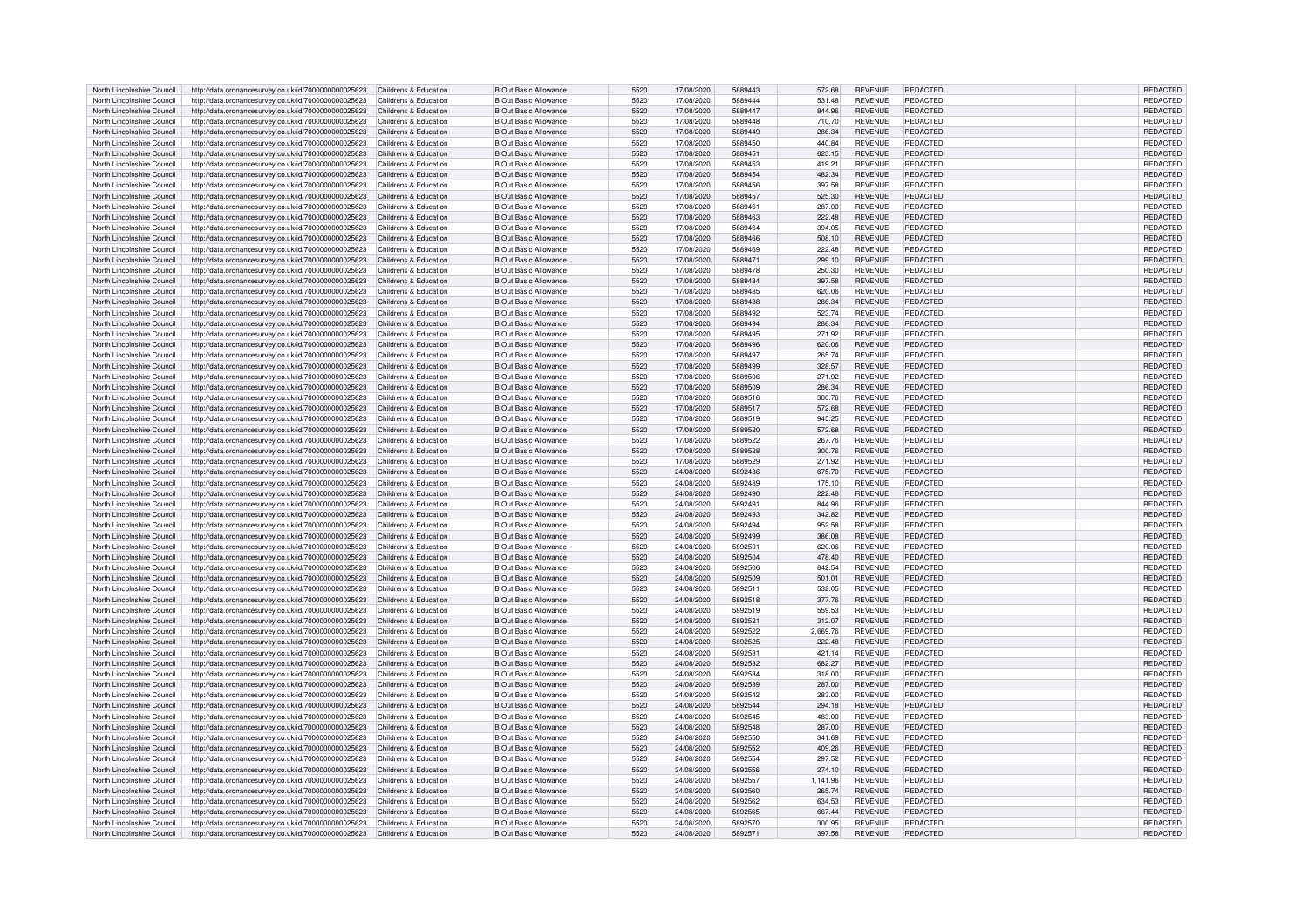| North Lincolnshire Council                               | http://data.ordnancesurvey.co.uk/id/7000000000025623                                                                               | Childrens & Education | <b>B Out Basic Allowance</b>                                 | 5520         | 24/08/2020               | 5892573            | 620.06           | <b>REVENUE</b>                   | REDACTED                    | REDACTED             |
|----------------------------------------------------------|------------------------------------------------------------------------------------------------------------------------------------|-----------------------|--------------------------------------------------------------|--------------|--------------------------|--------------------|------------------|----------------------------------|-----------------------------|----------------------|
| North Lincolnshire Council                               | http://data.ordnancesurvey.co.uk/id/7000000000025623                                                                               | Childrens & Education | <b>B Out Basic Allowance</b>                                 | 5520         | 24/08/2020               | 5892575            | 265.74           | <b>REVENUE</b>                   | <b>REDACTED</b>             | <b>REDACTED</b>      |
|                                                          |                                                                                                                                    |                       |                                                              |              |                          |                    |                  |                                  |                             |                      |
| North Lincolnshire Council                               | http://data.ordnancesurvey.co.uk/id/7000000000025623                                                                               | Childrens & Education | <b>B Out Basic Allowance</b>                                 | 5520         | 24/08/2020               | 5892583            | 885.80           | <b>REVENUE</b>                   | <b>REDACTED</b>             | REDACTED             |
| North Lincolnshire Council                               | http://data.ordnancesurvey.co.uk/id/7000000000025623                                                                               | Childrens & Education | <b>B Out Basic Allowance</b>                                 | 5520         | 24/08/2020               | 5892586            | 667.44           | <b>REVENUE</b>                   | <b>REDACTED</b>             | REDACTED             |
| North Lincolnshire Council                               | http://data.ordnancesurvey.co.uk/id/7000000000025623                                                                               | Childrens & Education | <b>B Out Basic Allowance</b>                                 | 5520         | 24/08/2020               | 5892591            | 252.10           | <b>REVENUE</b>                   | <b>REDACTED</b>             | REDACTED             |
| North Lincolnshire Council                               | http://data.ordnancesurvey.co.uk/id/7000000000025623                                                                               | Childrens & Education | <b>B Out Basic Allowance</b>                                 | 5520         | 24/08/2020               | 5892595            | 1,403.48         | <b>REVENUE</b>                   | <b>REDACTED</b>             | REDACTED             |
| North Lincolnshire Council                               | http://data.ordnancesurvey.co.uk/id/7000000000025623                                                                               | Childrens & Education | <b>B Out Basic Allowance</b>                                 | 5520         | 24/08/2020               | 5892597            | 314.00           | <b>REVENUE</b>                   | <b>REDACTED</b>             | REDACTED             |
|                                                          |                                                                                                                                    |                       |                                                              |              |                          |                    |                  |                                  |                             |                      |
| North Lincolnshire Council                               | http://data.ordnancesurvey.co.uk/id/7000000000025623                                                                               | Childrens & Education | <b>B Out Basic Allowance</b>                                 | 5520         | 24/08/2020               | 5892598            | 555.05           | <b>REVENUE</b>                   | <b>REDACTED</b>             | <b>REDACTED</b>      |
| North Lincolnshire Council                               | http://data.ordnancesurvey.co.uk/id/7000000000025623                                                                               | Childrens & Education | <b>B Out Basic Allowance</b>                                 | 5520         | 24/08/2020               | 5892603            | 296.66           | <b>REVENUE</b>                   | <b>REDACTED</b>             | REDACTED             |
| North Lincolnshire Council                               | http://data.ordnancesurvey.co.uk/id/7000000000025623                                                                               | Childrens & Education | <b>B Out Basic Allowance</b>                                 | 5520         | 24/08/2020               | 5892607            | 399.00           | <b>REVENUE</b>                   | <b>REDACTED</b>             | REDACTED             |
| North Lincolnshire Council                               | http://data.ordnancesurvey.co.uk/id/7000000000025623                                                                               | Childrens & Education | <b>B Out Basic Allowance</b>                                 | 5520         | 24/08/2020               | 5892609            | 933.18           | <b>REVENUE</b>                   | REDACTED                    | <b>REDACTED</b>      |
|                                                          |                                                                                                                                    |                       |                                                              |              |                          |                    |                  |                                  |                             |                      |
| North Lincolnshire Council                               | http://data.ordnancesurvey.co.uk/id/7000000000025623                                                                               | Childrens & Education | <b>B Out Basic Allowance</b>                                 | 5520         | 24/08/2020               | 5892610            | 322.39           | <b>REVENUE</b>                   | <b>REDACTED</b>             | REDACTED             |
| North Lincolnshire Council                               | http://data.ordnancesurvey.co.uk/id/7000000000025623                                                                               | Childrens & Education | <b>B Out Basic Allowance</b>                                 | 5520         | 24/08/2020               | 5892612            | 391.43           | <b>REVENUE</b>                   | <b>REDACTED</b>             | REDACTED             |
| North Lincolnshire Council                               | http://data.ordnancesurvey.co.uk/id/7000000000025623                                                                               | Childrens & Education | <b>B Out Basic Allowance</b>                                 | 5520         | 24/08/2020               | 5892615            | 889.92           | <b>REVENUE</b>                   | <b>REDACTED</b>             | REDACTED             |
| North Lincolnshire Council                               | http://data.ordnancesurvey.co.uk/id/7000000000025623                                                                               | Childrens & Education | <b>B Out Basic Allowance</b>                                 | 5520         | 24/08/2020               | 5892620            | 265.74           | <b>REVENUE</b>                   | <b>REDACTED</b>             | REDACTED             |
|                                                          |                                                                                                                                    |                       |                                                              |              |                          |                    |                  |                                  |                             |                      |
| North Lincolnshire Council                               | http://data.ordnancesurvey.co.uk/id/7000000000025623                                                                               | Childrens & Education | <b>B Out Basic Allowance</b>                                 | 5520         | 24/08/2020               | 5892623            | 349.00           | <b>REVENUE</b>                   | <b>REDACTED</b>             | <b>REDACTED</b>      |
| North Lincolnshire Council                               | http://data.ordnancesurvey.co.uk/id/7000000000025623                                                                               | Childrens & Education | <b>B Out Basic Allowance</b>                                 | 5520         | 24/08/2020               | 5892625            | 444.96           | <b>REVENUE</b>                   | <b>REDACTED</b>             | REDACTED             |
| North Lincolnshire Council                               | http://data.ordnancesurvey.co.uk/id/7000000000025623                                                                               | Childrens & Education | <b>B Out Basic Allowance</b>                                 | 5520         | 24/08/2020               | 5892626            | 1.215.74         | <b>REVENUE</b>                   | <b>REDACTED</b>             | REDACTED             |
| North Lincolnshire Council                               | http://data.ordnancesurvey.co.uk/id/7000000000025623                                                                               | Childrens & Education | <b>B Out Basic Allowance</b>                                 | 5520         | 24/08/2020               | 5892629            | 222.48           | <b>REVENUE</b>                   | <b>REDACTED</b>             | REDACTED             |
|                                                          |                                                                                                                                    |                       |                                                              |              |                          |                    |                  |                                  | <b>REDACTED</b>             |                      |
| North Lincolnshire Council                               | http://data.ordnancesurvey.co.uk/id/7000000000025623                                                                               | Childrens & Education | <b>B Out Basic Allowance</b>                                 | 5520         | 24/08/2020               | 5892639            | 366.80           | <b>REVENUE</b>                   |                             | REDACTED             |
| North Lincolnshire Council                               | http://data.ordnancesurvey.co.uk/id/7000000000025623                                                                               | Childrens & Education | <b>B Out Basic Allowance</b>                                 | 5520         | 24/08/2020               | 5892641            | 343.65           | <b>REVENUE</b>                   | REDACTED                    | REDACTED             |
| North Lincolnshire Council                               | http://data.ordnancesurvey.co.uk/id/7000000000025623                                                                               | Childrens & Education | <b>B Out Basic Allowance</b>                                 | 5520         | 24/08/2020               | 5892643            | 287.00           | <b>REVENUE</b>                   | <b>REDACTED</b>             | REDACTED             |
| North Lincolnshire Council                               | http://data.ordnancesurvey.co.uk/id/7000000000025623                                                                               | Childrens & Education | <b>B Out Basic Allowance</b>                                 | 5520         | 24/08/2020               | 5892644            | 366.88           | <b>REVENUE</b>                   | REDACTED                    | REDACTED             |
|                                                          |                                                                                                                                    |                       |                                                              | 5520         |                          | 5892649            |                  |                                  |                             |                      |
| North Lincolnshire Council                               | http://data.ordnancesurvey.co.uk/id/7000000000025623                                                                               | Childrens & Education | <b>B Out Basic Allowance</b>                                 |              | 24/08/2020               |                    | 494.40           | <b>REVENUE</b>                   | <b>REDACTED</b>             | REDACTED             |
| North Lincolnshire Council                               | http://data.ordnancesurvey.co.uk/id/7000000000025623                                                                               | Childrens & Education | <b>B Out Basic Allowance</b>                                 | 5520         | 24/08/2020               | 5892654            | 531.48           | <b>REVENUE</b>                   | <b>REDACTED</b>             | REDACTED             |
| North Lincolnshire Council                               | http://data.ordnancesurvey.co.uk/id/7000000000025623                                                                               | Childrens & Education | <b>B Out Basic Allowance</b>                                 | 5520         | 24/08/2020               | 5892655            | 342.82           | <b>REVENUE</b>                   | <b>REDACTED</b>             | REDACTED             |
| North Lincolnshire Council                               | http://data.ordnancesurvey.co.uk/id/7000000000025623                                                                               | Childrens & Education | <b>B Out Basic Allowance</b>                                 | 5520         | 24/08/2020               | 5892657            | 222.48           | <b>REVENUE</b>                   | <b>REDACTED</b>             | <b>REDACTED</b>      |
| North Lincolnshire Council                               | http://data.ordnancesurvey.co.uk/id/7000000000025623                                                                               | Childrens & Education | <b>B Out Basic Allowance</b>                                 | 5520         | 24/08/2020               | 5892658            | 773.53           | <b>REVENUE</b>                   | <b>REDACTED</b>             | <b>REDACTED</b>      |
|                                                          |                                                                                                                                    |                       |                                                              |              |                          |                    |                  |                                  |                             |                      |
| North Lincolnshire Council                               | http://data.ordnancesurvey.co.uk/id/7000000000025623                                                                               | Childrens & Education | <b>B Out Basic Allowance</b>                                 | 5520         | 24/08/2020               | 5892659            | 517.92           | <b>REVENUE</b>                   | <b>REDACTED</b>             | REDACTED             |
| North Lincolnshire Council                               | http://data.ordnancesurvey.co.uk/id/7000000000025623                                                                               | Childrens & Education | <b>B Out Basic Allowance</b>                                 | 5520         | 24/08/2020               | 5892662            | 282.00           | <b>REVENUE</b>                   | <b>REDACTED</b>             | REDACTED             |
| North Lincolnshire Council                               | http://data.ordnancesurvey.co.uk/id/7000000000025623                                                                               | Childrens & Education | <b>B Out Basic Allowance</b>                                 | 5520         | 24/08/2020               | 5892665            | 382.00           | <b>REVENUE</b>                   | <b>REDACTED</b>             | REDACTED             |
| North Lincolnshire Council                               | http://data.ordnancesurvey.co.uk/id/7000000000025623                                                                               | Childrens & Education | <b>B Out Basic Allowance</b>                                 | 5520         | 24/08/2020               | 5892672            | 572.68           | <b>REVENUE</b>                   | <b>REDACTED</b>             | REDACTED             |
|                                                          |                                                                                                                                    |                       |                                                              |              |                          |                    |                  |                                  |                             |                      |
| North Lincolnshire Council                               | http://data.ordnancesurvey.co.uk/id/7000000000025623                                                                               | Childrens & Education | <b>B Out Basic Allowance</b>                                 | 5520         | 24/08/2020               | 5892673            | 597.58           | <b>REVENUE</b>                   | REDACTED                    | REDACTED             |
| North Lincolnshire Council                               | http://data.ordnancesurvey.co.uk/id/7000000000025623                                                                               | Childrens & Education | <b>B Out Basic Allowance</b>                                 | 5520         | 24/08/2020               | 5892675            | 251.00           | <b>REVENUE</b>                   | REDACTED                    | REDACTED             |
| North Lincolnshire Council                               | http://data.ordnancesurvey.co.uk/id/7000000000025623                                                                               | Childrens & Education | <b>B Out Basic Allowance</b>                                 | 5520         | 24/08/2020               | 5892679            | 258.00           | <b>REVENUE</b>                   | REDACTED                    | <b>REDACTED</b>      |
| North Lincolnshire Council                               |                                                                                                                                    | Childrens & Education | <b>B Out Basic Allowance</b>                                 | 5520         | 24/08/2020               | 5892680            |                  | <b>REVENUE</b>                   | <b>REDACTED</b>             | <b>REDACTED</b>      |
|                                                          | http://data.ordnancesurvey.co.uk/id/7000000000025623                                                                               |                       |                                                              |              |                          |                    | 572.68           |                                  |                             |                      |
| North Lincolnshire Council                               | http://data.ordnancesurvey.co.uk/id/7000000000025623                                                                               | Childrens & Education | <b>B Out Basic Allowance</b>                                 | 5520         | 24/08/2020               | 5892681            | 531.48           | <b>REVENUE</b>                   | <b>REDACTED</b>             | REDACTED             |
| North Lincolnshire Council                               | http://data.ordnancesurvey.co.uk/id/7000000000025623                                                                               | Childrens & Education | <b>B Out Basic Allowance</b>                                 | 5520         | 24/08/2020               | 5892684            | 844.96           | <b>REVENUE</b>                   | <b>REDACTED</b>             | <b>REDACTED</b>      |
| North Lincolnshire Council                               | http://data.ordnancesurvey.co.uk/id/7000000000025623                                                                               | Childrens & Education | <b>B Out Basic Allowance</b>                                 | 5520         | 24/08/2020               | 5892685            | 710.70           | <b>REVENUE</b>                   | <b>REDACTED</b>             | REDACTED             |
| North Lincolnshire Council                               | http://data.ordnancesurvey.co.uk/id/7000000000025623                                                                               | Childrens & Education | <b>B Out Basic Allowance</b>                                 | 5520         | 24/08/2020               | 5892686            | 286.34           | <b>REVENUE</b>                   | <b>REDACTED</b>             | REDACTED             |
|                                                          |                                                                                                                                    |                       |                                                              |              |                          |                    |                  |                                  |                             |                      |
| North Lincolnshire Council                               | http://data.ordnancesurvey.co.uk/id/7000000000025623                                                                               | Childrens & Education | <b>B Out Basic Allowance</b>                                 | 5520         | 24/08/2020               | 5892687            | 440.84           | <b>REVENUE</b>                   | REDACTED                    | REDACTED             |
| North Lincolnshire Council                               | http://data.ordnancesurvey.co.uk/id/7000000000025623                                                                               | Childrens & Education | <b>B Out Basic Allowance</b>                                 | 5520         | 24/08/2020               | 5892688            | 623.15           | <b>REVENUE</b>                   | REDACTED                    | REDACTED             |
| North Lincolnshire Council                               | http://data.ordnancesurvey.co.uk/id/7000000000025623                                                                               | Childrens & Education | <b>B Out Basic Allowance</b>                                 | 5520         | 24/08/2020               | 5892690            | 419.21           | <b>REVENUE</b>                   | REDACTED                    | REDACTED             |
| North Lincolnshire Council                               | http://data.ordnancesurvey.co.uk/id/7000000000025623                                                                               | Childrens & Education | <b>B Out Basic Allowance</b>                                 | 5520         | 24/08/2020               | 5892693            | 397.58           | <b>REVENUE</b>                   | <b>REDACTED</b>             | REDACTED             |
|                                                          |                                                                                                                                    |                       |                                                              |              |                          |                    |                  |                                  |                             |                      |
| North Lincolnshire Council                               | http://data.ordnancesurvey.co.uk/id/7000000000025623                                                                               | Childrens & Education | <b>B Out Basic Allowance</b>                                 | 5520         | 24/08/2020               | 5892694            | 5,874.58         | <b>REVENUE</b>                   | <b>REDACTED</b>             | REDACTED             |
| North Lincolnshire Council                               | http://data.ordnancesurvey.co.uk/id/7000000000025623                                                                               | Childrens & Education | <b>B Out Basic Allowance</b>                                 | 5520         | 24/08/2020               | 5892695            | 525.30           | <b>REVENUE</b>                   | <b>REDACTED</b>             | REDACTED             |
| North Lincolnshire Council                               | http://data.ordnancesurvey.co.uk/id/7000000000025623                                                                               | Childrens & Education | <b>B Out Basic Allowance</b>                                 | 5520         | 24/08/2020               | 5892698            | 287.00           | <b>REVENUE</b>                   | <b>REDACTED</b>             | <b>REDACTED</b>      |
| North Lincolnshire Council                               | http://data.ordnancesurvey.co.uk/id/7000000000025623                                                                               | Childrens & Education | <b>B Out Basic Allowance</b>                                 | 5520         | 24/08/2020               | 5892700            | 444.96           | <b>REVENUE</b>                   | <b>REDACTED</b>             | REDACTED             |
|                                                          |                                                                                                                                    |                       |                                                              |              |                          |                    |                  |                                  |                             |                      |
| North Lincolnshire Council                               | http://data.ordnancesurvey.co.uk/id/7000000000025623                                                                               | Childrens & Education | <b>B Out Basic Allowance</b>                                 | 5520         | 24/08/2020               | 5892701            | 394.05           | <b>REVENUE</b>                   | REDACTED                    | REDACTED             |
| North Lincolnshire Council                               | http://data.ordnancesurvey.co.uk/id/7000000000025623                                                                               | Childrens & Education | <b>B Out Basic Allowance</b>                                 | 5520         | 24/08/2020               | 5892703            | 508.10           | <b>REVENUE</b>                   | <b>REDACTED</b>             | REDACTED             |
| North Lincolnshire Council                               | http://data.ordnancesurvey.co.uk/id/7000000000025623                                                                               | Childrens & Education | <b>B Out Basic Allowance</b>                                 | 5520         | 24/08/2020               | 5892706            | 667.44           | <b>REVENUE</b>                   | REDACTED                    | REDACTED             |
| North Lincolnshire Council                               | http://data.ordnancesurvey.co.uk/id/7000000000025623                                                                               | Childrens & Education | <b>B Out Basic Allowance</b>                                 | 5520         | 24/08/2020               | 5892708            | 442.10           | <b>REVENUE</b>                   | REDACTED                    | REDACTED             |
| North Lincolnshire Council                               | http://data.ordnancesurvey.co.uk/id/7000000000025623                                                                               | Childrens & Education | <b>B Out Basic Allowance</b>                                 | 5520         | 24/08/2020               | 5892715            | 250.30           | <b>REVENUE</b>                   | <b>REDACTED</b>             | <b>REDACTED</b>      |
|                                                          |                                                                                                                                    |                       |                                                              |              |                          |                    |                  |                                  |                             |                      |
| North Lincolnshire Council                               | http://data.ordnancesurvey.co.uk/id/7000000000025623                                                                               | Childrens & Education | <b>B Out Basic Allowance</b>                                 | 5520         | 24/08/2020               | 5892721            | 397.58           | <b>REVENUE</b>                   | <b>REDACTED</b>             | <b>REDACTED</b>      |
| North Lincolnshire Council                               | http://data.ordnancesurvey.co.uk/id/7000000000025623                                                                               | Childrens & Education | <b>B Out Basic Allowance</b>                                 | 5520         | 24/08/2020               | 5892722            | 620.06           | <b>REVENUE</b>                   | REDACTED                    | REDACTED             |
| North Lincolnshire Council                               | http://data.ordnancesurvey.co.uk/id/7000000000025623                                                                               | Childrens & Education | <b>B Out Basic Allowance</b>                                 | 5520         | 24/08/2020               | 5892725            | 286.34           | <b>REVENUE</b>                   | <b>REDACTED</b>             | REDACTED             |
| North Lincolnshire Council                               | http://data.ordnancesurvey.co.uk/id/7000000000025623                                                                               | Childrens & Education | <b>B Out Basic Allowance</b>                                 | 5520         | 24/08/2020               | 5892729            | 523.74           | <b>REVENUE</b>                   | <b>REDACTED</b>             | REDACTED             |
|                                                          |                                                                                                                                    |                       |                                                              |              |                          |                    |                  |                                  |                             |                      |
| North Lincolnshire Council                               | http://data.ordnancesurvey.co.uk/id/7000000000025623                                                                               | Childrens & Education | <b>B Out Basic Allowance</b>                                 | 5520         | 24/08/2020               | 5892730            | 609.92           | <b>REVENUE</b>                   | <b>REDACTED</b>             | REDACTED             |
| North Lincolnshire Council                               | http://data.ordnancesurvey.co.uk/id/7000000000025623                                                                               | Childrens & Education | <b>B Out Basic Allowance</b>                                 | 5520         | 24/08/2020               | 5892731            | 265.74           | <b>REVENUE</b>                   | <b>REDACTED</b>             | REDACTED             |
| North Lincolnshire Council                               | http://data.ordnancesurvey.co.uk/id/7000000000025623                                                                               | Childrens & Education | <b>B Out Basic Allowance</b>                                 | 5520         | 24/08/2020               | 5892732            | 286.34           | <b>REVENUE</b>                   | <b>REDACTED</b>             | REDACTED             |
| North Lincolnshire Council                               | http://data.ordnancesurvey.co.uk/id/7000000000025623                                                                               | Childrens & Education | <b>B Out Basic Allowance</b>                                 | 5520         | 24/08/2020               | 5892733            | 271.92           | <b>REVENUE</b>                   | <b>REDACTED</b>             | <b>REDACTED</b>      |
|                                                          |                                                                                                                                    |                       |                                                              |              |                          |                    |                  |                                  |                             |                      |
| North Lincolnshire Council                               | http://data.ordnancesurvey.co.uk/id/7000000000025623                                                                               | Childrens & Education | <b>B Out Basic Allowance</b>                                 | 5520         | 24/08/2020               | 5892734            | 620.06           | <b>REVENUE</b>                   | REDACTED                    | REDACTED             |
| North Lincolnshire Council                               | http://data.ordnancesurvey.co.uk/id/7000000000025623                                                                               | Childrens & Education | <b>B Out Basic Allowance</b>                                 | 5520         | 24/08/2020               | 5892735            | 265.74           | <b>REVENUE</b>                   | REDACTED                    | REDACTED             |
| North Lincolnshire Council                               | http://data.ordnancesurvey.co.uk/id/7000000000025623                                                                               | Childrens & Education | <b>B Out Basic Allowance</b>                                 | 5520         | 24/08/2020               | 5892737            | 328.57           | <b>REVENUE</b>                   | <b>REDACTED</b>             | REDACTED             |
| North Lincolnshire Council                               | http://data.ordnancesurvey.co.uk/id/7000000000025623                                                                               | Childrens & Education | <b>B Out Basic Allowance</b>                                 | 5520         | 24/08/2020               | 5892743            | 271.92           | <b>REVENUE</b>                   | REDACTED                    | REDACTED             |
| North Lincolnshire Council                               | http://data.ordnancesurvey.co.uk/id/7000000000025623                                                                               | Childrens & Education | <b>B Out Basic Allowance</b>                                 | 5520         | 24/08/2020               | 5892746            | 286.34           | <b>REVENUE</b>                   | <b>REDACTED</b>             | REDACTED             |
|                                                          |                                                                                                                                    |                       |                                                              |              |                          |                    |                  |                                  |                             |                      |
| North Lincolnshire Council                               | http://data.ordnancesurvey.co.uk/id/7000000000025623                                                                               | Childrens & Education | <b>B Out Basic Allowance</b>                                 | 5520         | 24/08/2020               | 5892749            | 150.38           | <b>REVENUE</b>                   | <b>REDACTED</b>             | REDACTED             |
| North Lincolnshire Council                               |                                                                                                                                    | Childrens & Education | <b>B Out Basic Allowance</b>                                 | 5520         | 24/08/2020               | 5892753            | 300.76           | <b>REVENUE</b>                   | <b>REDACTED</b>             | REDACTED             |
|                                                          | http://data.ordnancesurvey.co.uk/id/7000000000025623                                                                               |                       |                                                              |              |                          |                    |                  |                                  |                             |                      |
| North Lincolnshire Council                               |                                                                                                                                    | Childrens & Education | <b>B Out Basic Allowance</b>                                 | 5520         | 24/08/2020               | 5892754            | 353.44           | <b>REVENUE</b>                   | <b>REDACTED</b>             | REDACTED             |
|                                                          | http://data.ordnancesurvey.co.uk/id/7000000000025623                                                                               |                       |                                                              |              |                          |                    |                  |                                  |                             |                      |
| North Lincolnshire Council<br>North Lincolnshire Council | http://data.ordnancesurvey.co.uk/id/7000000000025623<br>http://data.ordnancesurvey.co.uk/id/7000000000025623 Childrens & Education | Childrens & Education | <b>B Out Basic Allowance</b><br><b>B Out Basic Allowance</b> | 5520<br>5520 | 24/08/2020<br>24/08/2020 | 5892757<br>5892759 | 572.68<br>267.76 | <b>REVENUE</b><br><b>REVENUE</b> | <b>REDACTED</b><br>REDACTED | REDACTED<br>REDACTED |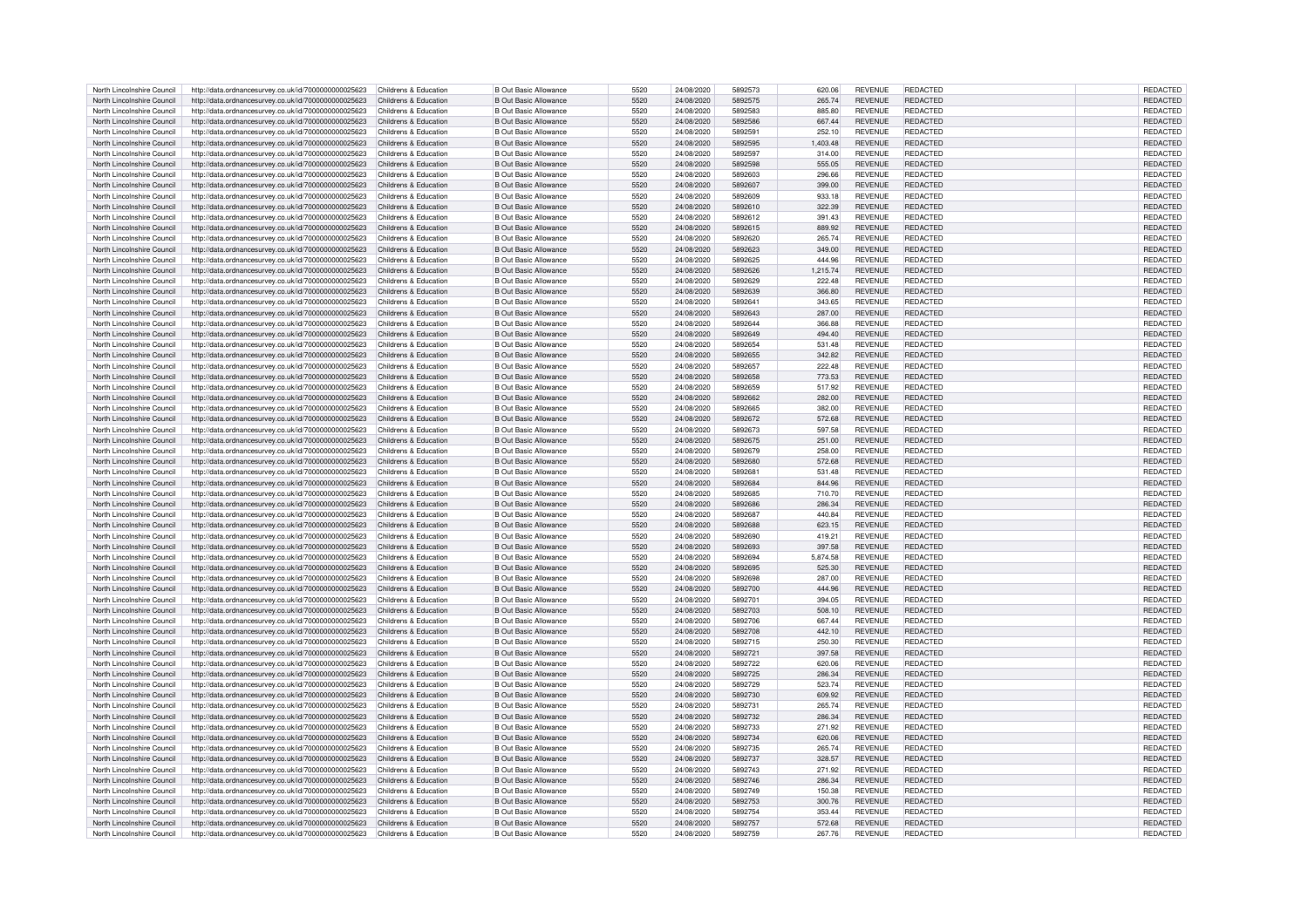| North Lincolnshire Council | http://data.ordnancesurvey.co.uk/id/7000000000025623                       | Childrens & Education | <b>B Out Basic Allowance</b> | 5520 | 24/08/2020 | 5892765 | 300.76   | <b>REVENUE</b> | <b>REDACTED</b> | <b>REDACTED</b> |
|----------------------------|----------------------------------------------------------------------------|-----------------------|------------------------------|------|------------|---------|----------|----------------|-----------------|-----------------|
| North Lincolnshire Council | http://data.ordnancesurvey.co.uk/id/7000000000025623                       | Childrens & Education | <b>B Out Basic Allowance</b> | 5520 | 24/08/2020 | 5892766 | 407.88   | <b>REVENUE</b> | REDACTED        | REDACTED        |
| North Lincolnshire Council | http://data.ordnancesurvey.co.uk/id/7000000000025623                       | Childrens & Education | <b>Client Related Costs</b>  | 5534 | 03/08/2020 | 5884281 | 62.31    | <b>REVENUE</b> | <b>REDACTED</b> | REDACTED        |
|                            |                                                                            |                       |                              |      |            |         |          |                |                 |                 |
| North Lincolnshire Council | http://data.ordnancesurvey.co.uk/id/7000000000025623                       | Childrens & Education | <b>Client Related Costs</b>  | 5534 | 03/08/2020 | 5884284 | 228.57   | <b>REVENUE</b> | REDACTED        | REDACTED        |
| North Lincolnshire Council | http://data.ordnancesurvey.co.uk/id/7000000000025623                       | Childrens & Education | <b>Client Related Costs</b>  | 5534 | 03/08/2020 | 5884285 | 22.31    | <b>REVENUE</b> | REDACTED        | REDACTED        |
| North Lincolnshire Council | http://data.ordnancesurvey.co.uk/id/7000000000025623                       | Childrens & Education | <b>Client Related Costs</b>  | 5534 | 03/08/2020 | 5884287 | 2.31     | <b>REVENUE</b> | REDACTED        | REDACTED        |
| North Lincolnshire Council | http://data.ordnancesurvey.co.uk/id/7000000000025623                       | Childrens & Education | <b>Client Related Costs</b>  | 5534 | 03/08/2020 | 5884288 | 22.31    | <b>REVENUE</b> | <b>REDACTED</b> | REDACTED        |
| North Lincolnshire Council | http://data.ordnancesurvey.co.uk/id/7000000000025623                       | Childrens & Education | <b>Client Related Costs</b>  | 5534 | 03/08/2020 | 5884295 | 210.00   | <b>REVENUE</b> | <b>REDACTED</b> | REDACTED        |
| North Lincolnshire Council | http://data.ordnancesurvey.co.uk/id/7000000000025623                       | Childrens & Education | <b>Client Related Costs</b>  | 5534 | 03/08/2020 | 5884298 | 174.28   | <b>REVENUE</b> | <b>REDACTED</b> | <b>REDACTED</b> |
|                            |                                                                            |                       | <b>Client Related Costs</b>  |      |            | 5884300 |          |                | <b>REDACTED</b> |                 |
| North Lincolnshire Council | http://data.ordnancesurvey.co.uk/id/7000000000025623                       | Childrens & Education |                              | 5534 | 03/08/2020 |         | 262.31   | <b>REVENUE</b> |                 | REDACTED        |
| North Lincolnshire Council | http://data.ordnancesurvey.co.uk/id/7000000000025623                       | Childrens & Education | <b>Client Related Costs</b>  | 5534 | 03/08/2020 | 5884313 | 51.43    | <b>REVENUE</b> | <b>REDACTED</b> | REDACTED        |
| North Lincolnshire Council | http://data.ordnancesurvey.co.uk/id/7000000000025623                       | Childrens & Education | <b>Client Related Costs</b>  | 5534 | 03/08/2020 | 5884316 | 100.00   | <b>REVENUE</b> | REDACTED        | REDACTED        |
| North Lincolnshire Council | http://data.ordnancesurvey.co.uk/id/7000000000025623                       | Childrens & Education | <b>Client Related Costs</b>  | 5534 | 03/08/2020 | 5884319 | 51.43    | <b>REVENUE</b> | <b>REDACTED</b> | REDACTED        |
| North Lincolnshire Council | http://data.ordnancesurvey.co.uk/id/7000000000025623                       | Childrens & Education | <b>Client Related Costs</b>  | 5534 | 03/08/2020 | 5884326 | 50.00    | <b>REVENUE</b> | <b>REDACTED</b> | REDACTED        |
| North Lincolnshire Council | http://data.ordnancesurvey.co.uk/id/7000000000025623                       | Childrens & Education | <b>Client Related Costs</b>  | 5534 | 03/08/2020 | 5884351 | 110.00   | <b>REVENUE</b> | <b>REDACTED</b> | REDACTED        |
|                            |                                                                            |                       | <b>Client Related Costs</b>  | 5534 |            | 5884359 |          |                | <b>REDACTED</b> |                 |
| North Lincolnshire Council | http://data.ordnancesurvey.co.uk/id/7000000000025623                       | Childrens & Education |                              |      | 03/08/2020 |         | 50.00    | <b>REVENUE</b> |                 | REDACTED        |
| North Lincolnshire Council | http://data.ordnancesurvey.co.uk/id/7000000000025623                       | Childrens & Education | <b>Client Related Costs</b>  | 5534 | 03/08/2020 | 5884367 | 130.00   | <b>REVENUE</b> | <b>REDACTED</b> | <b>REDACTED</b> |
| North Lincolnshire Council | http://data.ordnancesurvey.co.uk/id/7000000000025623                       | Childrens & Education | <b>Client Related Costs</b>  | 5534 | 03/08/2020 | 5884369 | 19.99    | <b>REVENUE</b> | <b>REDACTED</b> | REDACTED        |
| North Lincolnshire Council | http://data.ordnancesurvey.co.uk/id/7000000000025623                       | Childrens & Education | <b>Client Related Costs</b>  | 5534 | 03/08/2020 | 5884371 | 60.00    | <b>REVENUE</b> | <b>REDACTED</b> | REDACTED        |
| North Lincolnshire Council | http://data.ordnancesurvey.co.uk/id/7000000000025623                       | Childrens & Education | <b>Client Related Costs</b>  | 5534 | 03/08/2020 | 5884378 | 430.00   | <b>REVENUE</b> | <b>REDACTED</b> | <b>REDACTED</b> |
| North Lincolnshire Council | http://data.ordnancesurvey.co.uk/id/7000000000025623                       | Childrens & Education | <b>Client Related Costs</b>  | 5534 | 03/08/2020 | 5884381 | 374.71   | <b>REVENUE</b> | <b>REDACTED</b> | REDACTED        |
| North Lincolnshire Council | http://data.ordnancesurvey.co.uk/id/7000000000025623                       | Childrens & Education | <b>Client Related Costs</b>  | 5534 | 03/08/2020 | 5884390 | 190.00   | <b>REVENUE</b> | REDACTED        | REDACTED        |
| North Lincolnshire Council |                                                                            | Childrens & Education | <b>Client Related Costs</b>  | 5534 |            | 5884403 |          | <b>REVENUE</b> | <b>REDACTED</b> | <b>REDACTED</b> |
|                            | http://data.ordnancesurvey.co.uk/id/7000000000025623                       |                       |                              |      | 03/08/2020 |         | 100.00   |                |                 |                 |
| North Lincolnshire Council | http://data.ordnancesurvey.co.uk/id/7000000000025623                       | Childrens & Education | <b>Client Related Costs</b>  | 5534 | 03/08/2020 | 5884406 | 60.00    | <b>REVENUE</b> | <b>REDACTED</b> | REDACTED        |
| North Lincolnshire Council | http://data.ordnancesurvey.co.uk/id/7000000000025623                       | Childrens & Education | <b>Client Related Costs</b>  | 5534 | 03/08/2020 | 5884409 | 40.00    | <b>REVENUE</b> | <b>REDACTED</b> | <b>REDACTED</b> |
| North Lincolnshire Council | http://data.ordnancesurvey.co.uk/id/7000000000025623                       | Childrens & Education | <b>Client Related Costs</b>  | 5534 | 03/08/2020 | 5884414 | 20.00    | <b>REVENUE</b> | <b>REDACTED</b> | REDACTED        |
| North Lincolnshire Council | http://data.ordnancesurvey.co.uk/id/7000000000025623                       | Childrens & Education | <b>Client Related Costs</b>  | 5534 | 03/08/2020 | 5884419 | 46.80    | <b>REVENUE</b> | REDACTED        | REDACTED        |
| North Lincolnshire Council | http://data.ordnancesurvey.co.uk/id/7000000000025623                       | Childrens & Education | <b>Client Related Costs</b>  | 5534 | 03/08/2020 | 5884420 | 100.00   | <b>REVENUE</b> | <b>REDACTED</b> | REDACTED        |
|                            |                                                                            |                       |                              |      |            |         |          |                |                 |                 |
| North Lincolnshire Council | http://data.ordnancesurvey.co.uk/id/7000000000025623                       | Childrens & Education | <b>Client Related Costs</b>  | 5534 | 03/08/2020 | 5884423 | 80.00    | <b>REVENUE</b> | <b>REDACTED</b> | <b>REDACTED</b> |
| North Lincolnshire Council | http://data.ordnancesurvey.co.uk/id/7000000000025623                       | Childrens & Education | <b>Client Related Costs</b>  | 5534 | 03/08/2020 | 5884444 | 1.560.00 | <b>REVENUE</b> | <b>REDACTED</b> | REDACTED        |
| North Lincolnshire Council | http://data.ordnancesurvey.co.uk/id/7000000000025623                       | Childrens & Education | <b>Client Related Costs</b>  | 5534 | 03/08/2020 | 5884449 | 92.31    | <b>REVENUE</b> | REDACTED        | REDACTED        |
| North Lincolnshire Council | http://data.ordnancesurvey.co.uk/id/7000000000025623                       | Childrens & Education | <b>Client Related Costs</b>  | 5534 | 03/08/2020 | 5884450 | 102.31   | <b>REVENUE</b> | <b>REDACTED</b> | <b>REDACTED</b> |
| North Lincolnshire Council | http://data.ordnancesurvey.co.uk/id/7000000000025623                       | Childrens & Education | <b>Client Related Costs</b>  | 5534 | 03/08/2020 | 5884451 | 12.31    | <b>REVENUE</b> | <b>REDACTED</b> | REDACTED        |
| North Lincolnshire Council | http://data.ordnancesurvey.co.uk/id/7000000000025623                       | Childrens & Education | <b>Client Related Costs</b>  | 5534 | 03/08/2020 | 5884452 | 122.31   | <b>REVENUE</b> | <b>REDACTED</b> | REDACTED        |
|                            |                                                                            |                       |                              | 5534 |            | 5884453 |          | <b>REVENUE</b> | <b>REDACTED</b> |                 |
| North Lincolnshire Council | http://data.ordnancesurvey.co.uk/id/7000000000025623                       | Childrens & Education | <b>Client Related Costs</b>  |      | 03/08/2020 |         | 122.31   |                |                 | REDACTED        |
| North Lincolnshire Council | http://data.ordnancesurvey.co.uk/id/7000000000025623                       | Childrens & Education | <b>Client Related Costs</b>  | 5534 | 03/08/2020 | 5884454 | 100.00   | <b>REVENUE</b> | REDACTED        | REDACTED        |
| North Lincolnshire Council | http://data.ordnancesurvey.co.uk/id/7000000000025623                       | Childrens & Education | <b>Client Related Costs</b>  | 5534 | 03/08/2020 | 5884468 | 110.00   | <b>REVENUE</b> | <b>REDACTED</b> | REDACTED        |
| North Lincolnshire Council | http://data.ordnancesurvey.co.uk/id/7000000000025623                       | Childrens & Education | <b>Client Related Costs</b>  | 5534 | 03/08/2020 | 5884473 | 40.00    | <b>REVENUE</b> | REDACTED        | REDACTED        |
| North Lincolnshire Council | http://data.ordnancesurvey.co.uk/id/7000000000025623                       | Childrens & Education | <b>Client Related Costs</b>  | 5534 | 03/08/2020 | 5884476 | 40.00    | <b>REVENUE</b> | <b>REDACTED</b> | <b>REDACTED</b> |
| North Lincolnshire Council | http://data.ordnancesurvey.co.uk/id/7000000000025623                       | Childrens & Education | <b>Client Related Costs</b>  | 5534 | 03/08/2020 | 5884477 | 150.00   | <b>REVENUE</b> | <b>REDACTED</b> | REDACTED        |
|                            |                                                                            |                       |                              |      |            |         |          |                |                 |                 |
| North Lincolnshire Council | http://data.ordnancesurvey.co.uk/id/7000000000025623                       | Childrens & Education | <b>Client Related Costs</b>  | 5534 | 03/08/2020 | 5884478 | 160.00   | <b>REVENUE</b> | <b>REDACTED</b> | REDACTED        |
| North Lincolnshire Council | http://data.ordnancesurvey.co.uk/id/7000000000025623                       | Childrens & Education | <b>Client Related Costs</b>  | 5534 | 03/08/2020 | 5884482 | 160.00   | <b>REVENUE</b> | <b>REDACTED</b> | <b>REDACTED</b> |
| North Lincolnshire Council | http://data.ordnancesurvey.co.uk/id/7000000000025623                       | Childrens & Education | <b>Client Related Costs</b>  | 5534 | 03/08/2020 | 5884484 | 80.00    | <b>REVENUE</b> | <b>REDACTED</b> | REDACTED        |
| North Lincolnshire Council | http://data.ordnancesurvey.co.uk/id/7000000000025623                       | Childrens & Education | <b>Client Related Costs</b>  | 5534 | 03/08/2020 | 5884487 | 80.00    | <b>REVENUE</b> | REDACTED        | <b>REDACTED</b> |
| North Lincolnshire Council | http://data.ordnancesurvey.co.uk/id/7000000000025623                       | Childrens & Education | <b>Client Related Costs</b>  | 5534 | 03/08/2020 | 5884495 | 40.00    | <b>REVENUE</b> | <b>REDACTED</b> | REDACTED        |
| North Lincolnshire Council | http://data.ordnancesurvey.co.uk/id/7000000000025623                       | Childrens & Education | <b>Client Related Costs</b>  | 5534 | 03/08/2020 | 5884501 | 116.00   | <b>REVENUE</b> | REDACTED        | REDACTED        |
| North Lincolnshire Council |                                                                            | Childrens & Education | <b>Client Related Costs</b>  |      | 03/08/2020 | 5884516 | 40.00    | <b>REVENUE</b> | <b>REDACTED</b> | <b>REDACTED</b> |
|                            | http://data.ordnancesurvey.co.uk/id/7000000000025623                       |                       |                              | 5534 |            |         |          |                |                 |                 |
| North Lincolnshire Council | http://data.ordnancesurvey.co.uk/id/7000000000025623                       | Childrens & Education | <b>Client Related Costs</b>  | 5534 | 03/08/2020 | 5884517 | 140.00   | <b>REVENUE</b> | REDACTED        | REDACTED        |
| North Lincolnshire Council | http://data.ordnancesurvey.co.uk/id/7000000000025623                       | Childrens & Education | <b>Client Related Costs</b>  | 5534 | 03/08/2020 | 5884519 | 155.00   | <b>REVENUE</b> | <b>REDACTED</b> | <b>REDACTED</b> |
| North Lincolnshire Council | http://data.ordnancesurvey.co.uk/id/7000000000025623                       | Childrens & Education | <b>Client Related Costs</b>  | 5534 | 03/08/2020 | 5884520 | 250.00   | <b>REVENUE</b> | <b>REDACTED</b> | REDACTED        |
| North Lincolnshire Council | http://data.ordnancesurvey.co.uk/id/7000000000025623                       | Childrens & Education | <b>Client Related Costs</b>  | 5534 | 03/08/2020 | 5884524 | 60.00    | <b>REVENUE</b> | REDACTED        | REDACTED        |
| North Lincolnshire Council | http://data.ordnancesurvey.co.uk/id/7000000000025623                       | Childrens & Education | <b>Client Related Costs</b>  | 5534 | 03/08/2020 | 5884527 | 100.00   | <b>REVENUE</b> | <b>REDACTED</b> | REDACTED        |
| North Lincolnshire Council | http://data.ordnancesurvey.co.uk/id/7000000000025623                       | Childrens & Education | <b>Client Related Costs</b>  | 5534 | 03/08/2020 | 5884528 | 80.00    | <b>REVENUE</b> | <b>REDACTED</b> | <b>REDACTED</b> |
|                            |                                                                            |                       |                              |      |            | 5884541 |          |                | <b>REDACTED</b> |                 |
| North Lincolnshire Council | http://data.ordnancesurvey.co.uk/id/7000000000025623                       | Childrens & Education | <b>Client Related Costs</b>  | 5534 | 03/08/2020 |         | 250.00   | <b>REVENUE</b> |                 | REDACTED        |
| North Lincolnshire Council | http://data.ordnancesurvey.co.uk/id/7000000000025623                       | Childrens & Education | <b>Client Related Costs</b>  | 5534 | 03/08/2020 | 5884547 | 10.00    | <b>REVENUE</b> | <b>REDACTED</b> | REDACTED        |
| North Lincolnshire Council | http://data.ordnancesurvey.co.uk/id/7000000000025623                       | Childrens & Education | <b>Client Related Costs</b>  | 5534 | 03/08/2020 | 5884549 | 175.86   | <b>REVENUE</b> | <b>REDACTED</b> | <b>REDACTED</b> |
| North Lincolnshire Council | http://data.ordnancesurvey.co.uk/id/7000000000025623                       | Childrens & Education | <b>Client Related Costs</b>  | 5534 | 10/08/2020 | 5887222 | 62.31    | <b>REVENUE</b> | <b>REDACTED</b> | REDACTED        |
| North Lincolnshire Council | http://data.ordnancesurvey.co.uk/id/7000000000025623                       | Childrens & Education | <b>Client Related Costs</b>  | 5534 | 10/08/2020 | 5887225 | 80.00    | <b>REVENUE</b> | REDACTED        | REDACTED        |
| North Lincolnshire Council | http://data.ordnancesurvey.co.uk/id/7000000000025623                       | Childrens & Education | <b>Client Related Costs</b>  | 5534 | 10/08/2020 | 5887226 | 22.31    | <b>REVENUE</b> | <b>REDACTED</b> | REDACTED        |
|                            |                                                                            |                       | <b>Client Related Costs</b>  |      |            | 5887228 |          |                | <b>REDACTED</b> |                 |
| North Lincolnshire Council | http://data.ordnancesurvey.co.uk/id/7000000000025623                       | Childrens & Education |                              | 5534 | 10/08/2020 |         | 405.17   | <b>REVENUE</b> |                 | REDACTED        |
| North Lincolnshire Council | http://data.ordnancesurvey.co.uk/id/7000000000025623                       | Childrens & Education | <b>Client Related Costs</b>  | 5534 | 10/08/2020 | 5887229 | 22.31    | <b>REVENUE</b> | <b>REDACTED</b> | REDACTED        |
| North Lincolnshire Council | http://data.ordnancesurvey.co.uk/id/7000000000025623                       | Childrens & Education | <b>Client Related Costs</b>  | 5534 | 10/08/2020 | 5887235 | 286.99   | <b>REVENUE</b> | <b>REDACTED</b> | REDACTED        |
| North Lincolnshire Council | http://data.ordnancesurvey.co.uk/id/7000000000025623                       | Childrens & Education | <b>Client Related Costs</b>  | 5534 | 10/08/2020 | 5887238 | 60.00    | <b>REVENUE</b> | <b>REDACTED</b> | <b>REDACTED</b> |
| North Lincolnshire Council | http://data.ordnancesurvey.co.uk/id/7000000000025623                       | Childrens & Education | <b>Client Related Costs</b>  | 5534 | 10/08/2020 | 5887240 | 262.31   | <b>REVENUE</b> | REDACTED        | REDACTED        |
| North Lincolnshire Council | http://data.ordnancesurvey.co.uk/id/7000000000025623                       | Childrens & Education | <b>Client Related Costs</b>  | 5534 | 10/08/2020 | 5887256 | 100.00   | <b>REVENUE</b> | <b>REDACTED</b> | REDACTED        |
|                            |                                                                            |                       |                              |      |            |         |          |                |                 |                 |
| North Lincolnshire Council | http://data.ordnancesurvey.co.uk/id/7000000000025623                       | Childrens & Education | <b>Client Related Costs</b>  | 5534 | 10/08/2020 | 5887266 | 50.00    | <b>REVENUE</b> | REDACTED        | REDACTED        |
| North Lincolnshire Council | http://data.ordnancesurvey.co.uk/id/7000000000025623                       | Childrens & Education | <b>Client Related Costs</b>  | 5534 | 10/08/2020 | 5887291 | 110.00   | <b>REVENUE</b> | <b>REDACTED</b> | REDACTED        |
| North Lincolnshire Council | http://data.ordnancesurvey.co.uk/id/7000000000025623                       | Childrens & Education | <b>Client Related Costs</b>  | 5534 | 10/08/2020 | 5887299 | 50.00    | <b>REVENUE</b> | REDACTED        | REDACTED        |
| North Lincolnshire Council | http://data.ordnancesurvey.co.uk/id/7000000000025623                       | Childrens & Education | <b>Client Related Costs</b>  | 5534 | 10/08/2020 | 5887307 | 130.00   | <b>REVENUE</b> | <b>REDACTED</b> | REDACTED        |
| North Lincolnshire Council | http://data.ordnancesurvey.co.uk/id/7000000000025623                       | Childrens & Education | <b>Client Related Costs</b>  | 5534 | 10/08/2020 | 5887317 | 410.00   | <b>REVENUE</b> | <b>REDACTED</b> | <b>REDACTED</b> |
| North Lincolnshire Council | http://data.ordnancesurvey.co.uk/id/7000000000025623 Childrens & Education |                       | <b>Client Related Costs</b>  | 5534 | 10/08/2020 | 5887320 | 161.43   | <b>REVENUE</b> | REDACTED        | REDACTED        |
|                            |                                                                            |                       |                              |      |            |         |          |                |                 |                 |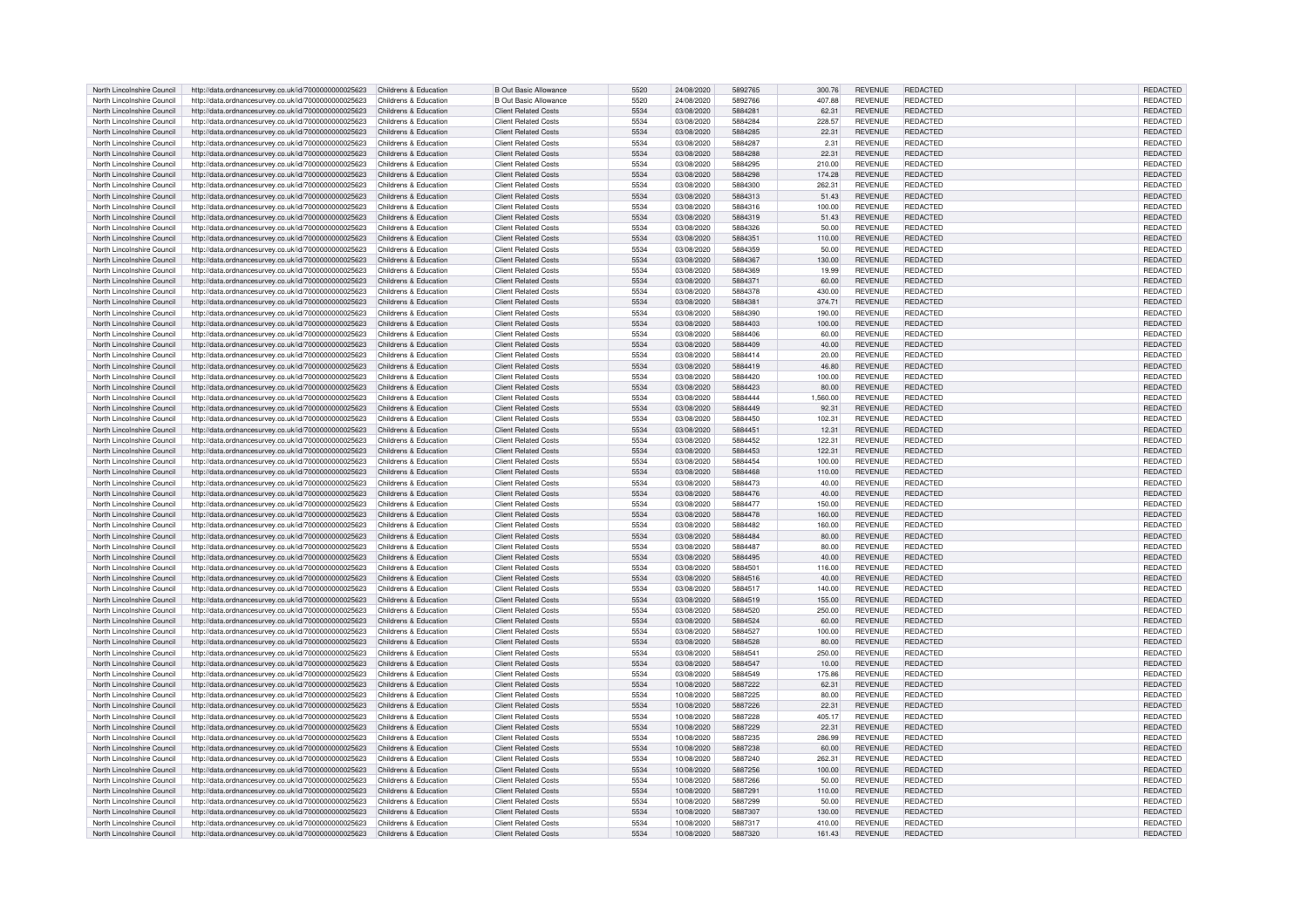| North Lincolnshire Council | http://data.ordnancesurvey.co.uk/id/7000000000025623                       | Childrens & Education | <b>Client Related Costs</b> | 5534 | 10/08/2020 | 5887329 | 190.00   | <b>REVENUE</b> | <b>REDACTED</b> | <b>REDACTED</b> |
|----------------------------|----------------------------------------------------------------------------|-----------------------|-----------------------------|------|------------|---------|----------|----------------|-----------------|-----------------|
| North Lincolnshire Council | http://data.ordnancesurvey.co.uk/id/7000000000025623                       | Childrens & Education | <b>Client Related Costs</b> | 5534 | 10/08/2020 | 5887342 | 422.09   | <b>REVENUE</b> | REDACTED        | REDACTED        |
| North Lincolnshire Council | http://data.ordnancesurvey.co.uk/id/7000000000025623                       | Childrens & Education | <b>Client Related Costs</b> | 5534 | 10/08/2020 | 5887348 | 40.00    | <b>REVENUE</b> | REDACTED        | REDACTED        |
| North Lincolnshire Council | http://data.ordnancesurvey.co.uk/id/7000000000025623                       | Childrens & Education | <b>Client Related Costs</b> | 5534 | 10/08/2020 | 5887353 | 20.00    | <b>REVENUE</b> | <b>REDACTED</b> | REDACTED        |
|                            |                                                                            |                       |                             |      |            |         |          |                |                 |                 |
| North Lincolnshire Council | http://data.ordnancesurvey.co.uk/id/7000000000025623                       | Childrens & Education | <b>Client Related Costs</b> | 5534 | 10/08/2020 | 5887359 | 20.00    | <b>REVENUE</b> | <b>REDACTED</b> | REDACTED        |
| North Lincolnshire Council | http://data.ordnancesurvey.co.uk/id/7000000000025623                       | Childrens & Education | <b>Client Related Costs</b> | 5534 | 10/08/2020 | 5887362 | 80.00    | <b>REVENUE</b> | <b>REDACTED</b> | REDACTED        |
| North Lincolnshire Council | http://data.ordnancesurvey.co.uk/id/7000000000025623                       | Childrens & Education | <b>Client Related Costs</b> | 5534 | 10/08/2020 | 5887382 | 300.00   | <b>REVENUE</b> | <b>REDACTED</b> | REDACTED        |
| North Lincolnshire Council | http://data.ordnancesurvey.co.uk/id/7000000000025623                       | Childrens & Education | <b>Client Related Costs</b> | 5534 | 10/08/2020 | 5887387 | 92.31    | <b>REVENUE</b> | <b>REDACTED</b> | REDACTED        |
| North Lincolnshire Council | http://data.ordnancesurvey.co.uk/id/7000000000025623                       | Childrens & Education | <b>Client Related Costs</b> | 5534 | 10/08/2020 | 5887388 | 102.31   | <b>REVENUE</b> | REDACTED        | REDACTED        |
| North Lincolnshire Council | http://data.ordnancesurvey.co.uk/id/7000000000025623                       | Childrens & Education | <b>Client Related Costs</b> | 5534 | 10/08/2020 | 5887390 | 122.31   | <b>REVENUE</b> | <b>REDACTED</b> | REDACTED        |
| North Lincolnshire Council | http://data.ordnancesurvey.co.uk/id/7000000000025623                       | Childrens & Education | <b>Client Related Costs</b> | 5534 | 10/08/2020 | 5887391 | 302.31   | <b>REVENUE</b> | <b>REDACTED</b> | REDACTED        |
|                            |                                                                            |                       |                             |      |            |         |          |                |                 |                 |
| North Lincolnshire Council | http://data.ordnancesurvey.co.uk/id/7000000000025623                       | Childrens & Education | <b>Client Related Costs</b> | 5534 | 10/08/2020 | 5887392 | 208.57   | <b>REVENUE</b> | REDACTED        | REDACTED        |
| North Lincolnshire Council | http://data.ordnancesurvey.co.uk/id/7000000000025623                       | Childrens & Education | <b>Client Related Costs</b> | 5534 | 10/08/2020 | 5887405 | 110.00   | <b>REVENUE</b> | <b>REDACTED</b> | REDACTED        |
| North Lincolnshire Council | http://data.ordnancesurvey.co.uk/id/7000000000025623                       | Childrens & Education | <b>Client Related Costs</b> | 5534 | 10/08/2020 | 5887410 | 40.00    | <b>REVENUE</b> | <b>REDACTED</b> | <b>REDACTED</b> |
| North Lincolnshire Council | http://data.ordnancesurvey.co.uk/id/7000000000025623                       | Childrens & Education | <b>Client Related Costs</b> | 5534 | 10/08/2020 | 5887413 | 40.00    | <b>REVENUE</b> | <b>REDACTED</b> | REDACTED        |
| North Lincolnshire Council | http://data.ordnancesurvey.co.uk/id/7000000000025623                       | Childrens & Education | <b>Client Related Costs</b> | 5534 | 10/08/2020 | 5887414 | 150.00   | <b>REVENUE</b> | <b>REDACTED</b> | REDACTED        |
| North Lincolnshire Council | http://data.ordnancesurvey.co.uk/id/7000000000025623                       | Childrens & Education | <b>Client Related Costs</b> | 5534 | 10/08/2020 | 5887415 | 160.00   | <b>REVENUE</b> | REDACTED        | <b>REDACTED</b> |
| North Lincolnshire Council | http://data.ordnancesurvey.co.uk/id/7000000000025623                       | Childrens & Education | <b>Client Related Costs</b> | 5534 | 10/08/2020 | 5887419 | 160.00   | <b>REVENUE</b> | <b>REDACTED</b> | REDACTED        |
| North Lincolnshire Council | http://data.ordnancesurvey.co.uk/id/7000000000025623                       | Childrens & Education | <b>Client Related Costs</b> | 5534 | 10/08/2020 | 5887421 | 80.00    | <b>REVENUE</b> | REDACTED        | REDACTED        |
|                            |                                                                            |                       |                             |      |            |         |          |                |                 |                 |
| North Lincolnshire Council | http://data.ordnancesurvey.co.uk/id/7000000000025623                       | Childrens & Education | <b>Client Related Costs</b> | 5534 | 10/08/2020 | 5887424 | 119.00   | <b>REVENUE</b> | <b>REDACTED</b> | REDACTED        |
| North Lincolnshire Council | http://data.ordnancesurvey.co.uk/id/7000000000025623                       | Childrens & Education | <b>Client Related Costs</b> | 5534 | 10/08/2020 | 5887432 | 40.00    | <b>REVENUE</b> | <b>REDACTED</b> | REDACTED        |
| North Lincolnshire Council | http://data.ordnancesurvey.co.uk/id/7000000000025623                       | Childrens & Education | <b>Client Related Costs</b> | 5534 | 10/08/2020 | 5887438 | 60.00    | <b>REVENUE</b> | <b>REDACTED</b> | REDACTED        |
| North Lincolnshire Council | http://data.ordnancesurvey.co.uk/id/7000000000025623                       | Childrens & Education | <b>Client Related Costs</b> | 5534 | 10/08/2020 | 5887453 | 40.00    | <b>REVENUE</b> | <b>REDACTED</b> | <b>REDACTED</b> |
| North Lincolnshire Council | http://data.ordnancesurvey.co.uk/id/7000000000025623                       | Childrens & Education | <b>Client Related Costs</b> | 5534 | 10/08/2020 | 5887454 | 140.00   | <b>REVENUE</b> | <b>REDACTED</b> | REDACTED        |
| North Lincolnshire Council | http://data.ordnancesurvey.co.uk/id/7000000000025623                       | Childrens & Education | <b>Client Related Costs</b> | 5534 | 10/08/2020 | 5887456 | 305.77   | <b>REVENUE</b> | <b>REDACTED</b> | REDACTED        |
| North Lincolnshire Council | http://data.ordnancesurvey.co.uk/id/7000000000025623                       | Childrens & Education | <b>Client Related Costs</b> | 5534 | 10/08/2020 | 5887461 | 60.00    | <b>REVENUE</b> | <b>REDACTED</b> | REDACTED        |
|                            |                                                                            |                       |                             |      |            |         |          |                |                 |                 |
| North Lincolnshire Council | http://data.ordnancesurvey.co.uk/id/7000000000025623                       | Childrens & Education | <b>Client Related Costs</b> | 5534 | 10/08/2020 | 5887465 | 100.00   | <b>REVENUE</b> | <b>REDACTED</b> | REDACTED        |
| North Lincolnshire Council | http://data.ordnancesurvey.co.uk/id/7000000000025623                       | Childrens & Education | <b>Client Related Costs</b> | 5534 | 10/08/2020 | 5887466 | 80.00    | <b>REVENUE</b> | <b>REDACTED</b> | REDACTED        |
| North Lincolnshire Council | http://data.ordnancesurvey.co.uk/id/7000000000025623                       | Childrens & Education | <b>Client Related Costs</b> | 5534 | 10/08/2020 | 5887486 | 10.00    | <b>REVENUE</b> | REDACTED        | REDACTED        |
| North Lincolnshire Council | http://data.ordnancesurvey.co.uk/id/7000000000025623                       | Childrens & Education | <b>Client Related Costs</b> | 5534 | 10/08/2020 | 5887489 | 40.00    | <b>REVENUE</b> | <b>REDACTED</b> | REDACTED        |
| North Lincolnshire Council | http://data.ordnancesurvey.co.uk/id/7000000000025623                       | Childrens & Education | <b>Client Related Costs</b> | 5534 | 14/08/2020 | 5889183 | 350.00   | <b>REVENUE</b> | <b>REDACTED</b> | <b>REDACTED</b> |
| North Lincolnshire Council | http://data.ordnancesurvey.co.uk/id/7000000000025623                       | Childrens & Education | <b>Client Related Costs</b> | 5534 | 17/08/2020 | 5889249 | 62.31    | <b>REVENUE</b> | <b>REDACTED</b> | REDACTED        |
| North Lincolnshire Council | http://data.ordnancesurvey.co.uk/id/7000000000025623                       | Childrens & Education | <b>Client Related Costs</b> | 5534 | 17/08/2020 | 5889252 | 80.00    | <b>REVENUE</b> | REDACTED        | REDACTED        |
| North Lincolnshire Council |                                                                            | Childrens & Education | <b>Client Related Costs</b> | 5534 | 17/08/2020 | 5889253 |          |                | <b>REDACTED</b> |                 |
|                            | http://data.ordnancesurvey.co.uk/id/7000000000025623                       |                       |                             |      |            |         | 121.49   | <b>REVENUE</b> |                 | REDACTED        |
| North Lincolnshire Council | http://data.ordnancesurvey.co.uk/id/7000000000025623                       | Childrens & Education | <b>Client Related Costs</b> | 5534 | 17/08/2020 | 5889254 | $-91.98$ | <b>REVENUE</b> | REDACTED        | REDACTED        |
| North Lincolnshire Council | http://data.ordnancesurvey.co.uk/id/7000000000025623                       | Childrens & Education | <b>Client Related Costs</b> | 5534 | 17/08/2020 | 5889256 | 62.31    | <b>REVENUE</b> | REDACTED        | REDACTED        |
| North Lincolnshire Council | http://data.ordnancesurvey.co.uk/id/7000000000025623                       | Childrens & Education | <b>Client Related Costs</b> | 5534 | 17/08/2020 | 5889257 | 22.31    | <b>REVENUE</b> | <b>REDACTED</b> | REDACTED        |
| North Lincolnshire Council | http://data.ordnancesurvey.co.uk/id/7000000000025623                       | Childrens & Education | <b>Client Related Costs</b> | 5534 | 17/08/2020 | 5889264 | 210.00   | <b>REVENUE</b> | REDACTED        | REDACTED        |
| North Lincolnshire Council | http://data.ordnancesurvey.co.uk/id/7000000000025623                       | Childrens & Education | <b>Client Related Costs</b> | 5534 | 17/08/2020 | 5889265 | 142.31   | <b>REVENUE</b> | REDACTED        | REDACTED        |
| North Lincolnshire Council | http://data.ordnancesurvey.co.uk/id/7000000000025623                       | Childrens & Education | <b>Client Related Costs</b> | 5534 | 17/08/2020 | 5889267 | 60.00    | <b>REVENUE</b> | REDACTED        | REDACTED        |
| North Lincolnshire Council | http://data.ordnancesurvey.co.uk/id/7000000000025623                       | Childrens & Education | <b>Client Related Costs</b> | 5534 | 17/08/2020 | 5889269 | 262.31   | <b>REVENUE</b> | <b>REDACTED</b> | REDACTED        |
|                            |                                                                            |                       |                             |      |            |         |          |                |                 |                 |
| North Lincolnshire Council | http://data.ordnancesurvey.co.uk/id/7000000000025623                       | Childrens & Education | <b>Client Related Costs</b> | 5534 | 17/08/2020 | 5889280 | 2.31     | <b>REVENUE</b> | <b>REDACTED</b> | <b>REDACTED</b> |
| North Lincolnshire Council | http://data.ordnancesurvey.co.uk/id/7000000000025623                       | Childrens & Education | <b>Client Related Costs</b> | 5534 | 17/08/2020 | 5889285 | 100.00   | <b>REVENUE</b> | REDACTED        | REDACTED        |
| North Lincolnshire Council | http://data.ordnancesurvey.co.uk/id/7000000000025623                       | Childrens & Education | <b>Client Related Costs</b> | 5534 | 17/08/2020 | 5889295 | 50.00    | <b>REVENUE</b> | <b>REDACTED</b> | REDACTED        |
| North Lincolnshire Council | http://data.ordnancesurvey.co.uk/id/7000000000025623                       | Childrens & Education | <b>Client Related Costs</b> | 5534 | 17/08/2020 | 5889320 | 110.00   | <b>REVENUE</b> | REDACTED        | REDACTED        |
| North Lincolnshire Council | http://data.ordnancesurvey.co.uk/id/7000000000025623                       | Childrens & Education | <b>Client Related Costs</b> | 5534 | 17/08/2020 | 5889328 | 50.00    | <b>REVENUE</b> | <b>REDACTED</b> | REDACTED        |
| North Lincolnshire Council | http://data.ordnancesurvey.co.uk/id/7000000000025623                       | Childrens & Education | <b>Client Related Costs</b> | 5534 | 17/08/2020 | 5889330 | 345.83   | <b>REVENUE</b> | <b>REDACTED</b> | <b>REDACTED</b> |
| North Lincolnshire Council | http://data.ordnancesurvey.co.uk/id/7000000000025623                       | Childrens & Education | <b>Client Related Costs</b> | 5534 | 17/08/2020 | 5889336 | 130.00   | <b>REVENUE</b> | <b>REDACTED</b> | <b>REDACTED</b> |
|                            |                                                                            |                       |                             |      |            | 5889346 |          |                | <b>REDACTED</b> |                 |
| North Lincolnshire Council | http://data.ordnancesurvey.co.uk/id/7000000000025623                       | Childrens & Education | <b>Client Related Costs</b> | 5534 | 17/08/2020 |         | 296.42   | <b>REVENUE</b> |                 | REDACTED        |
| North Lincolnshire Council | http://data.ordnancesurvey.co.uk/id/7000000000025623                       | Childrens & Education | <b>Client Related Costs</b> | 5534 | 17/08/2020 | 5889349 | 218.57   | <b>REVENUE</b> | <b>REDACTED</b> | REDACTED        |
| North Lincolnshire Council | http://data.ordnancesurvey.co.uk/id/7000000000025623                       | Childrens & Education | <b>Client Related Costs</b> | 5534 | 17/08/2020 | 5889358 | 190.00   | <b>REVENUE</b> | <b>REDACTED</b> | REDACTED        |
| North Lincolnshire Council | http://data.ordnancesurvey.co.uk/id/7000000000025623                       | Childrens & Education | <b>Client Related Costs</b> | 5534 | 17/08/2020 | 5889371 | 160.00   | <b>REVENUE</b> | <b>REDACTED</b> | REDACTED        |
| North Lincolnshire Council | http://data.ordnancesurvey.co.uk/id/7000000000025623                       | Childrens & Education | <b>Client Related Costs</b> | 5534 | 17/08/2020 | 5889374 | 40.00    | <b>REVENUE</b> | REDACTED        | <b>REDACTED</b> |
| North Lincolnshire Council | http://data.ordnancesurvey.co.uk/id/7000000000025623                       | Childrens & Education | <b>Client Related Costs</b> | 5534 | 17/08/2020 | 5889377 | 40.00    | <b>REVENUE</b> | <b>REDACTED</b> | REDACTED        |
| North Lincolnshire Council | http://data.ordnancesurvey.co.uk/id/7000000000025623                       | Childrens & Education | <b>Client Related Costs</b> | 5534 | 17/08/2020 | 5889382 | 20.00    | <b>REVENUE</b> | <b>REDACTED</b> | REDACTED        |
| North Lincolnshire Council | http://data.ordnancesurvey.co.uk/id/7000000000025623                       | Childrens & Education | <b>Client Related Costs</b> | 5534 | 17/08/2020 | 5889391 | 80.00    | <b>REVENUE</b> | <b>REDACTED</b> | <b>REDACTED</b> |
| North Lincolnshire Council | http://data.ordnancesurvey.co.uk/id/7000000000025623                       | Childrens & Education | <b>Client Related Costs</b> | 5534 | 17/08/2020 | 5889411 | 300.00   | <b>REVENUE</b> | <b>REDACTED</b> | REDACTED        |
|                            |                                                                            |                       |                             |      |            |         |          |                |                 |                 |
| North Lincolnshire Council | http://data.ordnancesurvey.co.uk/id/7000000000025623                       | Childrens & Education | <b>Client Related Costs</b> | 5534 | 17/08/2020 | 5889416 | 92.31    | <b>REVENUE</b> | <b>REDACTED</b> | REDACTED        |
| North Lincolnshire Council | http://data.ordnancesurvey.co.uk/id/7000000000025623                       | Childrens & Education | <b>Client Related Costs</b> | 5534 | 17/08/2020 | 5889417 | 102.31   | <b>REVENUE</b> | <b>REDACTED</b> | REDACTED        |
| North Lincolnshire Council | http://data.ordnancesurvey.co.uk/id/7000000000025623                       | Childrens & Education | <b>Client Related Costs</b> | 5534 | 17/08/2020 | 5889420 | 182.31   | <b>REVENUE</b> | REDACTED        | REDACTED        |
| North Lincolnshire Council | http://data.ordnancesurvey.co.uk/id/7000000000025623                       | Childrens & Education | <b>Client Related Costs</b> | 5534 | 17/08/2020 | 5889421 | 140.00   | <b>REVENUE</b> | REDACTED        | REDACTED        |
| North Lincolnshire Council | http://data.ordnancesurvey.co.uk/id/7000000000025623                       | Childrens & Education | <b>Client Related Costs</b> | 5534 | 17/08/2020 | 5889434 | 109.99   | <b>REVENUE</b> | <b>REDACTED</b> | REDACTED        |
| North Lincolnshire Council | http://data.ordnancesurvey.co.uk/id/7000000000025623                       | Childrens & Education | <b>Client Related Costs</b> | 5534 | 17/08/2020 | 5889439 | 40.00    | <b>REVENUE</b> | REDACTED        | <b>REDACTED</b> |
| North Lincolnshire Council | http://data.ordnancesurvey.co.uk/id/7000000000025623                       | Childrens & Education | <b>Client Related Costs</b> | 5534 | 17/08/2020 | 5889442 | 40.00    | <b>REVENUE</b> | REDACTED        | REDACTED        |
|                            |                                                                            |                       |                             | 5534 |            | 5889443 |          |                |                 |                 |
| North Lincolnshire Council | http://data.ordnancesurvey.co.uk/id/7000000000025623                       | Childrens & Education | <b>Client Related Costs</b> |      | 17/08/2020 |         | 150.00   | <b>REVENUE</b> | REDACTED        | REDACTED        |
| North Lincolnshire Council | http://data.ordnancesurvey.co.uk/id/7000000000025623                       | Childrens & Education | <b>Client Related Costs</b> | 5534 | 17/08/2020 | 5889444 | 160.00   | <b>REVENUE</b> | REDACTED        | REDACTED        |
| North Lincolnshire Council | http://data.ordnancesurvey.co.uk/id/7000000000025623                       | Childrens & Education | <b>Client Related Costs</b> | 5534 | 17/08/2020 | 5889448 | 160.00   | <b>REVENUE</b> | <b>REDACTED</b> | REDACTED        |
| North Lincolnshire Council | http://data.ordnancesurvey.co.uk/id/7000000000025623                       | Childrens & Education | <b>Client Related Costs</b> | 5534 | 17/08/2020 | 5889450 | 100.00   | <b>REVENUE</b> | <b>REDACTED</b> | REDACTED        |
| North Lincolnshire Council | http://data.ordnancesurvey.co.uk/id/7000000000025623                       | Childrens & Education | <b>Client Related Costs</b> | 5534 | 17/08/2020 | 5889453 | 80.00    | <b>REVENUE</b> | REDACTED        | <b>REDACTED</b> |
| North Lincolnshire Council | http://data.ordnancesurvey.co.uk/id/7000000000025623                       | Childrens & Education | <b>Client Related Costs</b> | 5534 | 17/08/2020 | 5889463 | 40.00    | <b>REVENUE</b> | <b>REDACTED</b> | REDACTED        |
|                            | http://data.ordnancesurvey.co.uk/id/7000000000025623 Childrens & Education |                       | <b>Client Related Costs</b> | 5534 | 17/08/2020 | 5889469 | 60.00    | <b>REVENUE</b> | REDACTED        | REDACTED        |
| North Lincolnshire Council |                                                                            |                       |                             |      |            |         |          |                |                 |                 |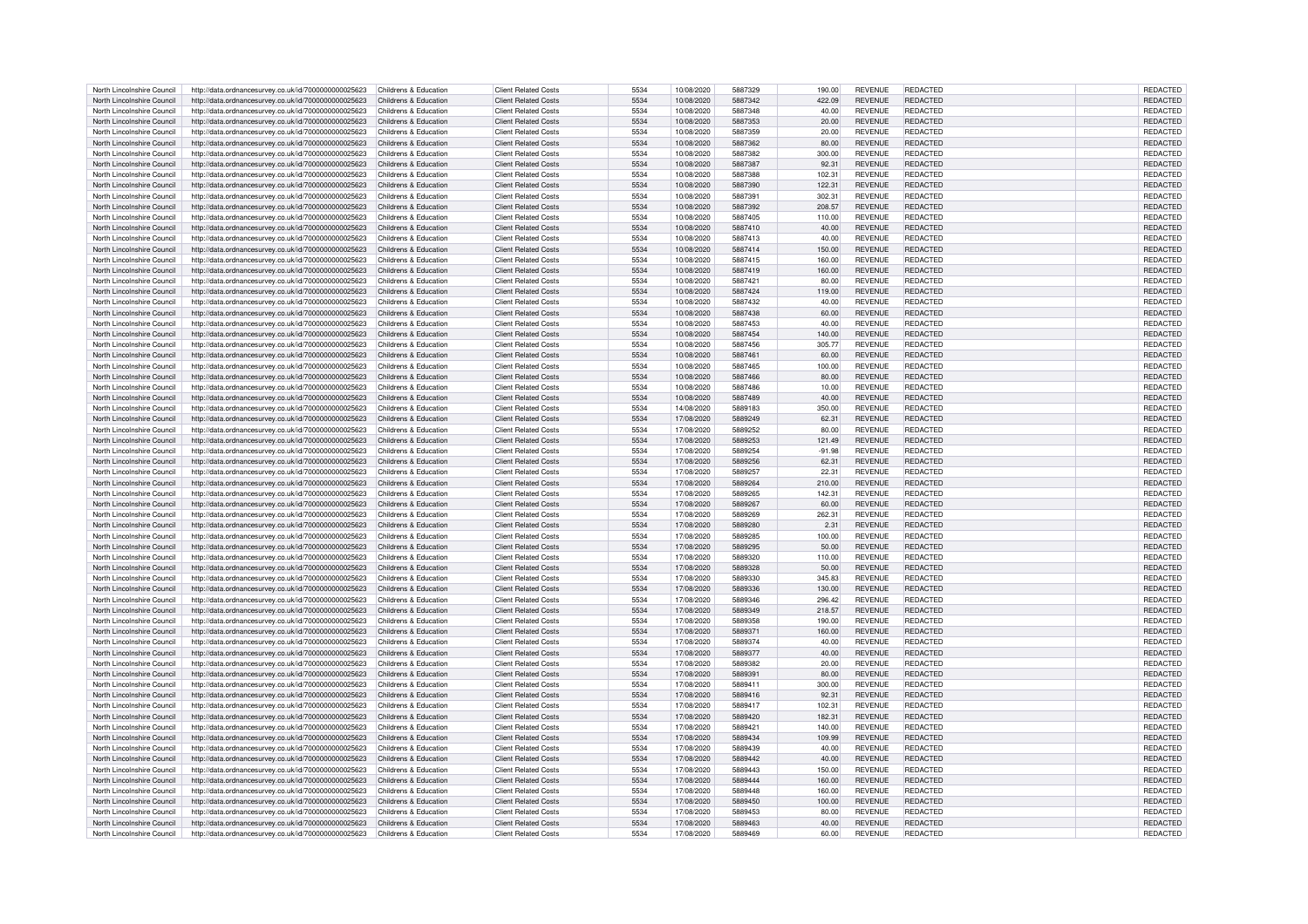| North Lincolnshire Council | http://data.ordnancesurvey.co.uk/id/7000000000025623                       | Childrens & Education | <b>Client Related Costs</b>       | 5534 | 17/08/2020 | 5889484 | 40.00    | <b>REVENUE</b> | <b>REDACTED</b> | REDACTED        |
|----------------------------|----------------------------------------------------------------------------|-----------------------|-----------------------------------|------|------------|---------|----------|----------------|-----------------|-----------------|
|                            |                                                                            |                       |                                   |      |            |         |          |                |                 |                 |
| North Lincolnshire Council | http://data.ordnancesurvey.co.uk/id/7000000000025623                       | Childrens & Education | <b>Client Related Costs</b>       | 5534 | 17/08/2020 | 5889485 | 140.00   | <b>REVENUE</b> | REDACTED        | REDACTED        |
| North Lincolnshire Council | http://data.ordnancesurvey.co.uk/id/7000000000025623                       | Childrens & Education | <b>Client Related Costs</b>       | 5534 | 17/08/2020 | 5889492 | 60.00    | <b>REVENUE</b> | REDACTED        | REDACTED        |
| North Lincolnshire Council | http://data.ordnancesurvey.co.uk/id/7000000000025623                       | Childrens & Education | <b>Client Related Costs</b>       | 5534 | 17/08/2020 | 5889496 | 100.00   | <b>REVENUE</b> | <b>REDACTED</b> | <b>REDACTED</b> |
| North Lincolnshire Council | http://data.ordnancesurvey.co.uk/id/7000000000025623                       | Childrens & Education | <b>Client Related Costs</b>       | 5534 | 17/08/2020 | 5889497 | 34.29    | <b>REVENUE</b> | REDACTED        | REDACTED        |
|                            |                                                                            |                       |                                   |      |            |         |          |                |                 |                 |
| North Lincolnshire Council | http://data.ordnancesurvey.co.uk/id/7000000000025623                       | Childrens & Education | <b>Client Related Costs</b>       | 5534 | 17/08/2020 | 5889517 | 10.00    | <b>REVENUE</b> | REDACTED        | REDACTED        |
| North Lincolnshire Council | http://data.ordnancesurvey.co.uk/id/7000000000025623                       | Childrens & Education | <b>Client Related Costs</b>       | 5534 | 17/08/2020 | 5889520 | 40.00    | <b>REVENUE</b> | <b>REDACTED</b> | <b>REDACTED</b> |
| North Lincolnshire Council | http://data.ordnancesurvey.co.uk/id/7000000000025623                       | Childrens & Education | <b>Client Related Costs</b>       | 5534 | 17/08/2020 | 5889528 | 142.95   | <b>REVENUE</b> | REDACTED        | REDACTED        |
| North Lincolnshire Council | http://data.ordnancesurvey.co.uk/id/7000000000025623                       | Childrens & Education | <b>Client Related Costs</b>       | 5534 | 19/08/2020 | 5890443 | 348.00   | <b>REVENUE</b> | REDACTED        | <b>REDACTED</b> |
|                            |                                                                            |                       |                                   |      |            |         |          |                |                 |                 |
| North Lincolnshire Council | http://data.ordnancesurvey.co.uk/id/7000000000025623                       | Childrens & Education | <b>Client Related Costs</b>       | 5534 | 24/08/2020 | 5892486 | 62.31    | <b>REVENUE</b> | <b>REDACTED</b> | REDACTED        |
| North Lincolnshire Council | http://data.ordnancesurvey.co.uk/id/7000000000025623                       | Childrens & Education | <b>Client Related Costs</b>       | 5534 | 24/08/2020 | 5892489 | 80.00    | <b>REVENUE</b> | REDACTED        | REDACTED        |
| North Lincolnshire Council | http://data.ordnancesurvey.co.uk/id/7000000000025623                       | Childrens & Education | <b>Client Related Costs</b>       | 5534 | 24/08/2020 | 5892490 | 40.00    | <b>REVENUE</b> | REDACTED        | REDACTED        |
| North Lincolnshire Council | http://data.ordnancesurvey.co.uk/id/7000000000025623                       | Childrens & Education | <b>Client Related Costs</b>       | 5534 | 24/08/2020 | 589249  | 22.31    | <b>REVENUE</b> | REDACTED        | REDACTED        |
|                            |                                                                            |                       |                                   |      |            |         |          |                |                 |                 |
| North Lincolnshire Council | http://data.ordnancesurvey.co.uk/id/7000000000025623                       | Childrens & Education | <b>Client Related Costs</b>       | 5534 | 24/08/2020 | 5892493 | 62.31    | <b>REVENUE</b> | REDACTED        | <b>REDACTED</b> |
| North Lincolnshire Council | http://data.ordnancesurvey.co.uk/id/7000000000025623                       | Childrens & Education | <b>Client Related Costs</b>       | 5534 | 24/08/2020 | 5892494 | 22.31    | <b>REVENUE</b> | <b>REDACTED</b> | REDACTED        |
| North Lincolnshire Council | http://data.ordnancesurvey.co.uk/id/7000000000025623                       | Childrens & Education | <b>Client Related Costs</b>       | 5534 | 24/08/2020 | 589250  | 260.00   | <b>REVENUE</b> | <b>REDACTED</b> | REDACTED        |
| North Lincolnshire Council | http://data.ordnancesurvey.co.uk/id/7000000000025623                       | Childrens & Education | <b>Client Related Costs</b>       | 5534 | 24/08/2020 | 5892504 | 117.14   | <b>REVENUE</b> | REDACTED        | <b>REDACTED</b> |
|                            |                                                                            |                       |                                   |      |            |         |          |                |                 |                 |
| North Lincolnshire Council | http://data.ordnancesurvey.co.uk/id/7000000000025623                       | Childrens & Education | <b>Client Related Costs</b>       | 5534 | 24/08/2020 | 5892506 | 262.31   | <b>REVENUE</b> | <b>REDACTED</b> | REDACTED        |
| North Lincolnshire Council | http://data.ordnancesurvey.co.uk/id/7000000000025623                       | Childrens & Education | <b>Client Related Costs</b>       | 5534 | 24/08/2020 | 5892522 | 100.00   | <b>REVENUE</b> | REDACTED        | REDACTED        |
| North Lincolnshire Council | http://data.ordnancesurvey.co.uk/id/7000000000025623                       | Childrens & Education | <b>Client Related Costs</b>       | 5534 | 24/08/2020 | 5892525 | 188.57   | <b>REVENUE</b> | REDACTED        | REDACTED        |
| North Lincolnshire Council | http://data.ordnancesurvey.co.uk/id/7000000000025623                       | Childrens & Education | <b>Client Related Costs</b>       | 5534 | 24/08/2020 | 5892532 | 506.12   | <b>REVENUE</b> | REDACTED        | REDACTED        |
|                            |                                                                            |                       |                                   |      |            |         |          |                |                 |                 |
| North Lincolnshire Council | http://data.ordnancesurvey.co.uk/id/7000000000025623                       | Childrens & Education | <b>Client Related Costs</b>       | 5534 | 24/08/2020 | 5892557 | 161.43   | <b>REVENUE</b> | REDACTED        | REDACTED        |
| North Lincolnshire Council | http://data.ordnancesurvey.co.uk/id/7000000000025623                       | Childrens & Education | <b>Client Related Costs</b>       | 5534 | 24/08/2020 | 5892565 | 50.00    | <b>REVENUE</b> | REDACTED        | REDACTED        |
| North Lincolnshire Council | http://data.ordnancesurvey.co.uk/id/7000000000025623                       | Childrens & Education | <b>Client Related Costs</b>       | 5534 | 24/08/2020 | 5892573 | 130.00   | <b>REVENUE</b> | REDACTED        | REDACTED        |
| North Lincolnshire Council | http://data.ordnancesurvey.co.uk/id/7000000000025623                       | Childrens & Education | <b>Client Related Costs</b>       | 5534 | 24/08/2020 | 5892583 | 160.00   | <b>REVENUE</b> | REDACTED        | REDACTED        |
|                            |                                                                            |                       |                                   |      |            |         |          |                |                 |                 |
| North Lincolnshire Council | http://data.ordnancesurvey.co.uk/id/7000000000025623                       | Childrens & Education | <b>Client Related Costs</b>       | 5534 | 24/08/2020 | 5892586 | 190.00   | <b>REVENUE</b> | <b>REDACTED</b> | REDACTED        |
| North Lincolnshire Council | http://data.ordnancesurvey.co.uk/id/7000000000025623                       | Childrens & Education | <b>Client Related Costs</b>       | 5534 | 24/08/2020 | 5892595 | 90.00    | <b>REVENUE</b> | REDACTED        | REDACTED        |
| North Lincolnshire Council | http://data.ordnancesurvey.co.uk/id/7000000000025623                       | Childrens & Education | <b>Client Related Costs</b>       | 5534 | 24/08/2020 | 5892606 | 700.00   | <b>REVENUE</b> | REDACTED        | <b>REDACTED</b> |
| North Lincolnshire Council |                                                                            | Childrens & Education | <b>Client Related Costs</b>       | 5534 | 24/08/2020 | 5892609 | 160.00   | <b>REVENUE</b> | <b>REDACTED</b> | <b>REDACTED</b> |
|                            | http://data.ordnancesurvey.co.uk/id/7000000000025623                       |                       |                                   |      |            |         |          |                |                 |                 |
| North Lincolnshire Council | http://data.ordnancesurvey.co.uk/id/7000000000025623                       | Childrens & Education | <b>Client Related Costs</b>       | 5534 | 24/08/2020 | 5892615 | 40.00    | <b>REVENUE</b> | <b>REDACTED</b> | <b>REDACTED</b> |
| North Lincolnshire Council | http://data.ordnancesurvey.co.uk/id/7000000000025623                       | Childrens & Education | <b>Client Related Costs</b>       | 5534 | 24/08/2020 | 5892620 | 20.00    | <b>REVENUE</b> | REDACTED        | <b>REDACTED</b> |
| North Lincolnshire Council | http://data.ordnancesurvey.co.uk/id/7000000000025623                       | Childrens & Education | <b>Client Related Costs</b>       | 5534 | 24/08/2020 | 5892629 | 80.00    | <b>REVENUE</b> | REDACTED        | <b>REDACTED</b> |
|                            |                                                                            |                       |                                   |      |            |         |          |                |                 |                 |
| North Lincolnshire Council | http://data.ordnancesurvey.co.uk/id/7000000000025623                       | Childrens & Education | <b>Client Related Costs</b>       | 5534 | 24/08/2020 | 5892649 | 300.00   | <b>REVENUE</b> | REDACTED        | REDACTED        |
| North Lincolnshire Council | http://data.ordnancesurvey.co.uk/id/7000000000025623                       | Childrens & Education | <b>Client Related Costs</b>       | 5534 | 24/08/2020 | 5892654 | 92.31    | <b>REVENUE</b> | <b>REDACTED</b> | <b>REDACTED</b> |
| North Lincolnshire Council | http://data.ordnancesurvey.co.uk/id/7000000000025623                       | Childrens & Education | <b>Client Related Costs</b>       | 5534 | 24/08/2020 | 5892655 | 102.31   | <b>REVENUE</b> | <b>REDACTED</b> | <b>REDACTED</b> |
| North Lincolnshire Council | http://data.ordnancesurvey.co.uk/id/7000000000025623                       | Childrens & Education | <b>Client Related Costs</b>       | 5534 | 24/08/2020 | 5892657 | 222.31   | <b>REVENUE</b> | REDACTED        | REDACTED        |
|                            |                                                                            |                       |                                   |      |            |         |          |                |                 |                 |
| North Lincolnshire Council | http://data.ordnancesurvey.co.uk/id/7000000000025623                       | Childrens & Education | <b>Client Related Costs</b>       | 5534 | 24/08/2020 | 5892658 | 281.29   | <b>REVENUE</b> | REDACTED        | <b>REDACTED</b> |
| North Lincolnshire Council | http://data.ordnancesurvey.co.uk/id/7000000000025623                       | Childrens & Education | <b>Client Related Costs</b>       | 5534 | 24/08/2020 | 5892659 | 140.00   | <b>REVENUE</b> | REDACTED        | REDACTED        |
| North Lincolnshire Council | http://data.ordnancesurvey.co.uk/id/7000000000025623                       | Childrens & Education | <b>Client Related Costs</b>       | 5534 | 24/08/2020 | 5892672 | 110.00   | <b>REVENUE</b> | <b>REDACTED</b> | <b>REDACTED</b> |
| North Lincolnshire Council |                                                                            | Childrens & Education | <b>Client Related Costs</b>       | 5534 |            | 5892679 |          | <b>REVENUE</b> | REDACTED        |                 |
|                            | http://data.ordnancesurvey.co.uk/id/7000000000025623                       |                       |                                   |      | 24/08/2020 |         | 5.71     |                |                 | REDACTED        |
| North Lincolnshire Council | http://data.ordnancesurvey.co.uk/id/7000000000025623                       | Childrens & Education | <b>Client Related Costs</b>       | 5534 | 24/08/2020 | 5892680 | 150.00   | <b>REVENUE</b> | REDACTED        | REDACTED        |
| North Lincolnshire Council | http://data.ordnancesurvey.co.uk/id/7000000000025623                       | Childrens & Education | <b>Client Related Costs</b>       | 5534 | 24/08/2020 | 5892681 | 160.00   | <b>REVENUE</b> | REDACTED        | <b>REDACTED</b> |
| North Lincolnshire Council | http://data.ordnancesurvey.co.uk/id/7000000000025623                       | Childrens & Education | <b>Client Related Costs</b>       | 5534 | 24/08/2020 | 5892685 | 160.00   | <b>REVENUE</b> | REDACTED        | REDACTED        |
| North Lincolnshire Council | http://data.ordnancesurvey.co.uk/id/7000000000025623                       | Childrens & Education | <b>Client Related Costs</b>       | 5534 | 24/08/2020 | 5892687 | 140.00   | <b>REVENUE</b> | <b>REDACTED</b> | REDACTED        |
|                            |                                                                            |                       |                                   |      |            |         |          |                |                 |                 |
| North Lincolnshire Council | http://data.ordnancesurvey.co.uk/id/7000000000025623                       | Childrens & Education | <b>Client Related Costs</b>       | 5534 | 24/08/2020 | 5892690 | 80.00    | <b>REVENUE</b> | REDACTED        | REDACTED        |
| North Lincolnshire Council | http://data.ordnancesurvey.co.uk/id/7000000000025623                       | Childrens & Education | <b>Client Related Costs</b>       | 5534 | 24/08/2020 | 5892700 | 40.00    | <b>REVENUE</b> | REDACTED        | REDACTED        |
| North Lincolnshire Council | http://data.ordnancesurvey.co.uk/id/7000000000025623                       | Childrens & Education | <b>Client Related Costs</b>       | 5534 | 24/08/2020 | 5892706 | 60.00    | <b>REVENUE</b> | <b>REDACTED</b> | <b>REDACTED</b> |
| North Lincolnshire Council | http://data.ordnancesurvey.co.uk/id/7000000000025623                       | Childrens & Education | <b>Client Related Costs</b>       | 5534 | 24/08/2020 | 5892721 | 40.00    | <b>REVENUE</b> | <b>REDACTED</b> | <b>REDACTED</b> |
|                            |                                                                            |                       |                                   |      |            |         |          |                |                 |                 |
| North Lincolnshire Council | http://data.ordnancesurvey.co.uk/id/7000000000025623                       | Childrens & Education | <b>Client Related Costs</b>       | 5534 | 24/08/2020 | 5892722 | 140.00   | <b>REVENUE</b> | <b>REDACTED</b> | <b>REDACTED</b> |
| North Lincolnshire Council | http://data.ordnancesurvey.co.uk/id/7000000000025623                       | Childrens & Education | <b>Client Related Costs</b>       | 5534 | 24/08/2020 | 5892729 | 60.00    | <b>REVENUE</b> | REDACTED        | REDACTED        |
| North Lincolnshire Council | http://data.ordnancesurvey.co.uk/id/7000000000025623                       | Childrens & Education | <b>Client Related Costs</b>       | 5534 | 24/08/2020 | 5892734 | 100.00   | <b>REVENUE</b> | REDACTED        | REDACTED        |
| North Lincolnshire Council | http://data.ordnancesurvey.co.uk/id/7000000000025623                       | Childrens & Education | <b>Client Related Costs</b>       | 5534 | 24/08/2020 | 5892749 | 40.00    | <b>REVENUE</b> | REDACTED        | REDACTED        |
|                            |                                                                            |                       |                                   |      |            |         |          |                |                 |                 |
| North Lincolnshire Council | http://data.ordnancesurvey.co.uk/id/7000000000025623                       | Childrens & Education | <b>Client Related Costs</b>       | 5534 | 24/08/2020 | 5892754 | 80.00    | <b>REVENUE</b> | REDACTED        | <b>REDACTED</b> |
| North Lincolnshire Council | http://data.ordnancesurvey.co.uk/id/7000000000025623                       | Childrens & Education | <b>Client Related Costs</b>       | 5534 | 24/08/2020 | 5892757 | 40.00    | <b>REVENUE</b> | REDACTED        | REDACTED        |
| North Lincolnshire Council | http://data.ordnancesurvey.co.uk/id/7000000000025623                       | Childrens & Education | <b>Client Transport Costs</b>     | 6092 | 03/08/2020 | 5884378 | 124.65   | <b>REVENUE</b> | <b>REDACTED</b> | REDACTED        |
| North Lincolnshire Council | http://data.ordnancesurvey.co.uk/id/7000000000025623                       | Childrens & Education | <b>Client Transport Costs</b>     | 6092 | 03/08/2020 | 5884381 | 658.80   | <b>REVENUE</b> | REDACTED        | <b>REDACTED</b> |
|                            |                                                                            |                       |                                   |      |            |         |          |                |                 |                 |
| North Lincolnshire Council | http://data.ordnancesurvey.co.uk/id/7000000000025623                       | Childrens & Education | <b>Client Transport Costs</b>     | 6092 | 03/08/2020 | 5884419 | 235.80   | <b>REVENUE</b> | REDACTED        | REDACTED        |
| North Lincolnshire Council | http://data.ordnancesurvey.co.uk/id/7000000000025623                       | Childrens & Education | <b>Client Transport Costs</b>     | 6092 | 03/08/2020 | 5884477 | 1.941.30 | <b>REVENUE</b> | REDACTED        | <b>REDACTED</b> |
| North Lincolnshire Council | http://data.ordnancesurvey.co.uk/id/7000000000025623                       | Childrens & Education | <b>Client Transport Costs</b>     | 6092 | 03/08/2020 | 5884501 | 99.81    | <b>REVENUE</b> | <b>REDACTED</b> | REDACTED        |
| North Lincolnshire Council | http://data.ordnancesurvey.co.uk/id/7000000000025623                       | Childrens & Education | <b>Client Transport Costs</b>     | 6092 | 10/08/2020 | 5887410 | 13.59    | <b>REVENUE</b> | REDACTED        | REDACTED        |
|                            |                                                                            |                       |                                   |      |            |         |          |                |                 |                 |
| North Lincolnshire Council | http://data.ordnancesurvey.co.uk/id/7000000000025623                       | Childrens & Education | <b>Client Transport Costs</b>     | 6092 | 10/08/2020 | 5887424 | 87.48    | <b>REVENUE</b> | REDACTED        | REDACTED        |
| North Lincolnshire Council | http://data.ordnancesurvey.co.uk/id/7000000000025623                       | Childrens & Education | <b>Client Transport Costs</b>     | 6092 | 12/08/2020 | 5887899 | 610.25   | <b>REVENUE</b> | REDACTED        | REDACTED        |
| North Lincolnshire Council | http://data.ordnancesurvey.co.uk/id/7000000000025623                       | Childrens & Education | <b>Client Transport Costs</b>     | 6092 | 17/08/2020 | 5889265 | 197.10   | <b>REVENUE</b> | REDACTED        | <b>REDACTED</b> |
| North Lincolnshire Council | http://data.ordnancesurvey.co.uk/id/7000000000025623                       | Childrens & Education | <b>Client Transport Costs</b>     | 6092 | 19/08/2020 | 5890490 | 711.40   | <b>REVENUE</b> | REDACTED        | REDACTED        |
|                            |                                                                            |                       |                                   |      |            |         |          |                |                 |                 |
| North Lincolnshire Council | http://data.ordnancesurvey.co.uk/id/7000000000025623                       | Childrens & Education | <b>Client Transport Costs</b>     | 6092 | 24/08/2020 | 5892583 | 50.40    | <b>REVENUE</b> | REDACTED        | REDACTED        |
| North Lincolnshire Council | http://data.ordnancesurvey.co.uk/id/7000000000025623                       | Childrens & Education | <b>Client Transport Costs</b>     | 6092 | 24/08/2020 | 5892626 | 178.20   | <b>REVENUE</b> | REDACTED        | REDACTED        |
| North Lincolnshire Council | http://data.ordnancesurvey.co.uk/id/7000000000025623                       | Childrens & Education | <b>Client Transport Costs</b>     | 6092 | 24/08/2020 | 5892693 | 63.00    | <b>REVENUE</b> | <b>REDACTED</b> | REDACTED        |
| North Lincolnshire Council |                                                                            |                       |                                   | 6092 | 24/08/2020 | 5892730 | 107.55   | <b>REVENUE</b> | REDACTED        | REDACTED        |
|                            |                                                                            |                       |                                   |      |            |         |          |                |                 |                 |
|                            | http://data.ordnancesurvey.co.uk/id/7000000000025623                       | Childrens & Education | <b>Client Transport Costs</b>     |      |            |         |          |                |                 |                 |
| North Lincolnshire Council | http://data.ordnancesurvey.co.uk/id/7000000000025623                       | Childrens & Education | <b>Client Transport Costs</b>     | 6092 | 24/08/2020 | 5892749 | 294.84   | <b>REVENUE</b> | <b>REDACTED</b> | <b>REDACTED</b> |
| North Lincolnshire Council | http://data.ordnancesurvey.co.uk/id/7000000000025623                       | Childrens & Education | Direct Payments To Clients        | 6012 | 19/08/2020 | 5889911 | 324.00   | <b>REVENUE</b> | <b>REDACTED</b> | <b>REDACTED</b> |
| North Lincolnshire Council | http://data.ordnancesurvey.co.uk/id/7000000000025623 Childrens & Education |                       | <b>Direct Payments To Clients</b> | 6012 | 19/08/2020 | 5889913 | 252.00   | <b>REVENUE</b> | <b>REDACTED</b> | REDACTED        |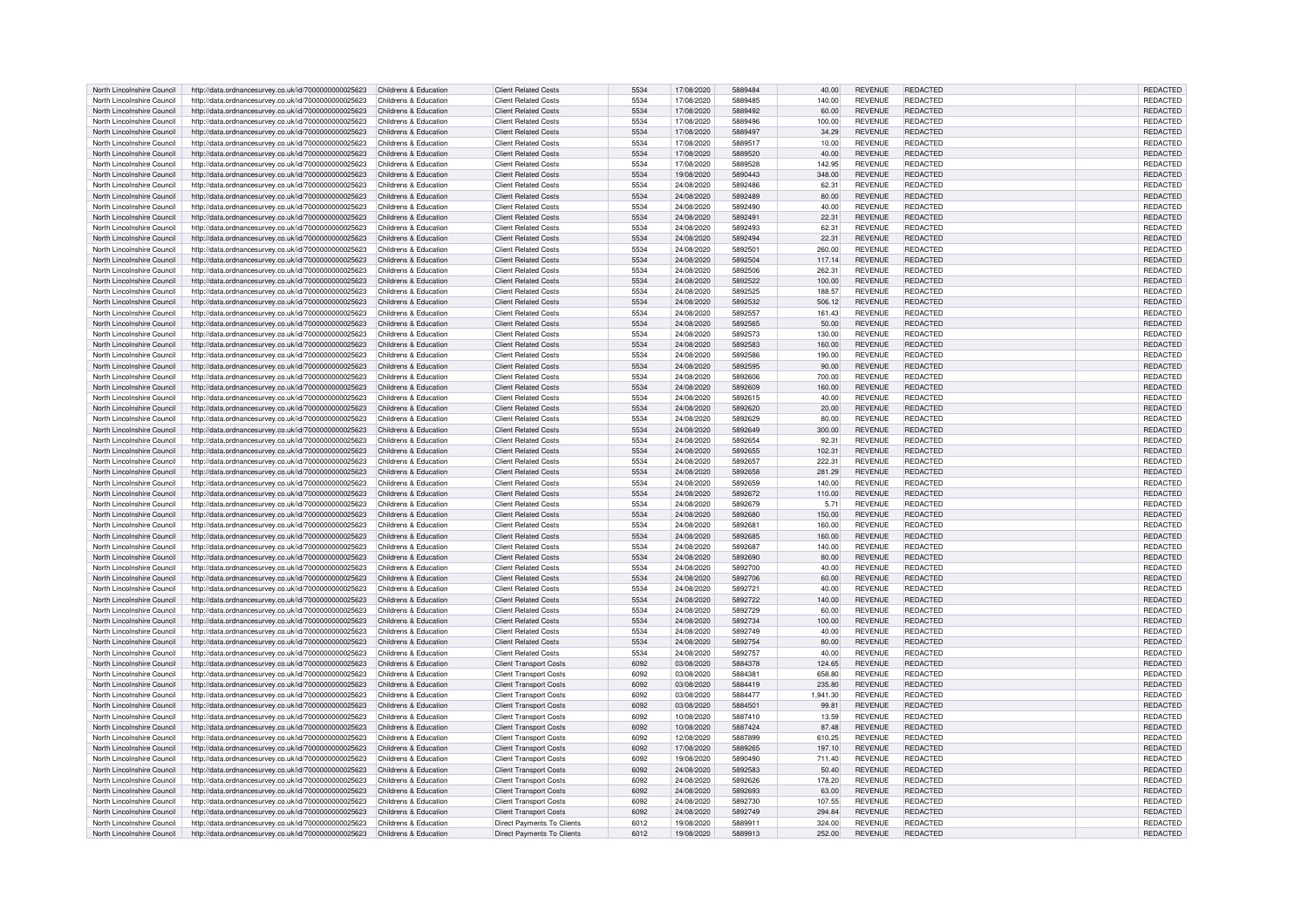| North Lincolnshire Council | http://data.ordnancesurvey.co.uk/id/7000000000025623                            | Childrens & Education             | <b>Direct Payments To Clients</b> | 6012          | 19/08/2020 | 5889915 | 288.00    | <b>REVENUE</b> | REDACTED        |          | REDACTED        |
|----------------------------|---------------------------------------------------------------------------------|-----------------------------------|-----------------------------------|---------------|------------|---------|-----------|----------------|-----------------|----------|-----------------|
| North Lincolnshire Council | http://data.ordnancesurvey.co.uk/id/7000000000025623                            | Childrens & Education             | Direct Payments To Clients        | 6012          | 19/08/2020 | 5889917 | 270.00    | <b>REVENUE</b> | <b>REDACTED</b> |          | <b>REDACTED</b> |
|                            |                                                                                 |                                   |                                   |               |            |         |           |                |                 |          |                 |
| North Lincolnshire Council | http://data.ordnancesurvey.co.uk/id/7000000000025623                            | Childrens & Education             | Direct Payments To Clients        | 6012          | 19/08/2020 | 5889918 | 1,260.00  | <b>REVENUE</b> | REDACTED        |          | REDACTED        |
| North Lincolnshire Council | http://data.ordnancesurvey.co.uk/id/7000000000025623                            | Childrens & Education             | <b>Direct Payments To Clients</b> | 6012          | 19/08/2020 | 5889965 | 720.00    | <b>REVENUE</b> | <b>REDACTED</b> | 7605054  | REDACTED        |
| North Lincolnshire Council | http://data.ordnancesurvey.co.uk/id/7000000000025623                            | Childrens & Education             | Direct Payments To Clients        | 6012          | 19/08/2020 | 5889966 | 774.00    | <b>REVENUE</b> | REDACTED        | 7605054  | REDACTED        |
| North Lincolnshire Council | http://data.ordnancesurvey.co.uk/id/7000000000025623                            | Childrens & Education             | Payments To Private Orgs          | 6002          | 12/08/2020 | 5887129 | 2.247.20  | <b>REVENUE</b> | <b>REDACTED</b> |          | REDACTED        |
| North Lincolnshire Council |                                                                                 | Childrens & Education             |                                   | 6002          | 26/08/2020 | 5893318 |           | <b>REVENUE</b> | <b>REDACTED</b> |          |                 |
|                            | http://data.ordnancesurvey.co.uk/id/7000000000025623                            |                                   | Payments To Private Orgs          |               |            |         | 3,435.10  |                |                 |          | REDACTED        |
| North Lincolnshire Council | http://data.ordnancesurvey.co.uk/id/7000000000025623                            | Childrens & Education             | Payments To Private Orgs          | 6002          | 26/08/2020 | 5893338 | 12,194.48 | <b>REVENUE</b> | <b>REDACTED</b> |          | REDACTED        |
| North Lincolnshire Council | http://data.ordnancesurvey.co.uk/id/7000000000025623                            | Childrens & Education             | Payments To Private Orgs          | 6002          | 26/08/2020 | 5893374 | 3,433.52  | <b>REVENUE</b> | REDACTED        |          | REDACTED        |
| North Lincolnshire Council | http://data.ordnancesurvey.co.uk/id/7000000000025623                            | Childrens & Education             | Payments To Private Orgs          | 6002          | 26/08/2020 | 5893383 | 1,612.18  | <b>REVENUE</b> | REDACTED        |          | REDACTED        |
| North Lincolnshire Council | http://data.ordnancesurvey.co.uk/id/7000000000025623                            | Childrens & Education             | Payments To Private Orgs          | 6002          | 26/08/2020 | 5893384 | 831.60    | <b>REVENUE</b> | REDACTED        |          | REDACTED        |
|                            |                                                                                 |                                   |                                   |               |            |         |           |                |                 |          |                 |
| North Lincolnshire Council | http://data.ordnancesurvey.co.uk/id/7000000000025623                            | Childrens & Education             | Payments To Private Orgs          | 6002          | 26/08/2020 | 5893385 | 346.19    | <b>REVENUE</b> | <b>REDACTED</b> |          | REDACTED        |
| North Lincolnshire Council | http://data.ordnancesurvey.co.uk/id/7000000000025623                            | Childrens & Education             | Payments To Private Orgs          | 6002          | 26/08/2020 | 5893387 | 9,402.27  | <b>REVENUE</b> | <b>REDACTED</b> |          | REDACTED        |
| North Lincolnshire Council | http://data.ordnancesurvey.co.uk/id/7000000000025623                            | Childrens & Education             | Payments To Private Orgs          | 6002          | 26/08/2020 | 5893390 | 831.60    | <b>REVENUE</b> | <b>REDACTED</b> |          | REDACTED        |
| North Lincolnshire Council | http://data.ordnancesurvey.co.uk/id/7000000000025623                            | Childrens & Education             | Payments To Private Orgs          | 6002          | 26/08/2020 | 5893391 | 6,866.10  | <b>REVENUE</b> | REDACTED        |          | REDACTED        |
|                            |                                                                                 |                                   |                                   |               |            |         |           |                |                 |          |                 |
| North Lincolnshire Council | http://data.ordnancesurvey.co.uk/id/7000000000025623                            | Childrens & Education             | Payments To Private Orgs          | 6002          | 26/08/2020 | 5893392 | 4,785.50  | <b>REVENUE</b> | <b>REDACTED</b> |          | REDACTED        |
| North Lincolnshire Council | http://data.ordnancesurvey.co.uk/id/7000000000025623                            | Childrens & Education             | Payments To Private Oras          | 6002          | 26/08/2020 | 5893402 | 1.300.96  | <b>REVENUE</b> | REDACTED        |          | REDACTED        |
| North Lincolnshire Council | http://data.ordnancesurvey.co.uk/id/7000000000025623                            | Childrens & Education             | Payments To Private Orgs          | 6002          | 28/08/2020 | 5894442 | 490.97    | <b>REVENUE</b> | <b>REDACTED</b> | 07128156 | REDACTED        |
| North Lincolnshire Council | http://data.ordnancesurvey.co.uk/id/7000000000025623                            | Childrens & Education             | Payments To Private Orgs          | 6002          | 02/09/2020 | 5894713 | 3,901.69  | <b>REVENUE</b> | <b>REDACTED</b> |          | REDACTED        |
|                            |                                                                                 |                                   |                                   |               |            |         |           |                |                 |          |                 |
| North Lincolnshire Council | http://data.ordnancesurvey.co.uk/id/7000000000025623                            | Childrens & Education             | Payments To Private Orgs          | 6002          | 02/09/2020 | 5894762 | 3,029.36  | <b>REVENUE</b> | <b>REDACTED</b> |          | REDACTED        |
| North Lincolnshire Council | http://data.ordnancesurvey.co.uk/id/7000000000025623                            | Childrens & Education             | Pay - Operational Staff           | 0921          | 26/08/2020 | 5893281 | 1,416.64  | <b>REVENUE</b> | <b>REDACTED</b> |          | REDACTED        |
| North Lincolnshire Council | http://data.ordnancesurvey.co.uk/id/7000000000025623                            | Childrens & Education             | Pay - Operational Staff           | 0921          | 26/08/2020 | 5893282 | 1,416.64  | <b>REVENUE</b> | <b>REDACTED</b> |          | REDACTED        |
| North Lincolnshire Council | http://data.ordnancesurvey.co.uk/id/7000000000025623                            | Childrens & Education             | Pay - Operational Staff           | 0921          | 26/08/2020 | 5893283 | 1,416.64  | <b>REVENUE</b> | <b>REDACTED</b> |          | REDACTED        |
|                            |                                                                                 |                                   |                                   |               |            |         |           |                |                 |          |                 |
| North Lincolnshire Council | http://data.ordnancesurvey.co.uk/id/7000000000025623                            | Council Tax Payers Account        | Refunds                           | <b>REFUND</b> | 03/08/2020 | 5884213 | 320.95    |                | <b>REDACTED</b> |          | REDACTED        |
| North Lincolnshire Council | http://data.ordnancesurvey.co.uk/id/7000000000025623                            | Council Tax Payers Account        | Refunds                           | <b>REFUND</b> | 03/08/2020 | 5884215 | 1,625.46  |                | REDACTED        |          | REDACTED        |
| North Lincolnshire Council | http://data.ordnancesurvey.co.uk/id/7000000000025623                            | Council Tax Payers Account        | Refunds                           | <b>REFUND</b> | 03/08/2020 | 5884217 | 349.99    |                | <b>REDACTED</b> |          | <b>REDACTED</b> |
| North Lincolnshire Council | http://data.ordnancesurvey.co.uk/id/7000000000025623                            | Council Tax Payers Account        | Refunds                           | <b>REFUND</b> | 03/08/2020 | 5884221 | 362.03    |                | REDACTED        |          | REDACTED        |
| North Lincolnshire Council |                                                                                 |                                   |                                   | <b>REFUND</b> | 03/08/2020 | 5884223 | 358.87    |                | REDACTED        |          |                 |
|                            | http://data.ordnancesurvey.co.uk/id/7000000000025623                            | Council Tax Payers Account        | Refunds                           |               |            |         |           |                |                 |          | REDACTED        |
| North Lincolnshire Council | http://data.ordnancesurvey.co.uk/id/7000000000025623                            | Council Tax Payers Account        | Refunds                           | <b>REFUND</b> | 06/08/2020 | 5886452 | 1.190.57  |                | REDACTED        |          | REDACTED        |
| North Lincolnshire Council | http://data.ordnancesurvey.co.uk/id/7000000000025623                            | Council Tax Payers Account        | Refunds                           | <b>REFUND</b> | 06/08/2020 | 5886456 | 2,025.23  |                | REDACTED        |          | REDACTED        |
| North Lincolnshire Council | http://data.ordnancesurvey.co.uk/id/7000000000025623                            | Council Tax Payers Account        | Refunds                           | <b>REFUND</b> | 06/08/2020 | 5886458 | 776.86    |                | <b>REDACTED</b> |          | REDACTED        |
| North Lincolnshire Council |                                                                                 |                                   | Refunds                           | <b>REFUND</b> | 06/08/2020 | 5886468 | 311.16    |                | REDACTED        |          |                 |
|                            | http://data.ordnancesurvey.co.uk/id/7000000000025623                            | Council Tax Payers Account        |                                   |               |            |         |           |                |                 |          | REDACTED        |
| North Lincolnshire Council | http://data.ordnancesurvey.co.uk/id/7000000000025623                            | Council Tax Payers Account        | Refunds                           | REFUND        | 06/08/2020 | 5886476 | 1,216.33  |                | <b>REDACTED</b> |          | REDACTED        |
| North Lincolnshire Council | http://data.ordnancesurvey.co.uk/id/7000000000025623                            | Council Tax Payers Account        | Refunds                           | <b>REFUND</b> | 06/08/2020 | 5886477 | 401.81    |                | REDACTED        |          | REDACTED        |
| North Lincolnshire Council | http://data.ordnancesurvey.co.uk/id/7000000000025623                            | Council Tax Payers Account        | Refunds                           | <b>REFUND</b> | 06/08/2020 | 5886482 | 274.31    |                | <b>REDACTED</b> |          | REDACTED        |
| North Lincolnshire Council | http://data.ordnancesurvey.co.uk/id/7000000000025623                            | <b>Council Tax Payers Account</b> | Refunds                           | <b>REFUND</b> | 06/08/2020 | 5886487 | 703.87    |                | REDACTED        |          | REDACTED        |
|                            |                                                                                 |                                   |                                   |               |            |         |           |                |                 |          |                 |
| North Lincolnshire Council | http://data.ordnancesurvey.co.uk/id/7000000000025623                            | Council Tax Pavers Account        | Refunds                           | <b>REFUND</b> | 10/08/2020 | 5887179 | 417.65    |                | REDACTED        |          | REDACTED        |
| North Lincolnshire Council | http://data.ordnancesurvey.co.uk/id/7000000000025623                            | Council Tax Payers Account        | Refunds                           | <b>REFUND</b> | 10/08/2020 | 5887183 | 398.43    |                | REDACTED        |          | REDACTED        |
| North Lincolnshire Council | http://data.ordnancesurvey.co.uk/id/7000000000025623                            | Council Tax Payers Account        | Refunds                           | <b>REFUND</b> | 10/08/2020 | 5887191 | 435.80    |                | REDACTED        |          | REDACTED        |
| North Lincolnshire Council | http://data.ordnancesurvey.co.uk/id/7000000000025623                            | Council Tax Payers Account        | Refunds                           | <b>REFUND</b> | 13/08/2020 | 5888688 | 927.98    |                | REDACTED        |          | REDACTED        |
|                            |                                                                                 |                                   |                                   |               |            |         |           |                |                 |          |                 |
| North Lincolnshire Council | http://data.ordnancesurvey.co.uk/id/7000000000025623                            | Council Tax Payers Account        | Refunds                           | <b>REFUND</b> | 13/08/2020 | 5888689 | 257.98    |                | REDACTED        |          | REDACTED        |
| North Lincolnshire Council | http://data.ordnancesurvey.co.uk/id/7000000000025623                            | <b>Council Tax Payers Account</b> | Refunds                           | <b>REFUND</b> | 13/08/2020 | 5888690 | 750.00    |                | REDACTED        |          | REDACTED        |
| North Lincolnshire Council | http://data.ordnancesurvey.co.uk/id/7000000000025623                            | Council Tax Payers Account        | Refunds                           | REFUND        | 13/08/2020 | 5888700 | 369.00    |                | REDACTED        |          | REDACTED        |
| North Lincolnshire Council | http://data.ordnancesurvey.co.uk/id/7000000000025623                            | Council Tax Payers Account        | Refunds                           | <b>REFUND</b> | 13/08/2020 | 5888701 | 615.69    |                | REDACTED        |          | REDACTED        |
|                            |                                                                                 |                                   |                                   |               |            |         |           |                |                 |          |                 |
| North Lincolnshire Council | http://data.ordnancesurvey.co.uk/id/7000000000025623                            | Council Tax Payers Account        | Refunds                           | <b>REFUND</b> | 13/08/2020 | 5888705 | 252.92    |                | <b>REDACTED</b> |          | REDACTED        |
| North Lincolnshire Council | http://data.ordnancesurvey.co.uk/id/7000000000025623                            | Council Tax Payers Account        | Refunds                           | <b>REFUND</b> | 13/08/2020 | 5888711 | 492.02    |                | <b>REDACTED</b> |          | REDACTED        |
| North Lincolnshire Council | http://data.ordnancesurvey.co.uk/id/7000000000025623                            | Council Tax Payers Account        | Refunds                           | <b>REFUND</b> | 13/08/2020 | 5888712 | 282.94    |                | <b>REDACTED</b> |          | REDACTED        |
| North Lincolnshire Council | http://data.ordnancesurvey.co.uk/id/7000000000025623                            | Council Tax Payers Account        | Refunds                           | <b>REFUND</b> | 13/08/2020 | 5888715 | 528.16    |                | REDACTED        |          | <b>REDACTED</b> |
|                            |                                                                                 |                                   |                                   |               |            |         |           |                |                 |          |                 |
| North Lincolnshire Council | http://data.ordnancesurvey.co.uk/id/7000000000025623                            | Council Tax Payers Account        | Refunds                           | <b>REFUND</b> | 13/08/2020 | 5888724 | 362.74    |                | REDACTED        |          | REDACTED        |
| North Lincolnshire Council | http://data.ordnancesurvey.co.uk/id/7000000000025623                            | Council Tax Payers Account        | Refunds                           | <b>REFUND</b> | 13/08/2020 | 5888728 | 252.59    |                | REDACTED        |          | REDACTED        |
| North Lincolnshire Council | http://data.ordnancesurvey.co.uk/id/7000000000025623                            | Council Tax Payers Account        | Refunds                           | <b>REFUND</b> | 13/08/2020 | 5888733 | 907.42    |                | REDACTED        |          | REDACTED        |
| North Lincolnshire Council | http://data.ordnancesurvey.co.uk/id/7000000000025623                            | Council Tax Pavers Account        | Refunds                           | <b>REFUND</b> | 13/08/2020 | 5888738 | 539.20    |                | REDACTED        |          | REDACTED        |
| North Lincolnshire Council | http://data.ordnancesurvey.co.uk/id/7000000000025623                            | Council Tax Payers Account        | Refunds                           | <b>REFUND</b> | 13/08/2020 | 5888740 | 719.19    |                | REDACTED        |          | REDACTED        |
|                            |                                                                                 |                                   |                                   |               |            |         |           |                |                 |          |                 |
| North Lincolnshire Council | http://data.ordnancesurvey.co.uk/id/7000000000025623                            | Council Tax Payers Account        | Refunds                           | <b>REFUND</b> | 17/08/2020 | 5889824 | 942.92    |                | <b>REDACTED</b> |          | REDACTED        |
| North Lincolnshire Council | http://data.ordnancesurvey.co.uk/id/7000000000025623                            | Council Tax Payers Account        | Refunds                           | <b>REFUND</b> | 17/08/2020 | 5889828 | 459.47    |                | <b>REDACTED</b> |          | REDACTED        |
| North Lincolnshire Council | http://data.ordnancesurvey.co.uk/id/7000000000025623                            | Council Tax Payers Account        | Refunds                           | <b>REFUND</b> | 17/08/2020 | 5889834 | 255.72    |                | REDACTED        |          | REDACTED        |
| North Lincolnshire Council | http://data.ordnancesurvey.co.uk/id/7000000000025623                            | Council Tax Payers Account        | Refunds                           | <b>REFUND</b> | 20/08/2020 | 5891557 | 388.72    |                | REDACTED        |          | REDACTED        |
| North Lincolnshire Council |                                                                                 |                                   | Refunds                           | <b>REFUND</b> | 20/08/2020 | 5891559 | 257.60    |                | REDACTED        |          |                 |
|                            | http://data.ordnancesurvey.co.uk/id/7000000000025623                            | Council Tax Payers Account        |                                   |               |            |         |           |                |                 |          | REDACTED        |
| North Lincolnshire Council | http://data.ordnancesurvey.co.uk/id/7000000000025623                            | Council Tax Payers Account        | Refunds                           | <b>REFUND</b> | 20/08/2020 | 5891560 | 273.13    |                | REDACTED        |          | REDACTED        |
| North Lincolnshire Council | http://data.ordnancesurvey.co.uk/id/7000000000025623                            | Council Tax Payers Account        | Refunds                           | <b>REFUND</b> | 20/08/2020 | 5891566 | 318.04    |                | <b>REDACTED</b> |          | REDACTED        |
| North Lincolnshire Council | http://data.ordnancesurvey.co.uk/id/7000000000025623                            | Council Tax Payers Accoun         | Refunds                           | <b>REFUND</b> | 20/08/2020 | 5891569 | 567.90    |                | REDACTED        |          | REDACTED        |
| North Lincolnshire Council | http://data.ordnancesurvey.co.uk/id/7000000000025623                            | Council Tax Payers Account        | Refunds                           | <b>REFUND</b> | 20/08/2020 | 5891578 | 845.64    |                | REDACTED        |          | REDACTED        |
|                            |                                                                                 |                                   |                                   |               |            |         |           |                |                 |          |                 |
| North Lincolnshire Council | http://data.ordnancesurvey.co.uk/id/7000000000025623                            | Council Tax Payers Account        | Refunds                           | REFUND        | 20/08/2020 | 5891580 | 884.63    |                | REDACTED        |          | REDACTED        |
| North Lincolnshire Council | http://data.ordnancesurvey.co.uk/id/7000000000025623                            | Council Tax Payers Account        | Refunds                           | REFUND        | 20/08/2020 | 5891581 | 744.85    |                | REDACTED        |          | REDACTED        |
| North Lincolnshire Council | http://data.ordnancesurvey.co.uk/id/7000000000025623                            | Council Tax Payers Account        | Refunds                           | <b>REFUND</b> | 24/08/2020 | 5893055 | 328.86    |                | REDACTED        |          | REDACTED        |
| North Lincolnshire Council | http://data.ordnancesurvey.co.uk/id/7000000000025623                            | Council Tax Payers Account        | Refunds                           | <b>REFUND</b> | 24/08/2020 | 5893057 | 577.40    |                | REDACTED        |          | REDACTED        |
|                            |                                                                                 |                                   |                                   |               |            | 5893058 |           |                |                 |          |                 |
| North Lincolnshire Council | http://data.ordnancesurvey.co.uk/id/7000000000025623                            | Council Tax Payers Account        | Refunds                           | <b>REFUND</b> | 24/08/2020 |         | 320.50    |                | REDACTED        |          | REDACTED        |
| North Lincolnshire Council | http://data.ordnancesurvey.co.uk/id/7000000000025623                            | Council Tax Pavers Account        | Refunds                           | <b>REFUND</b> | 24/08/2020 | 5893060 | 260.05    |                | REDACTED        |          | REDACTED        |
| North Lincolnshire Council | http://data.ordnancesurvey.co.uk/id/7000000000025623                            | Council Tax Payers Account        | Refunds                           | <b>REFUND</b> | 24/08/2020 | 5893063 | 791.45    |                | <b>REDACTED</b> |          | REDACTED        |
| North Lincolnshire Council | http://data.ordnancesurvey.co.uk/id/7000000000025623                            | Council Tax Payers Account        | Refunds                           | <b>REFUND</b> | 24/08/2020 | 5893066 | 267.07    |                | <b>REDACTED</b> |          | REDACTED        |
| North Lincolnshire Council | http://data.ordnancesurvey.co.uk/id/7000000000025623 Council Tax Payers Account |                                   | Refunds                           | <b>REFUND</b> | 24/08/2020 | 5893069 | 284.52    |                | REDACTED        |          | REDACTED        |
|                            |                                                                                 |                                   |                                   |               |            |         |           |                |                 |          |                 |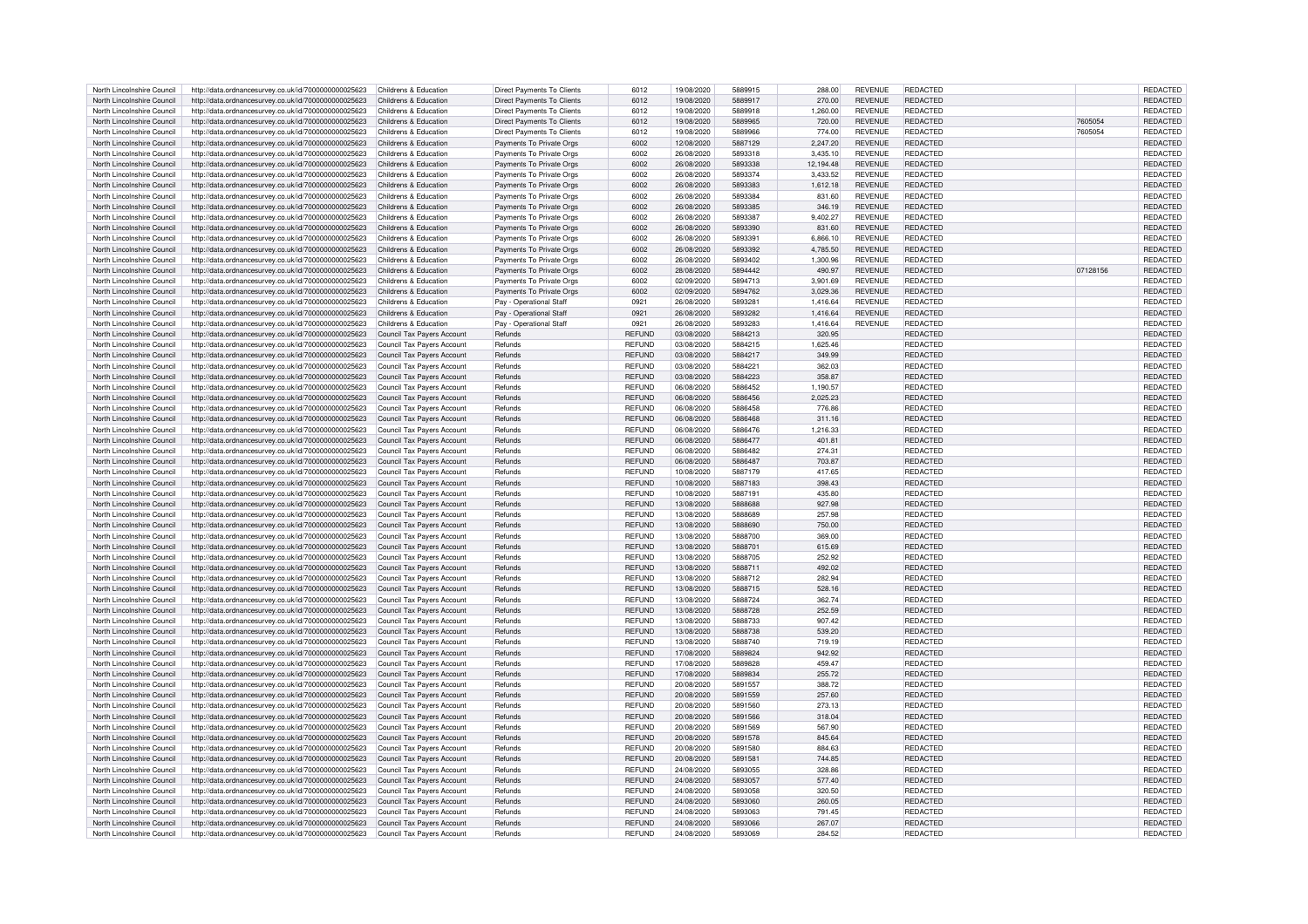| North Lincolnshire Council | http://data.ordnancesurvey.co.uk/id/7000000000025623 | Council Tax Payers Account            | Refunds                               | REFUND        | 24/08/2020 | 5893070 | 769.66      |                | REDACTED                        |         | REDACTED        |
|----------------------------|------------------------------------------------------|---------------------------------------|---------------------------------------|---------------|------------|---------|-------------|----------------|---------------------------------|---------|-----------------|
| North Lincolnshire Council | http://data.ordnancesurvey.co.uk/id/7000000000025623 | Council Tax Payers Account            | Refunds                               | REFUND        | 24/08/2020 | 5893071 | 269.80      |                | REDACTED                        |         | <b>REDACTED</b> |
|                            |                                                      |                                       |                                       |               |            |         |             |                |                                 |         |                 |
| North Lincolnshire Council | http://data.ordnancesurvey.co.uk/id/7000000000025623 | Council Tax Payers Account            | Refunds                               | <b>REFUND</b> | 24/08/2020 | 5893073 | 289.69      |                | REDACTED                        |         | <b>REDACTED</b> |
| North Lincolnshire Council | http://data.ordnancesurvey.co.uk/id/7000000000025623 | Council Tax Payers Account            | Refunds                               | REFUND        | 27/08/2020 | 5894251 | 359.19      |                | REDACTED                        |         | <b>REDACTED</b> |
| North Lincolnshire Council | http://data.ordnancesurvey.co.uk/id/7000000000025623 | Council Tax Payers Account            | Refunds                               | <b>REFUND</b> | 27/08/2020 | 5894256 | 341.04      |                | REDACTED                        |         | REDACTED        |
| North Lincolnshire Council | http://data.ordnancesurvey.co.uk/id/7000000000025623 | Council Tax Payers Account            | Refunds                               | <b>REFUND</b> | 27/08/2020 | 5894257 | 1,638.73    |                | REDACTED                        |         | REDACTED        |
|                            |                                                      |                                       |                                       |               |            |         |             |                |                                 |         |                 |
| North Lincolnshire Council | http://data.ordnancesurvey.co.uk/id/7000000000025623 | Council Tax Payers Account            | Refunds                               | REFUND        | 27/08/2020 | 5894260 | 275.26      |                | <b>REDACTED</b>                 |         | REDACTED        |
| North Lincolnshire Council | http://data.ordnancesurvey.co.uk/id/7000000000025623 | Council Tax Payers Account            | Refunds                               | <b>REFUND</b> | 27/08/2020 | 5894273 | 2.839.65    |                | <b>REDACTED</b>                 |         | <b>REDACTED</b> |
| North Lincolnshire Council | http://data.ordnancesurvey.co.uk/id/7000000000025623 | Council Tax Payers Account            | Refunds                               | <b>REFUND</b> | 27/08/2020 | 5894274 | 797.90      |                | <b>REDACTED</b>                 |         | <b>REDACTED</b> |
| North Lincolnshire Council | http://data.ordnancesurvey.co.uk/id/7000000000025623 | Culture & Related Services            | Other Professional Fees               | 5829          | 21/08/2020 | 5891919 | 250.00      | <b>REVENUE</b> | REDACTED                        |         | REDACTED        |
| North Lincolnshire Council | http://data.ordnancesurvey.co.uk/id/7000000000025623 | <b>Culture &amp; Related Services</b> | Other Professional Fees               | 5829          | 28/08/2020 | 5894202 | 500.00      | <b>REVENUE</b> | REDACTED                        |         | <b>REDACTED</b> |
|                            |                                                      |                                       |                                       |               |            |         |             |                |                                 |         |                 |
| North Lincolnshire Council | http://data.ordnancesurvey.co.uk/id/7000000000025623 | <b>Housing Services</b>               | Gen Office Exp (Incl Postage)         | 5603          | 05/08/2020 | 5885160 | 573.34      | <b>REVENUE</b> | REDACTED                        |         | REDACTED        |
| North Lincolnshire Council | http://data.ordnancesurvey.co.uk/id/7000000000025623 | <b>Housing Services</b>               | Gen Office Exp (Incl Postage)         | 5603          | 12/08/2020 | 5888041 | 450.12      | <b>REVENUE</b> | <b>REDACTED</b>                 |         | <b>REDACTED</b> |
| North Lincolnshire Council | http://data.ordnancesurvey.co.uk/id/7000000000025623 | <b>Housing Services</b>               | Gen Office Exp (Incl Postage)         | 5603          | 12/08/2020 | 5888042 | 1,260.00    | <b>REVENUE</b> | <b>REDACTED</b>                 |         | REDACTED        |
| North Lincolnshire Council | http://data.ordnancesurvey.co.uk/id/7000000000025623 | <b>Housing Services</b>               | Gen Office Exp (Incl Postage)         | 5603          | 21/08/2020 | 5891462 | 450.06      | <b>REVENUE</b> | <b>REDACTED</b>                 |         | REDACTED        |
|                            |                                                      |                                       |                                       |               |            |         |             |                |                                 |         |                 |
| North Lincolnshire Council | http://data.ordnancesurvey.co.uk/id/7000000000025623 | <b>Housing Services</b>               | Gen Office Exp (Incl Postage          | 5603          | 26/08/2020 | 5893261 | 861.00      | <b>REVENUE</b> | <b>REDACTED</b>                 |         | <b>REDACTED</b> |
| North Lincolnshire Council | http://data.ordnancesurvey.co.uk/id/7000000000025623 | Nndr Payers Account                   | Refunds                               | REFUND        | 03/08/2020 | 5884266 | $-1,065.21$ |                | <b>REDACTED</b>                 |         | REDACTED        |
| North Lincolnshire Council | http://data.ordnancesurvey.co.uk/id/7000000000025623 | Nndr Payers Account                   | Refunds                               | <b>REFUND</b> | 10/08/2020 | 5887837 | 154.795.90  |                | <b>REDACTED</b>                 |         | <b>REDACTED</b> |
| North Lincolnshire Council | http://data.ordnancesurvey.co.uk/id/7000000000025623 | Nndr Payers Account                   | Refunds                               | <b>REFUND</b> | 10/08/2020 | 5887838 | 30,203.90   |                | REDACTED                        |         | REDACTED        |
|                            |                                                      |                                       |                                       |               |            |         |             |                |                                 |         |                 |
| North Lincolnshire Council | http://data.ordnancesurvey.co.uk/id/7000000000025623 | Nndr Payers Account                   | Refunds                               | <b>REFUND</b> | 10/08/2020 | 5887839 | 11,617.88   |                | REDACTED                        |         | REDACTED        |
| North Lincolnshire Council | http://data.ordnancesurvey.co.uk/id/7000000000025623 | Nndr Payers Account                   | Refunds                               | <b>REFUND</b> | 10/08/2020 | 5887840 | 2.020.50    |                | <b>REDACTED</b>                 |         | REDACTED        |
| North Lincolnshire Council | http://data.ordnancesurvey.co.uk/id/7000000000025623 | Nndr Payers Account                   | Refunds                               | REFUND        | 14/08/2020 | 5889002 | 12,800.00   |                | REDACTED                        |         | REDACTED        |
| North Lincolnshire Council | http://data.ordnancesurvey.co.uk/id/7000000000025623 | Nndr Payers Account                   | Refunds                               | <b>REFUND</b> | 14/08/2020 | 5889003 | 464.12      |                | <b>REDACTED</b>                 |         | <b>REDACTED</b> |
| North Lincolnshire Council | http://data.ordnancesurvey.co.uk/id/7000000000025623 |                                       | Refunds                               | REFUND        | 14/08/2020 | 5889004 | 9,315.71    |                | <b>REDACTED</b>                 |         | REDACTED        |
|                            |                                                      | Nndr Payers Account                   |                                       |               |            |         |             |                |                                 |         |                 |
| North Lincolnshire Council | http://data.ordnancesurvey.co.uk/id/7000000000025623 | <b>Nndr Pavers Account</b>            | Refunds                               | <b>REFUND</b> | 14/08/2020 | 5889005 | 13,888.61   |                | REDACTED                        |         | REDACTED        |
| North Lincolnshire Council | http://data.ordnancesurvey.co.uk/id/7000000000025623 | Nndr Pavers Account                   | Refunds                               | <b>REFUND</b> | 14/08/2020 | 5889006 | 1,292.97    |                | REDACTED                        |         | REDACTED        |
| North Lincolnshire Council | http://data.ordnancesurvey.co.uk/id/7000000000025623 | Nndr Payers Account                   | Refunds                               | <b>REFUND</b> | 21/08/2020 | 5892019 | 28,298.66   |                | <b>REDACTED</b>                 |         | REDACTED        |
| North Lincolnshire Council | http://data.ordnancesurvey.co.uk/id/7000000000025623 | Nndr Payers Account                   | Refunds                               | <b>REFUND</b> | 21/08/2020 | 5892020 | 1,665.06    |                | <b>REDACTED</b>                 |         | <b>REDACTED</b> |
|                            |                                                      |                                       |                                       |               |            |         |             |                |                                 |         |                 |
| North Lincolnshire Council | http://data.ordnancesurvey.co.uk/id/7000000000025623 | Nndr Payers Account                   | Refunds                               | <b>REFUND</b> | 21/08/2020 | 5892021 | 14,658.89   |                | REDACTED                        |         | REDACTED        |
| North Lincolnshire Council | http://data.ordnancesurvey.co.uk/id/7000000000025623 | Nndr Payers Account                   | Refunds                               | <b>REFUND</b> | 21/08/2020 | 5892022 | 636.23      |                | REDACTED                        |         | REDACTED        |
| North Lincolnshire Council | http://data.ordnancesurvey.co.uk/id/7000000000025623 | Nndr Pavers Account                   | Refunds                               | <b>REFUND</b> | 21/08/2020 | 5892023 | 97,199.37   |                | REDACTED                        |         | REDACTED        |
| North Lincolnshire Council | http://data.ordnancesurvey.co.uk/id/7000000000025623 | Nndr Pavers Account                   | Refunds                               | <b>REFUND</b> | 21/08/2020 | 5892024 | 12.963.80   |                | <b>REDACTED</b>                 |         | <b>REDACTED</b> |
| North Lincolnshire Council |                                                      |                                       |                                       |               |            | 5892025 |             |                |                                 |         |                 |
|                            | http://data.ordnancesurvey.co.uk/id/7000000000025623 | Nndr Payers Account                   | Refunds                               | <b>REFUND</b> | 21/08/2020 |         | 12,963.80   |                | REDACTED                        |         | REDACTED        |
| North Lincolnshire Council | http://data.ordnancesurvey.co.uk/id/7000000000025623 | Nndr Pavers Account                   | Refunds                               | <b>REFUND</b> | 21/08/2020 | 5892026 | 99,649.65   |                | REDACTED                        |         | REDACTED        |
| North Lincolnshire Council | http://data.ordnancesurvey.co.uk/id/7000000000025623 | Nndr Payers Account                   | Refunds                               | <b>REFUND</b> | 21/08/2020 | 5892027 | 4,371.00    |                | <b>REDACTED</b>                 |         | REDACTED        |
| North Lincolnshire Council | http://data.ordnancesurvey.co.uk/id/7000000000025623 | Nndr Payers Account                   | Refunds                               | <b>REFUND</b> | 21/08/2020 | 5892028 | 9,351.70    |                | <b>REDACTED</b>                 |         | REDACTED        |
| North Lincolnshire Council | http://data.ordnancesurvey.co.uk/id/7000000000025623 | Nndr Pavers Account                   | Refunds                               | <b>REFUND</b> | 21/08/2020 | 5892029 | 5.700.00    |                | <b>REDACTED</b>                 |         | <b>REDACTED</b> |
|                            |                                                      |                                       |                                       |               |            |         |             |                |                                 |         |                 |
| North Lincolnshire Council | http://data.ordnancesurvey.co.uk/id/7000000000025623 | Nndr Payers Account                   | Refunds                               | <b>REFUND</b> | 21/08/2020 | 5892030 | 9.217.40    |                | <b>REDACTED</b>                 |         | REDACTED        |
| North Lincolnshire Council | http://data.ordnancesurvey.co.uk/id/7000000000025623 | Nndr Payers Account                   | Refunds                               | <b>REFUND</b> | 28/08/2020 | 5894771 | 11,349.59   |                | REDACTED                        |         | REDACTED        |
| North Lincolnshire Council | http://data.ordnancesurvey.co.uk/id/7000000000025623 | Nndr Pavers Accoun                    | Refunds                               | <b>REFUND</b> | 28/08/2020 | 5894772 | 999.71      |                | REDACTED                        |         | REDACTED        |
| North Lincolnshire Council | http://data.ordnancesurvey.co.uk/id/7000000000025623 | Nndr Payers Account                   | Refunds                               | REFUND        | 28/08/2020 | 5894773 | 2,374.58    |                | <b>REDACTED</b>                 |         | REDACTED        |
|                            |                                                      |                                       |                                       |               |            |         |             |                |                                 |         |                 |
| North Lincolnshire Council | http://data.ordnancesurvey.co.uk/id/7000000000025623 | Nndr Pavers Account                   | Refunds                               | <b>REFUND</b> | 28/08/2020 | 5894774 | 1,068.48    |                | REDACTED                        |         | REDACTED        |
| North Lincolnshire Council | http://data.ordnancesurvey.co.uk/id/7000000000025623 | Nndr Payers Account                   | Refunds                               | <b>REFUND</b> | 28/08/2020 | 5894775 | 362.48      |                | <b>REDACTED</b>                 |         | REDACTED        |
| North Lincolnshire Council | http://data.ordnancesurvey.co.uk/id/7000000000025623 | Nndr Payers Account                   | Refunds                               | REFUND        | 28/08/2020 | 5894776 | 5,581.40    |                | <b>REDACTED</b>                 |         | REDACTED        |
| North Lincolnshire Council | http://data.ordnancesurvey.co.uk/id/7000000000025623 | <b>Nndr Pavers Account</b>            | Refunds                               | <b>REFUND</b> | 28/08/2020 | 5894777 | 1,589.05    |                | <b>REDACTED</b>                 |         | REDACTED        |
|                            |                                                      | Childrens & Education                 |                                       | 5001          | 28/08/2020 | 5892236 | 252.43      | <b>REVENUE</b> | Redcentric Solutions Ltd        |         | <b>RED0136D</b> |
| North Lincolnshire Council | http://data.ordnancesurvey.co.uk/id/7000000000025623 |                                       | <b>Equipment Purchase</b>             |               |            |         |             |                |                                 |         |                 |
| North Lincolnshire Council | http://data.ordnancesurvey.co.uk/id/7000000000025623 | Corporate And Democratic Core         | It Hardware-Maintenance               | 5052          | 12/08/2020 | 5886796 | 1,200.00    | <b>REVENUE</b> | <b>Redcentric Solutions Ltd</b> |         | RED0136D        |
| North Lincolnshire Council | http://data.ordnancesurvey.co.uk/id/7000000000025623 | Support Servs Capital                 | It Equipment                          | A098          | 28/08/2020 | 5892236 | 2.541.73    | CAPITAL        | Redcentric Solutions Ltd        |         | <b>RED0136D</b> |
| North Lincolnshire Council | http://data.ordnancesurvey.co.uk/id/7000000000025623 | Childrens & Education                 | Payments To Private Orgs              | 6002          | 12/08/2020 | 5887796 | 3,341.49    | REVENUE        | <b>Regional Foster Families</b> | 4217642 | <b>REG0076G</b> |
| North Lincolnshire Council | http://data.ordnancesurvey.co.uk/id/7000000000025623 | Childrens & Education                 | Payments To Private Orgs              | 6002          | 26/08/2020 | 5893290 | 3,233.70    | <b>REVENUE</b> | <b>Regional Foster Families</b> | 4217642 | <b>REG0076G</b> |
|                            |                                                      | Adult Social Care                     | <b>Repair &amp; Maintenance Costs</b> | 3000          |            | 5886849 | 712.00      |                |                                 |         | <b>REX0004X</b> |
| North Lincolnshire Council | http://data.ordnancesurvey.co.uk/id/7000000000025623 |                                       |                                       |               | 12/08/2020 |         |             | <b>REVENUE</b> | Rex Group Services Ltd          | 1534914 |                 |
| North Lincolnshire Council | http://data.ordnancesurvey.co.uk/id/7000000000025623 | Central Services To Public            | <b>Repair &amp; Maintenance Costs</b> | 3000          | 12/08/2020 | 5886849 | $\Omega$    | <b>REVENUE</b> | Rex Group Services Ltd          | 1534914 | <b>REX0004X</b> |
| North Lincolnshire Council | http://data.ordnancesurvey.co.uk/id/7000000000025623 | Central Services To Public            | Repair & Maintenance Costs            | 3000          | 21/08/2020 | 5891349 | $\Omega$    | <b>REVENUE</b> | Rex Group Services Ltd          | 1534914 | <b>REX0004X</b> |
| North Lincolnshire Council | http://data.ordnancesurvey.co.uk/id/7000000000025623 | Childrens & Education                 | Repair & Maintenance Costs            | 3000          | 12/08/2020 | 5886849 | 89.00       | <b>REVENUE</b> | Rex Group Services Ltd          | 1534914 | <b>REX0004X</b> |
| North Lincolnshire Council | http://data.ordnancesurvey.co.uk/id/7000000000025623 | Childrens & Education                 | Repair & Maintenance Costs            | 3000          | 12/08/2020 | 5886849 | 1,869.00    | <b>REVENUE</b> | Rex Group Services Ltd          | 1534914 | <b>REX0004X</b> |
|                            |                                                      |                                       |                                       |               |            |         |             |                |                                 |         |                 |
| North Lincolnshire Council | http://data.ordnancesurvey.co.uk/id/7000000000025623 | Childrens & Education                 | Repair & Maintenance Costs            | 3000          | 21/08/2020 | 5891349 | 258.00      | <b>REVENUE</b> | Rex Group Services Ltd          | 1534914 | <b>REX0004X</b> |
| North Lincolnshire Council | http://data.ordnancesurvey.co.uk/id/7000000000025623 | Corporate And Democratic Core         | Repair & Maintenance Costs            | 3000          | 12/08/2020 | 5886848 | $\Omega$    | <b>REVENUE</b> | Rex Group Services Ltd          | 1534914 | <b>REX0004X</b> |
| North Lincolnshire Council | http://data.ordnancesurvey.co.uk/id/7000000000025623 | Corporate And Democratic Core         | Repair & Maintenance Costs            | 3000          | 12/08/2020 | 5886849 | 89.00       | <b>REVENUE</b> | Rex Group Services Ltd          | 1534914 | <b>REX0004X</b> |
| North Lincolnshire Council | http://data.ordnancesurvey.co.uk/id/7000000000025623 | Corporate And Democratic Core         | Repair & Maintenance Costs            | 3000          | 12/08/2020 | 5886849 | 445.00      | <b>REVENUE</b> | Rex Group Services Ltd          | 1534914 | <b>REX0004X</b> |
| North Lincolnshire Council | http://data.ordnancesurvey.co.uk/id/7000000000025623 | <b>Culture &amp; Related Services</b> | Repair & Maintenance Costs            | 3000          | 12/08/2020 | 5886848 | 89.00       | <b>REVENUE</b> | Rex Group Services Ltd          | 1534914 | <b>REX0004X</b> |
|                            |                                                      |                                       |                                       |               |            |         |             |                |                                 |         |                 |
| North Lincolnshire Council | http://data.ordnancesurvey.co.uk/id/7000000000025623 | <b>Culture &amp; Related Services</b> | Repair & Maintenance Costs            | 3000          | 12/08/2020 | 5886849 | 2,759.00    | <b>REVENUE</b> | Rex Group Services Ltd          | 1534914 | <b>REX0004X</b> |
| North Lincolnshire Council | http://data.ordnancesurvey.co.uk/id/7000000000025623 | Environmental & Regulatory Svs        | Repair & Maintenance Costs            | 3000          | 12/08/2020 | 5886849 | 356.00      | <b>REVENUE</b> | <b>Rex Group Services Ltd</b>   | 1534914 | <b>REX0004X</b> |
| North Lincolnshire Council | http://data.ordnancesurvey.co.uk/id/7000000000025623 | Fin&Inv I&F                           | Repair & Maintenance Costs            | 3000          | 12/08/2020 | 5886849 | 89.00       | <b>REVENUE</b> | Rex Group Services Ltd          | 1534914 | <b>REX0004X</b> |
| North Lincolnshire Council | http://data.ordnancesurvey.co.uk/id/7000000000025623 | Highways & Transport                  | Repair & Maintenance Costs            | 3000          | 12/08/2020 | 5886849 | 267.00      | <b>REVENUE</b> | Rex Group Services Ltd          | 1534914 | <b>REX0004X</b> |
|                            |                                                      |                                       | Repair & Maintenance Costs            |               |            |         |             |                |                                 | 1534914 | <b>REX0004X</b> |
| North Lincolnshire Council | http://data.ordnancesurvey.co.uk/id/7000000000025623 | Highways & Transport                  |                                       | 3000          | 12/08/2020 | 5886849 | 89.00       | <b>REVENUE</b> | Rex Group Services Ltd          |         |                 |
| North Lincolnshire Council | http://data.ordnancesurvey.co.uk/id/7000000000025623 | Non Distributed Costs                 | Equipment Maint.& Repair              | 5003          | 12/08/2020 | 5886849 | 89.00       | <b>REVENUE</b> | Rex Group Services Ltd          | 1534914 | <b>REX0004X</b> |
| North Lincolnshire Council | http://data.ordnancesurvey.co.uk/id/7000000000025623 | Non Distributed Costs                 | Repair & Maintenance Costs            | 3000          | 12/08/2020 | 5886849 | 445.00      | <b>REVENUE</b> | Rex Group Services Ltd          | 1534914 | <b>REX0004X</b> |
| North Lincolnshire Council | http://data.ordnancesurvey.co.uk/id/7000000000025623 | <b>Planning Services</b>              | Repair & Maintenance Costs            | 3000          | 26/08/2020 | 5893494 | 397.50      | <b>REVENUE</b> | Rex Group Services Ltd          | 1534914 | <b>REX0004X</b> |
| North Lincolnshire Council | http://data.ordnancesurvey.co.uk/id/7000000000025623 | <b>Planning Services</b>              | Payments To Private Orgs              | 6002          | 21/08/2020 | 5891358 | 5,000.00    | <b>REVENUE</b> | Rider Levett Bucknall Uk Ltd    |         | RID0150D        |
|                            |                                                      | Culture & Related Services            | Materials                             | 5004          | 05/08/2020 | 5872883 | 226.15      |                |                                 |         |                 |
| North Lincolnshire Council | http://data.ordnancesurvey.co.uk/id/7000000000025623 |                                       |                                       |               |            |         |             | <b>REVENUE</b> | Rigby Taylor Ltd                |         | RIG0001G        |
| North Lincolnshire Council | http://data.ordnancesurvey.co.uk/id/7000000000025623 | Non Distributed Costs                 | Advertising & Publicity               | 5610          | 07/08/2020 | 5886401 | 337.50      | <b>REVENUE</b> | <b>Rightmove Group Limited</b>  |         | RIG0015G        |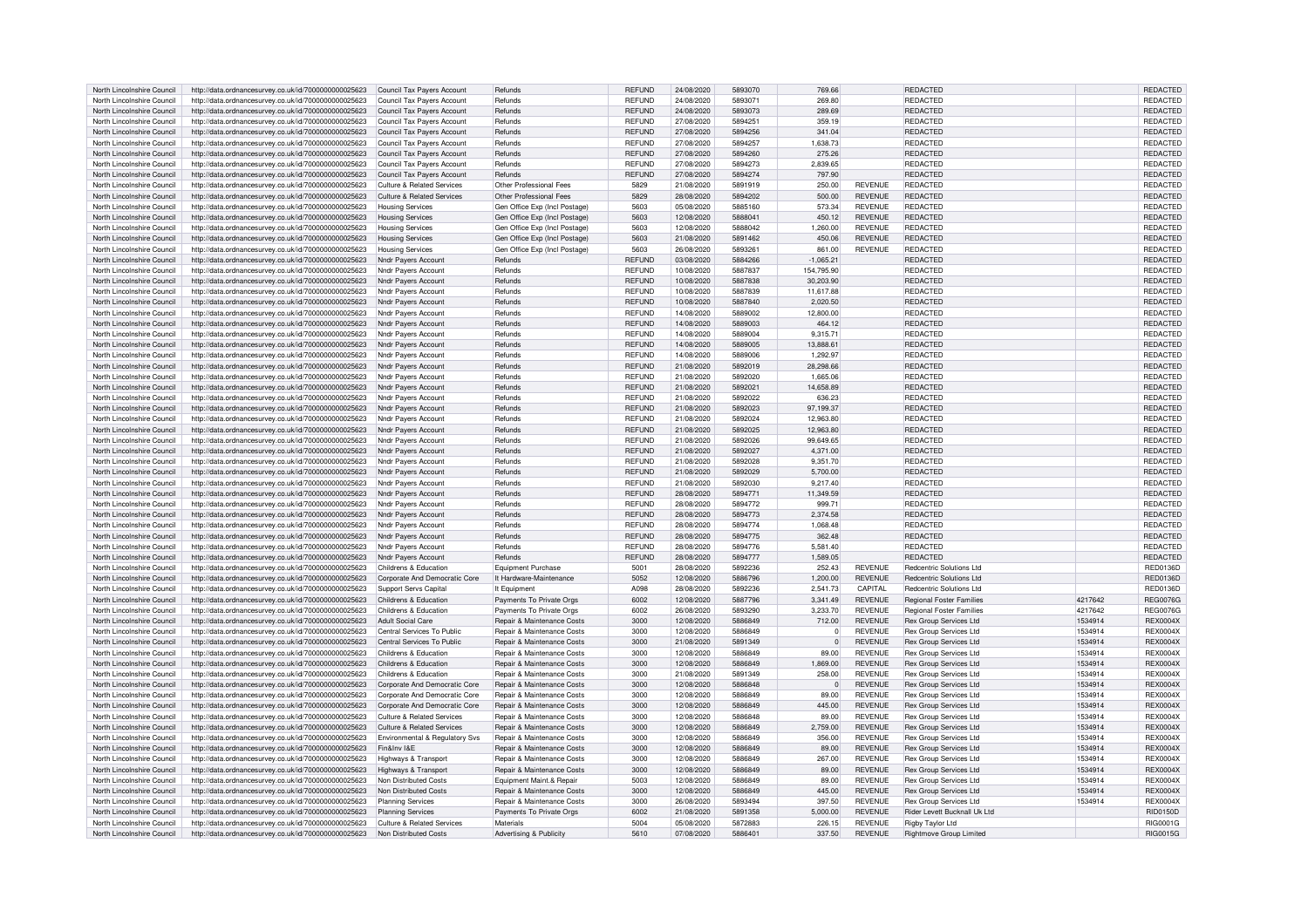| North Lincolnshire Council | http://data.ordnancesurvey.co.uk/id/7000000000025623 | Environmental & Regulatory Svs        | Equipment Maint.& Repair       | 5003 | 12/08/2020 | 5886801 | 250.00       | <b>REVENUE</b> | Rilmac (Insulation) Ltd                      |          | RII 0021I       |
|----------------------------|------------------------------------------------------|---------------------------------------|--------------------------------|------|------------|---------|--------------|----------------|----------------------------------------------|----------|-----------------|
|                            |                                                      |                                       |                                |      |            |         |              |                |                                              |          |                 |
| North Lincolnshire Council | http://data.ordnancesurvey.co.uk/id/7000000000025623 | Culture & Related Services            | <b>Foujoment Purchase</b>      | 5001 | 07/08/2020 | 5869764 | 314.76       | <b>REVENUE</b> | <b>Rinon Farm Services</b>                   | 3973430  | <b>PAR0006R</b> |
| North Lincolnshire Council | http://data.ordnancesurvey.co.uk/id/7000000000025623 | Environmental & Regulatory Sys        | Other Vehicle Costs            | 4005 | 12/08/2020 | 5888296 | 3,749.00     | <b>REVENUE</b> | Riverside Truck Rental Ltd                   | 3190863  | <b>RIV0019V</b> |
| North Lincolnshire Council | http://data.ordnancesurvey.co.uk/id/7000000000025623 | Environmental & Regulatory Svs        | Other Vehicle Costs            | 4005 | 12/08/2020 | 5888298 | 3,749.00     | <b>REVENUE</b> | <b>Riverside Truck Rental Ltd</b>            | 3190863  | <b>RIV0019V</b> |
| North Lincolnshire Council | http://data.ordnancesurvey.co.uk/id/7000000000025623 | Environmental & Regulatory Svs        | Other Vehicle Costs            | 4005 | 19/08/2020 | 5888297 | 638.08       | <b>REVENUE</b> | Riverside Truck Rental Ltd                   | 3190863  | <b>RIV0019V</b> |
|                            |                                                      |                                       |                                |      |            |         |              |                |                                              |          |                 |
| North Lincolnshire Council | http://data.ordnancesurvey.co.uk/id/7000000000025623 | Central Services To Public            | <b>Business Support Grants</b> | 6090 | 19/08/2020 | 5891337 | 3.000.00     | <b>REVENUE</b> | <b>Rik Development Ltd</b>                   |          | CD029960        |
| North Lincolnshire Council | http://data.ordnancesurvey.co.uk/id/7000000000025623 | Central Services To Public            | <b>Business Support Grants</b> | 6090 | 21/08/2020 | 5892264 | 10.000.00    | <b>REVENUE</b> | Rik Development Ltd                          |          | CD029960        |
| North Lincolnshire Council | http://data.ordnancesurvey.co.uk/id/7000000000025623 | Highways & Transport Capital          | Building/Construction          | A082 | 12/08/2020 | 5887894 | 810.00       | CAPITAL        | Roadway Uk (Tm) Ltd                          | 09294199 | <b>ROA0015A</b> |
| North Lincolnshire Council |                                                      |                                       | Materials                      | 5004 | 12/08/2020 | 5888195 | 610.30       |                | Roanza I td                                  | 08865644 |                 |
|                            | http://data.ordnancesurvey.co.uk/id/7000000000025623 | Environmental & Regulatory Svs        |                                |      |            |         |              | <b>REVENUE</b> |                                              |          | ENZ0001Z        |
| North Lincolnshire Council | http://data.ordnancesurvey.co.uk/id/7000000000025623 | Highways & Transport                  | Materials                      | 5004 | 05/08/2020 | 5885068 | 3,469.03     | <b>REVENUE</b> | Roanza Ltd                                   | 08865644 | ENZ0001Z        |
| North Lincolnshire Council | http://data.ordnancesurvey.co.uk/id/7000000000025623 | Highways & Transport                  | Materials                      | 5004 | 12/08/2020 | 5888196 | 662.30       | <b>REVENUE</b> | Roanza Ltd                                   | 08865644 | ENZ0001Z        |
| North Lincolnshire Council | http://data.ordnancesurvey.co.uk/id/7000000000025623 | Highways & Transport                  | Materials                      | 5004 | 26/08/2020 | 5893656 | 570.13       | <b>REVENUE</b> | Roanza Ltd                                   | 08865644 | ENZ0001Z        |
|                            |                                                      |                                       |                                |      |            |         |              |                |                                              |          |                 |
| North Lincolnshire Council | http://data.ordnancesurvey.co.uk/id/7000000000025623 | Central Services To Public            | <b>Business Support Grants</b> | 6090 | 05/08/2020 | 5886266 | 10.000.00    | <b>REVENUE</b> | R Ogg & Son                                  |          | CD029190        |
| North Lincolnshire Council | http://data.ordnancesurvey.co.uk/id/7000000000025623 | <b>Housing Services</b>               | Fees & Charges Income          | 9002 | 14/08/2020 | 5888836 | $-700.00$    | <b>REVENUE</b> | Rolec Energy Ltd                             | 10031908 | ROL0032L        |
| North Lincolnshire Council | http://data.ordnancesurvey.co.uk/id/7000000000025623 | Adult Social Care                     | Gen Office Exp (Incl Postage)  | 5603 | 19/08/2020 | 5890446 | 75.59        | <b>REVENUE</b> | Royal Mail Group Plc                         | 4138203  | ROY0021Y        |
|                            |                                                      |                                       |                                |      |            |         |              |                |                                              |          |                 |
| North Lincolnshire Council | http://data.ordnancesurvey.co.uk/id/7000000000025623 | <b>Adult Social Care</b>              | Gen Office Exp (Incl Postage)  | 5603 | 19/08/2020 | 5890447 | 424.49       | <b>REVENUE</b> | Royal Mail Group Plc                         | 4138203  | ROY0021Y        |
| North Lincolnshire Council | http://data.ordnancesurvey.co.uk/id/7000000000025623 | <b>Adult Social Care</b>              | Gen Office Exp (Incl Postage)  | 5603 | 21/08/2020 | 5891367 | 179.10       | <b>REVENUE</b> | <b>Royal Mail Group Plc</b>                  | 4138203  | ROY0021Y        |
| North Lincolnshire Council | http://data.ordnancesurvey.co.uk/id/7000000000025623 | <b>Adult Social Care</b>              | Gen Office Exp (Incl Postage)  | 5603 | 02/09/2020 | 5894226 | 405.54       | <b>REVENUE</b> | Royal Mail Group Plc                         | 4138203  | ROY0021Y        |
|                            |                                                      |                                       |                                |      |            | 5890446 |              |                |                                              |          |                 |
| North Lincolnshire Council | http://data.ordnancesurvey.co.uk/id/7000000000025623 | Central Services To Public            | Gen Office Exp (Incl Postage)  | 5603 | 19/08/2020 |         | 438.72       | <b>REVENUE</b> | Royal Mail Group Plc                         | 4138203  | ROY0021Y        |
| North Lincolnshire Council | http://data.ordnancesurvey.co.uk/id/7000000000025623 | Central Services To Public            | Gen Office Exp (Incl Postage)  | 5603 | 19/08/2020 | 5890447 | 471.15       | <b>REVENUE</b> | Royal Mail Group Plc                         | 4138203  | ROY0021Y        |
| North Lincolnshire Council | http://data.ordnancesurvey.co.uk/id/7000000000025623 | Central Services To Public            | Gen Office Exp (Incl Postage)  | 5603 | 19/08/2020 | 5890558 | 365.70       | <b>REVENUE</b> | Royal Mail Group Plc                         | 4138203  | ROY0021Y        |
| North Lincolnshire Council | http://data.ordnancesurvey.co.uk/id/7000000000025623 | Central Services To Public            | Gen Office Exp (Incl Postage)  | 5603 | 21/08/2020 | 5891367 | 284.44       | <b>REVENUE</b> | Royal Mail Group Plc                         | 4138203  | ROY0021Y        |
|                            |                                                      |                                       |                                |      |            |         |              |                |                                              |          |                 |
| North Lincolnshire Council | http://data.ordnancesurvey.co.uk/id/7000000000025623 | Central Services To Public            | Gen Office Exp (Incl Postage)  | 5603 | 21/08/2020 | 5891368 | 426.04       | <b>REVENUE</b> | Royal Mail Group Plc                         | 4138203  | ROY0021Y        |
| North Lincolnshire Council | http://data.ordnancesurvey.co.uk/id/7000000000025623 | Central Services To Public            | Gen Office Exp (Incl Postage)  | 5603 | 26/08/2020 | 5892325 | 385.81       | <b>REVENUE</b> | Royal Mail Group Plc                         | 4138203  | ROY0021Y        |
| North Lincolnshire Council | http://data.ordnancesurvey.co.uk/id/7000000000025623 | Central Services To Public            | Gen Office Exp (Incl Postage)  | 5603 | 02/09/2020 | 5894226 | 824.58       | <b>REVENUE</b> | Roval Mail Group Plc                         | 4138203  | ROY0021Y        |
|                            |                                                      |                                       |                                |      |            |         |              |                |                                              |          |                 |
| North Lincolnshire Council | http://data.ordnancesurvey.co.uk/id/7000000000025623 | Childrens & Education                 | Gen Office Exp (Incl Postage)  | 5603 | 21/08/2020 | 5891368 | 16.88        | <b>REVENUE</b> | Royal Mail Group Plc                         | 4138203  | ROY0021Y        |
| North Lincolnshire Council | http://data.ordnancesurvey.co.uk/id/7000000000025623 | Childrens & Education                 | Gen Office Exp (Incl Postage)  | 5603 | 26/08/2020 | 5892325 | 89.12        | <b>REVENUE</b> | Roval Mail Group Plc                         | 4138203  | ROY0021Y        |
| North Lincolnshire Council | http://data.ordnancesurvey.co.uk/id/7000000000025623 | Childrens & Education                 | Gen Office Exp (Incl Postage)  | 5603 | 26/08/2020 | 5892325 | 60.78        | <b>REVENUE</b> | Royal Mail Group Plc                         | 4138203  | ROY0021Y        |
|                            |                                                      |                                       |                                |      |            |         |              |                |                                              |          |                 |
| North Lincolnshire Council | http://data.ordnancesurvey.co.uk/id/7000000000025623 | Childrens & Education                 | Gen Office Exp (Incl Postage)  | 5603 | 02/09/2020 | 5894226 | 177.40       | <b>REVENUE</b> | Royal Mail Group Plc                         | 4138203  | ROY0021Y        |
| North Lincolnshire Council | http://data.ordnancesurvey.co.uk/id/7000000000025623 | Childrens & Education                 | Gen Office Exp (Incl Postage)  | 5603 | 02/09/2020 | 5894226 | 91.37        | <b>REVENUE</b> | Royal Mail Group Plc                         | 4138203  | ROY0021Y        |
| North Lincolnshire Council | http://data.ordnancesurvey.co.uk/id/7000000000025623 | Corporate And Democratic Core         | Gen Office Exp (Incl Postage)  | 5603 | 12/08/2020 | 5887969 | 7,462.80     | <b>REVENUE</b> | Royal Mail Group Plc                         | 4138203  | ROY0021Y        |
| North Lincolnshire Council |                                                      |                                       |                                | 5603 | 19/08/2020 | 5890446 | 2.174.92     | <b>REVENUE</b> |                                              |          | ROY0021Y        |
|                            | http://data.ordnancesurvey.co.uk/id/7000000000025623 | Corporate And Democratic Core         | Gen Office Exp (Incl Postage)  |      |            |         |              |                | Royal Mail Group Plc                         | 4138203  |                 |
| North Lincolnshire Council | http://data.ordnancesurvey.co.uk/id/7000000000025623 | Corporate And Democratic Core         | Gen Office Exp (Incl Postage)  | 5603 | 19/08/2020 | 5890447 | 313.65       | <b>REVENUE</b> | Royal Mail Group Plc                         | 4138203  | ROY0021Y        |
| North Lincolnshire Council | http://data.ordnancesurvey.co.uk/id/7000000000025623 | Corporate And Democratic Core         | Gen Office Exp (Incl Postage)  | 5603 | 21/08/2020 | 5891367 | 62.14        | <b>REVENUE</b> | Royal Mail Group Plc                         | 4138203  | ROY0021Y        |
| North Lincolnshire Council | http://data.ordnancesurvey.co.uk/id/7000000000025623 | Corporate And Democratic Core         | Gen Office Exp (Incl Postage)  | 5603 | 21/08/2020 | 5891367 | 1,484.43     | <b>REVENUE</b> | Royal Mail Group Plc                         | 4138203  | ROY0021Y        |
|                            |                                                      |                                       |                                |      |            |         |              |                |                                              |          |                 |
| North Lincolnshire Council | http://data.ordnancesurvey.co.uk/id/7000000000025623 | Corporate And Democratic Core         | Gen Office Exp (Incl Postage)  | 5603 | 21/08/2020 | 5891368 | 2,334.36     | <b>REVENUE</b> | Royal Mail Group Plc                         | 4138203  | ROY0021Y        |
| North Lincolnshire Council | http://data.ordnancesurvey.co.uk/id/7000000000025623 | Corporate And Democratic Core         | Gen Office Exp (Incl Postage)  | 5603 | 21/08/2020 | 5891368 | 760.14       | <b>REVENUE</b> | <b>Royal Mail Group Plc</b>                  | 4138203  | ROY0021Y        |
| North Lincolnshire Council | http://data.ordnancesurvey.co.uk/id/7000000000025623 | Corporate And Democratic Core         | Gen Office Exp (Incl Postage)  | 5603 | 26/08/2020 | 5892325 | 1.485.96     | <b>REVENUE</b> | Royal Mail Group Plc                         | 4138203  | ROY0021Y        |
|                            |                                                      |                                       |                                | 5603 |            |         |              |                |                                              |          |                 |
| North Lincolnshire Council | http://data.ordnancesurvey.co.uk/id/7000000000025623 | Corporate And Democratic Core         | Gen Office Exp (Incl Postage)  |      | 26/08/2020 | 5892325 | 51.53        | <b>REVENUE</b> | Royal Mail Group Plc                         | 4138203  | ROY0021Y        |
| North Lincolnshire Council | http://data.ordnancesurvey.co.uk/id/7000000000025623 | Corporate And Democratic Core         | Gen Office Exp (Incl Postage)  | 5603 | 02/09/2020 | 5894226 | 689.46       | <b>REVENUE</b> | Royal Mail Group Plc                         | 4138203  | ROY0021Y        |
| North Lincolnshire Council | http://data.ordnancesurvey.co.uk/id/7000000000025623 | Environmental & Regulatory Svs        | Gen Office Exp (Incl Postage)  | 5603 | 02/09/2020 | 5894226 | 53.01        | <b>REVENUE</b> | Royal Mail Group Plc                         | 4138203  | ROY0021Y        |
| North Lincolnshire Council | http://data.ordnancesurvey.co.uk/id/7000000000025623 | Highways & Transport                  | Gen Office Exp (Incl Postage)  | 5603 | 19/08/2020 | 5890446 | 86.54        | <b>REVENUE</b> | Roval Mail Group Plc                         | 4138203  | ROY0021Y        |
|                            |                                                      |                                       |                                |      |            |         |              |                |                                              |          |                 |
| North Lincolnshire Council | http://data.ordnancesurvey.co.uk/id/7000000000025623 | Central Services To Public            | <b>Business Support Grants</b> | 6090 | 05/08/2020 | 5886302 | 5,000.00     | <b>REVENUE</b> | <b>Rts Compute</b>                           |          | CD029550        |
| North Lincolnshire Council | http://data.ordnancesurvey.co.uk/id/7000000000025623 | <b>Culture &amp; Related Services</b> | Equipment Hire/Ren             | 5002 | 19/08/2020 | 5887852 | 667.00       | <b>REVENUE</b> | Russell Groundcare                           | 178738   | <b>RUS0130S</b> |
| North Lincolnshire Council | http://data.ordnancesurvey.co.uk/id/7000000000025623 | Central Services To Public            | <b>Business Support Grants</b> | 6090 | 17/08/2020 | 5889929 | 10.000.00    | <b>REVENUE</b> | <b>Rustys Cars Ltd</b>                       |          | CD029810        |
|                            |                                                      |                                       |                                |      |            |         |              |                |                                              |          |                 |
| North Lincolnshire Council | http://data.ordnancesurvey.co.uk/id/7000000000025623 | Childrens & Education                 | Payments To Private Orgs       | 6002 | 12/08/2020 | 5887147 | 3,000.00     | <b>REVENUE</b> | Safer Futures Yorkshire Ltd                  |          | <b>HAR0345R</b> |
| North Lincolnshire Council | http://data.ordnancesurvey.co.uk/id/7000000000025623 | Central Services To Public            | <b>Business Support Grants</b> | 6090 | 12/08/2020 | 5888672 | 6.000.00     | <b>REVENUE</b> | Safesite Environmental Limited               |          | CD029780        |
| North Lincolnshire Council | http://data.ordnancesurvey.co.uk/id/7000000000025623 | Central Services To Public            | <b>Business Support Grants</b> | 6090 | 05/08/2020 | 5886301 | 1,500.00     | <b>REVENUE</b> | Sa Fire Safety Ltd                           |          | CD029540        |
| North Lincolnshire Council | http://data.ordnancesurvey.co.uk/id/7000000000025623 | Environmental & Regulatory Svs        | Payments To Private Orgs       | 6002 | 12/08/2020 | 5886809 | 2,622.42     | <b>REVENUE</b> | S A Greenfield                               |          | GRA0228A        |
|                            |                                                      |                                       |                                |      |            |         |              |                |                                              |          |                 |
| North Lincolnshire Council | http://data.ordnancesurvey.co.uk/id/7000000000025623 | Housing Services                      | Other Supplies & Services      | 5799 | 12/08/2020 | 5887943 | 390.00       | <b>REVENUE</b> | S A Greenfield                               |          | GRA0228A        |
| North Lincolnshire Council | http://data.ordnancesurvey.co.uk/id/7000000000025623 | Adult Social Care                     | <b>Client Related Costs</b>    | 5534 | 12/08/2020 | 5887793 | 372.98       | <b>REVENUE</b> | Sainsbury'S Argos Ltd                        | 03234511 | ARG0003G        |
| North Lincolnshire Council | http://data.ordnancesurvey.co.uk/id/7000000000025623 | Childrens & Education                 | <b>Client Related Costs</b>    | 5534 | 12/08/2020 | 5887793 | 916.97       | <b>REVENUE</b> | Sainsbury'S Argos Ltd                        | 03234511 | ARG0003G        |
|                            |                                                      |                                       |                                |      |            |         |              |                |                                              |          |                 |
| North Lincolnshire Council | http://data.ordnancesurvey.co.uk/id/7000000000025623 | Childrens & Education                 | <b>Client Related Costs</b>    | 5534 | 26/08/2020 | 5890025 | 301.38       | <b>REVENUE</b> | Sainsbury'S Argos Ltd                        | 03234511 | ABG0003G        |
| North Lincolnshire Council | http://data.ordnancesurvey.co.uk/id/7000000000025623 | <b>Culture &amp; Related Services</b> | <b>Equipment Purchase</b>      | 5001 | 02/09/2020 | 5894199 | 227.28       | <b>REVENUE</b> | Sainsbury'S Argos Ltd                        | 03234511 | ARG0003G        |
| North Lincolnshire Council | http://data.ordnancesurvey.co.uk/id/7000000000025623 | <b>Culture &amp; Related Services</b> | Exhibitions/Events             | 5709 | 02/09/2020 | 5894214 | 267.29       | <b>REVENUE</b> | Sainsbury'S Argos Ltd                        | 03234511 | ARG0003G        |
| North Lincolnshire Council | http://data.ordnancesurvey.co.uk/id/7000000000025623 | <b>Housing Services</b>               | Other Supplies & Services      | 5799 | 12/08/2020 | 5887793 | 393.28       | <b>REVENUE</b> | Sainsbury'S Argos Ltd                        | 03234511 | ABG0003G        |
|                            |                                                      |                                       |                                |      |            |         |              |                |                                              |          |                 |
| North Lincolnshire Council | http://data.ordnancesurvey.co.uk/id/7000000000025623 | Central Services To Public            | <b>Business Support Grants</b> | 6090 | 05/08/2020 | 5886313 | 10.000.00    | <b>REVENUE</b> | Sally Beaumont                               |          | CD029640        |
| North Lincolnshire Council | http://data.ordnancesurvey.co.uk/id/7000000000025623 | Central Services To Public            | <b>Business Support Grants</b> | 6090 | 05/08/2020 | 5886287 | 1,000.00     | <b>REVENUE</b> | Sally Crookes                                |          | CD029400        |
| North Lincolnshire Council | http://data.ordnancesurvey.co.uk/id/7000000000025623 | <b>Culture &amp; Related Services</b> | Exhibitions/Events             | 5709 | 12/08/2020 | 5884915 | 875.00       | <b>REVENUE</b> | Sam Metz                                     |          | SAM0012M        |
| North Lincolnshire Council | http://data.ordnancesurvey.co.uk/id/7000000000025623 | Central Services To Public            | <b>Business Support Grants</b> | 6090 | 17/08/2020 | 5889927 | 10,000.00    | <b>REVENUE</b> | Sandtoft Trade Centre                        |          | CD029790        |
|                            |                                                      |                                       |                                |      |            |         |              |                |                                              |          |                 |
| North Lincolnshire Council | http://data.ordnancesurvey.co.uk/id/7000000000025623 | Central Services To Public            | <b>Business Support Grants</b> | 6090 | 17/08/2020 | 5889933 | 10,000.00    | <b>REVENUE</b> | Sandtoft Trade Centre Limited                |          | CD029850        |
| North Lincolnshire Council | http://data.ordnancesurvey.co.uk/id/7000000000025623 | Childrens & Education                 | Payments To Private Orgs       | 6002 | 26/08/2020 | 5893389 | 780.58       | <b>REVENUE</b> | Sarah Scott Childminding                     |          | SCO0130O        |
| North Lincolnshire Council | http://data.ordnancesurvey.co.uk/id/7000000000025623 | Childrens & Education                 | Payments To Private Orgs       | 6002 | 02/09/2020 | 5894765 | 809.92       | <b>REVENUE</b> | Sarah Scott Childminding                     |          | SCO0130O        |
|                            |                                                      |                                       |                                |      |            |         |              |                |                                              |          |                 |
| North Lincolnshire Council | http://data.ordnancesurvey.co.uk/id/7000000000025623 | Central Services To Public            | <b>Business Support Grants</b> | 6090 | 05/08/2020 | 5886274 | 25,000.00    | <b>REVENUE</b> | Saxon Quality Foods Limited                  |          | CD029270        |
| North Lincolnshire Council | http://data.ordnancesurvey.co.uk/id/7000000000025623 | Central Services To Public            | <b>Business Support Grants</b> | 6090 | 04/08/2020 | 5885134 | $-10,000,00$ | <b>REVENUE</b> | Scotter Road Motel Ltd                       |          | CD013570        |
| North Lincolnshire Council | http://data.ordnancesurvey.co.uk/id/7000000000025623 | <b>Culture &amp; Related Services</b> | Other Professional Fees        | 5829 | 02/09/2020 | 5894577 | 350.00       | <b>REVENUE</b> | <b>Scrapyard Dogs</b>                        |          | SCR0046R        |
| North Lincolnshire Council | http://data.ordnancesurvey.co.uk/id/7000000000025623 | Central Services To Public            | <b>Business Support Grants</b> | 6090 | 05/08/2020 | 5886305 | 4.000.00     | <b>REVENUE</b> | Scunthorne Cooperative Junior Choir          |          | CD029580        |
|                            |                                                      |                                       |                                |      |            |         |              |                |                                              |          |                 |
| North Lincolnshire Council | http://data.ordnancesurvey.co.uk/id/7000000000025623 | <b>Planning Services</b>              | Payments To Voluntary Orgs     | 6001 | 21/08/2020 | 5891427 | 1,351.35     | <b>REVENUE</b> | Scunthorpe Co-Op Junior Choir                |          | <b>SCU0262U</b> |
| North Lincolnshire Council | http://data.ordnancesurvey.co.uk/id/7000000000025623 | <b>Culture &amp; Related Services</b> | Other Supplies & Services      | 5799 | 05/08/2020 | 5885176 | 467.91       | <b>REVENUE</b> | Scunthorpe & District Citizens Advice Bureau |          | <b>SCU0018U</b> |
| North Lincolnshire Council | http://data.ordnancesurvey.co.uk/id/7000000000025623 | Culture Env. Reg & Planning Cap       | Other Costs                    | A085 | 21/08/2020 | 5891428 | 2,000.00     | CAPITAL        | Scunthorpe Town Cricket Club                 |          | SCU0080U        |
| North Lincolnshire Council |                                                      | Central Services To Public            |                                | 6090 | 19/08/2020 | 5890598 | 10.000.00    | <b>REVENUE</b> | Second-Hand Store                            |          | CD029920        |
|                            | http://data.ordnancesurvey.co.uk/id/7000000000025623 |                                       | <b>Business Support Grants</b> |      |            |         |              |                |                                              |          |                 |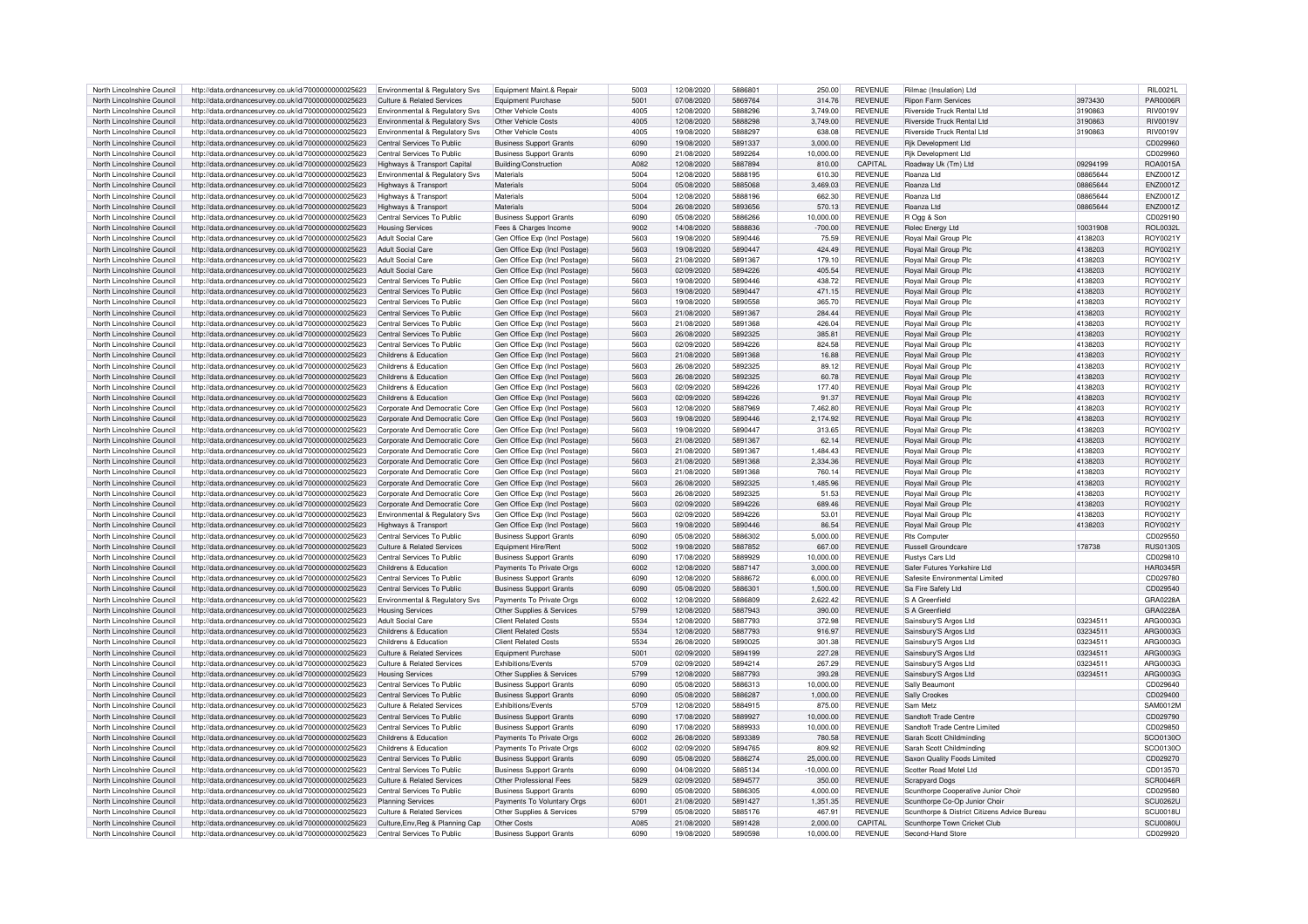| North Lincolnshire Council | http://data.ordnancesurvey.co.uk/id/7000000000025623 | Environmental & Regulatory Svs        | <b>Equipment Purchase</b>             | 5001 | 19/08/2020 | 5887857 | 239.24      | <b>REVENUE</b> | Sentex Trading Ltd                     | 4572423  | FRI0004          |
|----------------------------|------------------------------------------------------|---------------------------------------|---------------------------------------|------|------------|---------|-------------|----------------|----------------------------------------|----------|------------------|
| North Lincolnshire Council | http://data.ordnancesurvey.co.uk/id/7000000000025623 | Highways & Transport                  | Materials                             | 5004 | 12/08/2020 | 5888276 | 246.21      | <b>REVENUE</b> | Sentex Trading Ltd                     | 4572423  | FRI00041         |
| North Lincolnshire Council | http://data.ordnancesurvey.co.uk/id/7000000000025623 | Childrens & Education                 | <b>Client Transport Costs</b>         | 6092 | 19/08/2020 | 5889176 | 1,380.00    | <b>REVENUE</b> | Shelley'S Taxis Ltd                    | 7169676  | <b>SHE0127E</b>  |
| North Lincolnshire Council | http://data.ordnancesurvey.co.uk/id/7000000000025623 | Childrens & Education                 | <b>Client Transport Costs</b>         | 6092 | 19/08/2020 | 5889177 | 790.00      | <b>REVENUE</b> | Shelley'S Taxis Ltd                    | 7169676  | <b>SHF0127E</b>  |
| North Lincolnshire Council | http://data.ordnancesurvey.co.uk/id/7000000000025623 | <b>Culture &amp; Related Services</b> | Other Supplies & Services             | 5799 | 05/08/2020 | 5885139 | 4,781.20    | <b>REVENUE</b> | Shelton Sportsturf Drainage Ltd        |          | SHE0342E         |
| North Lincolnshire Council | http://data.ordnancesurvey.co.uk/id/7000000000025623 | Culture & Related Services            | Other Supplies & Services             | 5799 | 26/08/2020 | 5893147 | 686.88      | <b>REVENUE</b> | Shield Security Services(Yorkshire)Ltd | 4464684  | <b>SHI0015</b>   |
| North Lincolnshire Council | http://data.ordnancesurvey.co.uk/id/7000000000025623 | Public Health                         | Other Supplies & Services             | 5799 | 12/08/2020 | 5887948 | 4.100.96    | <b>REVENUE</b> | Shield Security Services(Yorkshire)Ltd | 4464684  | <b>SHI0015I</b>  |
| North Lincolnshire Council | http://data.ordnancesurvey.co.uk/id/7000000000025623 | Childrens & Education                 | Payments To Private Orgs              | 6002 | 26/08/2020 | 5893368 | 25.400.15   | <b>REVENUE</b> | Shining Little Stars T/A               |          | LIT0060T         |
|                            |                                                      |                                       |                                       |      |            |         |             |                |                                        |          |                  |
| North Lincolnshire Council | http://data.ordnancesurvey.co.uk/id/7000000000025623 | Childrens & Education                 | Payments To Private Orgs              | 6002 | 02/09/2020 | 5894714 | 9,982.31    | <b>REVENUE</b> | Shining Little Stars T/A               |          | LIT0060T         |
| North Lincolnshire Council | http://data.ordnancesurvey.co.uk/id/7000000000025623 | Highways & Transport                  | Stock Purchases & Adjustments         | 5030 | 28/02/2020 | 5890032 | $-382.63$   | <b>REVENUE</b> | <b>Signpost Solutions Ltd</b>          |          | SIG0057G         |
| North Lincolnshire Council | http://data.ordnancesurvey.co.uk/id/7000000000025623 | Central Services To Public            | <b>Business Support Grants</b>        | 6090 | 17/08/2020 | 5889931 | 25,000.00   | <b>REVENUE</b> | Sig Trading Ltd                        |          | CD029830         |
| North Lincolnshire Council | http://data.ordnancesurvey.co.uk/id/7000000000025623 | Central Services To Public            | <b>Business Support Grants</b>        | 6090 | 05/08/2020 | 5886277 | 4.000.00    | <b>REVENUE</b> | Simon Price School Of Motoring         |          | CD029300         |
| North Lincolnshire Council | http://data.ordnancesurvey.co.uk/id/7000000000025623 | Central Services To Public            | <b>Business Support Grants</b>        | 6090 | 19/08/2020 | 5891334 | 3.000.00    | <b>REVENUE</b> | Simplicity Photography                 |          | CD029930         |
| North Lincolnshire Council | http://data.ordnancesurvey.co.uk/id/7000000000025623 | Central Services To Public            | <b>Business Support Grants</b>        | 6090 | 21/08/2020 | 589226  | 10.000.00   | <b>REVENUE</b> | Simplicity Photography                 |          | CD029930         |
| North Lincolnshire Council | http://data.ordnancesurvey.co.uk/id/7000000000025623 | Childrens & Education                 | Gen Office Exp (Incl Postage)         | 5603 | 21/08/2020 | 589150  | 400.00      | <b>REVENUE</b> | Siren Films Ltd                        |          | SIR0002F         |
| North Lincolnshire Council | http://data.ordnancesurvey.co.uk/id/7000000000025623 | Childrens & Education                 | Payments To Private Orgs              | 6002 | 12/08/2020 | 5887785 | 10,385.00   | <b>REVENUE</b> | Sixteen Plus I td                      |          | SIX0032X         |
| North Lincolnshire Council |                                                      | Childrens & Education                 |                                       | 6002 | 12/08/2020 | 5887787 | 12.865.00   | <b>REVENUE</b> | Sixteen Plus Ltd                       |          | SIX0032X         |
|                            | http://data.ordnancesurvey.co.uk/id/7000000000025623 |                                       | Payments To Private Orgs              |      |            |         |             |                |                                        |          |                  |
| North Lincolnshire Council | http://data.ordnancesurvey.co.uk/id/7000000000025623 | Environmental & Regulatory Svs        | Materials                             | 5004 | 05/08/2020 | 5879320 | 229.48      | <b>REVENUE</b> | Skuma Timba Limited                    | 6176953  | <b>SKLI0001L</b> |
| North Lincolnshire Council | http://data.ordnancesurvey.co.uk/id/7000000000025623 | Culture & Related Services            | Repair & Maintenance Costs            | 3000 | 12/08/2020 | 5886739 | 800.00      | <b>REVENUE</b> | Sky Garden Ltd                         | 06215200 | SKY0032\         |
| North Lincolnshire Council | http://data.ordnancesurvey.co.uk/id/7000000000025623 | Culture & Related Services            | Repair & Maintenance Costs            | 3000 | 21/08/2020 | 589135  | 800.00      | <b>REVENUE</b> | Sky Garden Ltd                         | 06215200 | <b>SKY0032Y</b>  |
| North Lincolnshire Council | http://data.ordnancesurvey.co.uk/id/7000000000025623 | Environmental & Regulatory Svs        | Clothing, Uniforms & Laundry          | 5301 | 05/08/2020 | 5884992 | 893.35      | REVENUE        | Smi Group                              | 07644080 | SMI0960          |
| North Lincolnshire Council | http://data.ordnancesurvey.co.uk/id/7000000000025623 | Environmental & Regulatory Svs        | Clothing, Uniforms & Laundry          | 5301 | 05/08/2020 | 5884994 | 1.017.74    | <b>REVENUE</b> | Smi Group                              | 07644080 | <b>SMI0960I</b>  |
| North Lincolnshire Council | http://data.ordnancesurvey.co.uk/id/7000000000025623 | Environmental & Regulatory Svs        | Clothing, Uniforms & Laundry          | 5301 | 05/08/2020 | 5884995 | 246.00      | <b>REVENUE</b> | Smi Group                              | 07644080 | <b>SMI0960I</b>  |
|                            |                                                      |                                       |                                       |      |            | 5877718 |             |                |                                        |          | <b>SMI0030I</b>  |
| North Lincolnshire Council | http://data.ordnancesurvey.co.uk/id/7000000000025623 | Highways & Transport                  | Stock Purchases & Adjustments         | 5030 | 07/08/2020 |         | 518.60      | <b>REVENUE</b> | Smith Bros(Caer Conan) Wholesale Ltd   | 267023   |                  |
| North Lincolnshire Council | http://data.ordnancesurvey.co.uk/id/7000000000025623 | <b>Highways &amp; Transport</b>       | Stock Purchases & Adjustments         | 5030 | 19/08/2020 | 588194  | 225.09      | <b>REVENUE</b> | Smith Bros(Caer Conan) Wholesale Ltd   | 267023   | <b>SMI0030I</b>  |
| North Lincolnshire Council | http://data.ordnancesurvey.co.uk/id/7000000000025623 | Central Services To Public            | Repair & Maintenance Costs            | 3000 | 21/08/2020 | 5891352 | $\mathbf 0$ | <b>REVENUE</b> | Smith Of Derby Ltd                     | 1395408  | SMI0086          |
| North Lincolnshire Council | http://data.ordnancesurvey.co.uk/id/7000000000025623 | Central Services To Public            | Repair & Maintenance Costs            | 3000 | 21/08/2020 | 5891354 | $\Omega$    | <b>REVENUE</b> | Smith Of Derby Ltd                     | 1395408  | <b>SMI0086I</b>  |
| North Lincolnshire Council | http://data.ordnancesurvey.co.uk/id/7000000000025623 | <b>Culture &amp; Related Services</b> | Repair & Maintenance Costs            | 3000 | 21/08/2020 | 5891352 | 261.00      | <b>REVENUE</b> | Smith Of Derby Ltd                     | 1395408  | <b>SMI0086I</b>  |
| North Lincolnshire Council | http://data.ordnancesurvey.co.uk/id/7000000000025623 | Environmental & Regulatory Svs        | Repair & Maintenance Costs            | 3000 | 21/08/2020 | 5891354 | 217.00      | <b>REVENUE</b> | Smith Of Derby Ltd                     | 1395408  | <b>SMI0086I</b>  |
| North Lincolnshire Council | http://data.ordnancesurvey.co.uk/id/7000000000025623 | Corporate And Democratic Core         | Other Supplies & Services             | 5799 | 14/08/2020 | 5888894 | 318.05      | <b>REVENUE</b> | Sodexo Motivation Solutions Ltd        |          | P&M0002M         |
| North Lincolnshire Council | http://data.ordnancesurvey.co.uk/id/7000000000025623 | Central Services To Public            | <b>Business Support Grants</b>        | 6090 | 05/08/2020 | 588631  | 10,000.00   | <b>REVENUE</b> | Sofmat I td                            |          | CD029620         |
|                            |                                                      |                                       |                                       |      |            |         |             |                |                                        |          |                  |
| North Lincolnshire Council | http://data.ordnancesurvey.co.uk/id/7000000000025623 | Adult Social Care                     | Other Supplies & Services             | 5799 | 26/08/2020 | 5893545 | 3.600.00    | <b>REVENUE</b> | Softbox I td                           |          | SOF0006F         |
| North Lincolnshire Council | http://data.ordnancesurvey.co.uk/id/7000000000025623 | Corporate And Democratic Core         | It Software-Purchase                  | 5051 | 25/07/2020 | 5892317 | $-2.444.02$ | <b>REVENUE</b> | Softwareone Llk Ltd                    | 0662960  | COM0151M         |
| North Lincolnshire Council | http://data.ordnancesurvey.co.uk/id/7000000000025623 | Corporate And Democratic Core         | It Software-Purchase                  | 5051 | 19/08/2020 | 5890520 | 259.35      | <b>REVENUE</b> | Softwarenne I Ik I td                  | 0662960  | COM0151M         |
| North Lincolnshire Council | http://data.ordnancesurvey.co.uk/id/7000000000025623 | Corporate And Democratic Core         | It Software-Purchase                  | 5051 | 20/09/2020 | 5893501 | 259.35      | <b>REVENUE</b> | Softwareone Uk Ltd                     | 06629601 | COM0151M         |
| North Lincolnshire Council | http://data.ordnancesurvey.co.uk/id/7000000000025623 | Corporate And Democratic Core         | It Software-Purchase                  | 5051 | 23/09/2020 | 5893503 | 881.35      | <b>REVENUE</b> | Softwareone Uk Ltd                     | 06629601 | COM0151M         |
| North Lincolnshire Council | http://data.ordnancesurvey.co.uk/id/7000000000025623 | Central Services To Public            | <b>Business Support Grants</b>        | 6090 | 05/08/2020 | 5886312 | 10,000.00   | <b>REVENUE</b> | Sole Trader Jan Murray                 |          | CD029630         |
| North Lincolnshire Council | http://data.ordnancesurvey.co.uk/id/7000000000025623 | Childrens & Education                 | Payments To Private Orgs              | sons | 26/08/2020 | 5893319 | 1.208.04    | <b>REVENUE</b> | Sophie Brownless                       |          | <b>BRO0218C</b>  |
|                            |                                                      |                                       |                                       |      |            |         |             |                |                                        |          |                  |
| North Lincolnshire Council | http://data.ordnancesurvey.co.uk/id/7000000000025623 | Culture & Related Services            | Equipment Purchase                    | 5001 | 05/08/2020 | 5884845 | 341.38      | <b>REVENUE</b> | Sound Dynamics                         |          | SOU0192L         |
| North Lincolnshire Council | http://data.ordnancesurvey.co.uk/id/7000000000025623 | <b>Adult Social Care</b>              | Payments To Health Providers          | 6019 | 14/08/2020 | 5888137 | 481.39      | <b>REVENUE</b> | South Axholme Practice                 |          | SOU0151L         |
| North Lincolnshire Council | http://data.ordnancesurvey.co.uk/id/7000000000025623 | Childrens & Education                 | Payments To Private Orgs              | 6002 | 27/08/2020 | 5893393 | 5,962.73    | <b>REVENUE</b> | Southfield Nursery                     |          | SOU0007L         |
| North Lincolnshire Council | http://data.ordnancesurvey.co.uk/id/7000000000025623 | <b>Culture &amp; Related Services</b> | Equipment Purchase                    | 5001 | 19/08/2020 | 5889890 | 208.71      | <b>REVENUE</b> | Spaldings Limited                      | 1558147  | SPA0024A         |
| North Lincolnshire Council | http://data.ordnancesurvey.co.uk/id/7000000000025623 | <b>Adult Social Care</b>              | <b>Equipment Purchase</b>             | 5001 | 12/08/2020 | 5888100 | 349.00      | <b>REVENUE</b> | Speak-It Solutions Ltd                 | 03024752 | SPE0290E         |
| North Lincolnshire Council | http://data.ordnancesurvey.co.uk/id/7000000000025623 | Childrens & Education                 | Payments To Private Orgs              | 6002 | 26/08/2020 | 5893403 | 2,132.56    | <b>REVENUE</b> | <b>Stacey White</b>                    |          | WHI0511          |
| North Lincolnshire Council | http://data.ordnancesurvey.co.uk/id/7000000000025623 | Highways & Transport                  | <b>Concessionary Fares</b>            | 6010 | 05/08/2020 | 5882477 | 79.450.00   | <b>REVENUE</b> | Stagecoach Services Limited            | 2818654  | <b>LIN0118N</b>  |
| North Lincolnshire Council | http://data.ordnancesurvey.co.uk/id/7000000000025623 | Highways & Transport                  | Concessionary Fares                   | 6010 | 28/08/2020 | 5893842 | 79,450.00   | <b>REVENUE</b> | Stagecoach Services Limited            | 2818654  | <b>I IN0118N</b> |
|                            |                                                      |                                       |                                       |      |            |         |             |                |                                        |          |                  |
| North Lincolnshire Council | http://data.ordnancesurvey.co.uk/id/7000000000025623 | Childrens & Education                 | Payments To Private Orgs              | 6002 | 28/08/2020 | 5893388 | 15.372.97   | <b>REVENUE</b> | Stepping Stones Of Scawby              |          | SCA0139A         |
| North Lincolnshire Council | http://data.ordnancesurvey.co.uk/id/7000000000025623 | <b>Adult Social Care</b>              | Repair & Maintenance Costs            | 3000 | 26/08/2020 | 5891923 | 428.14      | <b>REVENUE</b> | Steve Ball Joinery Ltd                 | 3682402  | <b>BAL0025L</b>  |
| North Lincolnshire Council | http://data.ordnancesurvey.co.uk/id/7000000000025623 | Childrens & Education                 | Repair & Maintenance Costs            | 3000 | 07/08/2020 | 5886688 | 2,920.00    | <b>REVENUE</b> | Steve Ball Joinery Ltd                 | 3682402  | <b>BAL0025L</b>  |
| North Lincolnshire Council | http://data.ordnancesurvey.co.uk/id/7000000000025623 | Corporate And Democratic Core         | <b>Equipment Purchase</b>             | 5001 | 12/08/2020 | 5886740 | 2,349.25    | <b>REVENUE</b> | Steve Ball Joinery Ltd                 | 3682402  | <b>BAL0025L</b>  |
| North Lincolnshire Council | http://data.ordnancesurvey.co.uk/id/7000000000025623 | Corporate And Democratic Core         | Repair & Maintenance Costs            | 3000 | 12/08/2020 | 5887986 | 215.50      | REVENUE        | Steve Ball Joinery Ltd                 | 3682402  | <b>BAL0025L</b>  |
| North Lincolnshire Council | http://data.ordnancesurvey.co.uk/id/7000000000025623 | <b>Planning Services</b>              | <b>Renair &amp; Maintenance Costs</b> | 3000 | 26/08/2020 | 5891923 | 117.37      | <b>REVENUE</b> | Steve Ball Joinery Ltd                 | 3682402  | <b>BAI 0025L</b> |
| North Lincolnshire Council | http://data.ordnancesurvey.co.uk/id/7000000000025623 | Childrens & Education                 | <b>Client Related Costs</b>           | 5534 | 26/08/2020 | 5893532 | 260.00      | <b>REVENUE</b> | Steve Gould                            |          | <b>GOU0136L</b>  |
| North Lincolnshire Council |                                                      | Central Services To Public            |                                       | 6090 | 19/08/2020 | 5891346 |             | <b>REVENUE</b> |                                        |          | CD030050         |
|                            | http://data.ordnancesurvey.co.uk/id/7000000000025623 |                                       | <b>Business Support Grants</b>        |      |            |         | 3,000.00    |                | St Hugh'S Church Old Brumby            |          |                  |
| North Lincolnshire Council | http://data.ordnancesurvey.co.uk/id/7000000000025623 | <b>Planning Services</b>              | Payments To Voluntary Orgs            | 6001 | 26/08/2020 | 5889817 | 371.45      | <b>REVENUE</b> | St Marks Community Fund                |          | <b>STM0180N</b>  |
| North Lincolnshire Council | http://data.ordnancesurvey.co.uk/id/7000000000025623 | Childrens & Education                 | Payments To Voluntary Orgs            | 6001 | 26/08/2020 | 5893395 | 5.277.54    | <b>REVENUE</b> | St Pauls Pre-Schoo                     |          | STP0001R         |
| North Lincolnshire Council | http://data.ordnancesurvey.co.uk/id/7000000000025623 | Childrens & Education                 | Payments To Voluntary Orgs            | 6001 | 02/09/2020 | 5894724 | 8,215.51    | <b>REVENUE</b> | St Pauls Pre-Schoo                     |          | STP0001F         |
| North Lincolnshire Council | http://data.ordnancesurvey.co.uk/id/7000000000025623 | Adult Social Care                     | Other Supplies & Services             | 5799 | 19/08/2020 | 588814  | 625.00      | <b>REVENUE</b> | Styletech Solutions Limited            |          | STY0053Y         |
| North Lincolnshire Council | http://data.ordnancesurvey.co.uk/id/7000000000025623 | Central Services To Public            | <b>Business Support Grants</b>        | 6090 | 05/08/2020 | 5886268 | 3,000.00    | <b>REVENUE</b> | Sunshine Clothing Scunthorpe Ltd       |          | CD029210         |
| North Lincolnshire Council | http://data.ordnancesurvey.co.uk/id/7000000000025623 | Childrens & Education                 | Payments To Private Orgs              | 6002 | 26/08/2020 | 5893359 | 1,660.27    | <b>REVENUE</b> | Susan Ling                             |          | <b>I IN0358N</b> |
| North Lincolnshire Council | http://data.ordnancesurvey.co.uk/id/7000000000025623 | Adult Social Care                     | Other Professional Fees               | 5829 | 19/08/2020 | 5889882 | 525.48      | <b>REVENUE</b> | Sycamore Lodge Care Home               |          | SYC0007C         |
| North Lincolnshire Council |                                                      | Corporate And Democratic Core         |                                       | 5603 | 07/08/2020 | 5882481 | 2.220.00    | <b>REVENUE</b> | Systematic Print Management I td       | 3890167  | SYS00155         |
|                            | http://data.ordnancesurvey.co.uk/id/7000000000025623 |                                       | Gen Office Exp (Incl Postage)         |      |            |         |             |                |                                        |          |                  |
| North Lincolnshire Council | http://data.ordnancesurvey.co.uk/id/7000000000025623 | Corporate And Democratic Core         | Gen Office Exp (Incl Postage)         | 5603 | 12/08/2020 | 5883674 | 4.816.50    | <b>REVENUE</b> | T4 Media Group                         | 2985892  | <b>TMG0011G</b>  |
| North Lincolnshire Council | http://data.ordnancesurvey.co.uk/id/7000000000025623 | Corporate And Democratic Core         | Gen Office Exp (Incl Postage)         | 5603 | 14/08/2020 | 5887156 | 2,650.00    | <b>REVENUE</b> | <b>Tabletalk Media Limited</b>         | 05033987 | <b>TAB0026E</b>  |
| North Lincolnshire Council | http://data.ordnancesurvey.co.uk/id/7000000000025623 | Culture & Related Services            | Foujoment Maint & Repai               | 5003 | 21/08/2020 | 5890648 | 209.08      | <b>REVENUE</b> | Tanks R Us                             |          | DAI 0004         |
| North Lincolnshire Council | http://data.ordnancesurvey.co.uk/id/7000000000025623 | Highways & Transport                  | Repair & Maintenance Costs            | 3000 | 21/08/2020 | 5890649 | 386.00      | <b>REVENUE</b> | Tanks R Us                             |          | <b>DAL0004L</b>  |
| North Lincolnshire Council | http://data.ordnancesurvey.co.uk/id/7000000000025623 | Environmental & Regulatory Svs        | Materials                             | 5004 | 12/08/2020 | 5888281 | 1.184.35    | <b>REVENUE</b> | <b>Tc Harrison Group Ltd</b>           |          | <b>HAR0419R</b>  |
| North Lincolnshire Council | http://data.ordnancesurvey.co.uk/id/7000000000025623 | Environmental & Regulatory Svs        | Materials                             | 5004 | 12/08/2020 | 5888300 | 263.71      | <b>REVENUE</b> | T C Harrison Group Ltd                 |          | <b>TCH0005H</b>  |
| North Lincolnshire Council | http://data.ordnancesurvey.co.uk/id/7000000000025623 | Childrens & Education                 | Payments To Private Orgs              | 6002 | 12/08/2020 | 5884252 | $-448.00$   | <b>REVENUE</b> | <b>Teaching Personnel Ltd</b>          | 3225158  | <b>BAR0135F</b>  |
|                            |                                                      |                                       |                                       |      |            |         |             |                |                                        |          |                  |
| North Lincolnshire Council | http://data.ordnancesurvey.co.uk/id/7000000000025623 | Childrens & Education                 | Payments To Private Orgs              | 6002 | 12/08/2020 | 5887066 | 1.013.50    | <b>REVENUE</b> | <b>Teaching Personnel Ltd</b>          | 3225158  | <b>BAR0135R</b>  |
| North Lincolnshire Council | http://data.ordnancesurvey.co.uk/id/7000000000025623 | Adult Social Care                     | <b>Equipment Purchase</b>             | 5001 | 07/08/2020 | 5886239 | 2,256.75    | <b>REVENUE</b> | <b>Teal Furniture</b>                  | 01323955 | <b>TEA0275A</b>  |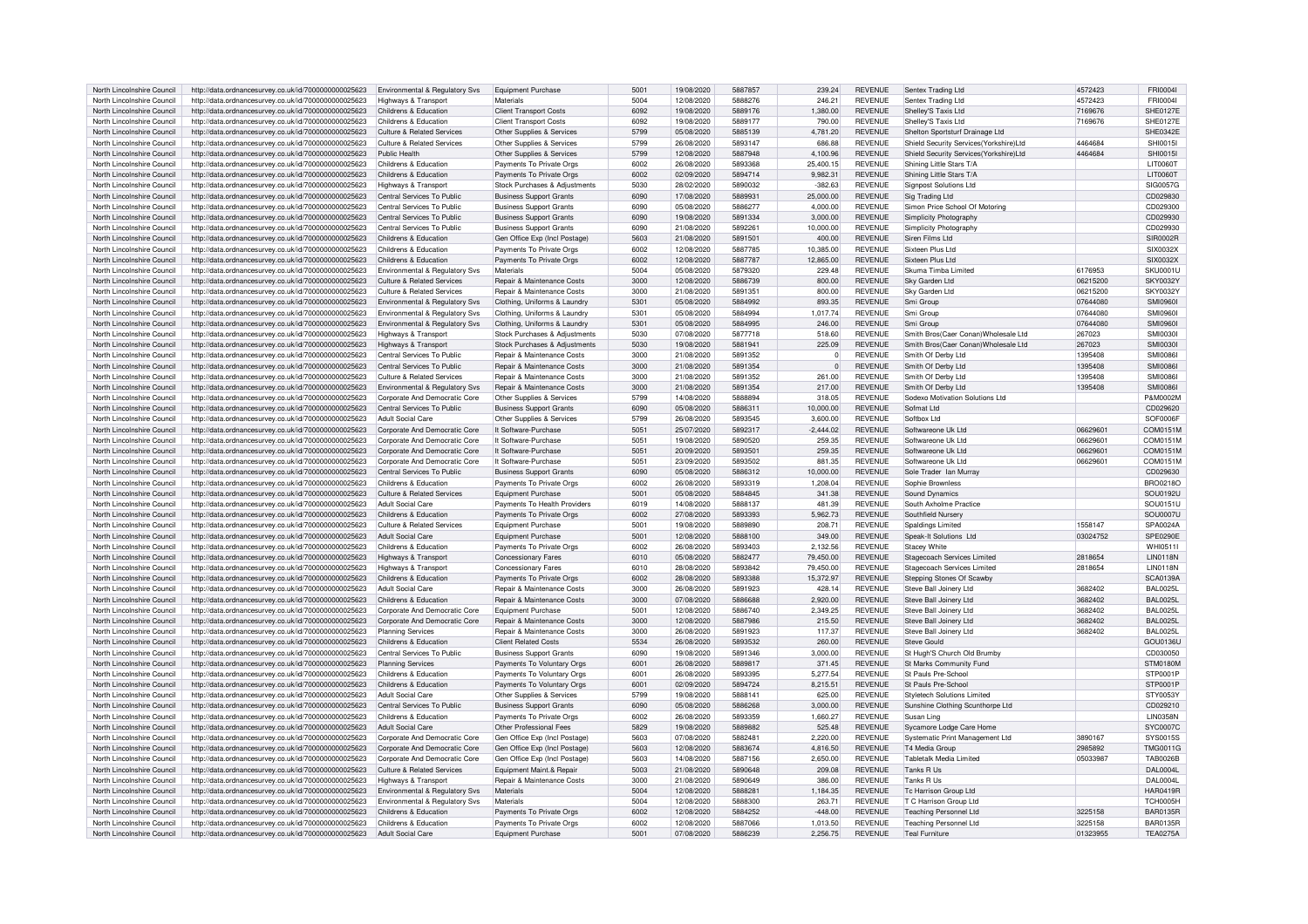| North Lincolnshire Council                               |                                                                                                              | Childrens & Education                      | Equipment Purchase                                                             | 5001         | 12/08/2020               | 5886400            | 805.28           | REVENUE                          |                                                                        | 437376   | <b>TEC0003C</b>                    |
|----------------------------------------------------------|--------------------------------------------------------------------------------------------------------------|--------------------------------------------|--------------------------------------------------------------------------------|--------------|--------------------------|--------------------|------------------|----------------------------------|------------------------------------------------------------------------|----------|------------------------------------|
|                                                          | http://data.ordnancesurvey.co.uk/id/7000000000025623                                                         |                                            |                                                                                |              |                          |                    |                  |                                  | Technology Teaching Systems Group Ltd                                  |          |                                    |
| North Lincolnshire Council                               | http://data.ordnancesurvey.co.uk/id/7000000000025623                                                         | <b>Adult Social Care</b>                   | Equipment Purchase                                                             | 5001         | 28/08/2020               | 5894618            | 415.00           | <b>REVENUE</b>                   | <b>Texthelp Ltd</b>                                                    | NI 31186 | <b>TEX0120X</b>                    |
| North Lincolnshire Council                               | http://data.ordnancesurvey.co.uk/id/7000000000025623                                                         | <b>Housing Services</b>                    | Other Supplies & Services                                                      | 5799         | 05/08/2020               | 5885135            | 541.67           | <b>REVENUE</b>                   | T Gibala & Sor                                                         |          | GIB0037E                           |
| North Lincolnshire Council                               | http://data.ordnancesurvey.co.uk/id/7000000000025623                                                         | <b>Housing Services</b>                    | Other Supplies & Services                                                      | 5799         | 14/08/2020               | <b>588888</b>      | 457.50           | <b>REVENUE</b>                   | T Gihala & Sor                                                         |          | GIB0037B                           |
| North Lincolnshire Council                               | http://data.ordnancesurvey.co.uk/id/7000000000025623                                                         | Childrens & Education                      | Other Supplies & Services                                                      | 5799         | 14/08/2020               | 5888848            | 462.15           | <b>REVENUE</b>                   | The An Group                                                           | 5561706  | APP0147P                           |
| North Lincolnshire Council                               |                                                                                                              | Childrens & Education                      | Other Supplies & Services                                                      | 5799         | 02/09/2020               | 5893286            | 41071            | <b>REVENUE</b>                   | The An Group                                                           | 5561706  | APP0147P                           |
|                                                          | http://data.ordnancesurvey.co.uk/id/7000000000025623                                                         |                                            |                                                                                |              |                          |                    |                  |                                  |                                                                        |          |                                    |
| North Lincolnshire Council                               | http://data.ordnancesurvey.co.uk/id/7000000000025623                                                         | Childrens & Education                      | Rents                                                                          | 3201         | 26/08/2020               | 5893202            | 288.00           | REVENUE                          | The Arc                                                                |          | ARC0053C                           |
| North Lincolnshire Council                               | http://data.ordnancesurvey.co.uk/id/7000000000025623                                                         | Childrens & Education                      | Rents                                                                          | 3201         | 26/08/2020               | 5893203            | 288.00           | <b>REVENUE</b>                   | The Arc                                                                |          | ARC0053C                           |
| North Lincolnshire Council                               | http://data.ordnancesurvey.co.uk/id/7000000000025623                                                         | Childrens & Education                      | Rents                                                                          | 3201         | 26/08/2020               | 5893206            | 405.00           | <b>REVENUE</b>                   | The Arc                                                                |          | ARC0053C                           |
| North Lincolnshire Council                               | http://data.ordnancesurvey.co.uk/id/7000000000025623                                                         | Childrens & Education                      | <b>Client Related Costs</b>                                                    | 5534         | 07/08/2020               | 5886254            | 265.50           | <b>REVENUE</b>                   | The Ark Family Centre                                                  |          | <b>ARK0120K</b>                    |
|                                                          |                                                                                                              |                                            |                                                                                |              |                          |                    |                  |                                  |                                                                        |          |                                    |
| North Lincolnshire Council                               | http://data.ordnancesurvey.co.uk/id/7000000000025623                                                         | Childrens & Education                      | Payments To Private Orgs                                                       | 6002         | 26/08/2020               | 5893313            | 34,382.99        | <b>REVENUE</b>                   | The Ark Family Centre                                                  |          | ARK0120K                           |
| North Lincolnshire Council                               | http://data.ordnancesurvey.co.uk/id/7000000000025623                                                         | Childrens & Education                      | Payments To Voluntary Orgs                                                     | 6001         | 02/09/2020               | 5894725            | 3,789.15         | <b>REVENUE</b>                   | The Ark Family Centre                                                  |          | ARK0120                            |
| North Lincolnshire Council                               | http://data.ordnancesurvey.co.uk/id/7000000000025623                                                         | <b>Planning Services</b>                   | Payments To Voluntary Orgs                                                     | 6001         | 25/09/2020               | 5893575            | 2,050.00         | REVENUE                          | The Axholme Academ                                                     |          | AXH0012H                           |
| North Lincolnshire Council                               | http://data.ordnancesurvey.co.uk/id/7000000000025623                                                         | <b>Adult Social Care</b>                   | Payments To Health Providers                                                   | 6019         | 12/08/2020               | 5887049            | 358.97           | <b>REVENUE</b>                   | The Birches Medical Practice                                           |          | <b>BIR0224F</b>                    |
| North Lincolnshire Council                               | http://data.ordnancesurvey.co.uk/id/7000000000025623                                                         | Public Health                              | Payments To Health Providers                                                   | 6019         | 12/08/2020               | 5887049            | 200.00           | REVENUE                          | The Birches Medical Practice                                           |          | <b>BIR0224R</b>                    |
| North Lincolnshire Council                               |                                                                                                              | <b>Housing Services</b>                    | Other Supplies & Services                                                      | 5799         | 12/08/2020               | 5887061            | 4.595.00         | <b>REVENUE</b>                   | The Cocked Hat Hote                                                    |          | COC00020                           |
|                                                          | http://data.ordnancesurvey.co.uk/id/7000000000025623                                                         |                                            |                                                                                |              |                          |                    |                  |                                  |                                                                        |          |                                    |
| North Lincolnshire Council                               | http://data.ordnancesurvey.co.uk/id/7000000000025623                                                         | <b>Housing Services</b>                    | Other Supplies & Services                                                      | 5799         | 12/08/2020               | 5887062            | 367.50           | <b>REVENUE</b>                   | The Cocked Hat Hote                                                    |          | COC00020                           |
| North Lincolnshire Council                               | http://data.ordnancesurvey.co.uk/id/7000000000025623                                                         | <b>Housing Services</b>                    | Other Supplies & Services                                                      | 5799         | 12/08/2020               | 5887063            | 630.00           | <b>REVENUE</b>                   | The Cocked Hat Hotel                                                   |          | COC00020                           |
| North Lincolnshire Council                               | http://data.ordnancesurvey.co.uk/id/7000000000025623                                                         | <b>Housing Services</b>                    | Other Supplies & Services                                                      | 5799         | 26/08/2020               | 5893272            | 2.827.50         | <b>REVENUE</b>                   | The Cocked Hat Hote                                                    |          | COC00020                           |
| North Lincolnshire Council                               | http://data.ordnancesurvey.co.uk/id/7000000000025623                                                         | <b>Housing Services</b>                    | Other Supplies & Services                                                      | 5799         | 26/08/2020               | 5893273            | 585.00           | <b>REVENUE</b>                   | The Cocked Hat Hotel                                                   |          | COC0002C                           |
| North Lincolnshire Council                               |                                                                                                              | <b>Adult Social Care</b>                   |                                                                                | 6002         | 28/08/2020               | 5894517            |                  | <b>REVENUE</b>                   |                                                                        |          | CVT00017                           |
|                                                          | http://data.ordnancesurvey.co.uk/id/7000000000025623                                                         |                                            | Payments To Private Orgs                                                       |              |                          |                    | 2,160.00         |                                  | The Croft Community (Camphill Village Trust)                           |          |                                    |
| North Lincolnshire Council                               | http://data.ordnancesurvey.co.uk/id/7000000000025623                                                         | <b>Support Servs Capital</b>               | <b>External Fees</b>                                                           | A083         | 12/08/2020               | 588643             | 10,000.00        | CAPITAL                          | The Dextrous Web Ltd                                                   | 06617101 | DEX0003X                           |
| North Lincolnshire Council                               | http://data.ordnancesurvey.co.uk/id/7000000000025623                                                         | Public Health                              | Materials                                                                      | 5004         | 26/08/2020               | 5885199            | 15,109.71        | <b>REVENUE</b>                   | The Dollywood Foundation Of The Uk                                     |          | DOI 0032L                          |
| North Lincolnshire Council                               | http://data.ordnancesurvey.co.uk/id/7000000000025623                                                         | Central Services To Public                 | <b>Business Support Grants</b>                                                 | 6090         | 05/08/2020               | 5886306            | 10.000.00        | <b>REVENUE</b>                   | The Edwards Potato Vodka Company Ltd                                   |          | CD029590                           |
| North Lincolnshire Council                               | http://data.ordnancesurvey.co.uk/id/7000000000025623                                                         | Fin&Inv I&F                                | Gen Office Exp (Incl Postage)                                                  | 5603         | 19/08/2020               | 5890016            | 3.819.72         | <b>REVENUE</b>                   | The Essential Partnership Ltd                                          |          | ESS0130S                           |
| North Lincolnshire Council                               | http://data.ordnancesurvey.co.uk/id/7000000000025623                                                         | Childrens & Education                      | Licenses, Subs & Memberships                                                   | 5510         | 26/08/2020               | 5892326            | 228.00           | <b>REVENUE</b>                   | The Foundation Stage Forum Ltd                                         | 5757213  | <b>FOU0130U</b>                    |
|                                                          |                                                                                                              |                                            |                                                                                | 2002         |                          |                    |                  |                                  |                                                                        |          |                                    |
| North Lincolnshire Council                               | http://data.ordnancesurvey.co.uk/id/7000000000025623                                                         | Childrens & Education                      | Course Fees/Training                                                           |              | 05/08/2020               | 5884162            | 455.00           | <b>REVENUE</b>                   | The Knowledge Exchange Group Ltd                                       | 08808447 | <b>KNO0015C</b>                    |
| North Lincolnshire Council                               | http://data.ordnancesurvey.co.uk/id/7000000000025623                                                         | Central Services To Public                 | <b>Business Support Grants</b>                                                 | 6090         | 05/08/2020               | 5886294            | 10,000.00        | <b>REVENUE</b>                   | The Life & Pensions Network Ltd                                        |          | CD029470                           |
| North Lincolnshire Council                               | http://data.ordnancesurvey.co.uk/id/7000000000025623                                                         | Central Services To Public                 | <b>Business Support Grants</b>                                                 | 6090         | 12/08/2020               | 5888658            | 4.500.00         | <b>REVENUE</b>                   | The Lodges At The Shires                                               |          | CD029760                           |
| North Lincolnshire Council                               | http://data.ordnancesurvey.co.uk/id/7000000000025623                                                         | <b>Culture &amp; Related Services</b>      | <b>Equipment Purchase</b>                                                      | 5001         | 21/08/2020               | 5891452            | 999.98           | <b>REVENUE</b>                   | The Plasma Centre                                                      |          | <b>PLA0048A</b>                    |
| North Lincolnshire Council                               | http://data.ordnancesurvey.co.uk/id/7000000000025623                                                         | Childrens & Education                      | Payments To Private Orgs                                                       | 6002         | 05/08/2020               | 5883007            | 675.00           | <b>REVENUE</b>                   | The River Education Services                                           | 09480967 | <b>RIV0130V</b>                    |
|                                                          |                                                                                                              |                                            |                                                                                |              |                          | 5883017            |                  | <b>REVENUE</b>                   |                                                                        |          |                                    |
| North Lincolnshire Council                               | http://data.ordnancesurvey.co.uk/id/7000000000025623                                                         | <b>Adult Social Care</b>                   | Payments To Private Orgs (Inv)                                                 | 6026         | 05/08/2020               |                    | 8,546.00         |                                  | The Stroke Association                                                 | 61274    | <b>STR0142R</b>                    |
| North Lincolnshire Council                               | http://data.ordnancesurvey.co.uk/id/7000000000025623                                                         | <b>Adult Social Care</b>                   | Payments To Private Orgs (Inv)                                                 | 6026         | 05/08/2020               | 588302             | 15,866.50        | <b>REVENUE</b>                   | The Stroke Association                                                 | 61274    | STR0142R                           |
| North Lincolnshire Council                               | http://data.ordnancesurvey.co.uk/id/7000000000025623                                                         | Highways & Transport                       | Other Supplies & Services                                                      | 5799         | 19/08/2020               | 5890562            | 4.095.41         | <b>REVENUE</b>                   | The Tas Partnership Ltd                                                | 2929880  | <b>TAS0018S</b>                    |
| North Lincolnshire Council                               | http://data.ordnancesurvey.co.uk/id/7000000000025623                                                         | Central Services To Public                 | <b>Business Support Grants</b>                                                 | 6090         | 05/08/2020               | 5886316            | 10,000.00        | <b>REVENUE</b>                   | The Village Hall Winteringham                                          |          | CD029670                           |
| North Lincolnshire Council                               | http://data.ordnancesurvey.co.uk/id/7000000000025623                                                         | <b>Culture &amp; Related Services</b>      | <b>Catering Contract</b>                                                       | 5204         | 12/08/2020               | 5886640            | 684.00           | <b>REVENUE</b>                   | The Wortley House Hote                                                 | 4792332  | WOR0009F                           |
| North Lincolnshire Council                               |                                                                                                              | Culture & Related Services                 | Equipment Purchase                                                             | 5001         | 12/08/2020               | 5886650            | 316.80           | <b>REVENUE</b>                   | The Wortley House Hote                                                 | 4792332  | WOR0009F                           |
|                                                          | http://data.ordnancesurvey.co.uk/id/7000000000025623                                                         |                                            |                                                                                |              |                          |                    |                  |                                  |                                                                        |          |                                    |
| North Lincolnshire Council                               | http://data.ordnancesurvey.co.uk/id/7000000000025623                                                         | Environmental & Regulatory Svs             | Other Professional Fees                                                        | 5829         | 12/08/2020               | 5887142            | 510.00           | <b>REVENUE</b>                   | The Yahoo Company                                                      | 3569494  | <b>WES03879</b>                    |
| North Lincolnshire Council                               | http://data.ordnancesurvey.co.uk/id/7000000000025623                                                         | Environmental & Regulatory Svs             | Other Professional Fees                                                        | 5829         | 12/08/2020               | 5887143            | 210.00           | REVENUE                          | The Yahoo Company                                                      | 3569494  | <b>WES03875</b>                    |
|                                                          |                                                                                                              |                                            |                                                                                |              |                          |                    |                  | <b>REVENUE</b>                   | <b>Thompsons Solicitors</b>                                            |          |                                    |
| North Lincolnshire Council                               | http://data.ordnancesurvey.co.uk/id/7000000000025623                                                         | Culture & Related Services                 | Other Professional Fees                                                        | 5829         | 19/08/2020               | 5890556            | 350.00           |                                  |                                                                        |          | <b>THO0267C</b>                    |
|                                                          |                                                                                                              |                                            |                                                                                |              |                          |                    |                  |                                  |                                                                        |          |                                    |
| North Lincolnshire Council                               | http://data.ordnancesurvey.co.uk/id/7000000000025623                                                         | Childrens & Education                      | Home To School Transport                                                       | 4201         | 05/08/2020               | 5883194            | 7,259.35         | <b>REVENUE</b>                   | T.J'S Coach Hire I td                                                  | 6466222  | <b>TJC0002C</b>                    |
| North Lincolnshire Council                               | http://data.ordnancesurvey.co.uk/id/7000000000025623                                                         | <b>Adult Social Care</b>                   | Vehicle Hire                                                                   | 4101         | 12/08/2020               | 588830             | 702.00           | <b>REVENUE</b>                   | Tjs Hire Co (Humberside) Ltd                                           | 1364047  | <b>TJS0001S</b>                    |
| North Lincolnshire Council                               | http://data.ordnancesurvey.co.uk/id/7000000000025623                                                         | <b>Adult Social Care</b>                   | Vehicle Hire                                                                   | 4101         | 12/08/2020               | 5888304            | 837.00           | <b>REVENUE</b>                   | Tjs Hire Co (Humberside) Ltd                                           | 1364047  | <b>TJS0001S</b>                    |
| North Lincolnshire Council                               | http://data.ordnancesurvey.co.uk/id/7000000000025623                                                         | Childrens & Education                      | Vehicle Hire                                                                   | 4101         | 12/08/2020               | 5888302            | 502.86           | <b>REVENUE</b>                   | Tis Hire Co (Humberside) Ltd                                           | 1364047  | <b>TJS0001S</b>                    |
| North Lincolnshire Council                               | http://data.ordnancesurvey.co.uk/id/7000000000025623                                                         | Childrens & Education                      | Vehicle Hire                                                                   | 4101         | 12/08/2020               | 5888306            | 487.14           | REVENUE                          | Tjs Hire Co (Humberside) Ltd                                           | 1364047  | <b>TJS0001S</b>                    |
|                                                          |                                                                                                              |                                            |                                                                                |              |                          |                    |                  |                                  |                                                                        |          |                                    |
| North Lincolnshire Council                               | http://data.ordnancesurvey.co.uk/id/7000000000025623                                                         | Childrens & Education                      | Vehicle Hire                                                                   | 4101         | 26/08/2020               | 5893706            | 419.30           | <b>REVENUE</b>                   | Tis Hire Co (Humberside) I to                                          | 1364047  | <b>TJS0001S</b>                    |
| North Lincolnshire Council                               | http://data.ordnancesurvey.co.uk/id/7000000000025623                                                         | Childrens & Education                      | Vehicle Hire                                                                   | 4101         | 28/08/2020               | 5893703            | 304.56           | <b>REVENUE</b>                   | Tis Hire Co (Humberside) Ltd                                           | 1364047  | <b>TJS0001S</b>                    |
| North Lincolnshire Council                               | http://data.ordnancesurvey.co.uk/id/7000000000025623                                                         | Childrens & Education                      | Vehicle Hire                                                                   | 4101         | 28/08/2020               | 5893704            | 373.60           | <b>REVENUE</b>                   | Tjs Hire Co (Humberside) Ltd                                           | 1364047  | <b>TJS0001S</b>                    |
| North Lincolnshire Council                               | http://data.ordnancesurvey.co.uk/id/7000000000025623                                                         | Childrens & Education                      | Vehicle Hire                                                                   | 4101         | 28/08/2020               | 5893707            | 3.612.45         | REVENUE                          | Tis Hire Co (Humberside) Ltd                                           | 1364047  | <b>TJS0001S</b>                    |
| North Lincolnshire Council                               | http://data.ordnancesurvey.co.uk/id/7000000000025623                                                         | Corporate And Democratic Core              | Vehicle Hire                                                                   | 4101         | 26/08/2020               | 5893702            | 530.06           | <b>REVENUE</b>                   | Tjs Hire Co (Humberside) Ltd                                           | 1364047  | <b>TJS0001S</b>                    |
| North Lincolnshire Council                               | http://data.ordnancesurvey.co.uk/id/7000000000025623                                                         | Environmental & Regulatory Svs             | Vehicle Hire                                                                   | 4101         | 12/08/2020               | 5888305            | 797.14           | REVENUE                          | Tis Hire Co (Humberside) I to                                          | 1364047  | <b>TJS0001S</b>                    |
|                                                          |                                                                                                              |                                            |                                                                                |              |                          |                    |                  |                                  |                                                                        |          |                                    |
| North Lincolnshire Council                               | http://data.ordnancesurvey.co.uk/id/7000000000025623                                                         | Highways & Transpor                        | Vehicle Hire                                                                   | 4101         | 12/08/2020               | 5888303            | 837.00           | <b>REVENUE</b>                   | Tis Hire Co (Humberside) Ltd                                           | 1364047  | <b>TJS0001S</b>                    |
| North Lincolnshire Council                               | http://data.ordnancesurvey.co.uk/id/7000000000025623                                                         | Highways & Transport                       | Vehicle Hire                                                                   | 4101         | 12/08/2020               | 5888307            | 837.00           | <b>REVENUE</b>                   | Tjs Hire Co (Humberside) Ltd                                           | 1364047  | <b>TJS0001S</b>                    |
| North Lincolnshire Council                               | http://data.ordnancesurvey.co.uk/id/7000000000025623                                                         | Highways & Transpor                        | Vehicle Hire                                                                   | 4101         | 12/08/2020               | 5888308            | 531.43           | <b>REVENUE</b>                   | Tis Hire Co (Humberside) Ltd                                           | 1364047  | <b>TJS0001S</b>                    |
| North Lincolnshire Council                               | http://data.ordnancesurvey.co.uk/id/7000000000025623                                                         | Highways & Transport                       | Stock Purchases & Adjustments                                                  | 5030         | 26/08/2020               | 5884890            | 2.140.00         | <b>REVENUE</b>                   | Tofco Cpp Ltd                                                          |          | <b>TOF0001F</b>                    |
| North Lincolnshire Council                               | http://data.ordnancesurvey.co.uk/id/7000000000025623                                                         | Highways & Transport                       | Stock Purchases & Adjustments                                                  | 5030         | 04/09/2020               | 5889900            | $-1,891.85$      | <b>REVENUE</b>                   | <b>Tofco Cpp Ltd</b>                                                   |          | <b>TOF0001F</b>                    |
|                                                          |                                                                                                              |                                            |                                                                                |              |                          |                    |                  |                                  |                                                                        |          |                                    |
| North Lincolnshire Council                               | http://data.ordnancesurvey.co.uk/id/7000000000025623                                                         | Highways & Transport                       | Stock Purchases & Adjustments                                                  | 5030         | 04/09/2020               | 5889903            | $-2.140.00$      | <b>REVENUE</b>                   | Tofco Cop Ltd                                                          |          | <b>TOF0001E</b>                    |
| North Lincolnshire Council                               | http://data.ordnancesurvey.co.uk/id/7000000000025623                                                         | <b>Culture &amp; Related Services</b>      | Repair & Maintenance Costs                                                     | 3000         | 21/08/2020               | 5890700            | 504.25           | <b>REVENUE</b>                   | <b>Topcon Building Ltd</b>                                             | 9540672  | <b>TOP0050P</b>                    |
| North Lincolnshire Council                               | http://data.ordnancesurvey.co.uk/id/7000000000025623                                                         | <b>Culture &amp; Related Services</b>      | Materials                                                                      | 5004         | 28/08/2020               | 5884891            | 237.07           | <b>REVENUE</b>                   | <b>Torne Valley</b>                                                    | 1057235  | <b>TOR0063F</b>                    |
| North Lincolnshire Council                               | http://data.ordnancesurvey.co.uk/id/7000000000025623                                                         | Highways & Transport                       | Equipment Purchase                                                             | 5001         | 05/08/2020               | 5874063            | 554.17           | <b>REVENUE</b>                   | <b>Torne Valley</b>                                                    | 1057235  | <b>TOR0063R</b>                    |
| North Lincolnshire Council                               | http://data.ordnancesurvey.co.uk/id/7000000000025623                                                         | Corporate And Democratic Core              | Equipment Purchase                                                             | 5001         | 12/08/2020               | 5886563            | 374.50           | <b>REVENUE</b>                   | <b>Total Computer Networks Ltd</b>                                     | 04858126 | <b>TOT0031T</b>                    |
| North Lincolnshire Council                               |                                                                                                              |                                            |                                                                                | 5001         | 12/08/2020               | 5887078            |                  | <b>REVENUE</b>                   |                                                                        | 04858126 |                                    |
|                                                          | http://data.ordnancesurvey.co.uk/id/7000000000025623                                                         | Corporate And Democratic Core              | <b>Equipment Purchase</b>                                                      |              |                          |                    | 900.00           |                                  | <b>Total Computer Networks Ltd</b>                                     |          | <b>TOT0031T</b>                    |
| North Lincolnshire Council                               | http://data.ordnancesurvey.co.uk/id/7000000000025623                                                         | Corporate And Democratic Core              | Equipment Purchase                                                             | 5001         | 28/08/2020               | 589230             | 560.00           | <b>REVENUE</b>                   | <b>Total Computer Networks Ltd</b>                                     | 04858126 | <b>TOT0031T</b>                    |
| North Lincolnshire Council                               | http://data.ordnancesurvey.co.uk/id/7000000000025623                                                         | Corporate And Democratic Core              | Equipment Purchase                                                             | 5001         | 28/08/2020               | 5893499            | 475.00           | <b>REVENUE</b>                   | <b>Total Computer Networks Ltd</b>                                     | 04858126 | <b>TOT0031T</b>                    |
| North Lincolnshire Council                               | http://data.ordnancesurvey.co.uk/id/7000000000025623                                                         | Corporate And Democratic Core              | Gen Office Exp (Incl Postage)                                                  | 5603         | 12/08/2020               | 5888038            | 606.00           | <b>REVENUE</b>                   | <b>Total Computer Networks Ltd</b>                                     | 04858126 | TOT00311                           |
| North Lincolnshire Council                               | http://data.ordnancesurvey.co.uk/id/7000000000025623                                                         | <b>Support Servs Capital</b>               | It Equipment                                                                   | <b>ANGR</b>  | 12/08/2020               | 5886565            | 2,250.00         | <b>CAPITAL</b>                   | <b>Total Computer Networks Ltd</b>                                     | 04858126 | <b>TOT0031T</b>                    |
| North Lincolnshire Council                               | http://data.ordnancesurvey.co.uk/id/7000000000025623                                                         | Support Servs Capita                       | It Equipment                                                                   | A098         | 26/08/2020               | 5890514            | 5.500.00         | CAPITAL                          | Total Computer Networks Ltd                                            | 04858126 | <b>TOT0031T</b>                    |
|                                                          |                                                                                                              |                                            |                                                                                | <b>ANGR</b>  | 28/08/2020               | 5894474            |                  |                                  |                                                                        |          |                                    |
| North Lincolnshire Council                               | http://data.ordnancesurvey.co.uk/id/7000000000025623                                                         | <b>Support Servs Capital</b>               | It Equipment                                                                   |              |                          |                    | 6,500.00         | CAPITAL                          | <b>Total Computer Networks Ltd</b>                                     | 04858126 | <b>TOT0031T</b>                    |
| North Lincolnshire Council                               | http://data.ordnancesurvey.co.uk/id/7000000000025623                                                         | Fin&Inv I&F                                | Electricity                                                                    | 3102         | 12/08/2020               | 5888030            | 1,094.03         | <b>REVENUE</b>                   | Total Gas & Power Ltd                                                  |          | ELF0001F                           |
| North Lincolnshire Council<br>North Lincolnshire Council | http://data.ordnancesurvey.co.uk/id/7000000000025623<br>http://data.ordnancesurvey.co.uk/id/7000000000025623 | Adult Social Care<br>Childrens & Education | <b>Benair &amp; Maintenance Costs</b><br><b>Benair &amp; Maintenance Costs</b> | 3000<br>3000 | 26/08/2020<br>26/08/2020 | 5891934<br>5891934 | 430.70<br>978.67 | <b>REVENUE</b><br><b>REVENUE</b> | Townsend Elec, Serv. - Mechanical<br>Townsend Elec. Serv. - Mechanical |          | <b>TOW0600W</b><br><b>TOW0600W</b> |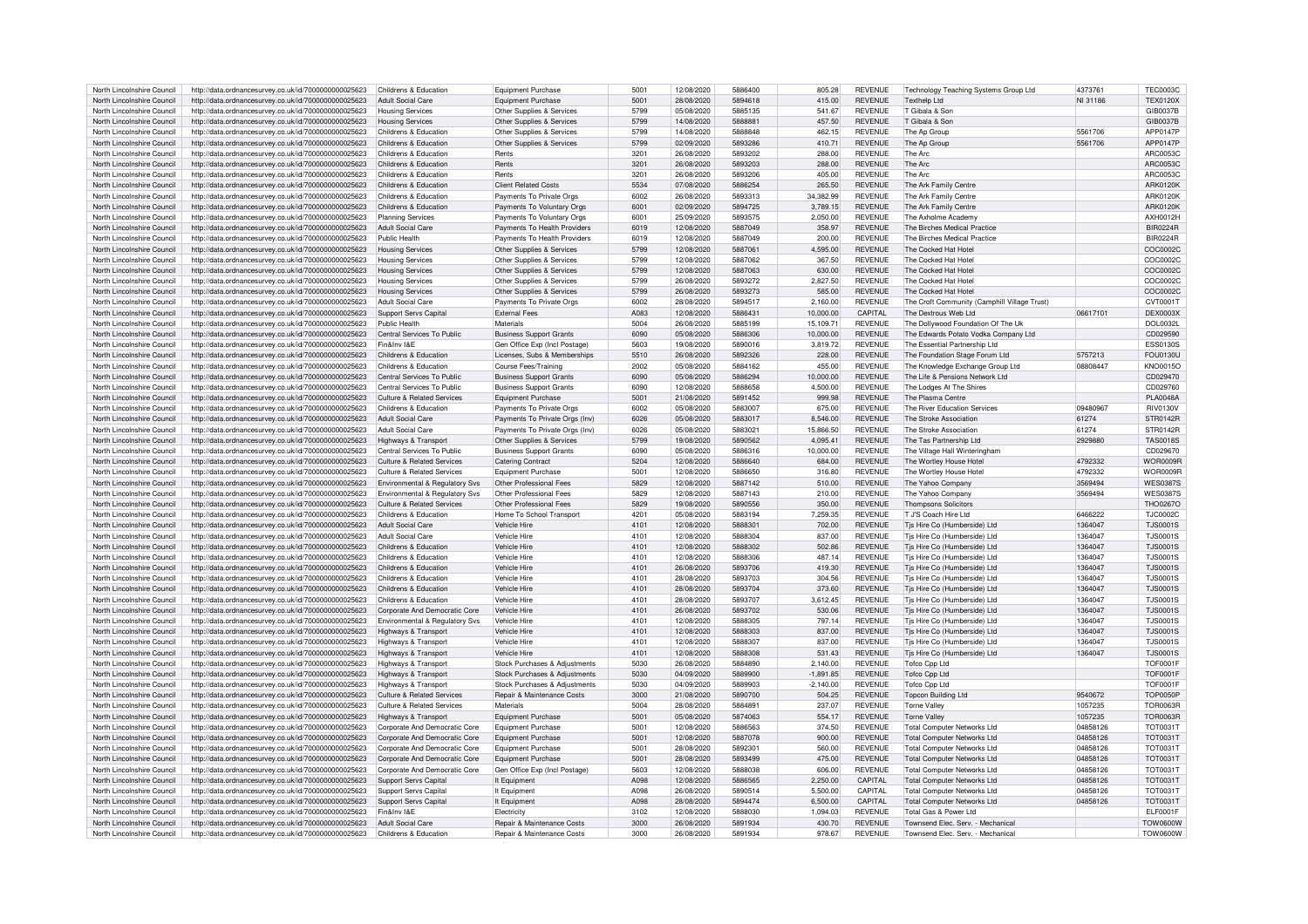| North Lincolnshire Council | http://data.ordnancesurvey.co.uk/id/7000000000025623 | Culture & Related Services            | Repair & Maintenance Costs            | 3000 | 07/08/2020 | 5886694 | 12,276.00    | <b>REVENUE</b> | Townsend Flec. Serv. - Mechanica        |          | <b>TOW0600W</b>  |
|----------------------------|------------------------------------------------------|---------------------------------------|---------------------------------------|------|------------|---------|--------------|----------------|-----------------------------------------|----------|------------------|
|                            |                                                      |                                       |                                       |      |            |         |              |                |                                         |          |                  |
| North Lincolnshire Council | http://data.ordnancesurvey.co.uk/id/7000000000025623 | Culture & Related Services            | Repair & Maintenance Costs            | 3000 | 26/08/2020 | 5891934 | 380.27       | <b>REVENUE</b> | Townsend Elec. Serv. - Mechanica        |          | <b>TOW0600W</b>  |
| North Lincolnshire Council | http://data.ordnancesurvey.co.uk/id/7000000000025623 | Environmental & Regulatory Sys        | Repair & Maintenance Costs            | 3000 | 26/08/2020 | 5891934 | 152.69       | <b>REVENUE</b> | Townsend Elec. Serv. - Mechanical       |          | <b>TOW0600W</b>  |
| North Lincolnshire Council | http://data.ordnancesurvey.co.uk/id/7000000000025623 | Fin&Inv I&F                           | <b>Repair &amp; Maintenance Costs</b> | 3000 | 26/08/2020 | 5891934 | 96.72        | <b>REVENUE</b> | Townsend Flec. Serv. - Mechanica        |          | <b>TOW0600W</b>  |
| North Lincolnshire Council | http://data.ordnancesurvey.co.uk/id/7000000000025623 | <b>Highways &amp; Transport</b>       | Repair & Maintenance Costs            | 3000 | 26/08/2020 | 5891934 | 201.93       | <b>REVENUE</b> | Townsend Elec. Serv. - Mechanical       |          | <b>TOW0600W</b>  |
|                            |                                                      |                                       |                                       |      |            |         |              |                |                                         |          |                  |
| North Lincolnshire Council | http://data.ordnancesurvey.co.uk/id/7000000000025623 | <b>Planning Services</b>              | Repair & Maintenance Costs            | 3000 | 26/08/2020 | 5891934 | 204.47       | <b>REVENUE</b> | Townsend Elec. Serv. - Mechanica        |          | TOW0600V         |
| North Lincolnshire Council | http://data.ordnancesurvey.co.uk/id/7000000000025623 | <b>Culture &amp; Related Services</b> | Repair & Maintenance Costs            | 3000 | 26/08/2020 | 5891924 | 674.74       | <b>REVENUE</b> | <b>Townsend Electrical Services</b>     |          | <b>TOW0097W</b>  |
| North Lincolnshire Council | http://data.ordnancesurvey.co.uk/id/7000000000025623 | Environmental & Regulatory Svs        | Repair & Maintenance Costs            | 3000 | 26/08/2020 | 5891924 | 43.29        | <b>REVENUE</b> | <b>Townsend Electrical Services</b>     |          | <b>TOW0097W</b>  |
|                            |                                                      |                                       |                                       | 3000 | 12/08/2020 | 5887987 | 503.66       |                |                                         |          |                  |
| North Lincolnshire Council | http://data.ordnancesurvey.co.uk/id/7000000000025623 | Non Distributed Costs                 | Repair & Maintenance Costs            |      |            |         |              | <b>REVENUE</b> | <b>Townsend Electrical Services</b>     |          | <b>TOW0097W</b>  |
| North Lincolnshire Council | http://data.ordnancesurvey.co.uk/id/7000000000025623 | Culture & Related Services            | Books (Libraries+Schools Only)        | 5005 | 19/08/2020 | 5888016 | 950.00       | <b>REVENUE</b> | Townsweb Archiving Ltd                  |          | <b>TOW0017W</b>  |
| North Lincolnshire Council | http://data.ordnancesurvey.co.uk/id/7000000000025623 | Childrens & Education                 | Payments To Private Orgs              | 6002 | 26/08/2020 | 5893397 | 18.882.89    | <b>REVENUE</b> | <b>Tov Box Nurserv</b>                  |          | <b>TOY0009Y</b>  |
| North Lincolnshire Council | http://data.ordnancesurvey.co.uk/id/7000000000025623 | Childrens & Education                 | Payments To Private Orgs              | 6002 | 02/09/2020 | 5894726 | 15.341.18    | <b>REVENUE</b> | <b>Toy Box Nursery</b>                  |          | <b>TOY0009Y</b>  |
|                            |                                                      |                                       |                                       |      |            |         |              |                |                                         |          |                  |
| North Lincolnshire Council | http://data.ordnancesurvey.co.uk/id/7000000000025623 | Childrens & Education                 | Payments To Private Orgs              | 6002 | 26/08/2020 | 5893398 | 831.60       | <b>REVENUE</b> | <b>Tracy Girling</b>                    |          | <b>TRG0001G</b>  |
| North Lincolnshire Council | http://data.ordnancesurvey.co.uk/id/7000000000025623 | Environmental & Regulatory Svs        | Payments To Private Orgs              | 6002 | 05/08/2020 | 5884931 | 372,492.00   | <b>REVENUE</b> | Transwaste Recycling And Aggregates Ltd | 3863280  | <b>TRA0252A</b>  |
| North Lincolnshire Council | http://data.ordnancesurvey.co.uk/id/7000000000025623 | Environmental & Regulatory Svs        | Payments To Private Orgs              | 6002 | 05/08/2020 | 5884980 | 70,584.48    | <b>REVENUE</b> | Transwaste Recycling And Aggregates Ltd | 3863280  | <b>TRA0252A</b>  |
| North Lincolnshire Council | http://data.ordnancesurvey.co.uk/id/7000000000025623 | Environmental & Regulatory Svs        | Payments To Private Orgs              | 6002 | 26/08/2020 | 5893222 | 432,108.00   | <b>REVENUE</b> | Transwaste Recycling And Aggregates Ltd | 3863280  | <b>TRA0252A</b>  |
|                            |                                                      |                                       |                                       |      |            |         |              |                |                                         |          |                  |
| North Lincolnshire Council | http://data.ordnancesurvey.co.uk/id/7000000000025623 | Environmental & Regulatory Svs        | Payments To Private Orgs              | 6002 | 26/08/2020 | 5893274 | 25.438.32    | <b>REVENUE</b> | Transwaste Recycling And Aggregates Ltd | 3863280  | <b>TRA0252A</b>  |
| North Lincolnshire Council | http://data.ordnancesurvey.co.uk/id/7000000000025623 | Environmental & Regulatory Svs        | Payments To Private Orgs              | 6002 | 26/08/2020 | 5893276 | 2,017.82     | <b>REVENUE</b> | Transwaste Recycling And Aggregates Ltd | 3863280  | <b>TRA0252A</b>  |
| North Lincolnshire Council | http://data.ordnancesurvey.co.uk/id/7000000000025623 | Childrens & Education                 | Payments To Private Orgs              | 6002 | 12/08/2020 | 5887137 | 21,248.33    | <b>REVENUE</b> | Treehouse Care Ltd                      |          | <b>TRE0066E</b>  |
|                            |                                                      |                                       |                                       |      |            |         |              |                |                                         |          |                  |
| North Lincolnshire Council | http://data.ordnancesurvey.co.uk/id/7000000000025623 | Childrens & Education                 | Payments To Private Orgs              | 6002 | 12/08/2020 | 5887138 | 18.986.57    | <b>REVENUE</b> | Treehouse Care Ltd                      |          | <b>TRE0066E</b>  |
| North Lincolnshire Council | http://data.ordnancesurvey.co.uk/id/7000000000025623 | Childrens & Education                 | Payments To Private Orgs              | 6002 | 12/08/2020 | 5887797 | 585.00       | <b>REVENUE</b> | Treehouse Care Ltd                      |          | <b>TRE0066E</b>  |
| North Lincolnshire Council | http://data.ordnancesurvey.co.uk/id/7000000000025623 | Childrens & Education                 | Payments To Private Oras              | 6002 | 26/08/2020 | 5893576 | 1.042.08     | <b>REVENUE</b> | Treehouse Care Ltd                      |          | <b>TRE0066E</b>  |
| North Lincolnshire Council | http://data.ordnancesurvey.co.uk/id/7000000000025623 | Central Services To Public            | Repair & Maintenance Costs            | 3000 | 12/08/2020 | 5886779 | $\mathbf{0}$ | <b>REVENUE</b> | <b>Trent Valley Refrigeration Ltd</b>   | 0439468  | <b>TRE0071E</b>  |
|                            |                                                      |                                       |                                       |      |            |         |              |                |                                         |          |                  |
| North Lincolnshire Council | http://data.ordnancesurvey.co.uk/id/7000000000025623 | Central Services To Public            | Repair & Maintenance Costs            | 3000 | 21/08/2020 | 5890705 | $\mathbf 0$  | <b>REVENUE</b> | <b>Trent Valley Refrigeration Ltd</b>   | 0439468  | <b>TRE0071E</b>  |
| North Lincolnshire Council | http://data.ordnancesurvey.co.uk/id/7000000000025623 | Central Services To Public            | Repair & Maintenance Costs            | 3000 | 21/08/2020 | 5890706 | $\mathbf{0}$ | <b>REVENUE</b> | <b>Trent Valley Refrigeration Ltd</b>   | 04394681 | <b>TRE0071E</b>  |
| North Lincolnshire Council | http://data.ordnancesurvey.co.uk/id/7000000000025623 | Corporate And Democratic Core         | Repair & Maintenance Costs            | 3000 | 12/08/2020 | 5887990 | $\mathbf 0$  | <b>REVENUE</b> | Trent Valley Refrigeration Ltd          | 04394681 | <b>TRF0071F</b>  |
| North Lincolnshire Council | http://data.ordnancesurvey.co.uk/id/7000000000025623 | Corporate And Democratic Core         | Repair & Maintenance Costs            | 3000 | 21/08/2020 | 5890702 | $\Omega$     | <b>REVENUE</b> | <b>Trent Valley Refrigeration Ltd</b>   | 04394681 | <b>TRE0071E</b>  |
|                            |                                                      |                                       |                                       |      |            |         |              |                |                                         |          |                  |
| North Lincolnshire Council | http://data.ordnancesurvey.co.uk/id/7000000000025623 | Corporate And Democratic Core         | Repair & Maintenance Costs            | 3000 | 21/08/2020 | 5890704 | $\mathbf 0$  | <b>REVENUE</b> | <b>Trent Valley Refrigeration Ltd</b>   | 04394681 | <b>TRE0071E</b>  |
| North Lincolnshire Council | http://data.ordnancesurvey.co.uk/id/7000000000025623 | Corporate And Democratic Core         | Repair & Maintenance Costs            | 3000 | 21/08/2020 | 5890706 | 233.10       | <b>REVENUE</b> | <b>Trent Valley Refrigeration Ltd</b>   | 04394681 | <b>TRE0071E</b>  |
| North Lincolnshire Council | http://data.ordnancesurvey.co.uk/id/7000000000025623 | <b>Culture &amp; Related Services</b> | Repair & Maintenance Costs            | 3000 | 12/08/2020 | 5886779 | 310.00       | <b>REVENUE</b> | <b>Trent Valley Refrigeration Ltd</b>   | 04394681 | <b>TRE0071E</b>  |
|                            |                                                      |                                       |                                       |      |            |         |              |                |                                         |          |                  |
| North Lincolnshire Council | http://data.ordnancesurvey.co.uk/id/7000000000025623 | Culture & Related Services            | Repair & Maintenance Costs            | 3000 | 21/08/2020 | 5890705 | 345.00       | <b>REVENUE</b> | <b>Trent Valley Refrigeration Ltd</b>   | 04394681 | <b>TRF0071F</b>  |
| North Lincolnshire Council | http://data.ordnancesurvey.co.uk/id/7000000000025623 | Culture & Related Services            | <b>Repair &amp; Maintenance Costs</b> | 3000 | 21/08/2020 | 5890706 | 4,266.50     | <b>REVENUE</b> | <b>Trent Valley Refrigeration Ltd</b>   | 04394681 | <b>TRE0071E</b>  |
| North Lincolnshire Council | http://data.ordnancesurvey.co.uk/id/7000000000025623 | Environmental & Regulatory Svs        | Repair & Maintenance Costs            | 3000 | 21/08/2020 | 5890706 | 246.55       | <b>REVENUE</b> | <b>Trent Valley Refrigeration Ltd</b>   | 04394681 | <b>TRE0071E</b>  |
| North Lincolnshire Council |                                                      |                                       | Repair & Maintenance Costs            | 3000 |            | 5890706 | 60.00        | <b>REVENUE</b> |                                         |          | <b>TRE0071E</b>  |
|                            | http://data.ordnancesurvey.co.uk/id/7000000000025623 | Highways & Transport                  |                                       |      | 21/08/2020 |         |              |                | Trent Valley Refrigeration Ltd          | 04394681 |                  |
| North Lincolnshire Council | http://data.ordnancesurvey.co.uk/id/7000000000025623 | Central Services To Public            | <b>Business Support Grants</b>        | 6090 | 05/08/2020 | 5886298 | 10,000.00    | <b>REVENUE</b> | <b>Triton Grey Limited</b>              |          | CD029510         |
| North Lincolnshire Council | http://data.ordnancesurvey.co.uk/id/7000000000025623 | Environmental & Regulatory Svs        | Equipment Purchase                    | 5001 | 14/08/2020 | 5888109 | 700.00       | <b>REVENUE</b> | Tunstall Healthcare (Uk) Ltd            | 1332249  | <b>TUN0021N</b>  |
| North Lincolnshire Council | http://data.ordnancesurvey.co.uk/id/7000000000025623 | Adult Social Care                     | Provisions                            | 5201 | 07/08/2020 | 5886252 | 257.42       | <b>REVENUE</b> | <b>Turner Price Ltd</b>                 | 02732141 | <b>TUR0245R</b>  |
|                            |                                                      | Adult Social Care                     |                                       |      |            | 5887885 |              | <b>REVENUE</b> | Turner Price Ltd                        |          | <b>TUR0245R</b>  |
| North Lincolnshire Council | http://data.ordnancesurvey.co.uk/id/7000000000025623 |                                       | Provisions                            | 5201 | 26/08/2020 |         | 355.39       |                |                                         | 02732141 |                  |
| North Lincolnshire Council | http://data.ordnancesurvey.co.uk/id/7000000000025623 | <b>Adult Social Care</b>              | Provisions                            | 5201 | 26/08/2020 | 5889982 | 344.63       | <b>REVENUE</b> | <b>Turner Price Ltd</b>                 | 02732141 | <b>TUR0245R</b>  |
| North Lincolnshire Council | http://data.ordnancesurvey.co.uk/id/7000000000025623 | Adult Social Care                     | Provisions                            | 5201 | 26/08/2020 | 5892281 | 444.71       | <b>REVENUE</b> | Turner Price I to                       | 02732141 | <b>TUR0245R</b>  |
| North Lincolnshire Council | http://data.ordnancesurvey.co.uk/id/7000000000025623 | <b>Culture &amp; Related Services</b> | Provisions                            | 5201 | 05/08/2020 | 5883666 | 238.06       | <b>REVENUE</b> | <b>Turner Price Ltd</b>                 | 02732141 | <b>TUR0245R</b>  |
|                            |                                                      |                                       |                                       |      |            |         |              |                |                                         |          |                  |
| North Lincolnshire Council | http://data.ordnancesurvey.co.uk/id/7000000000025623 | Culture & Related Services            | Provisions                            | 5201 | 05/08/2020 | 5883676 | 351.45       | <b>REVENUE</b> | Turner Price Ltd                        | 02732141 | <b>TUR0245R</b>  |
| North Lincolnshire Council | http://data.ordnancesurvey.co.uk/id/7000000000025623 | Culture & Related Services            | Provisions                            | 5201 | 12/08/2020 | 5886656 | 243.86       | <b>REVENUE</b> | Turner Price I to                       | 02732141 | <b>TUR0245R</b>  |
| North Lincolnshire Council | http://data.ordnancesurvey.co.uk/id/7000000000025623 | <b>Culture &amp; Related Services</b> | Provisions                            | 5201 | 12/08/2020 | 5886657 | 527.57       | <b>REVENUE</b> | Turner Price Ltd                        | 02732141 | <b>TUR0245R</b>  |
| North Lincolnshire Council | http://data.ordnancesurvey.co.uk/id/7000000000025623 | Culture & Related Services            | Provisions                            | 5201 | 26/08/2020 | 5890545 | 389.71       | <b>REVENUE</b> | Turner Price I to                       | 02732141 | <b>TUR0245R</b>  |
|                            |                                                      |                                       |                                       |      |            |         |              |                |                                         |          |                  |
| North Lincolnshire Council | http://data.ordnancesurvey.co.uk/id/7000000000025623 | Culture & Related Services            | Provisions                            | 5201 | 26/08/2020 | 5890546 | 366.34       | <b>REVENUE</b> | Turner Price Ltd                        | 02732141 | TUR0245F         |
| North Lincolnshire Council | http://data.ordnancesurvey.co.uk/id/7000000000025623 | <b>Culture &amp; Related Services</b> | Provisions                            | 5201 | 02/09/2020 | 5894583 | 341.40       | <b>REVENUE</b> | <b>Turner Price Ltd</b>                 | 02732141 | <b>TUR0245R</b>  |
| North Lincolnshire Council | http://data.ordnancesurvey.co.uk/id/7000000000025623 | <b>Culture &amp; Related Services</b> | Provisions                            | 5201 | 02/09/2020 | 5894585 | 380.95       | <b>REVENUE</b> | <b>Turner Price Ltd</b>                 | 02732141 | <b>TUR0245R</b>  |
|                            |                                                      |                                       |                                       | 5799 |            | 5887151 |              | <b>REVENUE</b> |                                         |          | <b>I AN0021N</b> |
| North Lincolnshire Council | http://data.ordnancesurvey.co.uk/id/7000000000025623 | <b>Housing Services</b>               | Other Supplies & Services             |      | 12/08/2020 |         | 2,899.20     |                | <b>Tvt Investments Limited</b>          |          |                  |
| North Lincolnshire Council | http://data.ordnancesurvey.co.uk/id/7000000000025623 | <b>Housing Services</b>               | Other Supplies & Services             | 5799 | 12/08/2020 | 5887154 | 1,389.33     | <b>REVENUE</b> | <b>Tvt Investments Limited</b>          |          | <b>LAN0021N</b>  |
| North Lincolnshire Council | http://data.ordnancesurvey.co.uk/id/7000000000025623 | <b>Housing Services</b>               | Other Supplies & Services             | 5799 | 12/08/2020 | 5887155 | 1,318.56     | <b>REVENUE</b> | Tyt Investments Limited                 |          | <b>LAN0021N</b>  |
| North Lincolnshire Council | http://data.ordnancesurvey.co.uk/id/7000000000025623 | <b>Housing Services</b>               | Other Supplies & Services             | 5799 | 12/08/2020 | 5888087 | 1,423.23     | <b>REVENUE</b> | Tyt Investments Limited                 |          | I AN0021N        |
|                            |                                                      |                                       |                                       |      |            |         |              |                |                                         |          |                  |
| North Lincolnshire Council | http://data.ordnancesurvey.co.uk/id/7000000000025623 | <b>Housing Services</b>               | Other Supplies & Services             | 5799 | 12/08/2020 | 5888088 | 1.521.86     | <b>REVENUE</b> | Tyt Investments I imited                |          | <b>LAN0021N</b>  |
| North Lincolnshire Council | http://data.ordnancesurvey.co.uk/id/7000000000025623 | <b>Housing Services</b>               | Other Supplies & Services             | 5799 | 26/08/2020 | 5892017 | 5.170.60     | <b>REVENUE</b> | Tyt Investments I imited                |          | <b>LAN0021N</b>  |
| North Lincolnshire Council | http://data.ordnancesurvey.co.uk/id/7000000000025623 | <b>Culture &amp; Related Services</b> | Fuel                                  | 4001 | 07/08/2020 | 5885174 | 507.33       | <b>REVENUE</b> | Uk Fuels Ltd                            | 2212080  | <b>UKF0001F</b>  |
| North Lincolnshire Council | http://data.ordnancesurvey.co.uk/id/7000000000025623 | Childrens & Education                 | Payments To Voluntary Orgs            | 6001 | 26/08/2020 | 5893399 | 6.261.50     | <b>REVENUE</b> | Ulceby Pre-School Playgroup             |          | <b>ULC0009C</b>  |
|                            |                                                      |                                       |                                       |      |            |         |              |                |                                         |          |                  |
| North Lincolnshire Council | http://data.ordnancesurvey.co.uk/id/7000000000025623 | Childrens & Education                 | Payments To Voluntary Orgs            | 6001 | 02/09/2020 | 5894727 | 5.030.34     | <b>REVENUE</b> | Ulceby Pre-School Playgroup             |          | <b>ULC0009C</b>  |
| North Lincolnshire Council | http://data.ordnancesurvey.co.uk/id/7000000000025623 | Central Services To Public            | <b>Business Support Grants</b>        | 6090 | 05/08/2020 | 5886297 | 10.000.00    | <b>REVENUE</b> | Ultimate Machine Company                |          | CD029500         |
| North Lincolnshire Council | http://data.ordnancesurvey.co.uk/id/7000000000025623 | Culture & Related Services            | Books (Libraries+Schools Only         | 5005 | 26/08/2020 | 5893303 | 438.29       | <b>REVENUE</b> | Ulverscroft Large Print Books Ltd       | 1068776  | <b>ULV0001V</b>  |
| North Lincolnshire Council | http://data.ordnancesurvey.co.uk/id/7000000000025623 | Culture & Related Services            | Books (Libraries+Schools Only         | 5005 | 26/08/2020 | 5893305 | 479.88       | <b>REVENUE</b> | Ulverscroft Large Print Books Ltd       | 1068776  | <b>ULV0001V</b>  |
|                            |                                                      |                                       |                                       |      |            |         |              |                |                                         |          |                  |
| North Lincolnshire Council | http://data.ordnancesurvey.co.uk/id/7000000000025623 | <b>Culture &amp; Related Services</b> | Books (Libraries+Schools Only)        | 5005 | 26/08/2020 | 5893307 | 469.48       | <b>REVENUE</b> | Ulverscroft Large Print Books Ltd       | 1068776  | <b>ULV0001V</b>  |
| North Lincolnshire Council | http://data.ordnancesurvey.co.uk/id/7000000000025623 | Culture & Related Services            | Books (Libraries+Schools Only)        | 5005 | 26/08/2020 | 5893308 | 442.58       | <b>REVENUE</b> | Ulverscroft Large Print Books Ltd       | 1068776  | <b>ULV0001V</b>  |
| North Lincolnshire Council | http://data.ordnancesurvey.co.uk/id/7000000000025623 | Culture & Related Services            | Books (Libraries+Schools Only)        | 5005 | 26/08/2020 | 5893533 | 442.58       | <b>REVENUE</b> | Ulverscroft Large Print Books Ltd       | 1068776  | <b>ULV0001V</b>  |
| North Lincolnshire Council |                                                      | Central Services To Public            |                                       | 6090 | 06/08/2020 | 5886582 | $-10,000.00$ | <b>REVENUE</b> | <b>Unique Boutique</b>                  |          | CD007780         |
|                            | http://data.ordnancesurvey.co.uk/id/7000000000025623 |                                       | <b>Business Support Grants</b>        |      |            |         |              |                |                                         |          |                  |
| North Lincolnshire Council | http://data.ordnancesurvey.co.uk/id/7000000000025623 | Corporate And Democratic Core         | Fees & Charges Income                 | 9002 | 07/08/2020 | 5886319 | $-334.51$    | <b>REVENUE</b> | Unisor                                  |          | <b>UNI0003</b>   |
| North Lincolnshire Council | http://data.ordnancesurvey.co.uk/id/7000000000025623 | Childrens & Education                 | Gen Office Exp (Incl Postage)         | 5603 | 14/08/2020 | 5888885 | 261.42       | <b>REVENUE</b> | United Carlton Office Systems Ltd       | 2118025  | <b>UNI00521</b>  |
| North Lincolnshire Council | http://data.ordnancesurvey.co.uk/id/7000000000025623 | Corporate And Democratic Core         | Faujoment Hire/Rent                   | 5002 | 28/08/2020 | 5892315 | 775.03       | <b>REVENUE</b> | United Carlton Office Systems Ltd       | 2118025  | <b>UNI00521</b>  |
|                            |                                                      |                                       |                                       | 5603 | 28/08/2020 | 5892313 |              |                |                                         |          |                  |
| North Lincolnshire Council | http://data.ordnancesurvey.co.uk/id/7000000000025623 | Corporate And Democratic Core         | Gen Office Exp (Incl Postage)         |      |            |         | 1,000.50     | <b>REVENUE</b> | United Carlton Office Systems Ltd       | 2118025  | <b>UNI00521</b>  |
| North Lincolnshire Council | http://data.ordnancesurvey.co.uk/id/7000000000025623 | Corporate And Democratic Core         | Gen Office Exp (Incl Postage)         | 5603 | 28/08/2020 | 5892315 | $\mathbf{0}$ | <b>REVENUE</b> | United Carlton Office Systems Ltd       | 2118025  | <b>UNI00521</b>  |
| North Lincolnshire Council | http://data.ordnancesurvey.co.uk/id/7000000000025623 | Culture & Related Services            | Cleaning Costs/ Materials             | 3301 | 19/08/2020 | 5889892 | $\Omega$     | <b>REVENUE</b> | Univar Limited                          | 24134696 | UNI02911         |
| North Lincolnshire Council | http://data.ordnancesurvey.co.uk/id/7000000000025623 | Culture & Related Services            | Materials                             | 5004 | 19/08/2020 | 5889892 | 696.48       | <b>REVENUE</b> | Univar Limited                          | 24134696 | UNI02911         |
|                            |                                                      |                                       |                                       |      |            |         |              |                |                                         |          |                  |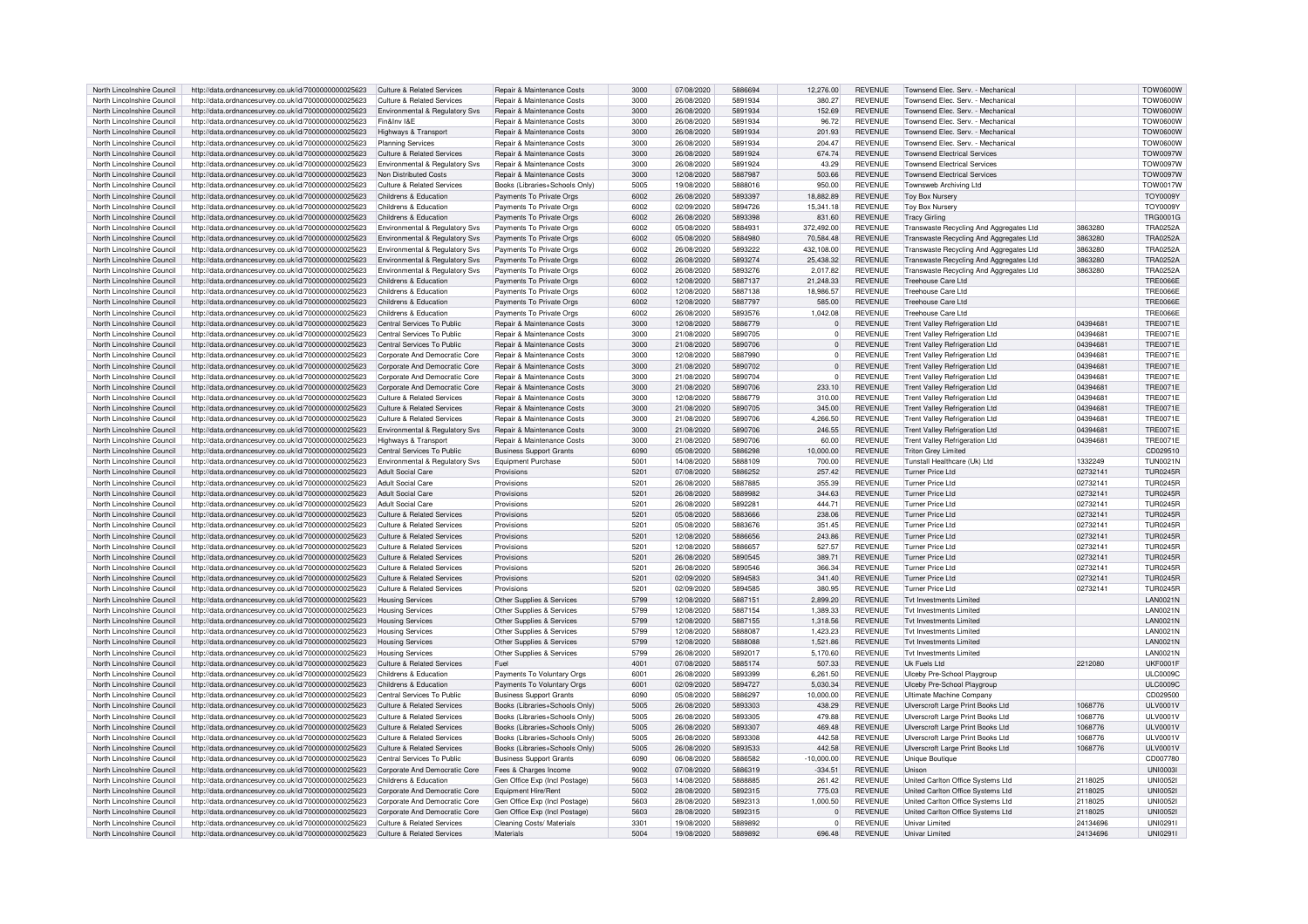| North Lincolnshire Council | http://data.ordnancesurvey.co.uk/id/7000000000025623 | Culture & Related Services            | Materials                      | 5004 | 05/08/2020 | 5885111 | 461.70       | <b>REVENUE</b> | Universal Hose Ltd T/A Hydraquip       | 4937556   | <b>UNI0098</b>  |
|----------------------------|------------------------------------------------------|---------------------------------------|--------------------------------|------|------------|---------|--------------|----------------|----------------------------------------|-----------|-----------------|
|                            |                                                      |                                       |                                |      |            |         |              |                |                                        |           |                 |
| North Lincolnshire Council | http://data.ordnancesurvey.co.uk/id/7000000000025623 | Environmental & Regulatory Sys        | Materials                      | 5004 | 05/08/2020 | 5885112 | 224.92       | <b>REVENUE</b> | Universal Hose Ltd T/A Hydraguip       | 4937556   | <b>UNI00981</b> |
| North Lincolnshire Council | http://data.ordnancesurvey.co.uk/id/7000000000025623 | Environmental & Regulatory Svs        | Materials                      | 5004 | 12/08/2020 | 5888313 | 318.03       | <b>REVENUE</b> | Universal Hose Ltd T/A Hydraquip       | 4937556   | <b>UNI0098I</b> |
| North Lincolnshire Council | http://data.ordnancesurvey.co.uk/id/7000000000025623 | Culture & Related Services            | Other Supplies & Services      | 5799 | 07/08/2020 | 5883473 | 10,307.83    | <b>REVENUE</b> | University Of Plymouth                 |           | <b>UNI02521</b> |
| North Lincolnshire Council | http://data.ordnancesurvey.co.uk/id/7000000000025623 | Corporate And Democratic Core         | Course Fees/Trainin            | 2002 | 26/08/2020 | 5892237 | 6,500.00     | <b>REVENUE</b> | University Of Sheffield                |           | <b>UNI0066</b>  |
|                            |                                                      |                                       |                                |      |            |         |              |                |                                        |           |                 |
| North Lincolnshire Council | http://data.ordnancesurvey.co.uk/id/7000000000025623 | Childrens & Education                 | <b>Client Related Costs</b>    | 5534 | 19/08/2020 | 5888019 | 712.80       | <b>REVENUE</b> | Valley Carpets And Flooring            |           | <b>VAL0064L</b> |
| North Lincolnshire Council | http://data.ordnancesurvey.co.uk/id/7000000000025623 | <b>Adult Social Care</b>              | Equipment Purchase             | 5001 | 07/11/2019 | 5886342 | $-875.68$    | <b>REVENUE</b> | Valtech Ltd                            | 3127414   | VAL0046L        |
| North Lincolnshire Council | http://data.ordnancesurvey.co.uk/id/7000000000025623 | Adult Social Care                     | Gen Office Exp (Incl Postage)  | 5603 | 28/07/2020 | 5891969 | 245.05       | <b>REVENUE</b> | Valtech Ltd                            | 3127414   | <b>VAL0046L</b> |
|                            |                                                      |                                       |                                |      |            |         |              |                |                                        |           |                 |
| North Lincolnshire Council | http://data.ordnancesurvey.co.uk/id/7000000000025623 | Culture & Related Services            | Provisions                     | 5201 | 12/08/2020 | 5886635 | 449.20       | <b>REVENUE</b> | <b>Vending Enterprises</b>             | 00978024  | <b>VEN0002N</b> |
| North Lincolnshire Council | http://data.ordnancesurvey.co.uk/id/7000000000025623 | Environmental & Regulatory Svs        | Other Premises Costs           | 3390 | 26/08/2020 | 5891638 | 614.25       | <b>REVENUE</b> | Veolia Es (Uk) Ltd                     | 2481991   | CLE0001E        |
| North Lincolnshire Council | http://data.ordnancesurvey.co.uk/id/7000000000025623 | Adult Social Care                     | <b>Heating Fuels</b>           | 3104 | 21/08/2020 | 5890712 | 1.493.58     | <b>REVENUE</b> | Verdenerav (Yorkshire) Ltd             | 09563853  | <b>VER0165R</b> |
| North Lincolnshire Council |                                                      | Culture & Related Services            |                                | 3104 | 21/08/2020 | 5890717 |              | <b>REVENUE</b> |                                        | 09563853  | <b>VER0165R</b> |
|                            | http://data.ordnancesurvey.co.uk/id/7000000000025623 |                                       | <b>Heating Fuels</b>           |      |            |         | 1,758.57     |                | Verdenergy (Yorkshire) Ltd             |           |                 |
| North Lincolnshire Council | http://data.ordnancesurvey.co.uk/id/7000000000025623 | Culture & Related Services            | <b>Heating Fuels</b>           | 3104 | 26/08/2020 | 5893497 | 2.203.14     | <b>REVENUE</b> | Verdenergy (Yorkshire) Ltd             | 09563853  | <b>VER0165R</b> |
| North Lincolnshire Council | http://data.ordnancesurvey.co.uk/id/7000000000025623 | Culture & Related Services            | <b>Heating Fuels</b>           | 3104 | 28/08/2020 | 5894479 | 1,830.84     | <b>REVENUE</b> | Verdenergy (Yorkshire) Ltd             | 09563853  | <b>VER0165R</b> |
| North Lincolnshire Council | http://data.ordnancesurvey.co.uk/id/7000000000025623 | <b>Culture &amp; Related Services</b> | Equipment Hire/Rent            | 5002 | 26/08/2020 | 5893108 | 458.50       | <b>REVENUE</b> | Verifone Services Uk & Ireland Ltd     | 2747866   | <b>VER0006R</b> |
|                            |                                                      |                                       |                                |      |            |         |              |                |                                        |           |                 |
| North Lincolnshire Council | http://data.ordnancesurvey.co.uk/id/7000000000025623 | Highways & Transport                  | Materials                      | 5004 | 26/08/2020 | 5893711 | 317.83       | <b>REVENUE</b> | Versalift Distributers (Uk)Ltd         |           | <b>VER0023R</b> |
| North Lincolnshire Council | http://data.ordnancesurvey.co.uk/id/7000000000025623 | Highways & Transport                  | Materials                      | 5004 | 26/08/2020 | 5893712 | 317.83       | <b>REVENUE</b> | Versalift Distributers (Uk)Ltd         |           | <b>VER0023R</b> |
| North Lincolnshire Council | http://data.ordnancesurvey.co.uk/id/7000000000025623 | Childrens & Education                 | Payments To Private Orgs       | 6002 | 26/08/2020 | 5893373 | 1,170.86     | <b>REVENUE</b> | Vicky Lee                              |           | <b>OWE0036E</b> |
|                            |                                                      |                                       |                                | 5003 |            |         |              | <b>REVENUE</b> |                                        | 427189924 |                 |
| North Lincolnshire Council | http://data.ordnancesurvey.co.uk/id/7000000000025623 | Environmental & Regulatory Svs        | Equipment Maint.& Repai        |      | 19/08/2020 | 5890026 | 13,318.92    |                | Videcom Security Ltd                   |           | VID0021D        |
| North Lincolnshire Council | http://data.ordnancesurvey.co.uk/id/7000000000025623 | Environmental & Regulatory Svs        | Other Premises Costs           | 3390 | 12/08/2020 | 5886783 | 697.00       | <b>REVENUE</b> | Videcom Security Ltd                   | 427189924 | <b>VID0021D</b> |
| North Lincolnshire Council | http://data.ordnancesurvey.co.uk/id/7000000000025623 | Environmental & Regulatory Svs        | Other Premises Costs           | 3390 | 21/08/2020 | 5890718 | 697.00       | <b>REVENUE</b> | Videcom Security Ltd                   | 427189924 | VID0021D        |
| North Lincolnshire Council | http://data.ordnancesurvey.co.uk/id/7000000000025623 | Non Distributed Costs                 | Other Premises Costs           | 3390 | 14/08/2020 | 5887804 | 13,300.00    | <b>REVENUE</b> | Videcom Security Ltd                   | 427189924 | <b>VID0021D</b> |
|                            |                                                      |                                       |                                |      |            |         |              |                |                                        |           |                 |
| North Lincolnshire Council | http://data.ordnancesurvey.co.uk/id/7000000000025623 | Environmental & Regulatory Svs        | Equipment Purchase             | 5001 | 28/08/2020 | 5891945 | 346.97       | <b>REVENUE</b> | Viking Hardware Ltd                    | 03016279  | VIK0007K        |
| North Lincolnshire Council | http://data.ordnancesurvey.co.uk/id/7000000000025623 | Environmental & Regulatory Svs        | Other Premises Costs           | 3390 | 12/08/2020 | 5884982 | 577.52       | <b>REVENUE</b> | Viking Hardware Ltd                    | 03016279  | VIK0007K        |
| North Lincolnshire Council | http://data.ordnancesurvey.co.uk/id/7000000000025623 | <b>Housing Services</b>               | Other Supplies & Services      | 5799 | 12/08/2020 | 5888012 | 332.40       | <b>REVENUE</b> | Viking Hardware Ltd                    | 03016279  | <b>VIK0007K</b> |
|                            |                                                      |                                       |                                |      |            |         |              |                |                                        |           |                 |
| North Lincolnshire Council | http://data.ordnancesurvey.co.uk/id/7000000000025623 | <b>Housing Services</b>               | Other Supplies & Services      | 5799 | 26/08/2020 | 5893267 | 519.91       | <b>REVENUE</b> | Viking Hardware Ltd                    | 03016279  | VIK0007K        |
| North Lincolnshire Council | http://data.ordnancesurvey.co.uk/id/7000000000025623 | Housing Services                      | Other Supplies & Services      | 5799 | 26/08/2020 | 5893270 | 1.336.62     | <b>REVENUE</b> | Viking Hardware Ltd                    | 03016279  | <b>VIK0007K</b> |
| North Lincolnshire Council | http://data.ordnancesurvey.co.uk/id/7000000000025623 | <b>Housing Services</b>               | Other Supplies & Services      | 5799 | 26/08/2020 | 5893536 | 418.63       | <b>REVENUE</b> | Viking Hardware Ltc                    | 03016279  | <b>VIK0007K</b> |
|                            |                                                      |                                       |                                |      |            |         |              |                |                                        |           |                 |
| North Lincolnshire Council | http://data.ordnancesurvey.co.uk/id/7000000000025623 | <b>Housing Services</b>               | Other Supplies & Services      | 5799 | 26/08/2020 | 5893539 | 220.58       | <b>REVENUE</b> | Viking Hardware Ltd                    | 03016279  | VIK0007K        |
| North Lincolnshire Council | http://data.ordnancesurvey.co.uk/id/7000000000025623 | Childrens & Education                 | Home To School Transport       | 4201 | 19/08/2020 | 5889888 | 650.00       | <b>REVENUE</b> | V.I.P. Taxis                           |           | <b>VIP0004P</b> |
| North Lincolnshire Council | http://data.ordnancesurvey.co.uk/id/7000000000025623 | Adult Social Care                     | Payments To Health Providers   | 6019 | 28/08/2020 | 5894666 | 75,957.95    | <b>REVENUE</b> | Virgin Care Services                   | 07557877  | <b>VIR0064R</b> |
| North Lincolnshire Council |                                                      | Adult Social Care                     |                                | 6019 | 28/08/2020 | 5894667 |              | <b>REVENUE</b> |                                        |           | <b>VIR0064R</b> |
|                            | http://data.ordnancesurvey.co.uk/id/7000000000025623 |                                       | Payments To Health Providers   |      |            |         | 75,957.95    |                | Virgin Care Services                   | 07557877  |                 |
| North Lincolnshire Council | http://data.ordnancesurvey.co.uk/id/7000000000025623 | <b>Adult Social Care</b>              | Pay - Agency                   | 0131 | 05/08/2020 | 5884091 | 836.82       | <b>REVENUE</b> | Vision Rehabilitation                  | 9144893   | VIS0163S        |
| North Lincolnshire Council | http://data.ordnancesurvey.co.uk/id/7000000000025623 | <b>Adult Social Care</b>              | Pay - Agency                   | 0131 | 05/08/2020 | 5884093 | 833.56       | <b>REVENUE</b> | Vision Rehabilitation                  | 9144893   | <b>VIS0163S</b> |
| North Lincolnshire Council | http://data.ordnancesurvey.co.uk/id/7000000000025623 | Adult Social Care                     | Pay - Agency                   | 0131 | 12/08/2020 | 5884101 | 676.73       | <b>REVENUE</b> | Vision Rehabilitation                  | 9144893   | <b>VIS0163S</b> |
|                            |                                                      |                                       |                                |      |            |         |              |                |                                        |           |                 |
| North Lincolnshire Council | http://data.ordnancesurvey.co.uk/id/7000000000025623 | <b>Adult Social Care</b>              | Pay - Agency                   | 0131 | 28/08/2020 | 5894456 | 786.56       | <b>REVENUE</b> | Vision Rehabilitation                  | 9144893   | <b>VIS0163S</b> |
| North Lincolnshire Council | http://data.ordnancesurvey.co.uk/id/7000000000025623 | Adult Social Care                     | Pay - Agency                   | 0131 | 28/08/2020 | 5894459 | 720.00       | <b>REVENUE</b> | Vision Rehabilitation                  | 9144893   | <b>VIS0163S</b> |
| North Lincolnshire Council | http://data.ordnancesurvey.co.uk/id/7000000000025623 | <b>Adult Social Care</b>              | Pay - Agency                   | 0131 | 02/09/2020 | 5894447 | 849.65       | <b>REVENUE</b> | Vision Rehabilitation                  | 9144893   | <b>VIS0163S</b> |
|                            |                                                      |                                       |                                |      |            | 5888150 |              | <b>REVENUE</b> |                                        |           | VIV006V         |
| North Lincolnshire Council | http://data.ordnancesurvey.co.uk/id/7000000000025623 | Adult Social Care                     | Pay - Agency                   | 0131 | 14/08/2020 |         | 1,031.63     |                | <b>Vivid Resourcing</b>                | 0806763   |                 |
| North Lincolnshire Council | http://data.ordnancesurvey.co.uk/id/7000000000025623 | <b>Adult Social Care</b>              | Pay - Agency                   | 0131 | 14/08/2020 | 5888152 | 926.80       | <b>REVENUE</b> | <b>Vivid Resourcing</b>                | 08067630  | VIV006V         |
| North Lincolnshire Council | http://data.ordnancesurvey.co.uk/id/7000000000025623 | Adult Social Care                     | Pay - Agency                   | 0131 | 28/08/2020 | 5894664 | 2,173.60     | <b>REVENUE</b> | Vivid Resourcing                       | 08067630  | VIV006V         |
| North Lincolnshire Council | http://data.ordnancesurvey.co.uk/id/7000000000025623 | Fin&Inv I&E                           | Repair & Maintenance Costs     | 3000 | 21/08/2020 | 5891508 | 3.514.00     | <b>REVENUE</b> | V J Hodgson Consultancy Services       |           | <b>HOD0052D</b> |
|                            |                                                      |                                       |                                |      |            |         |              |                |                                        |           |                 |
| North Lincolnshire Council | http://data.ordnancesurvey.co.uk/id/7000000000025623 | Fin&Inv I&F                           | Repair & Maintenance Costs     | 3000 | 21/08/2020 | 5891510 | 3,808.00     | <b>REVENUE</b> | V J Hodgson Consultancy Services       |           | <b>HOD0052D</b> |
| North Lincolnshire Council | http://data.ordnancesurvey.co.uk/id/7000000000025623 | Fin&Inv I&F                           | Repair & Maintenance Costs     | 3000 | 26/08/2020 | 5891512 | 896.00       | <b>REVENUE</b> | V J Hodgson Consultancy Services       |           | <b>HOD0052D</b> |
| North Lincolnshire Council | http://data.ordnancesurvey.co.uk/id/7000000000025623 | Corporate And Democratic Core         | It Software-Maintenance        | 5053 | 28/08/2020 | 5892320 | 1.355.74     | <b>REVENUE</b> | Vodafone I td                          |           | VOD0002D        |
|                            |                                                      |                                       |                                |      |            |         |              |                |                                        |           |                 |
| North Lincolnshire Council | http://data.ordnancesurvey.co.uk/id/7000000000025623 | Corporate And Democratic Core         | <b>Telephone Rent/Calls</b>    | 5403 | 12/08/2020 | 5886792 | 3,305.43     | <b>REVENUE</b> | Vodafone Uk                            | 1471587   | VOD0016D        |
| North Lincolnshire Council | http://data.ordnancesurvey.co.uk/id/7000000000025623 | Corporate And Democratic Core         | Telephone Rent/Calls           | 5403 | 12/08/2020 | 5886795 | 8.847.85     | <b>REVENUE</b> | Vodafone Uk                            | 1471587   | VOD0016D        |
| North Lincolnshire Council | http://data.ordnancesurvey.co.uk/id/7000000000025623 | Central Services To Public            | Other Premises Costs           | 3390 | 12/08/2020 | 5886788 | $\mathbf{0}$ | <b>REVENUE</b> | Waterlogic Gb Limited                  | 2418453   | ANG0018G        |
|                            |                                                      |                                       |                                | 3390 |            | 5886788 | 234.00       | <b>REVENUE</b> |                                        |           | ANG0018G        |
| North Lincolnshire Council | http://data.ordnancesurvey.co.uk/id/7000000000025623 | Corporate And Democratic Core         | Other Premises Costs           |      | 12/08/2020 |         |              |                | Waterlogic Gb Limited                  | 2418453   |                 |
| North Lincolnshire Council | http://data.ordnancesurvey.co.uk/id/7000000000025623 | Central Services To Public            | Repair & Maintenance Costs     | 3000 | 21/08/2020 | 5890721 | $\mathbf 0$  | <b>REVENUE</b> | Water Saving Techniques Ltd            | SC377805  | <b>FES0004S</b> |
| North Lincolnshire Council | http://data.ordnancesurvey.co.uk/id/7000000000025623 | Culture & Related Services            | Other Premises Costs           | 3390 | 21/08/2020 | 5890721 | 210.00       | <b>REVENUE</b> | Water Saving Techniques Ltd            | SC377805  | <b>FES0004S</b> |
| North Lincolnshire Council | http://data.ordnancesurvey.co.uk/id/7000000000025623 | Central Services To Public            | <b>Business Support Grants</b> | 6090 | 24/08/2020 | 5893137 | 10,000.00    | <b>REVENUE</b> | Waterside Artists Co-Operative         |           | CD006070        |
|                            |                                                      |                                       |                                |      |            |         |              |                |                                        |           |                 |
| North Lincolnshire Council | http://data.ordnancesurvey.co.uk/id/7000000000025623 | Central Services To Public            | <b>Business Support Grants</b> | 6090 | 24/08/2020 | 5893138 | 10.000.00    | <b>REVENUE</b> | Waterside Artists Co-Operative         |           | CD006070        |
| North Lincolnshire Council | http://data.ordnancesurvey.co.uk/id/7000000000025623 | Central Services To Public            | <b>Business Support Grants</b> | 6090 | 24/08/2020 | 5893179 | $-15,000.00$ | <b>REVENUE</b> | Waterside Artists Co-Operative         |           | CD006070        |
| North Lincolnshire Council | http://data.ordnancesurvey.co.uk/id/7000000000025623 | Central Services To Public            | <b>Business Support Grants</b> | 6090 | 19/08/2020 | 5891340 | 3,000.00     | <b>REVENUE</b> | Waterside Artists Co-Operative Limited |           | CD029990        |
| North Lincolnshire Council |                                                      | Childrens & Education                 |                                | 3221 | 05/08/2020 | 5883679 | 4.853.49     | <b>REVENUE</b> |                                        | 2366656   | ANG0001G        |
|                            | http://data.ordnancesurvey.co.uk/id/7000000000025623 |                                       | Water (Meter/Rate) & Sewerage  |      |            |         |              |                | Wave - Anglian Water Business          |           |                 |
| North Lincolnshire Council | http://data.ordnancesurvey.co.uk/id/7000000000025623 | Culture & Related Services            | Water (Meter/Rate) & Sewerage  | 3221 | 05/08/2020 | 5883678 | 312.74       | <b>REVENUE</b> | Wave - Anglian Water Business          | 2366656   | ANG0001G        |
| North Lincolnshire Council | http://data.ordnancesurvey.co.uk/id/7000000000025623 | Culture & Related Services            | Water (Meter/Rate) & Sewerage  | 3221 | 26/08/2020 | 5893124 | 3.065.17     | <b>REVENUE</b> | Wave - Anglian Water Business          | 2366656   | ANG0001G        |
| North Lincolnshire Council |                                                      | Fin&Inv I&F                           |                                | 3221 | 05/08/2020 | 5883677 | 976.72       | <b>REVENUE</b> |                                        | 2366656   | ANG0001G        |
|                            | http://data.ordnancesurvey.co.uk/id/7000000000025623 |                                       | Water (Meter/Rate) & Sewerage  |      |            |         |              |                | Wave - Anglian Water Business          |           |                 |
| North Lincolnshire Council | http://data.ordnancesurvey.co.uk/id/7000000000025623 | Adult Social Care                     | Payments To Health Providers   | 6019 | 28/08/2020 | 5894665 | 4,645.00     | <b>REVENUE</b> | We Are With You                        | 2580377   | ADD0031D        |
| North Lincolnshire Council | http://data.ordnancesurvey.co.uk/id/7000000000025623 | Public Health                         | Payments To Private Orgs       | 5002 | 26/08/2020 | 5893285 | 7,250.00     | <b>REVENUE</b> | We Are With You                        | 2580377   | ADD0031D        |
| North Lincolnshire Council | http://data.ordnancesurvey.co.uk/id/7000000000025623 | Central Services To Public            | <b>Business Support Grants</b> | 6090 | 19/08/2020 | 5891339 | 3.000.00     | <b>REVENUE</b> | <b>Wescliff Community Association</b>  |           | CD029980        |
|                            |                                                      |                                       |                                |      |            |         |              |                |                                        |           |                 |
| North Lincolnshire Council | http://data.ordnancesurvey.co.uk/id/7000000000025623 | Central Services To Public            | <b>Business Support Grants</b> | 6090 | 21/08/2020 | 5892266 | 25.000.00    | <b>REVENUE</b> | <b>Wescliff Community Association</b>  |           | CD029980        |
| North Lincolnshire Council | http://data.ordnancesurvey.co.uk/id/7000000000025623 | Childrens & Education                 | Course Fees/Training           | 2002 | 26/08/2020 | 5893481 | 455.00       | <b>REVENUE</b> | Westminster Insigh                     |           | <b>WES0164S</b> |
| North Lincolnshire Council | http://data.ordnancesurvey.co.uk/id/7000000000025623 | Culture & Related Services            | Stock Purchases & Adjustments  | 5030 | 21/08/2020 | 5891536 | 238.30       | <b>REVENUE</b> | Westmorland Packaging Ltd              |           | <b>WES00485</b> |
|                            |                                                      |                                       |                                | 5005 | 26/08/2020 | 5893433 |              | <b>REVENUE</b> | W F Howes I td                         | 366219    |                 |
| North Lincolnshire Council | http://data.ordnancesurvey.co.uk/id/7000000000025623 | <b>Culture &amp; Related Services</b> | Books (Libraries+Schools Only) |      |            |         | 318.88       |                |                                        |           | WFH0001H        |
| North Lincolnshire Council | http://data.ordnancesurvey.co.uk/id/7000000000025623 | <b>Culture &amp; Related Services</b> | Books (Libraries+Schools Only  | 5005 | 26/08/2020 | 5893537 | 313.32       | <b>REVENUE</b> | W F Howes Ltd                          | 366219    | WFH0001H        |
| North Lincolnshire Council | http://data.ordnancesurvey.co.uk/id/7000000000025623 | Culture & Related Services            | Books (Libraries+Schools Only) | 5005 | 26/08/2020 | 5893552 | 362.04       | <b>REVENUE</b> | W F Howes I to                         | 366219    | <b>WFH0001H</b> |
| North Lincolnshire Council | http://data.ordnancesurvey.co.uk/id/7000000000025623 | <b>Culture &amp; Related Services</b> | Books (Libraries+Schools Only) | 5005 | 26/08/2020 | 5893558 | 352.00       | <b>REVENUE</b> | W F Howes I td                         | 366219    | WFH0001F        |
|                            |                                                      |                                       |                                |      |            |         |              |                |                                        |           |                 |
| North Lincolnshire Council | http://data.ordnancesurvey.co.uk/id/7000000000025623 | Culture & Related Services            | Books (Libraries+Schools Only) | 5005 | 26/08/2020 | 5893561 | 403.64       | <b>REVENUE</b> | W F Howes Ltd                          | 366219    | <b>WFH0001H</b> |
| North Lincolnshire Council | http://data.ordnancesurvey.co.uk/id/7000000000025623 | Central Services To Public            | <b>Business Support Grants</b> | 6090 | 17/08/2020 | 5889936 | 10.000.00    | <b>REVENUE</b> | Whitelock Financial Planning Ltd       |           | CD029880        |
|                            |                                                      |                                       |                                |      |            |         |              |                |                                        |           |                 |